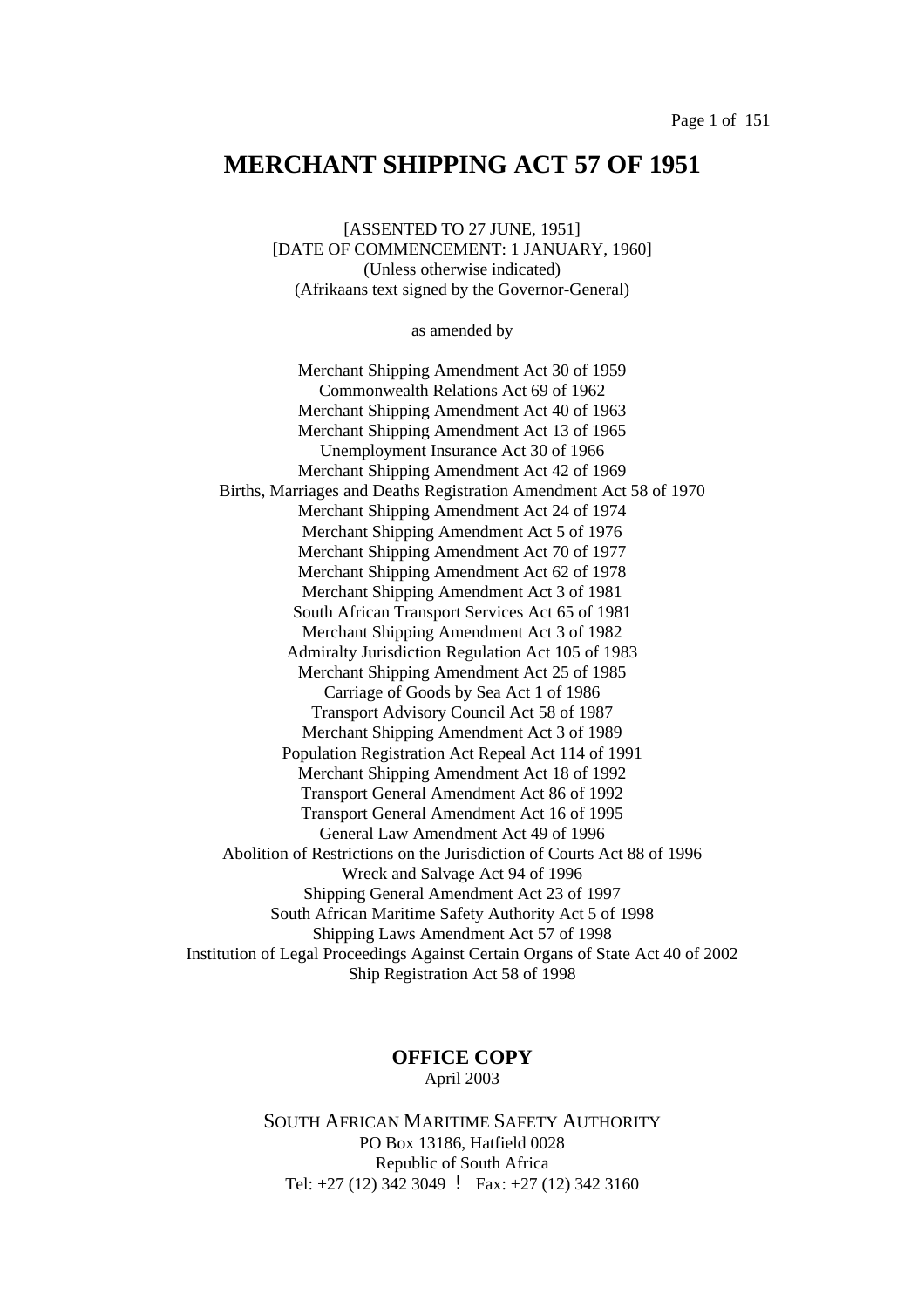## **GENERAL NOTE**

- (a) In terms of s 2(2) of Act 5 of 1998 the word "Director-General", wherever it occurs, except in the definition of "Director-General" in s 2(1) and in ss 343 and 344, is substituted by the word "Authority".
- (b) In terms of s 2(2) of Act 5 of 1998 the word "Minister", wherever it occurs, except in the definition of "Minister" and "safety standard" in  $s$  2(1) and in ss 3–6, 13, 18(1) and (2), 72A, 73(2), 74(1), 84(1), 102, 180(1), 218, 264(2), 266–8, 275–7, 282, 290, 291, 324, 325, 327, 336, 343, 344, 353, 356, 356*bis*, 356*ter* and 356*quat*, is substituted by the word "Authority".
- (c) In terms of item 24 (Sch2) of Act 58 of 1998 the expression "superior court", wherever it occurs, is substituted by the expression "High Court".

## **To provide for the control of merchant shipping and matters incidental thereto.**

## **DIVISION OF ACT**

## **PRELIMINARY**

## **Sections**

- 1. Repeal and amendment of laws
- 2. Definitions and interpretation of certain references
- 3. Application of Act

## **CHAPTER I ADMINISTRATION**

- 4. Powers of Authority
- 5. Authority to be responsible for administration of Act
- 6. National Marine Advisory Council, National Advisory Council for the welfare of merchant seamen, port welfare committees and ad hoc advisory committees
- 7. Survey of ship to ascertain whether she complies with the Act
- 8. Duty of proper officer to ensure compliance with this Act
- 9. Powers of officers and courts

## **CHAPTER II RECORDING, REGISTERING AND LICENSING OF SHIPS**

10. Notification of building of vessels

11 to 16 inclusive  $\dots$ 

- 17. Tonnage once ascertained to be the tonnage of ship
- 18. Tonnage of ships of other countries

19 to 67 inclusive . . .

- 68. Certain vessels to be licensed
- 69. Renewal of licences
- 70. Issue and duration of licences
- 71. Cancellation of licences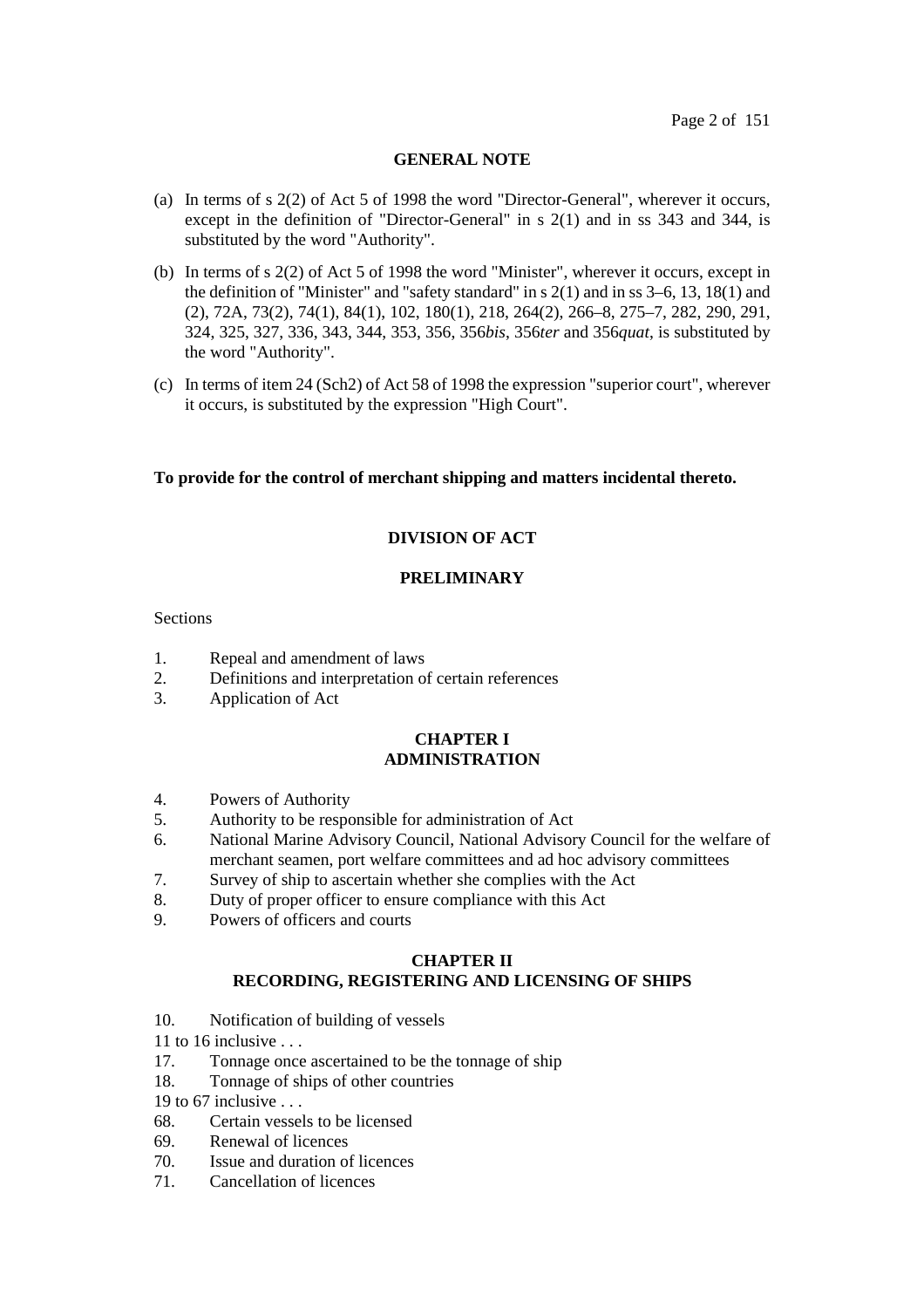- 72. Unlicensed vessels not to be used
- 73. Prohibition of use of vessels of less than three metres in length

## **CHAPTER III**

## **CERTIFICATES OF COMPETENCY, SERVICE AND QUALIFICATION**

- 73. What certificated officers and other persons to be employed on certain ships
- 74. When ship's officers and other persons deemed to duly certificated
- $75. \t...$
- $76. \ldots$
- 77. Examinations for certificates of competency and qualification
- 78. Granting of certificates of competency and qualification after examination
- 79. . . .
- 80. . . .
- 81. Form and record of certificates of competency, service and qualification
- 82. Loss of certificates of competency, service or qualification
- 83. Certificates granted by competent foreign authorities
- 84. Certificates granted in Republic prior to commencement of Act
- 85. Authority may vary requirement as to certificates
- 86. Production to proper officer of certificates
- 87. Holder of certificate incapacitated by ill-health
- 88. Cancellation and suspension of certificates
- 89. Appeals against cancellation or suspension of certificate

## **CHAPTER IV**

# **ENGAGEMENT, DISCHARGE, REPATRIATION, PAYMENT, DISCIPLINE AND GENERAL**

## **TREATMENT OF SEAMEN, CADETS AND APPRENTICE-OFFICERS**

- 90. Cadets
- 91. Excessive number of cadets or apprentice-officers not to be employed
- 92. Medical examination of cadets and apprentice-officers
- 93. Indentures of apprenticeship
- 94. Indentures voidable in certain cases
- 95. Recording of indentures
- 96. Notice of cancellation of indentures or death or desertion of apprentice-officer
- 97. Entry of indentures on agreement with the crew
- 98. Death, insolvency, etc. of owner
- 99. Assignment of indentures
- 100. Certificate of expiration of indentures
- 101. Medical examination of crew prior to engagement
- 102. Agreements with crew
- 103. Special provisions as to agreements with crew of foreign-going ships
- 104. Changes in crew to be reported
- 105. Certificates as to agreements with crew of foreign-going ships
- 106. Special provisions as to agreements with crew of coasting ships, and fishing, sealing or shore-based whaling boats
- 107. Certificate as to agreements with crew of coasting ships, and fishing, sealing or shore-based whaling boats
- 108. Alterations in agreements with crew
- 109. Copy of agreement to be displayed
- 110. Employment of children on ships prohibited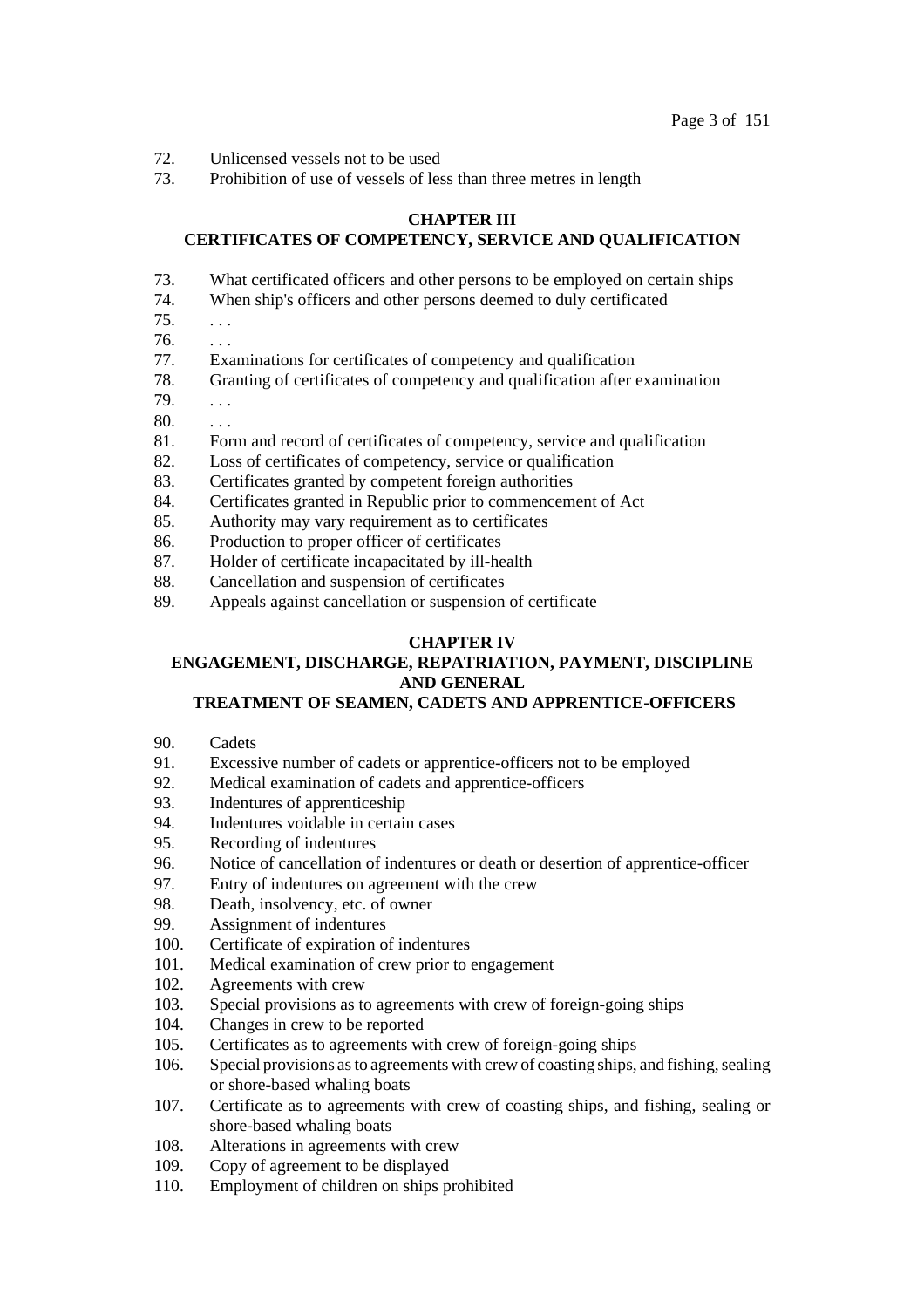- 111. Employment of young persons as trimmers or firemen
- $112. \ldots$
- 113. Discharge of seamen
- 114. Repatriation of seamen whose service terminates elsewhere than at proper return port
- 115. Entries and certificates of desertion outside the Republic
- 116. Discharge of seamen on change of ownership
- 117. Discharge and leaving of seamen behind
- 118. Leaving seamen behind
- 119. Wages and other property of seaman or apprentice-officer left behind
- 120. Payment of wages on discharge of a seaman of a South African ship
- 121. Master to deliver account of wages
- 122. Time of payment of wages for foreign-going ships
- 123. Time of payment for coasting ships, and fishing, sealing and shore-based whaling boats
- 124. Settlement of wages
- 125. Decision by proper officer on question as to wages
- 126. Payment of seamen in currency other than that mentioned in agreement
- 127. Disrating of seaman
- 128. Master to give facilities to seamen for remitting wages
- 129. Advance of more than one month's wages prohibited
- 130. Allotment notes
- 131. Right of suing on allotment notes
- 132. Time of payment of an allotment note
- 133. Rights to wages and provisions and when such are to commence
- 134. Agreement to forfeit lien for wages is void
- 135. Restrictions on assignment of wages and salvage
- 136. Proceedings for wages
- 137. Wages not recoverable abroad except in certain cases
- 138. Wages not to depend on freight
- 139. Wages not claimable by seaman or apprentice-officer who fails to exert himself to save ship
- 140. Wages on termination of services by illness or injury of seamen or wreck or loss of ship
- 141. Wages not to accrue during refusal to work or imprisonment or illness caused by own default or drunkenness
- 142. Compensation to a seaman improperly discharged
- 143. Remedies of master for recovery of wages, disbursements, etc
- 144. Unreasonable delay in paying master's wages
- 145. Power of court to rescind contract between owner or master and seaman or apprentice-officer
- 146. Master to take care and make record of property of seaman who dies
- 147. Delivery to proper officer of property of seaman who dies
- 148. Account to be rendered of property of seaman who dies
- 149. Property of deceased seaman left abroad but not on board ship
- 150. Sale of property of deceased seaman
- 151. Property of deceased seaman may be recovered as wages
- 152. Disposal of property of deceased seaman
- 153. Recovery of wages of seaman lost with his ship
- 154. Relief and maintenance of distressed seamen
- 155. Receiving distressed seamen on ships
- 156. Provisions of seamen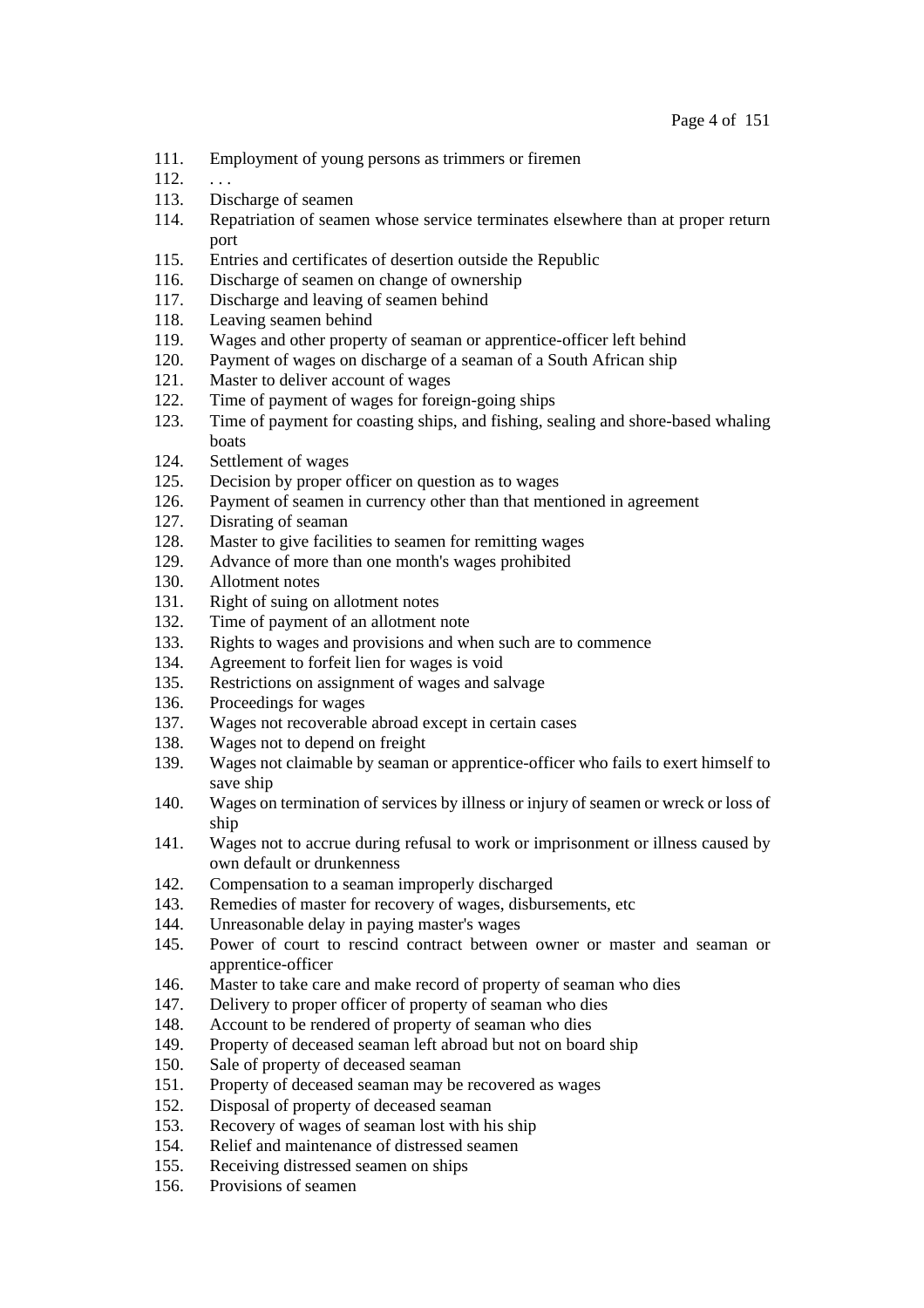- 157. Measuring instruments on board
- 158. Refrigerating chamber
- $159. \ldots$
- 160. Bedding and other articles for seamen
- 161. Crew accommodation
- 162. Complaints as to provisions or water or accommodation
- 163. Powers of inspection of provisions, water and accommodation
- 164. Inspection of provisions, water and accommodation at sea
- 165. Compensation if short or bad provisions furnished
- 166. Provision of board and lodging elsewhere than on board ship
- 167. Medicines to be provided and kept on board certain ships
- 168. Inspection of medicines and medical appliances
- 169. Expenses of medical attendance in cases of injury or illness
- 170. Recovery of expenses from owner
- 171. Facilities for making complaints
- 172. Seamen's property not to be detained
- 173. Soliciting seamen
- 174. Misconduct by seamen endangering ship or life, and general offences against discipline
- 175. Desertion
- 176. Absence without leave
- 177. Notice to proper officer of absence of seaman at time of sailing
- 178. Unseaworthiness of ship a good defence to charge of desertion, etc
- 179. Deserter's certificates of discharge may be withheld
- 180. Deserters from foreign ships
- 181. Entry of offences in official log
- 182. Official log-books to be kept
- 183. Entries in official log-books
- 184. Unlawful entries or alterations in official log-books
- 185. Delivery of official log-books to proper officer
- 186. Transmission of official log-books to proper officer
- 187. Documents to be handed to successor on change of master
- 188. List of the crew
- 189. Returns of births and deaths

## **CHAPTER V SAFETY OF SHIPS AND LIFE AT SEA**

## *Part I—Construction of ships, provision of life-saving appliances and installation of radio*

- 190. Initial and subsequent surveys of vessels in respect of safety provisions
- 191. Surveyor's report on inspection under safety regulations
- 192. Issue of safety convention certificates in respect of passenger ships
- 193. Issue of safety convention certificates in respect of ships other than passenger ships
- 194. Issue of local safety certificates
- 195. Form of safety certificate
- 196. Modification of safety convention certificates as respects life-saving appliances
- 197. Duration of safety certificates
- 198. Cancellation of safety convention certificates and local safety certificates
- 199. Surrender of expired or cancelled safety convention certificate or local safety certificate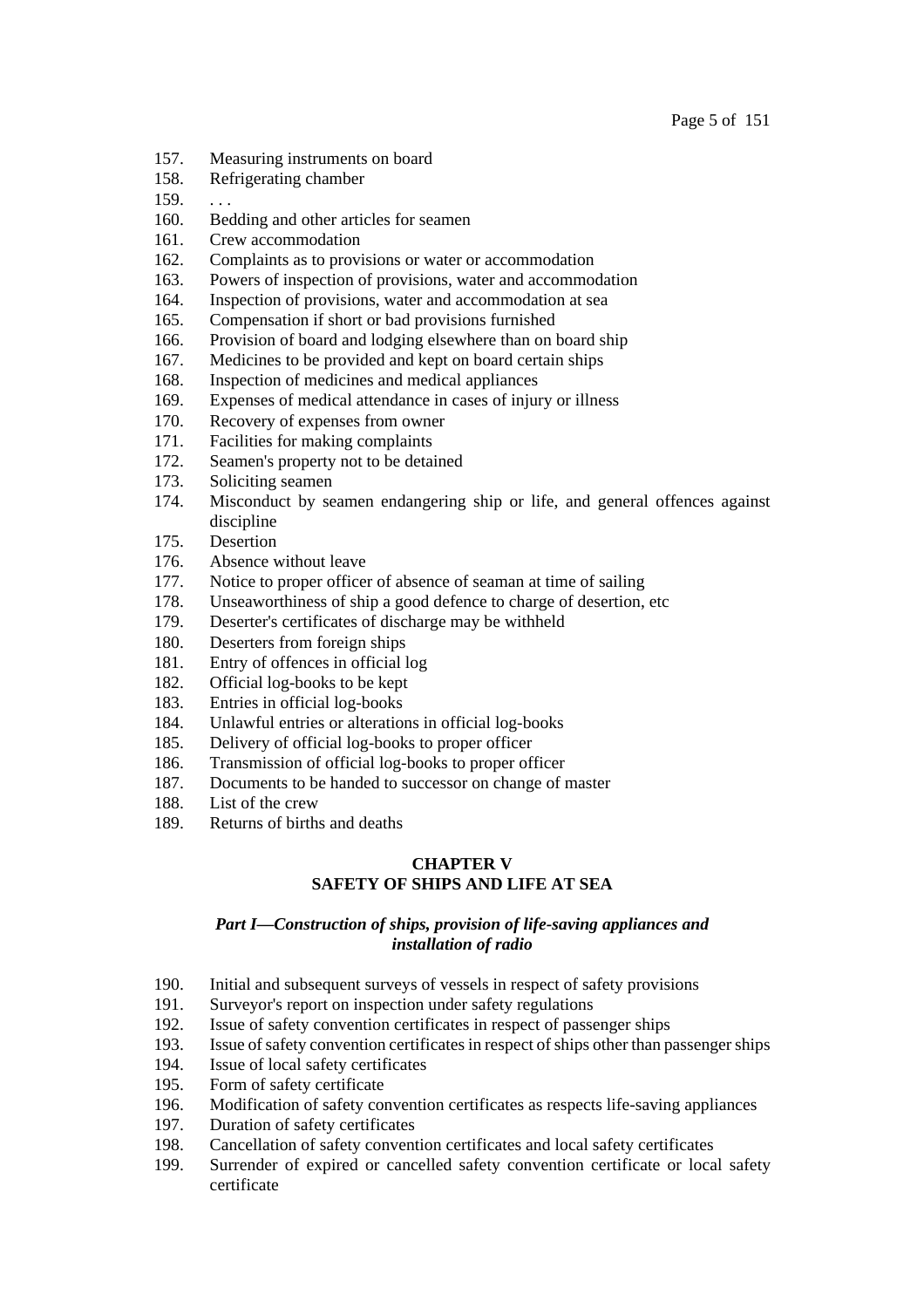- 200. South African ships not to be taken to sea without safety certificates
- 201. Carrying persons in excess
- 202. Issue of safety convention certificate by one Government at request of another
- 203. Application of this Part to ships not registered or licensed in the Republic while in the Republic

## *Part II—Load lines*

- 204. Exemption from this Part and issue of load line exemption certificates
- 205. Initial and subsequent surveys of ships in respect of load line provisions
- 206. Surveyor's inspection report on load line ship
- 207. Issue of load line certificates other than load line exemption certificates
- 208. Entry of load line particulars in official log-book
- 209. Duration of load line certificates
- 210. Cancellation of load line certificates
- 211. Surrender of expired or cancelled load line certificate
- 212. South African ships not to be taken to sea without load line certificates
- 213. Maintenance of load lines and deck lines
- 214. Submersion of load line on South African ships
- 215. Issue of international load line certificate by one Government at request of another
- 216. Inspection and control of load line convention ships not registered in the Republic
- 217. Issue of load line certificates in respect of ships not registered in the Republic
- 218. Recognition of certificates as to load lines issued in other countries
- 219. Load line ships not registered in the Republic not to be taken to sea without load line certificates
- 220. Submersion of load line on ships not registered in the Republic

## *Part III—Safety of navigation*

- 221. Ship's complement
- 222. Employment of radio officers and operators
- 223. Surveyor may direct that defects be made good
- 224. Display of safety convention certificate, local safety certificate or load line certificate
- 225. Printed notices and diagrams as to location of lifeboats, etc
- 226. Information about stability of ship
- 227. Production of certificates to officers of customs
- 228. Compasses to be adjusted
- 229. Signalling lamps
- $230. \ldots$
- 231. Registration of private code of signals
- 232. Signals of distress
- 233. Boat and fire drills and inspection of life-saving appliances
- 234. . . .
- 235. Dangerous goods not to be carried
- 236. Carriage of grain
- 237. Carriage of timber deck cargo
- 238. Marking of heavy packages or objects
- 239. Report of alteration or damage affecting seaworthiness, efficiency or compliance with regulations
- 240. Unseaworthy ships not permitted to leave port
- 241. Obligation to secure seaworthiness of ship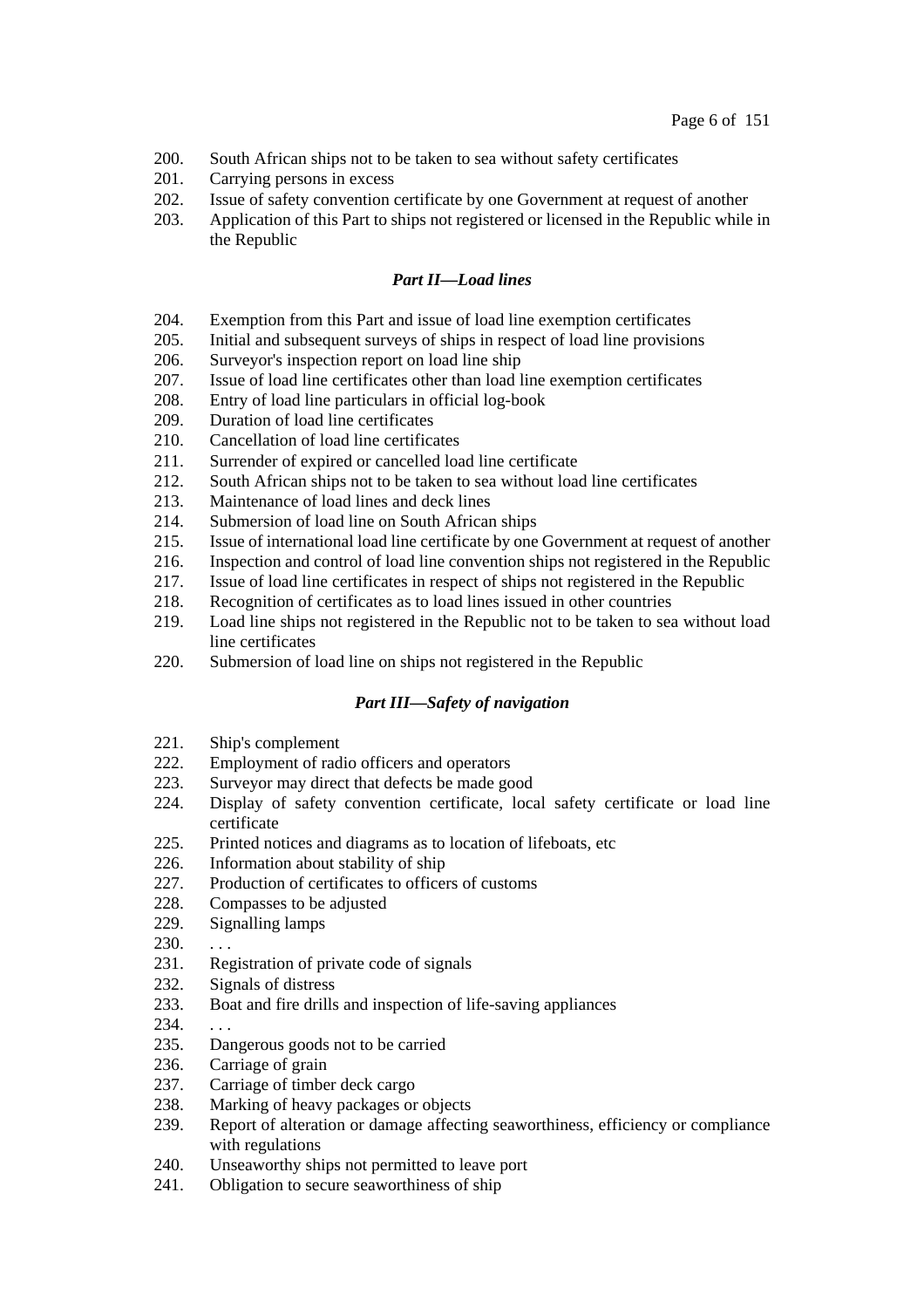- 242. Sending unseaworthy ship to sea in special circumstances
- 243. Unseaworthy ships to be detained
- 244. Ships may be inspected
- 245. Complaint as to seaworthiness to be in writing
- 246. Complainant as to unseaworthiness may be required to give security
- 247. Complainant to pay costs if not successful
- 248. Expenses to be paid by owner if complaint founded
- 249. Reports of dangers to navigation
- 250. Careful navigation near ice
- 251. Safety certificates and memoranda issued before commencement of this Act
- 252. Period of grace for compliance with certain provisions
- 253. Provisions of this Chapter not to be applied to ships not registered in the Republic driven into Republic ports by stress of weather
- 254. Admissibility in evidence of safety and load line certificates and surveyors' reports

## *Part IV—Collisions, accidents at sea, and limitation of liability*

- 255. Division of loss in case of collision
- 256. Damages for personal injury
- 257. Right of contribution
- $258.$  ...
- 259. Report to proper officer of accidents to and on board ships
- 260. Notice to Authority of loss of ship
- 261. When owner not liable for whole damage
- 262. Tonnage how calculated
- 263. Application of this Part to persons other than the owners

## **CHAPTER VI**

## **SPECIAL SHIPPING ENQUIRIES AND COURTS OF ENQUIRY AND COURTS OF SURVEY**

- 264. Preliminary enquiry into shipping casualties
- 265. Report to Authority by person who has held preliminary enquiry
- 266. Convening of court of marine enquiry in the Republic
- 267. Constitution of court of marine enquiry
- 268. How decisions of court of marine enquiry are reached and announced
- 269. Powers of court of marine enquiry in respect of master or member of crew
- 270. Convening of maritime courts outside the Republic
- 271. Constitution of maritime courts
- 272. How decisions of maritime courts are reached and announced
- 273. Powers of maritime courts
- 274. Appeal from surveyor to court of survey
- 275. Convening of court of survey
- 276. Constitution of court of survey
- 277. How decisions of courts of survey are reached and announced
- 278. Powers of court of survey
- 279. Interested persons not to serve on courts of marine enquiry, maritime courts or courts of survey
- 280. Procedure at court of marine enquiry or maritime court or court of survey
- 281. Court of survey may cause ship to be surveyed
- 282. Reference in difficult cases to scientific persons
- 283. Opportunity of making a defence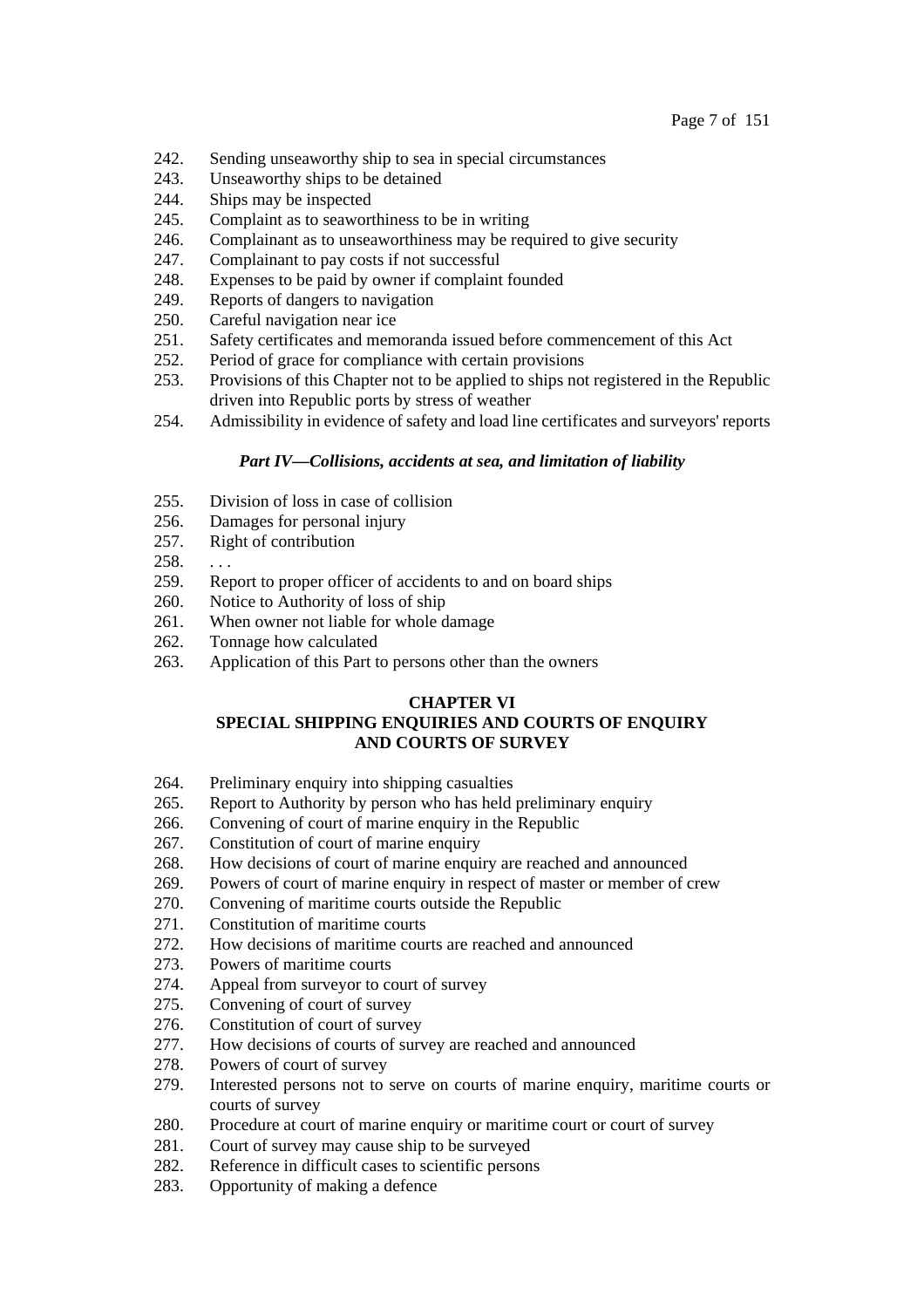- 284. Court may require delivery of certificate during course of investigation
- 285. Witnesses to be allowed expenses
- 286. Transmission to Authority of record and decision of court of marine enquiry, maritime court, or court of survey
- 287. Effect of cancellation or suspension of certificate or prohibition of employment
- 288. Delivery of Republic certificate which has been cancelled or suspended
- 289. Certificate not to be endorsed
- 290. Powers of Minister in respect of cancelled or suspended certificates
- 291. Rehearing
- 292. Appeals against decisions of courts of marine enquiry and maritime courts

## **CHAPTER VII WRECKS AND SALVAGE**

293 to 306 inclusive . . .

## **CHAPTER VIII CARRIAGE OF GOODS BY SEA**

 $307$  to  $311$  inclusive

## **CHAPTER IX OFFENCES, PENAL PROVISIONS AND LEGAL PROCEDURE**

- 312. Offences not expressly mentioned
- 313. Penalties for offences
- 314. Bribery
- 315. Forgery and other fraudulent acts
- 316. Obstructing administration of Act
- 317. Stowaways
- 318. Ships not to be boarded without authority
- 319. Offences in connection with passenger ships
- 320. Obstruction of navigation of ship
- 321. Conveyance of deserter on board ship
- 322. Imprisoned seamen may be sent back on board
- 323. Deduction from wages and payment to proper officers etc of fines
- 324. Authority may impose penalty upon admission of guilt
- 325. Release from forfeiture or mitigation of penalties
- 326. Appropriation of wages to satisfy award of compensation in offences against discipline
- 327*bis* Jurisdiction in respect of offences committed outside the Republic
- 328. Jurisdiction of magistrates' courts to impose punishment
- 329 to 332 inclusive . . .
- 333. Inquiry into cause of death on board ship
- 334. Forfeiture of ships, shares in ships and goods
- 335. Method of detaining a vessel or a share in a ship or goods
- 336. Procedure in forfeiture of a ship, a share in a ship or goods
- 337. Seizure of a ship, a share in a ship or goods detained or liable to forfeiture
- 338. No clearance to be granted to detained ship
- 339. Detention of foreign ship that has occasioned damage
- 340. Notice to be given to consular representative of proceedings taken in respect of foreign ships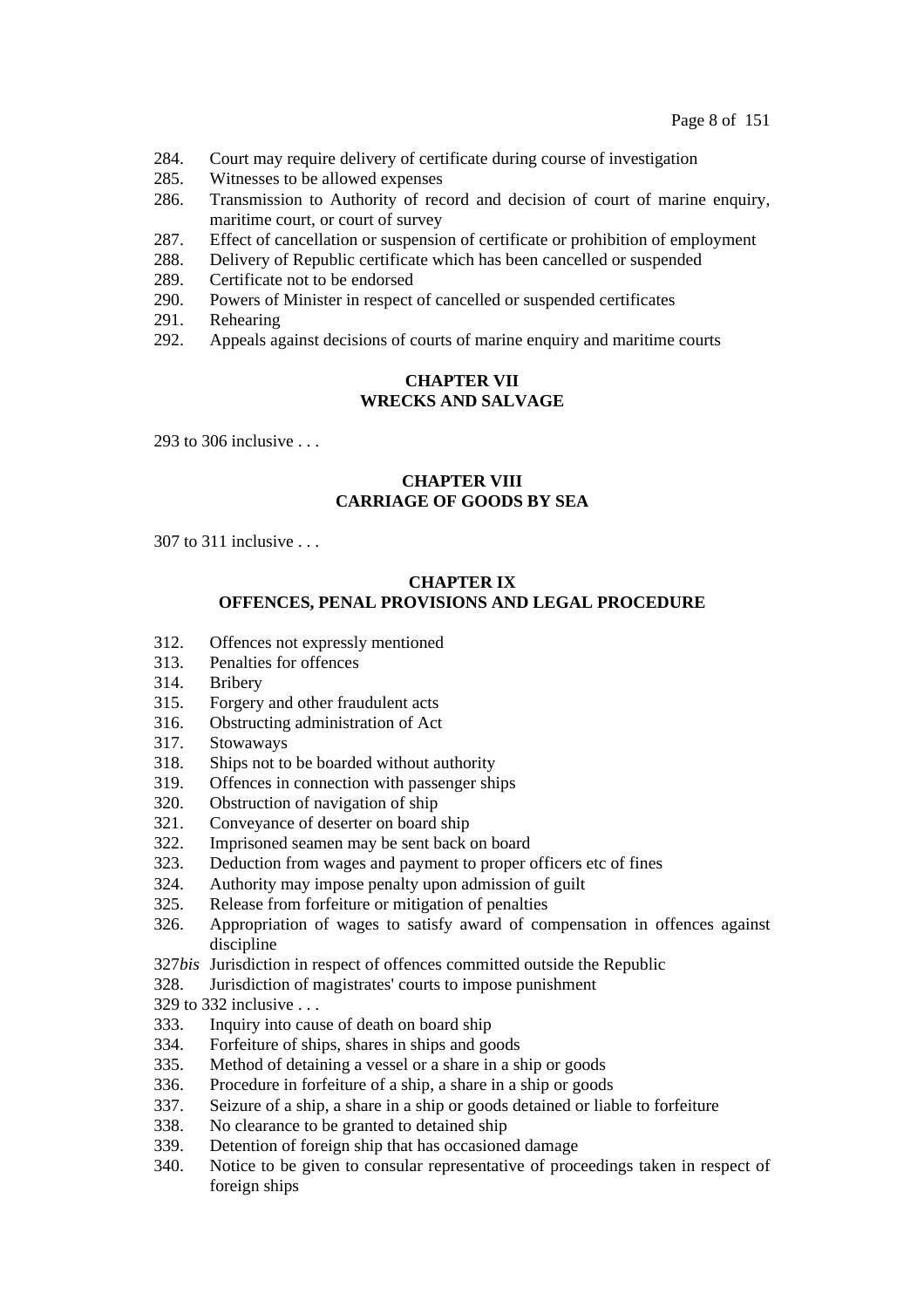- 341. Conveyance of accused persons and witnesses to the Republic
- 342. Service of documents
- 343. . . .
- 343*bis* Indemnification of State and Authority and certain persons in the employ of State and Authority
- 343*ter* Exemption from liability
- 344. Prescription
- 345. Payment of allowances to persons appointed to make preliminary enquiries into shipping casualties, to members of courts of marine enquiry, maritime courts or courts of survey and assessors
- 346. Presumption of knowledge
- 347. Presumption in case of collision
- 348. Mode of making declaration
- 349. Power to dispense with declarations and other evidence
- 350. Admissibility of documents in evidence
- 351. Evidence as to agreement with crew
- 352. Acts done by courts and functionaries of the Republic in relation to treaty ships other than South African ships
- 353. Acts done by courts and functionaries of other treaty countries in relation to South African ships

## **CHAPTER X GENERAL**

- 354. . . .
- 355. Application of certain labour laws to seamen
- 355A. Appointment of safety officers, safety appointees and safety committees and election of safety representatives
- 356. Regulations
- 356*bis* Application of conventions in Republic
- 356*ter* . . .

356*quat* . . .

- 357. Exemption from stamp duty
- 358. Short title and commencement

## **SCHEDULES**

Note: Schedules omitted

- First Schedule: Laws repealed and amended by section *one*
- Second Schedule: International Convention for the Safety of Life at Sea, 1974
- Third Schedule: ...

Fourth Schedule: . . .

Fifth Schedule: ...

Sixth Schedule: ...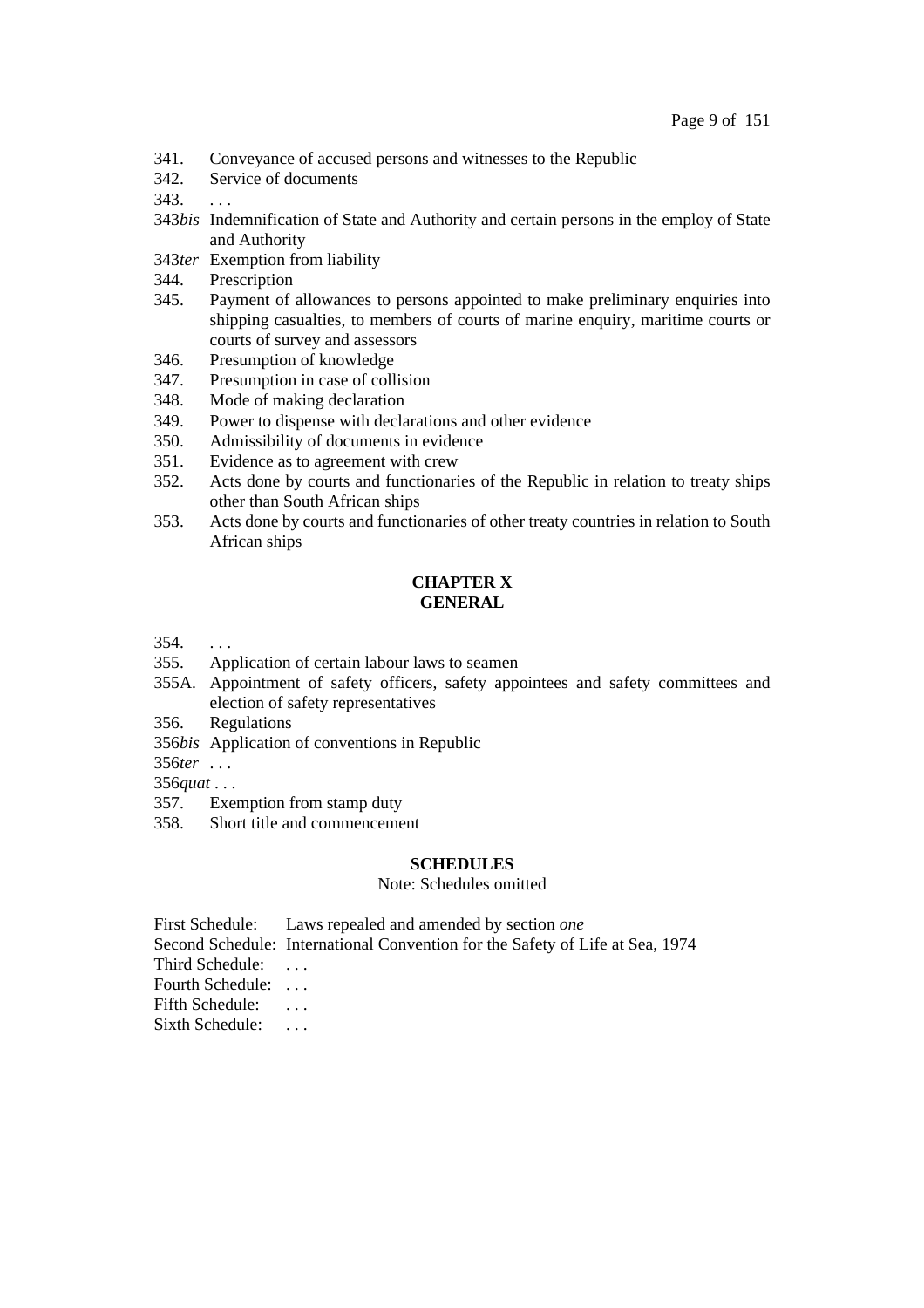## **PRELIMINARY**

### **Repeal and amendment of laws**

**1.** The laws mentioned in the First Schedule to this Act are hereby repealed or amended to the extent set out in the fourth column of that Schedule: Provided that until all the provisions ofthis Act have been brought into operation in terms ofsection *three hundred and fifty-eight*, any provision of any such law which corresponds to a provision of this Act which has not yet been so brought into operation shall, in so far as it is not inconsistent with any provision of this Act which has been so brought into operation, continue to apply in relation to the ships in respect of which the provisions of this Act which have been so brought into operation apply, and in relation to the owners, masters, seamen and apprentice-officers of such ships as if this section had not been enacted.

[S 1 amended by s 2, Act 30/1959]

### **Definitions and interpretation of certain references**

**2.** (1) In this Act, unless the context indicates otherwise—

**"accident"**, in relation to a vessel, includes—

- (a) the collapse or overturning of any lift, crane, davit, derrick, mobile powered access platform, access equipment, staging or bosun's chair or the failure of any load-bearing part thereof;
- (b) the explosion, collapse or bursting of any closed container, including a boiler or boiler tube, in which there is any gas (including air), liquid or any vapour at a pressure greater than atmospheric pressure;
- (c) any electrical short circuit or overload resulting in fire or explosion;
- (d) the sudden, uncontrolled release of flammable liquid or gas from any system, plant or pipeline;
- (e) the uncontrolled release or escape of any harmful substance;
- (f) either of the following occurrences in respect of any pipeline, valve or any piping system in a vessel—
	- (i) the bursting, explosion or collapse of a pipeline;
	- (ii) the accidental ignition of anything in a pipeline or of anything which, immediately before it ignited, was in a pipeline;
- (g) any contact of the human body with loose asbestos fibre;
- (h) the failure of any lashing-wire, chain or appliance;
- (i) any collapse or significant movement of cargo;
- (j) the malfunctioning of any hatch cover, hatch cover control wire or other mechanism;
- (k) any person falling overboard;
- (l) the parting of a tow-rope;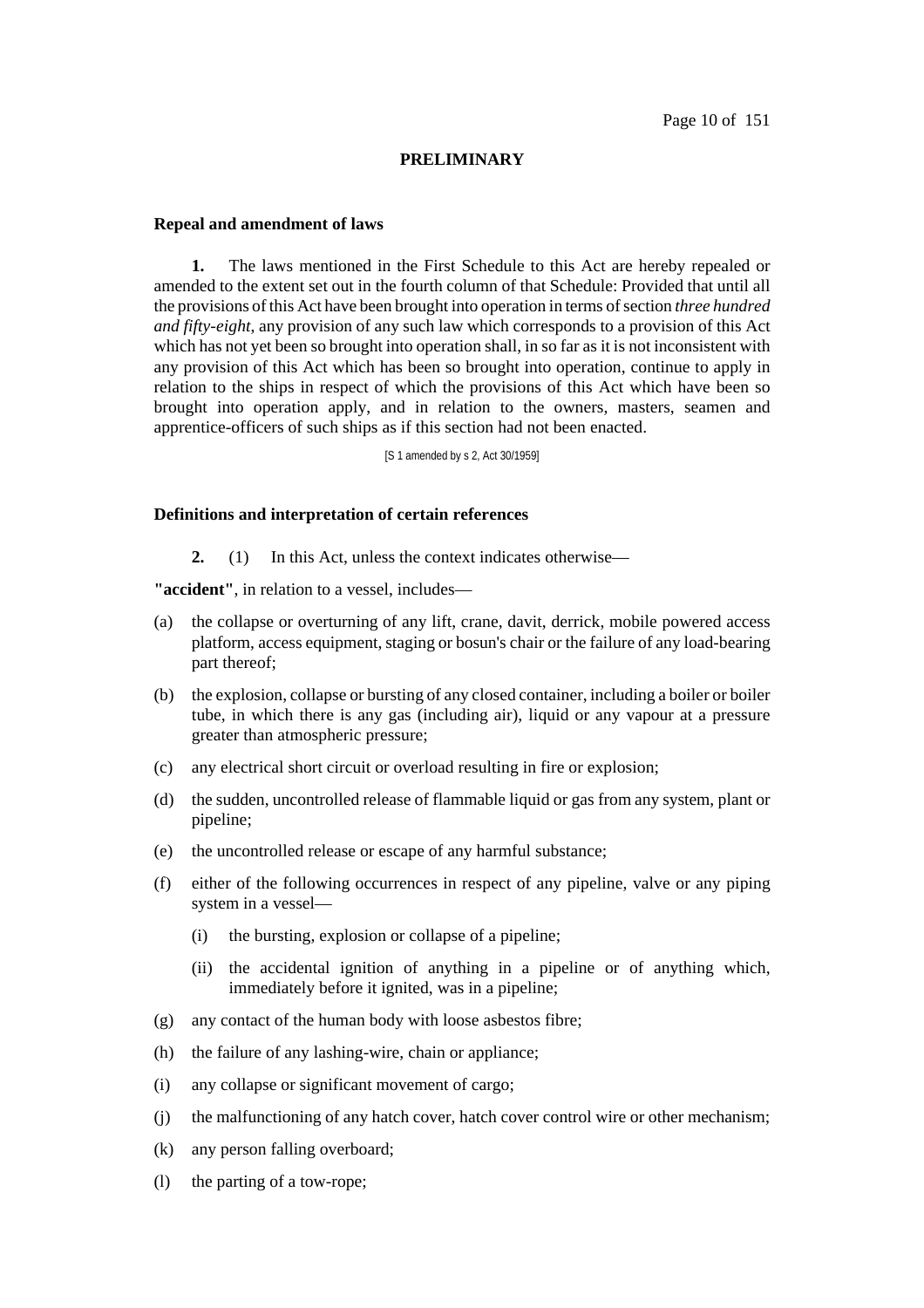(m) the failure of bilge-pumping arrangements or life-saving or fire-fighting equipment to operate;

[Definition of "accident" inserted by s 1(a), Act 18/1992]

**"air-cushion vehicle"** means any craft of which the whole or a significant part of its weight can be supported, whether at rest or in motion, by a continuously generated cushion of air dependent for its effectiveness on the proximity of the surface over which the craft operates;

[Definition of "air-cushion vehicle" inserted by s 1(a), Act 16/1995]

**"apprentice-officer"** means an indentured apprentice to the sea service;

**"Authority"** means the South African Maritime Safety Authority established by section 2 of the South African Maritime Safety Authority Act, 1998;

[Definition of "Authority" inserted by s 2(2), Act 5/1998]

**"cadet"** means an unindentured apprentice to the sea service;

**"cargo ship safety construction certificate"**meanssuch a certificate, issued in conformity with the Safety Convention under subparagraph (a) of paragraph (1) or (2) of section 193, or deemed in accordance with the provisions of section 202(1)(b) to have been so issued;

[Definition of "cargo ship safety construction certificate" inserted by s 1(a), Act 13/1965 and substituted by s 1(a), Act 23/1997]

**"cargo ship safety equipment certificate"** means such a certificate, issued in conformity with the Safety Convention under subparagraph (b) of paragraph (1) or (2) of section 193, or deemed in accordance with the provisions of section 202(1)(b) to have been so issued;

[Definition of "cargo ship safety equipment certificate" inserted by s 1(a), Act 13/1965 and substituted by s 1(a), Act 23/1997]

**"cargo ship safety radio certificate"** means such a certificate, issued in conformity with the Safety Convention under subparagraph (b) of paragraph (3) or (4) of section 193, or deemed in accordance with the provisions of section 202(1)(b) to have been so issued;

[Definition of "cargo ship safety radio certificate" inserted by s 1(b), Act 23/1997]

**"cargo ship safety radiotelegraphy certificate"** . . .

[Definition of "cargo ship safety radiotelegraphy certificate" inserted by s 1(a), Act 13/1965 and deleted by s 1(c), Act 23/1997]

**"cargo ship safety radiotelephony certificate"** . . .

[Definition of "cargo ship safety radiotelephony certificate" inserted by s 1(a), Act 13/1965 and deleted by s 1(c), Act 23/1997]

**"carrier"** includes the owner of the charterer who enters into a contract of carriage with a shipper;

**"clearance"** includes any clearance or transire referred to in the Customs and Excise Act 91 of 1964;

[Definition of "clearance" amended by s 3(a), Act 30/1959 and substituted by s 1(a), Act 5/1976]

**"coasting ship"** means a ship employed in plying between ports in the same country, but does not include any fishing, sealing or whaling boat;

[Definition of "coasting ship" amended by s 3(b), Act 30/1959]

**"collision regulations"** means the regulations made under paragraph (b) of subsection (2) of section 356 to give effect to the relative provisions of the International Collision Regulations Convention and Annexures thereto, or such regulations as applied under subsection (3) of that section;

[Definition of "collision regulations" amended by s 1(a), Act 40/1963, and substituted by s 1(a), Act 3/1982]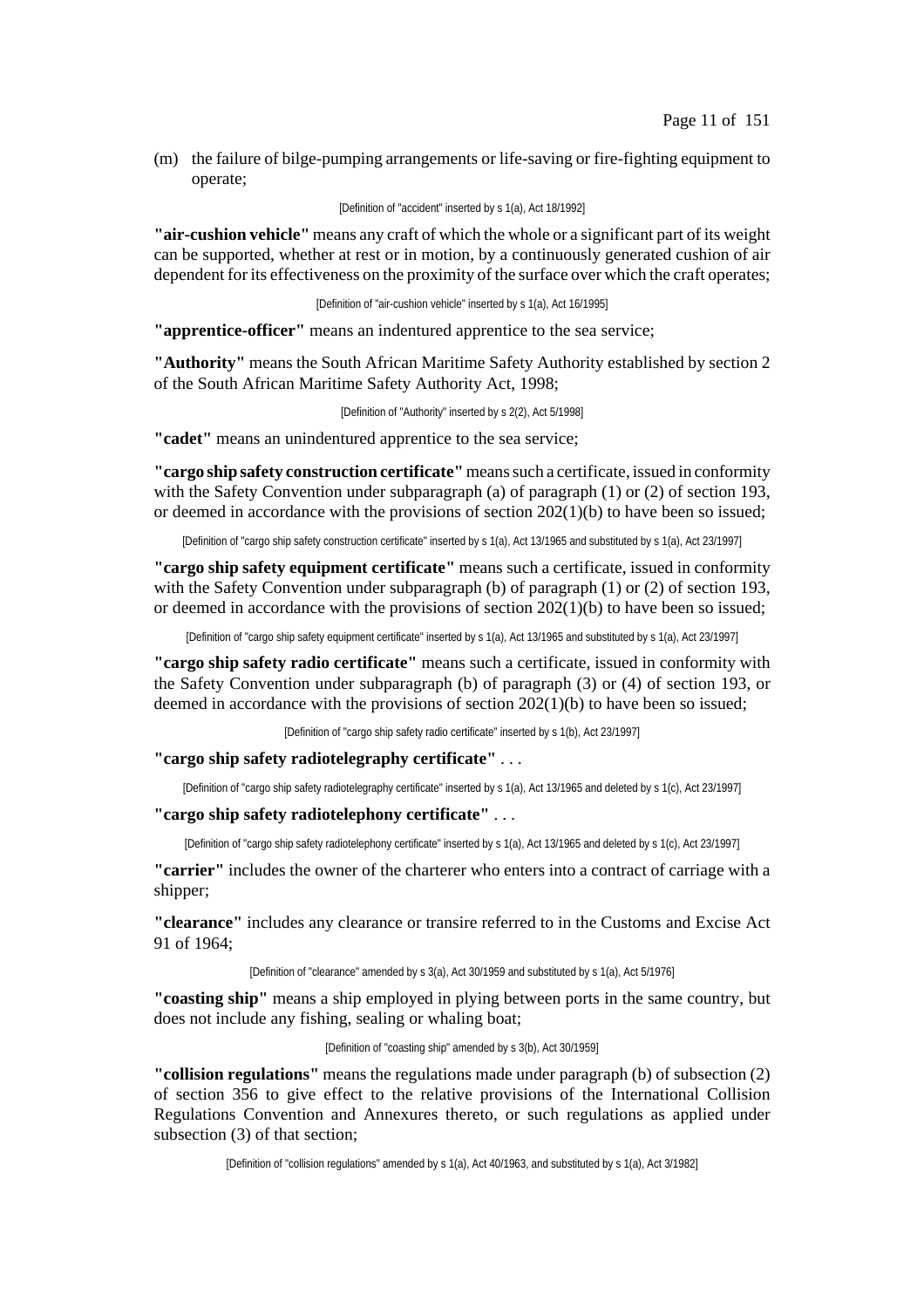**"Commonwealth ship"** . . .

[Definition of "Commonwealth ship" deleted by s 31(a), Act 69/1962]

**"conditions of assignment"** means such of the load line regulations as are made to give effect to the relative provisions of the Load Line Convention and Annexes thereto, or such regulations as applied under subsection (3) of section *three hundred and fifty-six*;

[Definition of "conditions of assignment" substituted by s 1(b), Act 13/1965]

**"construction regulations"** means the regulations made under paragraph (a) of subsection (2) of section *three hundred and fifty-six* to give effect to the relative provisions of the Safety Convention, or such regulations as applied under subsection (3) of the said section;

[Definition of "construction regulations" amended by s 3(c), Act 30/1959, and substituted by s 1(c), Act 13/1965]

**"contract of carriage"** applies only to contracts of carriage covered by a bill of lading or any similar document of title, in so far as such document relates to the carriage of goods by sea, including any bill of lading or any similar document as aforesaid issued under or pursuant to a charter party fromthe moment at which such bill of lading orsimilar document of title regulates the relations between a carrier and a holder of the same;

**"country to which the Load Line Convention applies"** means a country in respect of which the Load Line Convention is for the time being in force, and includes any territory to which the said Convention applies in accordance with the relative Article thereof;

[Definition of "country to which the Load Line Convention applies" substituted by s 1(d), Act 13/1965, and s 1(d) , Act 23/1997]

**"country to which the Safety Convention applies"** means a country in respect of which the Safety Convention is for the time being in force;

[Definition of "country to which the Safety Convention applies" substituted by s 1(e), Act 13/1965, and s 1(d), Act 23/1997]

**"crew"** means all seamen on board a ship;

[Definition of "crew" inserted by s 1(b), Act 18/1992]

**"crew accommodation"** includes sleeping rooms, store rooms, galleys, mess rooms, sanitary accommodation, hospitals and recreation spaces provided for use by or for the benefit of seamen and apprentice-officers;

**"dangerous goods"** means goods which by reason of their nature, quantity or mode of stowage, are either singly or collectively liable to endanger the lives or health of persons on or near the ship or to imperil the ship, and includes all substances within the meaning of the expression 'explosives' as used in the Explosives Act 26 of 1956 and any other goods specified in the regulations as dangerous goods;

[Definition of "dangerous goods" amended by s 3(d), Act 30/1959 and substituted by s 1(e), Act 23/1997]

**"dangerous space"** means any enclosed or confined space in which it is reasonably foreseeable that the atmosphere may at some stage contain toxic or flammable gases or vapours or dangerous substances, or be deficient in oxygen, to the extent that it may endanger the life or health of any person entering that space;

[Definition of "dangerous space" inserted by s 1(c), Act 18/1992]

**"deck line"** means a mark on each side of a ship indicating the position of the uppermost complete deck, as defined by the load line regulations;

**"Director-General"** means the Director-General: Transport;

[Definition of "Director-General" inserted by s 1(a), Act 3/1981]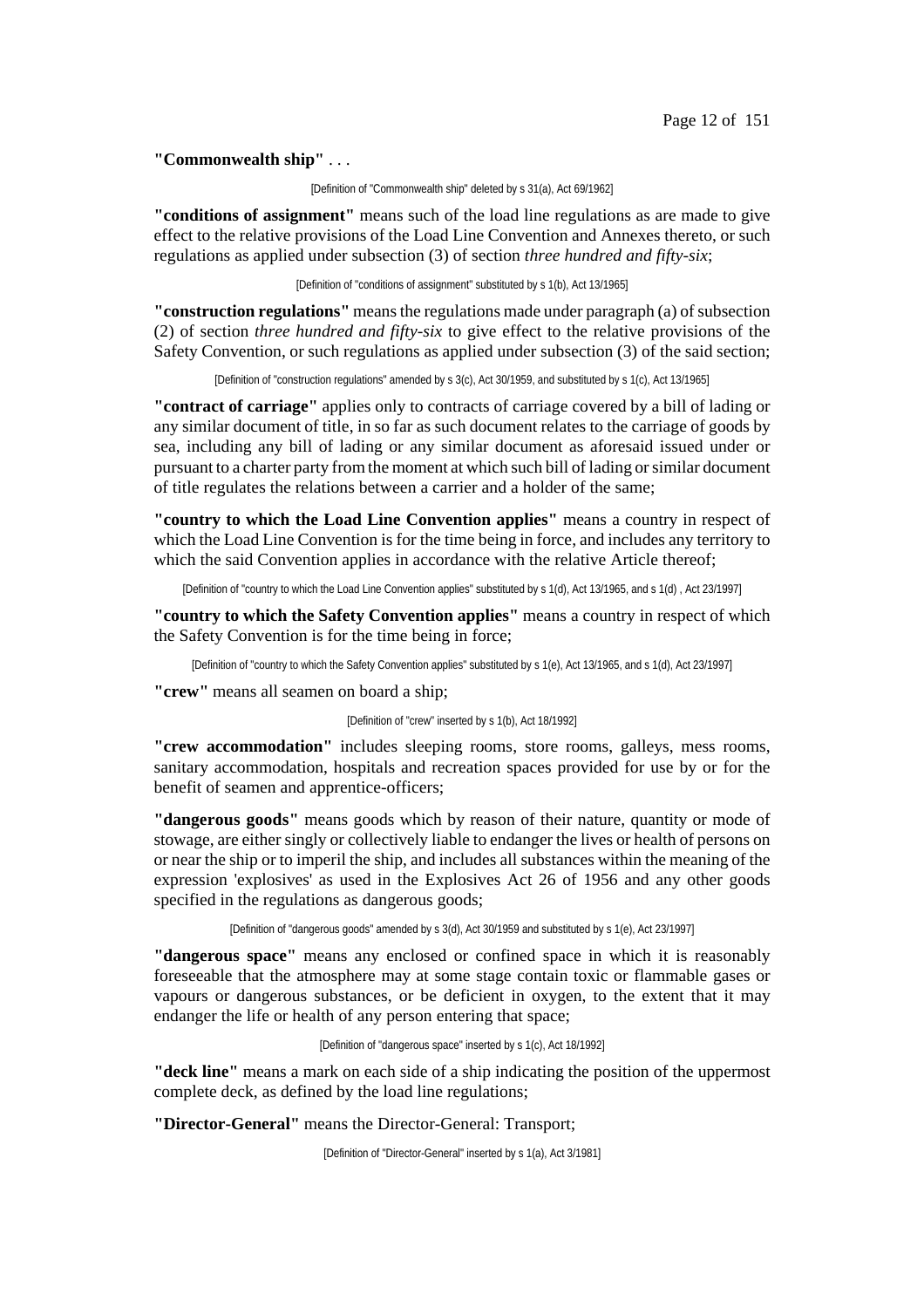### **"Director"** . . .

#### [Definition of "Director" deleted by s 3(e), Act 30/1959]

**"dynamically supported craft"** means any air-cushion vehicle, sidewall craft, hydrofoil boat, or other similar craft, used wholly or principally in navigation by water;

[Definition of "dynamically supported craft" inserted by s 1(b), Act 16/1995 and substituted by s 1(f), Act 23/1997]

**"employee"** means any person on board a vessel, including a member of the crew, who is employed by or working for an employer and receives or is entitled to receive any remuneration, or who works under the direction or supervision of an employer, or any other person who on board a vessel in any manner assists in the carrying on or the conducting of the business of an employer, except as provided otherwise by regulation;

[Definition of "employee" inserted by s 1(d), Act 18/1992]

**"employer"** means any person, including the owner or master of a vessel, who employs any person or provides work for him on a vessel and who remunerates that person or expressly or tacitly undertakes to remunerate him, except as provided otherwise by regulation;

[Definition of "employer" inserted by s 1(d), Act 18/1992]

**"equipment"** includes boats, tackle, pumps, apparel, furniture, life-saving appliances of every description, spars, masts, rigging and sails, fog signals, lights and signals of distress, medicines and medical and surgical stores and appliances, charts, radio apparatus, apparatus for preventing, detecting or extinguishing fires, buckets, compasses, axes, lanterns, loading and discharging gear and apparatus of all kinds, and all other stores or articles belonging to or to be used in connection with, or necessary for, the navigation and safety of a ship;

**"exemption certificate"** means such a certificate, issued in conformity with the Safety Convention under paragraph (c) of section 192, subparagraph (a) or (b) of paragraph (2) or subparagraph (a) of paragraph (4) of section 193, or deemed in accordance with the provisions of section 202(1)(a) or (b) to have been so issued;

[Definition of "exemption certificate" inserted by s 1(f), Act 13/1965 and substituted by s 1(g), Act 23/1997]

**"fishing boat"** means any ship engaged in sea fishing for financial gain or reward, but does not include any sealing boat or whaling boat;

[Definition of "fishing boat" amended by s 3(f), Act 30/1959 and substituted by s 1(g), Act 13/1965]

**"foreign country"** means a country which is not a treaty country;

[Definition of "foreign country" amended by s 31(b), Act 69/1962]

**"foreign-going ship"** means—

(a) a ship plying between a port in one country and a port in another country; or

 $(b) \ldots$ 

[Para (b) deleted by s 3(g), Act 30/1959]

 $(c) \ldots$ 

[Para (c) deleted by s 3(g), Act 30/1959]

(d) a whaling boat other than a shore-based whaling boat;

**"foreign ship"** means a ship other than a treaty ship;

[Definition of "foreign ship" amended by s 31(c), Act 69/1962]

**"freight"** includes passage money and hire;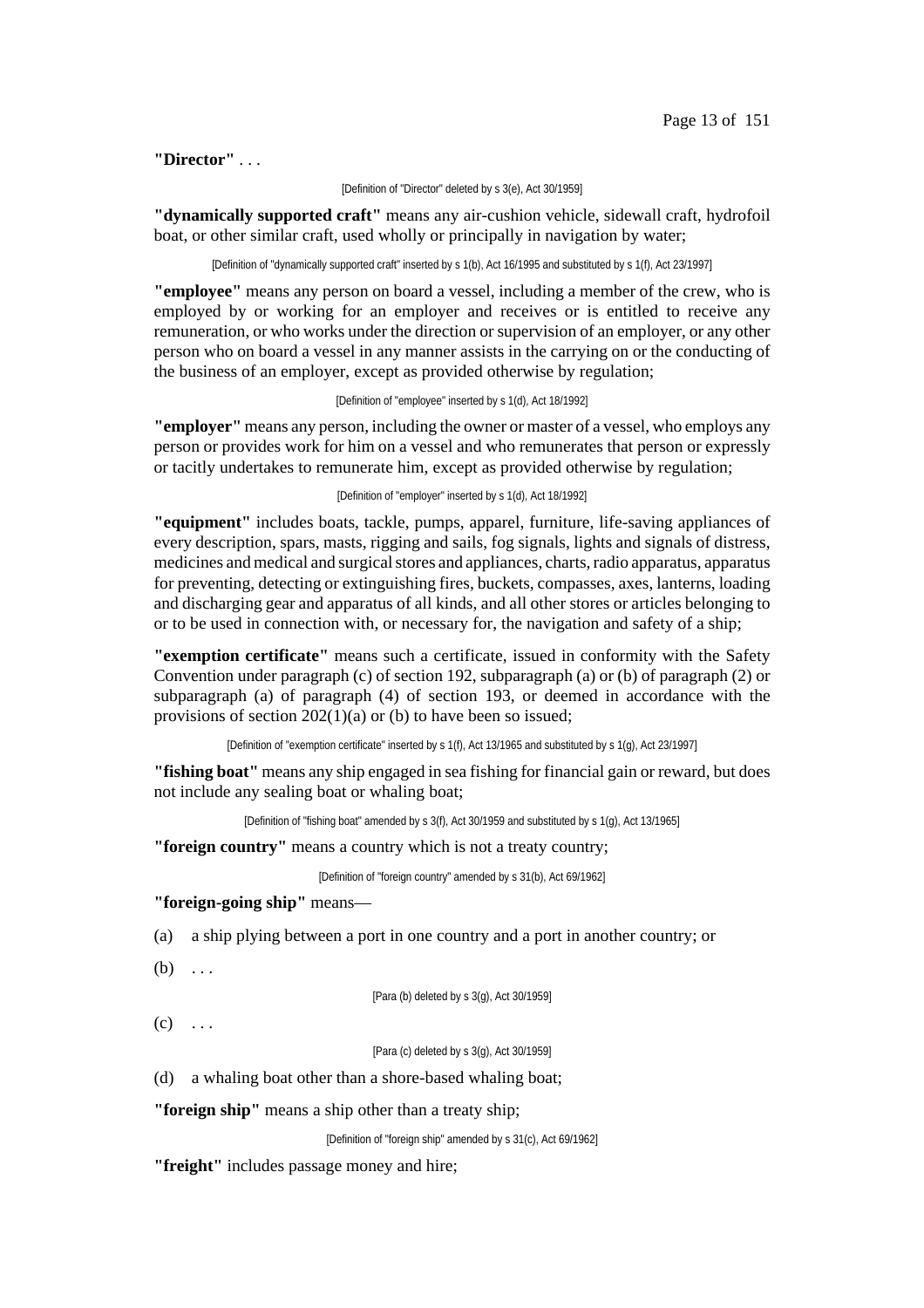#### **"general safety certificate"** . . .

[Definition of "general safety certificate" deleted by s 1(h), Act 13/1965]

**"goods"** includes all animals, matter or things, save that in Chapter VIII **"goods"** does not include animals or cargo which by a contract of carriage it is provided shall be carried on deck and is so carried;

**"High Court"** means any division of the High Court of the Republic;

[Definition of "High Court" inserted by item 1(a) (Sch 2), Act 58/1998]

**"hazard"** means a source of or exposure to danger;

[Definition of "hazard" inserted by s 1(h), Act 23/1997]

**"hydrofoil boat"** means any craft which is supported above the surface of water in normal operating condition by hydrodynamic forces generated on foils;

[Definition of "hydrofoil boat" inserted by s 1(c), Act 16/1995]

**"International Collision Regulations Convention"** means the Convention on the International Regulations for Preventing Collisions at Sea done at London on 20 October 1972, as modified by any amendment made under Article VI of that Convention that has entered into force for the Republic;

[Definition of "International Collision Regulations" substituted by s 1(b), Act 40/1963, substituted by definition of "International Collision Regulations Convention" by s 1(b), Act 3/1982 and substituted by s 1(i), Act 23/1997]

**"international load line certificate"** means such a certificate, issued in conformity with the Load Line Convention under paragraph (i) of section 207, or deemed in accordance with the provisions of section 215(1) to have been so issued, and includes an international load line exemption certificate;

[Definition of "international load line certificate" inserted by s 1(i), Act 13/1965 and substituted by s 1(a), Act 42/1969 and by s 1(j), Act 23/1997]

**"international load line exemption certificate"** means such a certificate issued in conformity with the Load Line Convention under section 204(1)(a);

[Definition of "international load line exemption certificate" inserted by s 1(b), Act 42/1969 and substituted by s 1(j), Act 23/1997]

**"international load line ship"** means a load line ship of 24 metres or more in length, which is engaged on an international voyage;

[Definition of "international load line ship" substituted by s 1(c), Act 42/1969 and by s 1(b), Act 5/1976]

**"international voyage"**, when used with reference to shipsregistered in a country to which the Load Line Convention applies, means a voyage from a port in one country to a port in another country, either of those countries being a country to which the Load Line Convention applies, and when used with reference to ships registered in a country to which the Safety Convention applies, means a voyage from a port in one country to a port in another country either of those countries being a country to which the Safety Convention applies; and "short international voyage" means an international voyage in the course of which a ship is not more than two hundred nautical miles from a port in which the passengers and crew could be placed in safety, and which does not exceed six hundred nautical miles in length between the last port of call in the country in which the voyage begins and the final port of destination; and in the application of this definition—

(a) no account shall be taken of any deviation by a ship from her intended voyage due solely to stress of weather or any other circumstances which neither the master nor the owner nor the charterer (if any) of the ship could have prevented or forestalled; and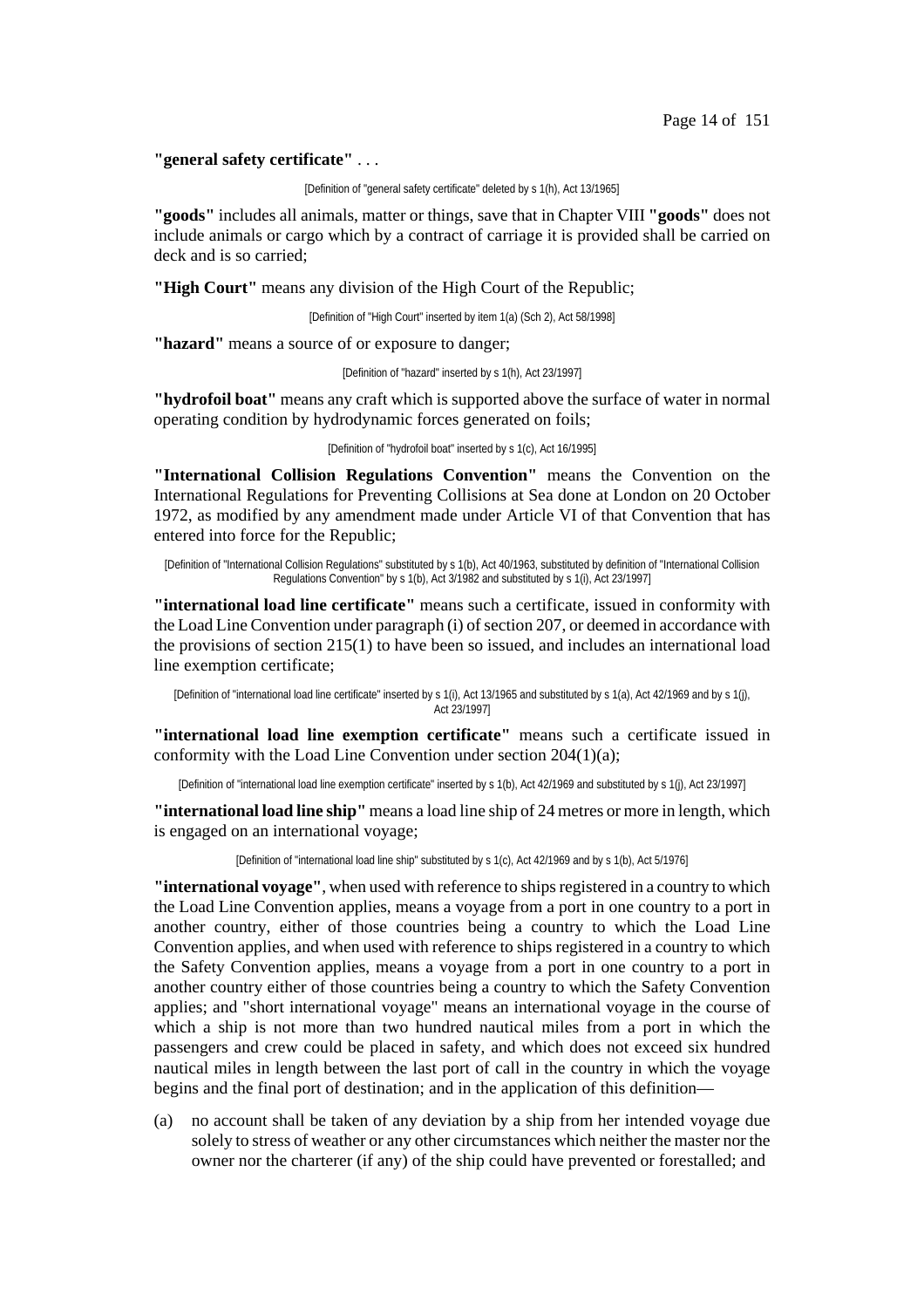(b) every colony, overseas territory, protectorate, territory for whose international relations a State that has accepted the Safety Convention is responsible, territory for which the United Nations are the administering authority, and territory administered by a State in whose favour a mandate thereover was issued by the Council of the former League of Nations, shall be deemed to be a separate country;

**"licence"**, in relation to a ship, means a licence contemplated in section 68; and "licensed" shall be construed accordingly;

[Definition of "licence" inserted by item 1(b) (Sch 2), Act 58/1998]

**"life-saving equipment regulations"** means the regulations made under paragraph (a) of subsection (2) of section *three hundred and fifty-six* to give effect to the relative provisions of the Safety Convention, or such regulations as applied under subsection (3) of the said section;

[Definition of "life-saving equipment regulations" amended by s 3(h), Act 30/1959 and substituted by s 1(j), Act 13/1965]

**"load lines"** means the marks indicating the several maximum depths to which a ship is entitled to be loaded in various circumstances prescribed by the load line regulations;

**"load line certificate"** means an international load line certificate or a local load line certificate;

[Definition of "load line certificate" substituted by s 1(k), Act 13/1965]

**"Load Line Convention"** means the International Convention on Load Lines done at London on 5 April 1966, as modified by any amendment made under Article 29 of that Convention that has entered into force for the Republic;

[Definition of "Load Line Convention" substituted by s 1(c), Act 40/1963 and by s 1(k), Act 23/1997]

**"load line exemption certificate"** means an international load line exemption certificate or a local load line exemption certificate;

[Definition of "load line exemption certificate" inserted by s 1(d), Act 42/1969]

**"load line convention certificate"** . . .

[Definition of "load line convention certificate" deleted by s 1(l), Act 13/1965]

**"load line regulations"** means the regulations made under paragraph (c) of subsection (2) of section *three hundred and fifty-six* to give effect to the relative provisions of the Load Line Convention and Annexes thereto, or such regulations as applied under subsection (3) of the said section;

[Definition of "load line regulations" substituted by s 1(m), Act 13/1965]

**"load line ship"** means any ship of 14 metres or more in length, which is notsolely engaged in fishing and is not a pleasure yacht;

[Definition of "load line ship" substituted by s 1(e), Act 42/1969 and by s 1(c), Act 5/1976]

**"local general safety certificate"** means a certificate issued under section 194(1)(a) or  $(b)(ii)$ :

[Definition of "local general safety certificate" substituted by s 1(f), Act 42/1969]

"local load line certificate" means a certificate issued under paragraph 2 of section 207 and includes a local load line exemption certificate;

[Definition of "local load line certificate" substituted by s 1(g), Act 42/1969]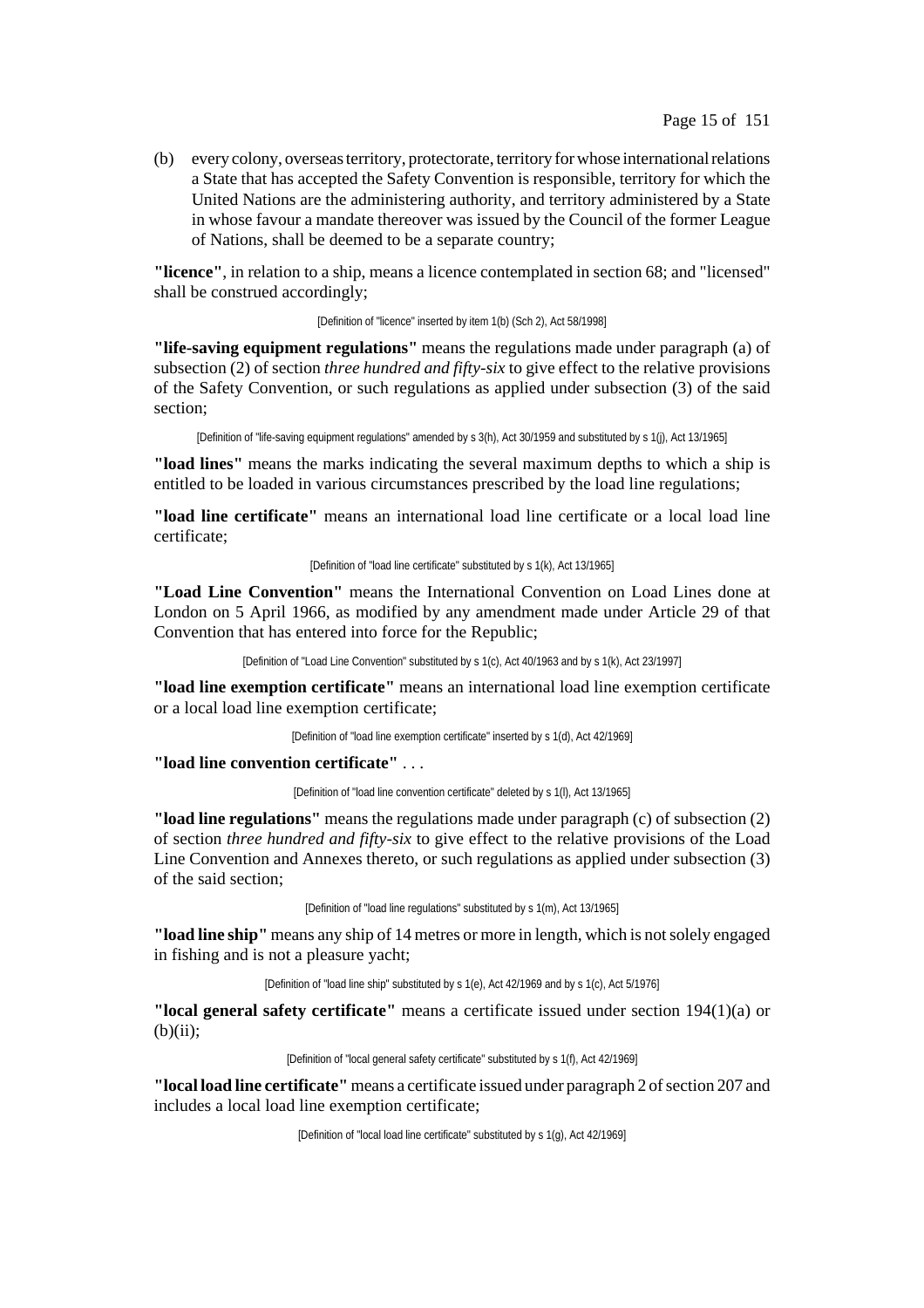#### **"local load line exemption certificate"** means a certificate issued undersection 204(1)(b);

[Definition of "local load line exemption certificate" inserted by s 1(h), Act 42/1969]

## **"local load line ship"** means a load line ship—

- (a) engaged on an international voyage and of less than 24 metres in length; or
- (b) not engaged on an international voyage;

[Definition of "local load line ship" substituted by s 1(i), Act 42/1969 and by s 1(d), Act 5/1976]

**"local safety certificate"** means a local general safety certificate or a local safety exemption certificate;

[Definition of "local safety certificate" substituted by s 1(n), Act 13/1965]

**"local safety exemption certificate"** means a certificate issued under subparagraph (i) of paragraph (b) of subsection (1) of section *one hundred and ninety-four*;

**"machinery"** means any appliance or combination of appliances assembled, arranged or connected and which is used or intended to be used for converting any form of energy to perform work, or which is used or intended to be used, whether incidental thereto or not, for generating, receiving, storing, containing, transforming, transmitting, transferring or controlling any form of energy;

[Definition of "machinery" inserted by s 1(e), Act 18/1992]

**"marine notice"** means a notice described as such and issued by the Authority;

[Definition of "marine notice" inserted by s 1(e), Act 18/1992 and amended by s 2(2), Act 5/1998]

**"master"** means, in relation to a ship, any person (other than a pilot) having charge or command of such ship;

### **"medical practitioner"** means—

- (a) at a place in the Republic, a person registered as such under the Medical, Dental and Supplementary Health Service Professions Act 56 of 1974; or
- (b) at a place outside the Republic, a person who is entitled to practise as such under the law in force in that place;

[Definition of "medical practitioner" substituted by s 1(e), Act 5/1976]

#### **"Minister"** means the Minister of Transport;

[Definition of "Minister" amended by s 3(i), Act 30/1959 and substituted by s 1(b), Act 3/1981 and by s 1(f), Act 18/1992]

**"nautical mile"** means a distance of 1 852 metres; and **"mile"** has a corresponding meaning;

[Definition of "nautical mile" inserted by s 1(c), Act 3/1981 and substituted by s 1(l), Act 23/1997]

**"near relative"** in relation to a seaman means the wife or parent or a grandparent, child, grandchild, brother or sister of the seaman or the guardian or the person having the custody of a child of the seaman;

**"occupationalsafety"** meansthe safety of any employee working on or in a ship and whilst boarding or leaving the ship;

[Definition of "occupational safety" inserted by s 1(g), Act 18/1992 and substituted by s 1(m), Act 23/1997]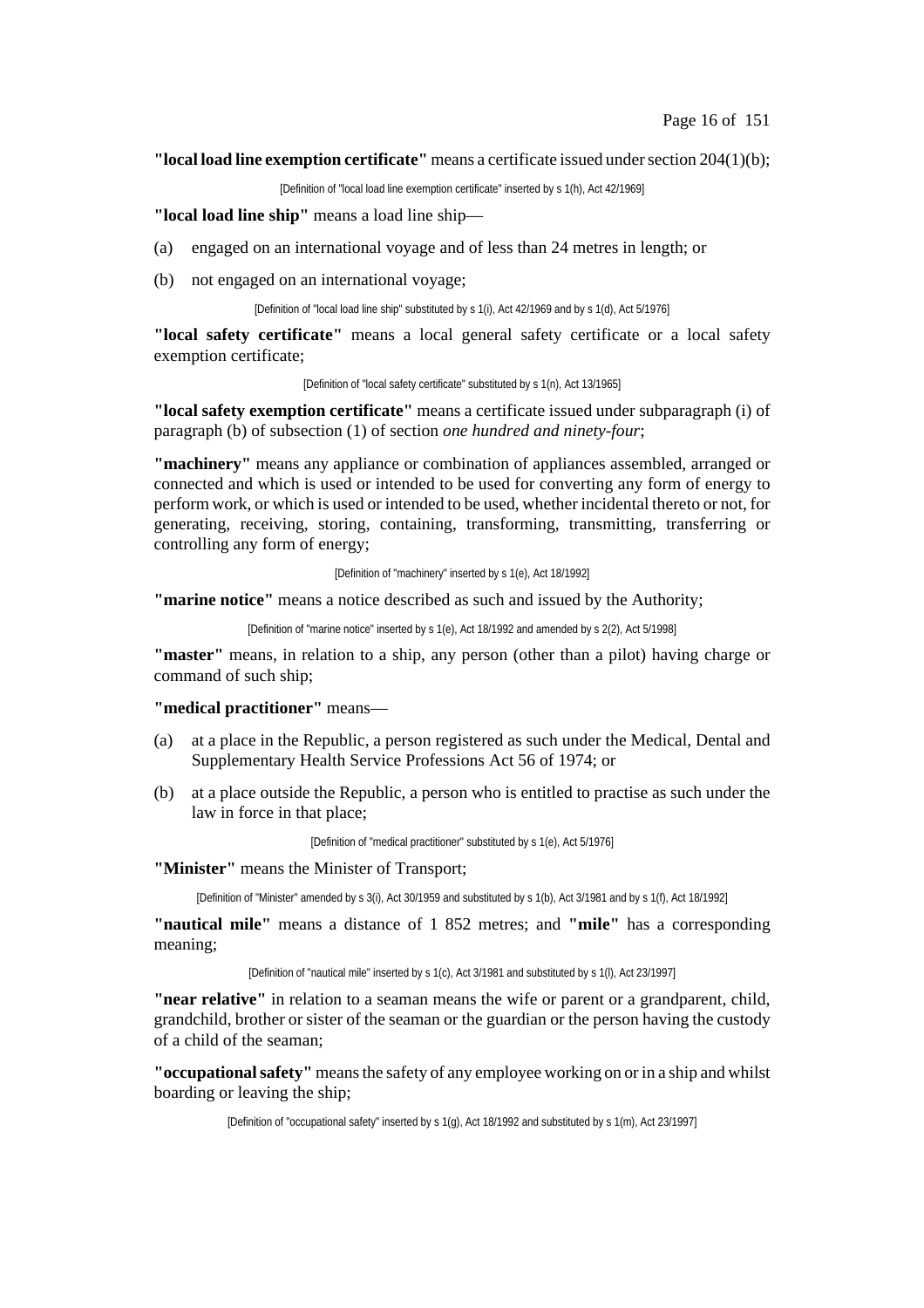**"officer of customs"** means an officer as that expression is defined by section 1 of the Customs and Excise Act 91 of 1964;

[Definition of "officer of customs" amended by s 3(j), Act 30/1959 and substituted by s 1(f), Act 5/1976]

**"owner"** means any person to whom a ship or a share in a ship belongs, except as provided otherwise by regulation;

[Definition of "owner" substituted by item 1(c) (Sch 2), Act 58/1998]

**"part of the Commonwealth"** . . .

[Definition of "part of the Commonwealth" deleted by s 31(d), Act 69/1962]

**"passenger"** means any person carried in a ship, except—

- (a) a person employed or engaged in any capacity on board the ship on the business of the ship;
- (b) a person on board the ship either in pursuance of the obligation laid upon the master to carry shipwrecked, distressed or other persons or by reason of any circumstances that neither the master nor the owner nor the charterer (if any) could have prevented; and
- (c) a child under one year of age;

**"passenger ship"** means a ship which carries more than twelve passengers;

**"passenger ship safety certificate"** meanssuch a certificate, issued in conformity with the Safety Convention under paragraph (a) or (c) of section 192, or deemed in accordance with the provisions of section  $202(1)(a)$  to have been so issued:

[Definition of "passenger ship safety certificate" inserted by s 1(o), Act 13/1965 and substituted by s 1(n), Act 23/1997]

**"passenger ship's exemption certificate"** . . .

[Definition of "passenger ship's exemption certificate" deleted by s 1(p), Act 13/1965]

**"port"**, in relation to—

- (a) a port in a country otherthan the Republic, means a place, whether proclaimed a public harbour or not, and whether natural or artificial, to which ships may resort for shelter or to ship or unship goods or passengers; and
- (b) a port in the Republic, means a harbour of which Transnet Limited has become the owner in terms of section 3 of the Legal Succession to the South African Transport Services Act 9 of 1989, or a fishing harbour as defined in section 1 of the Sea Fishery Act 12 of 1988, or any place which has under this Act or any other law been designated as a place from or at which any vessel or a vessel of a particular type may be launched, beached, moored or berthed;

[Definition of "port" substituted by s 1(a), Act 25/1985. Para (b) substituted by s 1(h), Act 18/1992]

**"port of registry"**, in relation to a ship, means its home port as selected or changed in accordance with the Ship Registration Act, 1998;

[Definition of "port of registry" substituted by item 1(d) (Sch 2), Act 58/1998]

**"prescribed"** means prescribed by this Act;

**"principal officer"** means the officer in charge of the office of the Authority at a port;

[Definition of "principal officer" inserted by s 1(a), Act 24/1974 and amended by s 2(2), Act 5/1998]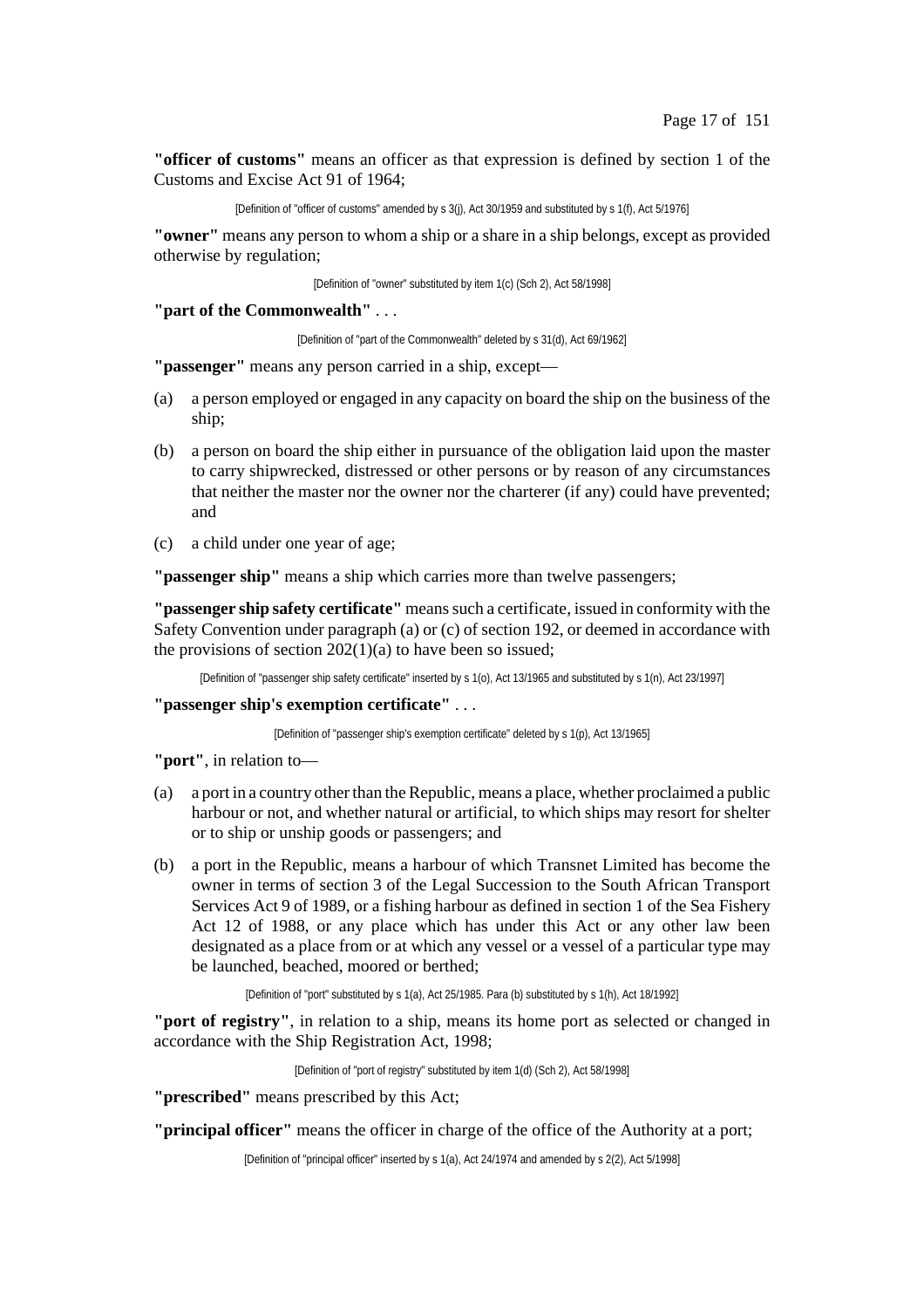**"proper officer"** means the officer designated by the Authority to be the proper officer at the place or in respect of the area and in respect of the matter to which reference is made in the provision of this Act in which the expression occurs; or if no such designation has been made—

(a) at a place in the Republic, a principal officer or, where there is no principal officer, the Controller of Customs and Excise; or

[Para (a) substituted by s 31(e), Act 69/1962 and by s 1(b), Act 24/1974]

- (b) at a place outside the Republic but within a treaty country, in the following order:
	- (i) a career consular representative of the Republic; or

[Subpara (i) substituted by s 1(j), Act 42/1969]

- (ii) a diplomatic representative of the Republic; or
- (iii) the person who, in terms of the law in force in the treaty country, is entrusted with the function or charged with the duty to which reference is made in the provision of this Act in which the expression occurs; or
- (iv) a consular representative of a treaty country (other than the Republic); or
- (v) a diplomatic representative of a treaty country (other than the Republic); or

[Para (b) substituted by s 31(e), Act 69/1962]

(c) at a place outside any treaty country, the person, and in the order, indicated, in subparagraphs (i), (ii), (iv) and (v) of paragraph (b); or

#### [Para (c) substituted by s 31(e), Act 69/1962]

(d) at a place outside the Republic, where there is no proper officer as defined in paragraph (b) or (c), any master of a South African ship who is specially authorized in writing to act as proper officer by the Authority, but only in relation to the functions and duties in respect of which, and subject to the conditions subject to which, he has been so authorized to act;

[Definition of "proper officer" amended by s 1(b), Act 24/1974. Para (d) added by s 31(e), Act 69/1962]

**"proper return port"**, in relation to a master, seaman or apprentice-officer discharged or left behind, means—

- (a) the port at which the master, seaman or apprentice-officer was engaged; or
- (b) a port in a country in which the master, seaman or apprentice-officer is domiciled; or
- (c) a port agreed to as such by the master, seaman or apprentice-officer,

as decided by the proper officer;

**"Protocol of 1978 relating to the Safety Convention"** meansthe Protocol of 1978 relating to the International Convention for the Safety of Life at Sea, 1974 done at London on 17 February 1978, the English text of which is set forth in the Second Schedule, as modified by any amendment made under Article VIII of the International Convention for the Safety of Life at Sea, 1974, as incorporated in that Protocol by Article II of that Protocol, that has entered into force for the Republic;

[Definition of "Protocol of 1978 relating to the Safety Convention" inserted by s 1(o), Act 23/1997]

**"qualified local safety certificate"** . . .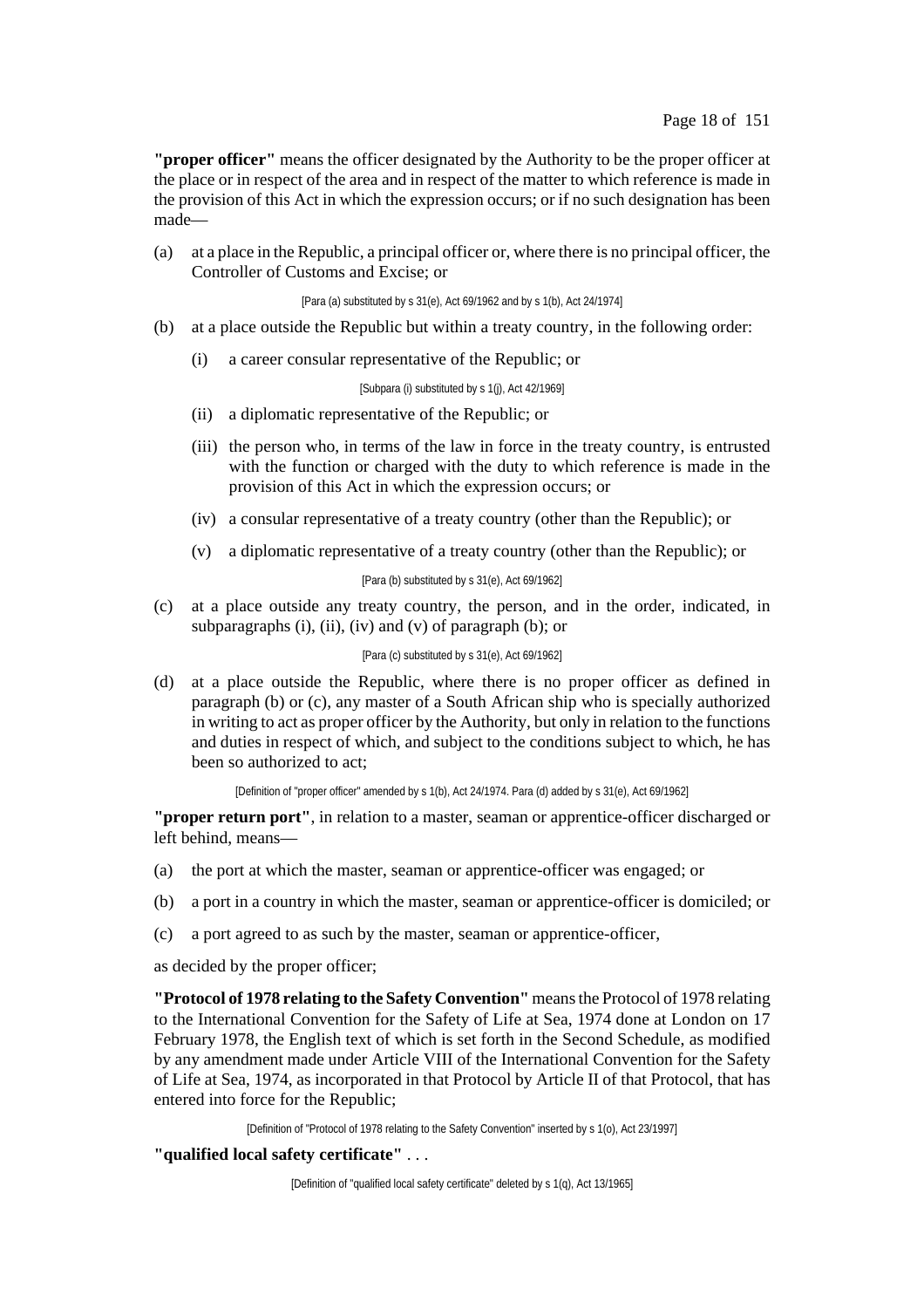### **"qualified safety certificate"** . . .

[Definition of "qualified safety certificate" deleted by s 1(r), Act 13/1965]

**"qualified safety equipment certificate"** . . .

[Definition of "qualified safety equipment certificate" deleted by s 1(s), Act 13/1965]

**"qualified safety radio exemption certificate"** . . .

[Definition of "qualified safety radio exemption certificate" deleted by s 1(t), Act 13/1965]

**"qualified safety radiotelegraphy certificate"** . . .

[Definition of "qualified safety radiotelegraphy certificate" deleted by s 1(u), Act 13/1965]

**"qualified safety radiotelephony certificate"** . . .

[Definition of "qualified safety radiotelephony certificate" deleted by s 1(v), Act 13/1965]

**"radio"** includes radiotelegraphy and radiotelephony;

**"radio regulations"** means the regulations made under paragraph (a) of subsection (2) of section *three hundred and fifty-six* to give effect to the relative provisions of the Safety Convention, or such regulations as applied under subsection (3) of the said section;

[Definition of "radio regulations" substituted by s 1(w), Act 13/1965]

**"recognized non-South African"**, used in relation to a safety convention certificate or an international load line certificate, signifies that the certificate has been issued by or under the authority of the Government of a country other than the Republic to which the Safety Convention orthe Load LineConvention, asthe case may be, applies, and that the certificate complies with the regulations made under paragraph (a) of subsection (2) of section *three hundred and fifty-six* to give effect to the relative provisions of the Safety Convention or with those made under paragraph (c) of that subsection to give effect to the relative provisions of the Load Line Convention, respectively;

[Definition of "recognized non-South African" amended by s 1(d), Act 40/1963 and substituted by s 1(x), Act 13/1965]

**"registered"**, in relation to a ship (except with reference to the law of another country), means registered or deemed to be or regarded as registered under the Ship Registration Act, 1998;

[Definition of "registered" inserted by item 1(e) (Sch 2), Act 58/1998]

**"register tons"** and **"register tonnage"** mean, in relation to a South African ship, the tonnage of the ship, either gross or net asthe case may be, recorded in the register mentioned in section 33 of the Ship Registration Act, 1998, and in the case of any other ship, the tonnage accepted or determined by the Minister, Authority or proper officer;

[Definition of "register tons" and "register tonnage" amended by s 2(2), Act 5/1998, and substituted by item 1(f) (Sch 2), Act 58/1998]

**"regulation"** means a regulation made under this Act;

"safe" means free from any threat which may cause bodily injury, illness or death, and free from any hazard as far as practicable;

[Definition of "safe" inserted by s 1(i), Act 18/1992 and substituted by s 1(p), Act 3/1997]

**"safety appointee"** means any person appointed in terms of section 355A(1)(a);

[Definition of "safety appointee" inserted by s 1(i), Act 18/1992]

**"safety committee"** means a committee appointed in terms of section 355A(1)(a);

[Definition of "safety committee" inserted by s 1(i), Act 18/1992]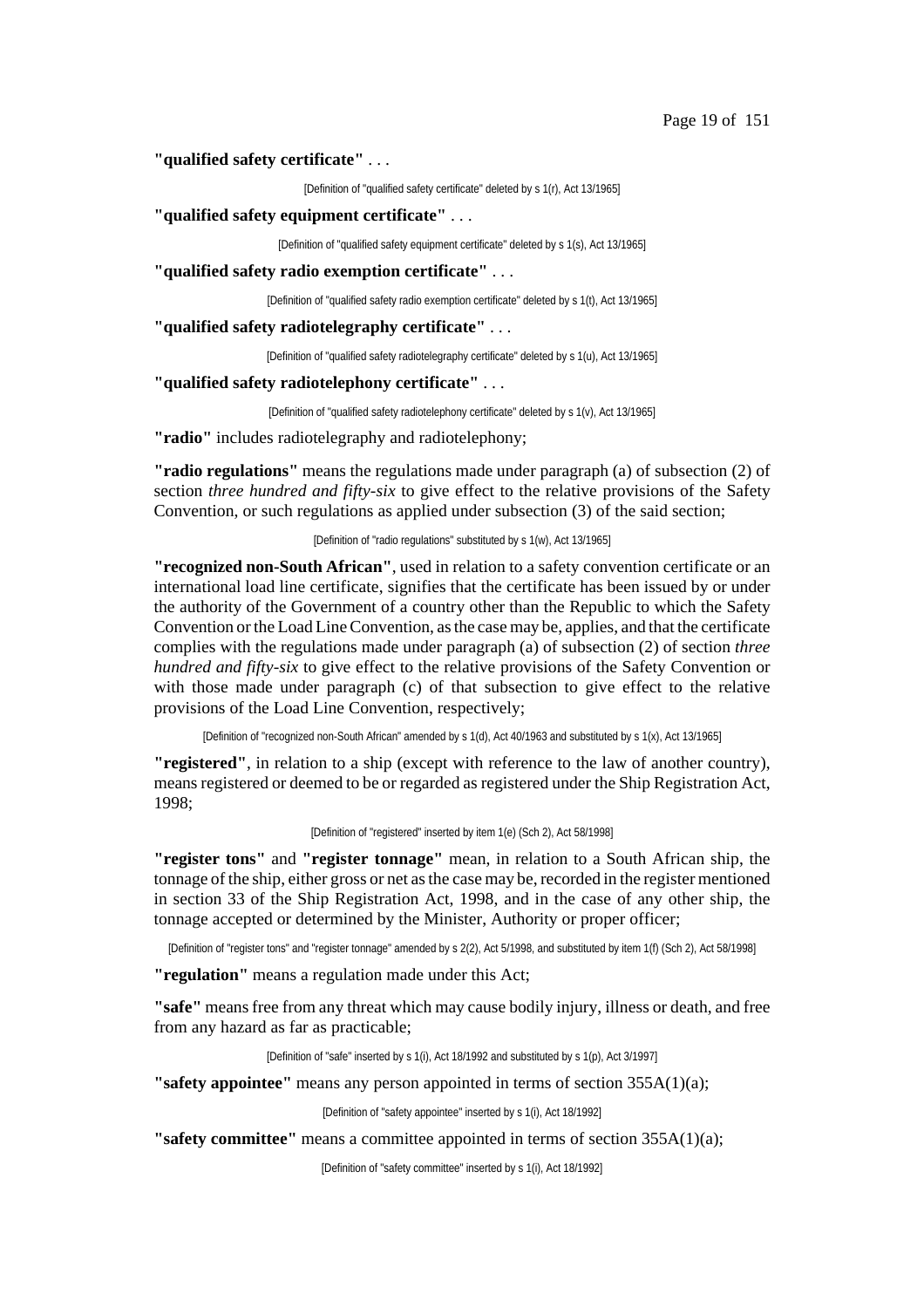**"Safety Convention"** meansthe InternationalConvention forthe Safety of Life at Sea done at London on 1 November 1974, the English text of which is set forth in the Second Schedule as modified by any amendment made under Article VIII of that Convention that has entered into force for the Republic and, after the date on which the Protocol of 1978 relating to the Safety Convention entersinto force for the Republic, as also modified by that Protocol;

[Definition of "Safety Convention" substituted by s 1(e), Act 40/1963 and by s 1(q), Act 23/1997]

**"safety convention certificate"** means a passenger ship safety certificate, a cargo ship safety construction certificate, a cargo ship safety equipment certificate, a cargo ship safety radio certificate or an exemption certificate;

[Definition of "safety convention certificate" substituted by s 1(y), Act 13/1965 and by s 1(r), Act 23/1997]

**"safety equipment certificate"** . . .

[Definition of "safety equipment certificate" deleted by s 1(z), Act 13/1965]

**"safety equipment exemption certificate"** . . .

[Definition of "safety equipment exemption certificate" deleted by s 1(aa), Act 13/1965]

**"safety officer"** means any person appointed in terms of section 355A(1)(a);

[Definition of "safety officer" inserted by s 1(j), Act 18/1992]

**"safety radio exemption certificate"** . . .

[Definition of "safety radio exemption certificate" deleted by s 1(bb), Act 13/1965]

**"safety radiotelegraphy certificate"** . . .

[Definition of "safety radiotelegraphy certificate" deleted by s 1(cc), Act 13/1965]

**"safety radiotelephony certificate"** . . .

[Definition of "safety radiotelephony certificate" deleted by s 1(dd), Act 13/1965]

**"safety representative"** means any person elected in terms of section 355A(1)(b);

[Definition of "safety representative" inserted by s 1(j), Act 18/1992]

**"safety standard"** means any standard, irrespective of whether or not it has the force of law, which, if applied for the purposes of this Act, will in the opinion of the Minister promote the attainment of an object of this Act;

[Definition of "safety standard" inserted by s 1(j), Act 18/1992]

**"savings bank"** meansthe Post Office Savings Bank, or a bank registered under the Banks Act 94 of 1990, or, in respect of the allotment of premiums, a person registered or deemed to be registered as an insurer under the Insurance Act 27 of 1943, or any other body designated by the Authority;

[Definition of "savings bank" substituted by s 1(g), Act 5/1976, by s 1(k), Act 18/1992 and by s 1(s), Act 23/1997]

**"sealing boat"** means any ship exclusively employed in seal-catching;

[Definition of "sealing boat" amended by s 3 (k), Act 30/1959]

**"seaman"** means any person (except a master, pilot or apprentice-officer) employed or engaged in any capacity as a member of the crew of a ship;

**"Secretary"** . . .

[Definition of "Secretary" inserted by s 3(l), Act 30/1959, and deleted by s 1(d), Act 3/1981]

**"serious injury"** includes—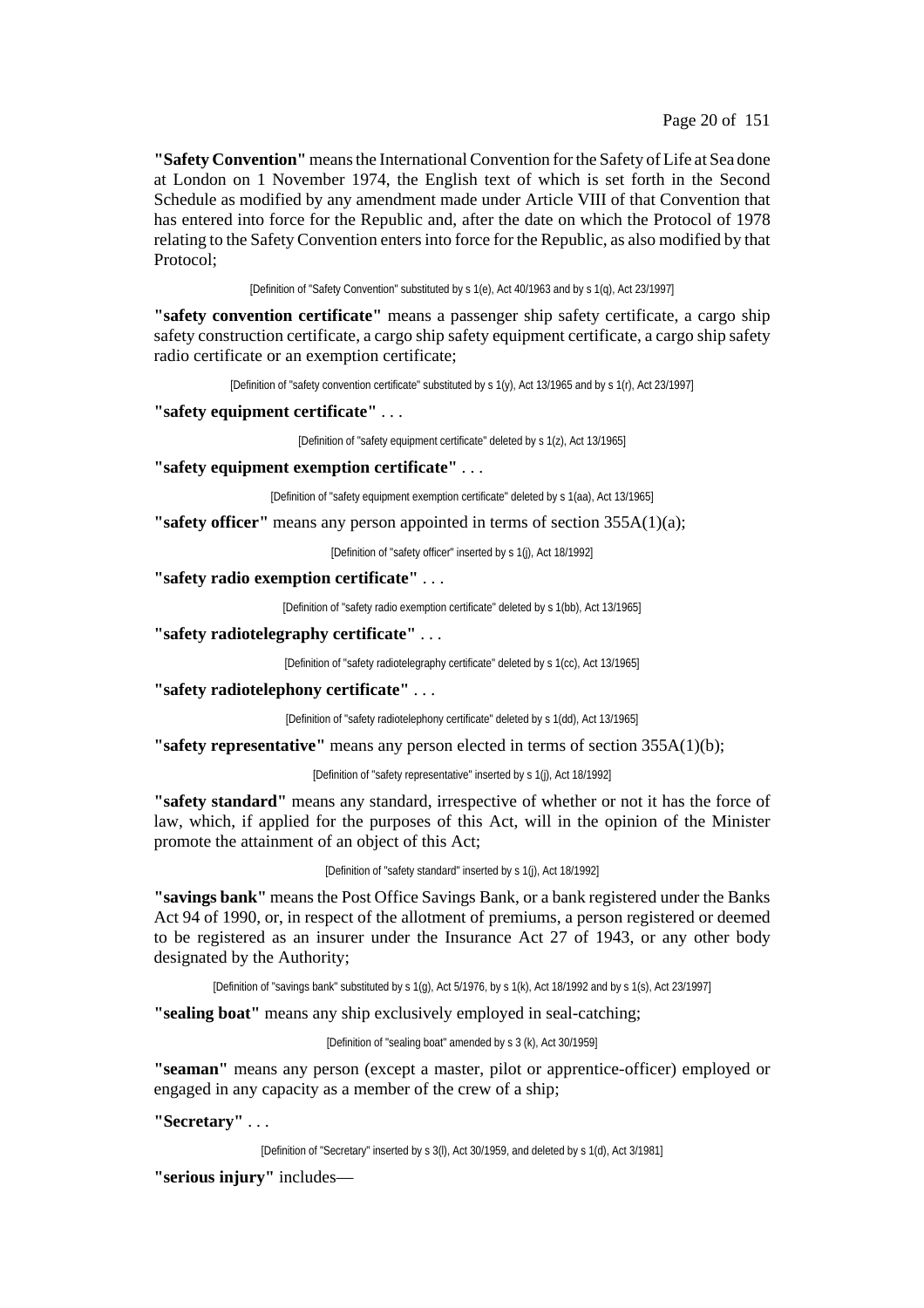- (a) a fracture of the skull, spine or pelvis;
- (b) a fracture of any bone other than a bone in the wrist, hand, ankle or foot, or a single rib;
- (c) the amputation of a hand or foot;
- (d) the loss of sight of an eye;
- (e) frost-bite of any bodily extremity which may lead to permanent disfigurement; or
- (f) any impairment of a person's physical condition owing to—
	- (i) the use of machinery;
	- (ii) an electrical shock;
	- (iii) the exposure to hazardous working conditions or hazardous substances or articles; or
	- (iv) the exposure to natural or artificial environmental extremes,

on board a vessel which results in that person being admitted to hospital as a patient for more than 24 consecutive hours, or would have resulted in his being so admitted had he been within reach of a hospital;

[Definition of "serious injury" inserted by s 1(l), Act 18/1992]

**"ship"** means any kind of vessel used in navigation by water, however propelled or moved, and includes—

- (a) a barge, lighter or other floating vessel;
- (b) a structure that is able to float or be floated and is able to move or be moved as an entity from one place to another; and
- (c) a dynamically supported craft;

and **"vessel"** has a corresponding meaning;

[Definition of "ship" substituted by s 1(c), Act 25/1985 and by s 1(t), Act 23/1997]

**"ship's officer"** means a navigating officer or engineer officer, whether certificated or uncertificated, employed as such on board a ship, but does not include a master; and any reference to a ship's officer shall, in its application to a ship in which a mate, boatswain, marine engineman or assistant marine engineman is employed, be construed as including a reference to a mate, boatswain, marine engineman or assistant marine engineman;

**"shore-based whaling boat"** means a whaling boat which delivers the whole of its catch to be processed in a factory established ashore in the Republic;

**"side wall craft"** means any air-cushion vehicle of which the walls extending along the sides are permanently immersed hard structures;

[Definition of "side wall craft" inserted by s 1(d), Act 16/1995]

## **"short voyage safety certificate"** . . .

<sup>[</sup>Definition of "short voyage safety certificate" deleted by s 1(ee), Act 13/1965]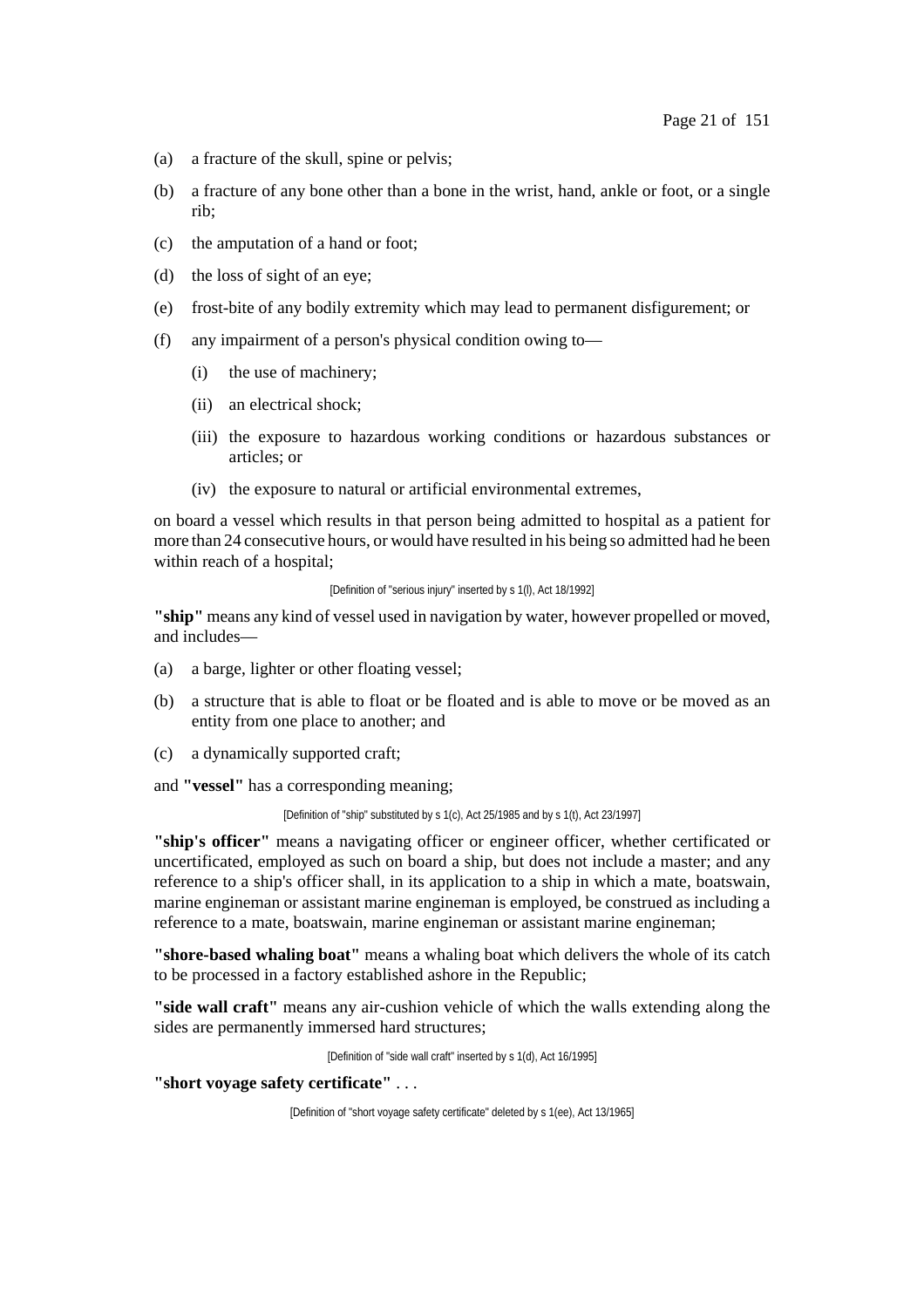**"small vessel"** means a vessel of less than twenty-five gross tons and of more than three metres in length;

[Definition of "small vessel" inserted by s 1(e), Act 3/1981]

**"South African ship"** means a ship registered in the Republic;

[Definition of "South African ship" substituted by item 1(g) (Sch 2), Act 58/1998]

**"special load line certificate"**means a certificate issued undersubsection (1) ofsection *two hundred and seventeen*;

**"sport or recreation"** means any sporting or recreational activity carried on in, on or under the water, irrespective of whether that activity is of a competitive nature or whether prizes are involved, provided it is not carried on for commercial purposes;

[Definition of "sport or recreation" inserted by s 1(b), Act 25/1985]

**"standard"** means—

(a) any provision occurring in a specification, compulsory specification, code of practice or standard method within the meaning of the Standards Act 29 of 1993; or

#### [Para (a) substituted by s 1(v), Act. 23/1997]

(b) any provision occurring in any specification, code or any other directive having standardization asits aim and issued by an institution or organization inside or outside the Republic which, whether generally or with respect to any particular article or matter and whether internationally or in any particular country or territory, seeks to promote standardization;

[Definition of "standard" inserted by s 1(m), Act 18/1992]

**"STCW Convention"** means the International Convention on Standards of Training, Certification and Watchkeeping for Seafarers done at London on 7 July 1978, as modified by any amendment made under Article XII of that Convention that has entered into force for the Republic;

[Definition of "STCW Convention" inserted by s 1(u), Act 23/1997 and substituted by s 1, Act 57/1998]

**"superior court"** . . .

[Definition of "superior court" substituted by s 1(h), Act 5/1976, and deleted by item 1(h) (Sch 2), Act 58/1998]

**"surveyor"** means any person recognized or appointed in terms of section 4(b);

[Definition of "surveyor" substituted by s 1(k), Act 42/1969, and substituted by item 1(i) (Sch 2), Act 58/1998]

**"this Act"** includes any proclamation, notice, rule or regulation issued or made thereunder;

**"timber cargo regulations"** means the regulations made under section 356(2)(a) to give effect to the relative provisions of the Safety Convention, or such regulations as applied under subsection (3) of section 356;

[Definition of "timber cargo regulations" substituted by s 1(ff), Act 13/1965, and by s 1(w), Act 23/1997]

**"Tonnage Convention"** means the International Convention on Tonnage Measurement of Ships done at London on 23 June 1969, as modified by any amendment made under Article 18 of that Convention that has entered into force for the Republic;

[Definition of "Tonnage Convention" inserted by s 1(d), Act 25/1985, and substituted by s 1(x), Act 23/1997]

**"treaty country"**, in relation to any provision of this Act, means the Republic and any country, including any colony, protectorate or territory subject to the authority or under suzerainty of such country or any territory over which a mandate or trusteeship is exercised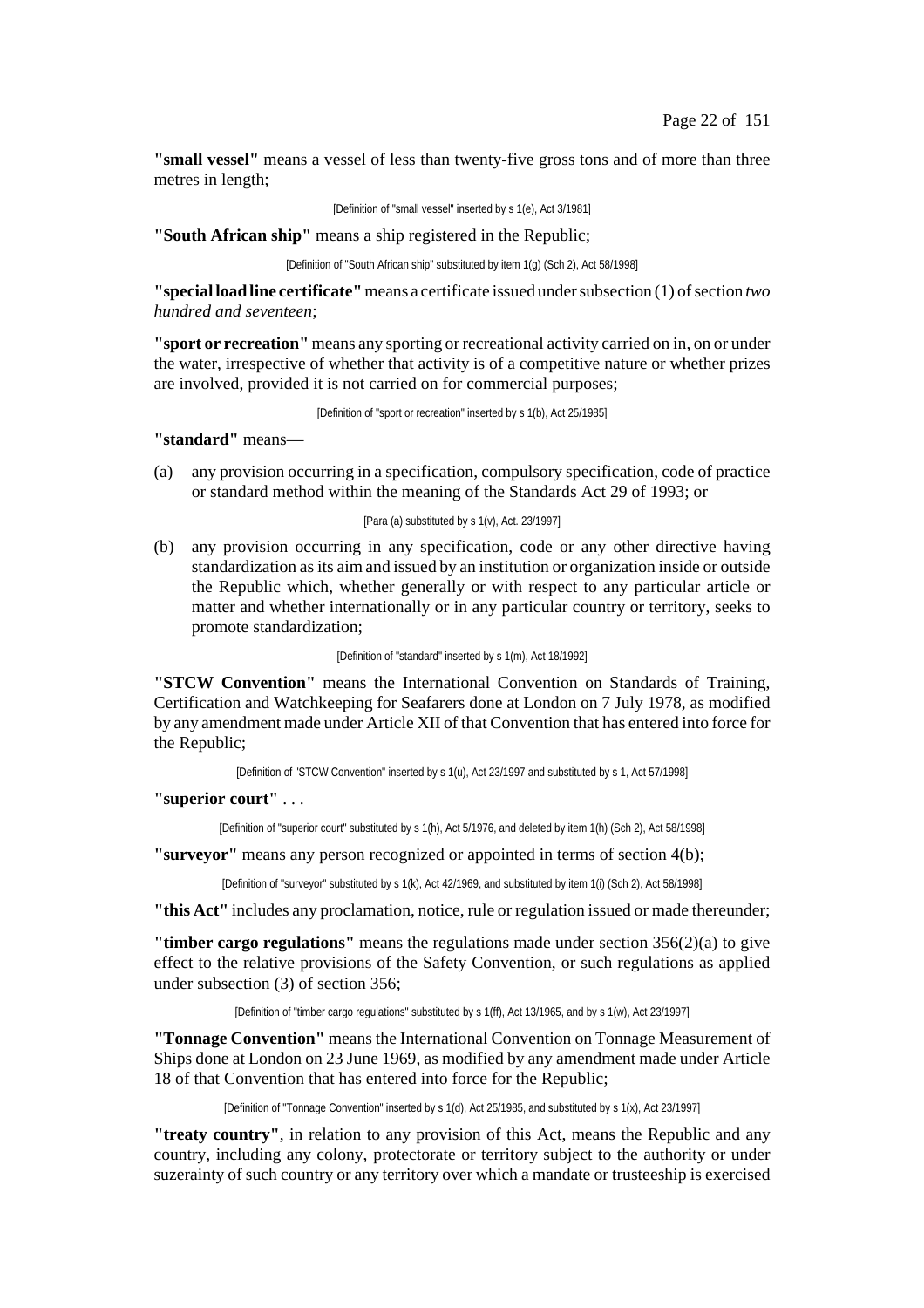by such country, which is a party to any bilateral treaty or agreement entered into by the Republic in connection with any matter dealt with in such provision;

[Definition of "treaty country" inserted by s 31(f), Act 69/1962]

**"treaty ship"** means a ship registered at any place in a treaty country underthe relative laws in force at that place or any ship which by the law of a treaty country is recognized as a ship belonging to that treaty country;

[Definition of "treaty ship" inserted by s 31(f), Act 69/1962]

**"unseaworthy"**, used in relation to a vessel, means that she—

- (a) is not in a fitstate as to the condition of her hull, equipment or machinery, the stowage of her cargo or ballast, or the number or qualifications of her master or crew, or in any other respect, to encounter the ordinary perils of the voyage upon which she is engaged or is about to enter; or
- (b) does not comply with the conditions of assignment to the extent set forth in paragraph (c) of section *two hundred and seven*; or
- (c) is loaded beyond the limits allowed—
	- (i) by a load line certificate issued in the Republic under this Act; or
	- (ii) if she is a load line ship, registered in a country in which the Load Line Convention applies, by a recognized non-South African international load line certificate; or

[Subpara (ii) amended by s 1(f), Act 40/1963, and substituted by s 1(gg), Act 13/1965]

(iii) by a load line certificate to which a notice issued under section *two hundred and eighteen* applies:

#### [Subpara (iii) amended by s 1(f), Act 40/1963]

Provided that a safety convention ship not registered in the Republic, in respect of which a recognized non-South African safety convention certificate is produced, shall not be deemed unseaworthy, as regards the condition of her hull, equipment or machinery, unless it appears, on the report of a surveyor, that she cannot proceed to sea without danger to human life owing to the fact that the actual condition of the hull, equipment or machinery does not correspond substantially with the particulars stated in the certificate;

[Definition of "unseaworthy" amended by s 1(f), Act 40/1963]

**"user"**, in relation to machinery, means any person who uses machinery on a vessel for his own benefit;

[Definition of "user" inserted by s 1(a), Act 18/1992]

**"vessel"** . . .

[Definition of "vessel" substituted by s 1(f), Act 3/1981, and by s 1(e), Act 16/1995, and deleted by s 1(y), Act 23/1997]

**"wages"** includes any emoluments;

**"whaling boat"** means any ship engaged exclusively in whale-catching, or on which any processing takes place of the bodies or any portion of the bodies of the whales caught by other whaling boats;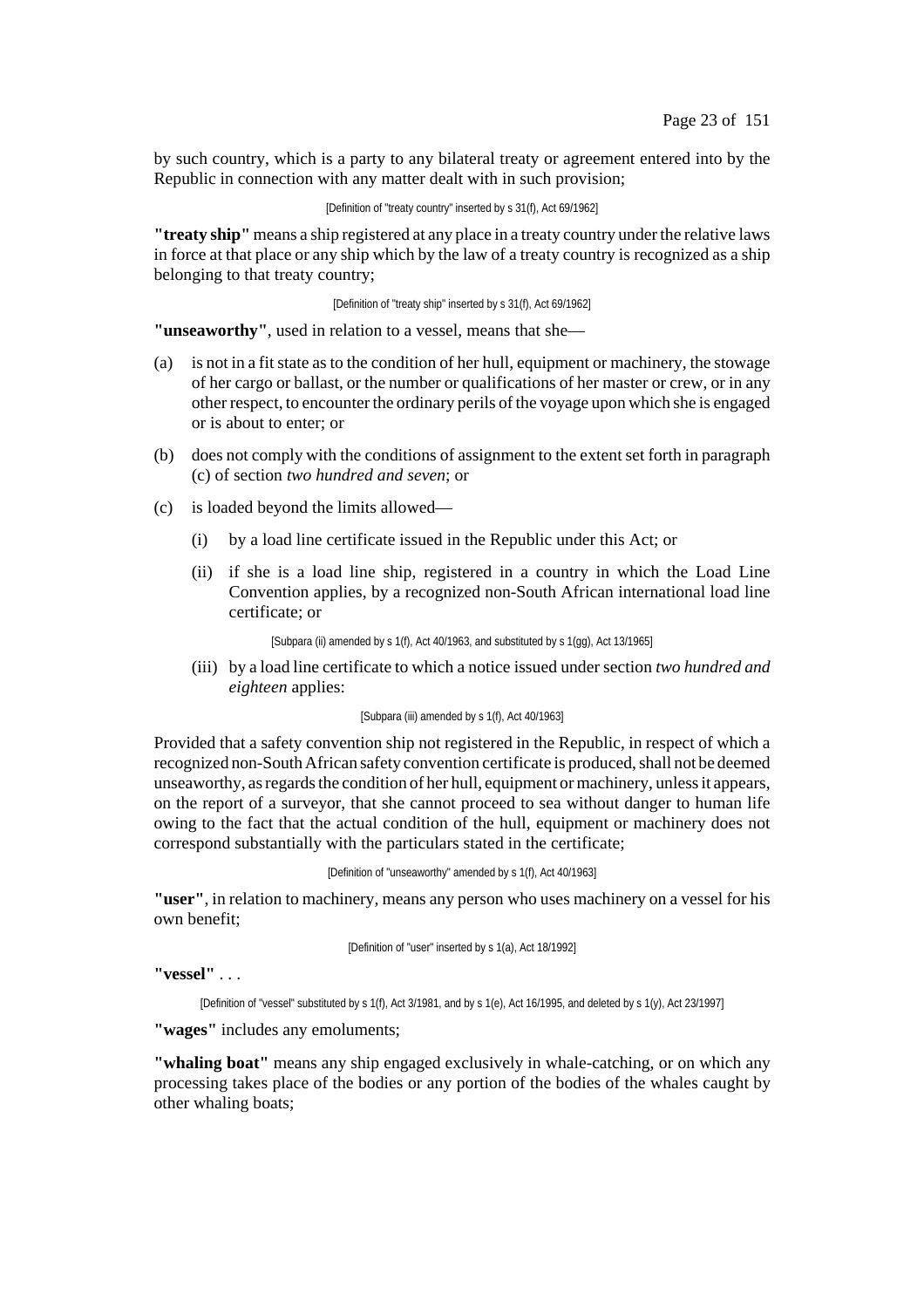**"workplace"** means any place on a vessel where an employee performs work in the course of his employment;

### [Definition of "workplace" inserted by s 1(o), Act 18/1992]

**"wreck"** includes flotsam, jetsam, lagan and derelict found in or on the shores of the sea or of any tidal waters of the Republic, any portion of a ship or aircraft lost, abandoned, stranded or in distress, any portion of the cargo, stores or equipment of such ship or aircraft and any portion of the personal property on board such ship or aircraft when it was lost, abandoned, stranded or in distress and belonged to any person who was on board that ship or aircraft at that time;

**"year"** means the calendar year, but for the purpose of the inspection of vessels required by this Act it means twelve calendar months from the date of the certificate of inspection or survey.

 $(2) \ldots$ 

[Subs (2) deleted by s 31(g), Act 69/1962]

- (3) Whenever in this Act reference is made to—
- (a) an act or omission by or a duty resting upon or a fault committed by a vessel; or
- (b) damage or loss suffered by a vessel; or
- (c) a liability resting upon a vessel,

such reference shall, unless the context indicates otherwise, be construed as a reference to—

- (i) an act or omission by or a duty resting upon or a fault committed by the person responsible for the navigation of the vessel in connection with the navigation thereof; or
- (ii) damage or loss suffered by the owner or the person having an interest in the vessel or her cargo or freight, in connection with the vessel or her cargo or freight; or
- (iii) a liability resting upon the person in charge of the vessel or upon the person who in law is answerable for the conduct of the person in charge of the vessel, in connection with such conduct,

respectively.

(4) (a) In this Act references to a ship built or constructed before or after any date shall be construed as references to a ship the keel of which has been laid or which is at a similar stage of construction before or after that date, as the case may be.

- (b) In paragraph (a) **"similar stage of construction"** means the stage at which—
- (i) construction identifiable with the ship has begun; and
- (ii) assembly of the ship has commenced and comprises at least 50 tons or one per cent of the estimated mass of all structural material, whichever is less.

#### [Subs (4) substituted by s 1(z), Act 23/1997]

(5) Any reference in this Act to an entry of an occurrence or other fact in the official log-book of a ship shall, in the application of the provision in which the reference occurs to a ship for which no official log-book is kept, be construed as a reference to a record of such occurrence or fact made otherwise than in an official log-book.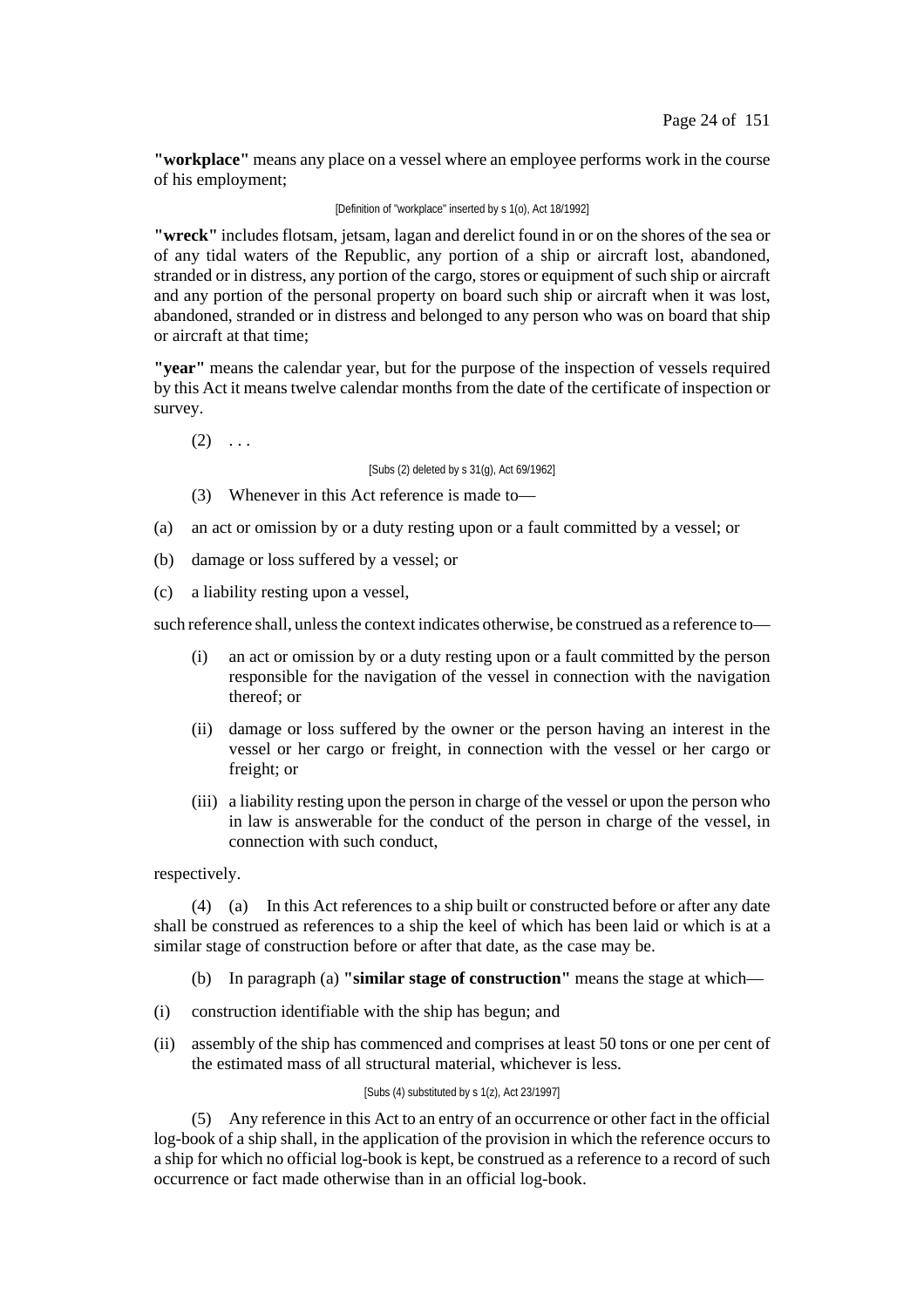(6) Any reference in this Act to any order or entry made or document issued under any provision of this Act shall, unless otherwise indicated, be construed as including a reference to an order or entry made or document issued under the corresponding provision of any law repealed by section *one*.

## **Application of Act**

**3.** (1) . . .

[Subs (1) amended by s 32(a), Act 69/1962, with effect from 1 January 1960, substituted by s 2(a), Act 18/1992, and deleted by s 1, Act 49/1996]

(2) This Act and any amendment thereof shall apply to Marion Island and Prince Edward Island: Provided that in its application voyages between ports in the Republic and ports in those islands shall be deemed to be voyages between ports in the Republic and ports outside the Republic.

#### [Subs (2) amended by s 32(b), Act 69/1962]

(3) This Actshall bind the State: Provided that the Minister may by notice direct that sections 102 to 109, inclusive, 113, 120 to 124, inclusive, 133, 134, 145, 188 and 323 shall not apply in respect of the master, seamen or apprentice-officers of any ship named in the notice and belonging to the Government of the Republic or to Transnet Limited whose conditions of service are governed by laws other than this Act or statutory regulations other than regulations made under this Act.

[Subs (3) amended by s 2(a), Act 40/1963, and substituted by s 2(b), Act 18/1992]

(4) Unless otherwise indicated, those provisions of this Act which apply to vessels which are registered or licensed in the Republic or which in terms of this Act are required to be so licensed shall so apply wherever such vessels may be.

### [Subs (4) substituted by item 2(a) (Sch 2), Act 58/1998]

(5) Unless otherwise indicated, those provisions of this Act which apply to vessels other than those referred to in subsection (4) shall so apply only while such vessels are within the Republic or the territorial waters thereof.

(6) The provisions ofthis Actshall not apply to ships belonging to the defence forces of the Republic or of any other country.

### [Subs (6) substituted by s 2, Act 13/1965]

(7) Except as provided otherwise by regulation, the provisions ofthis Actshall apply to any vessel or ship contemplated in section  $68(3)(b)$  as if such vessel or ship were licensed in terms of this Act.

### [Subs (7) substituted by s 2, Act 25/1985, and item 2(b) (Sch 2), Act 58/1998]

(8) The Minister may by notice in the *Gazette* declare that any of the provisions of this Act which are by that notice specified, subject to the exemptions, modifications and restrictionsso specified, and which do not by virtue of the other provisions of this Act apply to a particular ship or to ships of a particular class, category or tonnage, shall apply to that ship or to ships of that class, category or tonnage: Provided that provisions which in terms of this Act apply only to South African ships shall not by any such notice be applied also to ships not registered in the Republic and vice versa.

[Subs (8) amended by s 4, Act 30/1959]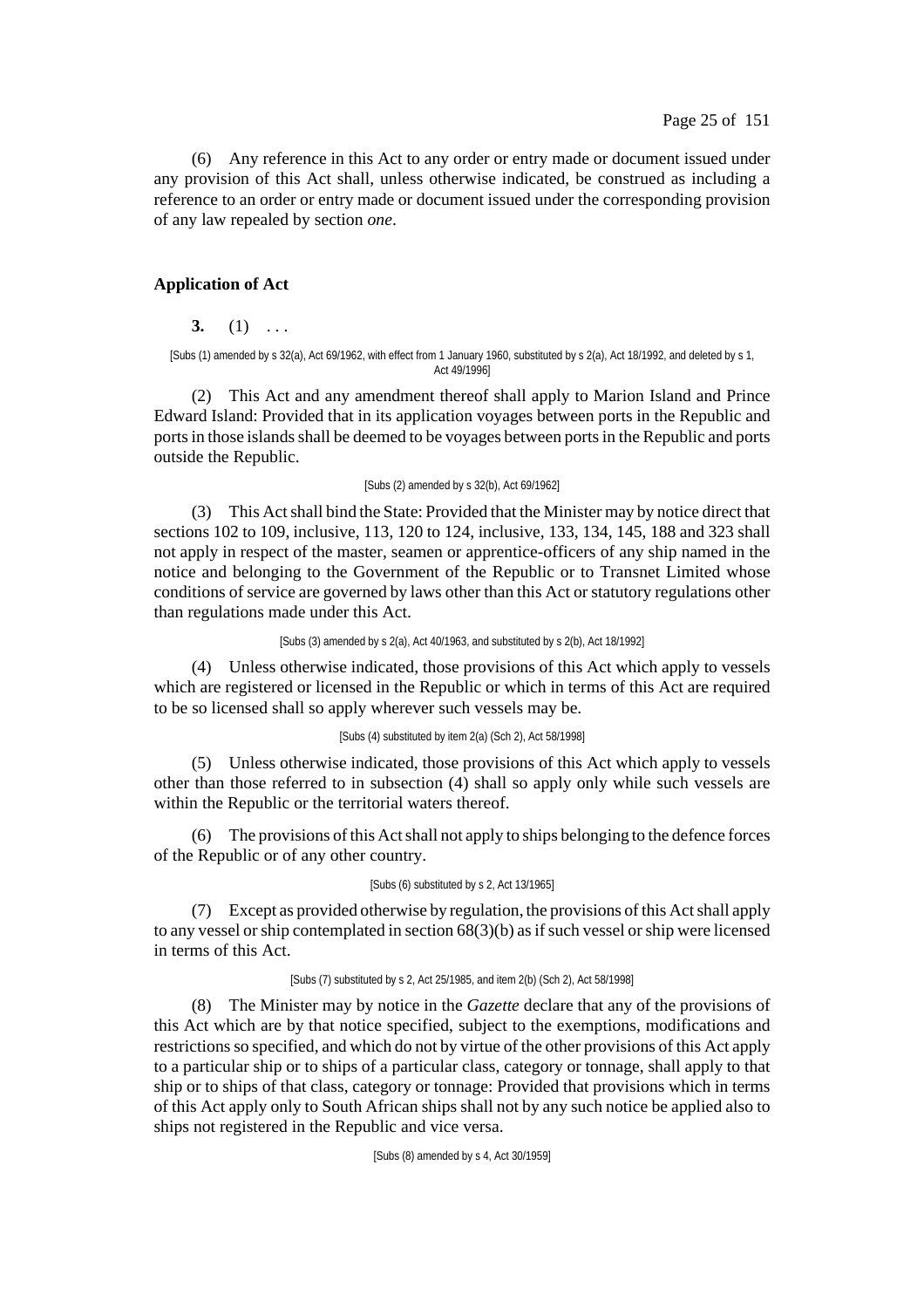(9) The Minister may by notice in the *Gazette* declare that any of the provisions of this Act which are by that notice specified, subject to the exemptions, modifications and restrictions so specified, shall apply to any dams or other inland waters so specified.

### [Subs (9) amended by s 4, Act 30/1959]

(10) If it has been made to appear to the Minister that the Government of any country other than the Republic is desirous that any of the provisions of this Act, which do not apply to the ships of that country should so apply, and there are no special provisions in this Act for that application, the Minister may by notice in the *Gazette* declare that such of those provisions as are by that notice specified (subject to the limitations, if any, contained therein) shall apply to the ships of that country and to the owners, masters, seamen and apprentice-officers of those ships, when not locally within the jurisdiction of the government of that country, in the same manner in all respects as if those ships were ships registered in the Republic; and thereupon the provisions so specified shall, subject to such limitations, if any, so apply.

#### [Subs (10) amended by s 4, Act 30/1959]

(11) If the Minister is satisfied—

- (a) that ships registered in any country other than the Republic are required by the law in force in that country to comply with any provisions which are substantially the same as, or equally effective with, any of the provisions of this Act which apply to such ships while they are within the Republic or the territorial waters thereof; and
- (b) that that country has made or has undertaken to make provision for the exemption of South African ships while they are within that country or the territorial waters thereof from the corresponding requirements of the law of that country,

he may by notice in the *Gazette* declare that the said provisions of this Act shall not apply to any ship of that country, while she is within the Republic or its territorial waters, if it is proved that the ship complies with the corresponding provisions of the law in force in that country; and thereafter upon such proof being furnished, the said provisions of this Actshall not apply to such ship.

#### [Subs (11) amended by s 4, Act 30/1959, and substituted by s 2(b), Act 40/1963]

(12) Unless otherwise indicated, only the provisions of sections 9(5), 223, 259, 264, 313, 343*ter*, 355A, 356 and 356*ter*, read with section 2, shall apply to—

(a) every owner and master of any vessel, and every user, employer and employee;

### [Para (a) substituted by s 2, Act 57/1998]

- (b) all crew on board a vessel who have entered into a contract of employment with the master or with the owner or operator of such vessel, or any person who in the case of a vessel of less than 100 gross register tons can be regarded as crew on board such vessel;
- (c) every other person on board a vessel in the execution of his duties, or working on the exterior shell or appurtenances of a vessel, including the equipment used by such person, whether or not the vessel is afloat;

#### [Para (c) substituted by s 2, Act 23/1997]

(d) every working gear, lifting gear, anchor or cable, any machinery, every gangway or accommodation ladder, any equipment or every appurtenance in or on a vessel which forms a part of the construction or equipment of such vessel, including any machinery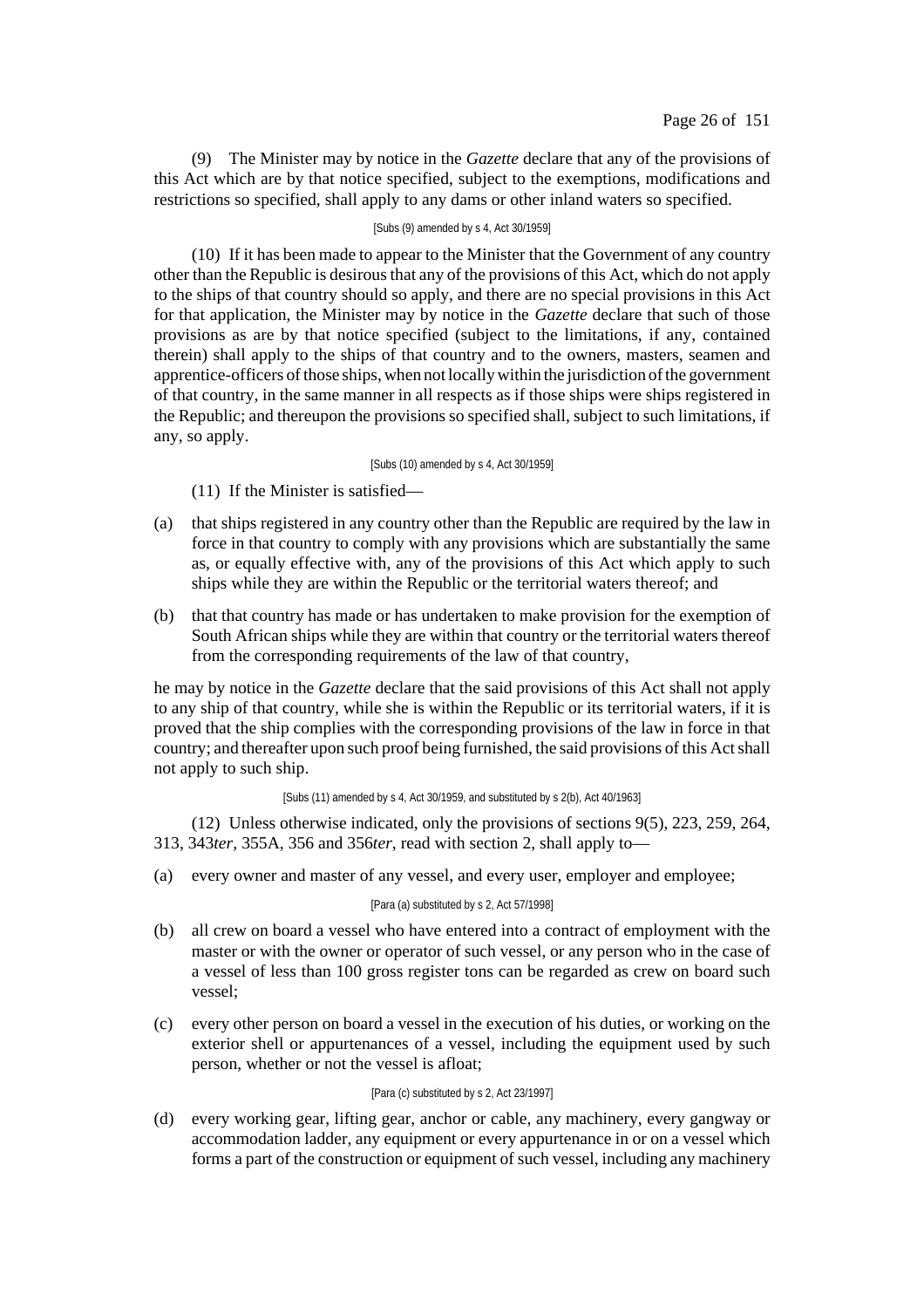or equipment brought on board a vessel and which does not formpart of the equipment of such vessel.

> [Para (d) substituted by s 2, Act 23/1997] [Subs (12) added by s 2(c), Act 18/1992]

(13) The provisions referred to in subsection (12) shall not apply to a vessel while being constructed or dismantled.

[Subs (13) added by s 2(c), Act 18/1992]

## **CHAPTER I**

## **ADMINISTRATION**

### **Powers of Authority**

**4.** The Authority may—

- (a) appoint such officers as it considers necessary for the administration of this Act;
- (b) recognize or appoint as a ship surveyor, engineer surveyor or radio or other surveyor any qualified person whom it deems fit to act as such for the purposes of this Act;
- (c) subject to such conditions as may be determined by it, and with the concurrence of the Minister, exempt any person from any of or all the provisions of the regulations made under section 356.

[S 4 amended by s 2, Act 42/1969, and s 2, Act 5/1976, and substituted by item 3 (Sch 2), Act 58/1998]

### **Authority responsible for administration of Act**

**5.** (1) The Authority shall be responsible for the administration of this Act, and shall have the control of all matters incidental thereto.

(2) The Authority shall, subject to the provisions of this Act or any other law, have such powers and perform such duties as are assigned to it by the Minister.

(3) All powers conferred and all dutiesimposed upon theAuthoritymay be exercised or performed by the Authority, or by a person or organization under a delegation from or under the control or direction of the Authority.

> [Subs (3) substituted by s 3, Act 25/1985, and by s 3, Act 23/1997] [S 5 substituted by s 5, Act 30/1959, and by s 2(2), Act 5/1998]

**National Marine Advisory Council, National Advisory Council for the Welfare of Merchant Seamen, port welfare committees and ad hoc advisory committees**

**6.** (1) ...

[Subs (1) substituted by s 3(a), Act 5/1976, and deleted by s 15(a), Act 58/1987]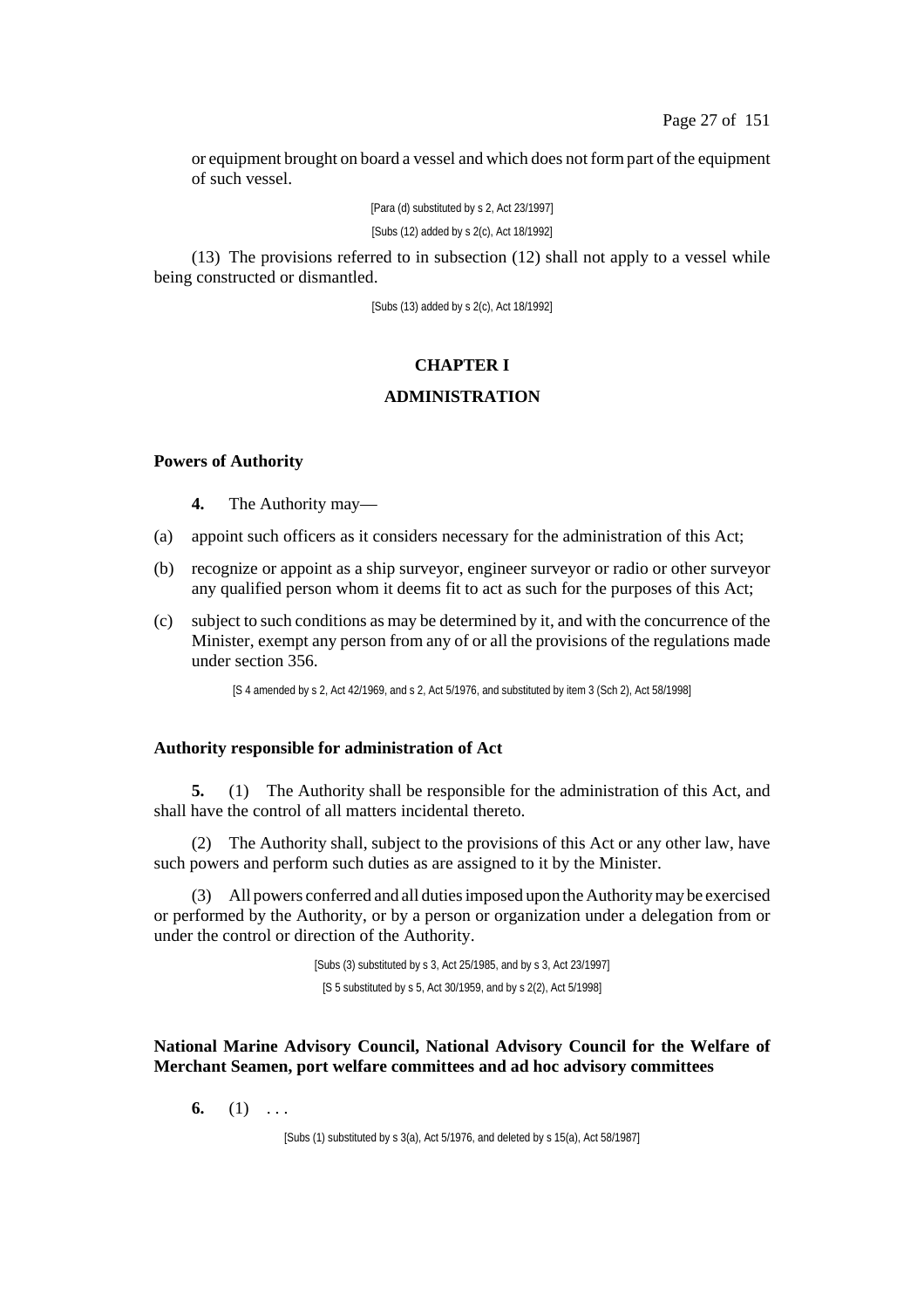| (2)          |          |                                                                                   |
|--------------|----------|-----------------------------------------------------------------------------------|
|              |          | [Subs (2) deleted by s 6(a), Act 30/1959]                                         |
| $(3) \ldots$ |          |                                                                                   |
|              |          | [Subs (3) amended by s 6(b), Act 30/1959, and deleted by s 15(a), Act 58/1987]    |
| (4)          | $\ldots$ |                                                                                   |
|              |          | [Subs (4) substituted by s 3(b), Act 5/1976, and deleted by s 15(a), Act 58/1987] |
| $(5) \ldots$ |          |                                                                                   |
|              |          | [Subs (5) deleted by s 6(c), Act 30/1959]                                         |
| (6)          |          |                                                                                   |
|              |          | [Subs (6) amended by s 3, Act 40/1963, and deleted by s $1(a)$ , Act 86/1992]     |

(7) The Minister may from time to time appoint a committee for the purpose of advising him in regard to any particular matter dealt with by this Act and referred to it.

(8) The members of every committee referred to in subsection  $(7)$  shall be appointed by the Minister in accordance with the regulations, and the said councils and committees shall perform their functions in accordance with the regulations.

[Subs (8) amended by s 6(d), Act 30/1959, and by s 15(b), Act 58/1987, and substituted by s 1(b), Act 86/1992]

(9) There shall be paid to members of any committee appointed under subsection (7) such allowances towards subsistence and transport as may be prescribed by the regulations made under this Act, or, if they are members of the public service, such allowances towards subsistence and transport as are prescribed by or under the laws governing the public service.

[Subs (9) amended by s 6(e), Act 30/1959, and by s 15(c), Act 58/1987, and substituted by s 1(b), Act 86/1992]

 $(10)$  ...

[Subs (10) added by s 6(f), Act 30/1959, and deleted by s 1(c), Act 86/1992]

### **Survey of ship to ascertain whether she complies with the Act**

**7.** Subject to the provisions of this Act, a surveyor may inspect any South African ship wherever she may be or any ship not registered in the Republic while she is within the Republic or the territorial waters of the Republic for the purpose of ascertaining whether she complies with the provisions of this Act.

#### **Duty of proper officer to ensure compliance with this Act**

**8.** If a proper officer has reason to suspect that the provisions of this Act are not being or have not been complied with in respect of any ship within the Republic or the territorial waters of the Republic, which is not registered in the Republic, or in respect of any South African ship wherever she may be, he shall take such steps as in his opinion are necessary to ensure compliance with the said provisions.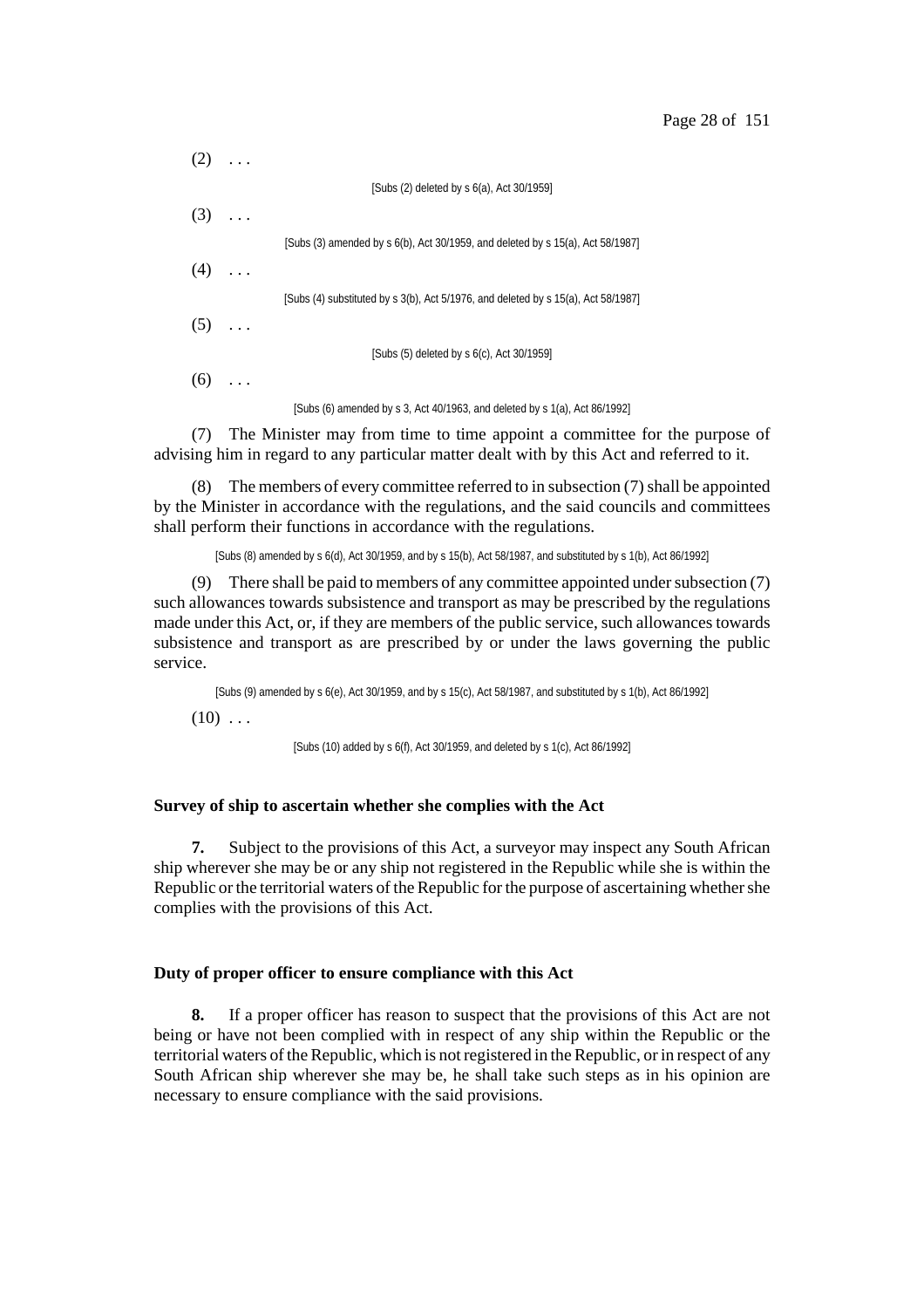### **Powers of officers and courts**

- **9.** (1) Any—
- (a) proper officer or surveyor; or
- (b) court of marine enquiry, maritime court or court of survey; or
- (c) person appointed in terms of section *two hundred and sixty-four* or subsection (1) of section *two hundred and eighty-one*, or to whom an appeal is referred in terms of subsection (1) or (2) of section *two hundred and eighty-two*; or
- (d) other person authorized or required by or under this Act, or generally or specially authorized or required by the Authority, to make any survey or inspection or conduct any investigation,
- may, in the execution of his or its duty or the exercise of his or its functions—
	- (i) board any South African ship wherever she may be, or any ship other than a South African ship while she is within the Republic or the territorial waters of the Republic, and inspect the same or any part thereof, or any equipment thereof, or any articles on board, or any log-books, certificates or other documents relating to the ship or the crew thereof, and muster the crew of the ship and interrogate them, and require the master and crew to demonstrate the related competency at their place or places of duty;

#### [Para (i) substituted by s 3, Act 57/1998]

- (ii) enter any premises, including any land, structure, vehicle or vessel, and inspect the same or any articles therein;
- (iii) by written notice or otherwise summon any person who in his or its opinion may be able to give information which is likely to assist him or it in the carrying out of such duty, or who he or it suspects or believes has in his possession or custody or under his control any book, document or thing the inspection of which is likely to assist him or it in the carrying out of such duty, to appear before him or it at a time and place specified, to be interrogated or to produce that book, document or thing;
- (iv) administer an oath to any person appearing in obedience to any summons or otherwise, and interrogate him and inspect and detain any book, document or thing produced;
- (v) require any person interrogated to subscribe to a declaration of the truth of the statement made by him;
- (vi) copy any document inspected by or produced to him or it.
- $(vii) \ldots$

[Para (vii) added by s 3(b), Act 18/1992, and deleted by s 4, Act 23/1997] [Subs (1) amended by s 7(a), Act 30/1959]

- (2) Every person—
- (a) shall upon demand assist to the best of his ability any officer or other person or court in the exercise of any of the powers conferred by subsection (1);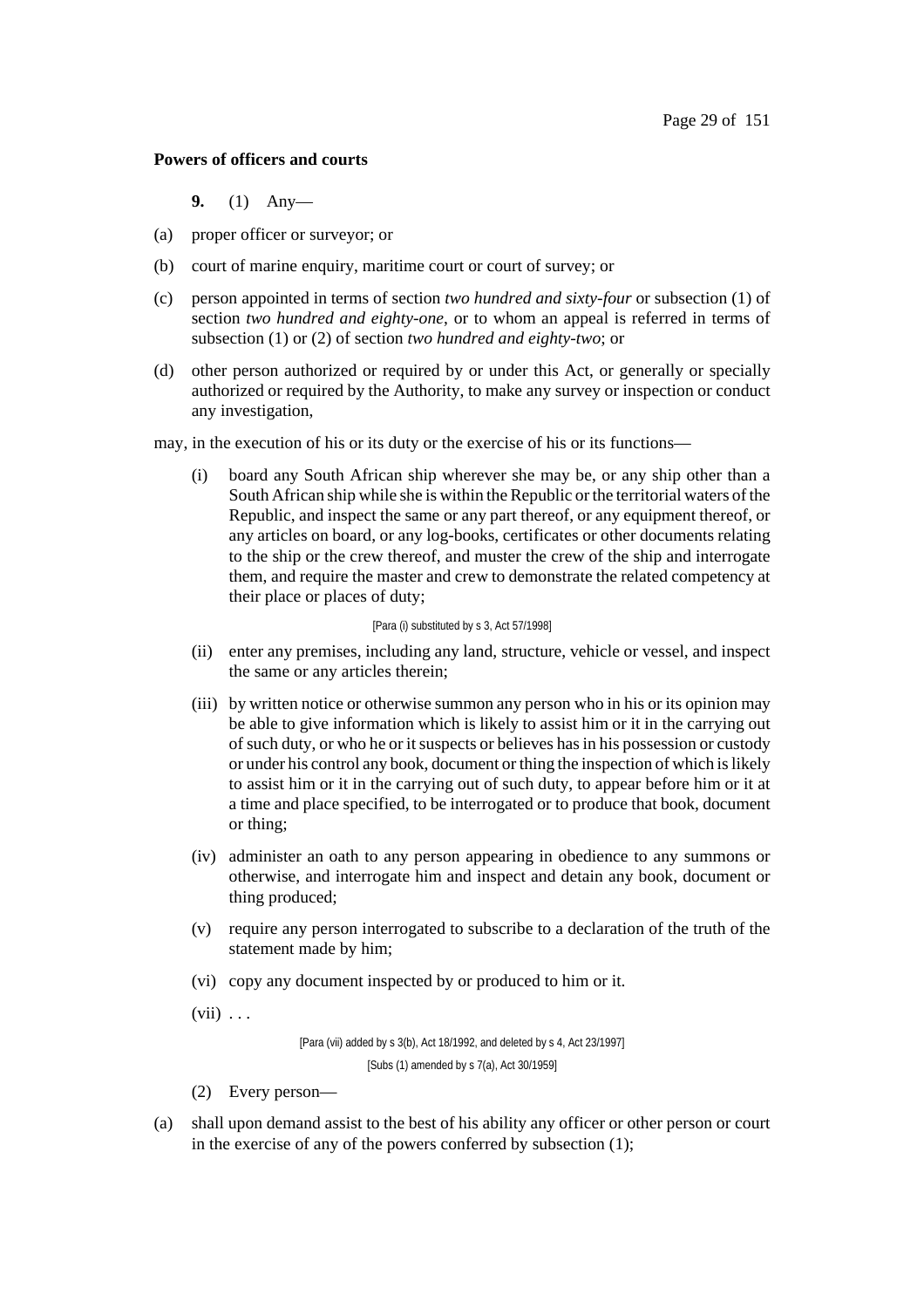(b) summoned under paragraph (iii) of subsection (1) whose reasonable expenses have been paid or offered to him shall attend at the time and place specified, and remain in attendance until excused by the officer or other person or court from further attendance;

### [Para (b) amended by s 7(b), Act 30/1959]

- (c) shall take the oath administered to him by any officer or other person or court under paragraph (iv) of subsection (1);
- (d) shall answer fully and satisfactorily, to the best of his ability, all questionslawfully put to him by any officer or other person or court under paragraph (i) or (iv) of subsection (1), and, upon being required to do so, produce any book, document or thing in his possession or under his control: Provided that in connection with the interrogation of any such person by, or the production of any such book, document or thing to any such officer or other person or court, the law relating to privilege, as applicable to a witness summoned to give evidence or produce any book, document or thing before a court of law shall apply; and
- (e) upon being required to do so, shall subscribe to a declaration of the truth of any statement made by him.

(3) Any person who, after being sworn by an officer or other person or court in the exercise of the said powers, gives a false answer to any question put to him, or makes a false statement on any matter, knowing that answer or statement to be false, shall be deemed to be guilty of perjury.

(4) Any person or court referred to in paragraph (a), (b) or (c) of subsection (1) may in the execution of his or its duty or the exercise of his or its functions, if he or it deems it necessary to do so, direct that any South African ship wherevershe may be, or any ship other than a South African ship while she is within the Republic or the territorial waters of the Republic, be taken into dock at the owner's expense, in order that every part of the hull thereof may be inspected.

(5) (a) (i) When an employer performs an act or requires or permits an act to be performed which in the opinion of a proper officer or surveyor threatens or is likely to threaten the safety of any person at a workplace or in the course of his employment, the proper officer or surveyor may by notice in writing prohibit that employer from continuing or commencing with the performance of that act or from requiring or permitting that act to be continued or commenced with, as the case may be.

(ii) When a user uses any machinery or proposes to use it in a manner or in circumstances which in the opinion of a proper officer or surveyor threatens or is likely to threaten the safety of any person who works with such machinery or who is or may come in the vicinity thereof, such proper officer or surveyor may by notice in writing prohibit that user from continuing or commencing with the use of such machinery or the use thereof in that manner or those circumstances, as the case may be.

(iii) A prohibition imposed under subparagraph (i) or (ii) may at any time be revoked in writing by the proper officer or surveyor if arrangements to the satisfaction of such proper officer orsurveyor have been made to dispose of the threat which gave rise to the imposition of the prohibition.

(b) When a proper officer or surveyor is of the opinion that the safety of any person at a workplace or in the course of his employment or in connection with the use of machinery is threatened on account of the refusal or failure of an employer or a user, as the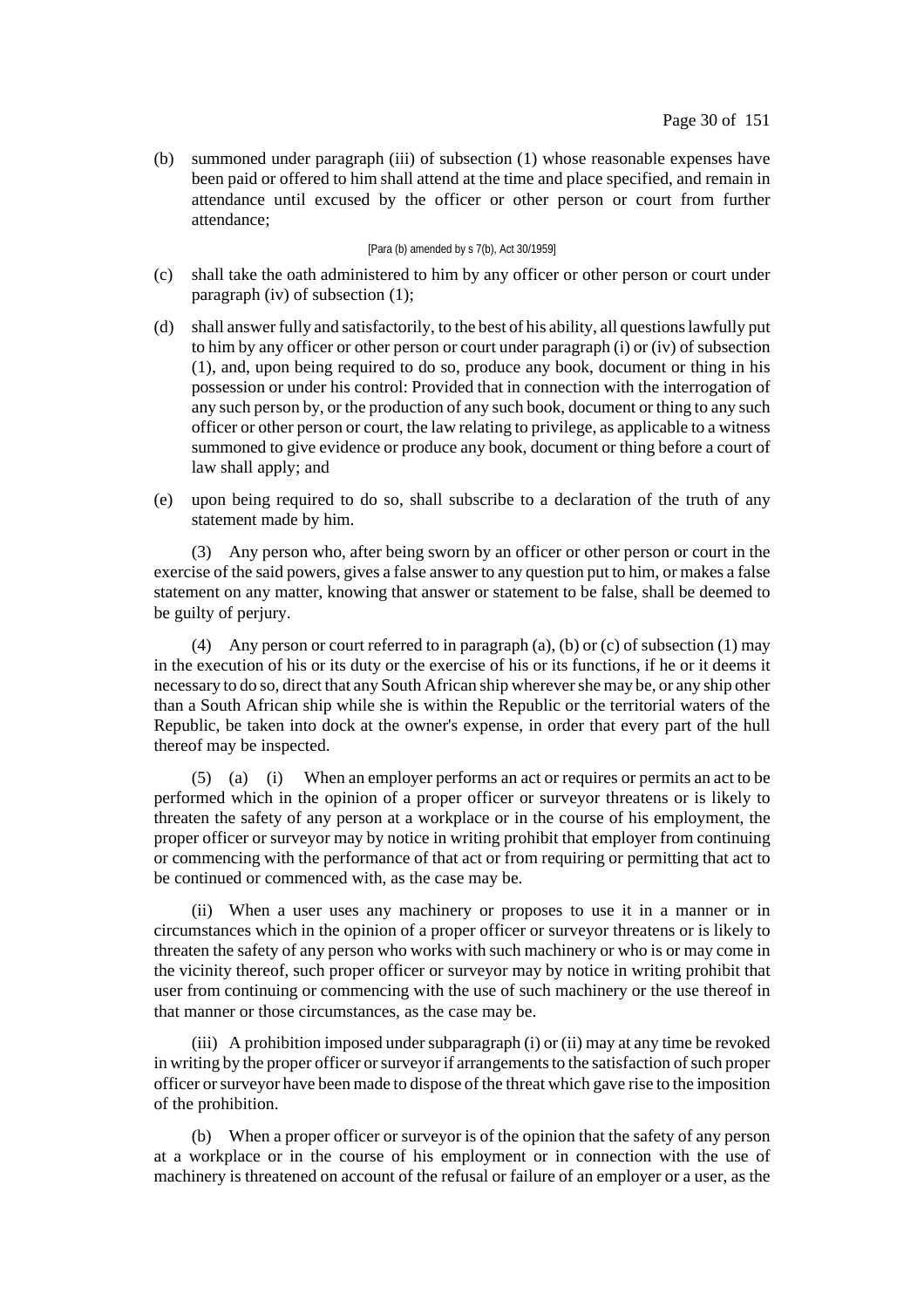case may be, to take reasonable steps in the interest of such person's safety, such proper officer or surveyor may by notice in writing direct that employer or user to take such steps as are specified in the notice, within a specified period.

(c) When on board a vessel in the vicinity of a workplace there is any nuisance which in the opinion of a proper officer or surveyor threatens or is likely to threaten the safety of an employee performing work at that workplace, such proper officer or surveyor may by notice in writing direct the person responsible for such nuisance or the owner or master of such vessel to remove the nuisance within a specified period.

(d) When a proper officer orsurveyor is of the opinion that an employer or a user has failed to comply with a provision of a regulation applying to him, such proper officer or surveyor may by notice in writing direct that employer or user to take, within a period specified in the notice, such steps as in the opinion of the proper officer or surveyor are necessary to comply with the said provision and as are specified in the notice.

(e) The period contemplated in paragraph (b), (c) or (d) may at any time be extended by the proper officer or surveyor by notice in writing to the person concerned.

(f) (i) A proper officer or surveyor may by notice in writing prohibit an employer from requiring or permitting employees or any employee belonging to a category of employeesspecified in the notice, to be exposed in the course of their or his employment for a longer period than a period specified in the notice to any article or condition which in the opinion of such proper officer or survey threatens or is likely to threaten the safety of such employees or the employee belonging to such category of employees, as the case may be.

(ii) An employer shall forthwith bring the contents of a notice under subparagraph (i) to the attention of the employees or employee concerned.

[Subs (5) inserted by s 3(c), Act 18/1992]

## **CHAPTER II**

### **RECORDING, REGISTERING AND LICENSING OF SHIPS**

### **Notification of building of vessels**

**10.** (1) Every person who at the coming into operation of this section is building, or after such coming into operation intends to build, a vessel which when completed will be registered or licensed in the Republic, shall within sixty days of such coming into operation or before beginning to build the vessel, as the case may be, furnish to the proper officer at the port where the vessel will be registered or licensed or to the Authority such written particulars of the vessel as may be prescribed.

[Subs (1) substituted by s 3, Act 42/1969, and item 4 (Sch 2), Act 58/1998]

(2) The person on whose account any vessel is built shall for the purposes of subsection (1) be deemed to build that vessel.

**11 to 16 inclusive** . . .

[Ss 11 to 16 inclusive repealed by s 60(a), Act 58/1998]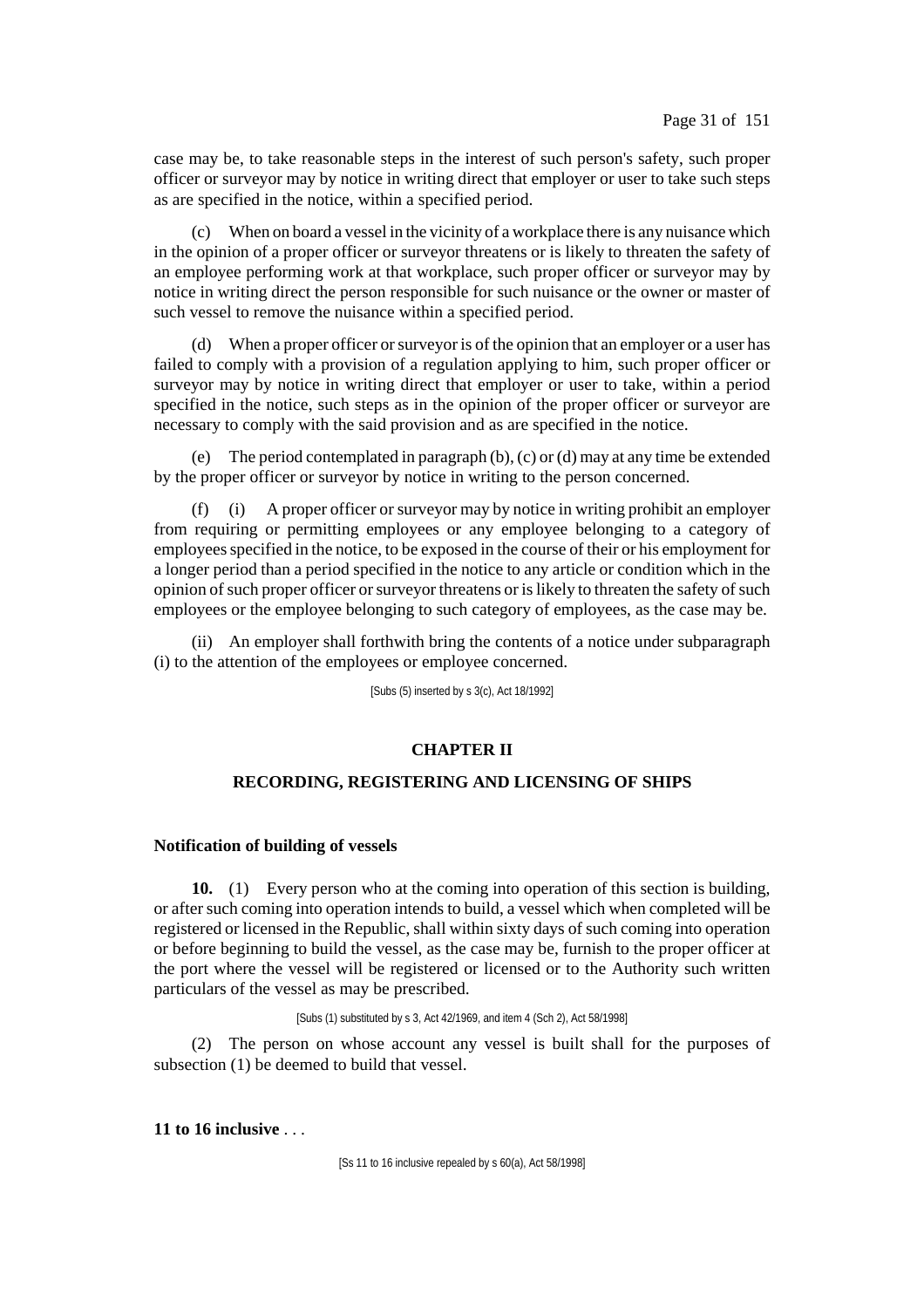#### **Tonnage once ascertained to be the tonnage of ship**

**17.** Whenever the tonnage of a ship has been ascertained and recorded in accordance with this Act, that tonnage shall be the tonnage of the ship unless any alteration is made in the form or capacity of the ship, or unless it is discovered that the tonnage of the ship has been erroneously computed, in either of which cases the ship shall be resurveyed, and her tonnage redetermined in accordance with this Act.

[S 17 substituted by item 5 (Sch 2), Act 58/1998]

#### **Tonnage of ships of other countries**

**18.** (1) Whenever the Minister is satisfied that provisions substantially the same as those of this Act relating to the measurement of the tonnage of ships are in force in any other country, he may by notice in the *Gazette* direct that ships registered in that country shall without being resurveyed in the Republic be presumed to be of the tonnage denoted in their certificates of registry or other national papers, in the same manner, to the same extent, and for the same purposes asthe tonnage denoted in the certificate of registry of a South African ship is presumed to be the tonnage of that ship, and that the space shown by the certificate of registry or other national papers of any ship registered in such other country, as deducted from tonnage on account of being occupied by seamen or apprentice-officers and appropriated to their use, shall for the purpose of determining her tonnage be presumed to have been certified by a surveyor undersubsection (2) of section *two hundred and sixty-two* to comply with those of the provisions of this Act which apply to such a space in the case of a South African ship.

(2) WhenevertheMinister has given any such direction as is mentioned in subsection (1), the presumptions referred to shall apply in respect of any ship registered in the country to which the direction relates.

(3) If any question arises as to whether the tonnage of any ship registered in any country to which any such direction relates, as denoted in her certificate of registry or other national papers, materially differs from that which would be her tonnage if measured under this Act, or as to whether the construction and the equipment of any ship so registered as regards the said space do for the purpose of determining the tonnage of the ship conform to the standards required under this Act, the Authority may direct that a surveyor inspect the ship.

(4) If from the report of a surveyor so directed to inspect a ship it appears to the Authority that the tonnage of that ship, as so denoted, materially differs from that which would be her tonnage if measured under this Act or that her construction and equipment as regards the said space do not, for the purpose of determining her tonnage conform to the said standards, or if for any reason it appears to the Authority that the tonnage of any ship so registered has been erroneously computed, it may order that, notwithstanding any direction for the time being in force under this section, that ship or any ship registered in the country to which the direction relates shall, for all or any of the purposes of this Act or the Ship Registration Act, 1998, be surveyed in accordance with this Act.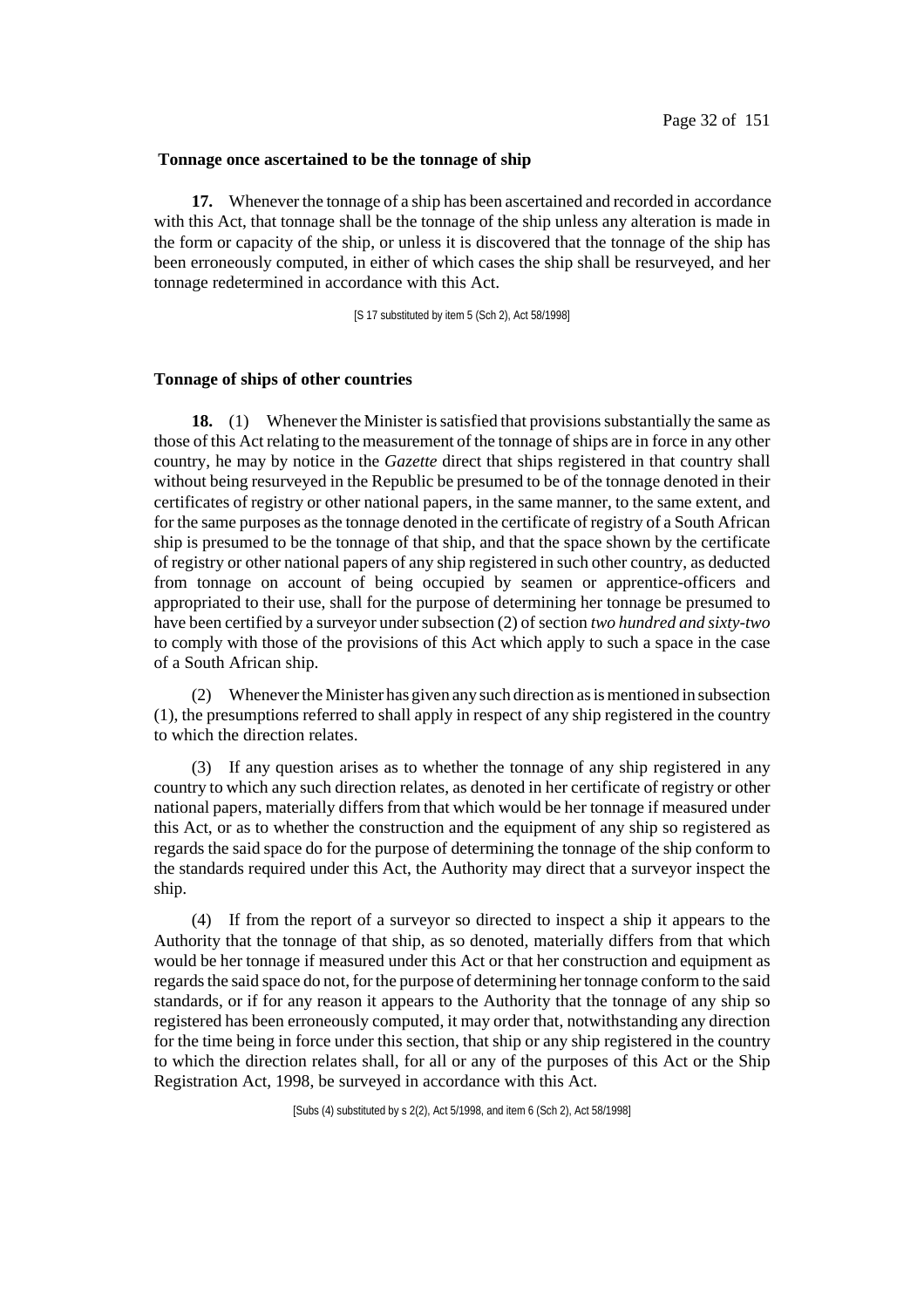**19 to 67 inclusive** . . .

[Ss 19 to 67 inclusive repealed by s 60(a), Act 58/1998]

#### **Certain vessels to be licensed**

**68.** (1) The owner or the master of a vessel which is not registered in the Republic or elsewhere and which operates at or from a port in or from anywhere else on the coast of the Republic, shall be in possession of a licence issued to him in terms of this Act by a proper officer.

(2) An application for a licence in terms of subsection (1) shall be made in the prescribed form and the owner or master shall produce to the proper officer a local general safety certificate and, where applicable, a local safety exemption certificate.

(3) The provisions of this section shall not apply in respect of any vessel—

- (a) unless the vessel is entitled to be registered in the Republic in terms of section 16(a) or (b) of the Ship Registration Act, 1998; or
- (b) of less than 100 gross tons used solely for sport or recreation.

[S 68 amended by s 10, Act 40/1963; s 3, Act 13/1965; s 2, Act 3/1981; s 5(a), Act 25/1985; and substituted by item 7 (Sch 2), Act 58/1998]

#### **Renewal of licences**

**69.** (1) The owner or master of any vessel which in terms of section *sixty-eight* is required to be licensed, and in respect of which a licence has been issued, shall before or at the expiration of the period for which the licence was issued or renewed apply to the proper officer by whose office the licence was issued for a renewal thereof.

(2) The provisions of subsection (2) of section *sixty-eight* shall apply, *mutatis mutandis*, to any application for the renewal of a licence (date of commencement 1 November, 1961).

#### **Issue and duration of licences**

**70.** A licence issued upon an application made undersection *sixty-eight* or*sixty-nine* shall be in the prescribed form and shall be issued for one year under such conditions as may be prescribed (date of commencement 1 November, 1961).

## **Cancellation of licences**

**71.** (1) If the proper officer is satisfied that a licence issued under this Act was obtained fraudulently or on wrong information he may cancel the licence.

(2) If by reason of the contents of a report by a surveyor, or for any other reason, a proper officer is satisfied that—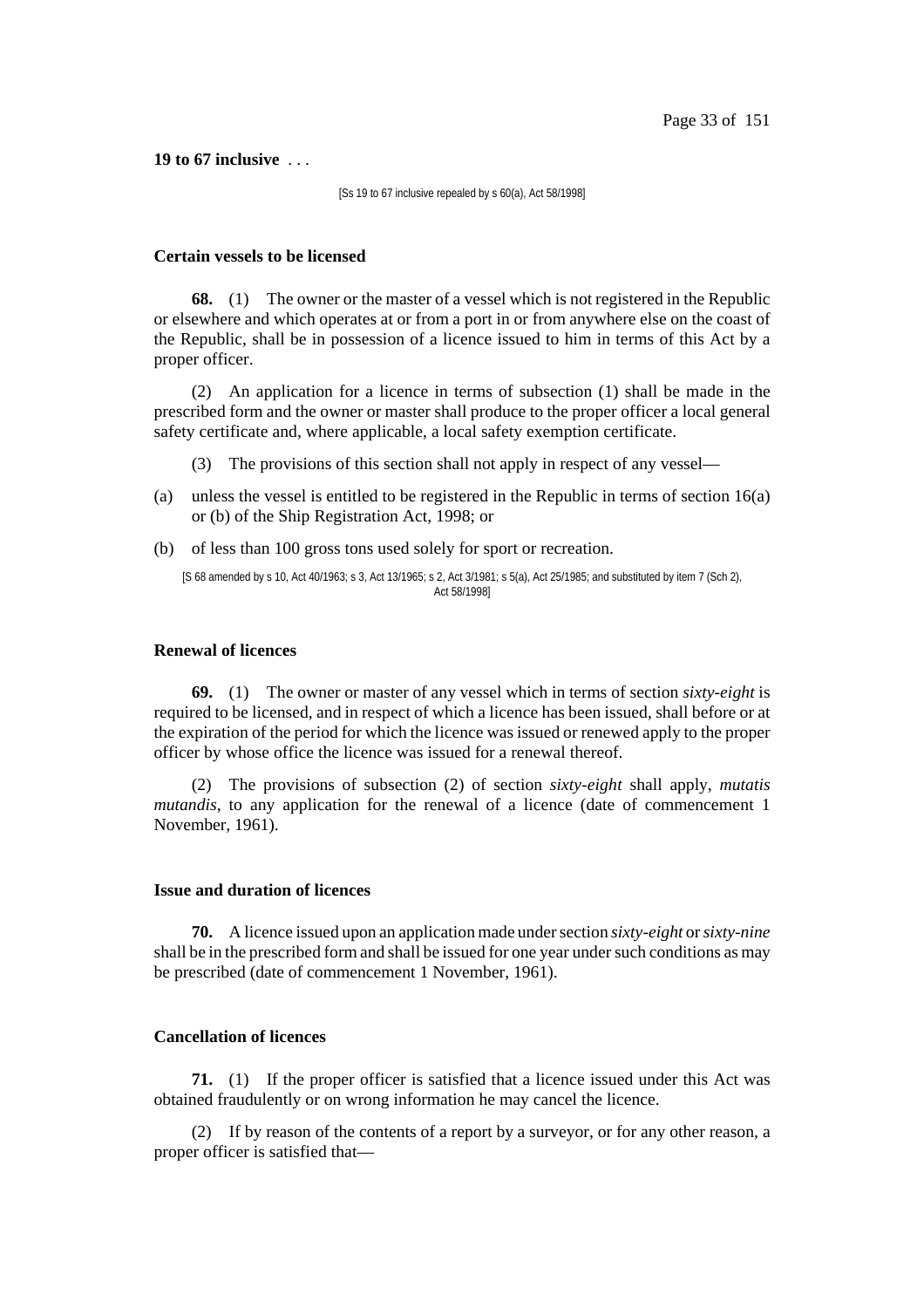- (a) material alterations which affect the seaworthiness of a vessel which has been licensed under this Act have taken place since the licence was issued; or
- (b) the life-saving appliances have not been maintained on such vessel in an effective condition; or
- (c) the master of such a vessel is not a fit and proper person to operate the vessel,

he may cause the vessel to be detained and direct that the deficiency or other cause for the detention of the vessel be remedied; and if after due notice the directions of the proper officer are not complied with, the licence shall be cancelled (date of commencement 1 November, 1961).

### **Unlicensed vessels not to be used**

**72.** No person shall use a vessel which in terms of section 68 is required to be licensed, for any purpose whatsoever, unless the owner or master of the vessel holds a valid and current licence issued in respect thereof.

[S 72 substituted by s 6, Act 42/1969]

#### **Prohibition of use of vessels of less than three metres in length**

**72A.** (1) No vessel of less than three metres in length shall go to sea from any port in or from anywhere else on the coast of the Republic.

(2) Notwithstanding the provisions of subsection (1) the Minister may by regulation—

(a) prescribe the purpose for and the area in which a vessel of less than three metres in length may be used; and

(b) prescribe the conditions subject to which any such vessel may be so used.

[Para (b) substituted by item 8 (Sch 2), Act 58/1998] [S 72A inserted by s 3, Act 3/1981, and amended by item 8 (Sch 2), Act 58/1998]

## **CHAPTER III**

#### **CERTIFICATES OF COMPETENCY, SERVICE AND QUALIFICATION**

[Heading substituted by s 4, Act 57/1998]

#### **What certificated officers and other persons to be employed on certain ships**

**73.** (1) Subject to the provisions of this section, the owner and the master of every South African ship operating at a port in the Republic or going to sea from any port whatsoever shall ensure that there is employed on board that ship, in their appropriate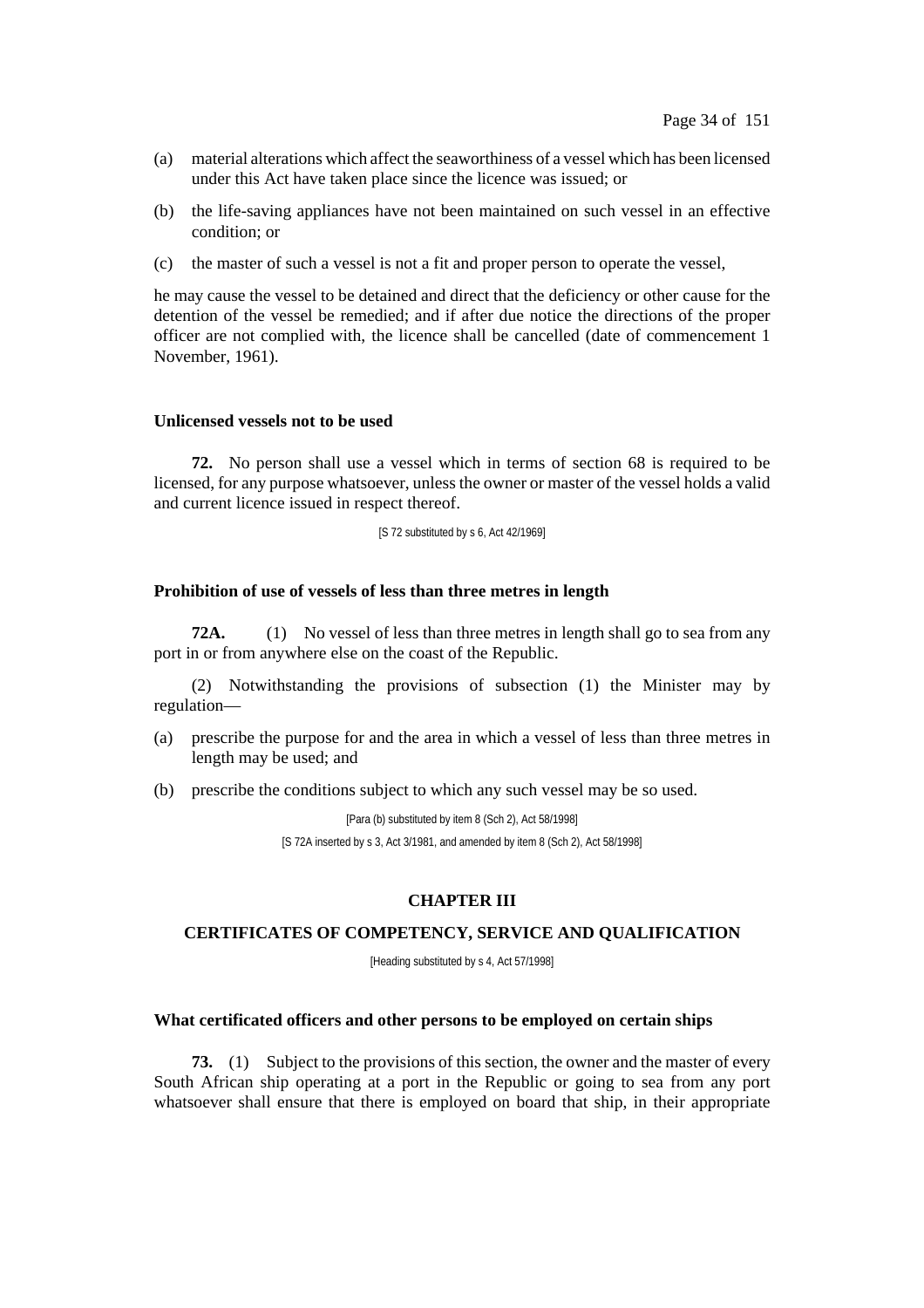capacities, the number of officers and other persons, duly certificated as prescribed by regulation, or deemed to be so certificated.

> [Subs (1) amended by s 15(a), Act 30/1959, and by s 11(a), (b) and (c), Act 40/1963, and substituted by s 4, Act 5/1976, s 1, Act 3/1989 and s 5(a), Act 57/1998]]

(2) The Minister may by notice in the *Gazette* require that more or more highly certificated officers or other persons than are prescribed by subsection  $(1)$  shall be employed on board any class of ships of any tonnage or power specified in that notice; and after the publication of any such notice the owner of any ship to which it applies shall ensure that there are employed on board that ship the number of officers or other persons prescribed by that notice, duly certificated or deemed to be certificated under this Act.

### [Subs (2) substituted by s 4, Act 5/1976]

(3) Whenever the Authority is satisfied from a report by a surveyor that it would be unreasonable to require the owner of a ship built before the coming into operation of this section to provide the accommodation on board that ship necessary to accommodate the numbers of officers or other persons required to be employed in terms of subsection (1), or in terms of a notice issued under subsection (2), it may vary the requirements of subsection (1) or of that notice in respect of that ship as it deems fit.

### [Subs (3) substituted by s 2(2), Act 5/1998]

(4) (a) Subject to paragraph (b), the owner and the master of every ship other than a South African ship operating at a port in the Republic or going to sea from any such port shall ensure that there is employed on board that ship, in their appropriate capacities, a master and so many ship's officers and other persons holding certificates of such descriptions as prescribed by the law of the flag of the ship.

(b) Notwithstanding paragraph (a), subsection (1) shall apply in relation to a ship referred to in that paragraph as if it were a South African ship, if—

- (i) the matters contemplated in that paragraph are not prescribed by the law of the flag of the ship; or
- (ii) having regard to—
	- (aa) the complement normally carried by similar ships on similar voyages;
	- (bb) the complement which the ship in question has recently carried on previous voyages; and
	- (cc) the nature and place of the service for which the ship is intended,

the proper officer has reason to believe that the ship is not sufficiently and efficiently manned.

[Subs (4) amended by s 37, Act 69/1962, and by s 11(d), Act 40/1963 and substituted by s 5(b), Act 57/1998]

(5) No person who has been engaged for the purpose of subsection (1) or (2) as master, ship's officer or rating shall act as such unless he is duly certificated, or deemed to be so certificated, in terms of this Act.

### [Subs (5) substituted by s 5(b), Act 57/1998]

(6) No person shall for the purpose of subsection (1) or (2) employ a master, ship's officer or rating as such without first ascertaining that he is duly certificated, or deemed to be so certificated, in terms of this Act.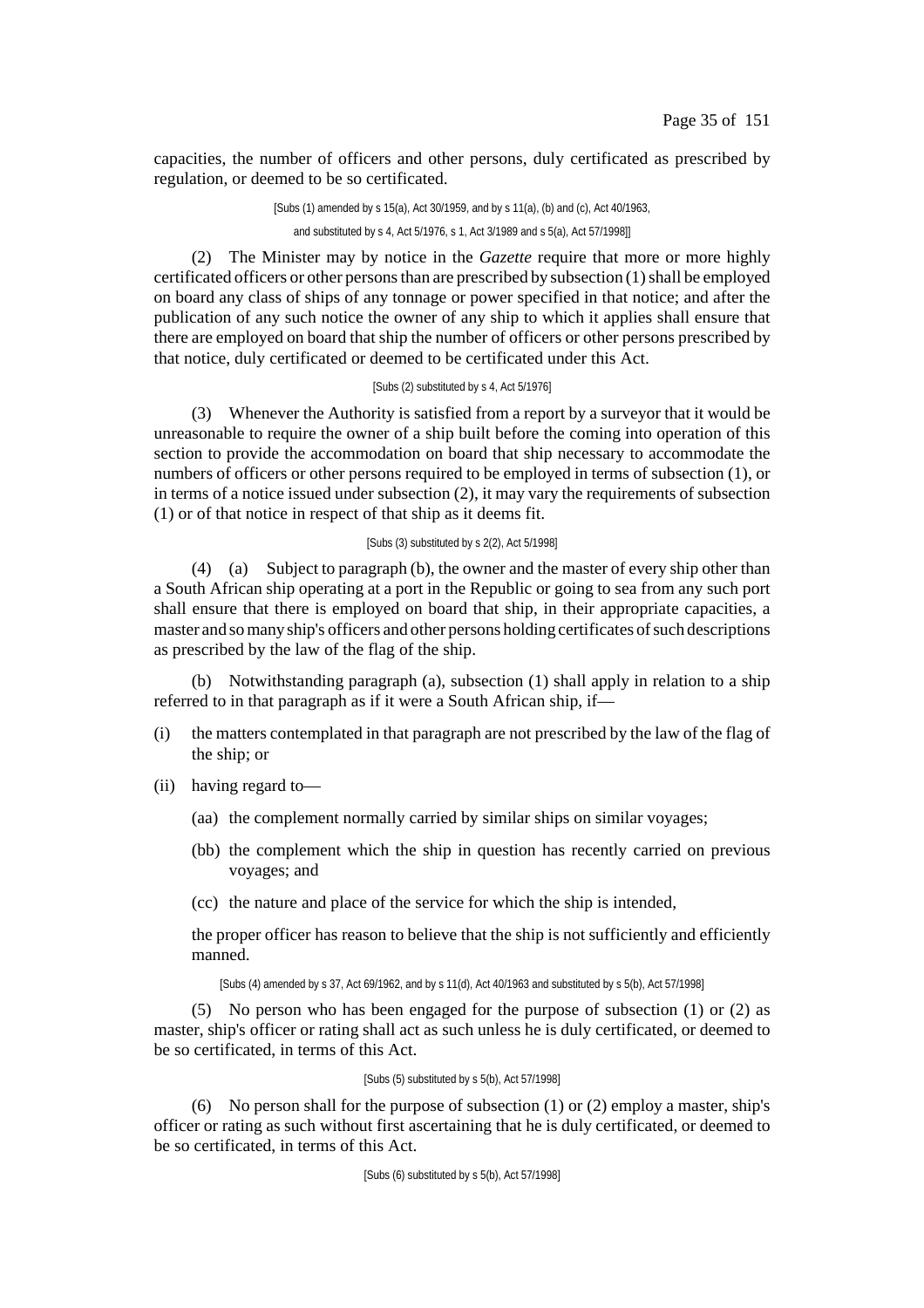| $(7)$        |                                            |
|--------------|--------------------------------------------|
|              | [Subs (7) deleted by s 15(b), Act 30/1959] |
| $(8) \ldots$ |                                            |
|              | [Subs (8) deleted by s 5(c), Act 57/1998]  |

### **When ship's officers and other persons deemed to be duly certificated**

**74.** (1) Subject to the provisions of sections 83 and 84, a master, ship's officer or rating shall not be deemed to be duly certificated assuch for the purposes of this Act, unless he is the holder for the time being in the case of a—

- (a) master or ship's officer, of a valid certificate of competency or certificate of service, issued in terms of this Act, of a grade appropriate to the ship in which he is employed and to his station in the ship, or of a higher grade; or
- (b) rating, of a valid certificate of qualification, issued or recognised in terms of this Act.

[Subs (1) amended by s 38, Act 69/1962 and substituted by s 6, Act 57/1998]

(2) Wheneverthe question arises whether any certificate is of a higher grade than any other certificate, that question shall be determined by the Authority, in accordance with the regulations relative thereto, if any.

**75.** . . .

[S 75 amended by s 12, Act 40/1963 and repealed by s 7, Act 57/1998]

**76.** . . .

[S 76 repealed by s 2, Act 3/1989]

## **Examinations for certificates of competency and qualification**

**77.** (1) Examinations of applicants for certificates of competency and qualification under this Act shall be held at such places in the Republic and at such times as the Authority may determine and under such conditions as may be prescribed by regulation.

(2) No person shall be admitted to examination for a certificate of competency or qualification unless he possesses the qualifications, and satisfies such other conditions, if any, prescribed by regulation.

[Subs (2) amended by s 39, Act 69/1962, substituted by s 4(a), Act 13/1965 and amended by s 2(2), Act 5/1998]

 $(3) \ldots$ 

[Subs (3) deleted by s 4(b), Act 13/1965]

(4) The Authority may appoint examiners for the conduct of such examinations, and remove any examiner so appointed.

[S 77 substituted by s 8, Act 57/1998]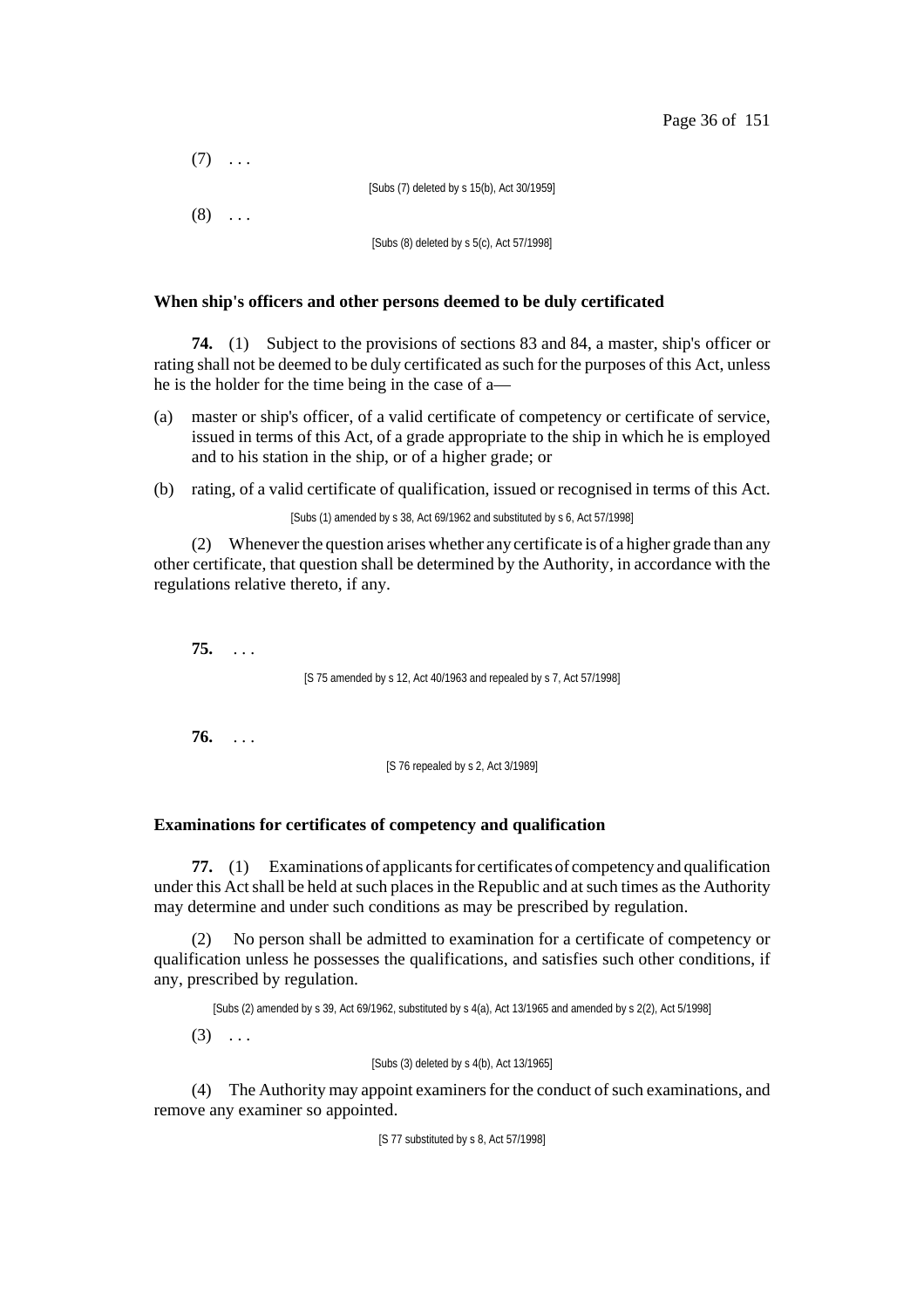#### **Granting of certificates of competency and qualification after examination**

**78.** (1) Subject to the provisions of subsection (2), the Authority may grant a certificate of competency or certificate of qualification, as the case may be, to every applicant who passes the examination prescribed for the certificate satisfactorily, and produces satisfactory evidence that he possesses the qualifications and satisfies such other conditions, if any, prescribed for the holder of the certificate and of hissobriety, experience, ability, physical fitness and general good conduct.

(2) The Authority may, at any time before the delivery of a certificate, require a re-examination of the applicant by the examiners who made the examination or by any other examiners, and order a further enquiry into his testimonials or character or both, and if not satisfied with the result may order that a certificate be not granted to him.

[S 78 substituted by s 9, Act 57/1998]

**79.** . . .

[S 79 amended by s 40, Act 69/1962, s 13, Act 40/1963, s 5, Act 13/1965, s 2(2), Act 5/1998 and repealed by s 10, Act 57/1998]

#### **80.** . . .

[S 80 amended by s 16, Act 30/1959, by s 14, Act 40/1963, by s 7, Act 42/1969, and by s 5, Act 5/1976, and repealed by s 3(1), Act 3/1989]

# **Form and record of certificates of competency, service and qualification**

**81.** (1) All certificates of competency, service and qualification shall be made in the prescribed form.

#### [Subs (1) amended by s 15, Act 40/1963]

(2) A record of certificates of competency, service and qualification granted and of any matter affecting them shall be kept in such manner as the Authority may direct.

(3) Any such certificate and any record kept in terms of subsection (2) shall be admissible in evidence.

[S 81 substituted by s 11, Act 57/1998]

#### **Loss of certificates of competency, service and qualification**

**82.** If any person proves to the satisfaction of the Authority that he has lost or been deprived of a valid certificate of competency, service or qualification granted himunder this Act or the Merchant Shipping (Certificates of Competency) Act 45 of 1925, the Authority may, upon payment of such fee as may be prescribed, issue to that person a certified copy of the said certificate, and such copy shall be regarded as having the same force and effect as the original.

[S 82 substituted by s 12, Act 57/1998]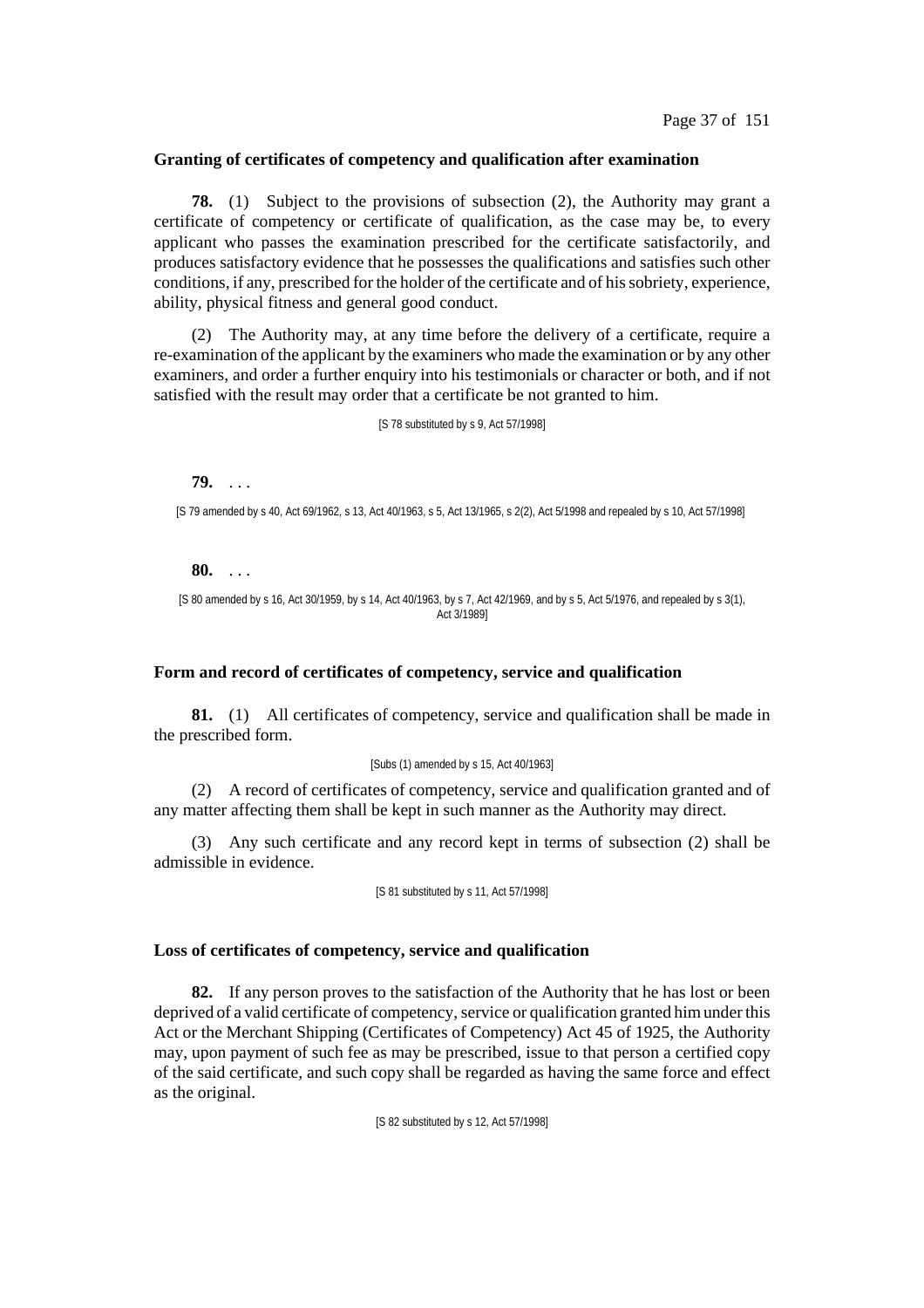#### **Certificates granted by competent foreign authorities**

**83.** (1) A master or a ship's officer who holds a valid certificate of competency or service granted to him by a competent authority in another country shall not be engaged as such on a South African ship, except as authorised under subsection (2) or by regulations; and while any such authorization remains in force, and if the conditions under which it was granted are complied with, the person so engaged shall be deemed to be duly certificated under this Act in respect of such ship, provided his certificate is of a grade appropriate to his station in such ship, or of a higher grade.

(2) If the Authority is satisfied that a certificate referred to in subsection (1) is of corresponding value to any certificate of competency or service granted under this Act, it may, with or without conditions, permit the engagement on a South African ship of a person who is the holder of such a certificate, and who possesses a knowledge of an official language of the Republic sufficient to enable him to communicate effectively in the performance of his duties.

[Subs (2) substituted by s 2(2), Act 5/1998] [S 83 amended by s 41, Act 69/1962, and by s 16, Act 40/1963, and substituted by s 8, Act 42/1969 and s 13, Act 57/1998]

#### **Certificates granted in Republic prior to commencement of Act**

**84.** (1) All uncancelled certificates of competency or service issued under the Merchant Shipping (Certificates of Competency) Act 45 of 1925 shall continue in force as if issued under this Act, but shall be valid only for the purpose for which, and the extent to which, they would have been valid in accordance with the provisions of the aforementioned Act.

[Subs (1) amended by s 42, Act 69/1962 and s 14(a), Act 57/1998]

- (2) Any such certificate may be dealt with as if issued under this Act.
- $(3)$  ...

[Subs (3) deleted by s 14(b), Act 57/1998]

#### **Authority may vary requirements as to certificates**

**85.** Notwithstanding the provisions of section 73 the Authority may, in its discretion and for such periods and under such conditions as it may specify if it is satisfied that no suitable holder of a certificate of the required grade and granted under this Act or referred to in section 83 or 84 is available, permit a South African ship to go to sea from any port whatsoever or a ship other than a South African ship to go to sea from a port in the Republic without the prescribed number of certificated officers or other persons, and while any such permission remains in force any person who actsin terms thereofshall not, if the conditions under which it was granted are complied with, be deemed to have contravened the provisions of section 73.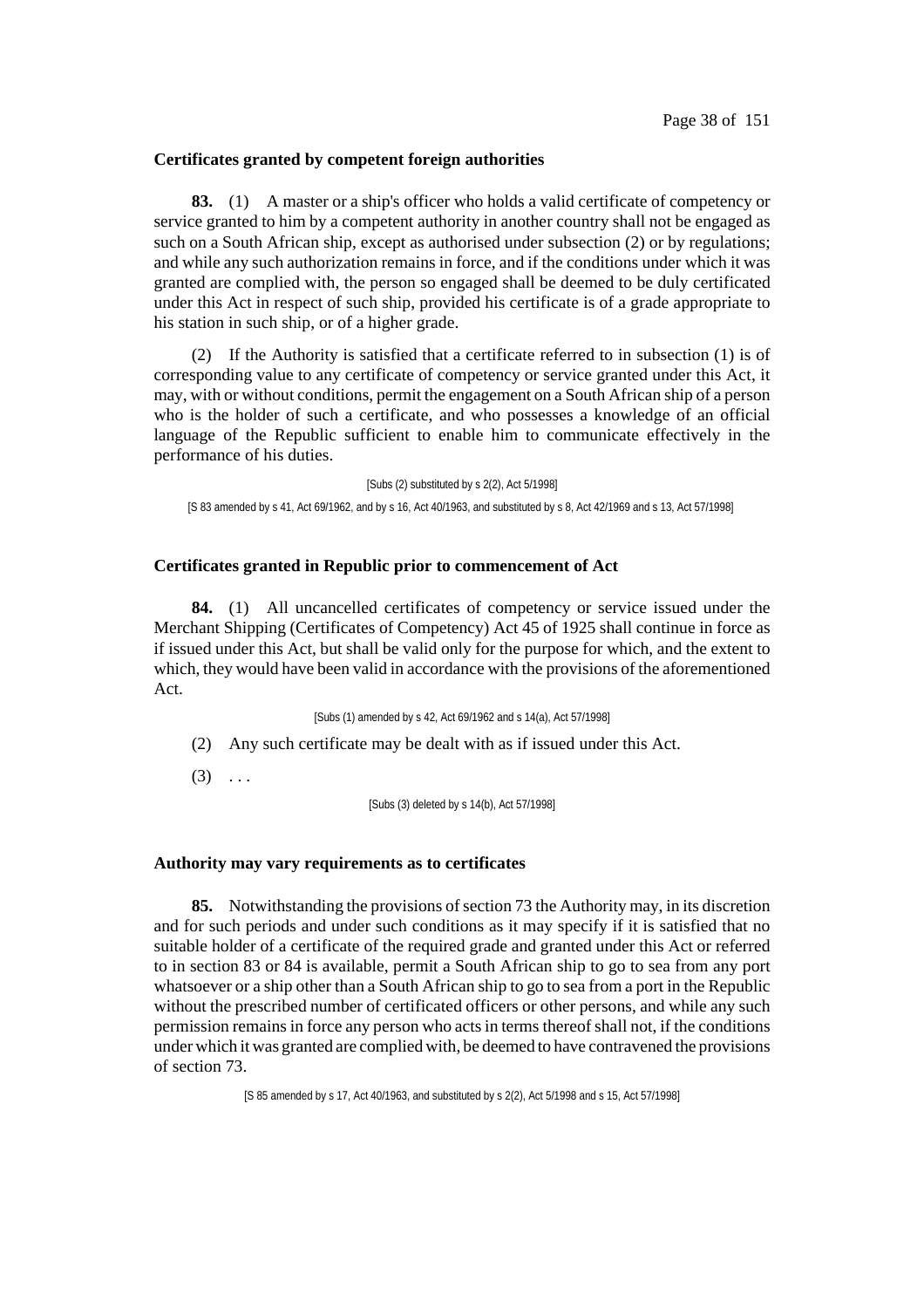#### **Production to proper officer of certificates**

**86.** (1) . . .

[Subs (1) deleted by s 2, Act 3/1982]

- (2) The master—
- (a) of a South African ship to which the provisions of subsection (1) of section *seventy-three* or of a notice issued under subsection (2) of the said section apply, upon going to sea from any port whatsoever; or
- (b) of a ship other than a South African ship to which the provisions of subsection (4) of the said section apply, upon going to sea from a port in the Republic,

[Para (b) amended by s 18, Act 40/1963 and substituted by s 16, Act 57/1998]

shall produce to the functionary from whom he requests a clearance for the ship the certificates of competency which, by the said provisions, subject to any variation approved by the Authority under subsection (3) of the said section, the master, officers and other persons on board the ship are required to hold.

(3) If the master of a ship fails to comply with the provisions of this section the ship may be detained by the proper officer until the certificates are produced.

### **Holder of certificate incapacitated by ill-health**

**87.** (1) If at any time it appears to the proper officer that owing to ill-health or mental or physical defect the holder of a certificate of competency, service or qualification is unfit to perform the duties required of him, the proper officer may require him to submit himself to examination by a medical practitioner approved by the Authority.

#### [Subs (1) substituted by s 17, Act 57/1998]

(2) If after consideration of the report on the medical examination the Authority is satisfied that the person concerned is owing to continued ill-health or mental or physical defect incapable of performing satisfactorily the duties appertaining to his certificate of competency, service or qualification it may direct that until it is satisfied that the holder of the certificate has again become capable of performing satisfactorily the duties appertaining to the said certificate, the holder shall not be engaged or go to sea in the capacity referred to in the certificate or in any other capacity specified by the Authority.

[Subs (2) substituted by s 2(2), Act 5/1998 and s 17, Act 57/1998]

- (3) Any direction by the Authority under subsection (2) shall—
- (a) if the certificate was issued in the Republic, be effective everywhere and in respect of all ships; and
- (b) if the certificate was issued elsewhere than in the Republic, be effective—
	- (i) within the Republic and the territorial waters of the Republic in respect of all ships; and
	- (ii) outside the Republic and the territorial waters of the Republic in respect of South African ships only.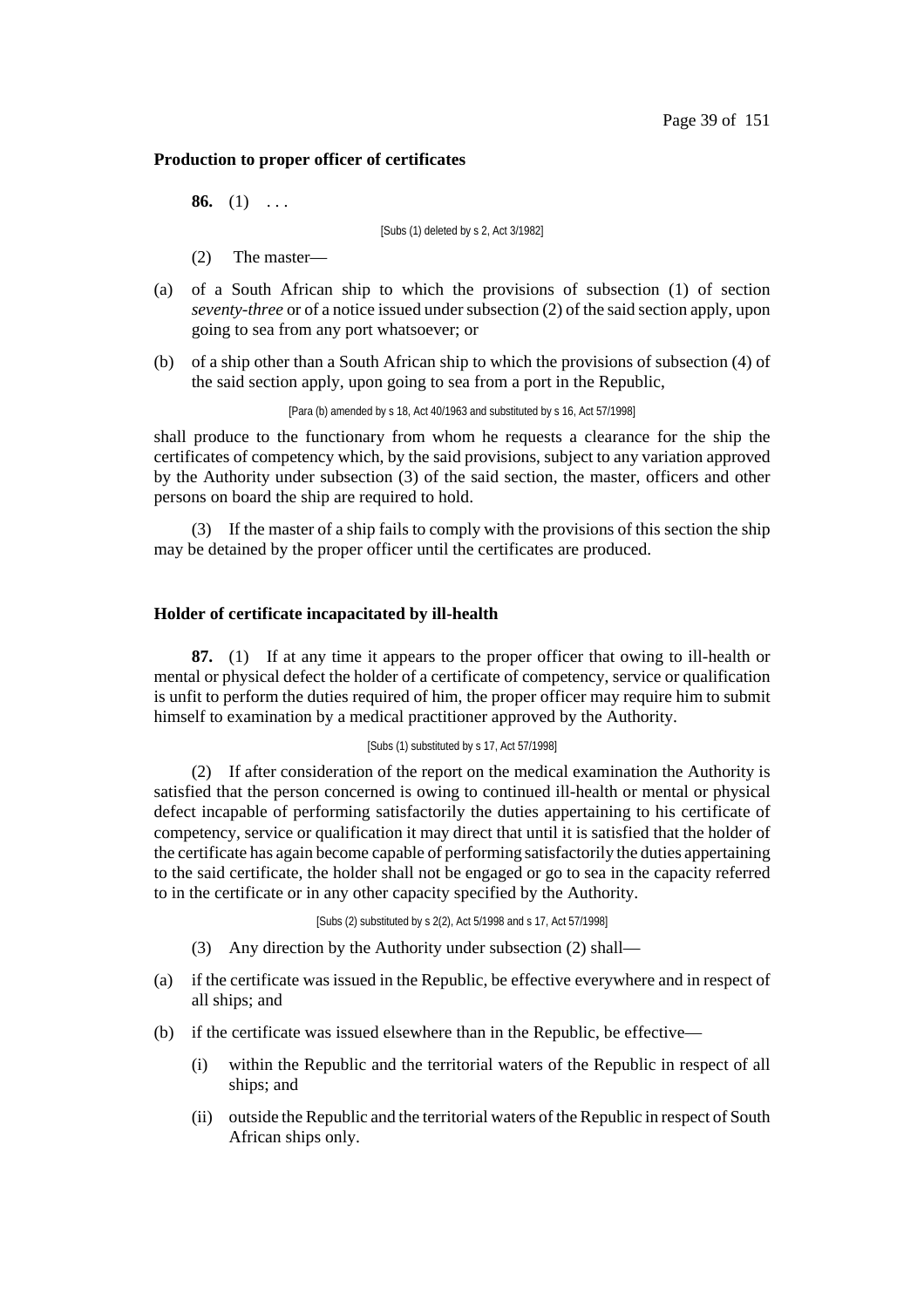#### **Cancellation and suspension of certificates**

**88.** Notwithstanding anything contained in this Act, the Authority may cancel or suspend a certificate of competency, service or qualification—

- (a) if the holder has been convicted of any offence and sentenced to imprisonment without the option of a fine, or has been convicted of any offence under this Act; or
- (b) if the holder obtained the certificate on erroneous information.

[S 88 amended by s 18, Act 57/1998]

#### **Appeals against cancellation or suspension of certificate**

**89.** (1) Any person in respect of whom any direction has been given under section 87 or whose certificate of competency, service or qualification has been cancelled or suspended under section 88 may appeal against the direction, cancellation or suspension to the High Court within the area of jurisdiction of which that person resides, and that court may confirm, set aside or vary the direction, cancellation or suspension.

#### [Subs (1) substituted by s 19, Act 57/1998]

(2) An appeal under this section shall be made in the manner and subject to the conditions and in accordance with the provisions laid down in the regulations.

### **CHAPTER IV**

# **ENGAGEMENT, DISCHARGE, REPATRIATION, PAYMENT, DISCIPLINE AND GENERAL**

## **TREATMENT OF SEAMEN, CADETS AND APPRENTICE-OFFICERS**

## **Cadets**

**90.** (1) No person shall be employed as a cadet on board any South African ship unless he is a South African citizen or a citizen of a treaty country (other than the Republic) or a citizen of any other country whom the Authority has in its discretion and subject to any conditions which it may have imposed, permitted to be so employed, and has attained the age of sixteen years and the master of the ship undertakes to train him or cause him to be trained in navigation and seamanship or in engineering and in the duties of a ship's officer.

[Subs (1) amended by s 43, Act 69/1962, substituted by s 6, Act 13/1965, and by s 2(2), Act 5/1998]

(2) The owner or master of any such ship shall not permit the agreement with the crew to be signed by any person who is to be employed as a cadet unless he is satisfied that the provisions of subsection (1) are being complied with.

[Subs. (2) substituted by s 3, Act 3/1982]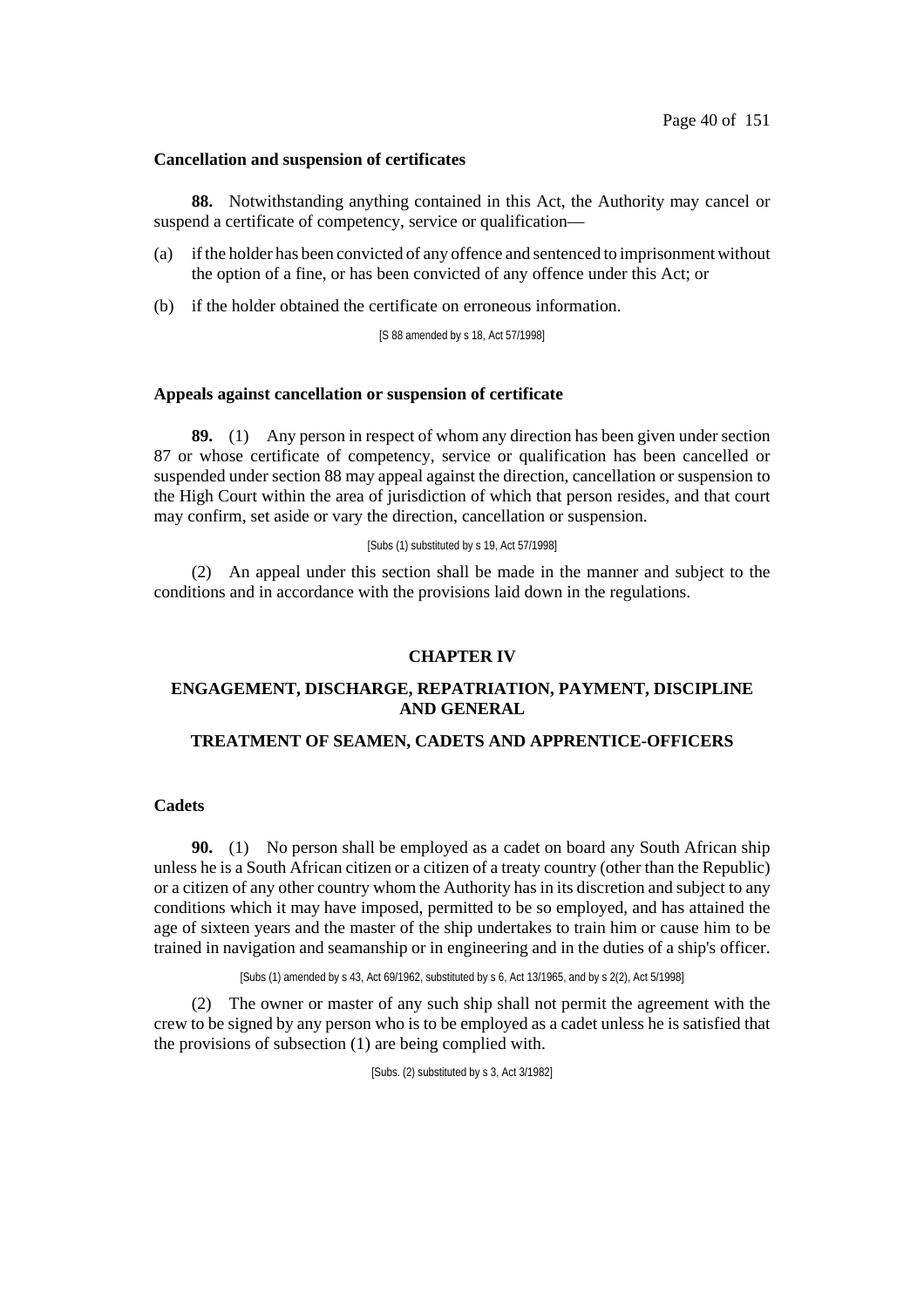#### **Excessive number of cadets or apprentice-officers not to be employed**

**91.** No person shall engage or permit cadets or apprentice-officers to serve on board a South African ship in excess of the number of cadets or such officers permitted by the regulations.

### **Medical examination of cadets and apprentice-officers**

**92.** No person shall be employed as a cadet on board any South African ship or indentured as an apprentice-officer to the owner of a South African ship until he has passed the colour and form vision tests prescribed and has been certified by a medical practitioner approved by the proper officer as physically fit for the sea service.

#### **Indentures of apprenticeship**

**93.** All indentures of apprenticeship to the sea service entered into in the Republic shall be in accordance with the regulations and shall be executed in the prescribed form by the intended apprentice-officer and the person to whom he isto be bound in the presence of, and shall be attested by, a proper officer, who shall before the execution of the indentures satisfy himself—

- (a) that the intended apprentice-officer—
	- (i) understands the contents and provisions of the indentures;
	- (ii) freely consents to be bound;
	- (iii) is a South African citizen or citizen of a treaty country (other than the Republic) or a citizen of any other country whom the Authority has in its discretion and subject to any conditions which it may have imposed, permitted to be indentured, and has attained the age of sixteen years;

[Subpara (iii) amended by s 44, Act 69/1962, substituted by s 7, Act 13/1965, and by s 2(2), Act 5/1998]

- (iv) isin possession of a certificate by a medical practitioner to the effect that the said apprentice-officer is physically fit for the sea service; and
- (v) has passed the colour and form vision tests prescribed;
- (b) that the intended apprentice-officer is to be bound to a person who is the owner of a South African ship and is a fit and proper person for the purpose and who undertakes to ensure that the intended apprentice-officer shall be trained in navigation and seamanship or in engineering and in the duties of a ship's officer;
- (c) if the intended apprentice-officer is under the age of twenty-one years, that his guardian's consent has been obtained to his being indentured.

### **Indentures voidable in certain cases**

**94.** All indentures of apprenticeship entered into in the Republic whereby a person under the age of twenty-one years is bound without the consent of his guardian shall be voidable by the guardian.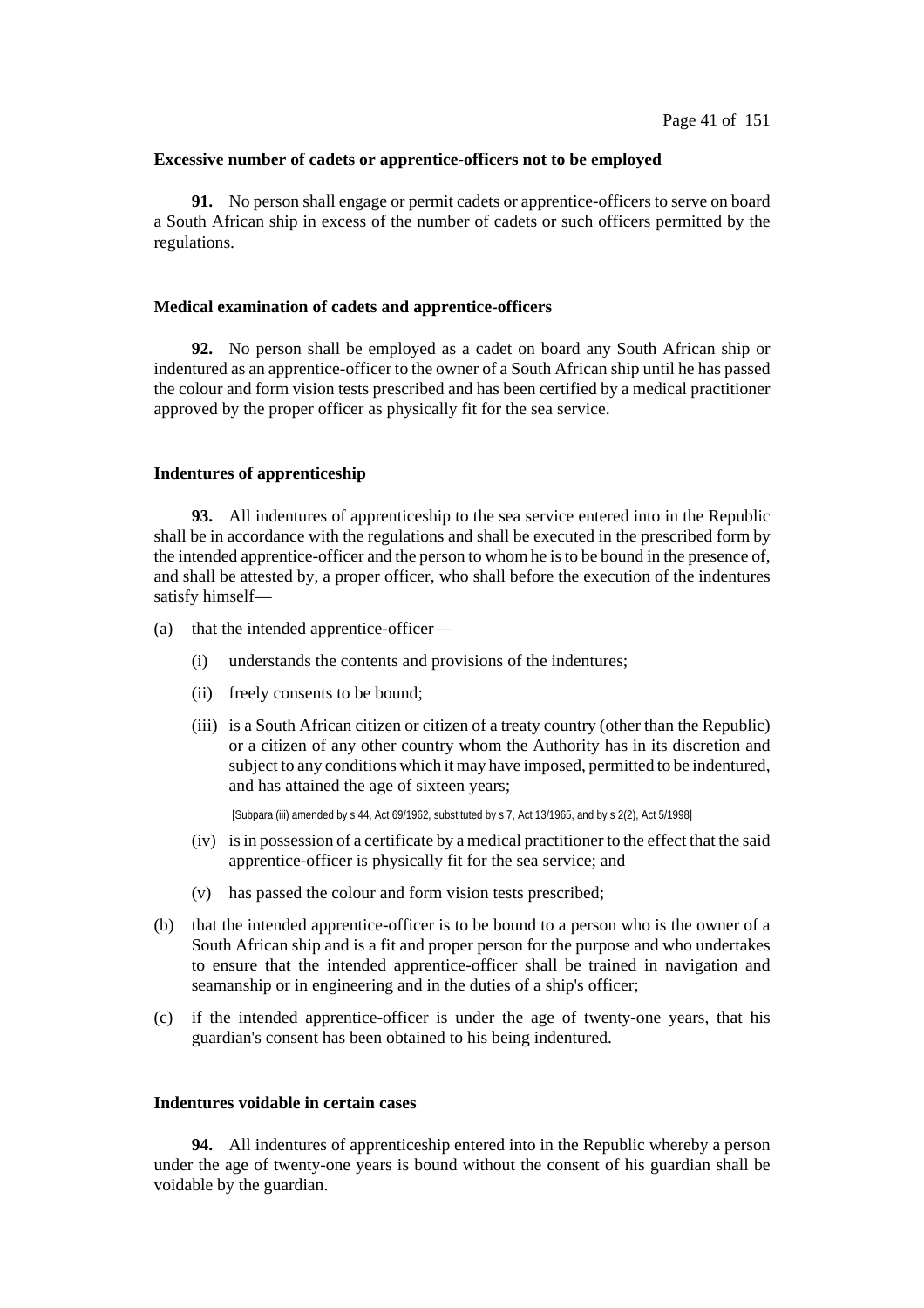### **Recording of indentures**

**95.** (1) The indentures of an apprentice-officer shall be executed in triplicate.

(2) The proper officer shall forward the indentures executed, in triplicate, to the Authority, who shall keep and record the one set of indentures, and after endorsing on the others the fact that they have been recorded, transmit one to the master of the apprentice-officer and the other to the apprentice-officer, or, if he is a minor, to his guardian.

### **Notice of cancellation of indentures or death or desertion of apprentice-officer**

**96.** The master shall notify the cancellation of the indentures, or the death or desertion of the apprentice-officer to the Authority or to a proper officer, within three days of the occurrence if it occurs within the Republic, or as soon as circumstances permit if it occurs elsewhere.

#### **Entry of indentures on agreement with the crew**

**97.** The master of a South African ship shall, before going to sea from a port in the Republic with an apprentice-officer on board—

(a) cause the name of the apprentice-officer to be entered on the agreement with the crew referred to in section *one hundred and two*, together with the date of hisindentures and every assignment thereof, and the name of every port at which the indentures have been registered;

 $(b) \ldots$ 

[Paras (b) deleted by s 4, Act 3/1982]

 $(c)$  ...

[Paras (c) deleted by s 4, Act 3/1982] [S 97 amended by s 19, Act 40/1963, and by s 4, Act 3/1982]

#### **Death, insolvency, etc. of owner**

**98.** If the owner of a South African ship carrying an apprentice-officer dies, or if his estate is sequestrated as insolvent, or if he ceases to have any interest in the ship, the indentures shall cease and a proportionate part of any premium paid shall be repaid, and until repaid shall be a charge on the ship: Provided that the name of the person by whom the ship has been acquired may with his consent and that of the apprentice-officer and, if he is under the age of twenty-one years, that of his guardian, and with the approval of the proper officer, be inserted in the indentures as master of the apprentice-officer in lieu of the previous owner, in which case the indentures shall continue: Provided, further, that if the voyage is continued and the apprentice-officer consents in terms of subsection  $(1)$  of section *one hundred and sixteen* to complete the voyage, the name of the person by whom the ship has been acquired may with his consent be inserted in the indentures as master of the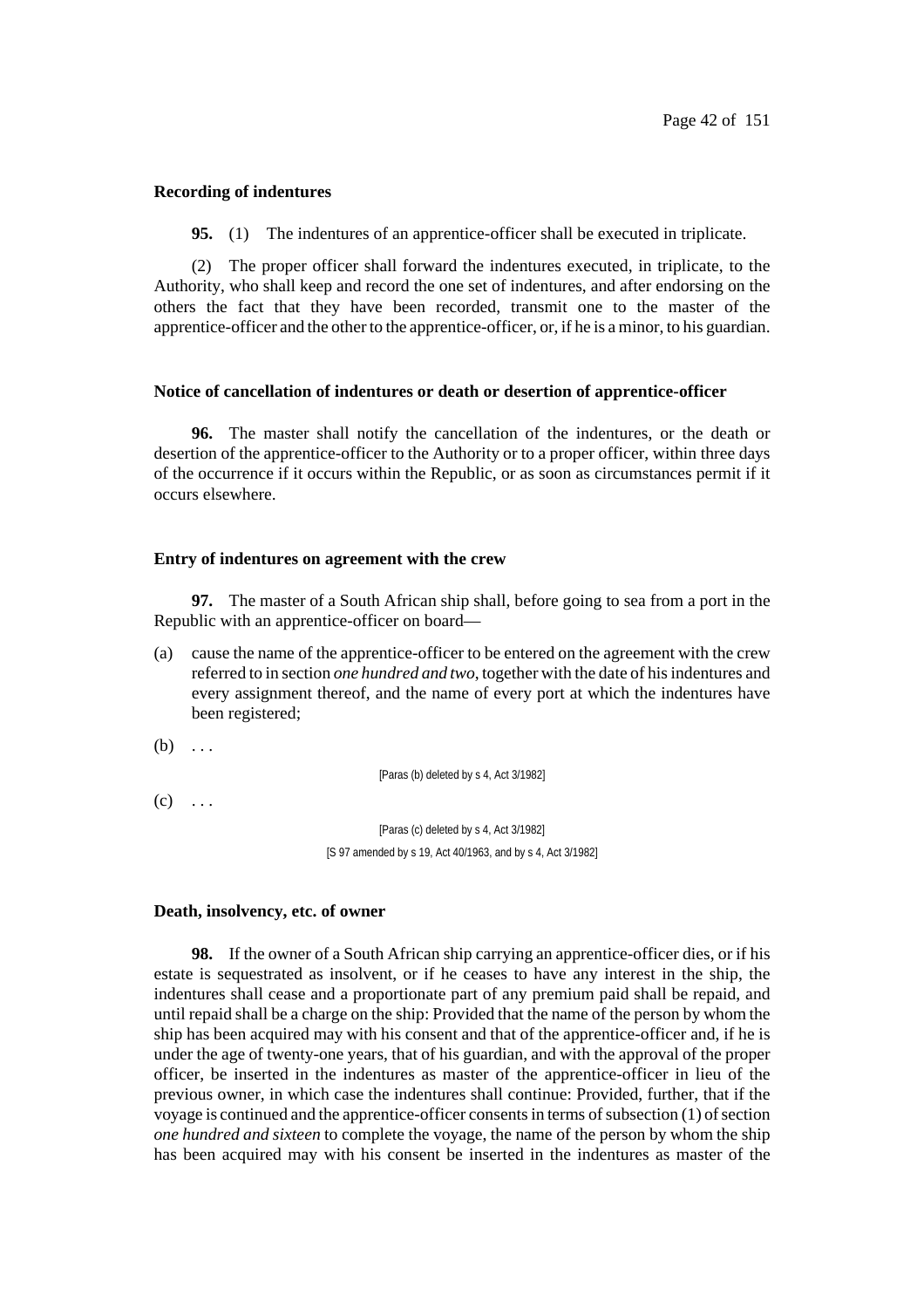apprentice-officer in lieu of the previous owner, and the indentures shall continue until the voyage has been completed.

# **Assignment of indentures**

**99.** (1) Every assignment of the indentures of an apprentice-officer shall be executed in the prescribed form by the apprentice-officer and the person to whom the indentures are to be assigned in the presence of, and shall be attested by, a proper officer, who shall before the execution of the assignment satisfy himself—

- (a) that the apprentice-officer freely consents to the assignment;
- (b) that the person to whom the indentures are to be assigned is the owner of a ship, and is a fit and proper person for the purpose, and undertakes to ensure that the apprentice-officer shall be taught navigation and seamanship and the duties of an officer; and
- (c) if the apprentice-officer is under the age of twenty-one years, that his guardian's consent has been obtained to the assignment.

(2) An assignment of the indentures of an apprentice-officer shall be executed in triplicate.

(3) The proper officer shall forward the assignment, executed in triplicate, to the Authority, who shall keep and record one assignment and after endorsing on the others the fact that they have been recorded, transmit one to the master of the apprentice-officer, and the other to the apprentice-officer, or, if he is under the age of twenty-one years, to his guardian.

# **Certificate of expiration of indentures**

**100.** Upon the expiration of the period for which any apprentice-officer was indentured, including any period for which the indentures were lawfully extended, the master to whom he has been bound shall issue to him a certificate in the prescribed form, signed by the master and setting forth such matters as may be prescribed, and shall forward to the Authority a duplicate of the certificate, signed by the master.

### **Medical examination of crew prior to engagement**

**101.** (1) Subject to the provisions of this section, the master of a South African ship shall not engage a seaman to serve in that ship unless there has been delivered to the master a certificate, valid in terms of subsection (3), signed by a medical practitioner approved by the Authority from which it appears that the seaman has been examined in accordance with the regulations and found to comply with the prescribed medical standards.

[Subs (1) substituted by s 20(a), Act 57/1998]

 $(2) \ldots$ 

[Subs (2) deleted by s 20(b), Act 57/1998]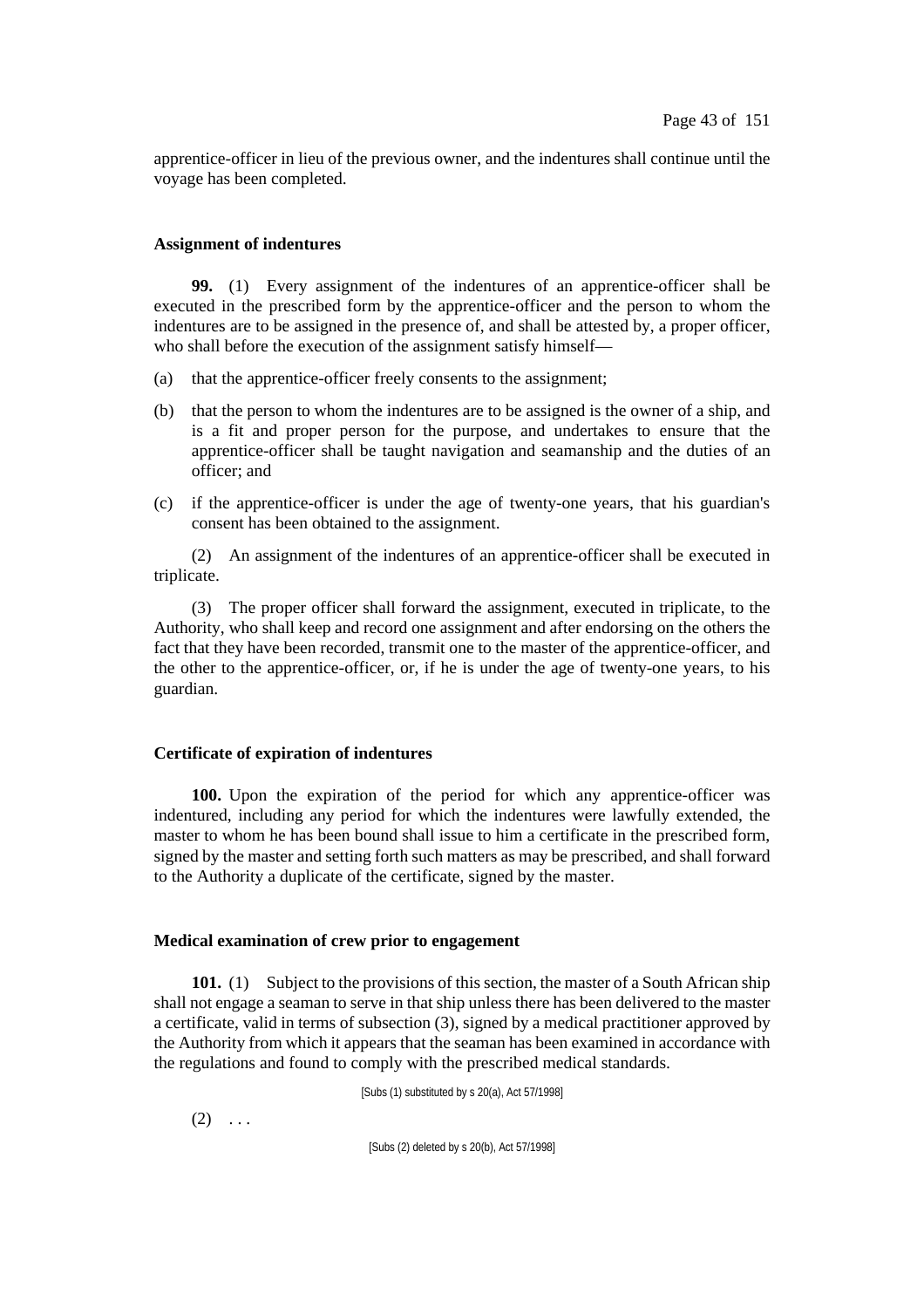(3) The certificate shall remain in force for the prescribed period.

[Subs (3) amended by s 17, Act 30/1959 and substituted by s 20(c), Act 57/1998]

(4) If required to do so by the proper officer, the master shall produce the certificate referred to in subsection (1), and if the master fails to do so, the proper officer may refuse to permit the engagement of the seaman concerned.

(5) The proper officer may on the ground of urgency authorize the engagement of a seaman for a single voyage notwithstanding the fact that a certificate has not been delivered to the master as required by subsection (1).

(6) Any medical examination for the purpose of this section shall be at the expense of the owner of the ship concerned.

(7) The provisions of this section shall apply, *mutatis mutandis*, to the engagement of a master and an apprentice-officer.

 $(8)$  ...

[Subs (8) amended by s 4, Act 18/1992 and deleted by s 20(d), Act 57/1998]

## **Agreements with crew**

**102.** (1) The master of every South African ship of more than one hundred gross register tons shall, and the master of every other South African ship may, enter into an agreement (in this Act called the agreement with the crew) with every seaman whom he engages to serve in that ship: Provided that the proper officer may refuse to allow the engagement of a seaman—

- (a) who has not completed any period of pre-sea training that may be prescribed; or
- (b) who does not possess a knowledge of one of the official languages of the Republic sufficient to enable him to understand fully any necessary orders given him in that language in the performance of his duties.

(2) The agreement with the crew shall be in the prescribed form, dated at the time of the first signature thereof, and shall be signed by the master before any seaman signs it.

(3) The agreement with the crew shall contain, inter alia, as terms thereof the following particulars:

- (a) the nature and, as far as practicable, either the duration of the intended voyage or engagement, or the maximum period of the voyage or engagement and any places or parts of the world to which the voyage or engagement is not to extend;
- (b) the particulars as to the position of the deck line and load lines specified in any load line certificate issued in respect of the ship and still in force;
- (c) the number and description of the crew;
- (d) the time at which each seaman is to be on board or to begin work;
- (e) the capacity in which each seaman is to serve;
- (f) the wages which each seaman is to receive;

[Para (f) substituted by s 9, Act 42/1969]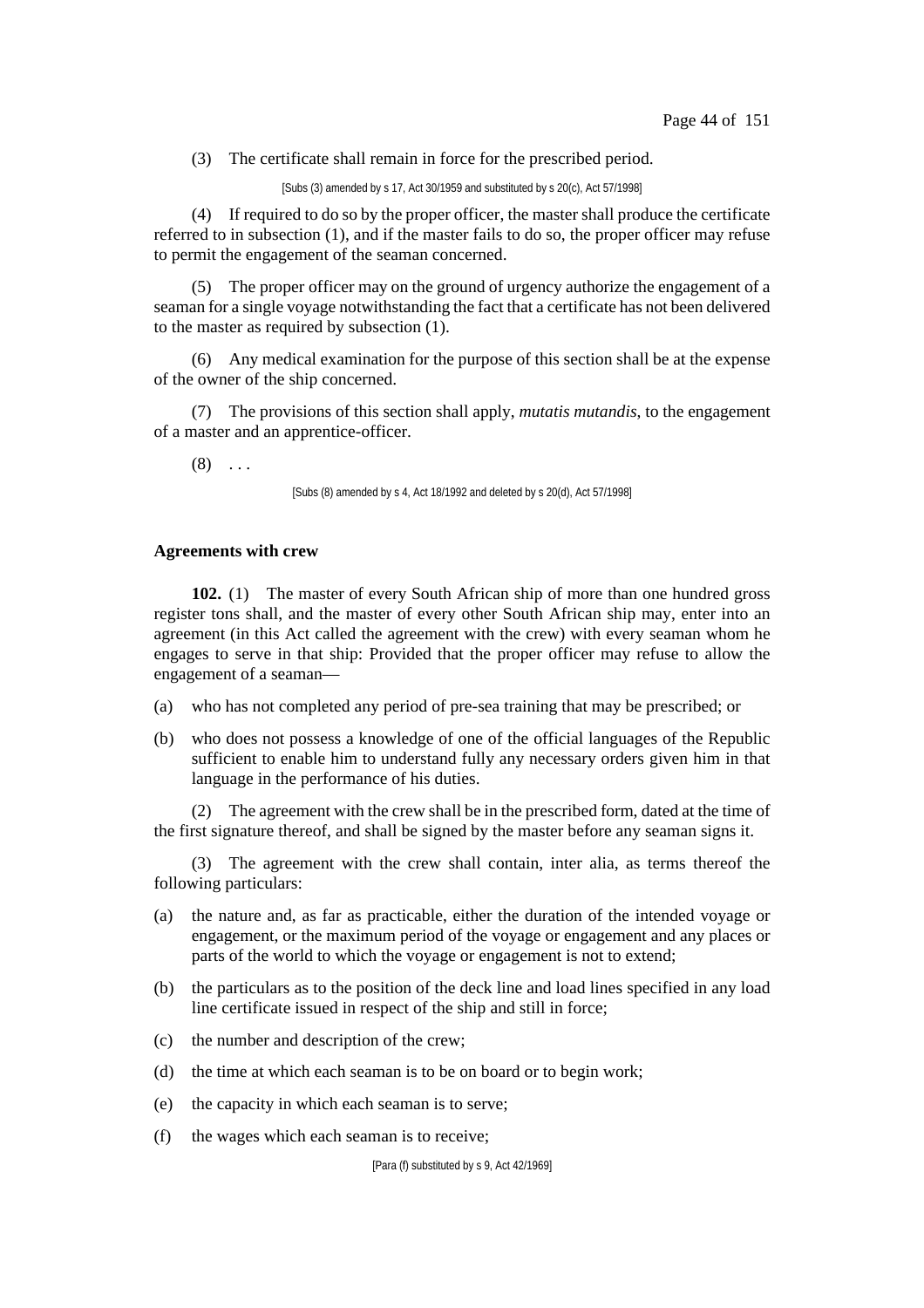- (g) a scale of the provisions which are to be furnished to each seaman;
- (h) any regulations approved by the Minister as to conduct on board and as to fines or other lawful punishment for misconduct which the parties agree to adopt.

(4) If the master of a South African ship engages single seamen and there is already in existence in respect of that ship an agreement with the crew made in due form, those seamen may sign that agreement, and the master need not enter into a separate agreement with them.

## **Special provisions as to agreements with crew of foreign-going ships**

**103.** The following provisions shall apply to agreements with the crew of a foreign-going South African ship:

(a) subject to the provisions of this Act as to substitutes, the agreement shall be signed by each seaman in the presence of a witness;

### [Para (a) substituted by s 5(a), Act 3/1982]

(b) the master, owner or authorized agent of the owner shall cause the agreement to be read over and explained to each seaman, or otherwise ascertain that each seaman understands the same before he signs it in the presence of a witness, who shall attest each signature;

#### [Para (b) substituted by s 5(a), Act 3/1982]

(c) when the crew is first engaged the agreement shall be signed in duplicate, and one agreementshall be delivered to the proper officer and the othershall be retained by the master, and shall contain a special place or form for the descriptions and signatures of substitutes or persons engaged subsequent to the first departure of the ship;

## [Para (c) substituted by s 5(a), Act 3/1982]

(d) if a substitute is engaged in the place of a seaman who has duly signed the agreement and whose services are terminated, within twenty-four hours before the ship proceeds to sea, by death, desertion, absence without leave or other unforeseen cause, the engagement of the substitute shall be effected before the master, who shall before the ship proceeds to sea or as soon thereafter as is practicable, cause the agreement to be read over and explained to the substitute, and the substitute shall thereupon sign the same in the presence of a witness, who shall attest the signature;

#### [Para (d) substituted by s 5(a), Act 3/1982]

(e) the master shall not proceed with the engagement of the crew until he is satisfied that the particulars required by paragraph (b) of subsection (3) of section 102 have been inserted in the agreement;

#### [Para (e) substituted by s 5(a), Act 3/1982]

- (f) separate agreements may be made for each single voyage, or an agreement (in this Act referred to as a running agreement) may be made to extend over two or more voyages;
- $(g)$  a running agreement shall not be for a longer period than one year, but if the period for which the agreement was entered into expires while the ship is not in a port in the Republic, the agreement shall continue in force until the ship is again in a port in the Republic: Provided that the agreement shall not continue for more than three months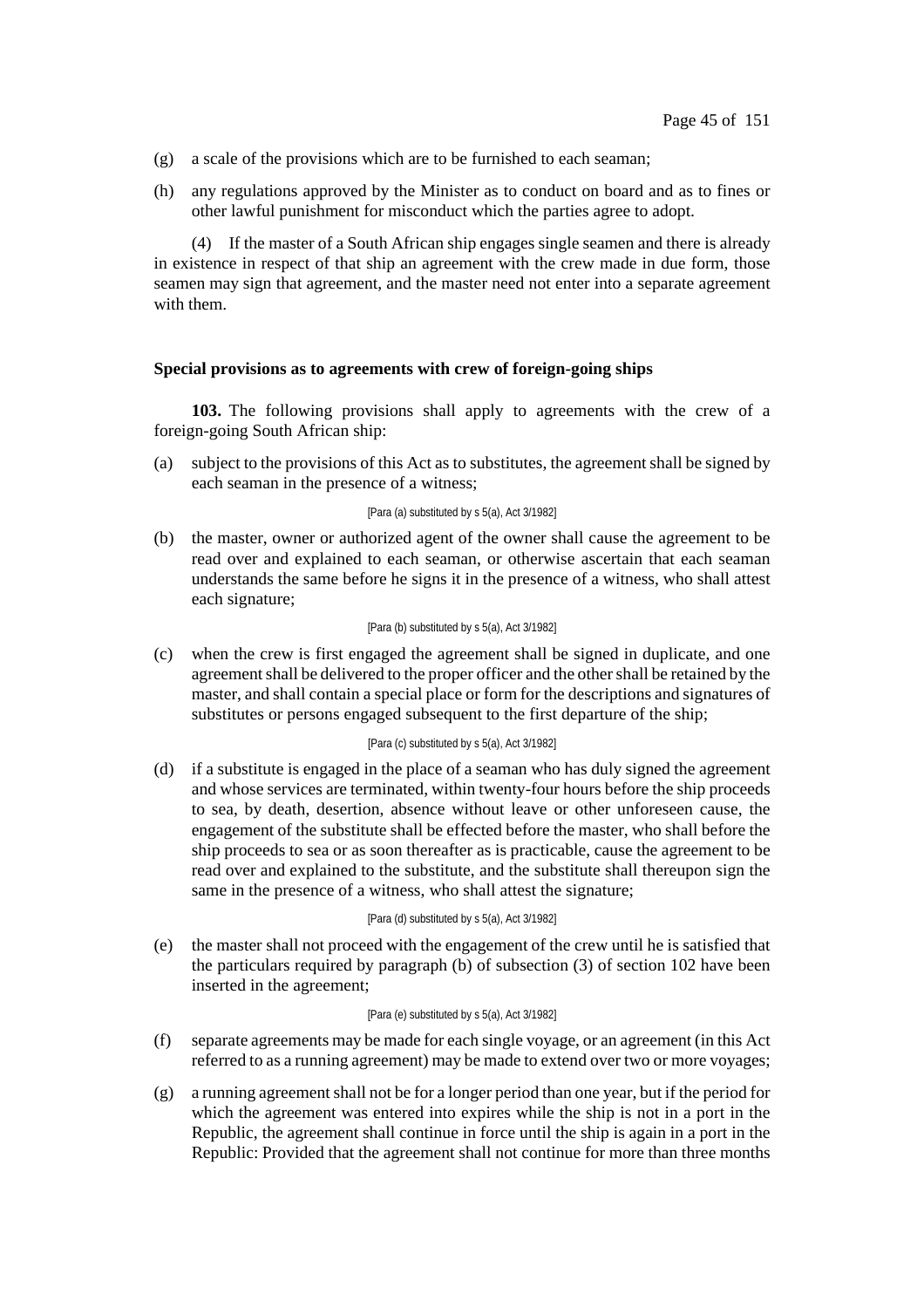after the expiration of the period for which it was entered into unless the seamen concerned agree thereto in writing;

[Para (g) amended by s 20, Act 40/1963]

(h) on every return to a port in the Republic before the final termination of a running agreement, the master shall endorse on the agreement particulars of the engagement or discharge of any seaman, or that no engagement or discharges have been made or are intended to be made before the ship leaves port, and also that any engagements or discharges made have been according to law.

[Para (h) substituted by s 5(b), Act 3/1982]

### **Changes in crew to be reported**

**104.** (1) Where an agreement has been entered into with the crew of a South African ship, the master or the owner thereof shall—

(a) before the ship leaves the port where the agreement was entered into, sign and render to the proper officer at that port a full and accurate statement in a form approved by the Authority of every change that hastaken place in the crew since the agreement was entered into; and

#### [Para (a) substituted by s 6, Act 3/1982]

(b) before the ship leaves any port subsequently entered by her during the currency of the agreement, sign and render to the proper officer at that port a full and accurate statement in a form approved by the Authority of every change that has taken place in the crew since he last rendered a statement in terms of this section.

> [Para (b) substituted by s 6, Act 3/1982] [Subs (1) substituted by s 10, Act 42/1969]

(2) Every statement rendered in accordance with the provisions of this section shall be admissible in evidence.

[S 104 substituted by s 18, Act 30/1959]

### **Certificates as to agreements with crew of foreign-going ships**

**105.** (1) In the case of a foreign-going South African ship—

- (a) on the due execution of an agreement with the crew; or
- (b) where the agreement is a running agreement, on compliance by the master with paragraph (h) of section 103,

the master shall issue a certificate to that effect.

## [Subs. (1) substituted by s 7, Act 3/1982]

(2) The master of every foreign-going South African ship shall before proceeding to sea from a port in the Republic produce to the officer of customs, if that officer should so require, the certificate mentioned in subsection (1), and any such ship may be detained until the certificate is so produced.

(3) The master of every foreign-going South African ship shall, within forty-eight hours after the ship's arrival at her final port of destination for the voyage, or, in the case of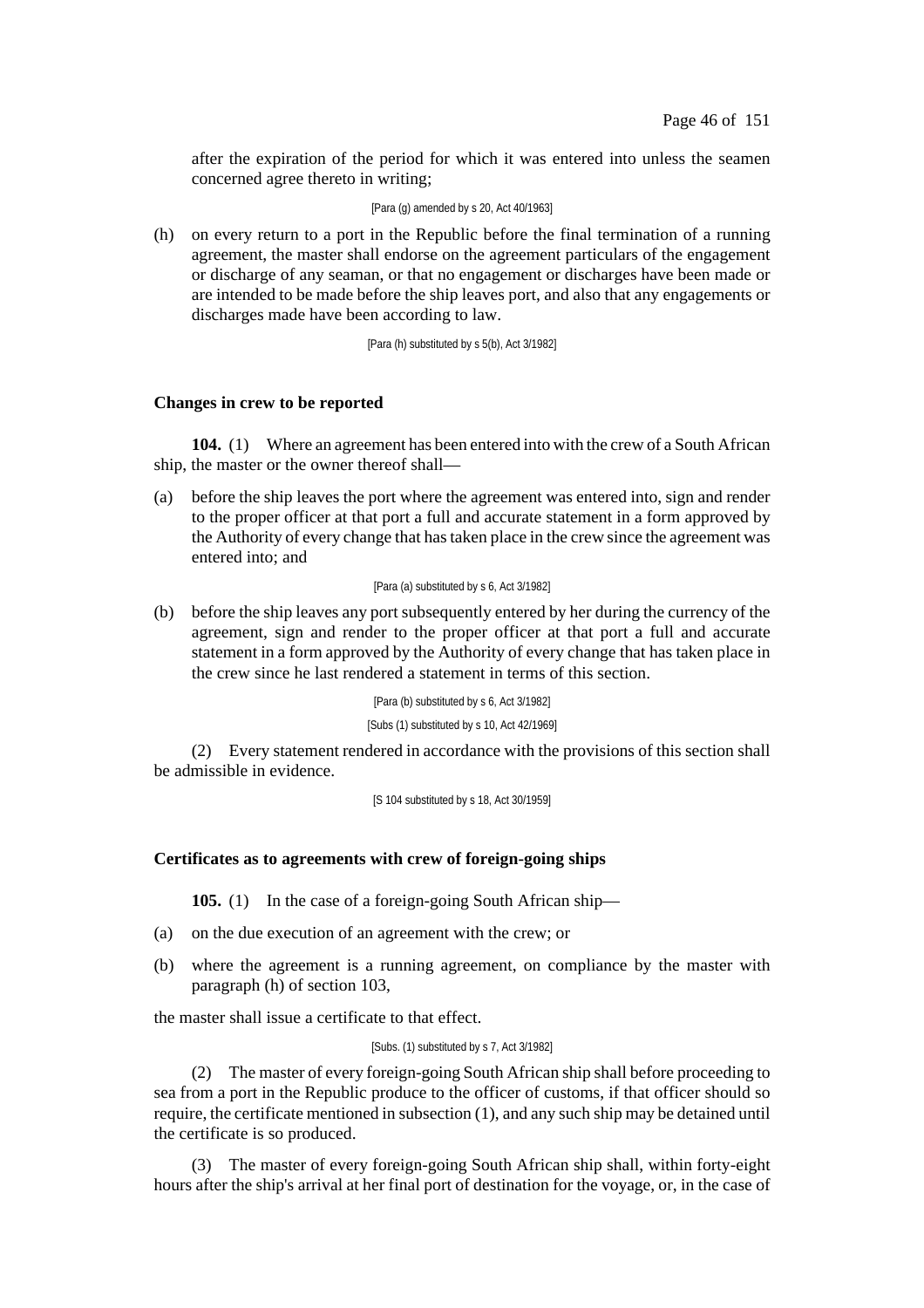a running agreement, within forty-eight hours of her arrival at her final port of destination for the last voyage over which the agreement extends, or upon the discharge of the crew, whichever event first occurs, deliver the agreement with the crew to the proper officer, who shall give the master a certificate of that delivery.

# **Special provisions asto agreements with crew of coasting ships, and fishing,sealing or shore-based whaling boats**

**106.** The following provisionsshall have effect in respect of agreements with the crew of a coasting ship or a fishing, sealing or shore-based whaling boat registered in the Republic:

- (a) agreements may be made either for service in a particular ship or for service in two or more ships belonging to the same owner;
- (b) crews or single seamen shall be engaged in the same manner as they are required to be engaged for foreign-going ships and the provisions of section 103 with regard to substitutes shall apply.

#### [Para (b) substituted by s 8, Act 3/1982]

- (c) an agreement for service in two or more ships belonging to the same owner may be made by the owner of the ship instead of by the master, and the relative provisions of this Act shall apply *mutatis mutandis* to such an agreement;
- (d) an agreement shall not be for a longer period than two years, but if the period for which the agreement was entered into expires while the ship is not in a port in the Republic, the agreement shall continue in force until the ship is again in a port in the Republic: Provided that the agreement shall not continue for more than three months after the expiration of the period for which it was entered into unless the seamen concerned agree thereto in writing.

[Para (d) amended by s 21, Act 40/1963]

# **Certificate as to agreements with crew of coasting ships, and fishing, sealing or shore-based whaling boats**

**107.** When the agreement with the crew of a coasting ship or a fishing, sealing or shore-based whaling boat registered in the Republic has expired, the master or owner of the ship shall deliver such agreement to the proper officer with twenty-one days after such expiry, and the proper officer on receiving such agreement shall give the master or owner a certificate to that effect.

## **Alterations in agreements with crew**

**108.** No erasure, interlineation or alteration in any agreement with the crew of a South African ship (except additions made for the purpose of shipping substitutes or persons engaged after the first departure of the ship) shall be of force or effect unless proved by the written attestation of a proper officer to have been made with the consent of the members of the crew interested in such erasure, interlineation or alteration.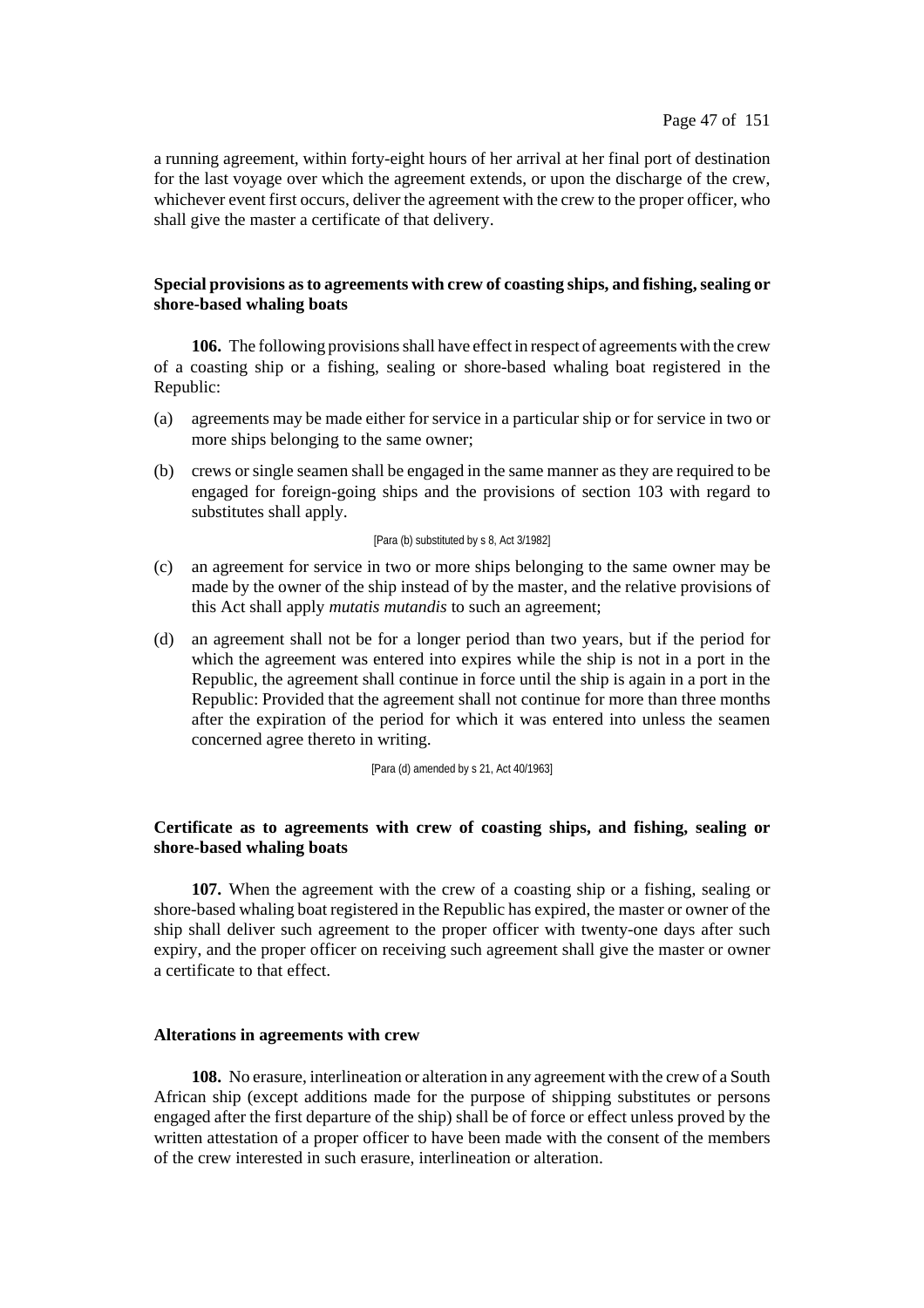#### **Copy of agreement to be displayed**

**109.** The master of a South African ship shall at the beginning of every voyage or engagement cause a legible copy of the agreement with the crew (omitting the signatures) to be framed and displayed in some conspicuous place on board the ship which is accessible to the crew, and shall cause it to be kept so framed and displayed during its currency.

#### **Employment of children on ships prohibited**

**110.** The owner or master of a ship which is registered in the Republic, or of a ship which is not registered in the Republic and is wholly engaged in plying between ports in the Republic, shall not knowingly take into employment or keep in employment or permit the employment of any person under the age of fifteen years in any capacity on board the ship.

[S 110 amended by s 22, Act 40/1963]

## **Employment of young persons as trimmers or firemen**

**111.** (1) Subject to the provisions of this section the owner or master of a South African ship shall not knowingly take into employment, or keep in employment, or permit the employment of, a young person as a trimmer or fireman in that ship: Provided that—

- (a) this subsection shall not apply—
	- (i) to the employment of a young person on such work as aforesaid in a school-ship or training-ship, if the work is of a kind approved by the Authority and is carried on subject to supervision by officers approved or appointed by it; or

#### [Subpara (i) substituted by s 2(2), Act 5/1998]

- (ii) to the employment of a young person on such work as aforesaid in a ship which is mainly propelled otherwise than by means of steam; and
- (b) if in any port a trimmer or fireman is required for any ship and no person over the age of eighteen years is available to fill the place, a young person over the age of sixteen years may be employed as a trimmer or fireman, but in any such case two young persons over the age of sixteen years shall be employed to do the work which would otherwise have been performed by one person over the age of eighteen years.

(2) There shall be included in every agreement with the crew of a South African ship a list of the young persons who are members of the crew, together with particulars of the dates of their birth, and, in the case of a ship in which there is no such agreement, the master of the ship shall, if young persons are employed therein, keep a register of those persons with particulars of the dates of their birth and of the dates on which they become or cease to be members of the crew.

(3) There shall be included in every agreement with the crew of a South African ship a short summary of the provisions of this section.

(4) Subject to the provisions of this section, the owner or master of a South African ship shall not knowingly employ a young person in any capacity in that ship unless there has been delivered to the master of the ship a certificate, valid in terms of subsection (5), signed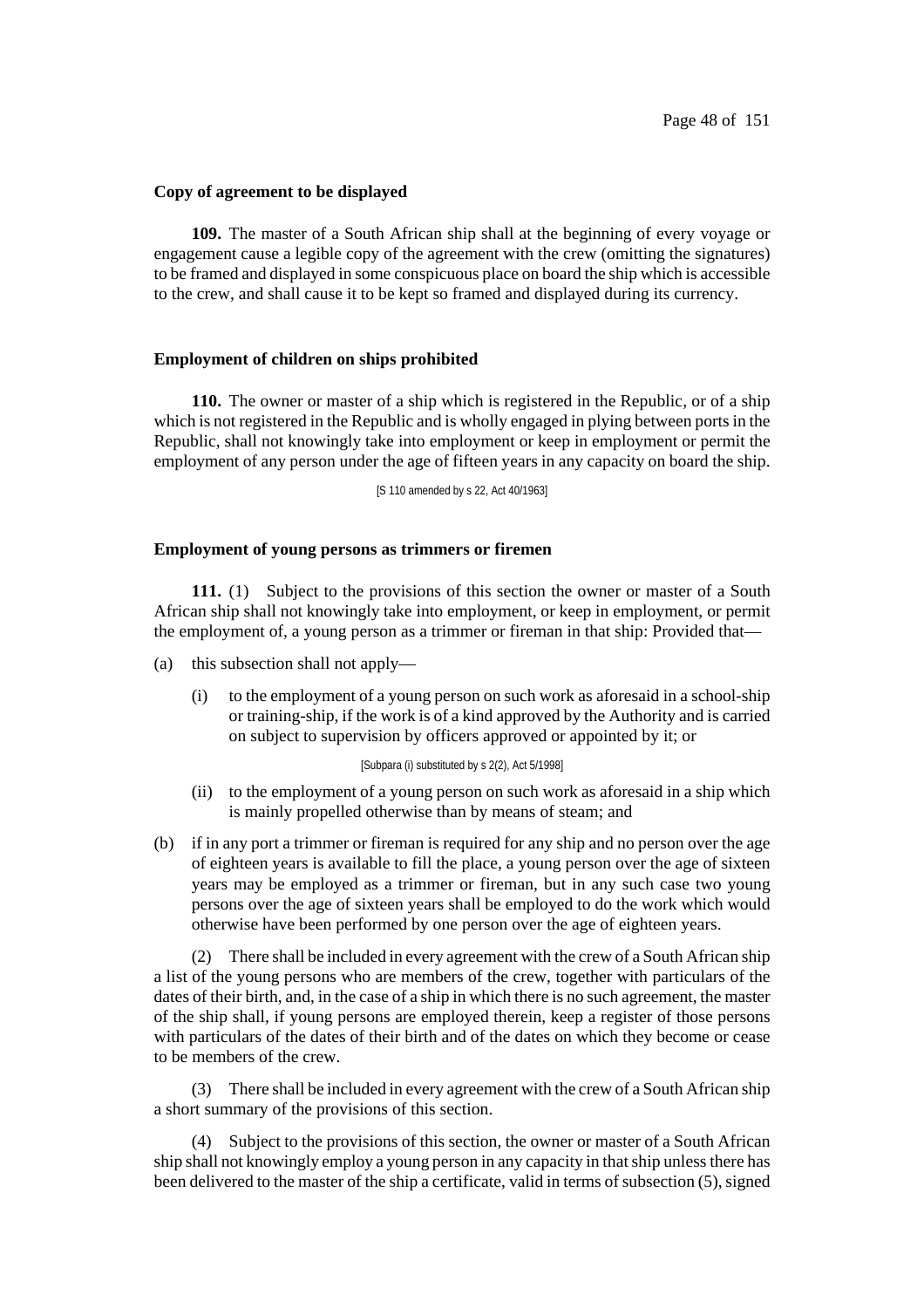by a medical practitioner approved by the proper officer, to the effect that the young person is fit to be employed in that capacity: Provided that—

- (a) this subsection shall not apply to the employment of a young person in a ship in which only members of the same family are employed; and
- (b) a proper officer may on the ground of urgency authorize a young person to be employed in a ship notwithstanding that no such certificate as aforesaid has been delivered to the master of the ship, but a young person in respect of whom any such authorization is given shall not be employed beyond the first port at which the ship calls after he has embarked thereon, except subject to and in accordance with the foregoing provisions of this section.

 $(5)$  A certificate such as is referred to in subsection  $(4)$  shall be effective for a period of six months from the date on which it is signed: Provided that if the said period of six months expires at some time during the course of the voyage of the ship in which the young person is employed, the certificate shall remain effective until the end of the voyage.

(6) The guardian of a young person shall not knowingly cause or permit him to be employed in contravention of the terms of this section.

(7) The master of a South African ship shall on demand by a proper officer produce to that officer for the purpose of inspection the register mentioned in subsection (2) and every certificate delivered to the said master in terms of this section.

(8) In this section—

**"young person"** means a person who is under the age of eighteen years;

**"ship"** means any sea-going ship or boat of any description, and includes a fishing boat, but does not include any tug, dredger, sludge vessel, barge, or other craft whose navigation does not extend beyond the seaward limits of the jurisdiction of the harbour authority of the port at which such vessel is regularly employed.

**112.** . . .

[S 112 repealed by s 21, Act 57/1998]

# **Discharge of seamen**

**113.** (1) The master of a South African ship shall not discharge a seaman who has signed the agreement with the crew from the ship, except before a proper officer, where the seaman does not consent to his discharge, and in accordance with the provisions of this Act.

(2) Upon the discharge of a seaman the master shall issue to the seaman a certificate of his discharge in the prescribed form.

(3) Upon the discharge of a seaman the master shall return to him any certificate of competency or qualification belonging to him which may have been in the custody of the master.

(4) When a seaman is discharged and the master declines to express an opinion on the conduct, character and ability of the seaman, the discharge shall be made before a proper officer, to whom he shall furnish a report in the prescribed form stating that he so declines,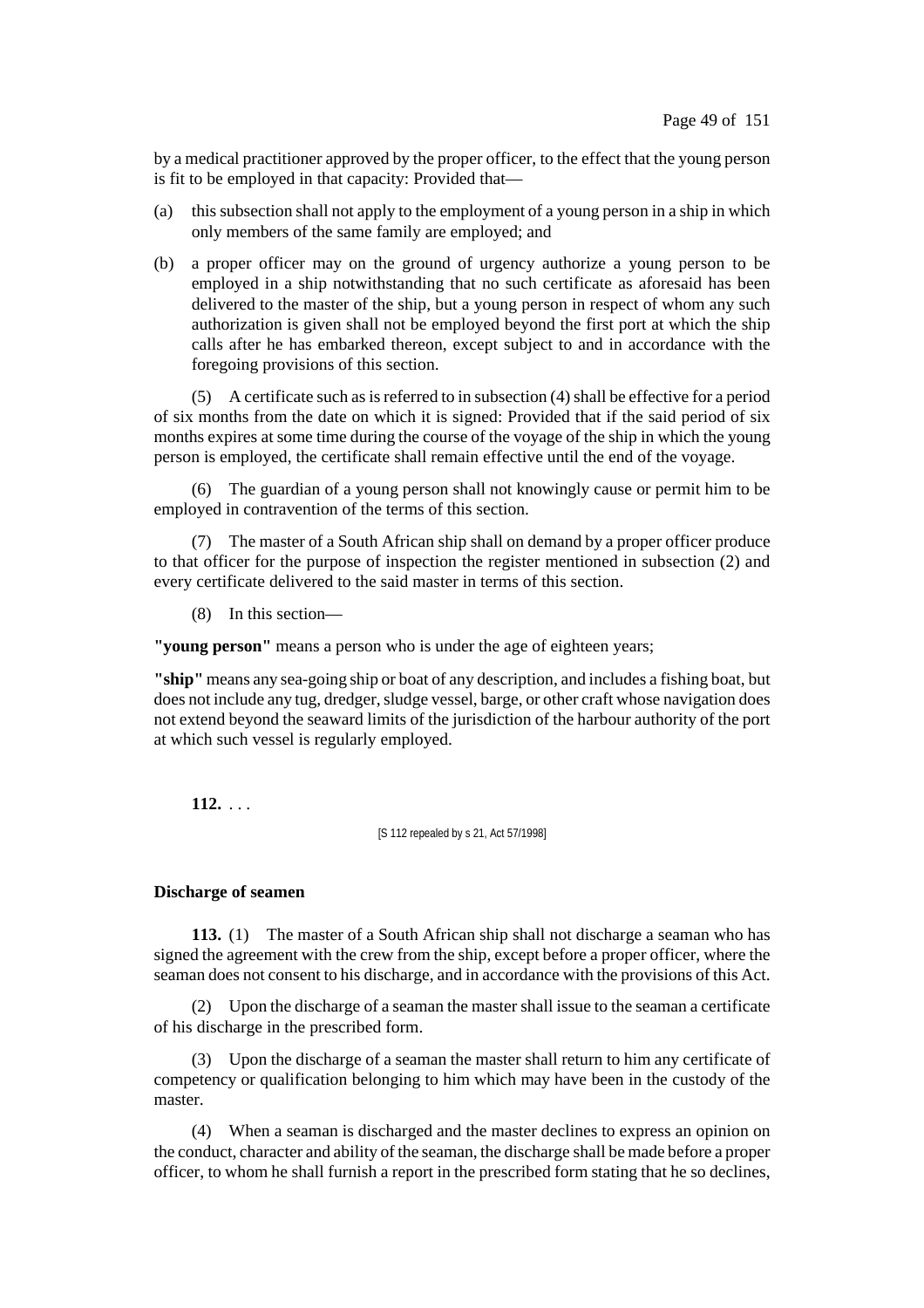and the proper officer shall, if the seaman so desires, give to him or endorse on his certificate of discharge a copy of such report. The master shall enter in the official log-book his reasons for so declining, and shall, upon the request of the seaman, read out to him, in the presence of the proper officer, the reason so entered. The proper officer shall, whenever practicable, give the seaman a reasonable opportunity to make a statement upon such report.

The proper officer shall transmit the report, together with the seaman's statement, if any, furnished to him in terms of subsection (4) to the proper officer at the port where the agreement with the crew was entered into.

[S 113 amended by s 11, Act 42/1969, and substituted by s 10, Act 3/1982]

### **Repatriation ofseamen whose service terminates elsewhere than at proper return port**

**114.** (1) When the service of a seaman or apprentice-officer belonging to a South African ship terminates without the consent of the said seaman or apprentice-officer at a place other than a proper return port, and before the expiration of the period for which the seaman was engaged or the apprentice-officer was indentured, the master or owner of the ship shall, in addition to any other relative obligation imposed on either of them by this Act, make adequate provision for the maintenance of the seaman or apprentice-officer according to his rank or rating, and for the return of that seaman or apprentice-officer to a proper return port.

(2) If the master or owner fails without reasonable cause to comply with the provisions of subsection (1), the expenses of maintenance and of the journey to the proper return port shall, if defrayed by the seaman or apprentice-officer, be recoverable as wages due to him, and if defrayed by the proper office, be regarded as expenses falling within the provisions of subsections (4) and (5) of section *one hundred and fifty-four*. Inability to provide the said expenses shall not, for the purposes of this subsection, be regarded as reasonable cause.

(3) The provisions of this section shall not apply in the case of a seaman who is not a South African citizen or a citizen of a treaty country (other than the Republic) and who was engaged at a port out of the Republic and discharged at a port outside the Republic.

[Subs (3) amended by s 45, Act 69/1962]

### **Entries and certificates of desertion outside the Republic**

**115.** (1) In every case of desertion from a South African ship at a port outside the Republic, the master shall as soon as possible after the event produce the entry of the desertion in the official logbook to a proper officer, and shall request that officer to make and certify a copy of such entry, and the proper officer shall, in the absence of reasonable cause to the contrary, comply with that request.

(2) The certified copy made in terms of subsection (1) shall be transmitted by the master to the proper officer at the port where the agreement was entered into and shall be admissible in evidence.

[Subs (2) substituted by s 11, Act 3/1982]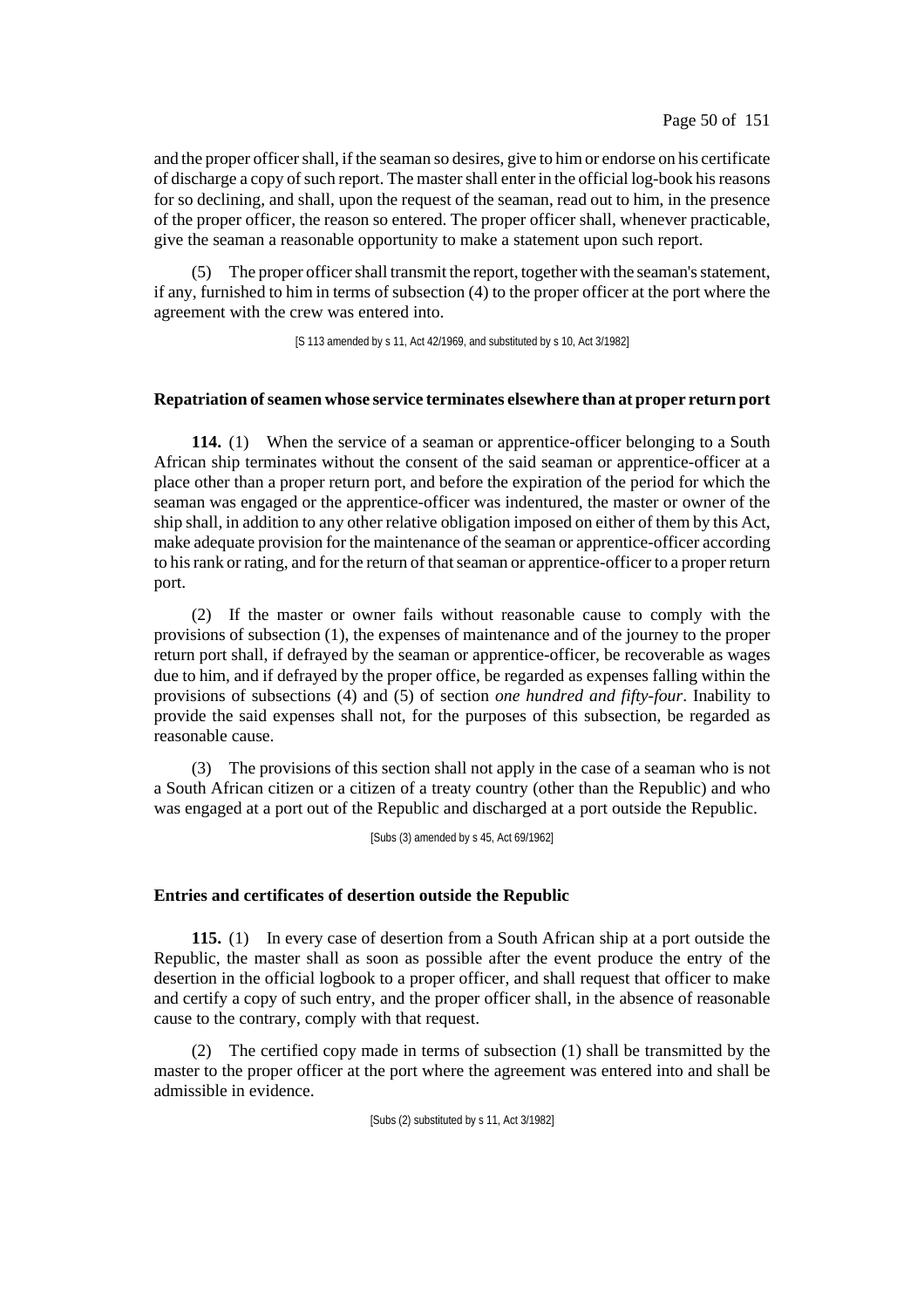#### **Discharge of seamen on change of ownership**

**116.** (1) If a South African ship is transferred or disposed of while she is at or on a voyage to any port outside theRepublic every seaman or apprentice-officer belonging to that ship shall be discharged at that port, unless he consentsin writing in the presence of a proper officer to complete the voyage in the ship if continued.

(2) If a seaman or apprentice-officeris discharged froma South African ship in terms of subsection (1), the provisions of section *one hundred and fourteen* shall apply as if the service of the seaman or apprentice-officer had terminated without his consent and before the expiration of the period for which the seaman was engaged or the apprentice-officer was indentured, and, in the case of a seaman, the provisions of the said section shall, notwithstanding subsection (3) thereof, be applicable whatever may be his nationality and wherever may be situated the port where he was engaged.

(3) Every seaman or apprentice-officer discharged in terms of subsection (1) shall, if the voyage for which he was engaged is not continued, be entitled to the wages to which he would have been entitled if his service had been wrongfully terminated by the owner before the expiration of the period for which the seaman was engaged or the apprentice-officer was indentured.

#### **Discharge and leaving of seamen behind**

**117.** (1) The master of a South African ship shall not—

- (a) discharge a seaman before the expiration of the period for which he was engaged, unless the seaman consents to his discharge; nor
- (b) except in circumstances beyond his control, leave a seaman or apprentice-officer behind,

without the authority of the proper officer, who shall certify on the agreement with the crew that he has granted such authority, and also the reason for the seaman's being discharged or the seaman or apprentice-officer's being left behind.

(2) The proper officer to whom application is made for authority in terms of subsection (1) shall investigate the grounds on which the seaman is to be discharged or the seaman or apprentice-officer left behind and may in his discretion grant or refuse to grant such authority: Provided that he shall not refuse to grant his authority if he is satisfied that the seaman has without reasonable cause—

- (a) failed or refused to join his ship or to proceed to sea therein; or
- (b) been absent from his ship without leave, either at the commencement or during the progress of a voyage for a period of more than forty-eight hours.

(3) The proper officer shall keep a record in the prescribed form of all seamen or apprentice-officers discharged or left behind in the Republic with his authority; and whenever any charge is made against a seaman or apprentice-officer under section *one hundred and seventy-five* or *one hundred and seventy-six* the fact that no such authority is so recorded shall be prima facie evidence that it was not granted.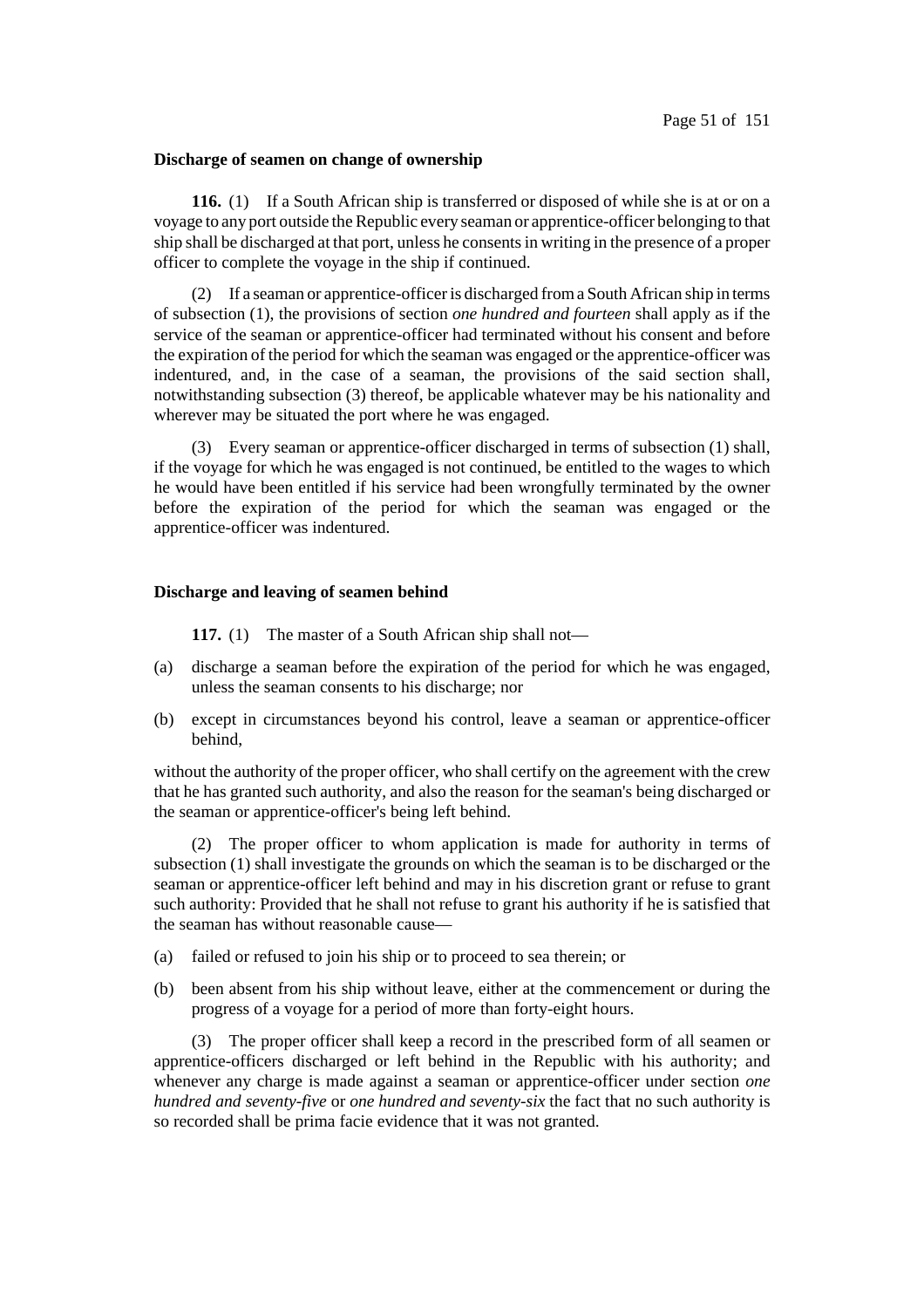# **Leaving seamen behind**

**118.** No person shall cause a seaman or apprentice-officer to be wrongfully left behind—

- (a) at any place in the Republic, in the case of a ship other than a South African ship;
- (b) at any place whatsoever, in the case of a South African ship.

## **Wages and other property of seaman or apprentice-officer left behind**

**119.** (1) If a seaman or apprentice-officer belonging to a South African ship is left behind, the master of the ship shall enter in the official log-book a statement of the amount due to the seaman or apprentice-officer in respect of wages at the time when he was left behind and of all property left on board by him, and shall take such property into his charge.

(2) Within forty-eight hours after the arrival of the ship at the port at which the voyage terminates, the master shall deliver to the proper officer—

- (a) a statement of the amount due to the seaman or apprentice-officer in respect of wages, and of all property left on board by him; and
- (b) a statement, with full particulars, of any expenses that may have been caused to the master or owner of the ship by the absence of the seaman or apprentice-officer, where the absence is due to a contravention by the seaman or apprentice-officer of section *one hundred and seventy-five* or *one hundred and seventy-six*,

and if required by the proper officer to do so, shall furnish such vouchers as are reasonably required to verify the statements.

(3) The master shall at the time when he delivers the statements referred to in subsection (2) to the proper officer also deliver to him the amount due to the seaman or apprentice-officer in respect of wages and the property that was left on board by him, and the proper officer shall give to the master a receipt therefor in the prescribed form.

(4) The master shall be entitled to be reimbursed out of the wages or property referred to in paragraph (a) of subsection (2) such expenses shown in the statement referred to in paragraph (b) of that subsection as appear to the proper office to be properly chargeable.

(5) If the master or owner of the ship is not satisfied with any decision of the proper officer under subsection (4), he or she may appeal therefrom to the Authority.

### [Subs (5) substituted by s 5(a), Act 88/1996]

(6) The seaman or apprentice-officer concerned may within 30 days of his or herfirst becoming aware of any such decision of the proper officer under subsection (4) appeal therefrom to the Authority. The Authority may on such appeal direct that any money paid to the master in accordance with the decision of the proper officer shall be paid over by the master or the owner of the ship to the seaman or apprentice-officer, who may recover the amount as wages.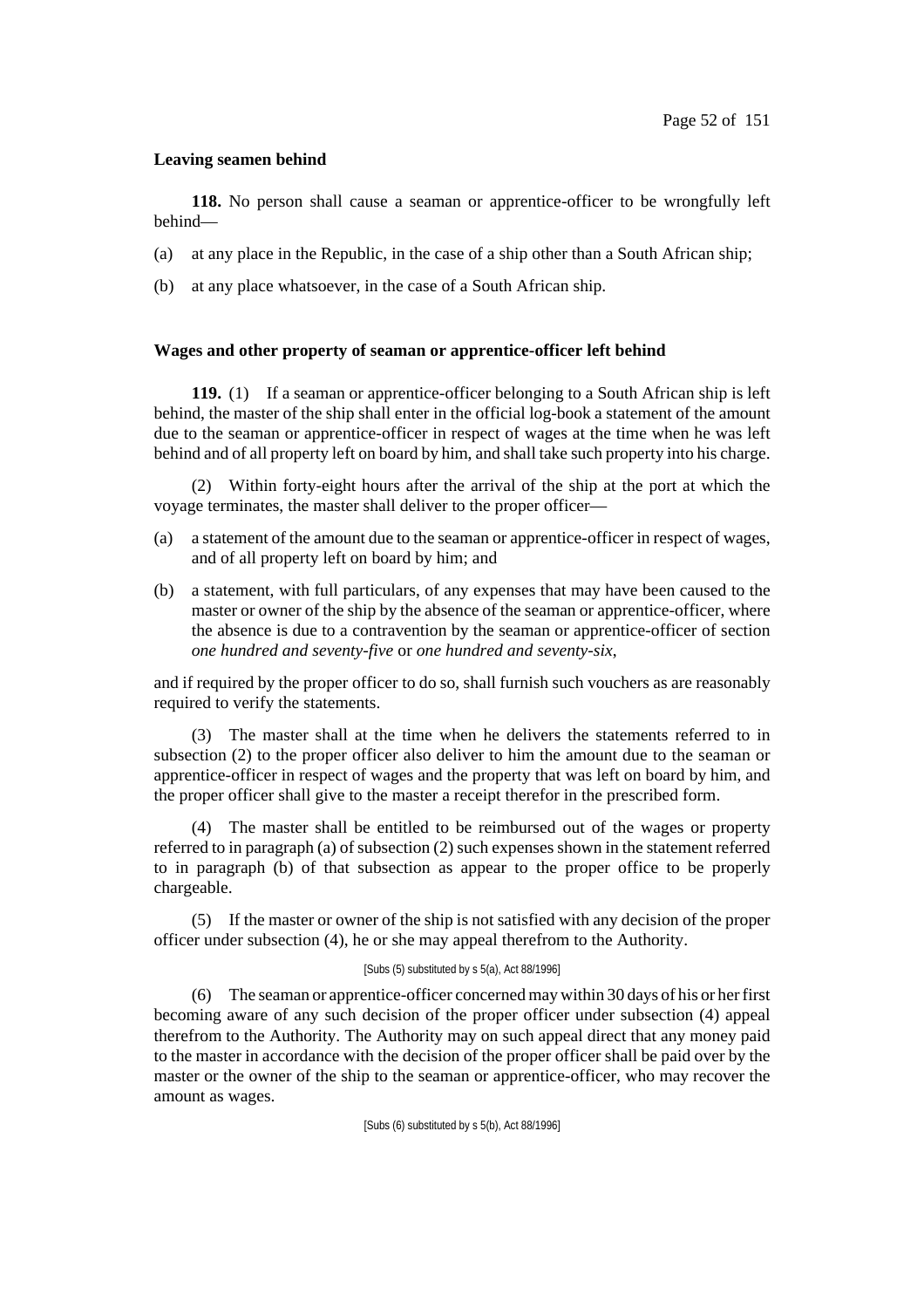#### **Payment of wages on discharge of a seaman of a South African ship**

**120.** When a seaman of a South African ship is discharged, he may or if he has a dispute regarded his wages, he shall be paid his wages, or the balance thereof, in the manner directed by the proper officer, and the owner or master of the ship, as the case may be, shall, in the case of a dispute, not pay the wages of the seaman, or the balance thereof, in any other manner.

[S 120 amended by s 19, Act 30/1959, and substituted by s 12, Act 42/1969]

#### **Master to deliver account of wages**

**121.** (1) When a seaman of a South African ship is discharged, the master or the owner of such ship shall cause to be delivered to such seaman a full and true account of his wages in a form approved by the Authority.

[Subs (1) substituted by s 13(a), Act 42/1969]

 $(2) \ldots$ 

[Subs (2) deleted by s 13(b), Act 42/1969]

(3) A deduction fromthe wages of a seaman shall not be allowed unlessit isincluded in the account delivered in terms of subsection (1), except in respect of a matter happening after the said delivery.

#### [Subs (3) substituted by s 13(c), Act 42/1969]

(4) The master shall during the voyage enter the various matters in respect of which the deductions are made, with the amount of the respective deductions, as they occur, in a book to be kept for that purpose, and shall, if required, produce the book at the time of the payment of wages, and also upon the hearing before any competent authority of any complaint or question relating to that payment.

[S121 amended by s 19, Act 30/1959]

#### **Time of payment of wages for foreign-going ships**

**122.** In the case of a foreign-going South African ship (other than a ship employed on voyages for which seamen by the terms of their agreement are wholly compensated by a share in the profits of the venture)—

(a) the owner or master of a ship shall pay to each seaman at the time when he lawfully leaves the ship at the end of his engagement, the sum of 50 rand or one-half of the balance of wages due to him, whichever amount is the lesser, and shall pay to him the remainder of his wages within two days after he so leavesthe ship: Provided that if the seaman consents, the settlement of his wages may be left to the proper officer and in that case any relative receipt given by that officer to the owner or master shall operate as if it were a release given by the seaman in accordance with the provisions of this Act;

#### [Para (a) amended by s 12, Act 3/1982]

(b) if the wages of a seaman or any part thereof are not paid or settled in terms of this section, the said wages shall continue to run and be payable until the time of final payment or settlement thereof, unless the delay in payment or settlement is due to the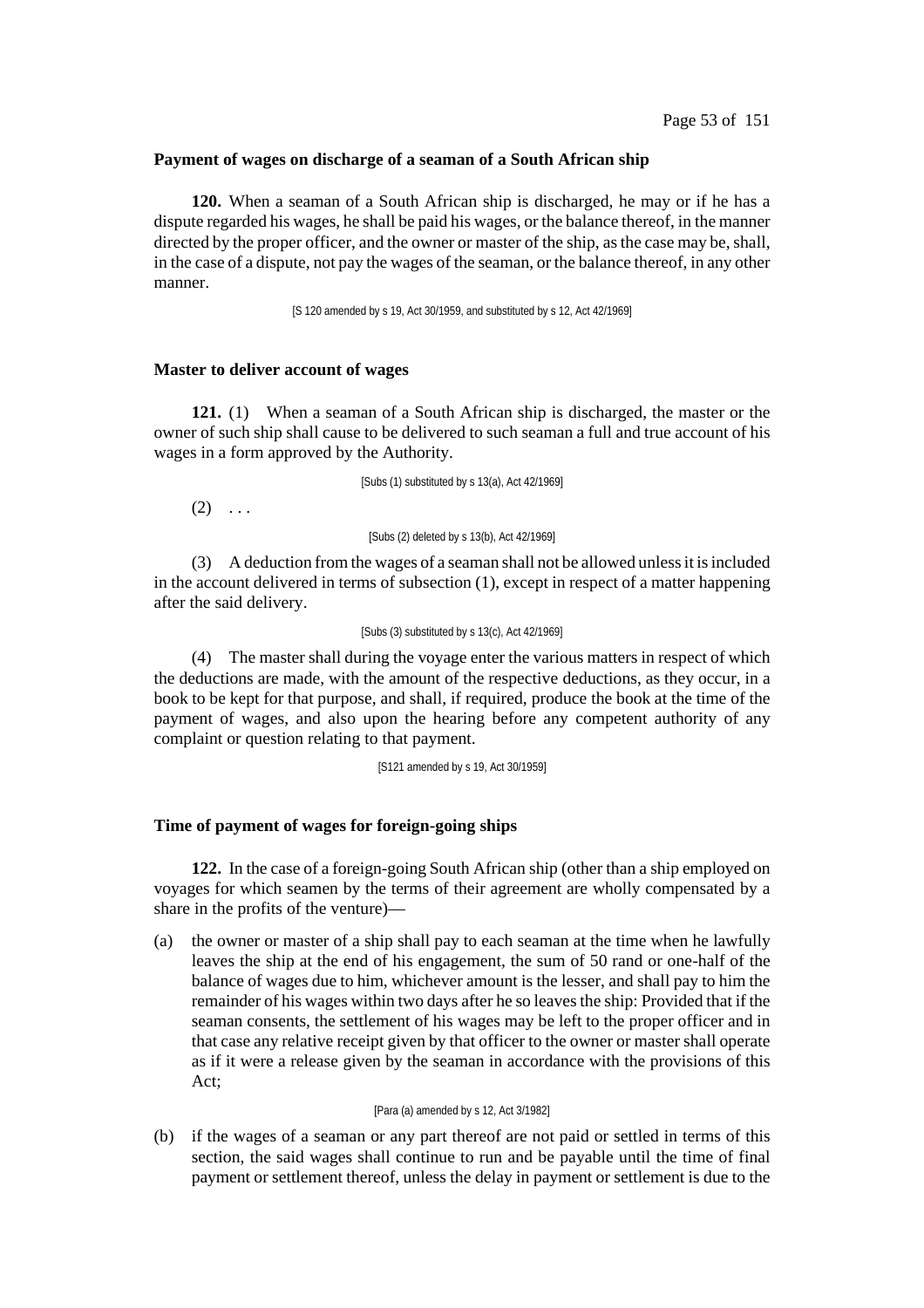act or default of the seaman, or to any reasonable dispute asto liability, or to any other cause not being the wrongful act or default of the owner or master.

[S 122 amended by s 19, Act 30/1959]

## **Time of paymentfor coasting ships, and fishing,sealing and shore-basedwhaling boats**

**123.** (1) When a seaman is discharged from a coasting ship or a fishing, sealing or shore-based whaling boat, registered in the Republic, the owner or master shall pay to that seaman, within two days of his discharge, the balance of wages due to him, and if an owner or master fails without reasonable cause to make such payment he shall pay to the seaman or apprentice-officer a sum equal to two days' pay for each of the days during which payment is delayed beyond the said period of two days, but the additional sum so payable shall not exceed ten days' double pay.

[Subs (1) amended by s 19, Act 30/1959]

(2) A sum payable under this section may be recovered as wages.

## **Settlement of wages**

**124.** (1) When settlement of the wages of a seaman of a South African ship is required to be and is completed before a proper officer, the said seaman shall sign in the presence of the proper officer a release, in the prescribed form, of all claims in respect of the period of service concerned. The release shall also be signed by the proper officer and shall operate as a mutual discharge and settlement of all relative demands between the parties concerned, but shall not debar a claim under any law relating to workmen's compensation.

### [Subs (1) amended by s 13, Act 3/1982]

(2) The release shall be retained by the proper officer, and shall be admissible in evidence.

(3) Where the settlement of wages is by this Act required to be completed through or in the presence of a proper officer, no payment, receipt or settlement made otherwise shall operate as or be admitted as evidence of the release or satisfaction of any claim in respect of such wages.

(4) Upon any payment being made by a master before a proper officer, the said officer shall on request sign and give to the master a statement of the whole amountso paid, and that statement shall as between the master and his employer be admissible as evidence that the master has made the payments therein mentioned.

(5) A seaman may except from the release signed by him under this section any specified claim or demand against the owner or master of the ship, and a note of any claim or demand so excepted shall be entered upon the release. The release shall not operate as a discharge or settlement of any claim or demand so noted, nor shall subsection (3) of this section apply to any payment, receipt, or settlement made with respect to any such claim or demand.

[S 124 amended by s 19, Act 30/1959]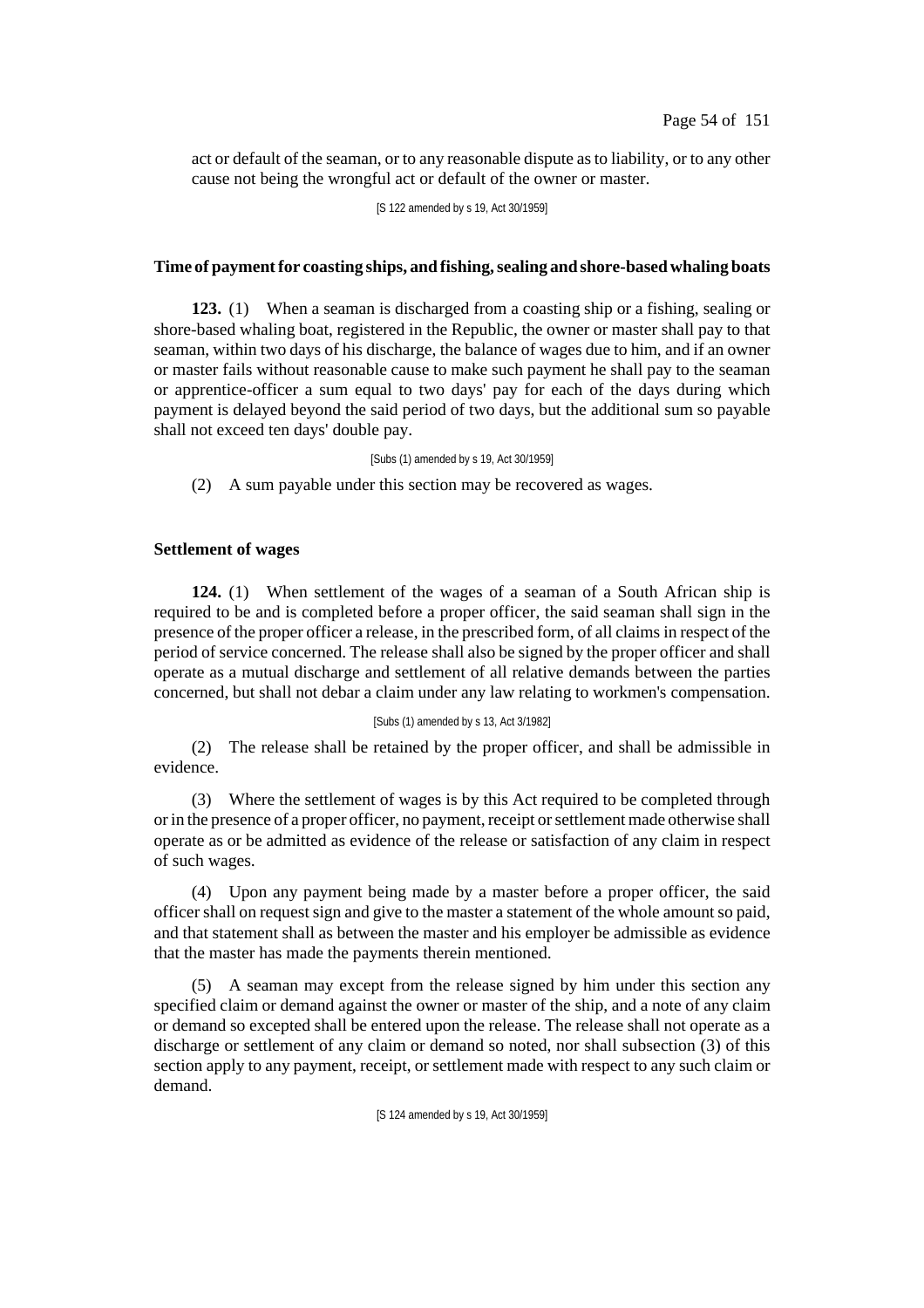#### **Decision by proper officer on question as to wages**

**125.** Whenever a question as to wages is raised between the owner or master of a South African ship and a seaman or apprentice-officer, and the parties concerned agree in writing to submit such matter for adjudication to a proper officer, he may hear and decide the question so submitted, and his decision shall be final.

[S 125 substituted by s 14, Act 3/1982]

## **Payment of seamen in currency other than that mentioned in agreement**

**126.** If a seaman has agreed with the master of a South African ship for payment of his wages in South African or any other currency, payment of or on account of such wages, if made in any other currency than that stated in the agreement, shall be made at the rate of exchange in force at the time when and at the place where the payment is made.

[S 126 amended by s 20, Act 30/1959, and by s 24, Act 40/1963]

#### **Disrating of seaman**

**127.** (1) Whenever the master of a South African ship disrates a seaman he shall forthwith enter or cause to be entered in the official log-book a statement of the disrating and furnish the seaman with a copy of the entry, and any reduction of wages consequent on the disrating shall not take effect until the entry has been so made and the copy so furnished.

(2) Any reduction of wages consequent on the disrating of a seaman shall be deemed to be a deduction from wages within the meaning of section *one hundred and twenty-one*.

# **Master to give facilities to seamen for remitting wages**

**128.** If the balance of wages earned by but not yet payable to a seaman of a South African ship is more than 50 rand and the seaman expresses to the master of the ship his desire to have facilities afforded to him for remitting all or any part of the balance to a savings bank, or to a near relative in whose favour an allotment note may be made, the master shall give to the seaman all reasonable facilities for so doing so far as regards so much of the balance as is in excess of 50 rand, but shall be under no obligation to give those facilities while the ship is in port if the sum will become payable before the ship leaves the port, or otherwise than conditionally upon the seaman going to sea in the ship.

[S 128 substituted by s 15, Act 3/1982]

#### **Advance of more than one month's wages prohibited**

**129.** (1) The owner or master of a South African ship shall not pay or agree to pay in advance to or on account of any seaman in respect of wages an amount in excess of one month's wages.

(2) Any agreement for the payment in advance of wages to or on account of any seaman in contravention of subsection (1) shall be void, and any money paid in pursuance of any such agreement shall not be deducted from the seaman's wages, and no person shall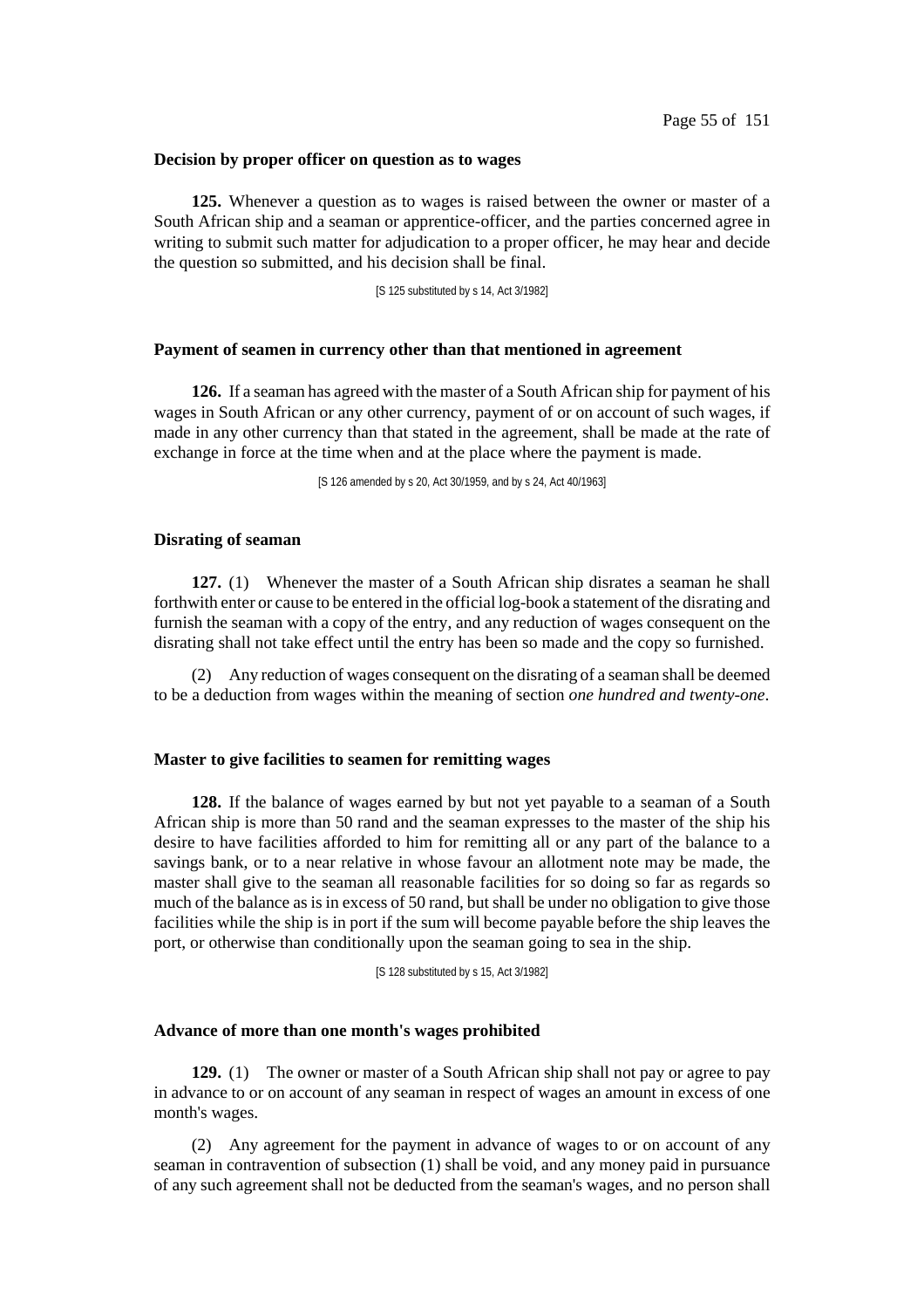have any right of action or set-off against the seaman or his assignee in respect of any money so paid.

## **Allotment notes**

**130.** (1) Subject to the provisions of subsection (2), a seaman engaged on a South African ship may before the commencement of a voyage make stipulations for the payment during his absence by means of an allotment note to a near relative or a savings bank or a body engaged in the promotion of the welfare of seamen and registered under the National Welfare Act 100 of 1978 of any portion of the wages which he may earn during the voyage.

[Subs (1) substituted by s 16(a), Act 3/1982, and by s 5, Act 18/1992]

(2) Except by agreement with the master an allotment note shall not provide for payment of a greater sum than three-fourths of the seaman's wages.

(3) The stipulations shall be inserted in the agreement with the crew, and shall state the amounts and times of the payments to be made and the names of the persons to whom they are to be made.

(4) All allotment notes shall be in the prescribed form, and shall be signed by the master or owner of the ship or his authorized agent and the seaman.

(5) The master, owner or authorized agent of the owner before whom a seaman is engaged shall, after the seaman hassigned the agreement, enquire of the seaman whether he requires a stipulation for the allotment of part of his wages by means of an allotment note. If the seaman requires such stipulation, the master, owner or authorized agent of the owner shall insert it in the agreement with the crew, and every such stipulation shall be deemed to have been agreed to by the parties thereto.

[Subs (5) substituted by s 16(b), Act 3/1982]

## **Right of suing on allotment notes**

**131.** (1) The person in whose favour an allotment note under this Act has been made may, unless the seaman has forfeited or ceased to be entitled to the wages out of which the allotment is to be paid, recover the sums allotted when and as the same are made payable, with costs, from the owner of the ship in respect of which the seaman was engaged or from any agent of the owner who has authorized the allotment, and the provisions of section *one hundred and thirty-six* shall, *mutatis mutandis*, apply to any proceedings for such recovery: Provided that the wife of a seaman, if she deserts her children or so misconducts herself as to be undeserving of support from her husband shall forfeit all rights to further payments under any allotment made in her favour.

(2) In any proceedings mentioned in subsection (1) it shall be sufficient for the claimant to prove that he is the person mentioned in the allotment note and that the note was given by the owner or by the master or the authorized agent of the owner or master, and the seaman shall be presumed to be duly earning his wages unless the contrary is shown to the satisfaction of the court—

(a) in the case of a seaman serving on a foreign-going ship, by the official statement of the change in the crew caused by the seamen's absence, made and signed by the master in terms of section *one hundred and four*; or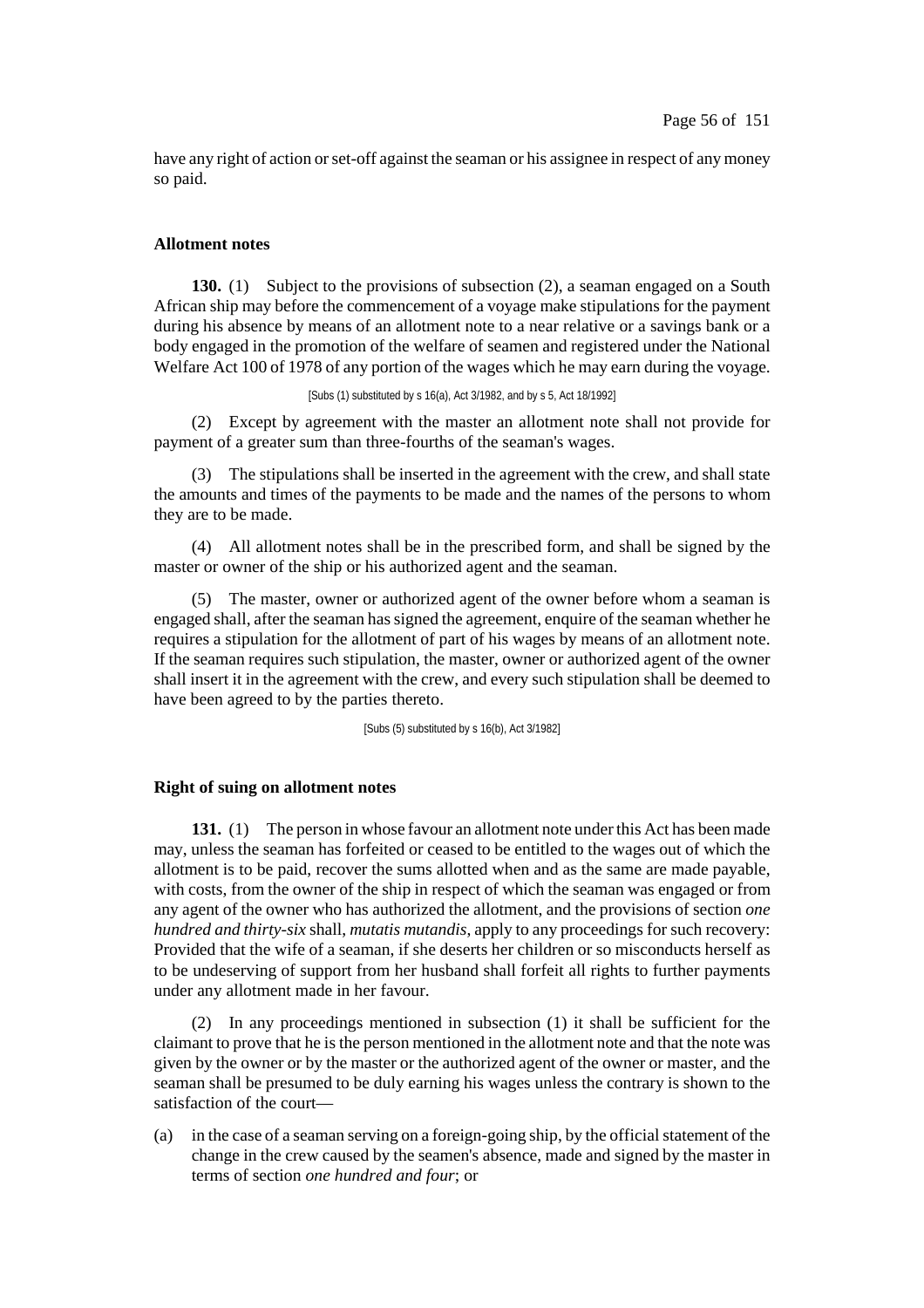- (b) by a certified copy of some entry in the official log-book, or by a letter from the master, to the effect that the seaman has left the ship; or
- (c) by such other evidence as the court in its discretion considers sufficient to show that the seaman has ceased to be entitled to the wages out of which the allotment is to be paid.

### **Time of payment of an allotment note**

**132.** (1) Subject to the provisions of subsection (2), payment under an allotment note under this Act shall—

- (a) begin at the expiration of one month from the date on which the seaman was engaged;
- (b) be made at the expiration of every subsequent month after the first month; and
- (c) be made only in respect of wages earned before the date of payment.

(2) By agreement with the master or owner or the authorized agent of the master or owner of a South African ship an allotment note may be granted to a seaman providing for payment at a time earlier than one month from the date of his engagement and at intervals more frequent than one month.

### **Rights to wages and provisions and when such are to commence**

**133.** The rights of a seaman or apprentice-officer of a South African ship to wages and provisionsshall be deemed to begin either at the time at which he commences work or at the time specified in the agreement or articles of indenture, as the case may be, for his commencement of work or presence on board, whichever first happens.

### **Agreement to forfeit lien for wages is void**

**134.** (1) A seaman of a South African ship shall not by agreement forfeit his or her lien on the ship for his or her wages, or be deprived of any remedy for the recovery of wages to which in the absence of the agreement he or she would be entitled, or abandon his or her right to wages in the case of the loss of the ship and every stipulation in any agreement with the crew inconsistent with the provisions of this section shall be void.

[Subs (1) substituted by s 26(a), Act 94/1996]

 $(2) \ldots$ 

[Subs (2) deleted by s 26(b), Act 94/1996]

## **Restrictions on assignment of wages and salvage**

**135.** (1) The following provisions shall apply to wages due or to become due to a seaman or apprentice-officer of a South African ship:

(a) They shall not be liable to attachment or subjected to any form of execution under a judgment or order of any court;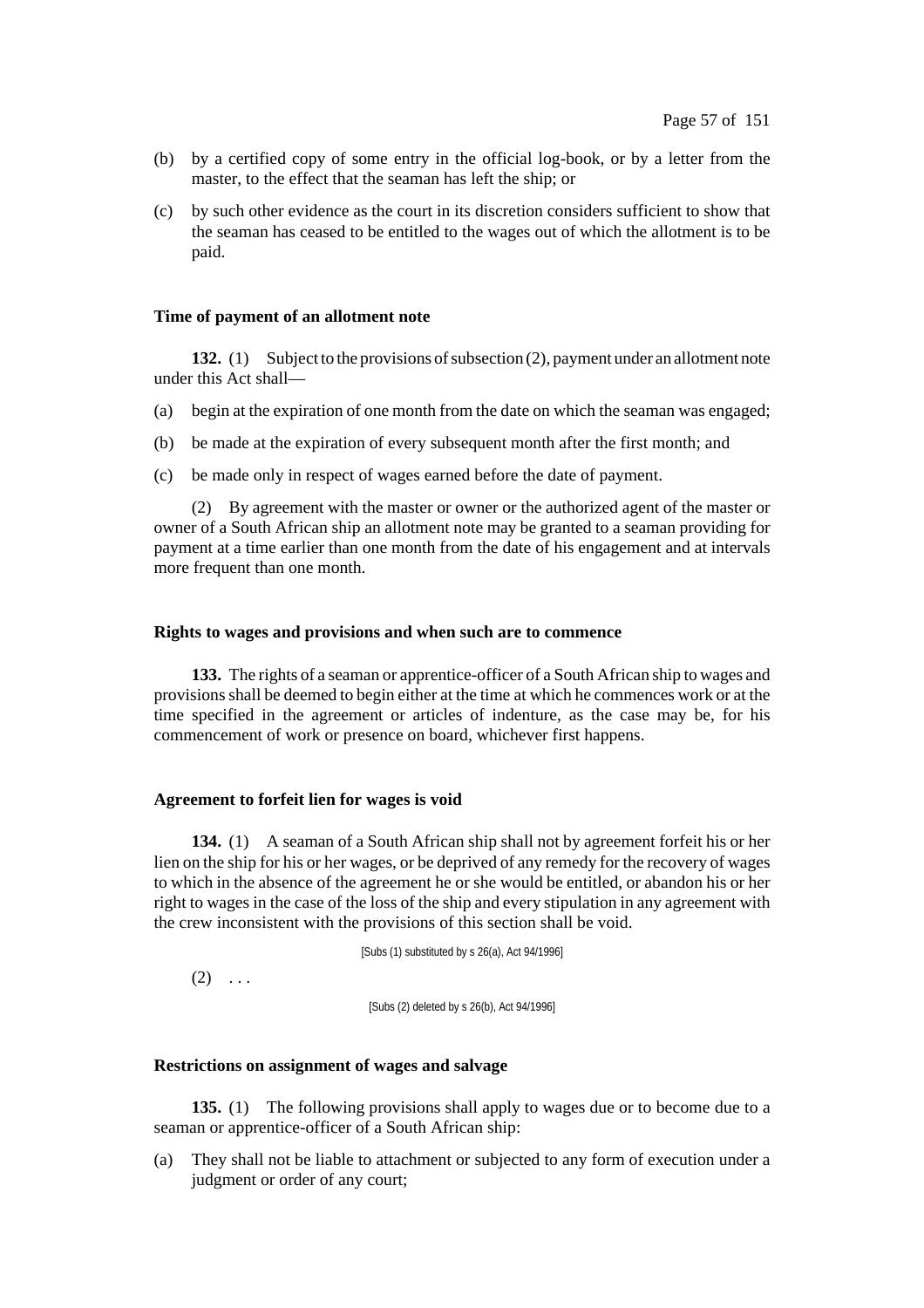- (b) an assignment or hypothecation thereof shall not bind the person making the same;
- (c) a power of attorney or authority for the receipt thereof shall not be irrevocable; and
- (d) a payment of wages to a seaman or apprentice-officer shall be valid in law, notwithstanding any previous assignment or hypothecation of those wages, or any attachment of or execution upon those wages.

#### [Subs (1) substituted by s 27, Act 94/1996]

(2) Nothing in thissection shall affect the provisions of this Act regarding allotment notes or those of section 326 of this Act or those of sections 99 and 100 of the Income Tax Act 58 of 1962.

[Subs (2) substituted by s 6, Act 18/1992]

#### **Proceedings for wages**

**136.** (1) A seaman or apprentice-officer, or a person duly authorized by him, may as soon as wages due to him by reason of his engagement in a South African ship become payable sue for the same before any magistrate's court within whose area of jurisdiction the place at which his service has been terminated is situated, or which by reason of any other fact has jurisdiction in the matter; and no appeal shall lie from any judgment given or order made by the court in the matter.

(2) Nothing in subsection (1) contained shall increase the jurisdiction of any magistrate's court as regards the amount which may be claimed in any proceeding tried by the court.

#### **Wages not recoverable abroad except in certain cases**

**137.** If a seaman is engaged in a South African ship for a voyage or period of service which is to terminate in the Republic he shall not be entitled to sue in any court outside the Republic for wages, unless he has been discharged, or proves such ill-usage on the part of or by the authority of the master as to warrant reasonable apprehension of danger to his life or health if he were to remain on board.

#### **Wages not to depend on freight**

**138.** The right to wages shall not depend on the earning of freight, and every seaman and apprentice-officer of a South African ship who would be entitled to demand and recover wages if the ship in which he has served had earned freight shall, subject to all other laws and conditions applicable to the case, be entitled to recover the same notwithstanding that freight has not been earned.

## **Wages not claimable by seaman or apprentice-officer who failsto exert himself to save ship**

**139.** (1) If it is proved that a seaman or apprentice-officer of a South African ship whose ship has been wrecked or actually or constructively lost has not made every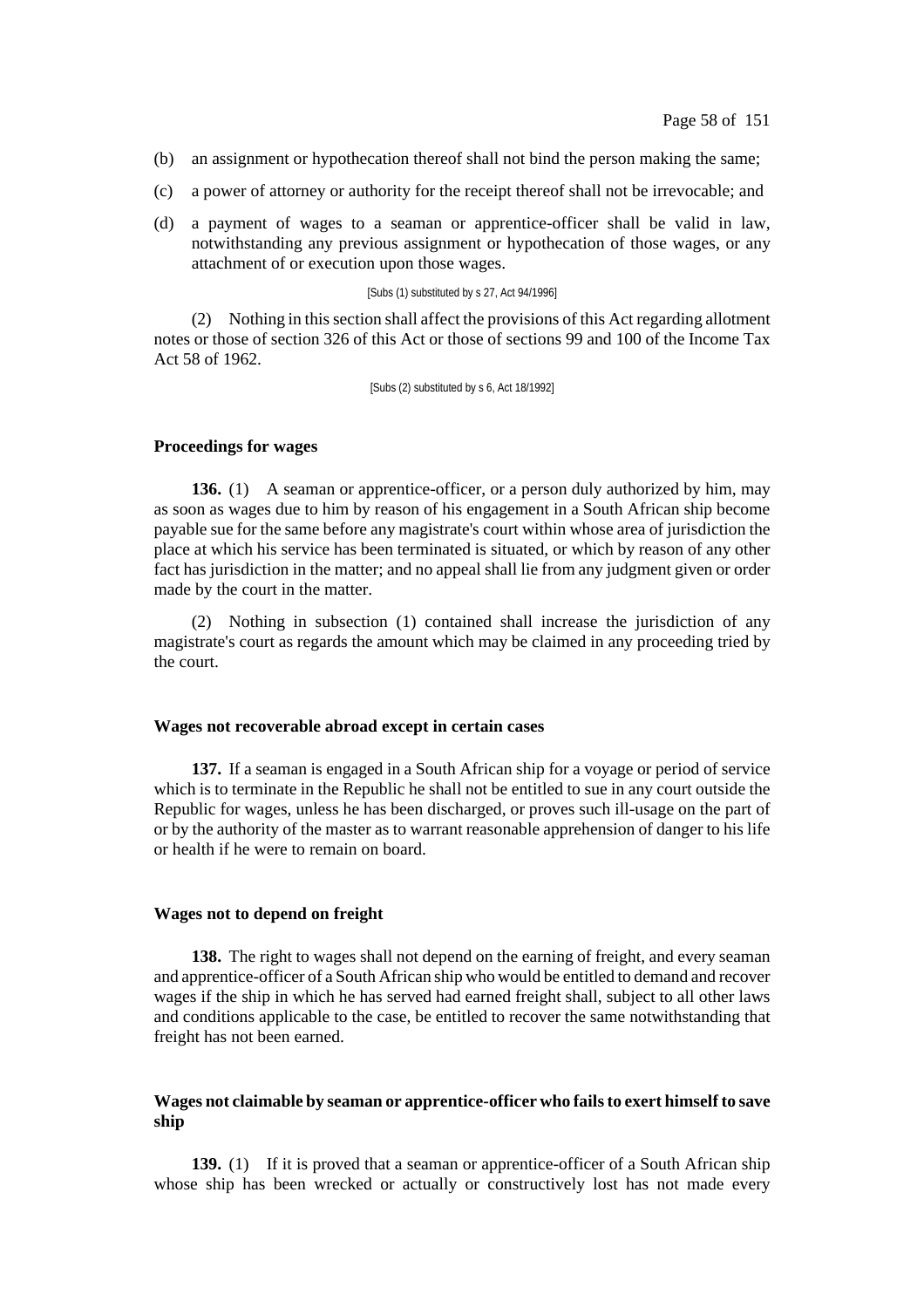reasonable effort to save the ship, cargo and stores, he shall not be entitled to claim any wages that would otherwise be due to him.

(2) For the purposes of this section, a ship shall be deemed to be constructively lost if—

- (a) the ship is reasonably abandoned because its actual total loss appears to be unavoidable;
- (b) the ship cannot be preserved from actual total loss without an expenditure that would exceed its value when the expenditure has been incurred; or
- (c) the ship has been damaged to the extent that the cost of repairing the damage would exceed its value when repaired.

[Subs (2) substituted by item 9 (Sch 2), Act 58/1998]

## **Wages on termination ofservices by illness or injury ofseamen or wreck or loss ofship**

**140.** (1) If the service of a seaman of a South African ship is terminated, before the date contemplated in the agreement, by reason of—

(a) the wreck, loss, abandonment, flooding, stranding, fire on board or collision of the ship;

### [Para (a) substituted by s 5(a), Act 3/1981]

(b) his being left behind at a place other than a proper return port owing to his incapacity to perform his duty because of illness, hurt or injury, unless it be proved that his illness, hurt or injury was caused by his own wilful act or default or his own misbehaviour, or unless he has unreasonably refused to undergo medical or surgical treatment for such illness, hurt or injury involving no appreciable risk to his life,

### [Para (b) amended by s 21(a), Act 30/1959]

he shall be entitled to receive wages at the rate provided in the agreement for the period from the date his services are so terminated until he is returned to and arrives at a proper return port: Provided that the period for which he shall be entitled to receive wages shall not exceed ninety days, nor be less than sixty days or the period from the date his services so terminated until the date contemplated in the agreement, whichever is the shorter period.

#### [Subs (1) amended by s 21(b), Act 30/1959]

(2) Notwithstanding the proviso to subsection (1), a seaman shall not be entitled to receive wages under that subsection in respect of any particular day if it be proved that he was able to obtain employment on that day in work which he was able to do and which was suitable, having regard to his rank or rating.

(3) If by reason of the wreck, loss, abandonment, flooding, stranding, fire on board or collision of a ship on which a seaman is employed he sustains the loss of any or all of his property, he shall be entitled, in accordance with the regulations, to compensation from the owner of the ship for such loss.

[Subs (3) substituted by s 5(b), Act 3/1981]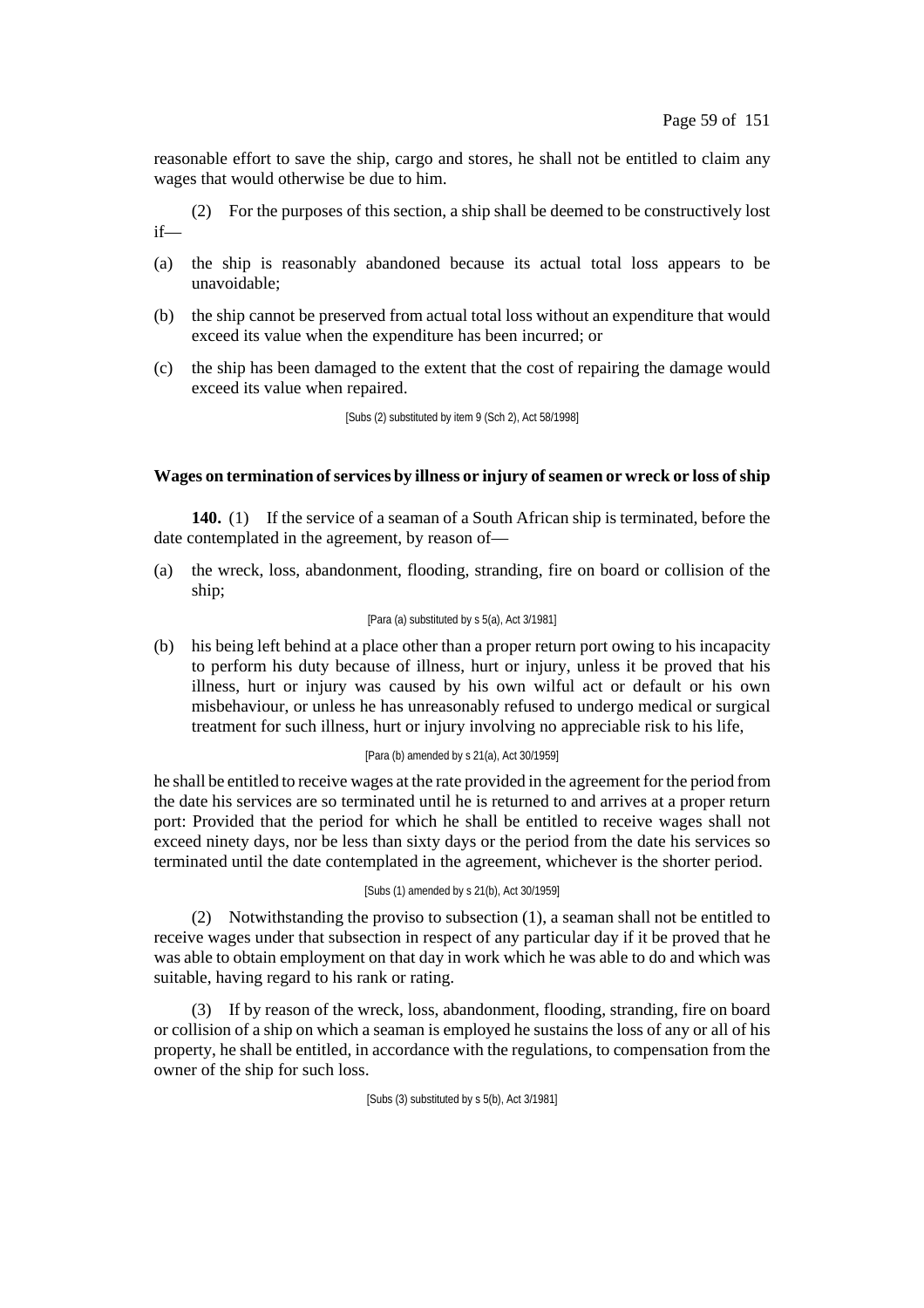(4) A seaman shall not be entitled to receive compensation under subsection (3) if it be proved that the loss of his property was not due to the wreck, loss, abandonment, flooding, stranding, fire on board or collision of the ship.

### [Subs (4) substituted by s 5(c), Act 3/1981]

(5) Nothing in this section shall deprive any seaman of any compensation to which he may be entitled in terms of the Workmen's Compensation Act 30 of 1941—

(a) for temporary partial disablement or temporary total disablement in respect of any period for which he has not been paid wages in terms of this section; or

[Para (a) amended by s 21(c), Act 30/1959]

(b) for permanent disablement.

#### [Subs (5) amended by s 21(c), Act 30/1959]

(6) A seaman shall not be entitled to receive any compensation underthe Workmen's Compensation Act 30 of 1941, for temporary partial disablement or temporary total disablement in respect of any period for which he has been paid wages in terms of this section; but his employer who has paid such wages to him for that period shall, if he has paid all assessments for the payment of which he is liable under that Act, be entitled to recover from the accident fund established under that Act an amount equal to the compensation that would, but for the provisions of this section, have been payable to the seaman under that Act in respect of that period.

### [Subs (6) amended by s 21(d), Act 30/1959]

(7) In this section the expression **"seaman"** includes every person employed or engaged in any capacity on board any ship, but in the case of a ship which is a fishing boat, does not include any person who is entitled to be remunerated only by a share in the profits or the gross earnings of the working of the boat.

# **Wages not to accrue during refusal to work or imprisonment or illness caused by own default or drunkenness**

**141.** (1) A seaman or apprentice-officer of a South African ship shall not be entitled to wages—

- (a) for any period during which he is absent without leave from his ship or from his duty; or
- (b) for any period during which he unlawfully refuses or neglects to work when required; or
- (c) unless the court hearing the case otherwise directs, for any period during which he is lawfully imprisoned; or
- (d) for any period during which he is by reason of his being under the influence of liquor or a drug, incapable of performing his duty.

(2) A seaman or apprentice-officer shall not be disentitled to claim wages for any period during which he has not performed his duty if he proves that he was incapable of doing so by reason of illness, hurt or injury, unless it be proved that—

(a) his illness, hurt or injury was caused by his own wilful act or default or his own misbehaviour; or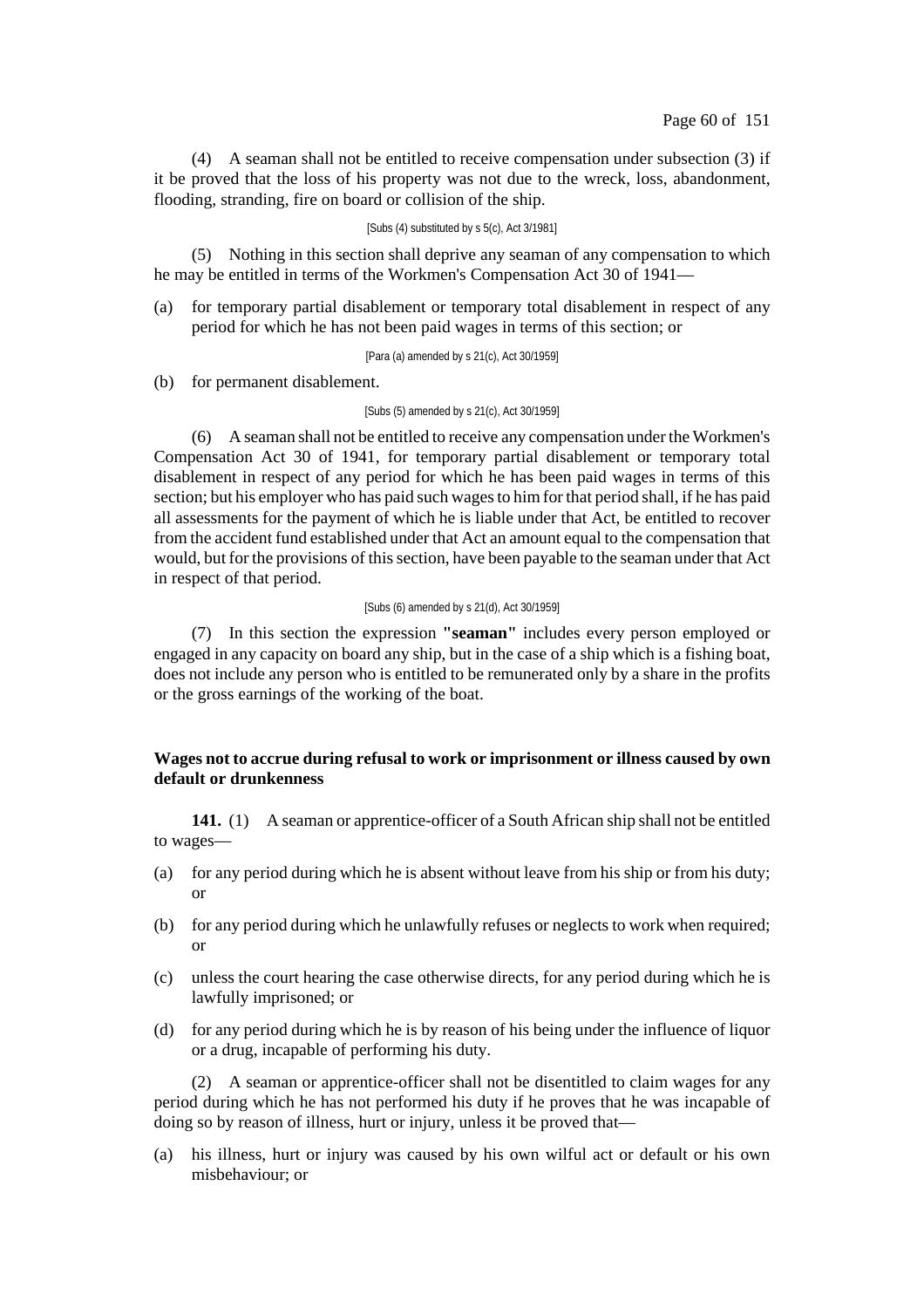- (b) his illness was contracted or his hurt or injury was sustained at a proper return port and was not attributable to his employment; or
- (c) he has unreasonably refused to undergo medical or surgical treatment for his illness, hurt or injury involving no appreciable risk to his life.

(3) This section shall be construed as though subsections (5) and (6) of section *one hundred and forty* were included in this section; and in such construction any reference in the said subsections to the payment of wages in terms of section *one hundred* and *forty* shall be deemed to be a reference to the payment of wages in terms of this section.

[Subs (3) amended by s 22, Act 30/1959]

### **Compensation to a seaman improperly discharged**

**142.** If a seaman of a South African ship is discharged otherwise than in accordance with the terms of his engagement—

- (a) before the commencement of the voyage; or
- (b) before one month's wages are earned,

without fault on his part justifying that discharge and without his consent, he shall be entitled to receive from the owner or master, in addition to any wages which he may have earned, compensation not exceeding one month's wages for any damage caused to him by the discharge, and may recover that compensation as if it were wages duly earned.

## **Remedies of master for recovery of wages, disbursements, etc**

**143.** (1) The master of a South African ship shall, so far as the case permits, have the same rights, liens and remedies for the recovery of his wages as a seaman has under this Act or by any law or custom.

(2) The master of a South African ship shall, so far as the case permits, have the same rights, liens and remedies for the recovery of disbursements or liabilities properly made or incurred by him on account of the ship as a master has for the recovery of his wages.

(3) If in any proceedings in any court touching the claim of a master in respect of wages or of disbursements or liabilities properly made or incurred on account of the ship any right of set-off or counter-claim is set up, the court may enter into and adjudicate upon all questions and settle all accounts then arising or outstanding and may direct payment of any balance found to be due.

#### **Unreasonable delay in paying master's wages**

**144.** If a payment of the sum due to the master of a South African ship on account of wages has been delayed, the court trying any proceedings for the recovery of such wages may order the person liable to make the payment of wages to pay to the master, in addition to any sum due on account of wages, such sum as it thinks just as damages in respect of the delay, unless the court finds that the delay is due to the act or default of the master, or to any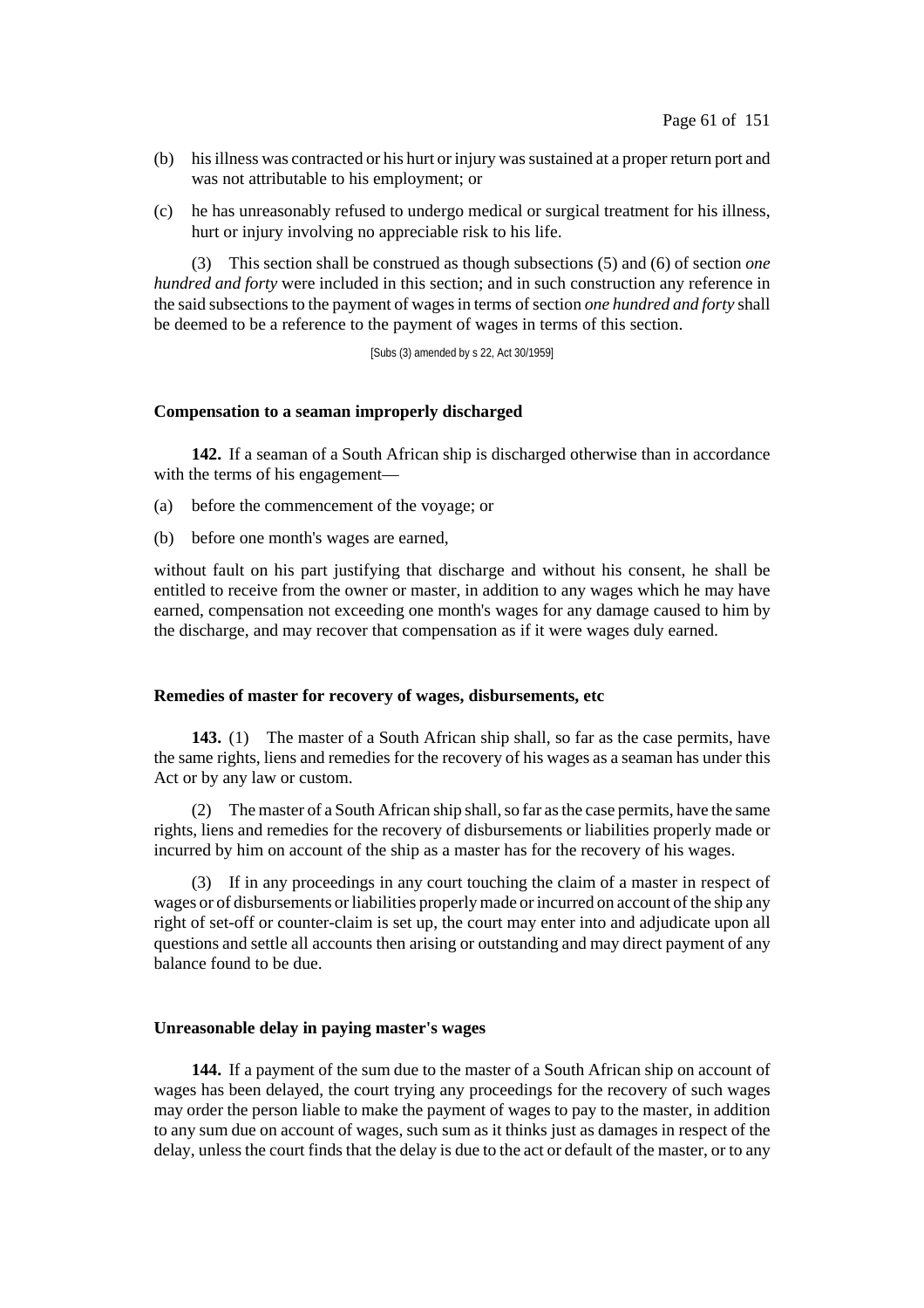reasonable dispute as to liability, or to any other cause not being the wrongful act or default of the person liable to make the payment.

# **Power of court to rescind contract between owner or master and seaman or apprentice-officer**

**145.** When any proceedings are instituted in any court of competent jurisdiction in relation to any dispute between an owner or master of a South African ship and a seaman or apprentice-officer, arising out of or incidental to their relation as such, the court may in its discretion rescind any contract between the owner or master and the seaman or apprentice-officer, or any contract of apprenticeship, upon such terms asthe court may think just, and this power shall be in addition to any other jurisdiction which the court may have.

## **Master to take care and make record of property of seaman who dies**

**146.** (1) If a seaman or apprentice-officer of a South African ship dies, the master of the ship shall take charge of all money and other property on board the ship belonging to the said seaman or apprentice-officer.

- (2) The master shall enter in the official log-book the following particulars:
- (a) a statement of the amount of the money and a detailed description of the other property; and
- (b) a statement of the sum due to the deceased for wages and of the amount of any deductions to be made from the wages.

(3) The said money, balance of wages and other property are in this Chapter referred to as the property of the seaman or apprentice-officer.

# **Delivery to proper officer of property of seaman who dies**

**147.** (1) If a seaman or apprentice-officer of a South African ship dies during a voyage, the master of the ship shall within forty-eight hours after arrival at the ship's next port of call where there is a proper officer report all the circumstances of the death to that officer, and shall within the same period deliver the property of the deceased seaman or apprentice-officer to the proper officer, unless that officer directs that such delivery be made to the proper officer at some other port, in which case the master shall act accordingly.

(2) If a seaman or apprentice-officer of a South African ship diesin theRepublic, the master or owner of the ship shall deliver the property of the deceased seaman or apprentice-officer to the proper officer at the port where the seaman or apprentice-officer was discharged or was to have been discharged.

(3) The master of the ship shall, as soon as is practicable, report the death to the next-of-kin of the seaman or apprentice-officer.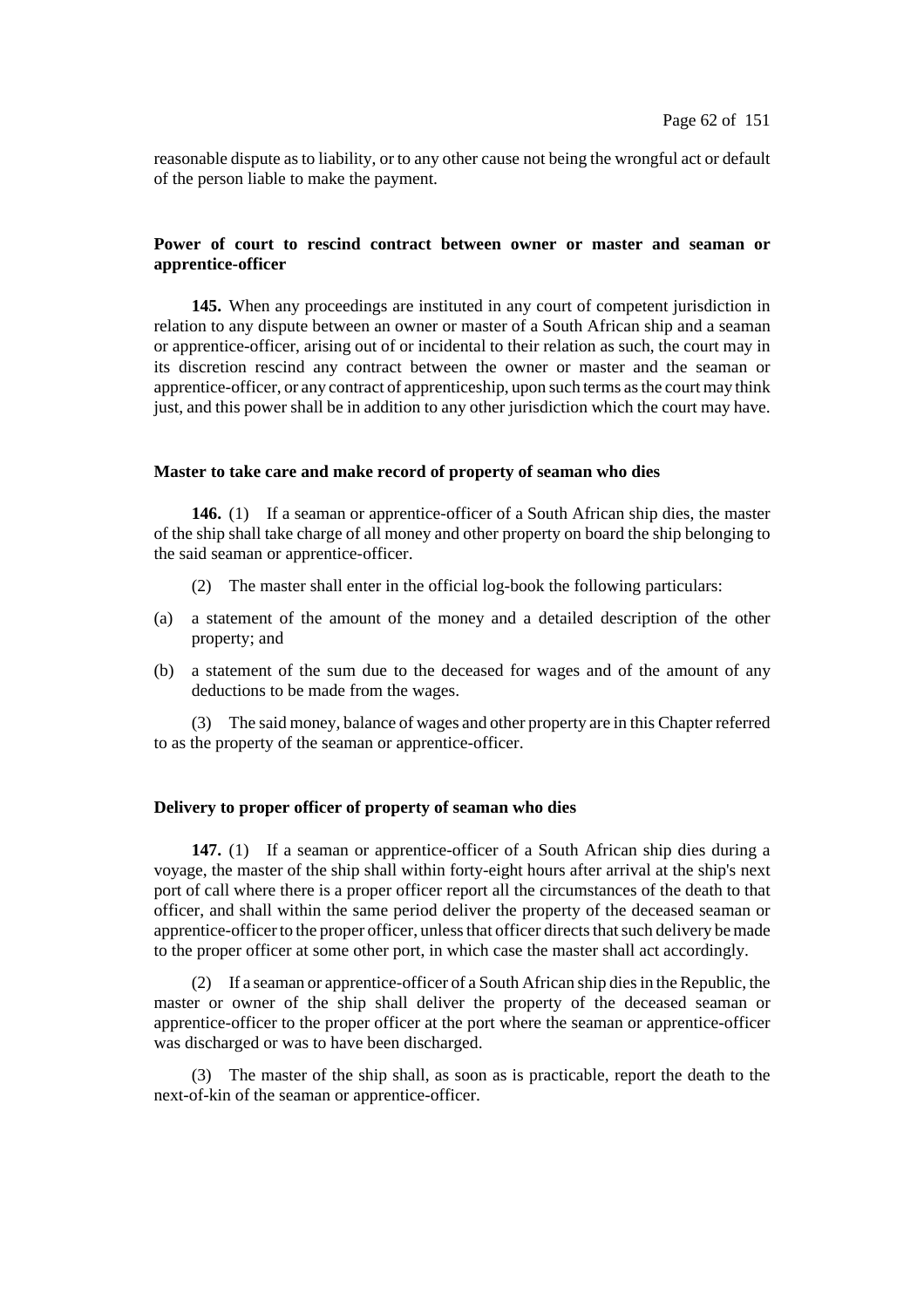#### **Account to be rendered of property of seaman who dies**

**148.** (1) In all cases where a seaman or apprentice-officer of a South African ship dies during a voyage or engagement, the master shall give to the proper officer to whom the property of the deceased is delivered an account of such property, in such form as that officer may require.

(2) No deductions claimed by the master shall be allowed unless verified by such vouchers as may reasonable be required by the proper officer and, if an official log-book is required to be kept, by an entry in that book made and attested as required by this Act.

(3) When a master has complied with the provisions ofthissection the proper officer shall grant him a certificate to that effect.

#### **Property of deceased seaman left abroad but not on board ship**

**149.** If a seaman or apprentice-officer of a South African ship, the voyage of which is to terminate in the Republic, dies at any place out of the Republic, leaving any money or other property not on board the ship to which he belonged at the time of his death, the proper officer at or near that place shall claim and take charge of such money and other property, and such money and other property shall be deemed to be the property of a deceased seaman or apprentice-officer within the meaning of this Chapter.

## **Sale of property of deceased seaman**

**150.** (1) Subject to the provisions of subsection (2), the proper officer may, if he thinks fit, sell any of the property of a deceased seaman or apprentice-officer delivered to him, or of which he takes charge under this Chapter, and the proceeds of any such sale shall be deemed to form part of the said property.

(2) Before selling any valuables comprised in such property the proper officer shall endeavour to ascertain the reasonable wishes of the next-of-kin of the deceased seaman or apprentice-officer as to the disposal of such valuables. He shall, if practicable and lawful, comply with such wishes.

(3) Every such officer shall remit the property or proceeds so acquired to the Authority, and shall render such accounts in respect thereof as may be prescribed or may be required by the Authority.

### **Property of deceased seaman may be recovered as wages**

**151.** The provisions of section *one hundred and thirty-six* shall apply, *mutatis mutandis*, in respect of the property of a deceased seaman or apprentice-officer.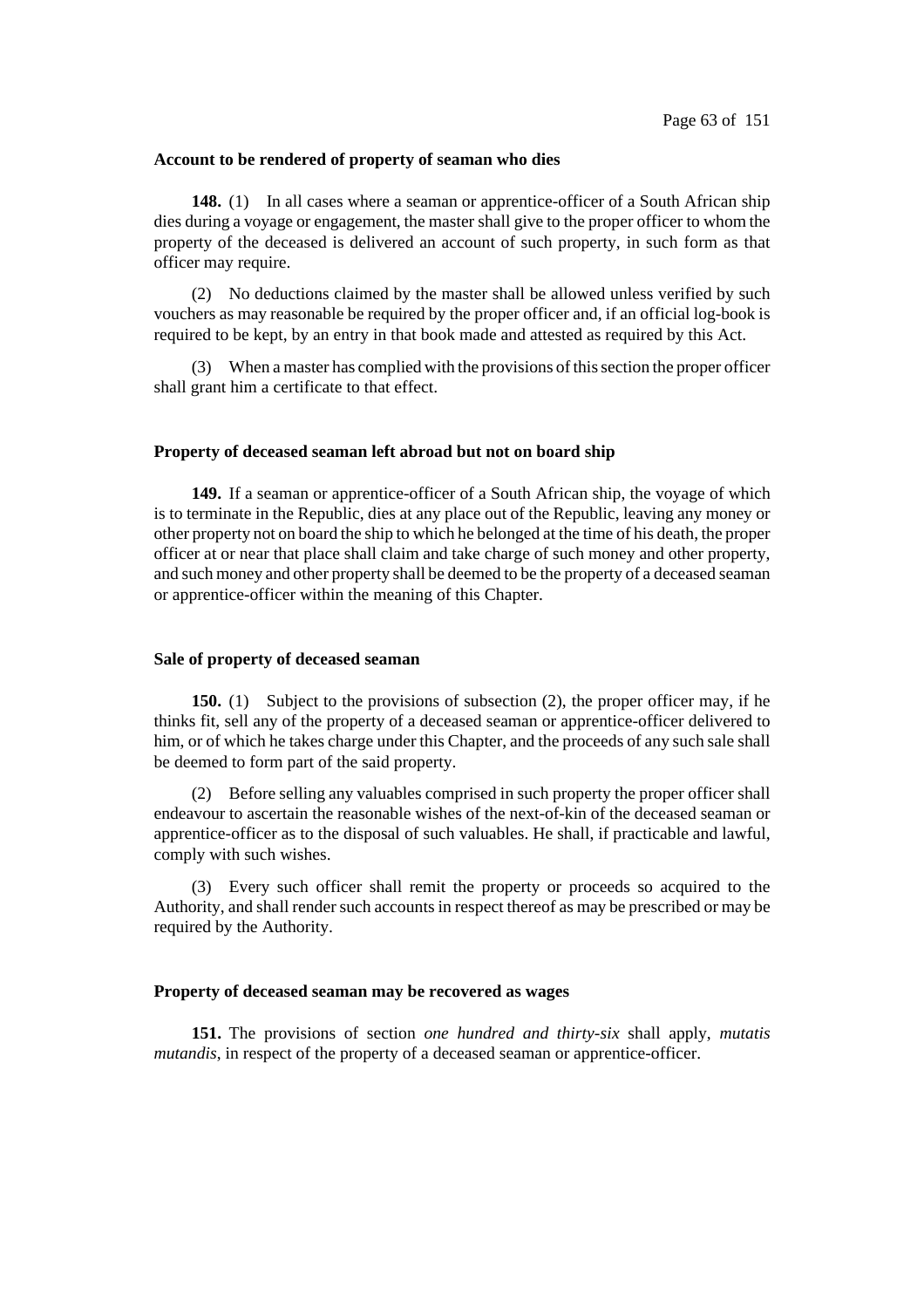### **Disposal of property of deceased seaman**

**152.** If the property of a deceased seaman is handed over to a proper officer, such property shall be handed over to his next of kin after the necessary authority thereto has been obtained from the Master of the Supreme Court or any other authorized person.

[S 152 amended by s 25, Act 40/1963, repealed by s 1(2), Act 114/1991, and inserted by s 7, Act 18/1992]

### **Recovery of wages of seaman lost with his ship**

**153.** (1) If a seaman or apprentice-officer of a South African ship is lost with the ship to which he belongs the proper officer may recover the wages due to him from the owner of the ship.

(2) The provisions of sections *one hundred and thirty-six* and *one hundred and fifty-two* shall apply, *mutatis mutandis*, in respect of wages referred to in subsection (1).

(3) If in any proceedings under subsection (1) for the recovery of wages it is shown by the official records or by other evidence that the ship departed from a port twelve months or more before the institution of the proceedings and has not since been heard of, that ship shall be deemed to have been lost with all hands on board, either immediately after the latest time at which she is known to have been still in existence or at such later time as the court hearing the case may think probable.

(4) Any duplicate agreement with the crew delivered to a proper officer in terms of paragraph (c) of section 103 or any statement of a change of the crew transmitted to a proper officer in terms of section 104 at the time of the departure of the ship from the port last visited, and any certificate purporting to be a certificate issued in terms of section 105(1), stating that certain seamen and apprentice-officers joined the ship at the said port shall, if produced by the Authority, be taken in the absence of proof to the contrary as sufficient proof that the seamen and apprentice-officers therein named as belonging to the ship were on board at the time of the loss.

[Subs (4) substituted by s 17, Act 3/1982, and by s 2(2), Act 5/1998]

## **Relief and maintenance of distressed seamen**

**154.** (1) In this section and in section *one hundred and fifty-five*—

- (a) **"distressed seaman"** includes any master, seaman or apprentice-officer—
	- (i) who is a South African citizen and who by reason of having been discharged or left behind from or shipwrecked in any ship other than a South African ship at a place outside the Republic, is in distress at that place; or
	- (ii) whether he is a South African citizen or not, who, by reason of having been discharged or left behind from or shipwrecked in any South African ship at a place outside the Republic, is in distress at that place;
- (b) **"repatriation expenses"** means expenses incurred in returning a distressed seaman to a proper return port and in providing him with necessary clothing and maintenance until his arrival at such port and includes, in the case of a shipwrecked seaman, the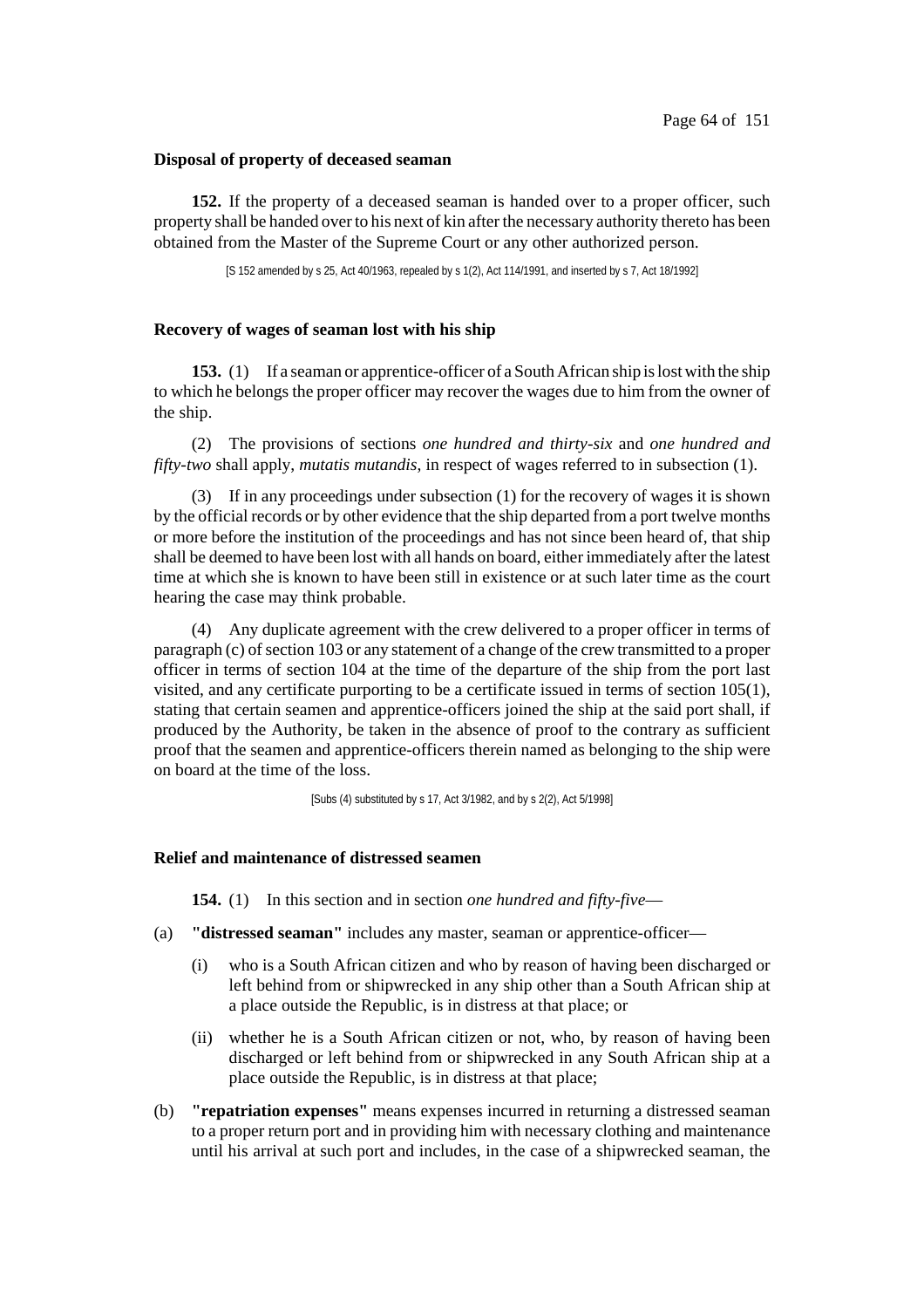repayment of expenses incurred in conveying him to port after shipwreck and maintaining him while being so conveyed; and

(c) **"excepted expenses"** means repatriation expenses incurred in cases where the cause ofthe seaman's being left behind is desertion or absence without leave orimprisonment for misconduct or discharge from his ship by a maritime court on the ground of misconduct.

(2) The proper officershall on application beingmade to himby a distressed seaman, provide in terms of the regulations for the return of that seaman to a proper return port, and also for the said seaman's necessary clothing and maintenance until his arrival at such port.

(3) A distressed seaman shall not have any right to be maintained or sent to a proper return port except to the extent and on the conditions provided for in the regulations.

(4) All repatriation expenses, otherthan excepted expenses, incurred by or on behalf of the State in accordance with the provisions of this Act shall constitute a debt due to the State for which the owner of the ship to which the seaman in respect of whom they were incurred belonged at the time of his discharge or other event which resulted in his becoming a distressed seaman shall be liable. The owner shall not be entitled to recover from the seaman any amount paid by him to the State in settlement or part settlement of such debt.

(5) All excepted expenses incurred by or on behalf of the State in accordance with the provisions of this Act shall constitute a debt due to the State for which the seaman in respect of whom they were incurred and the owner of the ship to which that seaman belonged at the time of his discharge or other event which resulted in his becoming a distressed seaman shall be jointly and severally liable. The ownershall be entitled to recover from the seaman any amount paid by him to the State in settlement or part settlement of such debt, and may apply to the satisfaction of his claim so much as may be necessary of any wages due to the seaman.

(6) All excepted expenses incurred in accordance with the provisions of this Act in respect of any distressed seaman by the owner of the ship to which he belonged at the time of his discharge or other event which resulted in his becoming a distressed seaman shall constitute a debt due to the owner for which the seaman shall be liable. The owner may apply to the satisfaction of his claim so much as may be necessary of any wages due to the seaman. The owner shall not be entitled to recover from the seaman any repatriation expenses other than excepted expenses.

(7) In any proceedings for the recovery of any expenses which in terms of subsection (4) or (5) are a debt due to the State the production of an account of the expenses and proof of payment thereof by or on behalf of or under the direction of the Authority shall be prima facie evidence that the expenses were incurred or repaid in accordance with the provisions of this Act by or on behalf of the State.

### **Receiving distressed seamen on ships**

**155.** (1) The master of a South African ship shall receive on board his ship and afford passage and maintenance to all distressed seamen whom he is required by a proper officer to take on board his ship, and shall during the passage provide every such distressed seaman with accommodation equal to that normally provided for the crew of the ship and subsistence, proper to the rank or rating of the said distressed seaman.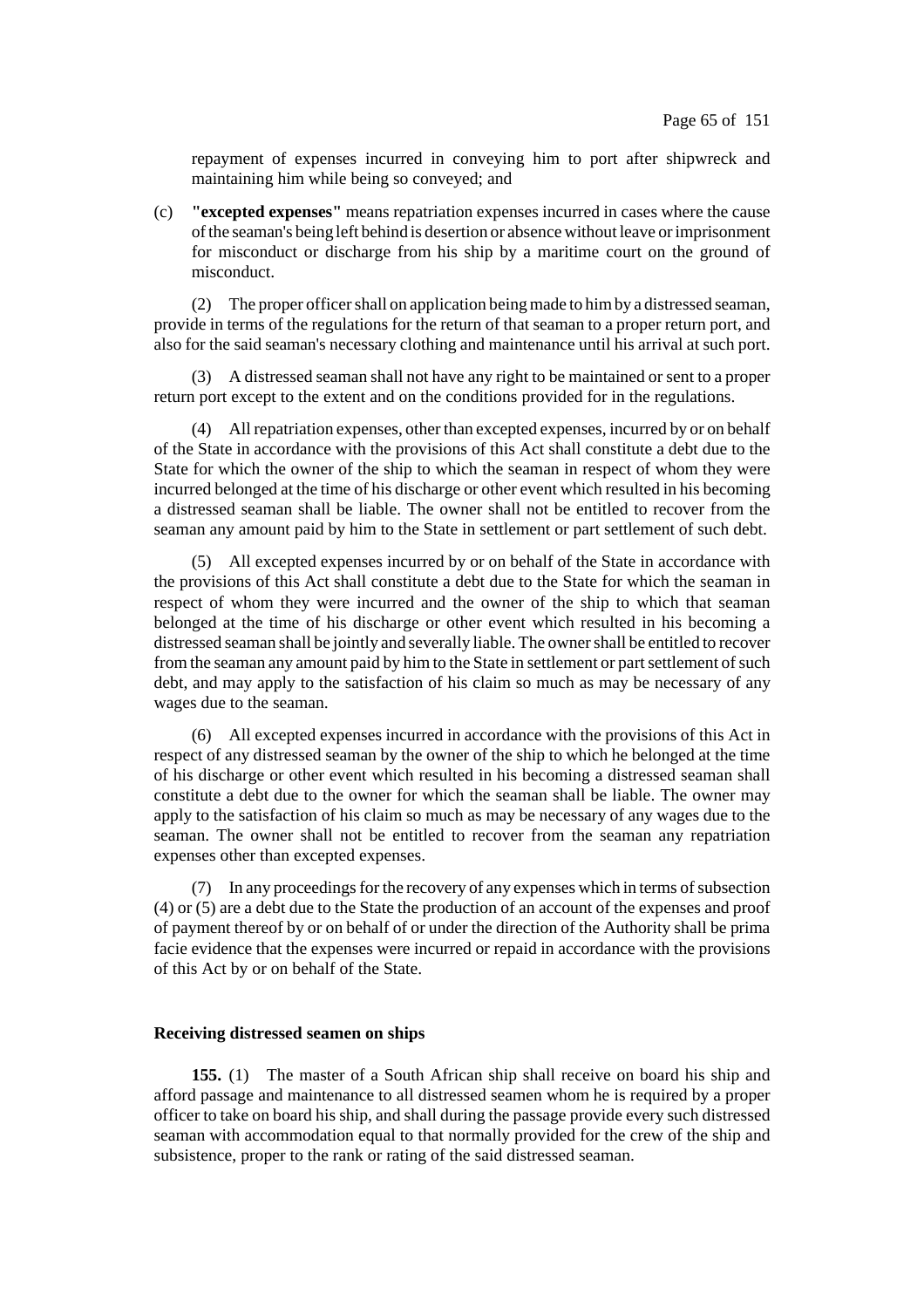(2) Every distressed seaman who is taken on board a ship in accordance with the provisions of subsection (1) shall so long as he remains in the ship be deemed to belong to the ship and be subject to the same laws and regulations for preserving discipline as if he were a member of the crew and had signed the agreement with the crew.

(3) The master of a ship shall not be required to receive on board hisship a distressed seaman in terms of this section, if the proper officer is satisfied that accommodation is not and cannot be made available for such seaman.

# **Provisions of seamen**

**156.** (1) The master of a South African ship of more than one hundred gross register tons shall furnish provisions to every seaman and apprentice-officer (who does not furnish his own provisions) in accordance with the prescribed scale.

 $(2) \ldots$ 

[Subs (2) amended by s 26, Act 40/1963, and deleted by s 1(2), Act 114/1991]

# **Measuring instruments on board**

**157.** The master of a South African ship shall keep on board proper measuring instruments for determining the quantities of the several provisions and articles served out, and in the event of any dispute as to the quantities served out, shall cause the quantities to be measured in the presence of a witness by using such measuring instruments.

[S 157 substituted by s 6, Act 5/1976]

# **Refrigerating chamber**

**158.** (1) Subject to the provisions of subsections (2) and (3), the owner of every foreign-going South African ship shall cause her to be provided with a mechanically cooled refrigerating chamber of such capacity and design as to be capable of preserving in good condition fresh meat and other similar perishable foods prescribed for the consumption of the seamen and apprentice-officers between the principal ports of supply on the projected voyage of the ship.

- (2) If the Authority is satisfied—
- (a) from a report of a surveyor that in the case of a ship built before the coming into operation of this section the provision of a refrigerating chamber is impracticable; or
- (b) in the case of a ship built before or after the coming into operation of this section, the purpose of this section will, by reason of the small tonnage of the ship or the nature or conditions of the projected voyage of the ship, be secured by the provision of a refrigerator instead of a refrigerating chamber,

it may direct that a refrigerator of a capacity and design approved by it be provided instead of a refrigerating chamber.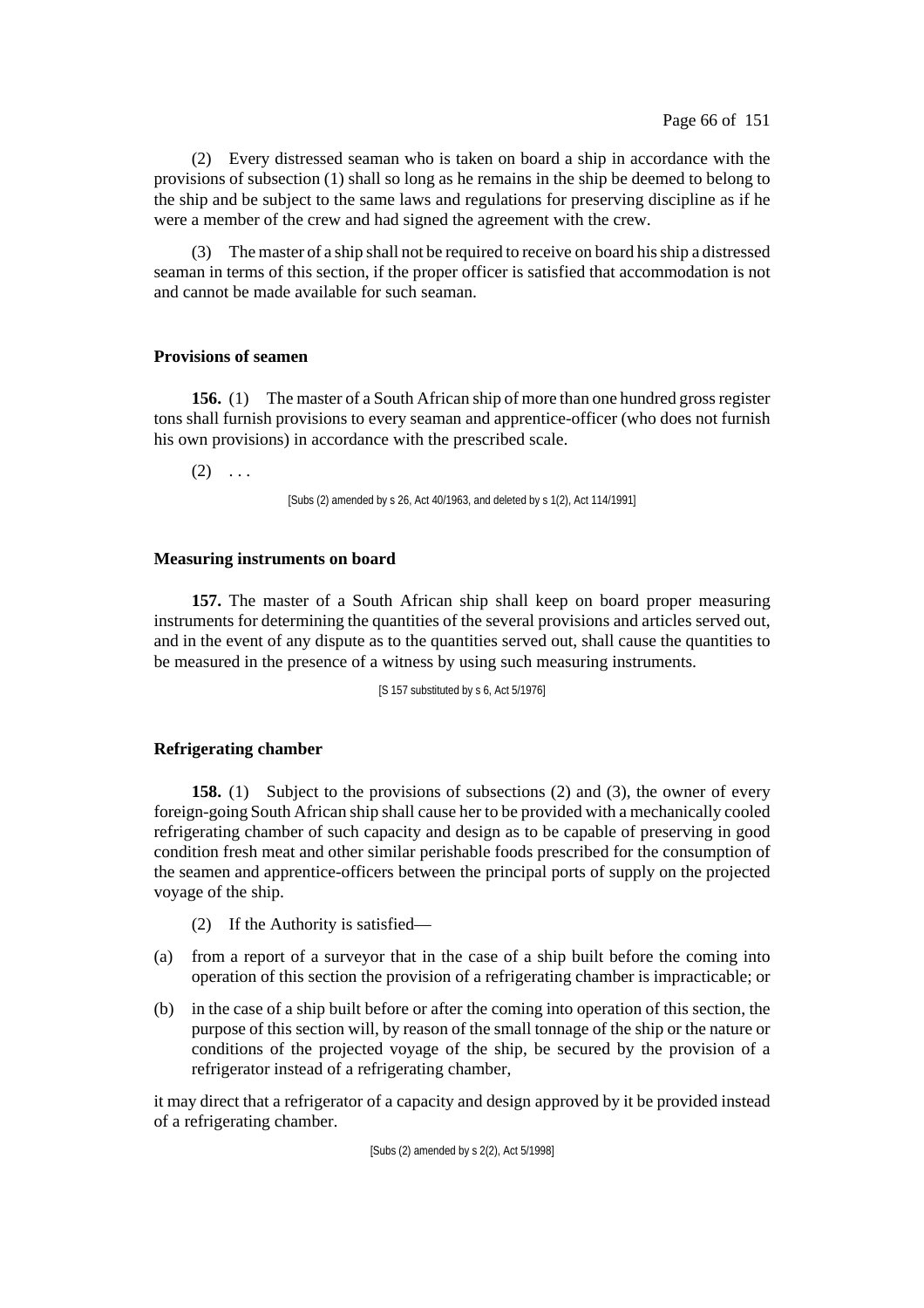(3) If the Authority is satisfied that because of the nature and conditions of the projected voyage of the ship the provision of a refrigerating chamber or a refrigerator would be unreasonable or unnecessary, it may exempt the ship from the provisions of this section.

### [Subs (3) substituted by s 2(2), Act 5/1998]

(4) If a proper officer or surveyor finds on inspecting any foreign-going South African ship which has not been exempted under subsection (3), that the provisions of subsection (1) or any direction given in respect of that ship under subsection (2), as the case may be, is not being complied with, he may cause the ship to be detained until the subsection or the direction, as the case may be, is complied with.

**159.** . . .

[S 159 repealed by s 22, Act 57/1998]

#### **Bedding and other articles for seamen**

**160.** The master of a South African ship of more than one hundred gross register tons shall supply every seaman and apprentice-officer with such bedding, towels, mess utensils and other articles for personal use as may be prescribed.

### **Crew accommodation**

**161.** (1) The owner of a South African ship shall provide crew accommodation to the satisfaction of the proper officer, and in accordance with the regulations.

 $(2) \ldots$ 

[Subs (2) amended by s 27, Act 40/1963, and deleted by s 1(2), Act 114/1991]

(3) The master of a South African ship shall ensure that the crew accommodation shall be kept free from goods and stores of any kind (except stores and furniture and other equipment necessary for the proper use of such accommodation) not being the personal property of a seaman or apprentice-officer in use during the voyage, and if any part of such accommodation is not so kept free, each seaman or apprentice-officer lodged in that part may recover, by way of compensation for the discomfort suffered by him by reason of the fact that such accommodation was not so kept free after complaint had been made to the master by any two or more of the said seamen or apprentice-officers, an amount which the court or the proper officer, as the case may be, considers reasonable, having regard to all the circumstances.

(4) Any amount recoverable in terms of subsection (3) may be recovered as wages.

### **Complaints as to provisions or water or accommodation**

**162.** (1) If three or more seamen or apprentice-officers of a South African ship consider—

(a) that the provisions or water for the use of the seamen or apprentice-officers are at any time of bad quality or deficient in quantity; or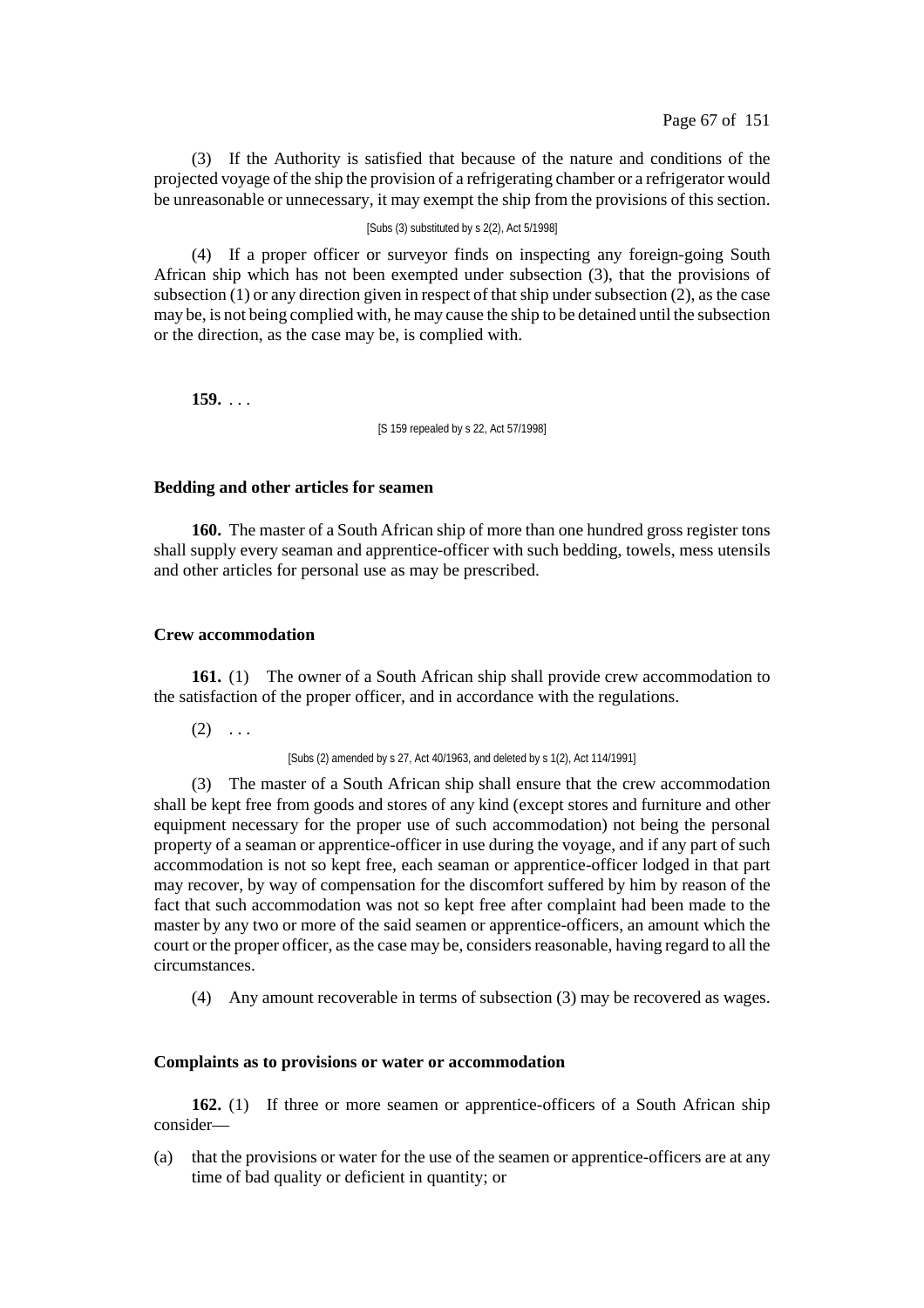- (b) that the crew accommodation is unsanitary or is not in accordance with the regulations; or
- (c) that in any other respect the conditions under which the seamen or apprentice-officers are living on board ship are not of a reasonably good standard,

they may complain thereof to the proper officer, who shall investigate the complaint or cause it to be investigated.

- (2) If the proper officer or person making the investigation finds—
- (a) that the provisions or water are of bad quality, or deficient in quantity; or
- (b) that the new accommodation is unsanitary or is not in accordance with the regulations; or
- (c) that the living conditions are not of a reasonably good standard,

as the case may be, he shall communicate that finding in writing to the master.

- (3) Upon the finding being communicated to him, the master shall forthwith—
- (a) if the finding is in terms of paragraph (a) of subsection (2), provide other provisions or water of good quality or sufficient in quantity, as the case may be, and shall not permit any provisions or water so found to be of bad quality to be used on board the ship; or
- (b) if the finding is in terms of paragraph (b) of subsection (2), take steps to the satisfaction of the proper officer to provide crew accommodation that is sanitary and in accordance with the regulations; or
- (c) if the finding is in terms of paragraph (c) of subsection (2), take steps to the satisfaction of the proper officer to ensure that the living conditions of the seamen and apprentice-officers are of a reasonably good standard;

and the ship shall be detained until this has been done.

(4) The officer making or causing the investigation shall enter a statement of the result of the examination in the official log-book, and send a report thereof to the Authority, and that report shall be admissible in evidence.

(5) If the said officer certifies in that statement that there was no reasonable ground for the complaint, each of the complainants shall, if so directed by the officer in the certificate, forfeit to the owner out of his wages a sum to be determined by the proper officer, but not exceeding one week's wages.

#### **Powers of inspection of provisions, water and accommodation**

**163.** (1) A port health officer, district surgeon or other medical officer of the Department of Health in the Republic, or any medical practitioner outside the Republic, or a surveyor may at the request of the proper officer board any South African ship and inspect the provisions and water provided for the use of the seamen, apprentice-officers or passengers and the crew accommodation and the accommodation for passengers, for the purpose of ascertaining whether the same are in accordance with the requirements of this Act or any other law.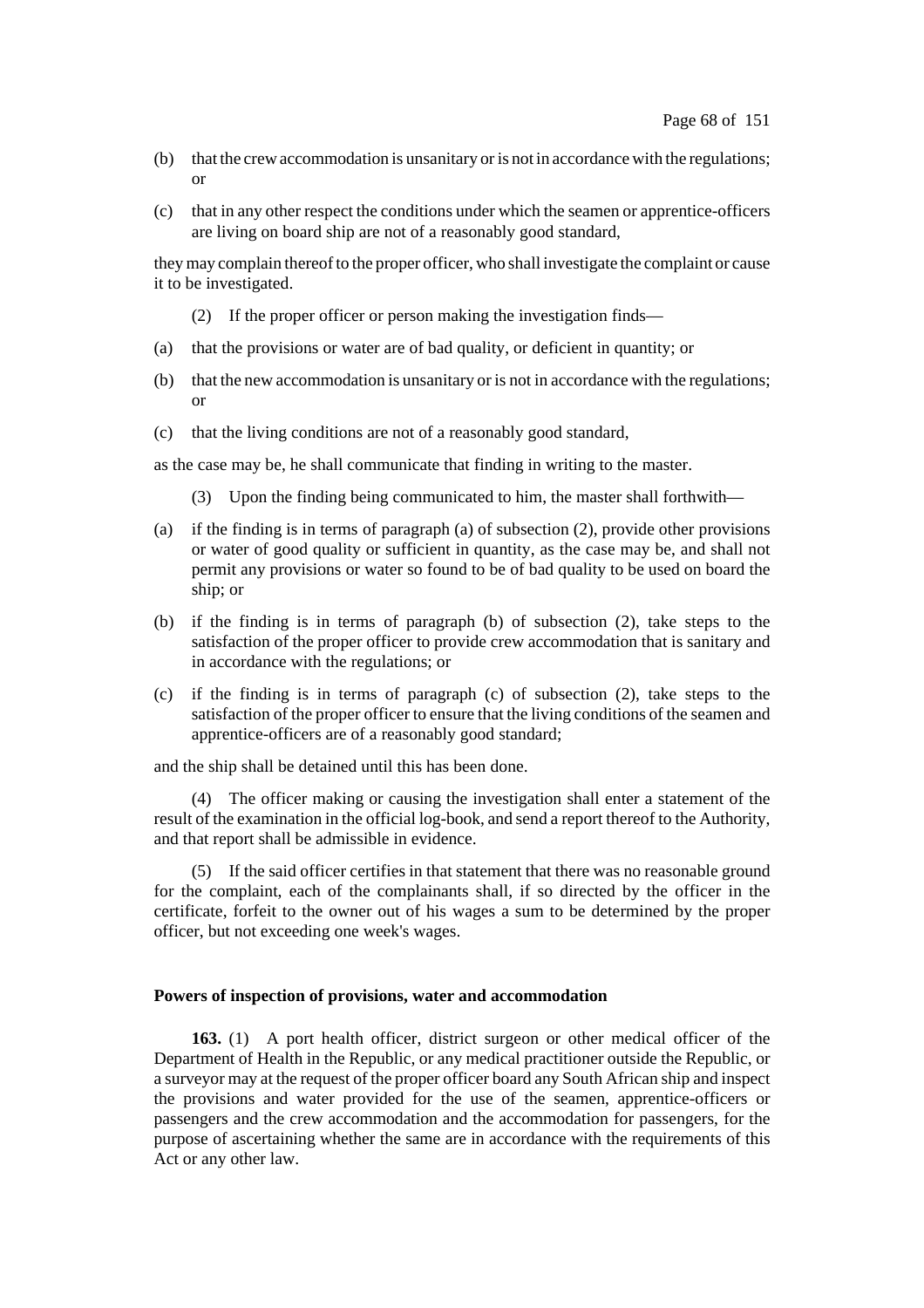(2) The provisions of subsections (2), (3) and (4) of section *one hundred and sixty-two* shall apply, *mutatis mutandis*, in respect of any investigation under this section.

(3) The provisions of this section shall not in any way derogate from or modify the powers and duties of a port health officer under the provisions of the Health Act 63 of 1977.

[Subs (3) substituted by s 8, Act 18/1992]

## **Inspection of provisions, water and accommodation at sea**

**164.** The master of a South African ship which is at sea shall, at least once in every ten days, cause an inspection to be made of the provisions and water provided for the use of the seamen, apprentice-officers and passengers and the crew accommodation and the accommodation for passengers, for the purpose of ascertaining whether the same are being maintained in accordance with the requirements of this Act and all other laws. The person making the inspection shall enter a statement of the result of the inspection in the official log-book.

[S 164 amended by s 23, Act 30/1959]

# **Compensation if short or bad provisions furnished**

**165.** (1) If the allowance of any of the provisions which the master of a South African ship is by section *one hundred and fifty-six* required to furnish is reduced, or any of those provisions are bad in quality, the seaman or apprentice-officer may recover by way of compensation for that reduction or bad quality an amount which the court or the proper officer, as the case may be, considers reasonable, having regard to all the circumstances.

(2) Any amount recoverable in terms of subsection (1) may be recovered as wages.

# **Provision of board and lodging elsewhere than on board ship**

**166.** Whenever the master or a seaman or apprentice-officer of a South African ship who is entitled to be provided with accommodation or provisions, by reason of the fact that the ship is being fumigated, or for any other reason not due to his own wilful act or default or to his own misbehaviour, be provided with accommodation or provisions on board the ship, he shall be provided elsewhere at the expense of the owner of the ship with accommodation or food, as the case may be, proper to his rank or rating.

# **Medicines to be provided and kept on board certain ships**

**167.** The owner and master of a South African ship of any prescribed class shall ensure that there is on board that ship an adequate supply, according to the prescribed scales, of antiscorbutics and medicines and appliances for the treatment and prevention of diseases and accidents likely to occur at sea and of the prescribed first-aid equipment.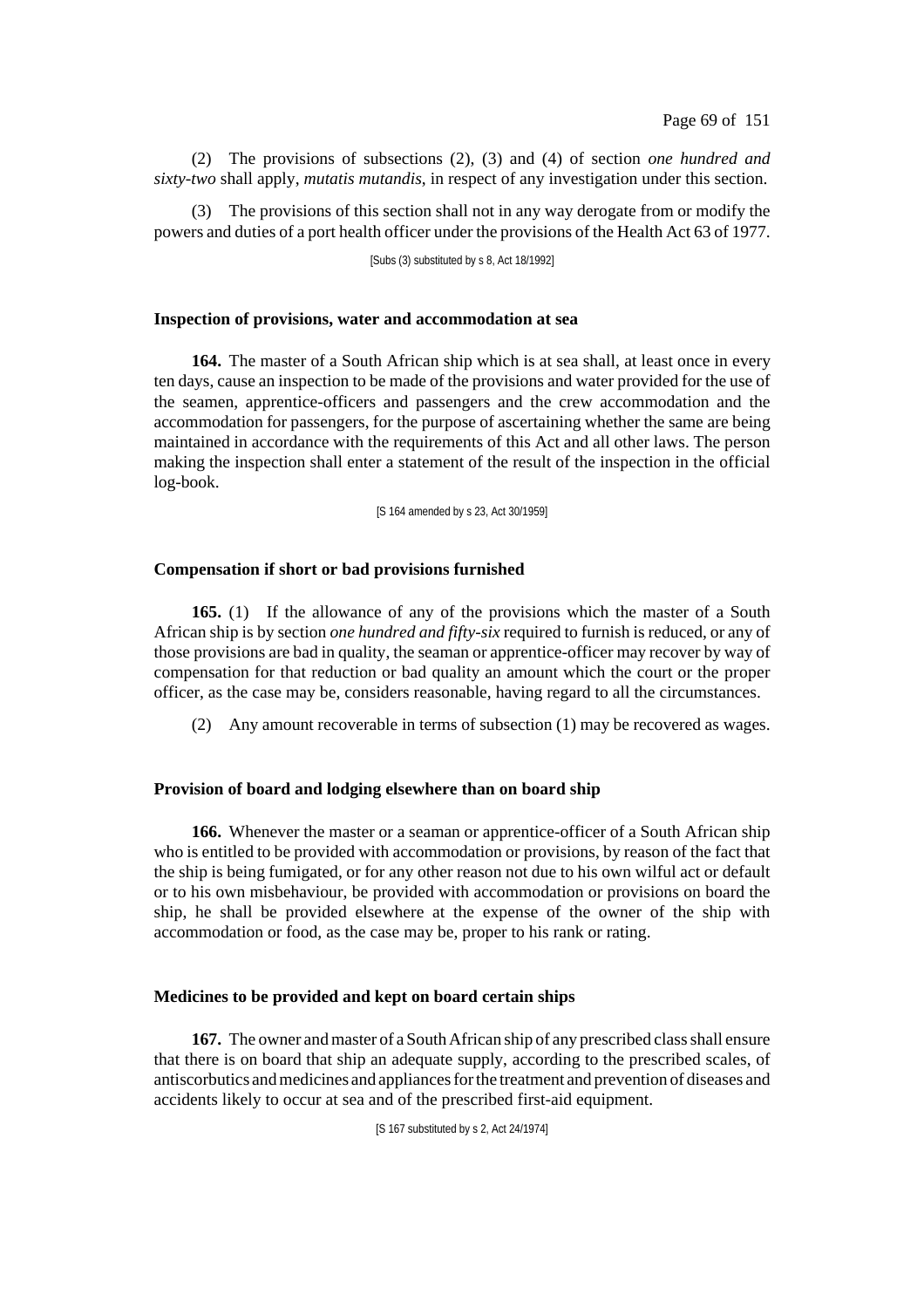#### **Inspection of medicines and medical appliances**

**168.** (1) A port health officer, district surgeon or other medical officer of the Department of Health in the Republic, or any medical practitioner outside the Republic, may at the request of the proper officer board any South African ship and inspect the medicines, medical appliances and first-aid equipment carried, for the purpose of ascertaining whether the same are in accordance with the requirements of this Act or any other law.

(2) The provisions of subsections (2), (3) and (4) of section *one hundred and sixty-two* shall apply, *mutatis mutandis*, in respect of any investigation under this section.

(3) The provisions of this section shall not in any way derogate from or modify the powers and duties of a port health officer under the provisions of the Health Act 63 of 1977.

[Subs (3) substituted by s 9, Act 18/1992]

#### **Expenses of medical attendance in cases of injury or illness**

**169.** (1) If the master or a seaman or apprentice-officer of a South African ship receives any hurt or injury or suffers from any illness (not being a hurt, injury or illness due to his own wilful act or default or to his own misbehaviour), resulting in his being discharged or left behind at a place other than his proper return port, the expense of providing the necessary medical advice, attendance and treatment and medicine, and also the expenses of the maintenance of the said master, seaman or apprentice-officer in a manner appropriate to his rank or rating, until he is cured or dies or is returned to and arrives at a proper return port, and of his conveyance to that port, and in case of death the expense of his burial, shall be defrayed by the owner of the ship, without any relative deduction from the wages of the master, seaman or apprentice-officer concerned.

(2) If the master orseaman or apprentice-officeris on account of any illness orinjury temporarily removed from his ship, at a port other than his proper return port, for the purpose of preventing infection, or otherwise for the convenience of the ship, and subsequently returns to his duty, the expenses of removal, medical attendance and treatment, and of maintenance while the master, seaman or apprentice-officer is away from the ship, shall be defrayed in like manner.

(3) The expenses of all medical attendance and treatment given to a master, seaman or apprentice-officer whilst on board his ship shall be defrayed in like manner.

(4) In all other cases any reasonable expenses duly incurred by the owner for any master, seaman, or apprentice-officer in respect of illness, and also any reasonable expenses duly incurred by the owner in respect of the burial of any master, seaman or apprentice-officer who dies whilst on service, shall, if proved to the satisfaction of the proper officer, be deducted from the salary or wages of the master, seaman or apprentice-officer.

(5) Nothing contained in thissection shall deprive any person of any benefit to which he may be entitled under Chapter VIII of the Workmen's Compensation Act 30 of 1941 and to which this section does not entitle him.

(6) A seaman shall not be entitled to receive the same benefit under this section and also under the Workmen's Compensation Act 30 of 1941; but his employer who hasincurred any expense under this section which the Workmen's Compensation Commissioner would, but for the provisions of this section, have been liable to defray, shall, if he has paid all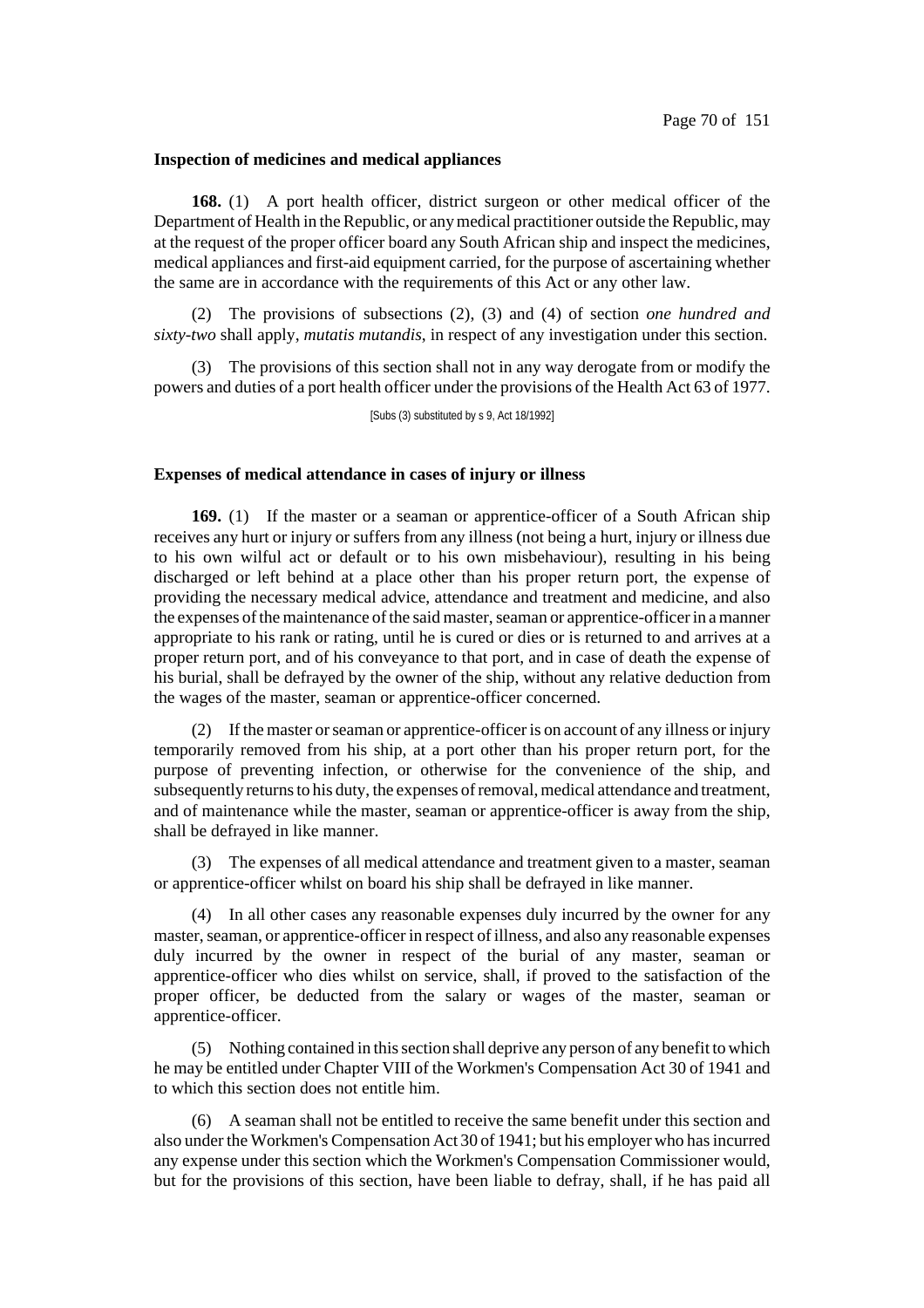assessments for the payment of which he is liable under that Act, be entitled to recover that expense from the Workmen's Compensation Commissioner.

(7) In this section the expression **"seaman"** includes every person employed or engaged in any capacity on board any ship, but in the case of a ship which is a fishing boat, does not include any person who is entitled to be remunerated only by a share in the profits or the gross earnings of the working of the boat.

#### **Recovery of expenses from owner**

**170.** If any expenses payable by the master or owner of a South African ship in respect of illness, hurt or injury of the master or of a seaman or apprentice-officer of that ship are paid by any other person, those expenses shall be repaid to that person by the said master or owner, and if not so repaid shall constitute a debt recoverable in any competent court from the master or owner by whom they are payable.

## **Facilities for making complaints**

**171.** (1) If a seaman or apprentice-officer whilst on board a South African ship states to the master of the ship his desire to make a complaint to a proper officer against the master or any of the crew or concerning the unseaworthiness of the ship, the master shall—

- (a) if the ship is then at a place where there is a proper officer, as soon after such statement as the service of the ship will permit; or
- (b) if the ship is not then at such a place, as soon after her first arrival at such place as the service of the ship will permit,

allow the complainant to go ashore or, if he is in custody, send him ashore in proper custody, so that he may make his complaint.

(2) Thissection shall not apply in respect of a seaman or apprentice-officer on board a vessel belonging to Transnet Limited and used by that authority in connection with the working of its harbours.

[Subs (2) substituted by s 10, Act 18/1992]

#### **Seamen's property not to be detained**

**172.** Any person who receives or takes into his possession or under his control any money or other property of a seaman or apprentice-officer who belongs or has recently belonged to any ship wherever registered shall return the same or pay the value thereof when required by the seaman or apprentice-officer subject to such deductions as may be justly due to him from the seaman or apprentice-officer in respect of board or lodging.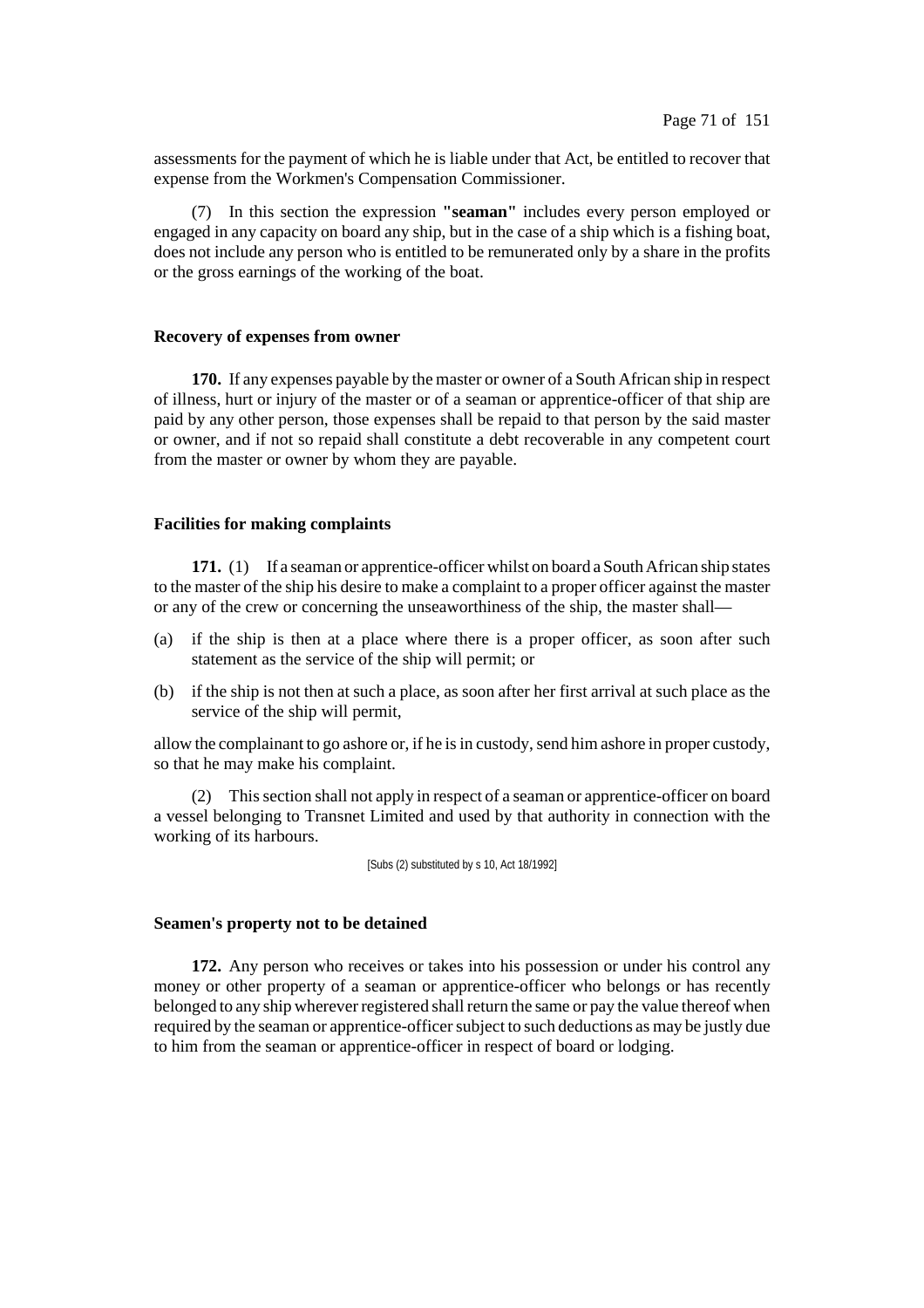### **Soliciting seamen**

**173.** No person shall within twenty-four hours after the arrival of any ship (wherever registered) at a port in the Republic, or within twenty-four hours before the projected departure therefrom—

- (a) solicit a seaman or apprentice-officer belonging to the ship to become a lodger at any house; or
- (b) take out of the ship any property of a seaman or apprentice-officer except under the direction of the seaman or apprentice-officer and with the permission of the master.

## **Misconduct by seamen endangering ship or life, and general offences against discipline**

**174.** (1) No master of or seaman or apprentice-officer engaged on or belonging to any ship wherever registered shall knowingly—

- (a) do anything tending to the immediate loss, destruction or serious damage of the ship, or tending to endanger the life of or to cause injury to any person belonging to or on board the ship; or
- (b) refuse or omit to do any lawful act proper and requisite to be done by him for preserving the ship from immediate loss, destruction or serious damage, or for preserving any person belonging to or on board the ship from danger to life or from injury.

(2) Subject to the provisions of subsection (4) of section *three hundred and fifty-five*, no seaman or apprentice-officer engaged on or belonging to a South African ship shall—

- (a) report for duty on the ship in a drunken condition or be drunk on board the ship; or
- (b) wilfully disobey any lawful command or neglect his duty; or
- (c) be guilty of continued wilful disobedience to lawful commands or continued wilful neglect of duty; or
- (d) combine with any of the crew to disobey lawful commands, or to neglect duty, or to impede the navigation of the ship or retard the progress of the voyage; or
- (e) assault the master or any ship's officer of the ship; or
- (f) prevent or hinder or retard the loading or unloading or departure of the ship; or
- (g) wilfully damage the ship, or misappropriate, or make any improper use of, or wilfully damage, any of the ship's stores, equipment or cargo.

(3) No seaman on or before being engaged to serve on a South African ship shall knowingly make a false statement of the name of his last ship or alleged last ship, or knowingly make a false statement of his own name.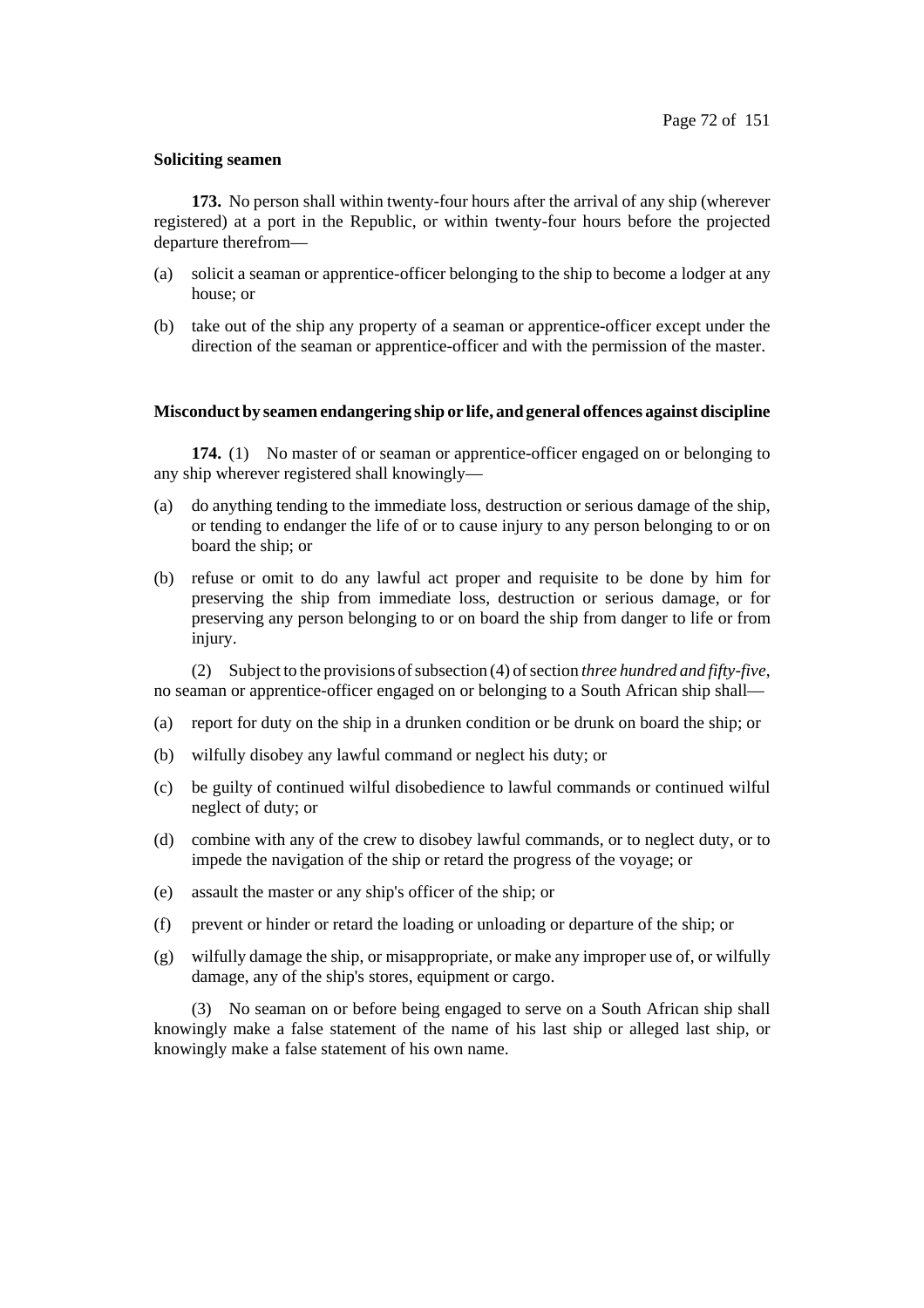### **Desertion**

**175.** (1) Subject to the provisions of subsection (4) of section *three hundred and fifty-five*, no seaman or apprentice-officer engaged on or belonging to a treaty ship shall without reasonable cause—

(a) at a port in the Republic, in the case of a treaty ship other than a South African ship; or

[Para (a) amended by s 46, Act 69/1962, and by s 28, Act 40/1963]

(b) at any place whatsoever, in the case of a South African ship,

absent himself from his ship with the intention of not returning thereto.

```
[Subs (1) amended by s 46, Act 69/1962]
```
(2) Any person who contravenes the provisions of subsection (1) shall be guilty of desertion.

(3) No person shall knowingly harbour orsecrete a seaman or apprentice-officer who has contravened or is contravening the provisions of subsection (1).

# **Absence without leave**

**176.** (1) Subject to the provisions of subsection (4) of *section three hundred and fifty-five*, no seaman or apprentice-officer engaged on or belonging to a treaty ship shall without reasonable cause—

(a) at a port in the Republic, in the case of a treaty ship other than a South African ship; or

[Para (a) amended by s 46, Act 69/1962, and by s 28, Act 40/1963]

(b) at any place whatsoever, in the case of a South African ship,

fail or refuse to join his ship or to proceed to sea therein, or be absent without leave from his ship or from his duty, either at the commencement or during the progress of a voyage.

#### [Subs (1) amended by s 46, Act 69/1962]

(2) Any person who contravenes the provisions of subsection  $(1)$  shall, if his conduct does not amount to desertion, as defined in section *one hundred and seventy-five* be guilty of absence without leave.

(3) No person shall knowingly harbour orsecrete a seaman or apprentice-officerwho has contravened or is contravening the provisions of subsection (1).

#### **Notice to proper officer of absence of seaman at time of sailing**

**177.** If a seaman or apprentice-officer engaged on or belonging to a treaty ship is not on board that ship at the time of sailing—

(a) from a port in the Republic, in the case of a treaty ship other than a South African ship; or

[Para (a) amended by s 47, Act 69/1962, and by s 29, Act 40/1963]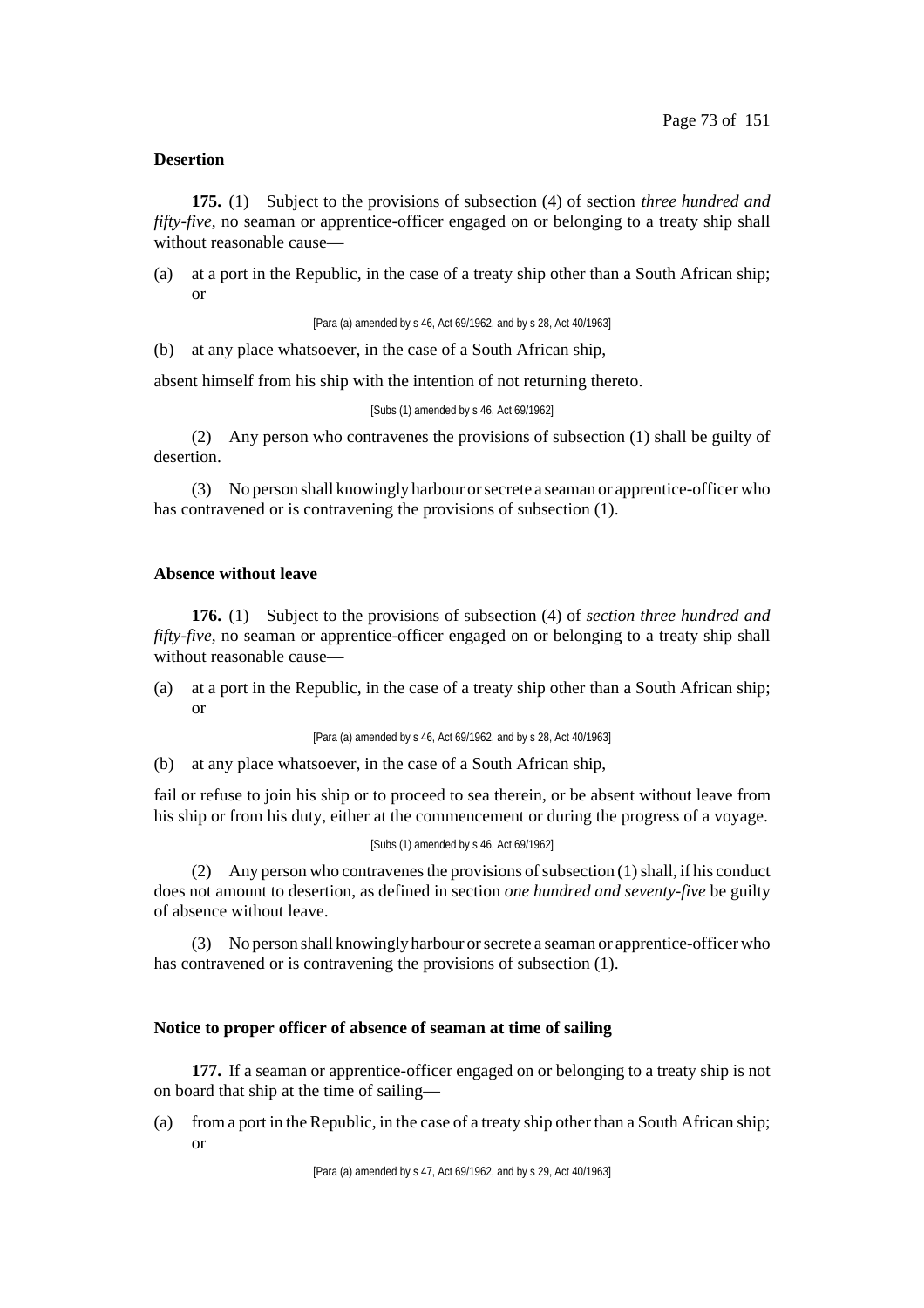(b) from any port whatsoever, in the case of a South African ship,

the master of the ship shall, as soon as possible, give written notice of the fact in the prescribed form and manner to the proper officer of that port.

[S 177 amended by s 47, Act 69/1962]

#### **Unseaworthiness of ship a good defence to charge of desertion, etc**

**178.** (1) For the purpose of the proviso to subsection (2) of section *one hundred* and *seventeen* and sections *one hundred and seventy-five* and *one hundred and seventy-six* the fact that the ship on which a seaman or apprentice-officer is engaged or to which he belongs is unseaworthy shall be deemed to be reasonable cause: Provided the seaman or apprentice-officer has, before absenting himself or being absent from, or failing or refusing to join, or to proceed to sea in, his ship, as the case may be, complained to the master or proper officer that the ship is unseaworthy.

(2) The provisions of section *two hundred and forty-three* shall apply in respect of any complaint to the proper officer referred to in subsection (1).

(3) Whenever in any proceedings against any seaman or apprentice-officer on a charge of desertion or absence without leave the defence referred to in subsection (1) is raised, the court may, if it think fit, order the ship to be inspected by a surveyor.

(4) If it is not proved that the ship was an unseaworthy ship, the expenses incurred in connection with any such inspection shall be paid to the Authority by the seaman or apprentice-officer by whom the said defence has been raised, and upon demand by the Authority the unpaid amount of such expenses shall be deducted by the master or owner of the ship out of the wages due or to become due to the said seaman or apprentice-officer and paid over to the Authority.

(5) If it is proved that the ship was an unseaworthy ship, the expenses incurred in connection with the inspection shall be paid to the Authority by the master or owner of the ship, who shall also pay to the seaman or apprentice-officer charged such compensation for the damage suffered by him by reason of the charge having been made against him as the court may award.

#### **Deserter's certificates of discharge may be withheld**

**179.** If it is shown to the satisfaction of a proper officer that a seaman engaged or belonging to a South African ship has been guilty of desertion or absence without leave, as defined by sections *one hundred and seventy-five* and *one hundred and seventy-six* respectively, the Authority may direct that the seaman's certificates of discharge shall be withheld for such period as the Authority may direct, and while such a direction is in force the proper officer or any other person may, notwithstanding anything to the contrary contained in this Act, refuse to furnish copies of any of the seaman's certificates of discharge or certified extracts of any particulars of his service or character.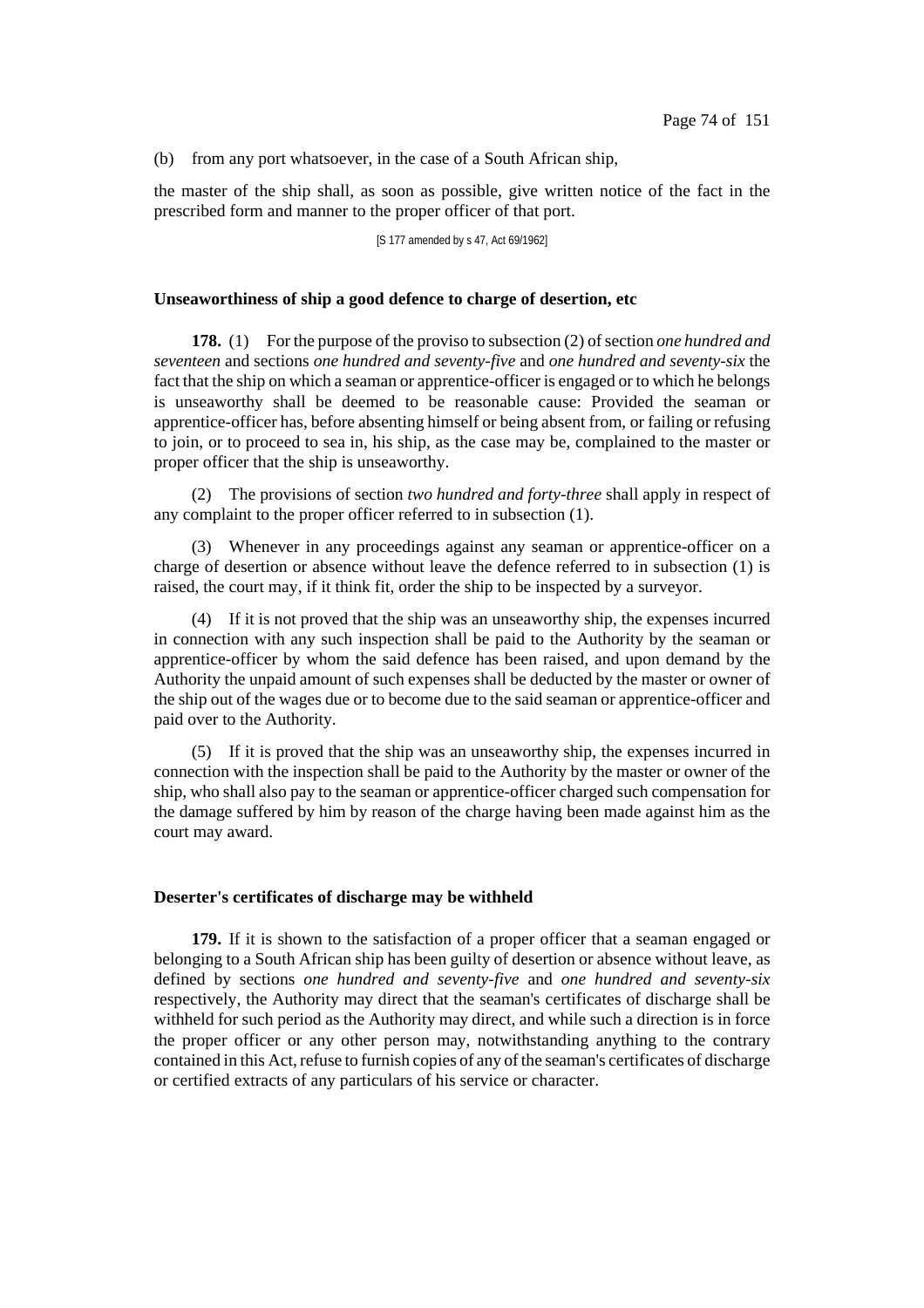## **Deserters from foreign ships**

**180.** (1) If the Minister is satisfied that due facilities are or will be given by the Government of any foreign country for apprehending seamen and apprentice-officers who desert or are absent without leave from South African ships in that country, he may by notice in the *Gazette* declare that the provisions of subsection (2) shall apply to seamen and apprentice-officers belonging to ships of that country.

#### [Subs (1) amended by s 24(a), Act 30/1959]

(2) (a) If the provisions of this subsection have in terms of subsection (1) been applied to seamen and apprentice-officers belonging to ships of any foreign country, any magistrate may, on application by the master of a ship of that country, if he is satisfied from information taken on oath that reasonable grounds exist for suspecting that any seaman or apprentice-officer has deserted or is absent without leave from that ship, issue a warrant for the apprehension of that seaman or apprentice-officer and for bringing him before a judicial officer, and such warrant shall be executed in the same manner as a warrant issued under section 43 of the Criminal Procedure Act 51 of 1977.

(b) A judicial officer before whom the seaman or apprentice-officer is brought in terms of paragraph (a) may, on proof that he has deserted or is absent without leave from that ship, order that he be conveyed on board that ship or delivered to the master or a ship's officer or the owner of that ship, to be so conveyed, and any such order shall be duly executed.

[Subs (2) amended by s 24(b), Act 30/1959, and substituted by s 11, Act 18/1992]

(3) No person shall knowingly harbour or secrete any person liable to be apprehended under the provisions of this section.

## **Entry of offences in official log**

**181.** If in or in respect of any South African ship any offence within the meaning of this Act of desertion or absence without leave or against discipline is committed, or if any act of misconduct is committed for which the offender's agreement imposes a fine and for which it is intended to enforce the fine—

- (a) an entry of the offence or act shall be made by the master in the official log-book, and signed by him and also by a ship's officer or one of the crew;
- (b) the offender, if still in the ship, shall, before the next subsequent arrival of the ship at any port, or, if the ship is at the time in port, before her departure therefrom, either be furnished by the master with a copy of the entry or have the same read over distinctly and audibly to him in one of the official languages selected by the offender, and he may thereupon make such reply thereto as he thinks fit;
- (c) a statement that a copy of the entry has been so furnished or, as the case may be, that the entry has been so read over, and of the offender's reply (if any) shall be entered and signed in manner aforesaid;
- (d) in any subsequent legal proceedings the entries required by this section shall, if practicable, be produced or proved, and in default of that production or proof the court hearing the case may in its discretion refuse to receive evidence of the offence or act of misconduct.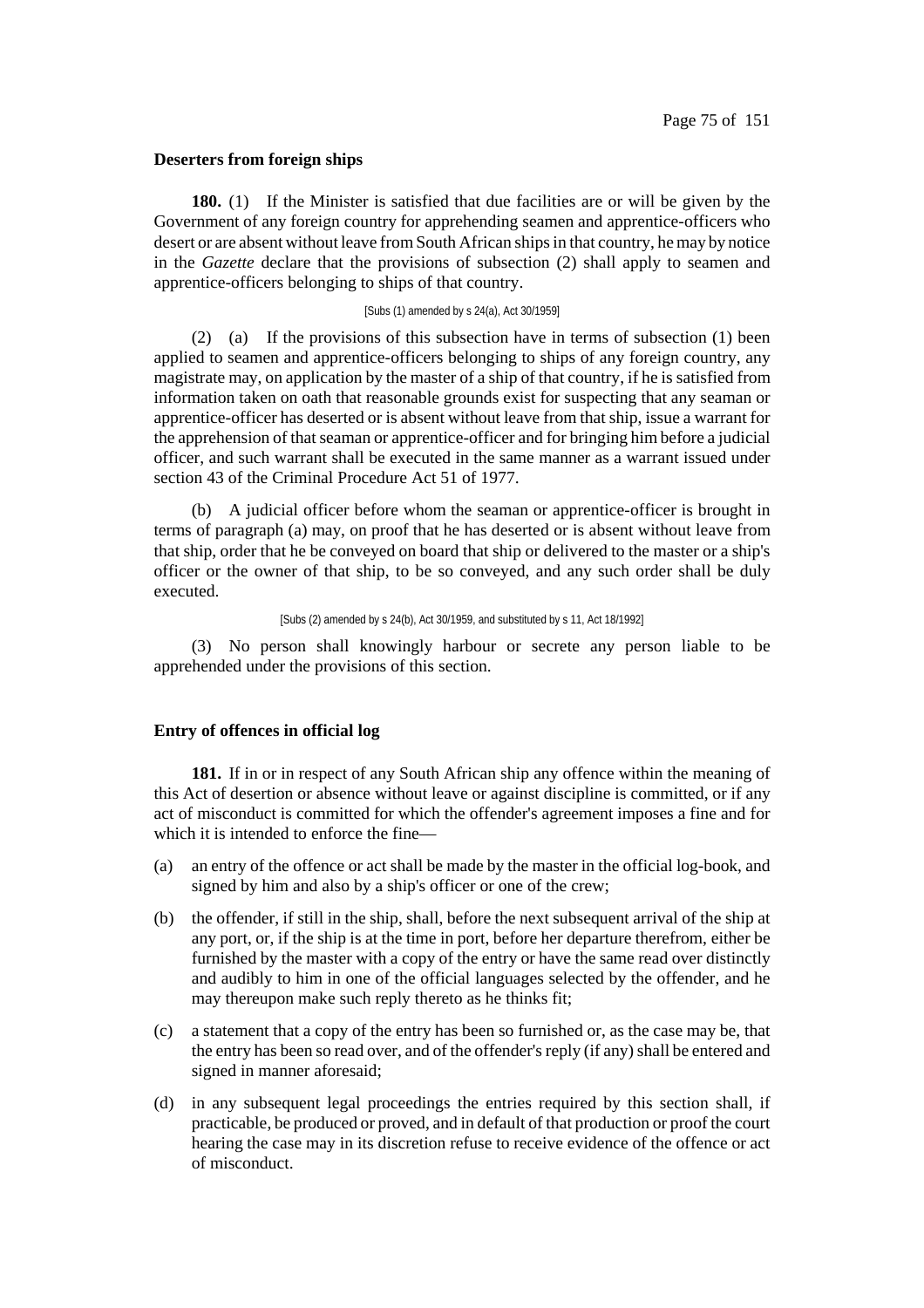### **Official log-books to be kept**

**182.** (1) The master of every South African ship of more than one hundred gross register tons, and the master of every South African ship of one hundred gross register tons or less who has entered into an agreement with the crew of the ship, shall keep an official log-book in the prescribed form and in one of the official languages of the Republic.

(2) The official log-book may, at the discretion of the master, be kept distinct from or united with the ordinary ship's log-book. In all cases the spaces in the official log-book shall be duly filled up.

(3) An entry required by this Act in an official log-book shall be made as soon as possible after the occurrence to which it relates, and if not made on the same day as that occurrence shall be so made and dated as to show the dates of the occurrence and of the entry respecting it.

(4) Every entry in the official log-book shall be signed by the master, and by a ship's officer or some other member of the crew, and also—

- (a) if it is an entry in respect of illness, hurt, injury or death, by the surgeon or medical practitioner, if any, on board; and
- (b) if it is an entry in respect of wages due to, or of the property of, a seaman or apprentice-officer who dies, by some other member of the crew.

(5) Every entry made in an official log-book in the manner provided by this Actshall be admissible in evidence.

#### **Entries in official log-books**

**183.** The master of a ship on board of which an official log-book is required to be kept in terms of this Act shall enter or cause to be entered in that book the following matters:

- (a) every conviction by a legal tribunal of a member of his crew, and the punishment inflicted;
- (b) every offence for which punishment is inflicted on board, and the nature of the punishment inflicted;
- (c) a statement of the conduct, character and qualifications of each member of the crew, or a statement that he declines to express an opinion thereon, with a statement of his reasons for so declining;
- (d) every case of illness, hurt or injury happening to a member of the crew, with the nature thereof, and the medical treatment adopted, if any;
- (e) every case of death happening on board, and the cause thereof, together with such particulars as may be prescribed;
- (f) every birth happening on board, with the sex of the infant and names of the parents, together with such particulars as may be prescribed;
- (g) every marriage taking place on board, with the names and the ages of the parties;
- (h) the name of every seaman or apprentice-officer who ceases to be a member of the crew, otherwise than by death, with the place, time, manner and cause thereof;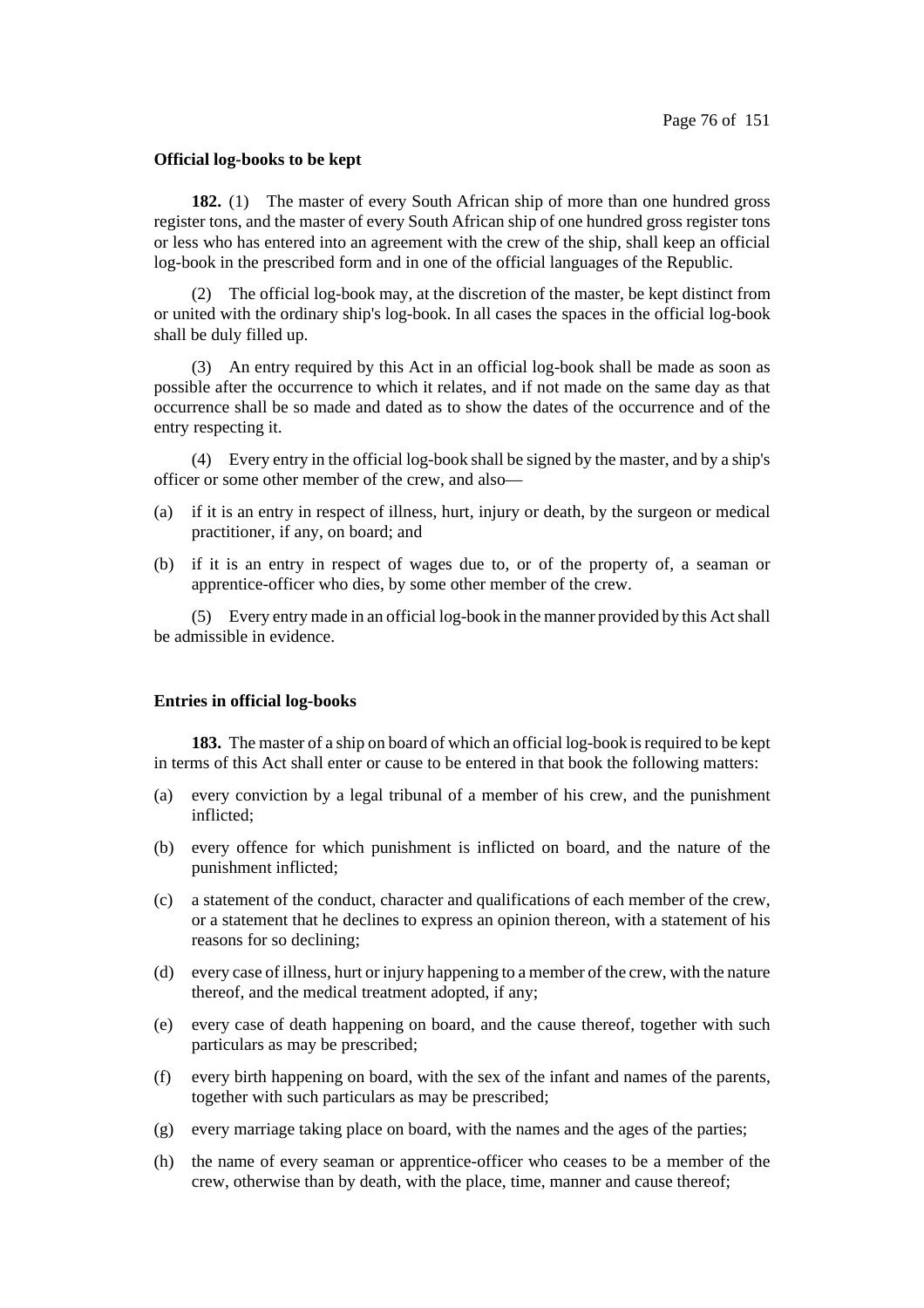- (i) the wages due to any seaman or apprentice-officer who dies during the voyage, and the gross amount of all deductions to be made therefrom;
- (j) every collision with any other ship, and the circumstances under which the same occurred;
- (k) every casualty or accident of which a report is required to be made under this Act;
- (l) every meeting with any other ship at sea, when persons or goods are transhipped; and
- (m) any other matter directed by this Act to be entered.

### **Unlawful entries or alterations in official log-books**

**184.** (1) No person shall twenty-four hours after the arrival of a South African ship at itsfinal port of destination of a voyage make any entry in the official log-book of thatship respecting an occurrence prior to the arrival of the ship at that port.

(2) No person shall wilfully destroy or mutilate or render illegible an entry in an official log book, or wilfully make a false entry in such book, or wilfully fail to make any entry which it is his duty to make in such book.

### **Delivery of official log-books to proper officer**

**185.** The master of every ship on board of which an official log-book is required to be kept in terms of this Act shall within forty-eight hours after the ship's arrival at its final port of destination in the Republic or upon the discharge of the crew, whichever first happens, deliver the official log-book of the voyage to the proper officer at the port where the crew is discharged.

[S 185 substituted by s 18, Act 3/1982]

### **Transmission of official log-books to proper officer**

**186.** (1) If for any reason the official log-book ceases to be required in respect of a South African ship, the master or owner of the ship, shall, if the ship is then in the Republic, within one month, and if it is elsewhere, within six months, after the cessation, deliver or transmit to the proper officer at the port to which the ship belonged the official log-book duly completed up to the time of the cessation.

(2) If a ship islost or abandoned the master or owner thereofshall, if practicable, and as soon as possible, deliver or transmit to the proper officer at the port to which the ship belonged the official log-book duly completed up to the time of the loss or abandonment.

# **Documents to be handed to successor on change of master**

**187.** If, at any time before or during the progress of a voyage, the master of a South African ship is removed or superseded, or, for any other reason, quits the ship and is succeeded in the command by some other person, he shall deliver to his successor the various documents in his custody relating to the navigation of the ship and to the crew, and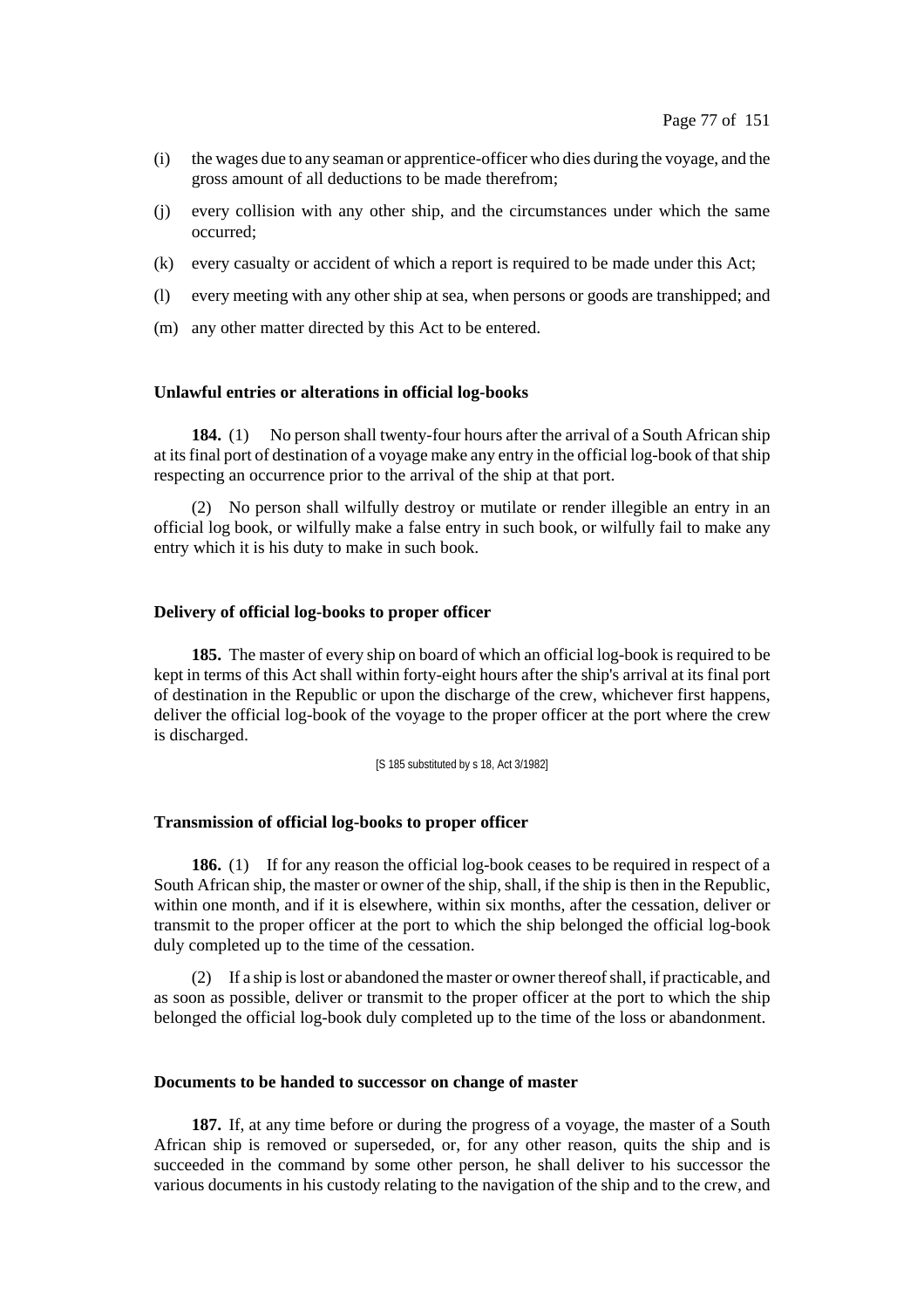his successor shall immediately on assuming the command of the ship enter in the official log-book a list of the documents so delivered to him.

# **List of the crew**

**188.** (1) The master of a foreign-going South African ship who has entered into an agreement with the crew of the ship, and the master or the owner of a coasting ship or a fishing, sealing orshore-based whaling boat registered in the Republic who has entered into an agreement with the crew of the ship, shall, upon the discharge of the crew, whether within or outside the Republic, make out and sign a list (in this Act referred to as the list of the crew) which may be combined in one document with the agreement with the crew, in the prescribed form, containing the following particulars:

- (i) the number and date of the ship's register, and her register tonnage;
- (ii) the length and general nature of the voyage or employment;
- (iii) the names, ages, and places of birth of all the crew, including the master and apprentice-officers; their ratings on board, their last ships or other employments and the dates and places of their joining the ship; and
- (iv) the names of any of the crew who have ceased to belong to the ship, with the times, places, causes and circumstances thereof.

#### [Subs (1) substituted by s 25, Act 30/1959]

- (2) The list of the crew shall be delivered to the proper officer—
- (a) in the case of a foreign-going ship, by the master, within forty-eight hours after the ship's arrival at her final port of destination for the voyage, or, if the agreement entered into with the crew was a running agreement, within forty-eight hours after her arrival at her final port of destination for the last voyage over which the agreement extends, or upon the discharge of the crew, whichever event first occurs; and
- (b) in the case of a coasting ship or a fishing, sealing or shore-based whaling boat, by the master or the owner, as the case may be, who entered into the agreement with crew, within twenty-one days after the expiry of the agreement,

and the proper officer shall give to the master or owner from whom he has received the list a certificate of such delivery and any such ship may be detained until the certificate is produced.

#### [Subs (2) substituted by s 25, Act 30/1959]

(3) If a South African ship is lost or abandoned, the master or owner thereof shall, if practicable, and as soon as possible, deliver or transmit to the proper officer at the port to which the ship belonged the list of the crew, duly made out to the time of the loss or abandonment.

# **Returns of births and deaths**

**189.** (1) Within forty-eight hours after the arrival of any ship at any port in the Republic, the master shall deliver or transmit to the proper officer in the prescribed form a return of such particulars as may be prescribed—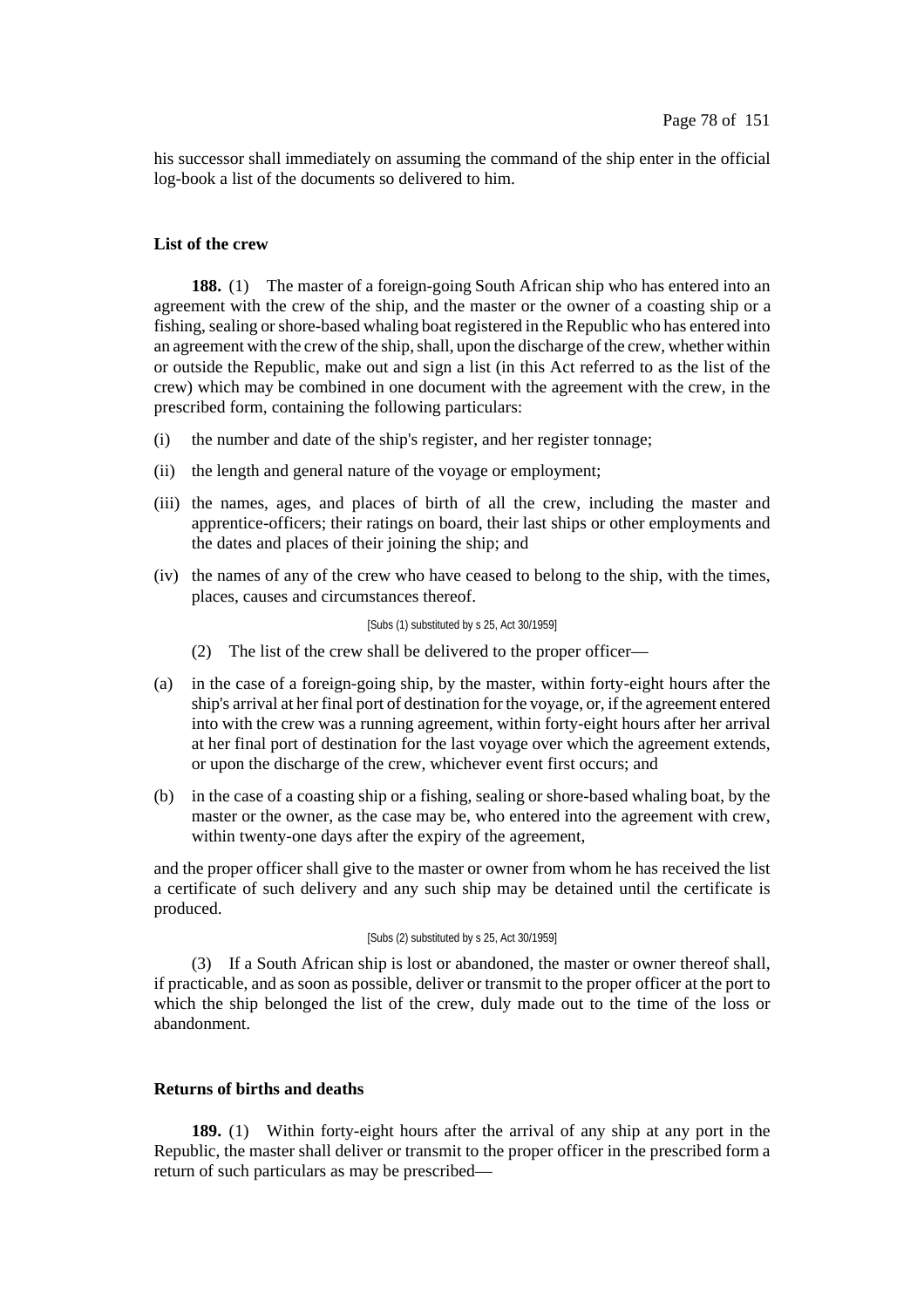- (a) in the case of a South African ship, of every birth of a child and every death of a person on board the ship which has occurred afterthe last preceding occasion on which the ship left a port in the Republic; or
- (b) in the case of a ship other than a South African ship, of every birth of a child on board the ship whose parents reside or intend to reside in the Republic, and of every death of a person on board the ship who at the time of his death wasresiding in the Republic, which has occurred during the voyage.

(2) The proper officer shall transmit every such return received by him to the registrar or assistant registrar of births and deaths within whose area the port is situated.

[Subs (2) substituted by s 49, Act 58/1970]

# **CHAPTER V**

# **SAFETY OF SHIPS AND LIFE AT SEA**

# *Part I—Construction of ships, provision of life-saving appliances and installation of radio*

## **Initial and subsequent surveys of vessels in respect of safety provisions**

**190.** (1) If the owner of any vessel which is or is to be registered or licensed in the Republic desires that a safety convention certificate or a local safety certificate be issued in respect of the vessel, he shall, before he applies for the issue of the certificate, cause her to be inspected by a surveyor.

#### [Subs (1) substituted by item 10 (Sch 2), Act 58/1998]

(2) The owner of every vessel in respect of which a safety convention certificate or a local safety certificate has been issued shall cause her to be inspected by a surveyor at intervals, calculated from the date of the initial survey referred to in subsection (1), as follows:

(a) in the case of a passengership, at intervals not exceeding twelve monthsin accordance with the construction regulations, the life-saving equipment regulations, the collision regulations, the radio regulations and any other applicable regulations whichmay have been made;

### [Para (a) substituted by s 8, Act 13/1965]

(b) in the case of a vessel (other than a passenger ship) plying on international voyages, at intervals not exceeding twenty-four months in accordance with the construction regulations, the life-saving equipment regulations, the collision regulations and any other applicable regulations which may have been made: Provided that inspections in accordance with such of the said regulations which are solely applicable to the issue of a cargo ship safety construction certificate shall be at intervals not exceeding five years;

### [Para (b) substituted by s 8, Act 13/1965]

(c) in the case of a vessel (other than a passengership) which does not ply on international voyages, at intervals not exceeding twelve monthsin accordance with the construction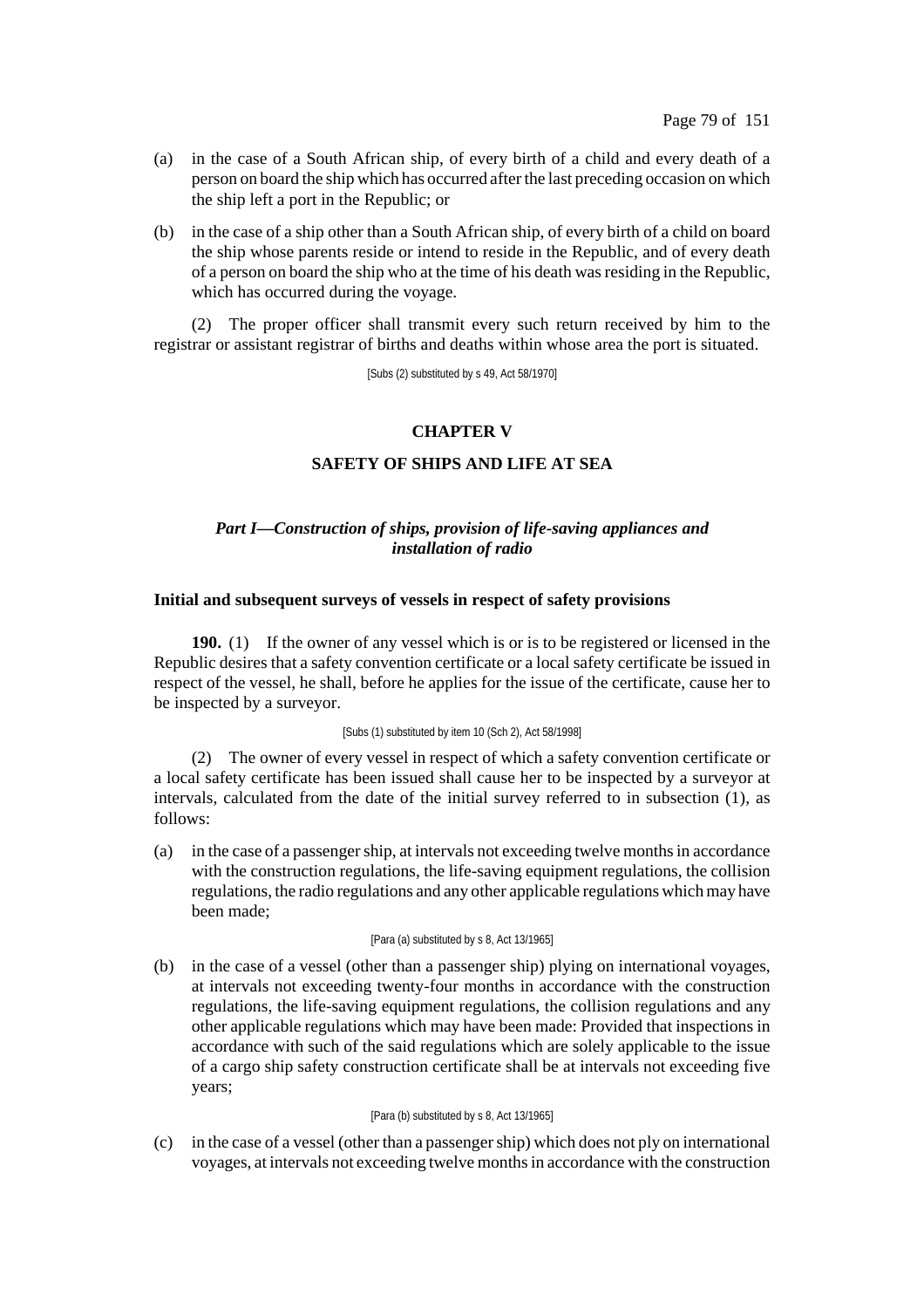regulations, the life-saving equipment regulations the collision regulations and any other applicable regulations which may have been made;

[Para (c) substituted by s 8, Act 13/1965]

(d) in the case of a vessel (other than a passenger ship), which by the radio regulations is required to be fitted with a radio installation, at intervals not exceeding twelve months in accordance with the radio regulations applicable to her.

(3) On the inspection of a vessel in terms of subsection (1) or (2) there shall be paid by the owner of the vessel such fee as may be prescribed.

# **Surveyor's report on inspection under safety regulations**

**191.** (1) Every surveyor who inspects a vessel in pursuance of section *one hundred and ninety* or any provision of the construction regulations, the life-saving equipment regulations, the radio regulations, the collision regulations, or any other applicable regulations which may have been made, shall draw up a report of his inspection in the prescribed form.

### [Subs (1) substituted by s 9, Act 13/1965]

(2) The report shall contain full and clear statements as to the extent to which, in the case of an inspection of a ship referred to in paragraph  $(a)$ ,  $(b)$ ,  $(c)$  or  $(d)$  of subsection  $(2)$ ofthe said section, the vessel is constructed and equipped in accordance with the regulations referred to in those paragraphs, respectively, and as to all matters on which the form indicates that a report is required.

(3) The surveyor shall forward the report to the proper officer.

# **Issue of safety convention certificates in respect of passenger ships**

**192.** If, after consideration of the report of a surveyor, the Authority is satisfied—

(a) that a passenger ship which is or is to be registered in the Republic is constructed and equipped in accordance with all the requirements of the construction regulations, the life-saving equipment regulations, the radio regulations, the collision regulations and any other regulations which may have been made, which are applicable to the ship when plying on international voyages or on short international voyages, it shall cause to be issued in respect of the ship a passenger ship safety certificate for an international voyage or a short international voyage, as the case may be;

[Para (a) substituted by item 11(a) (Sch 2), Act 58/1998]

- $(b)$  ...
- (c) that a passengership which is or isto be registered in the Republic is exempt, by virtue of the exercise by it of a power conferred on it by the construction regulations, the life-saving equipment regulations, the radio regulations, the collision regulations or any other regulations which may have been made, from any of the requirements of the said regulations applicable to the ship when plying on international voyages, or on short international voyages, or when engaged in any special passenger trade on such voyages, and that she is constructed and equipped in accordance with the remaining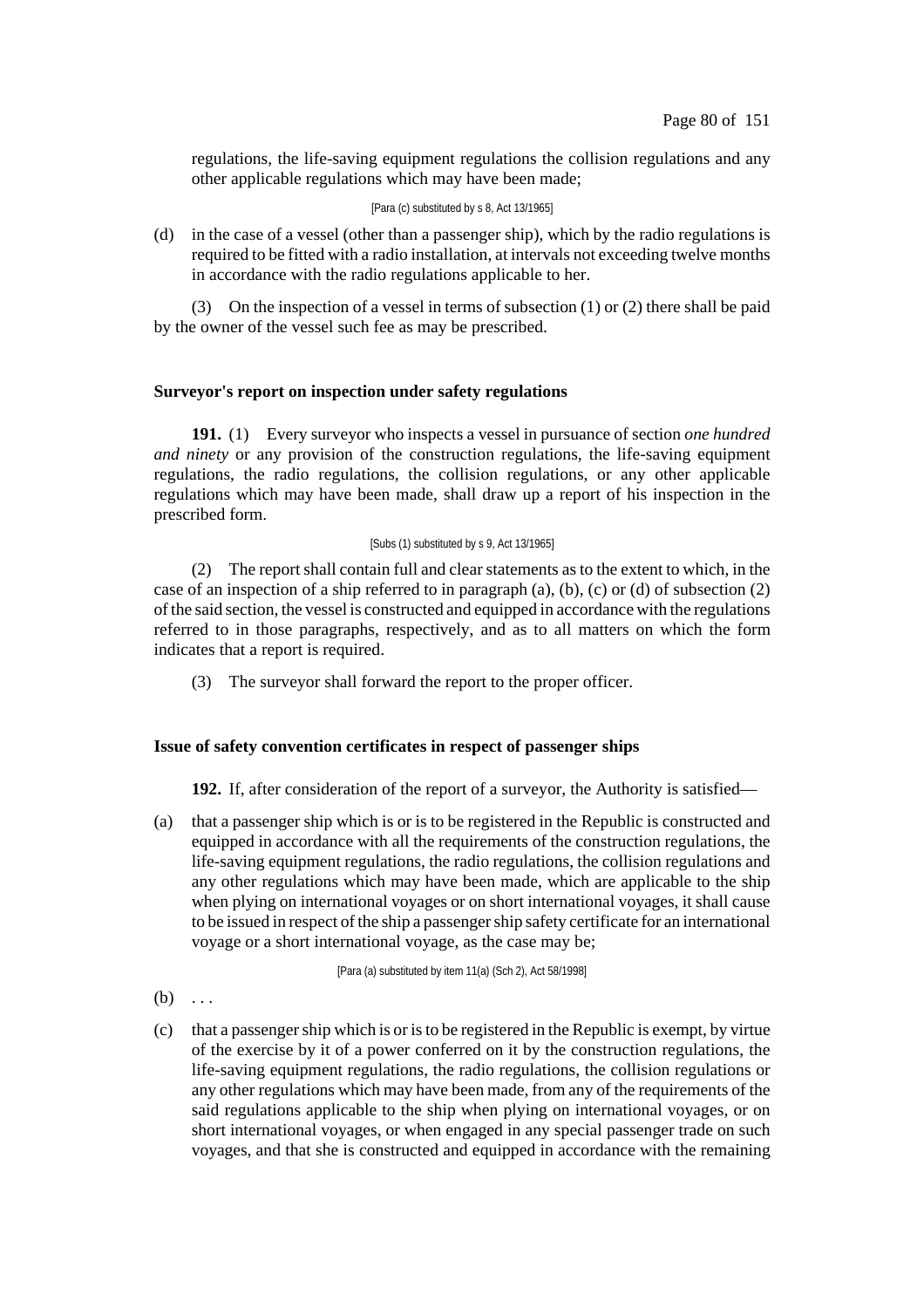requirements, it shall cause to be issued in respect of the ship an exemption certificate and a passenger ship safety certificate.

[Para (c) substituted by item 11(b) (Sch 2), Act 58/1998] [S 192 amended by s 10, Act 13/1963; substituted by s 2(2), Act 5/1998; and amended by item 11 (Sch 2), Act 58/1998]

# **Issue of safety convention certificates in respect of ships other than passenger ships**

**193.** If, after consideration of the report of a surveyor, the Authority is satisfied—

- (1) that a ship (other than a passenger ship) to which the Safety Convention applies and which is or is to be registered in the Republic is constructed and equipped in accordance with all the requirements of the construction regulations, the life-saving equipment regulations, the collision regulations and any other regulations which may have been made, which are applicable to the ship when plying on international voyages, it shall cause to be issued in respect of that ship—
	- (a) a cargo ship safety construction certificate relating to the matters applicable to the issue of such a certificate; and
	- (b) a cargo ship safety equipment certificate relating to the matters applicable to the issue of such a certificate;

### [Para (1) amended by item 12(a) (Sch 2), Act 58/1998]

- (2) that a ship (other than a passenger ship) to which the Safety Convention applies and which is or is to be registered in the Republic is exempt, by virtue of the exercise by it of a power conferred on it by the construction regulations, the life-saving equipment regulations, the collision regulations or any other regulations which may have been made, from any of the requirements of the said regulations applicable to the ship when plying on international voyages, and that she is constructed and equipped in accordance with the remaining requirements, it shall cause to be issued in respect of the ship—
	- (a) an exemption certificate and a cargo ship safety construction certificate if the matters from which the ship is exempt relate to such latter certificate; and
	- (b) an exemption certificate and a cargo ship safety equipment certificate, if the matters from which the ship is exempt relate to such latter certificate;

#### [Para (2) amended by item 12(b) (Sch 2), Act 58/1998]

(3) that a ship (other than a passenger ship) to which the Safety Convention applies and which is or is to be registered in the Republic is equipped in accordance with all the requirements of the radio regulations applicable to the ship when plying on international voyages, it shall cause to be issued in respect of the ship a cargo ship safety radio certificate;

## [Para (3) substituted by item 12(c) (Sch 2), Act 58/1998]

(4) that a ship (other than a passenger ship) to which the Safety Convention applies and which is or is to be registered in the Republic is exempt, by virtue of the exercise by it of a power conferred on it by the radio regulations, from any or all of the requirements of the said regulations applicable to the ship when plying on international voyages, and that she is equipped in accordance with the remaining requirements (if any), it shall cause to be issued in respect of the ship—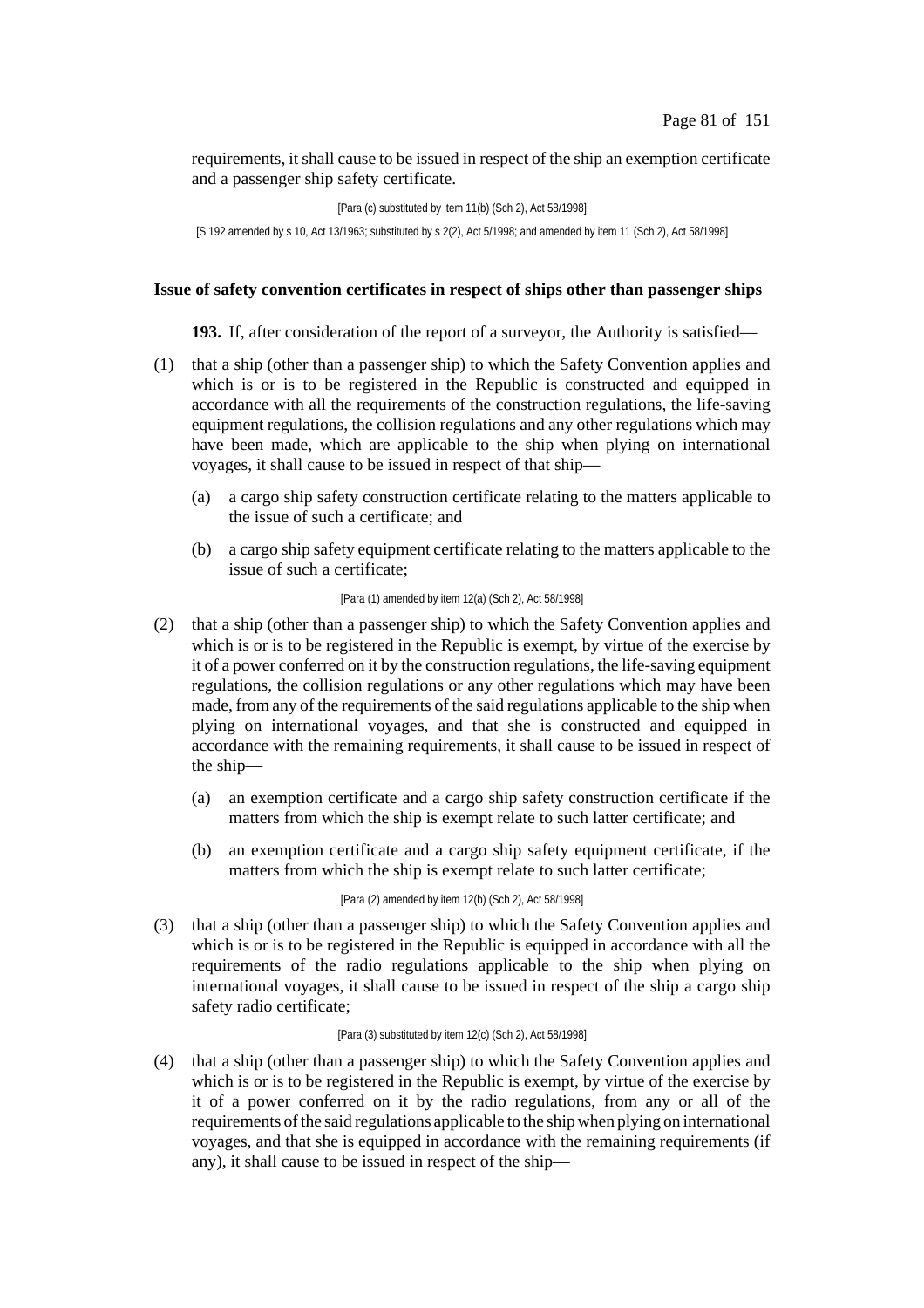- (a) an exemption certificate; and
- (b) in the case of a ship which is not exempt from all the said requirements, a cargo ship safety radio certificate.

[Para (4) amended by item 12(d) (Sch 2), Act 58/1998]

 $(5) \ldots$ 

```
[S 193 amended by s 11, Act 13/1965, and s 5, Act 23/1997; substituted by s 2(2), Act 5/1998; and amended by item 12 (Sch 2),
                                           Act 58/1998]
```
## **Issue of local safety certificates**

**194.** (1) If, after consideration of the report of a surveyor, the Authority is satisfied that a vessel referred to in subsection (2)—

(a) is constructed and equipped in accordancewith all the requirements ofthe construction regulations, the life-saving equipment regulations, the radio regulations, the collision regulations and any otherregulationswhichmay have beenmade, which are applicable to the vessel when engaged in the voyages or the operationsin which it isintended that she shall be engaged, it shall cause to be issued in respect of the vessel a local general safety certificate stating that she is so constructed and equipped, and specifying the voyages or the operations in which the vessel is by the certificate authorized to be engaged;

[Para (a) substituted by s 12(a), Act 13/1965, and by s 2(2), Act 5/1998]

- (b) is exempt, by virtue of the exercise by it of a power conferred on it by the regulations referred to in paragraph (a), from any of the requirements of the said regulations and is constructed and equipped in accordance with the remaining requirements, it shall cause to be issued in respect of the vessel—
	- (i) a local safety exemption certificate stating which of the said requirements the vessel is exempt from, and that the exemption is conditional on her being engaged only in the voyages or operations and complying with the other conditions (if any) specified in the certificates; and
	- (ii) a local general safety certificate stating that the vessel is constructed and equipped in accordance with the remaining requirements.

[Subpara (ii) substituted by s 12(b), Act 13/1965] [Para (b) amended by s 2(2), Act 5/1998]

- (2) The provisions of subsection (1) shall apply in respect of all—
- (a) passengerships of whateversize which are not intended to be engaged in international voyages; or
- (b) ships (other than passenger ships)—
	- (i) to which the Safety Convention does not apply and which are intended to be engaged in international voyages; or

[Subpara (i) substituted by s 12(c), Act 13/1965]

(ii) of whatever size which are not intended to be engaged in international voyages,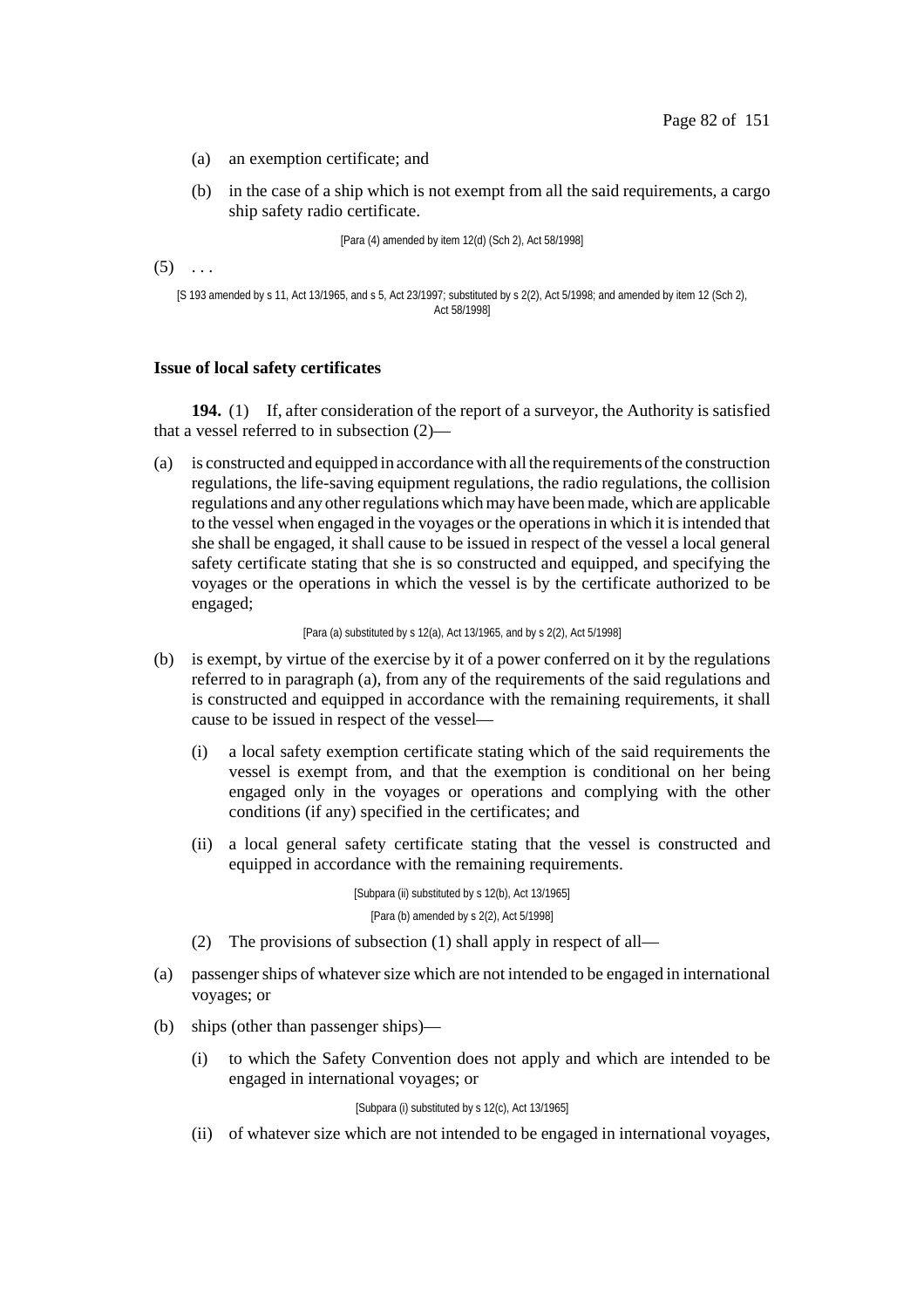and which are or are to be registered or licensed in the Republic.

[Subs (2) amended by item 13 (Sch 2), Act 58/1998]

# **Form of safety certificate**

**195.** (1) Every safety convention certificate and every local safety certificate shall be in the form prescribed.

(2) Every passenger ship safety certificate, cargo ship safety equipment certificate or local general safety certificate shall state the maximum number of persons which the vessel is fit to carry, distinguishing, if necessary, between the respective numbers to be carried on the deck and in the cabins and in different parts of the deck and cabins, and any conditions and variations to which those numbers shall be subject, according to the time of the year, the nature of the voyage, the cargo carried, or other circumstances, as the case requires.

[Subs (2) substituted by s 13, Act 13/1965]

(3) Every local general safety certificate shall state the limits, if any, beyond which the vessel is not fit to proceed, and such other particulars as may be prescribed.

[Subs (3) substituted by s 13, Act 13/1965]

# **Modification of safety convention certificates as respects life-saving appliances**

**196.** (1) If, on any international voyage, a passenger ship registered in the Republic, in respect of which a safety convention certificate is in force, has on board a total number of persons less than the number stated in that certificate to be the number for which the life-saving appliances on the ship provides, the Authority may, at the request of the master of the ship, issue a memorandum stating the total number of persons carried on the ship on that voyage, and the consequent modification which may be made for the purpose of that voyage in the particulars with respect to life-saving appliances stated in the certificate, and that memorandum shall be annexed to the certificate.

## [Subs (1) substituted by s 2(2), Act 5/1998]

(2) Themaster ofthe ship in respect of which any such memorandumhas been issued shall return it to the Authority at the end of the voyage to which it relates.

(3) If a recognized non-South African safety convention certificate is produced in respect of a passenger ship not registered in the Republic, and there is attached to the certificate a memorandum which—

- (a) has been issued by or under the authority of the Government of the country in which the ship is registered; and
- (b) modifies for the purpose of any particular voyage, in view of the number of persons actually carried on that voyage, the particulars stated in the certificate with respect to life-saving appliances,

the certificate shall have effect for the purpose of that voyage as if were modified in accordance with the memorandum.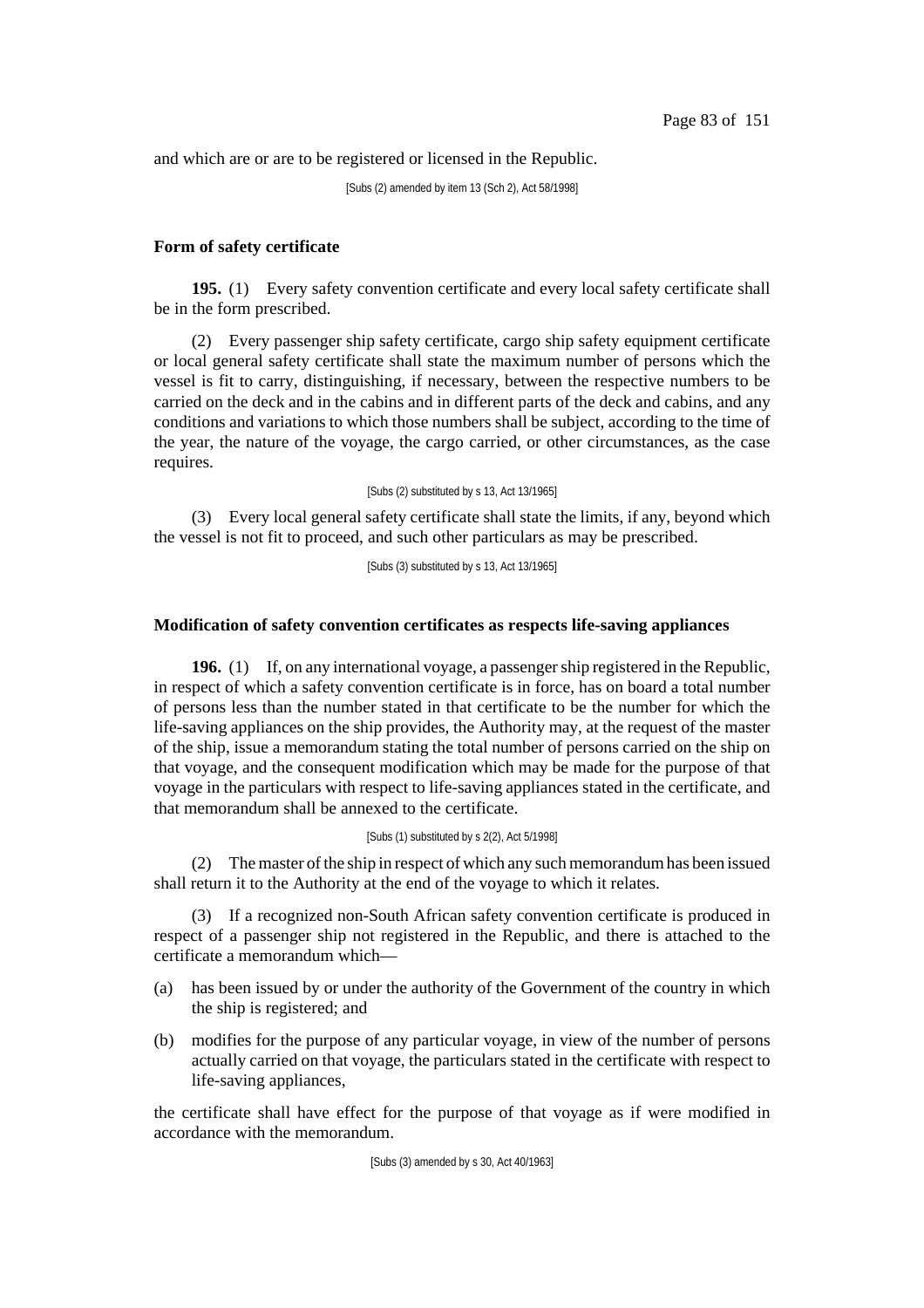# **Duration of safety certificates**

**197.** (1) Subject to the provisions of this section, a safety convention certificate or a local safety certificate shall expire at the end of such period, not exceeding two years, in the case of a cargo ship safety equipment certificate or five years, in the case of a cargo ship safety construction certificate, or one year, in the case of any other certificate, from the date of its issue, as may be specified therein, or upon the giving of notice by the Authority to the owner or master of the vessel that it has been cancelled.

## [Subs (1) substituted by s 14, Act 13/1965]

(2) An exemption certificate shall not remain in force for a period longer than the period of the passenger ship safety certificate, the cargo ship safety construction certificate, the cargo ship safety equipment certificate or the cargo ship safety radio certificate, and a local safety exemption certificate shall not remain in force for a period longer than the period of the local general safety certificate, issued in respect of the same vessel.

[Subs (2) substituted by s 14, Act 13/1965, and by s 6, Act 23/1997]

- (3) (a) The Authority may grant an extension of—
- (i) any safety convention certificate, except a cargo ship safety construction certificate; or
- (ii) any local safety certificate, issued in respect of any vessel registered or licensed in the Republic for a period not exceeding one month from the date when the certificate would, but for the extension, have expired, or, if the vessel is absent fromthe Republic on that date, for a period not exceeding five months from that date.

#### [Para (a) substituted by s 2(2), Act 5/1998, and item 14 (Sch 2), Act 58/1998]

(b) If any safety convention certificate, except a cargo ship safety construction certificate, issued in respect of a ship not registered in the Republic, expires while such ship is in any port in the Republic, the Authority may, for sound reasons, extend such certificate for any period not exceeding five months, which extension shall be granted only for the purpose of allowing such ship to complete its voyage to the country in which it is registered or is to be inspected.

#### [Subs (3)(b) substituted by s 2(2), Act 5/1998]

(c) Notwithstanding the provisions of this section the validity of a certificate shall expire upon transfer of any ship to the flag of another country.

[Subs (3) substituted by s 6, Act 3/1981]

# **Cancellation of safety convention certificates and local safety certificates**

**198.** (1) The Authority may direct that a safety convention certificate or a local safety certificate be cancelled, if, by reason of the contents of a report by a surveyor, or for any other reason, it is satisfied that—

- (a) it was obtained fraudulently or on wrong information; or
- (b) since it was issued, the hull, equipment or machinery of the vessel has, by reason of any alteration made thereto, or by reason or any injury sustained by the vessel, or for any other reason, become insufficient: or
- (c) since it was issued, the vessel has for any reason become unseaworthy; or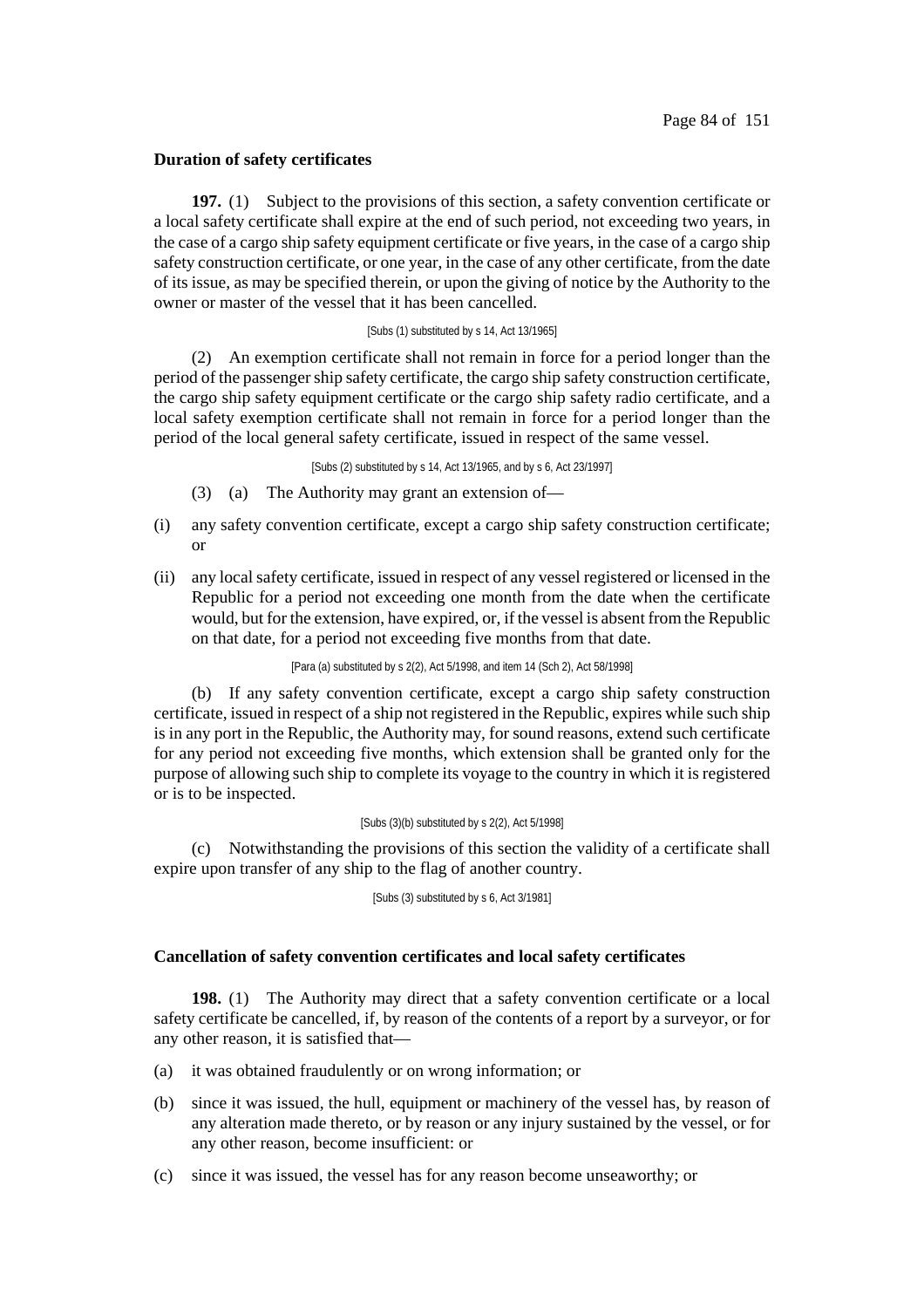(d) the vessel no longer complies with all the requirements of the construction regulations, the life-saving equipment regulations, the radio regulations, the collision regulations and any other applicable regulations which may have been made, to the same extent to which she complied with those regulations when the certificate was issued.

> [Para (d) substituted by s 15, Act 13/1965] [Subs (1) amended by s 2(2), Act 5/1998]

(2) For the purposes of this section the word **"alteration"**, in relation to the hull, equipment or machinery of a vessel, includes the renewal of any part thereof.

(3) Whenever a direction is issued under subsection (1) for the cancellation of a certificate, the Authority shall notify the owner or master of the vessel in respect of which the certificate was issued of the cancellation.

# **Surrender of expired or cancelled safety convention certificate or local safety certificate**

**199.** (1) A safety convention certificate or a local safety certificate which has expired or has been cancelled shall on demand be surrendered by the owner or master of the ship to the Authority.

(2) If any certificate required to be surrendered under subsection (1) is not surrendered, the Authority may cause the ship to be detained until the certificate is surrendered.

[S 199 substituted by s 2(2), Act 5/1998]

## **South African ships not to be taken to sea without safety certificates**

**200.** (1) Neither the owner nor the master of a South African ship shall cause or permit her to proceed to sea from any port within or outside the Republic, or cause or permit her to operate at or from a port in or from anywhere else on the coast of the Republic, unless there is on board and in force in respect of that ship—

(a) if she is a passenger ship engaged in an international voyage, a passenger ship safety certificate appropriate to the voyage in which she is engaged and if an exemption certificate has been issued, such exemption certificate; or

### [Para (a) substituted by s 16(a), Act 13/1965]

(b) if she is a passenger ship not engaged in an international voyage, a local general safety certificate appropriate to the voyage in which she is engaged, and if a local safety exemption certificate has been issued, such local safety exemption certificate; or

## [Para (b) substituted by s 16(a), Act 13/1965]

- (c) if she is a ship (other than a passenger ship) to which the Safety Convention applies and engaged in an international voyage—
	- (i) a cargo ship safety construction certificate and if an exemption certificate has been issued, such exemption certificate; and
	- (ii) a cargo ship safety equipment certificate and if an exemption certificate has been issued, such exemption certificate; and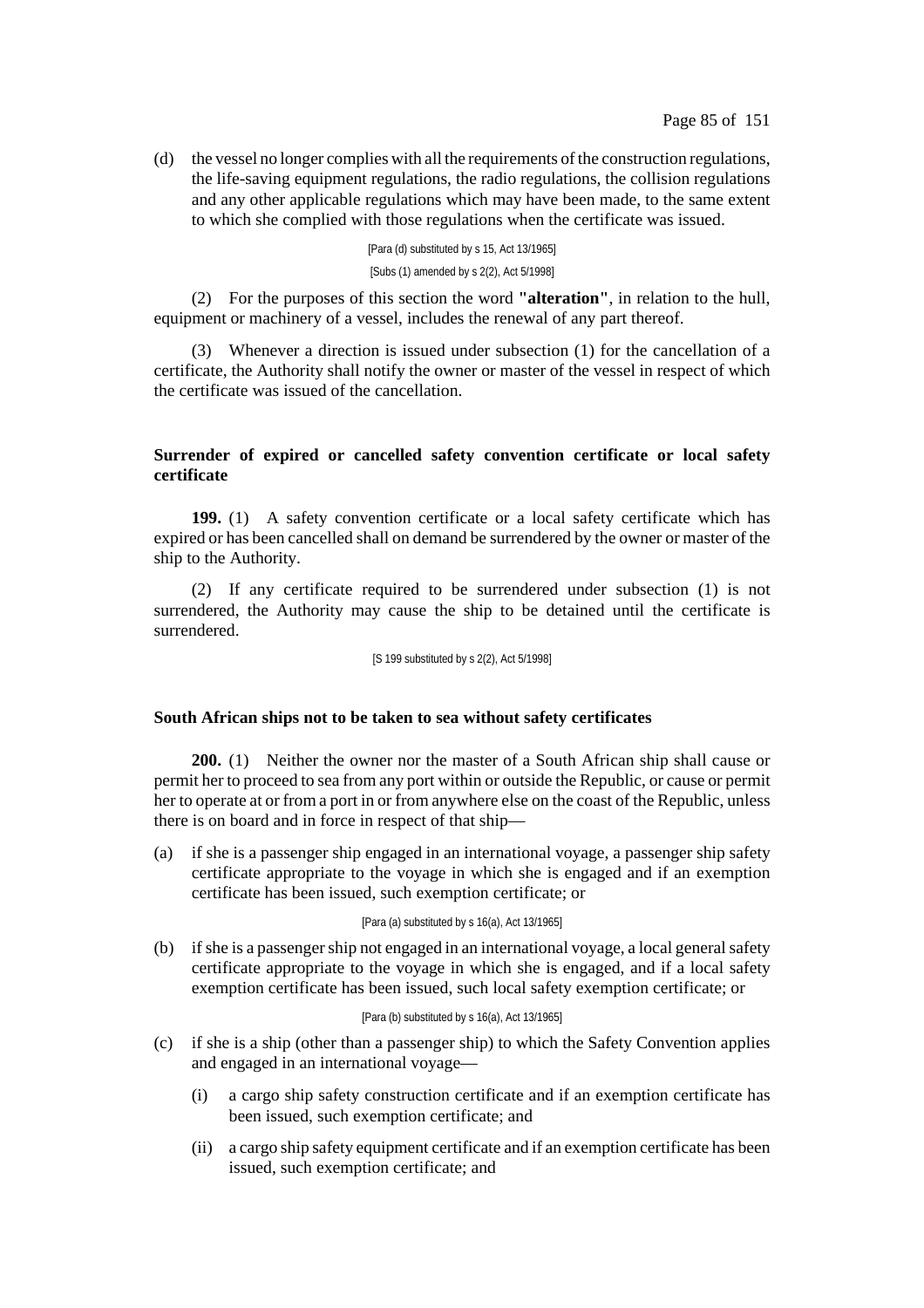(iii) a cargo ship safety radio certificate and if an exemption certificate has been issued, such exemption certificate; or

[Subpara (iii) substituted by s 7(a), Act 23/1997]

 $(iv) \ldots$ 

[Subpara (iv) deleted by s 7(b), Act 23/1997]

(v) an exemption certificate, if the ship is exempt from all the requirements of the radio regulations; or

## [Para (c) substituted by s 16(a), Act 13/1965]

(d) if she is a ship (other than a passenger ship) not engaged in an international voyage or a ship (other than a passengership) to which the SafetyConvention does not apply and engaged in an international voyage, a local generalsafety certificate appropriate to the voyage in which she is engaged, and if a local safety exemption certificate has been issued, such local safety exemption certificate.

> [Para (d) substituted by s 16(a), Act 13/1965] [Subs (1) amended by s 16, Act 13/1965; s 7, Act 23/1997; and item 15 (Sch 2), Act 58/1998]

(2) Subsection (1) shall not prohibit the owner or master of a ship from causing or permitting her to proceed to sea—

- (a) on a voyage other than an international voyage, if there are on board and in force in respect of the ship such certificates as would be required if she were engaged in an international voyage; or
- (b) if she is not a passenger ship, and if there are on board and in force in respect of the ship such certificates as would be required if she were a passenger ship.

(3) The Authority may authorize the owner or master of a passenger ship registered in the Republic to cause the ship to proceed to sea from a port in the Republic on an international voyage not exceeding twelve hundred nautical milesin length between the last port of call in the Republic and the final port of destination, provided there is on board and in force in respect of that ship a passenger ship safety certificate for a short international voyage and if an exemption certificate has been issued, such exemption certificate; and upon such authority being granted, the certificate or certificates referred to shall for the purposes of thissection be deemed to be appropriate to such voyage, notwithstanding the fact that the distance between the said ports exceeds six hundred nautical miles.

[Subs (3) amended by s 31, Act 40/1963, and substituted by s 16(b), Act 13/1965]

## **Carrying persons in excess**

**201.** No master or owner of any vessel registered or licensed in the Republic shall anywhere, and no master of any vessel not registered or licensed in the Republic shall in the Republic or the territorial waters thereof, permit persons to be on board or on or in any part of the vessel in excess of the number permitted by the vessel's safety convention certificate, local safety certificate, memorandum referred to in section *one hundred and ninety-six* or certificate referred to in subsection (4) or (5) of section *two hundred and three*: Provided that the Authority may, for the purpose of enabling persons to be moved from any place in consequence of a threat to their lives, authorize more persons to be carried on board a ship than are permitted by the said certificate or memorandum; and the carriage of persons in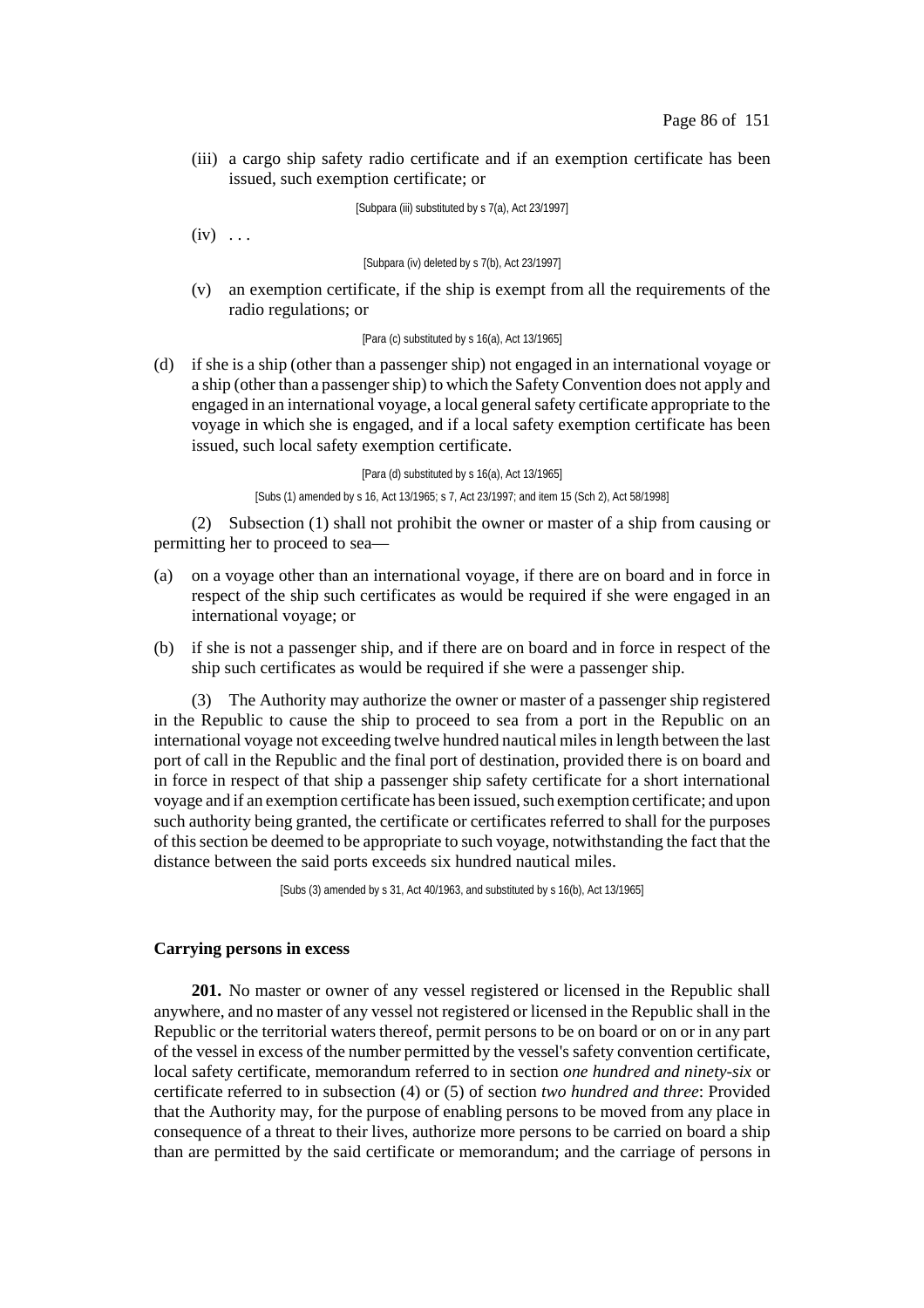accordance with such authority shall not constitute a contravention of the provisions of this section.

### **Issue of safety convention certificate by one Government at request of another**

**202.** (1) The Authority may request the Government of a country to which the Safety Convention applies to issue an appropriate safety convention certificate in respect of a ship registered in the Republic; and a certificate issued in pursuance of such a request shall contain a statement that it has been so issued, and shall be deemed to have been issued—

- (a) in the case of a passenger ship, under section *one hundred and ninety-two*; or
- (b) in the case of a ship other than a passenger ship, under section *one hundred and ninety-three*.

(2) The Authority may, at the request of the Government of a country to which the Safety Convention applies, cause an appropriate safety convention certificate to be issued in respect of a ship registered in that country, if it is satisfied in like manner as in the case of a ship registered in the Republic, that the certificate can properly be issued: Provided that it may cause the certificate to be issued if it is satisfied that the ship is constructed and equipped in accordance with all the requirements of the construction regulations, the life-saving equipment regulations, the radio regulations and any other regulations which may have been made and which are applicable to the ship and to the voyages on which she is to be engaged, in so far as those requirements are requirements of the Safety Convention applicable as aforesaid, notwithstanding the fact (if it be so) that she is not constructed or equipped in accordance with any requirements of the said regulationsthat are not applicable requirements of the Safety Convention, and that she is equipped in accordance with the requirements of the collision regulations. A certificate issued in pursuance of such a request shall contain a statement that it has been so issued and shall have effect as if it had been issued by the Government of the country in which the ship is registered.

[Subs (2) substituted by s 17, Act 13/1965, and amended by s 2(2), Act 5/1998]

# **Application of this Part to ships not registered or licensed in the Republic while in the Republic**

**203.** (1) Subject to the provisions of this section, the provisions of this Part shall, *mutatis mutandis*, apply in respect of all ships not registered or licensed in the Republic while they are within the Republic or the territorial waters thereof.

(2) A recognized non-South African safety convention certificate issued in respect of any such ship by the Government of the country in which the ship is registered shall, subject to the provisions of subsection (3), have the same effect as a corresponding certificate issued by the Authority undersection *one hundred and ninety-two* or *one hundred and ninety-three*.

#### [Subs (2) amended by s 32(a), Act 40/1963]

(3) If a recognized non-SouthAfrican safety convention certificate is produced which has been issued in respect of any such ship by or under the authority of the Government of the country in which the ship is registered, and which corresponds with the safety convention certificate which, in accordance with the provisions of this Part, the ship would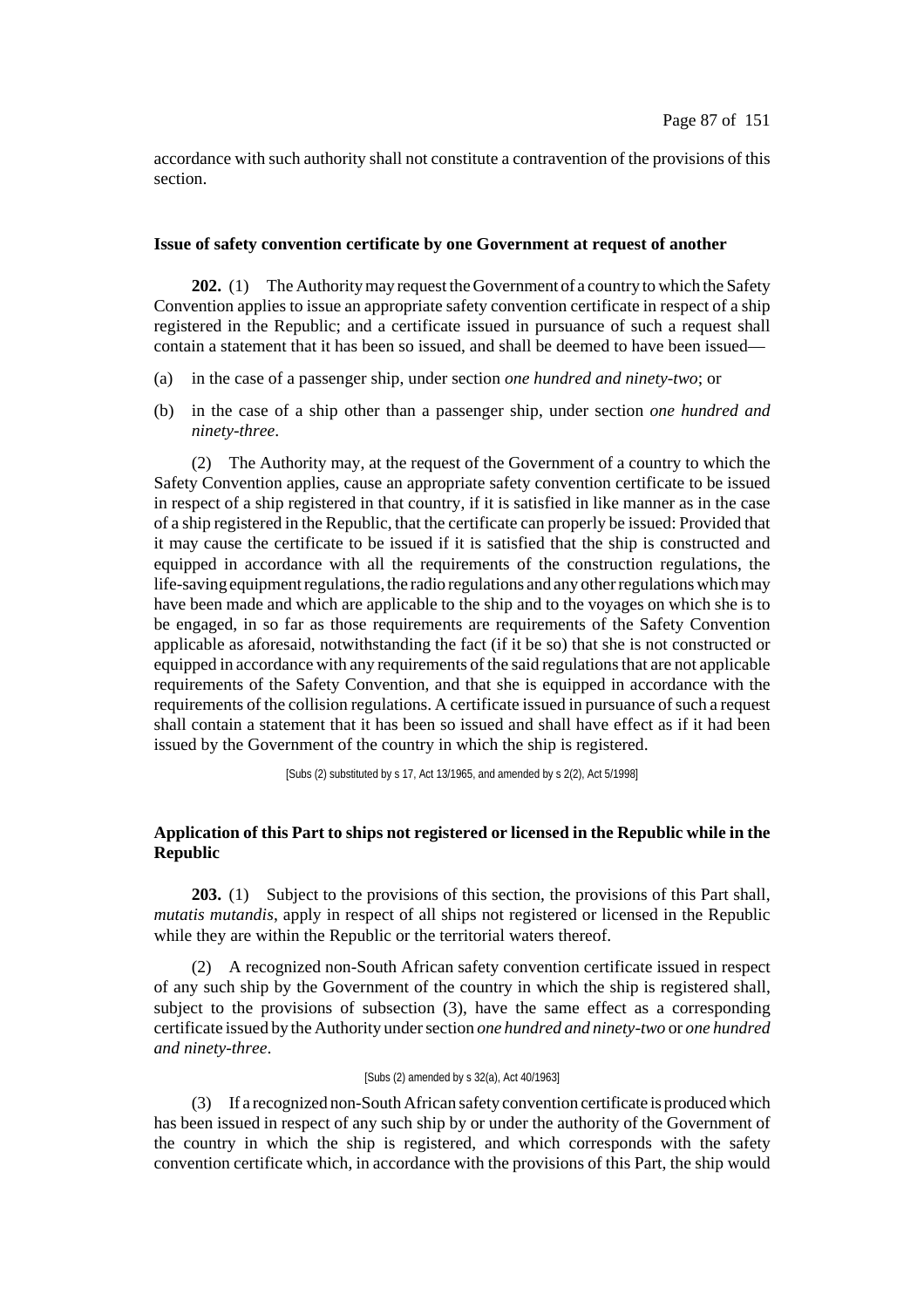be required to carry if she were registered in the Republic, the ship shall not be required to be inspected by a surveyor except—

- (a) for the purpose of determining the maximum number of persons that the ship is fit to carry; or
- (b) if the proper officer so directs, for the purpose of verifying that the ship is in the condition of seaworthiness indicated in the non-South African safety convention certificate produced.

[Para (b) amended by s 32(a), Act 40/1963] [Subs (3) amended by s 32(a), Act 40/1963]

(4) On receipt of the report of a surveyor of an inspection made under paragraph (a) of subsection (3), the Authority shall cause to be issued in respect of the ship a certificate stating the maximum number of persons which the ship is fit to carry.

(5) Notwithstanding the provisions of subsection (3)(a), if the non-South African safety convention certificate produced in respect of any such ship states the maximum number of persons that the ship is fit to carry, or if in addition to the non-South African safety convention certificate there is produced a certificate issued by or under the authority of the Government of the country in which the ship is registered stating the maximum number of persons that the ship is fit to carry, and the Authority is satisfied that that number has been determined substantially in the same manner as it would have been determined in the case of a ship registered in the Republic, it may, if it thinks fit, dispense with any inspection of the ship for the purpose of determining the maximum number of persons that she is fit to carry.

[Subs (5) amended by s 32(a), Act 40/1963, and substituted by s 2(2), Act 5/1998]

(6) If after consideration of the report of a surveyor of an inspection made under subsection (3)(b), the Authority is satisfied that a ship in respect of which a non-South African safety convention certificate has been produced is unseaworthy, it may direct that the said certificate be not recognized in the Republic, and thereafter the said certificate shall have no effect in the Republic.

[Subs (6) amended by s 32(a), Act 40/1963, and substituted by s 2(2), Act 5/1998]

(7) A safety certificate issued in respect of a ship to which the Safety Convention does not apply by or under the authority of the Government of the country to which the ship belongs, being a country other than the Republic, shall have the same effect as a certificate issued under section *one hundred and ninety-four*: Provided that, if, after consideration of the report of a surveyor on an inspection of such ship, the Authority is satisfied that she is not in the condition of seaworthiness indicated in such certificate, it may direct that the certificate be not recognized in the Republic, and thereafter the said certificate shall have no effect in the Republic.

### [Subs (7) added by s 18, Act 13/1965, and amended by s 2(2), Act 5/1998]

(8) Notwithstanding the provisions of this section, every ship not registered or licensed in the Republic, plying regularly between ports in the Republic or operating from a port in the Republic, and which is not in possession of any safety convention certificate issued by or under the authority of the government of the country of origin of the ship, shall be in possession of a local general safety certificate.

[Subs (8) added by s 12, Act 18/1992]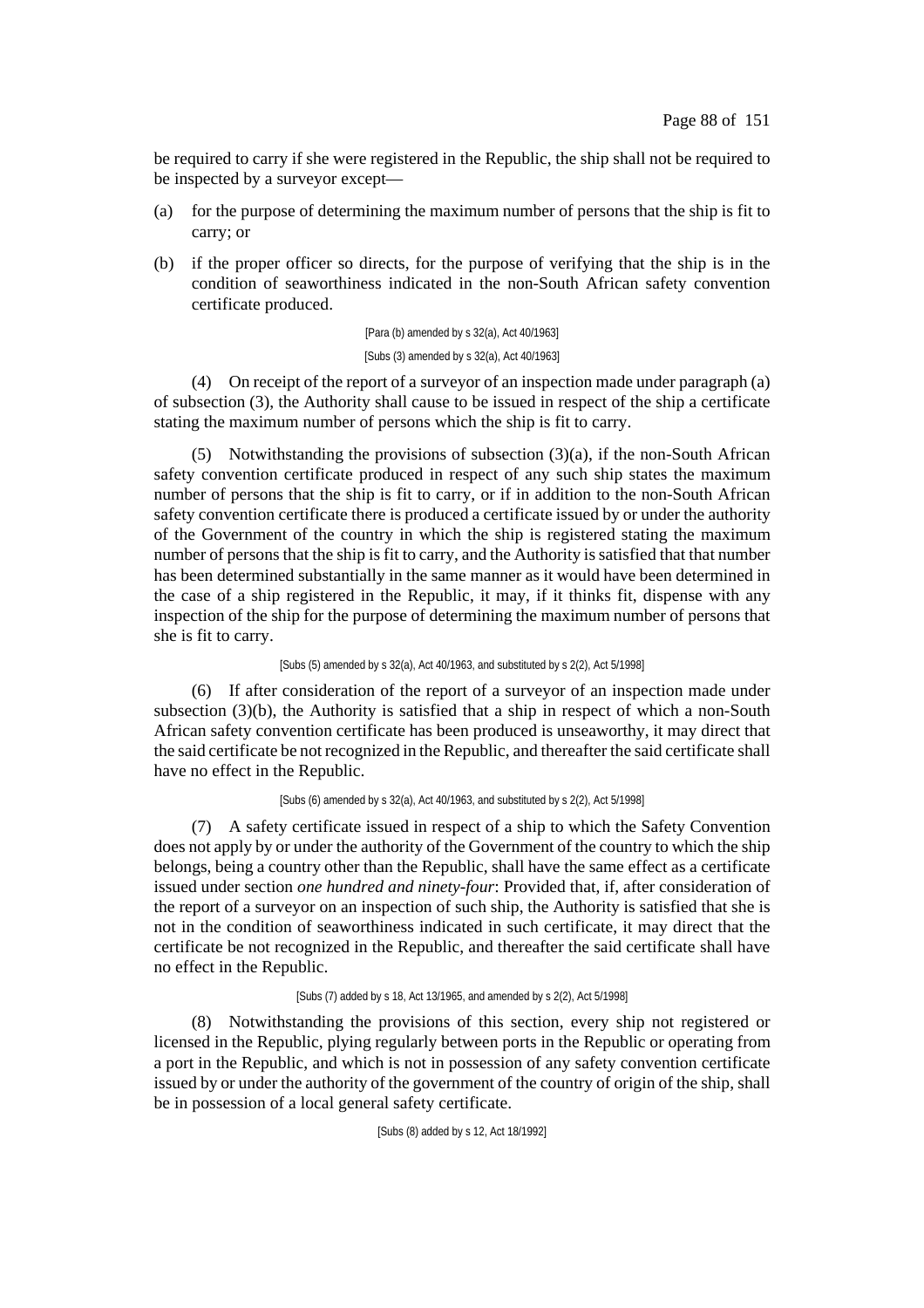(9) No person, including the owner or master of a ship referred to in subsection (8), shall cause or permit that ship to proceed to sea from any port in the Republic, unless there is on board and in respect of that ship a local general safety certificate.

[Subs (9) added by s 12, Act 18/1992]

# *Part II—Load lines*

## **Exemption from this Part and issue of load line exemption certificates**

**204.** (1) If, after consideration of the report of a surveyor of his inspection of a load line ship registered in the Republic, the Authority is satisfied that the ship is exempt by virtue of the exercise by it of a power conferred on it by the load line regulations, from any or all of the requirements of the said regulations and that the ship complies with the remaining requirements (if any), the Authority shall cause to be issued in respect of that ship—

- (a) ifshe is an international load line ship, an international load line exemption certificate; or
- (b) if she is a local load line ship, a local load line exemption certificate.

[Subs (1) amended by s 33(a), Act 40/1963, substituted by s 14(a), Act 42/1969, and amended by s 2(2), Act 5/1998]

(2) Every load line exemption certificate shall be in the prescribed form.

[Subs (2) amended by s 33(b), Act 40/1963, and substituted by s 14(a), Act 42/1969]

(3) The owner and the master of a ship in respect of which a load line exemption certificate has been issued shall observe the terms and conditions specified therein.

 $(4)$  ...

[Subs (4) amended by s 33(c), Act 40/1963, and substituted by s 14(b), Act 42/1969]

## **Initial and subsequent surveys of ships in respect of load line provisions**

**205.** (1) If the owner of any load line ship which is or is to be registered in the Republic desires that a load line certificate be issued in respect of the ship, he shall, before he applies for the issue of the certificate, cause her to be inspected by a surveyor.

### [Subs (1) substituted by item 16 (Sch 2), Act 58/1998]

(2) The owner of every ship in respect of which a load line certificate has been issued, shall cause her to be inspected by a surveyor in accordance with the load line regulations, at the intervals specified in the said regulations, calculated from the date of the initial survey referred to in subsection (1).

#### [Subs (2) substituted by s 15, Act 42/1969]

(3) On the inspection of any ship in terms of subsection (1) or (2) there shall be paid by the owner of the ship such fee as may be prescribed.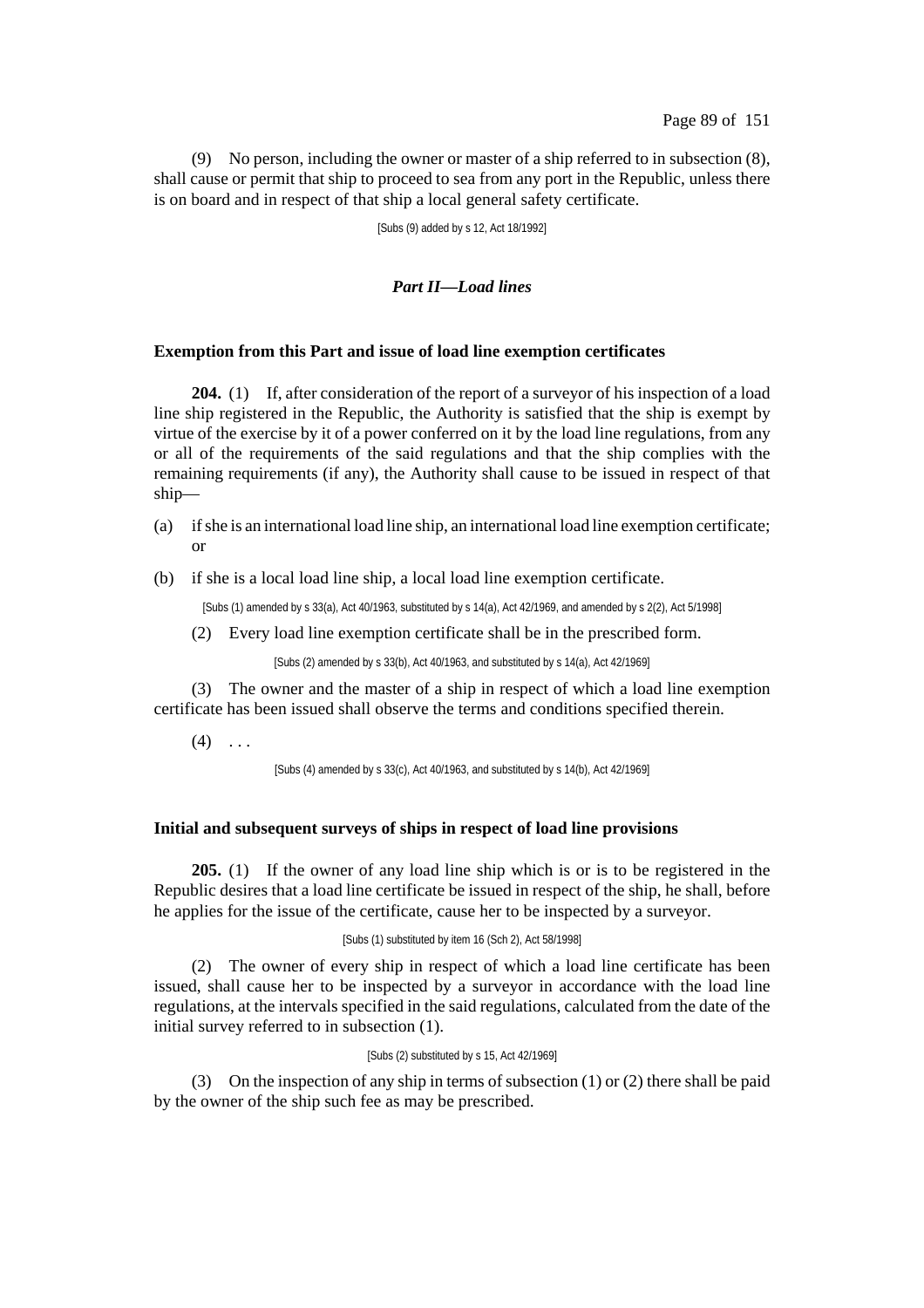#### **Surveyor's inspection report on load line ship**

**206.** (1) Every surveyor who inspects a ship in pursuance of section *two hundred and five* or of any provision of the load line regulations shall draw up a report of his inspection in the prescribed form.

(2) The report of the inspection of a load line ship in respect of which no load line certificate is in force, or in respect of which a load line certificate is in force which is due to expire within a period of twelve months after the date on which the inspection takes place, shall deal fully with the matters mentioned in section *two hundred and seven* and with such other matters as may be prescribed.

(3) The report of the inspection of a load line ship in respect of which a load line certificate is in force which is due to expire at a date later than twelve months after the date on which the inspection takes place, shall deal in detail with the question whether the certificate ought to remain in force during the period of twelve months following the inspection, with the matters mentioned in section *two hundred and seven* and with such other matters as may be prescribed.

(4) The surveyor shall forward his report to the proper officer.

### **Issue of load line certificates other than load line exemption certificates**

**207.** If, after consideration of the report of a surveyor of his inspection of a load line ship registered in the Republic, the Authority is satisfied that—

- (a) the ship is marked with deck lines and load lines of the description and number required by the load line regulations; and
- (b) the ship's load lines are in the position required by the load line regulations; and
- (c) the ship complies with the conditions of assignment,

the Authority shall cause to be issued in respect of that ship—

- (i) ifshe is an international load line ship, an international load line certificate other than an international load line exemption certificate; or
- (ii) if she is a local load line ship, a local load line certificate other than a local load line exemption certificate,

which shall be in the form prescribed.

[S 207 amended by s 26, Act 30/1959, and by s 19, Act 13/1965, substituted by s 16, Act 42/1969, and amended by s 2(2), Act 5/1998]

# **Entry of load line particulars in official log-book**

**208.** (1) When a load line certificate has been issued in terms of this Act in respect of a load line ship registered in the Republic, the master, before making any other entry in the official log-book shall enter therein the particulars as to the position of the deck line and load lines specified in the certificate.

(2) Before any load line ship registered in the Republic leaves any port within or outside the Republic, or before any passenger ship not registered in the Union and plying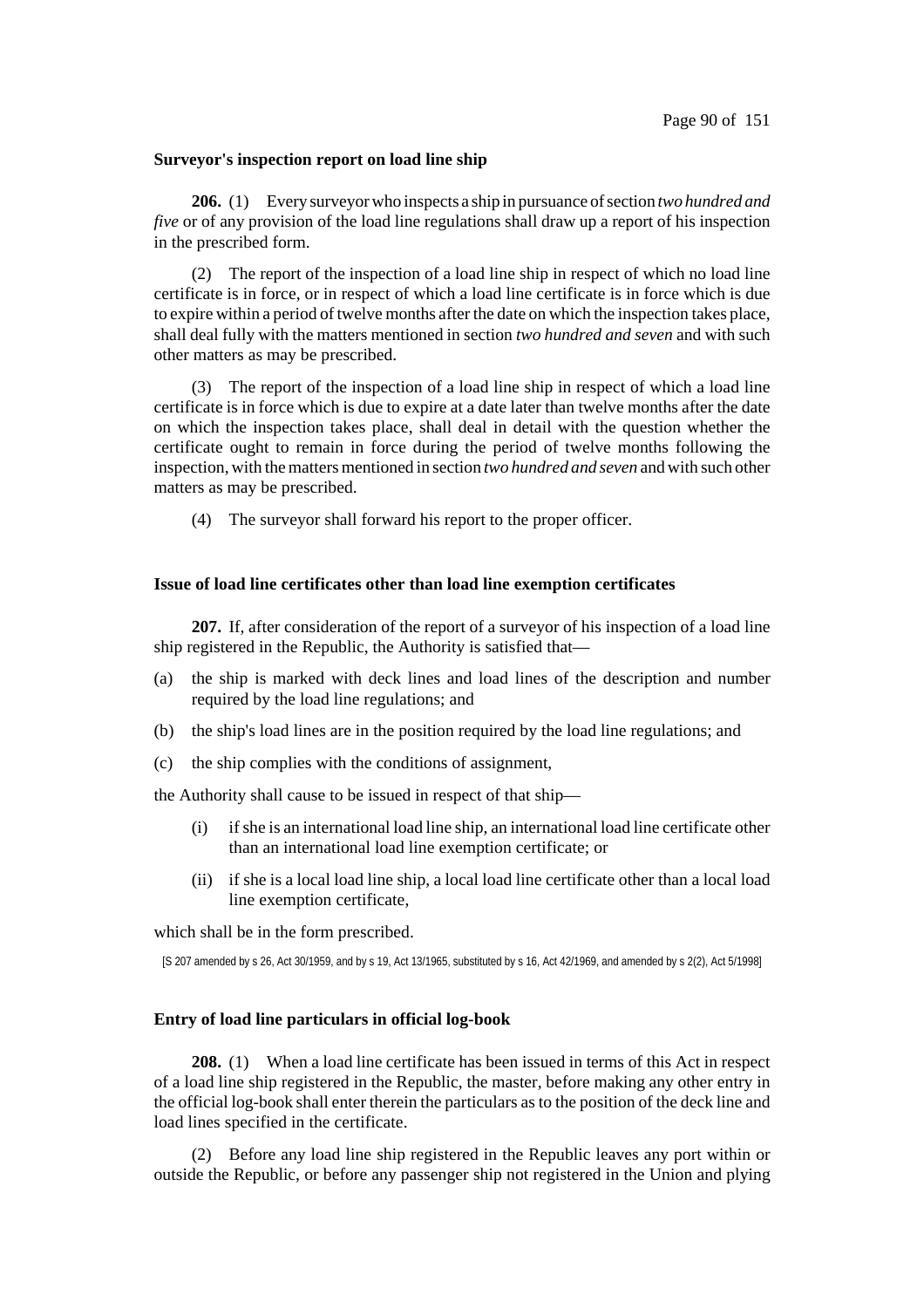between ports in the Republic or between a port in the Republic and any other port leaves any port in the Republic, for the purpose of proceeding to sea the master shall—

- (a) enter in the official log-book the prescribed particulars relating to the depth to which the ship is for the time being loaded; and
- (b) cause a notice in the prescribed form, and containing such of the said particulars as may be prescribed, to be displayed in some conspicuous place on board the ship and to be kept so displayed and legible until the ship arrives at some other port.

[Subs (2) amended by s 34, Act 40/1963]

# **Duration of load line certificates**

**209.** (1) A load line certificate issued under the provisions of this Act shall expire at the end of such period, not exceeding five years from the date of its issue, as may be specified therein, or upon the giving of notice by the Authority to the owner or master of the ship that it has been cancelled.

(2) The Authority may grant an extension of any international load line certificate or of any local load line certificate, issued in respect of any ship registered in the Republic, for a period not exceeding one month from the date when the certificate would, but for the extension, have expired, or, if the ship is absent from the Republic on that date, for a period not exceeding five months from that date.

[Subs (2) substituted by s 20, Act 13/1965; s 2(2), Act 5/1998; and item 17 (Sch 2), Act 58/1998]

# **Cancellation of load line certificates**

**210.** (1) The Authoritymay direct that an international load line certificate or a local load line certificate be cancelled, if it is satisfied that—

- (a) it was obtained fraudulently or on wrong information; or
- (b) since it was issued, structural alterations, which affect the position of the load lines, have taken place in the hull or superstructures of the ship; or
- (c) the fittings and appliances for the protection of openings, the guard rails, the freeing ports or the means of access to the crew accommodation have not been maintained on the ship in as effective a condition as that in which they were when the certificate was issued; or
- (d) the owner of the ship has failed to cause her to be inspected in accordance with the provisions of section *two hundred and five*; or
- (e) the marking of the deck lines and load lines on the ship have not been properly maintained.

[Subs (1) amended by s 21, Act 13/1965, and by s 2(2), Act 5/1998]

(2) For the purposes of this section the word **"alteration"** in relation to the hull or superstructures of a ship, includes the renewal of any part thereof.

(3) Whenever a direction is issued under subsection  $(1)$  for the cancellation of a load line certificate, the Authority shall notify the owner or master of the ship in respect of which the certificate was issued of the cancellation.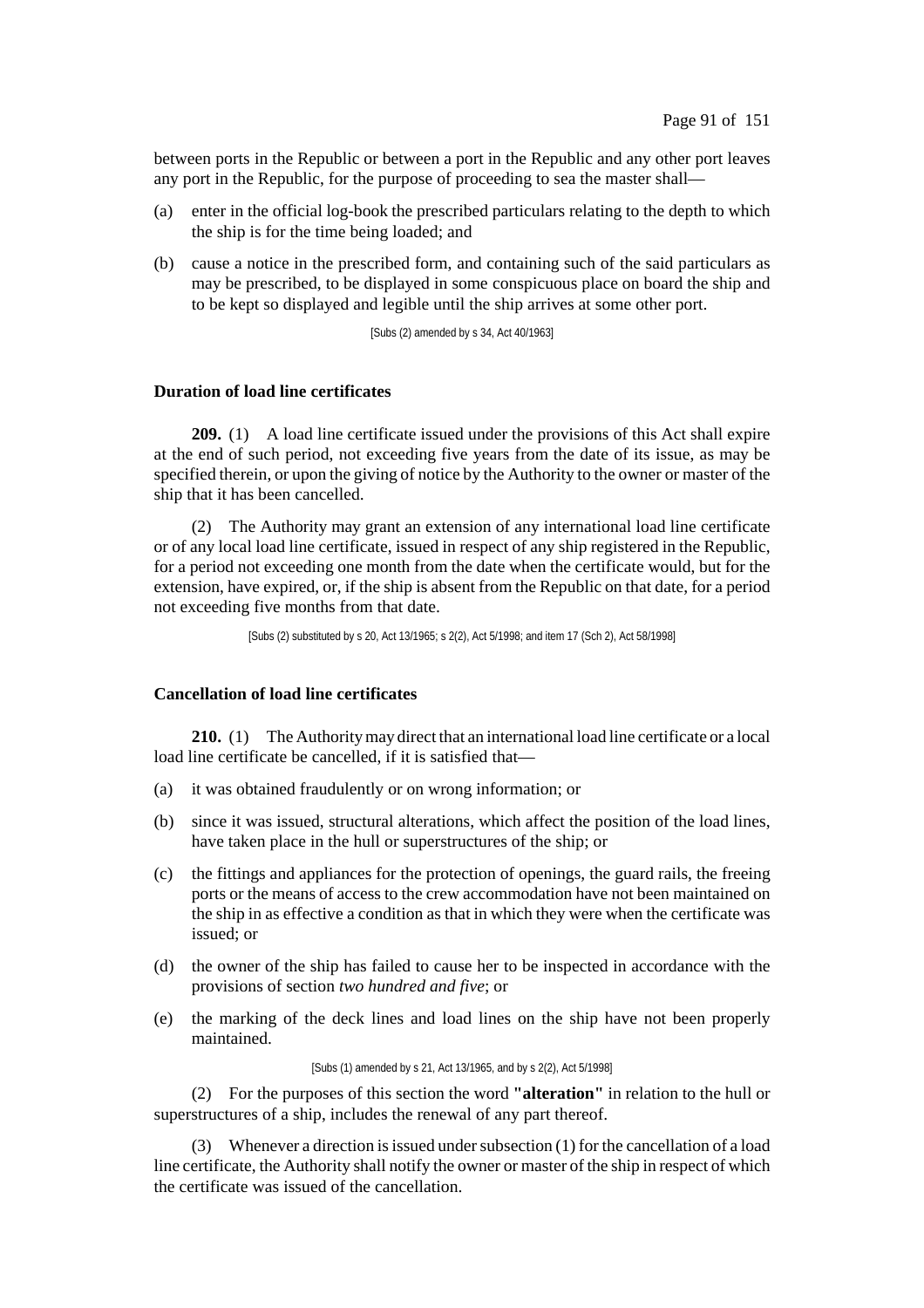### **Surrender of expired or cancelled load line certificate**

**211.** (1) A load line certificate which has expired or has cancelled, shall on demand be surrendered by the owner or master of the ship to the Authority.

(2) If any certificate required to be surrendered under subsection (1) is not surrendered, the Authority may cause the ship to be detained until the certificate is surrendered.

[S 211 amended by s 17, Act 42/1969, and substituted by s 2(2), Act 5/1998]

### **South African ships not to be taken to sea without load line certificates**

**212.** Neither the owner nor the master of a load line ship registered in the Republic shall cause or permit her to proceed to sea from a port within or outside the Republic unless there is on board and in force in respect of that ship—

- (a) if the voyage which she is undertaking is an international voyage—
	- (i) in the case of an international load line ship, an international load line certificate other than an international load line exemption certificate, and if an international load line exemption certificate has been issued, such international load line exemption certificate, or an international load line exemption certificate if the ship is exempt from all the requirements of the load line regulations; or
	- (ii) in the case of a local load line ship, a local load line certificate other than a local load line exemption certificate, and if a local load line exemption certificate has been issued, such local load line exemption certificate, or a local load line exemption certificate if the ship is exempt from all the requirements of the load line regulations; or

[Para (a) substituted by s 27, Act 30/1959, by s 22, Act 13/1965, and by s 18, Act 42/1969]

- (b) if the voyage which she is undertaking is not an international voyage—
	- (i) an international load line certificate other than an international load line exemption certificate, and if an international load line exemption certificate has been issued, such international load line exemption certificate, or an international load line exemption certificate if the ship is exempt from all the requirements of the load line regulations; or
	- (ii) a local load line certificate other than a local load line exemption certificate, and if a local load line exemption certificate has been issued, such local load line exemption certificate, or a local load line exemption certificate if the ship is exempt from all the requirements of the load line regulations.

[Para (b) substituted by s 27, Act 30/1959, amended by s 35, Act 40/1963, and substituted by s 22, Act 13/1965, and by s 18, Act 42/1969]

## **Maintenance of load lines and deck lines**

**213.** (1) The owner and the master of a load line ship registered in the Republic shall maintain the marking of her deck lines and load lines in the position specified in the load line certificate in force in respect of that ship or in the position approved by a person entitled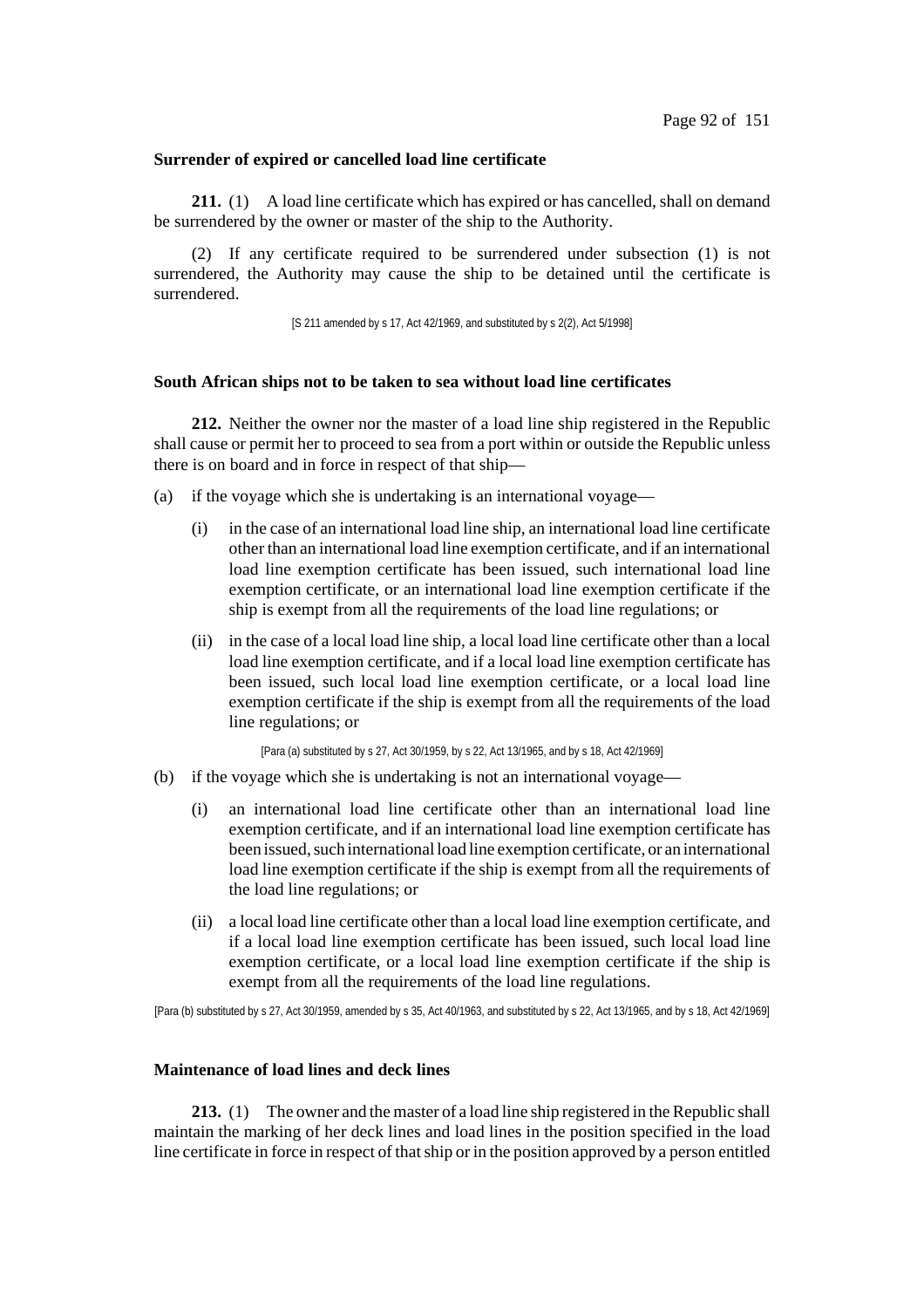under the load line regulations to approve the alteration of the position of the said deck lines or load lines.

(2) No person shall conceal, remove, alter, deface or obliterate, or suffer any person under his control to conceal, remove, alter, deface or obliterate any mark placed on any ship in accordance with the provisions of this Act, except with the authority of a person entitled under the load line regulations to authorize the alteration of the mark, or except for the purpose of escaping capture by an enemy or by a foreign ship in the exercise of some belligerent right.

# **Submersion of load line on South African ships**

**214.** (1) The master of a load line ship registered in the Republic shall not—

- (a) so load the ship; or
- (b) suffer the ship to be so loaded; or
- (c) bring the ship into any port in the Republic so loaded,

as to submerge in salt water, when the ship has no list, the load line on each side of the ship appropriate to the circumstances then existing.

#### [Subs (1) substituted by s 28, Act 30/1959]

(2) Any surveyor who finds upon inspection that the ship is loaded in contravention of subsection (1) shall give notice in writing to that effect to the master, pointing out the extent of the overloading, and requiring that the matter be rectified.

(3) A copy of every notice so given shall be transmitted by the surveyor to the proper officer at any port at which a clearance for that ship may be requested, and a clearance shall not be granted, and the ship shall be detained, until a certificate under the hand of a surveyor is produced stating that the deficiency has been made good.

## **Issue of international load line certificate by one Government at request of another**

**215.** (1) The Authority may request the Government of a country to which the Load LineConvention appliesto issue an international load line certificate in respect of a load line ship registered in the Republic; and a certificate issued in pursuance of such a request shall contain a statement that it has been so issued, and shall be deemed to have been issued under paragraph (i) of section *two hundred and seven*.

#### [Subs (1) amended by s 8, Act 23/1997]

(2) The Authority may, at the request of the Government of a country to which the Load Line Convention applies, cause an international load line convention certificate to be issued in respect of a load line ship registered in that country, if it is satisfied, in like manner as in the case of a ship registered in the Republic, that the certificate can properly be issued: Provided that it may cause the certificate to be issued if it is satisfied that the ship is marked with deck lines and load lines in accordance with the requirements of the load line regulations in so far as those requirements are requirements of the Load Line Convention, notwithstanding the fact (if it be so) that she is not marked with deck lines and load lines in accordance with any requirements of the said regulations that are not requirements of the Load Line Convention. A certificate issued in pursuance of such a request shall contain a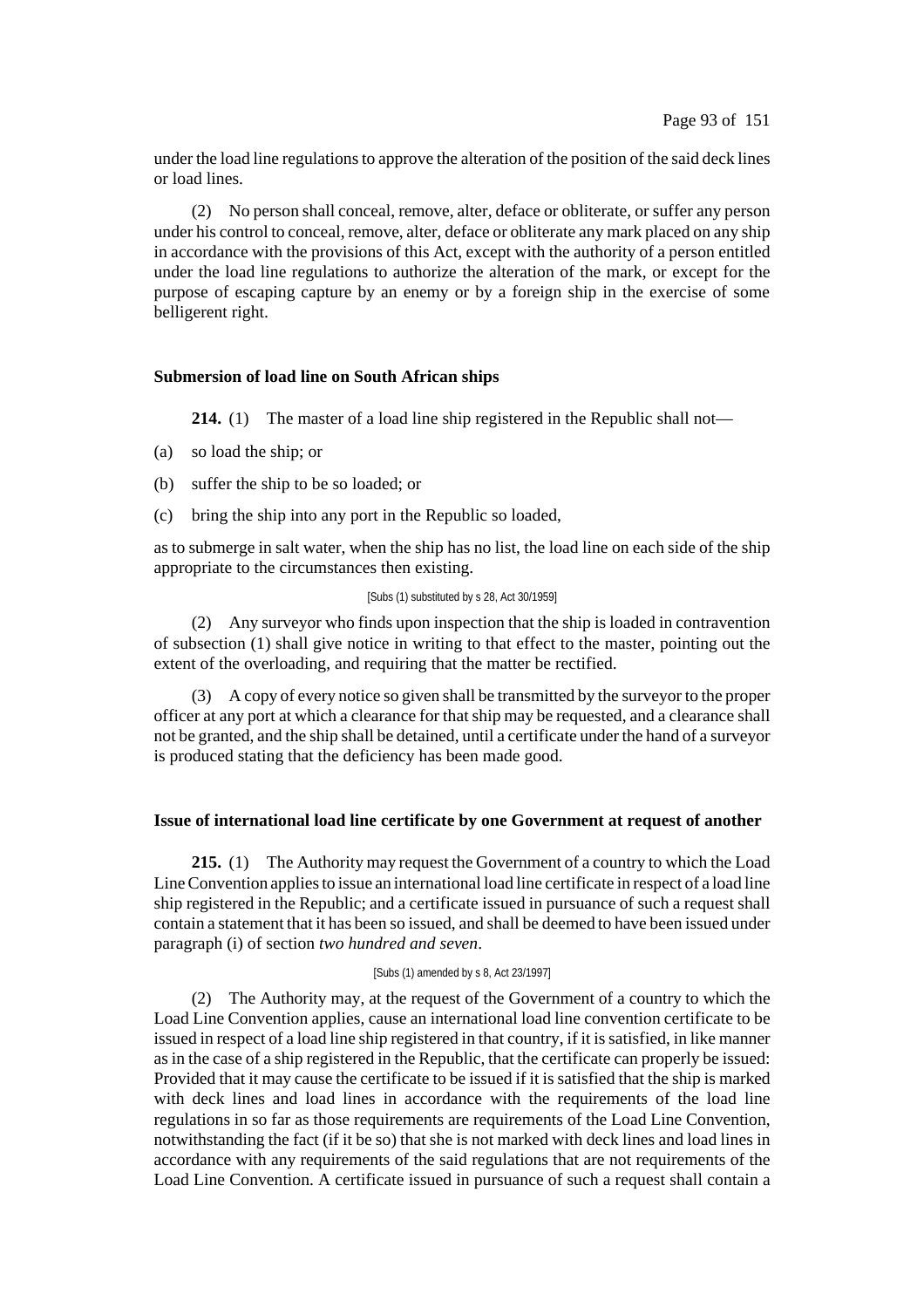statement that it has been so issued, and shall have effect as if it had been issued by the Government of the country in which the ship is registered.

> [Subs (2) amended by s 2(2), Act 5/1998] [S 215 substituted by s 23, Act 13/1965]

# **Inspection and control of load line convention ships not registered in the Republic**

**216.** (1) If a recognized non-South African international load line certificate is produced in respect of a load line ship which is registered in a country (other than the Republic) to which the Load Line Convention applies and is at a place within the Republic or the territorial waters thereof, a surveyor's powers of inspecting the ship with respect to load line shall be limited to ascertaining—

- (a) whether the ship is loaded beyond the limits allowed by the certificate;
- (b) whether the position of the load lines on the ship corresponds with the position specified in the certificate;
- (c) whether since the certificate was issued any structural alterations have taken place in the hull or superstructures of the ship which affect the position of the load lines; and
- (d) whether the fittings and appliances for the protection of openings, the guard rails, the freeing ports and the means of access to the crew accommodation have been maintained on the ship in as effective a condition as they were in when the certificate was issued.

[Subs (1) amended by s 36, Act 40/1963, and by s 24(a), Act 13/1965]

(2) If a surveyor finds on inspection that the ship isloaded beyond the limits allowed by the certificate, he shall give notice in writing to that effect to the master, pointing out the extent of the overloading and requiring that the matter be rectified.

(3) If a surveyor finds on inspection that the load lines of the ship are not in the position specified in the certificate, he shall give notice in writing to that effect to the owner or master, pointing out the defects and requiring the same to be made good.

(4) A copy of every notice given under subsection (2) or (3) shall be transmitted by the surveyor to the proper officer at any port at which a clearance for that ship may be requested, and a clearance shall not be granted, and the ship shall be detained, until a certificate under the hand of a surveyor is produced stating that the matter has been rectified or the deficiency made good, as the case may be.

(5) If a recognized non-South African international load line certificate is not produced to the surveyor on such demand as aforesaid, the surveyor shall have the same power of inspecting the ship, for the purpose of seeing that the provisions of this Part have been complied with, as if the ship were a ship registered in the Republic.

[Subs (5) amended by s 36, Act 40/1963, and substituted by s 24(b), Act 13/1965]

(6) For the purposes of this section a ship shall be deemed to be loaded beyond the limits allowed by the certificate if she is so loaded as to submerge in salt water, when the ship has no list, the appropriate load line on each side of the ship, that is to say, the load line appearing by the certificate to indicate the maximum depth to which the ship is for the time being entitled under the Load Line Convention to be loaded.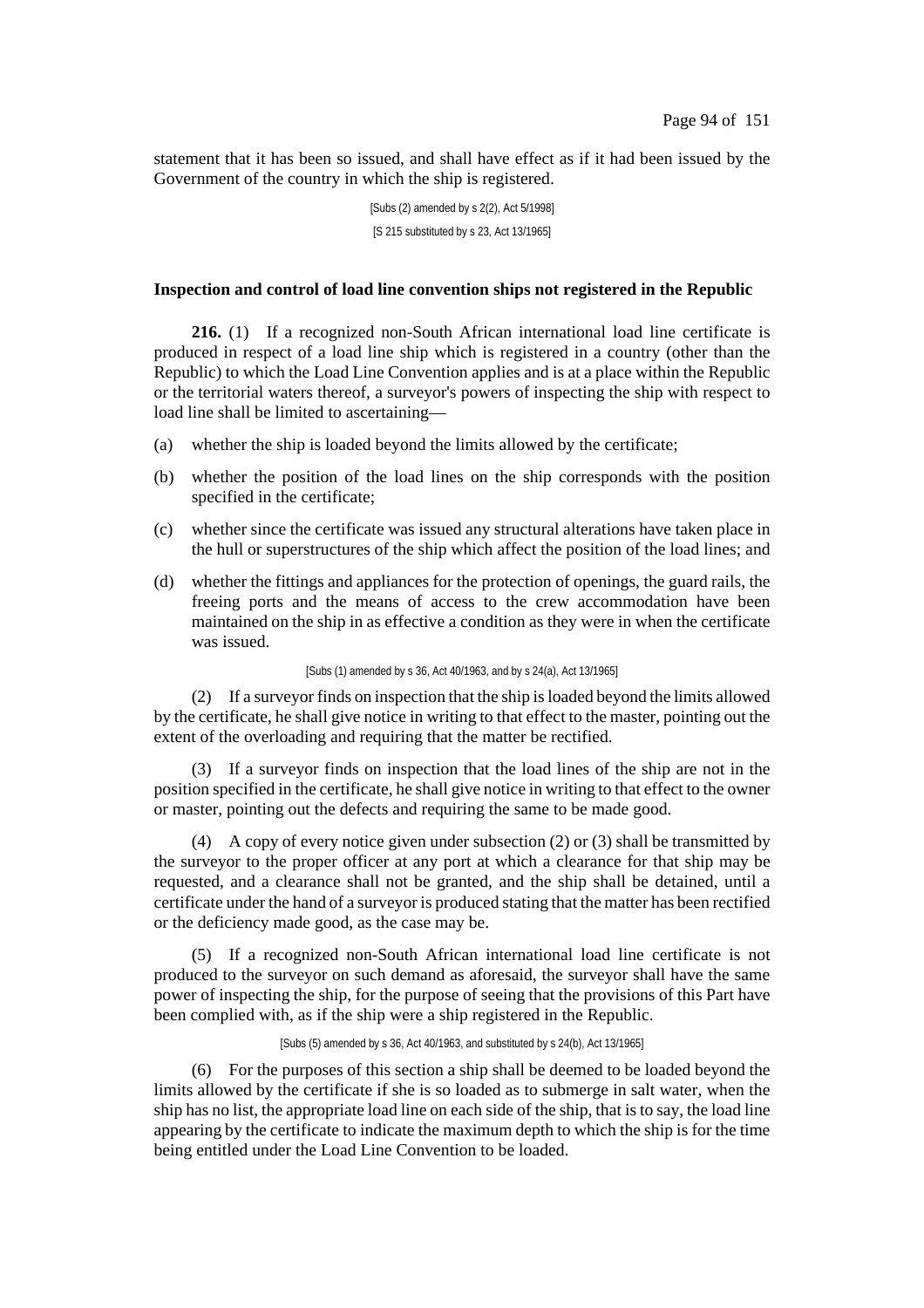# **Issue of load line certificates in respect of ships not registered in the Republic**

**217.** (1) The Authority may cause a special load line certificate to be issued in respect of any load line ship not registered in the Republic.

(2) The provisions of this Chapter relating to the issue, effect, duration, renewal and cancellation oflocal load line certificatesshall apply, *mutatis mutandis*, in relation to special load line certificates: Provided that-

(a) if a special load line certificate is issued in respect of a load line ship registered in a country to which the Load Line Convention does not apply, it shall be available in respect of international voyages as well as other voyages, but if issued in respect of a load line ship registered in a country to which the Load Line Convention applies, shall only be valid so long as the ship is not plying on international voyages, and shall be endorsed with a statement to that effect, and may be cancelled by the Authority if it is satisfied that the ship is so plying; and

### [Para (a) substituted by s 2(2), Act 5/1998]

(b) a survey for the purpose of ascertaining whether the certificate should remain in force shall take place whenever the Authority so requires.

# **Recognition of certificates as to load lines issued in other countries**

**218.** If the Minister is satisfied—

- (a) either—
	- (i) that, by the law in force in any treaty country (other than the Republic) provision has been made for the fixing, marking and certifying of load lines on ships (or any class or description of ships) registered in that treaty country; or
	- (ii) thatsuch provision has been made by the law in force in any foreign country with respect to ships (or any class or description of ships) registered in that country, and has also been so made (or it has been agreed that provision shall be so made) for recognizing load line certificates issued in the Republic as having the same effect in ports of that country as certificates issued under the said provision; and
- (b) that the provision for the fixing, marking and certifying of load lines is based on the same principles as the corresponding provisions of this Chapter and of the load line regulations and is equally effective,

he may, by notice in the *Gazette*, direct that certificatesissued in pursuance of that provision in respect of ships (or that class or description of ships) registered in that treaty country or in respect of ships (or that class or description of ships) registered in that foreign country, as the case may be, shall have the same effect, for the purposes of this Chapter as special load line certificates.

[S 218 amended by s 29, Act 30/1959, and by s 48, Act 69/1962]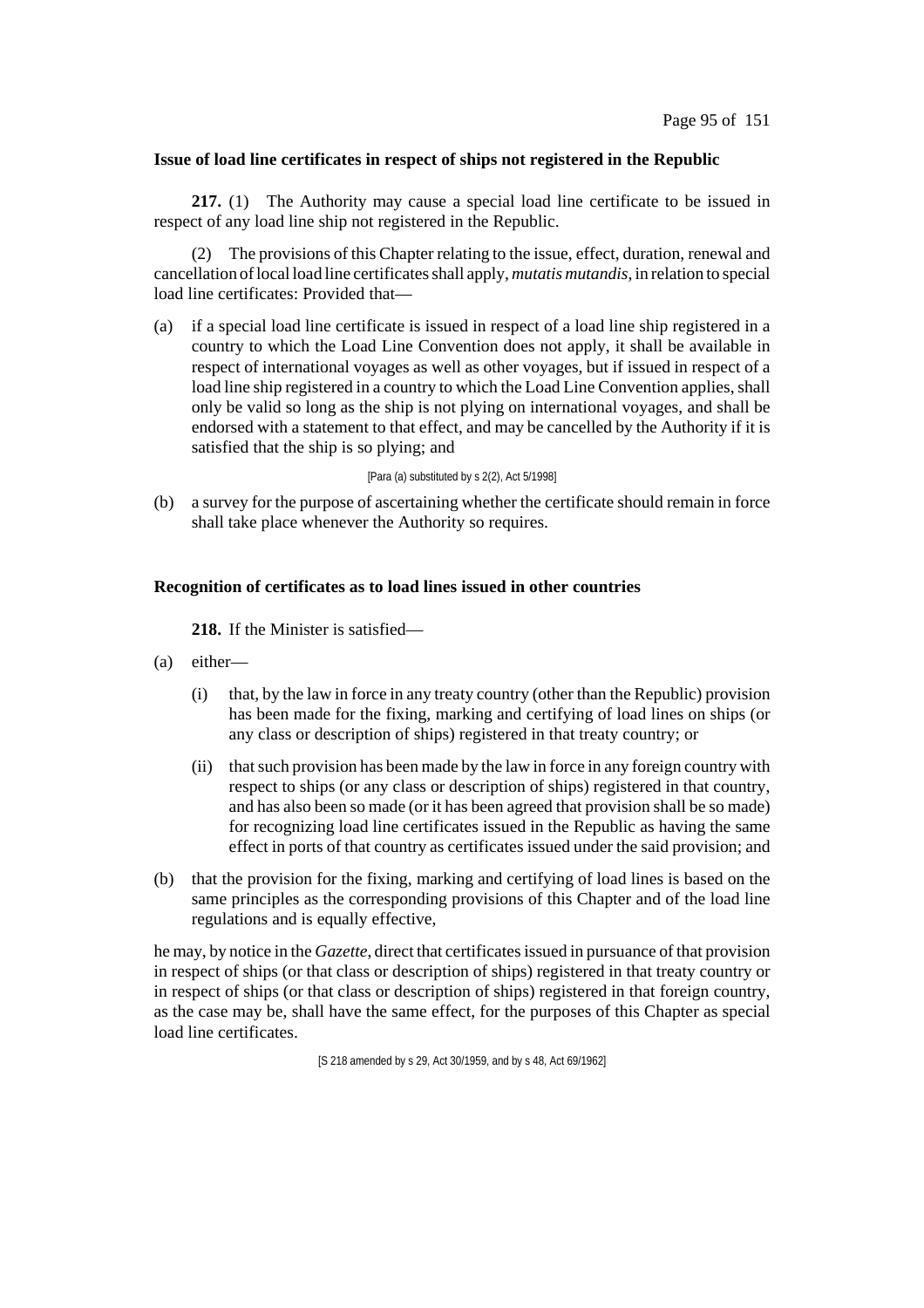# **Load line ships not registered in the Republic not to be taken to sea without load line certificates**

**219.** The master of a load line ship not registered in the Republic shall not cause or permit her to proceed to sea from a port in the Republic unless there is on board and in force in respect of that ship—

- (a) if she is registered in a country to which the Load Line Convention applies, and—
	- (i) is engaged in an international voyage, a recognized non-South African international load line certificate or a certificate issued under subsection (2) of section *two hundred and fifteen*; or

[Subpara (i) amended by s 38(a), Act 40/1963, and substituted by s 25, Act 13/1965]

(ii) is not engaged in an international voyage, a certificate referred to in paragraph (i) or a special load line certificate or a certificate which in terms of a notice issued under section *two hundred and eighteen* has the same effect as a special load line certificate; or

[Subpara (ii) amended by s 38(b), Act 40/1963]

(b) if she is not registered in a country to which the Load Line Convention applies, a special load line certificate or a certificate which in terms of a notice issued under section *two hundred and eighteen* has the same effect as a special load line certificate.

[Para (b) amended by s 38(b), Act 40/1963]

# **Submersion of load line on ships not registered in the Republic**

**220.** The provisions of section *two hundred and fourteen* shall apply to load line ships not registered in the Republic, while they are at any port in the Republic, as they apply to load ships registered in the Republic: Provided that in the application of the said provisions the expression **"the load line"** shall mean—

(a) in the case of a ship in respect of which there is produced a recognized Non-South African international load line certificate, the load line appearing by the certificate to indicate the maximum depth to which the ship is for the time being entitled under the Load Line Convention to be loaded; or

[Para (c) amended by s 39(a), Act 40/1963, and substituted by s 26, Act 13/1965]

(b) in the case of a ship in respect of which there is produced a certificate which, in terms of a notice issued under section *two hundred and eighteen*, has the same effect for the purposes of this Chapter as a special load line certificate, the load line appearing by the certificate to indicate the maximum depth to which the ship is for the time being entitled, under the law in force in the country in which the ship is registered, to be loaded; or

## [Para (b) amended by s 39(b), Act 40/1963]

(c) in any other case, the load line which corresponds with the load line indicating the maximum depth to which the ship is for the time being entitled under the load line regulations to be loaded, or if no load line on the ship corresponds as aforesaid, the lowest load line thereon.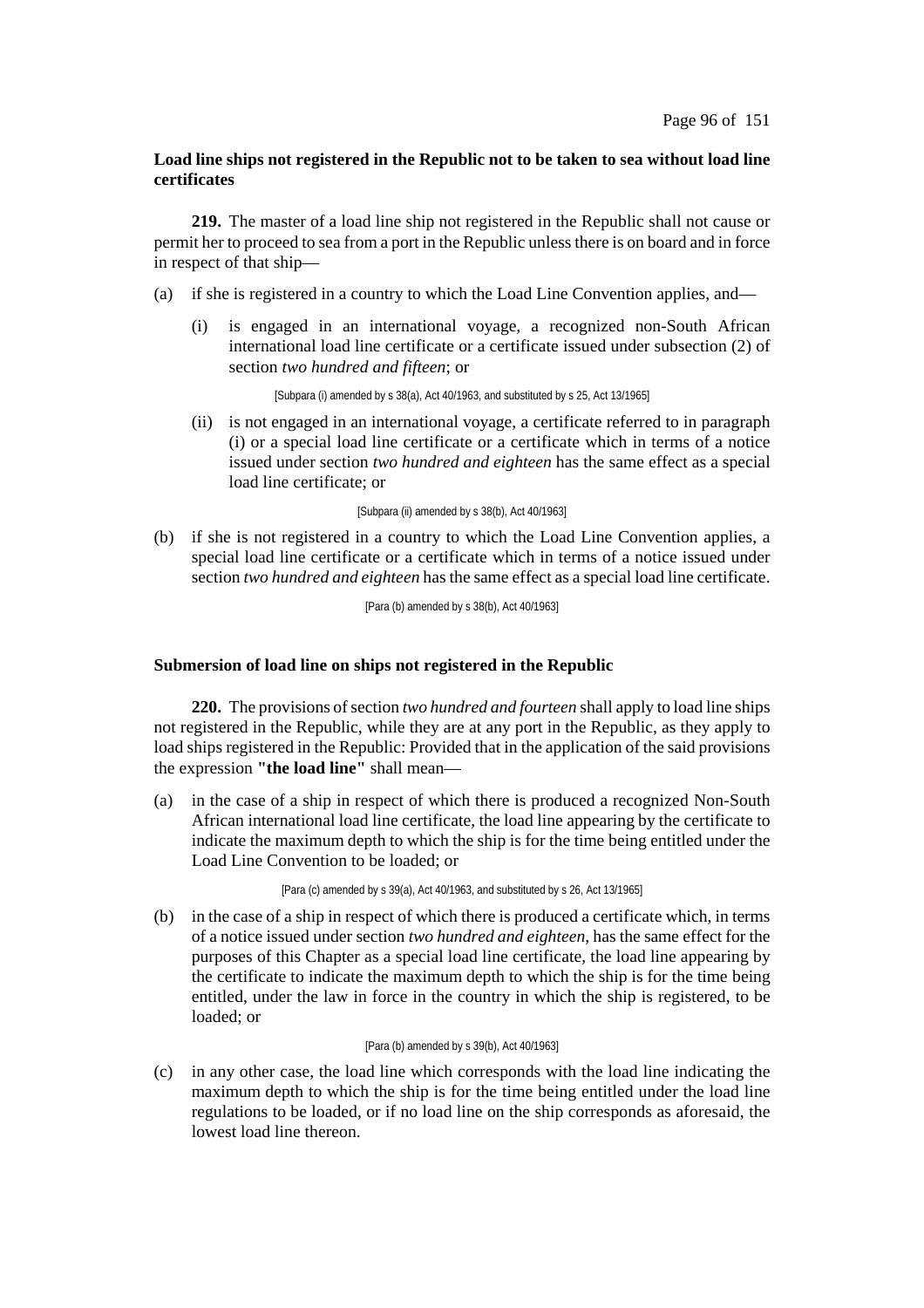### *Part III—Safety of navigation*

## **Ship's complement**

**221.** (1) The owner and the master of every South African ship operating at a port in the Republic or going to sea from any port whatsoevershall ensure that, in addition to the ship's officers and other persons which in terms of section 73 must be employed on board that ship, there are employed as crew the number and description of persons prescribed.

### [Subs (1) substituted by s 23(a), Act 57/1998]

(2) (a) Subject to paragraph (b), the owner and the master of every ship other than a South African ship operating at a port in the Republic or going to sea from any such port shall ensure that, in addition to the ship's officers and other persons which in terms of section 73(4) must be employed on board that ship, there are employed as crew the number and descriptions of persons prescribed by the law of the flag of the ship.

(b) Notwithstanding paragraph (a), subsection (1) shall apply in relation to a ship referred to in that paragraph, as if it were a South African ship, if—

- (i) the matters contemplated in that paragraph are not prescribed by the law of the flag of the ship; or
- (ii) having regard to—
	- (aa) the complement normally carried by similar ships on similar voyages;
	- (bb) the complement which the ship in question has recently carried on previous voyages; and
	- (cc) the nature and place of the service for which the ship is intended,

the proper officer has reason to believe that the ship is not sufficiently and efficiently manned.

[Subs (2) amended by s 49, Act 69/1962, s 40, Act 40/1963 and substituted by s 23(a), Act 57/1998]

 $(3) \ldots$ 

[Subs (3) substituted by s 13, Act 18/1992 and deleted by s 23(b), Act 57/1998]

### **Employment of radio officers and operators**

**222.** (1) No person shall be employed as a radio officer or operator of a radio installation on any South African ship unless he holds an appropriate certificate of proficiency issued or approved in accordance with the regulations.

[Subs (1) amended by s 50, Act 69/1962 and substituted by s 24, Act 57/1998]

(2) A person employed as a radio officer or operator on board a South African ship shall subscribe to a declaration of secrecy, which shall be in the approved form; and no person, having made the declaration, shall, either directly or indirectly, divulge to any other person unlesslawfully authorized to do so, any information which he has acquired by virtue of his employment.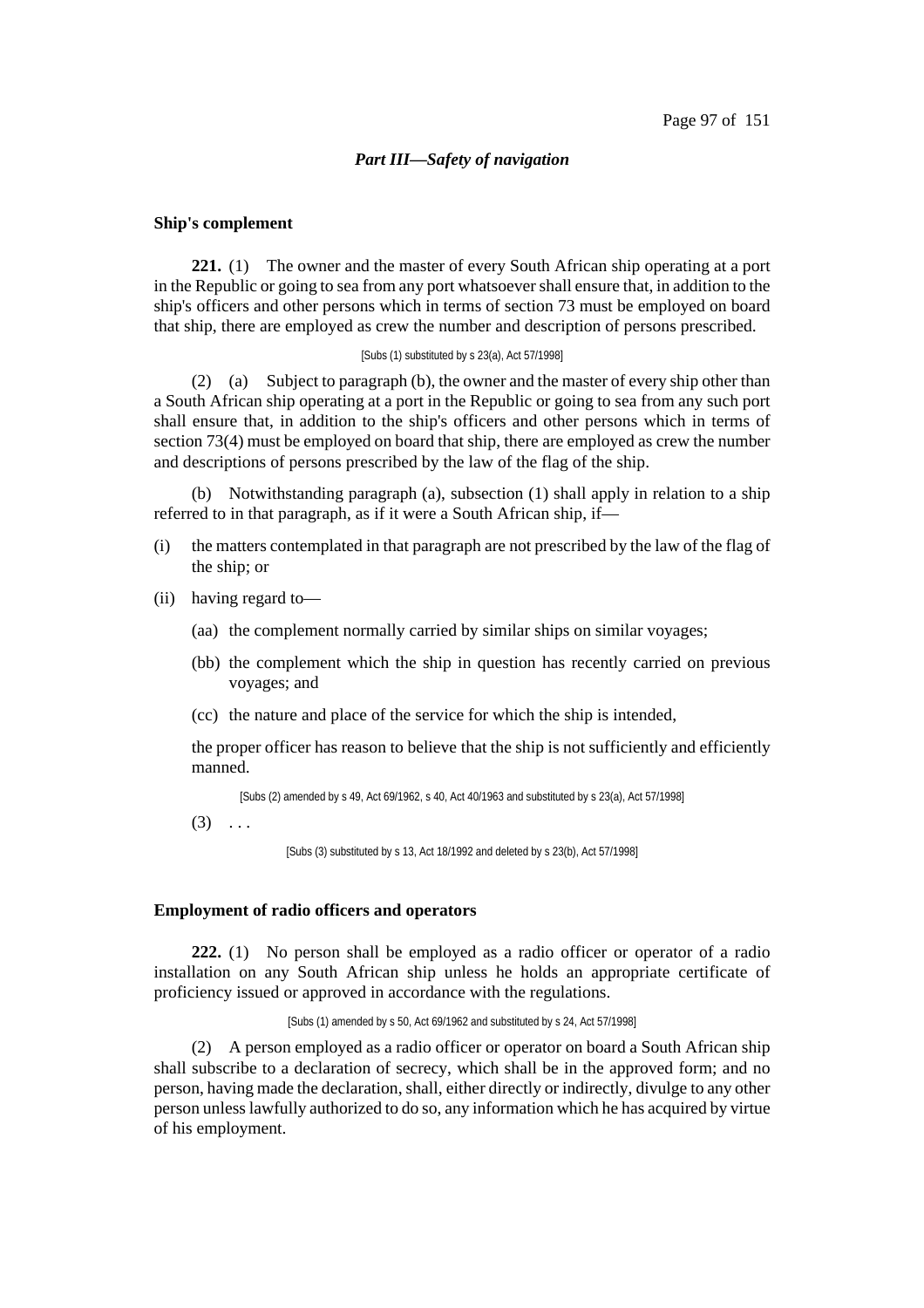### **Surveyor may direct that defects be made good**

**223.** (1) If upon the inspection of a vessel a surveyor finds that the provisions of section 73 or 221 or of the maritime occupational safety regulations are not being complied with, or that the vessel is not equipped as required by the construction regulations, the life-saving equipment regulations, the radio regulations, the collision regulations or any other applicable regulations which may have been made or not marked as required by the load line regulations, or that the equipment is not in good condition, or that the deck lines or load lines are not being properly maintained, or that the master and crew cannot demonstrate the related competency at their place or places of duty, he shall give notice in writing to that effect to the owner or master, pointing out the deficiencies or defects and requiring that they be made good.

[Subs (1) substituted by s 27, Act 13/1965, s 14, Act 18/1992 and by s 25, Act 57/1998]

(2) A copy or every notice so given shall be transmitted by the surveyor to the proper officer at any port at which a clearance for that vessel may be requested, and a clearance shall not be granted, and the vessel shall be detained, until a certificate under the hand of a surveyor is produced stating that the deficiencies or defects have been supplied or made good.

#### **Display of safety convention certificate, local safety certificate or load line certificate**

**224.** Immediately after receipt of a safety convention certificate, a local safety certificate or a load line certificate, the owner or master shall cause it to be framed and displayed in some conspicuous place on board the vessel for the information of all on board, and shall cause it to be kept so framed and displayed so long as it remains in force and the vessel isin use: Provided that thissection shall not apply in respect of any vessel of lessthan one hundred gross tons, if the Authority has exempted her from its provisions.

[S 224 substituted by s 19, Act 42/1969]

### **Printed notices and diagrams as to location of lifeboats, etc**

**225.** (1) The master of every passenger ship, wherever registered, plying between ports in the Republic or between a port in the Republic and any other portshall cause ample provision to be made, to the satisfaction of a surveyor, by printed notices, and by diagrams where necessary, to enable the passengers to ascertain the position of lifeboats, life-jackets and other life-saving appliances, fire-buckets, axes and fire-extinguishers. He shall also cause to be kept exhibited in each cabin, and throughout the ship to the satisfaction of a surveyor, notices showing the method of adjusting life-jackets to the body.

#### [Subs (1) amended by s 41, Act 40/1963]

(2) The master of every passenger ship registered in the Republic shall cause to be kept in some conspicuous place accessible to all the passengers a printed copy of this Part.

## **Information about stability of ship**

**226.** (1) The owner of every South African ship of the class or tonnage prescribed by regulation built after the coming into operation of this section shall cause to be kept on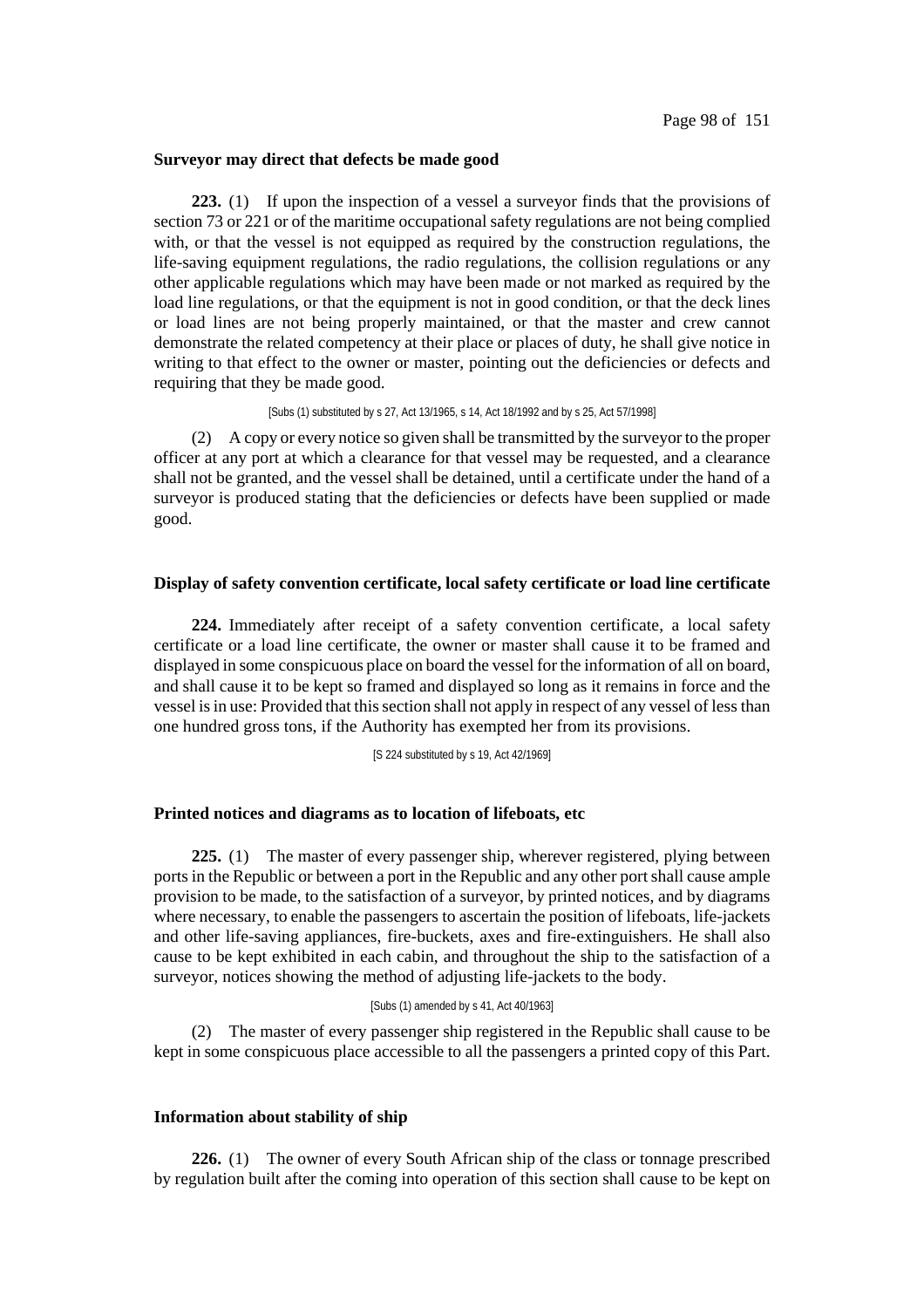board the ship such information in writing about the stability of the ship as is necessary for the guidance of the master in loading and ballasting the ship.

#### [Subs (1) substituted by s 20, Act 42/1969]

(2) The information required in terms of subsection (1) shall be as determined by regulation, and shall be based upon the determination of the stability of the ship by means of an inclining test of the ship: Provided that the Authority may allow the information to be based on a similar determination of the stability of a sister ship.

## [Subs (2) substituted by s 20, Act 42/1969]

(3) When any such information is provided concerning any ship, the owner of the ship shall send a copy thereof to the Authority: Provided that the owner shall not be required to send a copy of any information to the Authority if a copy of the same information has been previously sent to him.

(4) For the purposes of section *one hundred and eighty-seven* every document containing such information as is referred to in this section shall be deemed to be a document relating to the navigation of the ship.

# **Production of certificates to officers of customs**

**227.** (1) The master of any ship which is at any port in the Republic shall produce to the officer of customs from whom a clearance for that ship is requested—

- (a) if she is a ship to which section *two hundred or two hundred* and *three* applies, the certificate or certificates which in terms of those sections must be on board that ship; or
- (b) if she is a load line ship registered in the Republic, the certificate which in terms of section *two hundred and twelve* must be on board that ship; or
- (c) if she is a load line ship not registered in the Republic, the certificate which in terms of section *two hundred and nineteen* must be on board that ship; or
- (d) if she is a load line ship carrying a deck cargo of timber, a certificate issued under subsection (1) of section *two hundred and thirty-seven*.

(2) If the certificate or certificates required to be produced by or under subsection (1) are not produced, the ship shall be detained until such certificate or certificates are produced.

### **Compasses to be adjusted**

**228.** (1) The master of every ship plying between ports in the Republic or between a port in the Republic and any other port, wherever she may be registered, shall ensure that the compasses on board thatship are properly adjusted fromtime to time, in accordance with the regulations.

#### [Subs (1) amended by s 41, Act 40/1963]

(2) Any person thereto authorized by the Authority may at any time inspect the compasses of any ship referred to in subsection (1) and shall report to the Authority the result of his inspection; and the Authority may upon such report direct that the compasses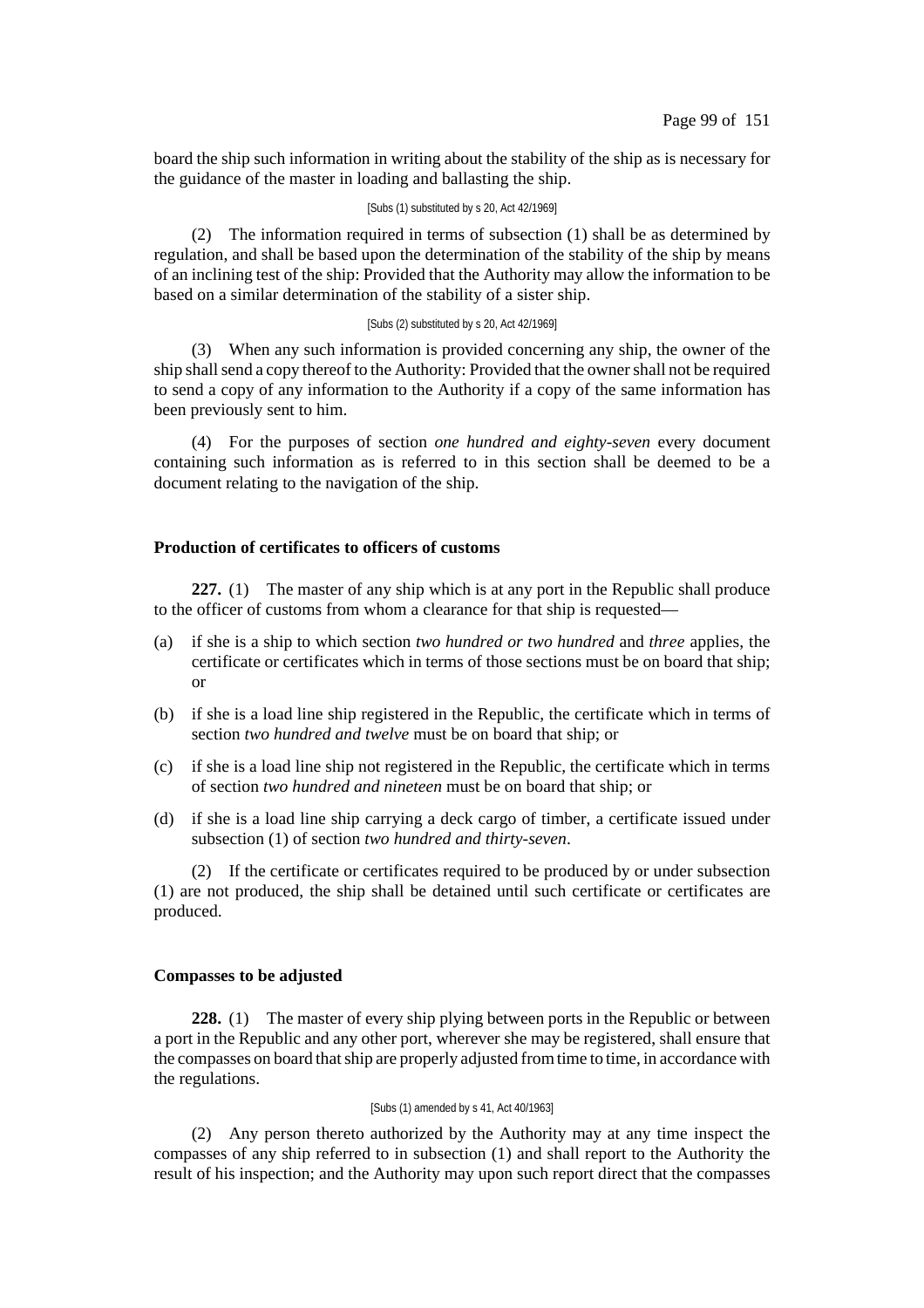of the ship shall be adjusted in accordance with the regulations by an adjuster of compasses licensed under the regulations; and the master of the ship shall ensure that such direction is carried out.

# **Signalling lamps**

**229.** The master or owner of a South African ship of one hundred or more gross register tons (or of such lower tonnage gross register as may be prescribed) shall not cause or permit the ship to proceed to sea unless she is provided with a signalling lamp in accordance with the regulations.

**230.** . . .

[S 230 repealed by s 30, Act 30/1959]

# **Registration of private code or signals**

**231.** (1) If the owner of a ship, wherever registered, desires to use any signals for the purpose of a private code he may register them with the Authority, who may from time to time publish a list of the signals so registered.

(2) The Authority may refuse to register any signals which, in its opinion, cannot easily be distinguished from signals generally used as signals of distress, signals for pilots, signals of urgency, signals prescribed for indicating that a message is about to be sent relating to a danger, or from signals registered in the name of any other person.

## [Subs (2) substituted by s 2(2), Act 5/1998]

(3) The Authority may, if it thinks fit, cancel the registration of any signal at any time.

[Subs (3) substituted by s 2(2), Act 5/1998]

(4) No person shall—

- (a) use any signal so registered, except by the authority of the person in whose name it is registered; or
- (b) use any signal the registration of which has been cancelled by the Authority.

## **Signals of distress**

**232.** (1) The master of a vessel which is registered or licensed in the Republic or which, in terms of this Act, is required to be so licensed shall not, within or outside the Republic, and the master of any other vessel shall not, within the Republic or the territorial waters thereof, use or display or cause or permit any person under his authority to use or display, and no person shall use or display at a place on land within the Republic fromwhich it can be seen from the sea—

(a) any signal which by regulation is declared to be a signal of distress, except in the circumstances and for the purpose prescribed; or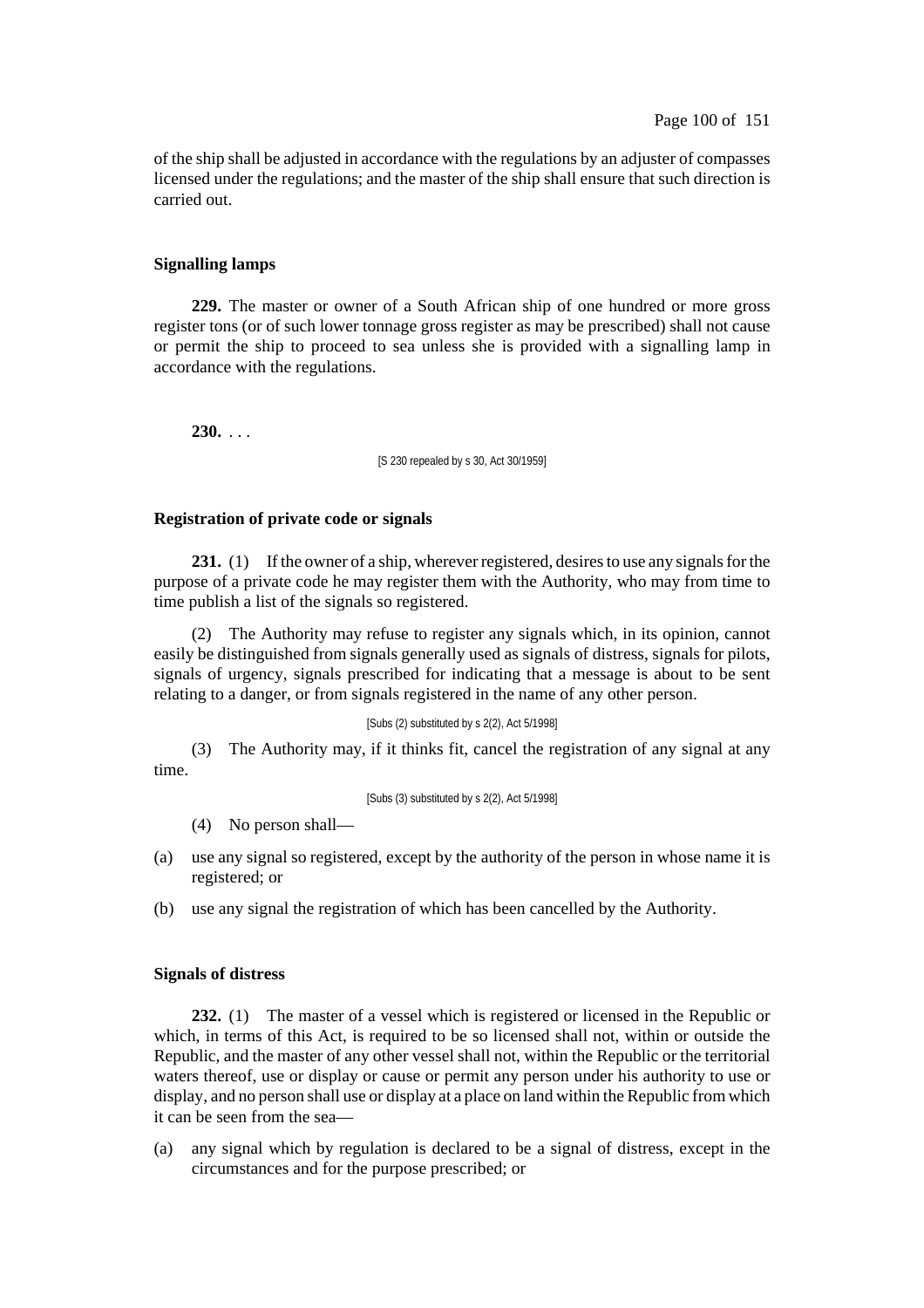(b) any private signal, whether registered or not, which is likely to be mistaken for any such signal of distress.

[Subs (1) substituted by s 3, Act 24/1974, and amended by item 18 (Sch 2), Act 58/1998]

(2) Any person convicted of contravening subsection (1) shall be liable, in addition to any penalty imposed under section *three hundred and thirteen*, to pay compensation for any labour undertaken, risk incurred or loss sustained in consequence of the signal used or displayed having been taken to be a signal of distress. Such compensation may, without prejudice to any other remedy, be recovered in the same manner in which salvage is recoverable in terms of this Act.

# **Boat and fire drills and inspection of life-saving appliances**

# **233.** (1) The master of every—

- (a) passenger ship; or
- (b) ship (other than a passenger ship) of not less than five hundred gross register tons (or of such lower tonnage gross register as may be prescribed),

which is registered in the Republic, shall, if it be practicable to do so, cause—

- (i) boat drill and fire drill to be practised, in the case of a passenger ship, at least once in every week, and, in the case of a ship other than a passenger ship, at least once in every month; and
- (ii) the life-saving appliances on board the ship to be inspected to ascertain whether they are fit and ready for use, at least once in every such period as may be prescribed.

(2) The master of every such ship shall cause an entry to be made in the official log-book of every occasion on which boat drill and fire drill are practised or the said appliances are inspected; and if,—

- (a) in the case of a passenger ship, boat drill or fire drill is not practised in any week; or
- (b) in the case of a ship other than a passenger ship, boat drill or fire drill is not practised in any month; or
- (c) in the case of any ship, the said appliances are not inspected in any such period as is prescribed,

the master shall cause a statement to be entered in the official log-book of the reasons why the drill was not practised or the appliances were not inspected in that week, month or period.

**234.** . . .

[S 234 repealed by s 28, Act 94/1996]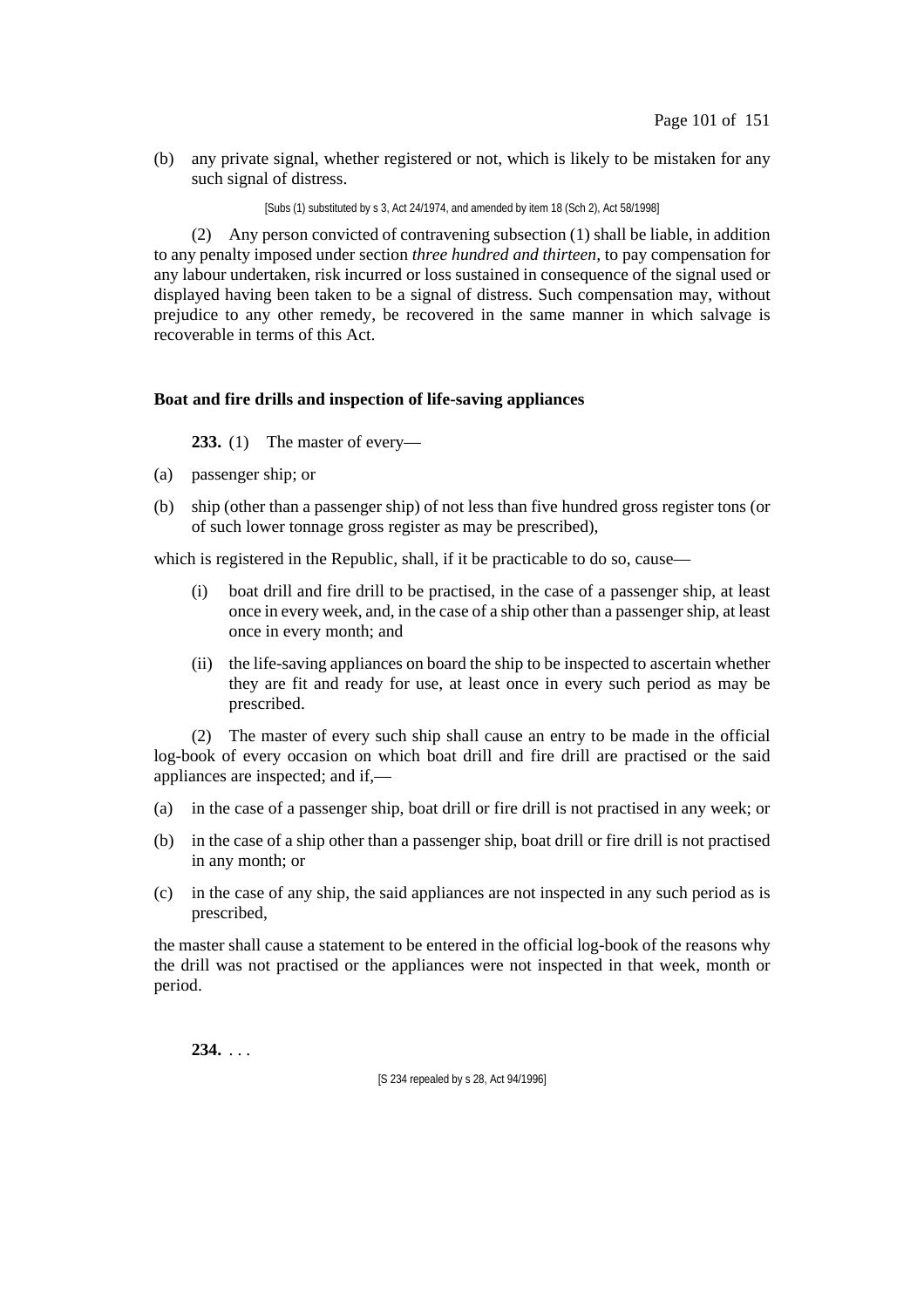#### **Dangerous goods not to be carried**

**235.** (1) No person shall send by or carry in any ship, except in accordance with the prescribed regulations, as cargo or ballast, any dangerous goods.

(2) No person shall send by any ship, or, if he be not the master or owner of a ship carry in that ship, any dangerous goods without distinctly marking, in one of the official languages of the Republic, their nature on the outside of the package containing the same, in accordance with the prescribed regulations, and without giving written notice of the nature of such goods and of the name and address of the sender thereof to the master or owner of a ship at or before the time of sending the same to be taken on board the ship.

(3) The master or owner of any ship may refuse to take on board any package or parcel which he suspects to contain dangerous goods, and may require such package or parcel to be opened to ascertain the fact.

(4) The provisions of this section shall not apply to ships' distress signals, or to the carriage of naval or military stores for the public service under conditions authorized by the Authority.

- (5) This section shall apply—
- (a) to South African ships wherever they may be; and
- (b) to all other ships while they are within any port in the Republic, or are embarking or disembarking passengers within the territorial waters of the Republic, or are loading or discharging cargo or fuel within those waters.

[Para (b) amended by s 42, Act 40/1963]

### **Carriage of grain**

**236.** (1) Whenever grain is loaded in any port in the Republic on board any ship, wherever she may be registered, or is loaded on board a South African ship in any port outside the Republic, the owner or the master of the ship, or any agent of the owner who is charged with the loading or with sending the ship to sea laden with the grain, shall take all precautions prescribed by regulation to prevent the grain from shifting and in addition shall take all other precautions to prevent the grain from shifting which in the circumstances are necessary and reasonable; and if allsuch precautions are not taken, the ship shall be deemed to be unseaworthy.

#### [Subs (1) amended by s 43, Act 40/1963]

(2) Whenever any ship, wherever she may be registered, having been loaded with grain outside the Republic without the taking of all such precautions as are referred to in subsection (1), enters any port in the Republic so laden, the owner or master of the ship shall be guilty of an offence and the ship shall be deemed to be unseaworthy: Provided that this subsection shall not have effect if the ship would not have entered any such port but for stress of weather or any other circumstances that neither the master nor the owner nor the charterer (if any) could have prevented or forestalled.

#### [Subs (2) amended by s 43, Act 40/1963]

(3) Subsections (1) and (2) shall not apply in respect of a ship loaded in all respects in accordance with any provisions approved by the Authority in the special case.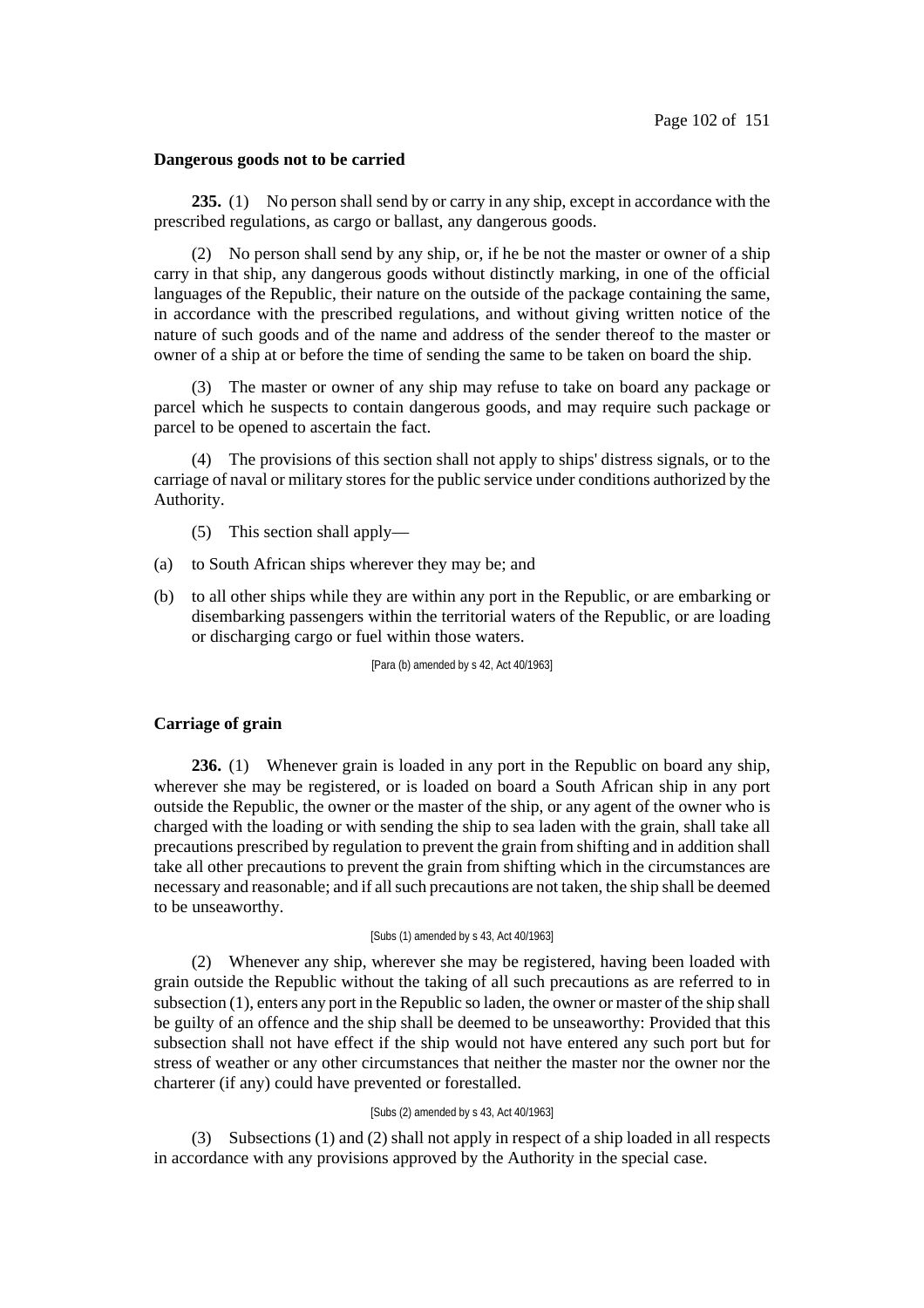(4) On the arrival at a port in the Republic from a port outside the Republic of any ship, wherever she may be registered, carrying a cargo of grain, the master shall cause to be delivered to the proper officer a notice stating—

- (a) the draught of water and freeboard of the said ship after the loading of her cargo was completed at the final port of loading; and
- (b) the following particulars of the grain carried, namely,—
	- (i) the kind of grain and the quantity thereof, stated in cubic feet, bushels, or tons weight;
	- (ii) the mode in which the grain is stowed; and
	- (iii) the precautions taken to prevent the grain from shifting.

[Subs (4) amended by s 43, Act 40/1963]

(5) In this section the word **"grain"** includes wheat, maize, oats, rye, barley, rice, pulses, seeds and processed forms thereof, whose behaviour during transport in bulk is similar to that of grain in its natural state, and in subsection (4) the expression **"ship carrying a cargo of grain"** means a ship carrying a quantity of grain exceeding one-third of the ship's net register tonnage, reckoning 2,83 cubic metres or two tonne mass of grain as equivalent to one ton of net register tonnage.

[Subs (5) substituted by s 7, Act 3/1981]

# **Carriage of timber deck cargo**

**237.** (1) Whenever a deck cargo of timber is loaded on a load line ship at a port in the Republic the owner or master shall cause the ship to be inspected by a surveyor who, if satisfied that the ship is suitable for the carriage of deck cargoes of timber and that such cargo is properly stowed and secured in accordance with the timber cargo regulations, shall issue a certificate to that effect.

#### [Subs (1) amended by s 31, Act 30/1959, and by s 44, Act 40/1963]

(2) Neither the owner nor the master of any such ship shall cause or permit her to proceed to sea from a port in the Republic unless there is on board a certificate issued under subsection (1) in force in respect of that ship.

(3) In any proceedings against an owner or master in respect of a contravention of the timber cargo regulations, it shall be a good defence to prove that the contravention was due solely to deviation or delay, being deviation or delay caused solely by stress of weather or other circumstances which neither the master nor the owner nor the charterer (if any) could have prevented or forestalled.

(4) This section shall apply to all ships wherever they may be registered.

# **Marking of heavy packages or objects**

**238.** No person shall in the Republic consign to be loaded on any ship, and no owner or master of any ship in the Republic, wherever she may be registered, shall cause or permit to be loaded on that ship any package or object of a gross weight of one thousand kilograms or more, unless its weight is plainly and durably marked on the outside of the package or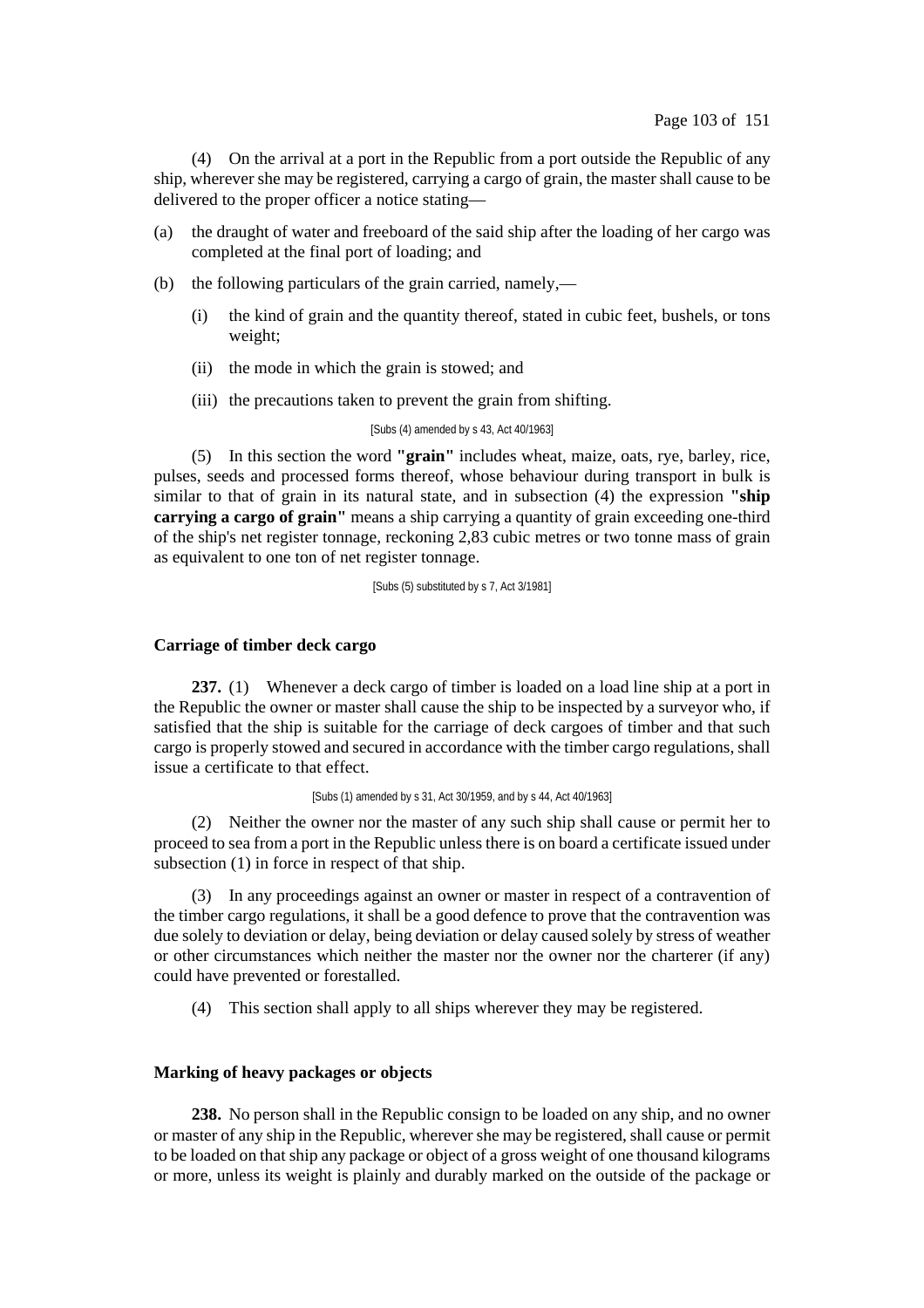object: Provided that in the case of a package or object of such a character that its exact weight would be difficult to ascertain an approximate weight may be so marked accompanied by the word "APPROXIMATE" or "ONGEVEER" or any reasonable abbreviation thereof.

[S 238 amended by s 9, Act 23/1997]

# **Report of alteration or damage affecting seaworthiness, efficiency or compliance with regulations**

**239.** (1) If any alteration has been made in, or any damage has been sustained by, a South African ship so material as to affect her seaworthiness or her efficiency, whether in her hull, equipment or machinery, or her compliance with such of the construction regulations, the life-saving equipment regulations, the radio regulations, the collision regulations, the load line regulations or any other regulations which may have been made, as apply to her, the owner or master shall, as soon as possible, forward a report to the Authority, giving full particulars of the alteration or damage.

### [Subs (1) substituted by s 28, Act 13/1965]

(2) If, by reason of the contents of a report made in terms of subsection  $(1)$ , or for any other reason, the Authority is of the opinion or suspects—

- (a) that a South African ship is unseaworthy; or
- (b) that the hull, equipment or machinery of a South African ship is insufficient; or
- (c) that a South African ship does not comply with such of the regulations referred to in subsection (1) as apply to her,

it may give special directions for the inspection of the ship by a surveyor, notwithstanding the fact that a safety convention certificate, a localsafety certificate or a load line certificate is still in force in respect of that ship.

## [Subs (2) amended by s 2(2), Act 5/1998]

(3) Any ship in respect of which any such directions as are referred to in subsection (2) have been given may be detained by the proper officer.

(4) If any such directions are not complied with, the Authority may cancel any certificates issued in respect of that ship under this Chapter.

(5) Forthe purpose of thissection the expression **"alteration"** in relation to the hull, equipment or machinery of a ship includes the renewal of any part thereof.

# **Unseaworthy ships not permitted to leave port**

**240.** No person, including the owner or master, shall cause or permit—

(a) any ship (other than a ship of South African nationality) to be navigated away fromany port in the Republic;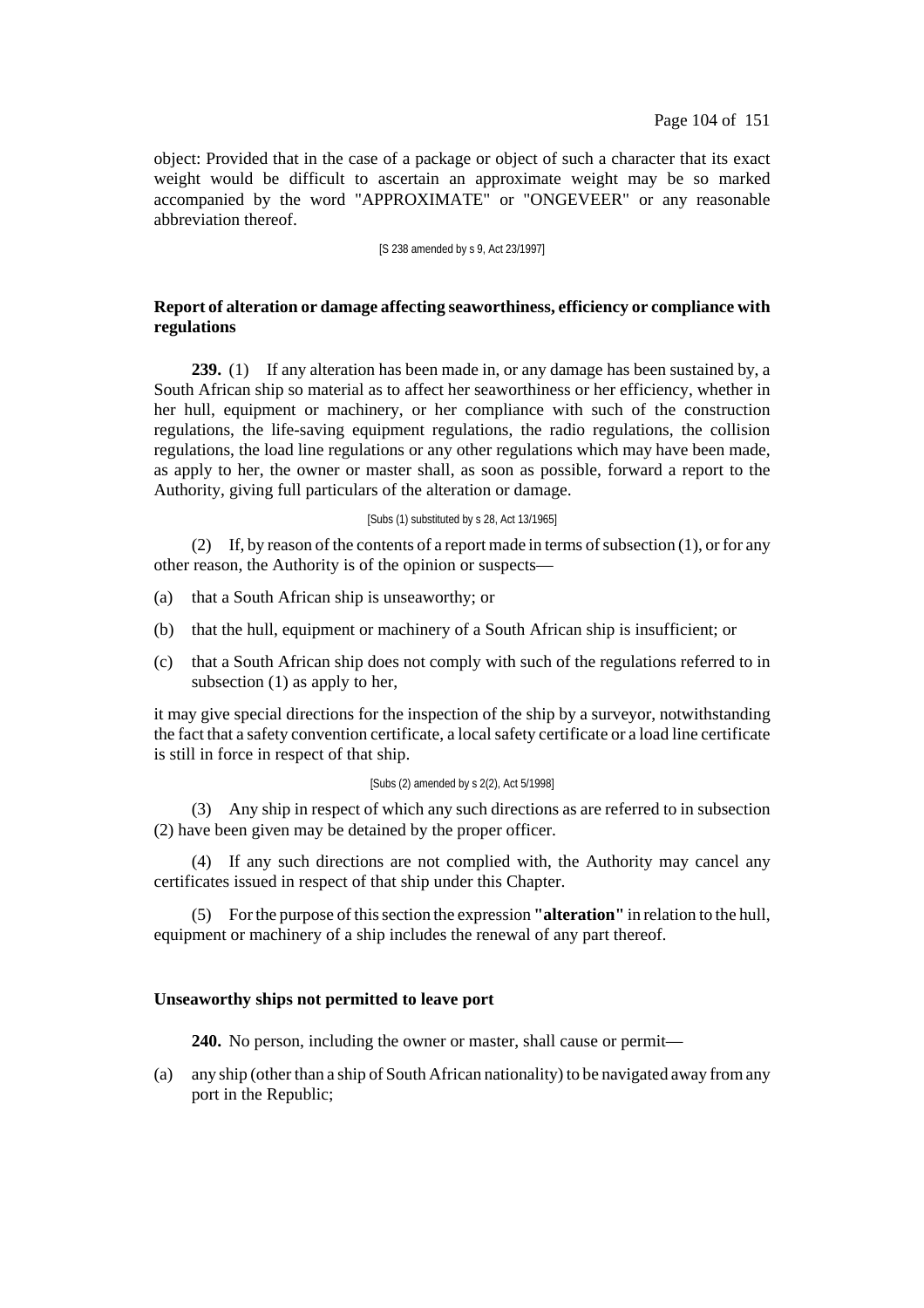(b) any ship of South African nationality to be navigated away from any port whatsoever, in an unseaworthy state.

[S 240 substituted by s 6, Act 25/1985]

### **Obligation to secure seaworthiness of ship**

**241.** (1) In every contract of service, express or implied, between the owner of a ship and the master or an apprentice-officer and in every agreement between the master and the crew there shall be implied, notwithstanding any agreement to the contrary, an obligation on the owner of the ship that he and the master and every agent charged with the loading, preparing for sea or sending to sea of the ship shall use all reasonable means to ensure the seaworthiness of the ship for the voyage at the time when the voyage commences, and to keep her in a seaworthy condition for the voyage and during the voyage.

(2) This section shall apply in respect of every contract to serve on a South African ship, wherever the contract be entered into, and in respect of every contract to serve on a ship not registered in the Republic, if the contract is entered into in the Republic.

### **Sending unseaworthy ship to sea in special circumstances**

**242.** Nothing in sections *two hundred and forty* and *two hundred and forty-one* contained shall subject the owner or master of any ship to any liability, civil or criminal, by reason of the ship being sent or taken to sea in an unseaworthy state, if it be proved—

- (a) that he used all reasonable means to ensure the seaworthiness of the ship; and
- (b) that, owing to special circumstances, the sending or taking of the ship to sea in such an unseaworthy state was reasonable and justifiable.

#### **Unseaworthy ships to be detained**

**243.** If on complaint made to him in accordance with the provisions hereinafter contained, or without any complaint, a proper officer hasreason to believe that a ship at any port in the Republic is unseaworthy, he shall, whether or not she is registered in the Republic, detain her until he is satisfied that she is in a seaworthy state.

# **Ships may be inspected**

**244.** (1) If any ship is detained in terms of section *two hundred and forty-three*, the proper officer may, before releasing it, require those defects or deficiencies which are believed or alleged to exist to be inspected by a surveyor.

(2) The surveyor who makes the inspection under this section, shall report fully to the proper officer who detained the ship on such supposed or alleged defects or deficiencies.

(3) The proper officer shall transmit a copy of the surveyors' report to the Authority and to the master of the ship.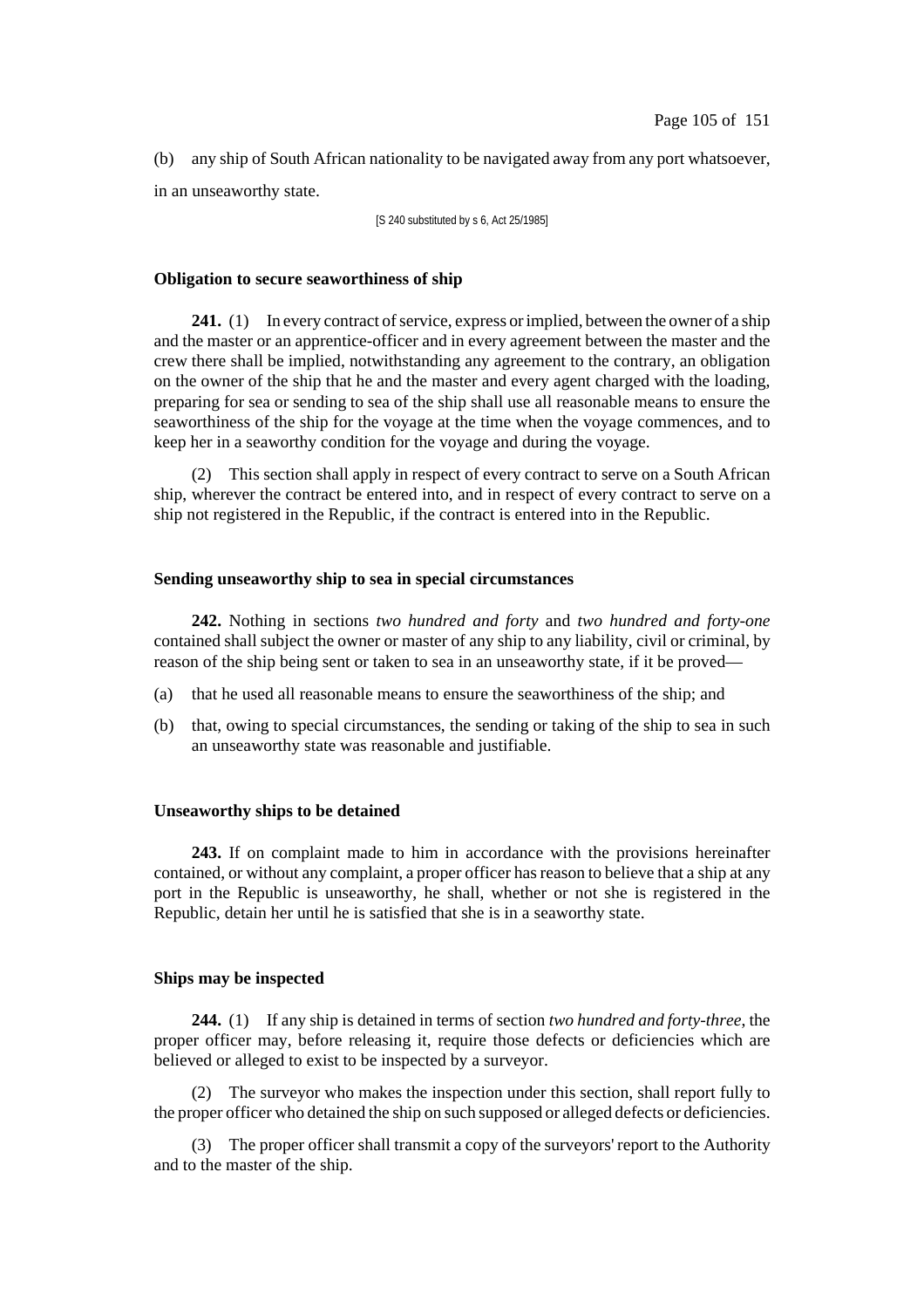### **Complaint as to seaworthiness to be in writing**

**245.** Every complaint in respect of the seaworthiness of a ship shall be in writing, stating the name and address of the complainant, and if the ship be detained, a copy of the complaint, including the name and address of the complainant, shall be served on the master of the ship together with the notice of detention issued under section *three hundred and thirty-five*.

### **Complainant as to unseaworthiness may be required to give security**

**246.** Before a ship is detained by a proper officer under the provisions of section *two hundred and forty-three* in consequence of a complaint, he shall assure himself by all means at his disposal that the complaint is not vexatious, frivolous or unreasonable, and if he thinks fit so to do, he may, except where the complaint is made by three or more of the members of the crew of the ship, require the complainant to give security to his satisfaction for the expenses of the inspection and any loss which may be sustained by the owner on account of the detention of the ship.

## **Complainant to pay costs if not successful**

**247.** (1) If, on inspection, it is determined that any ship detained under the provisions of section 243 was not an unseaworthy ship, the expenses incurred in connection with the inspection shall be paid to the Authority by the person making the complaint, and if it be proved that there was not reasonable cause, by reason of the condition of the ship or the act or default of the owner or master, for the detention of the ship, the Authority shall pay to the owner compensation for any damage suffered by him by reason of the detention.

### [Subs (1) substituted by s 2(2), Act 5/1998]

(2) The provisions of this section in respect of payment of the cost of the inspection shall not have effect where the complaint is made by members of the crew of the ship complained of, unless, in the opinion of the Authority, such complaint was frivolous or vexatious.

### **Expenses to be paid by owner if complaint founded**

**248.** If, on inspection, it is found that any complaint in respect of a ship detained under section *two hundred and forty-three* was well-founded, all expenses incurred in connection with the inspection shall be paid by the owner, and the ship shall not be released until they are paid.

## **Reports of dangers to navigation**

**249.** (1) The master of a South African ship on meeting with dangerous ice, a dangerous derelict, dangerous storm or any other direct danger to navigation, shall forthwith send information accordingly by all means of communication at his disposal and in accordance with the regulations, to ships in the vicinity and to such authorities on shore as may be prescribed.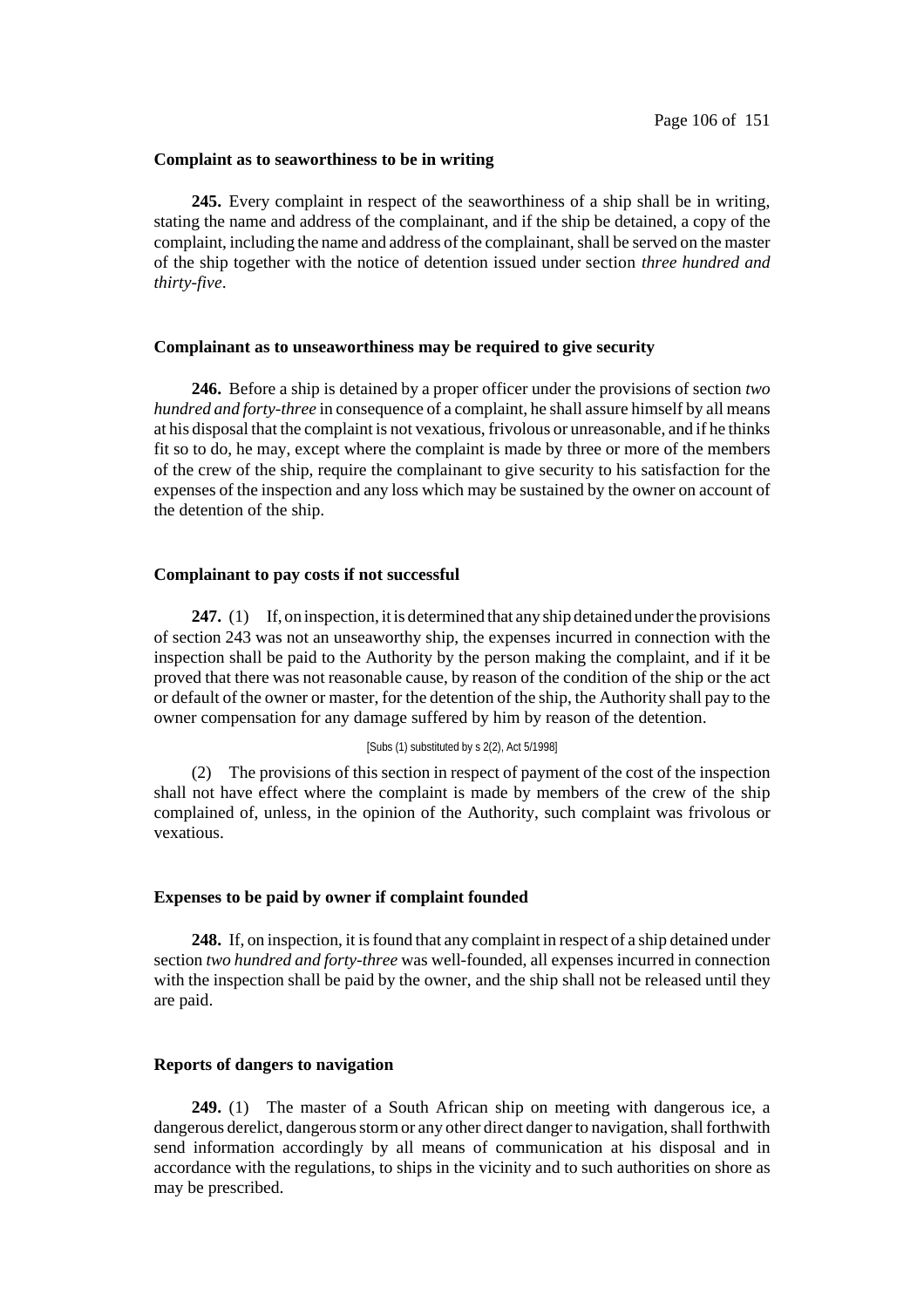(2) Any person in charge of a radio station which is under the control of the Postmaster-General or which is carried on under licence issued by the Postmaster-General, shall on receiving the prescribed signal that a message is about to be sent under this section, refrain from sending messages for a time sufficient to allow other stations to receive the message, and shall transmit the message in such manner as may be required by the Authority. Compliance with this subsection shall be deemed to be a condition of every licence granted by the Postmaster-General under the Radio Act 3 of 1952, or any amendment thereto. Nothing in this subsection shall interfere with the transmission by radio of any signal which by regulation has been declared to be a signal of distress.

#### [Subs (2) amended by s 32, Act 30/1959]

(3) For the purpose of this section, the expression **"dangerous storm"** means a hurricane, typhoon, cyclone, or other storm of a similar nature and the master of a ship shall be deemed to have met with a dangerous storm if he has reason to believe that there is such a storm in his vicinity.

### **Careful navigation near ice**

**250.** The master of a South African ship, when ice is reported on or near his course, shall at night either proceed at a moderate speed or change course so as to keep well clear of the ice reported and of the area of danger.

## **Safety certificates and memoranda issued before commencement of this Act**

**251.** Any certificate or memorandum issued under the authority of the Government of the Republic before the coming into operation of this section, and being of a similar nature to any certificate or memorandum for the issue of which provision is made by this Chapter, shall, during the period for which it is expressed to be valid, be deemed to have been issued under this Act.

[S 251 amended by s 45, Act 40/1963]

### **Period of grace for compliance with certain provisions**

**252.** (1) Nothing contained in section *two hundred*, *two hundred and three*, *two hundred and twelve* or *two hundred and nineteen* shall prohibit a ship from going to sea without the certificates referred to in those sections until after the expiration of one year from the date on which, in terms of a proclamation issued under section *three hundred and fifty-eight*, those sections are put into operation.

(2) Nothing contained in section *two hundred and twenty-seven* shall require the master of any ship to produce any certificate referred to in that section until after the expiration of one year from the date on which, in terms of a proclamation issued under section *three hundred and fifty-eight*, the first-mentioned section is put into operation.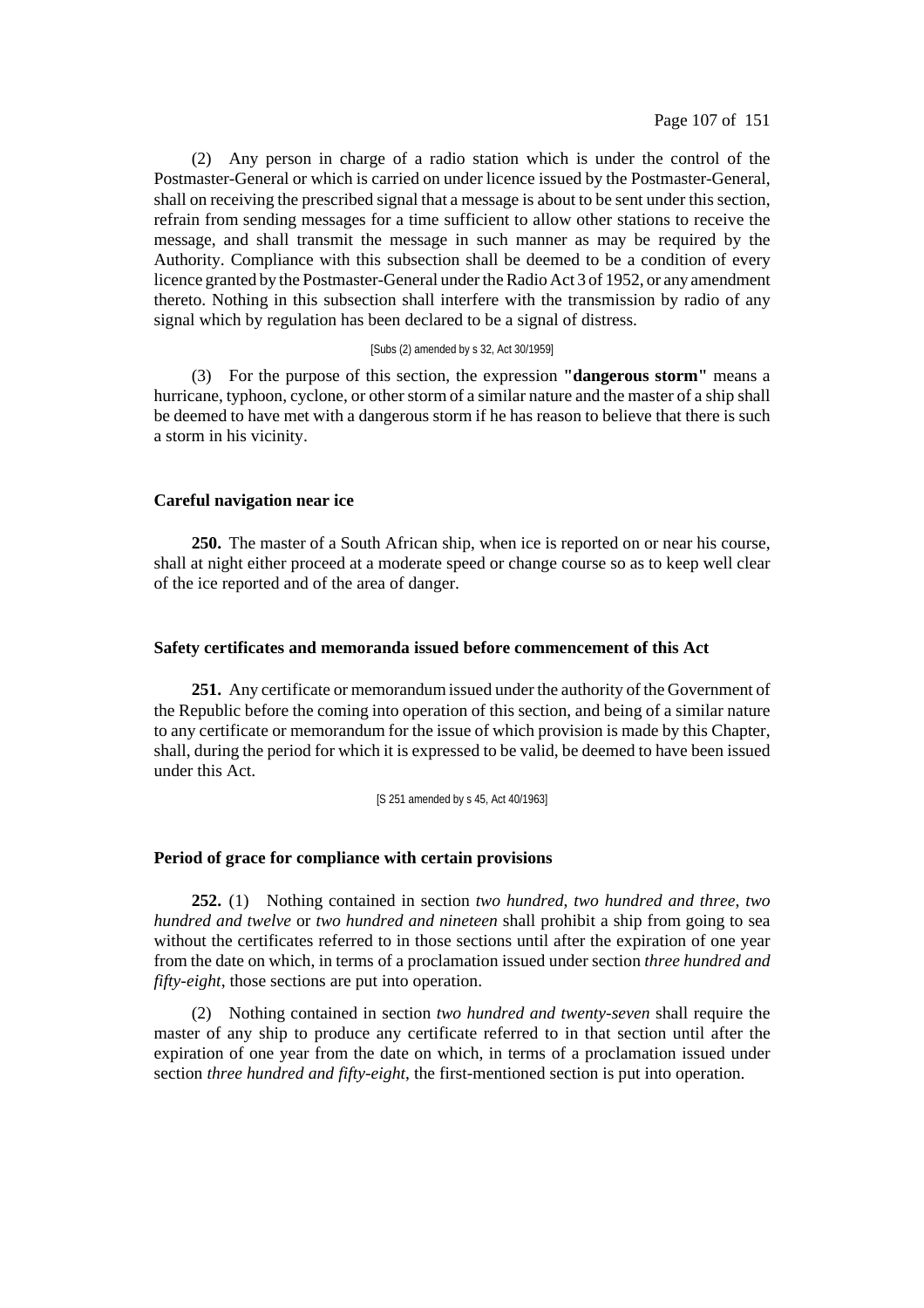# **Provisions of this chapter not to be applied to ships not registered in the Republic driven into Republic ports by stress of weather**

**253.** Notwithstanding the fact that any provision of this Chapter is expressed to apply to ships not registered in the Republic while they are within the Republic or within the territorial waters thereof, that provision shall not be applied to a ship not registered in the Republic if she would not have been within the Republic or within the territorial waters thereof but for stress of weather or any other circumstances that neither the master nor the owner nor the charterer (if any) of the ship could have prevented or forestalled.

## **Admissibility in evidence of safety and load line certificates and surveyors' reports**

**254.** Every safety convention certificate, local safety certificate, and load line certificate and every report made by a surveyor in terms of any provision of this Act shall be admissible in evidence.

## *Part IV—Collisions, accidents at sea, and limitation of liability*

# **Division of loss in case of collision**

**255.** (1) Whenever by the fault of two or more ships damage or lossis caused to one or more of them or to the cargo or freight of one or more of them or to any property on board one or more of them, the liability to make good the damage or loss shall be in proportion to the degree in which each ship was at fault: Provided that—

- (a) if, having regard to all the circumstances of the case, it is not possible to establish different degrees of fault, the liability shall be apportioned equally; and
- (b) nothing in this section shall operate so as to render any ship liable for any loss or damage to which her fault has not contributed; and
- (c) nothing in this section shall affect the liability of any person under any contract, or shall be construed as imposing any liability upon any person from which he is exempted by any contract or by any provision of law, or as affecting the right of any person to limit his liability in the manner provided by law.

(2) For the purposes of this chapter, references to damage or loss caused by the fault of a ship shall be construed as including references to any salvage or other expenses, consequent upon that fault, recoverable at law by way of damages.

# **Damages for personal injury**

**256.** (1) Whenever loss of life or personal injuries are suffered by any person on board a ship owing to the fault of that ship and of any other ship or ships, the liability of the owners of the ships concerned shall be joint and several.

(2) Nothing in this section shall be construed as depriving any person of any right of defence on which, independently of this section, he might have relied in an action brought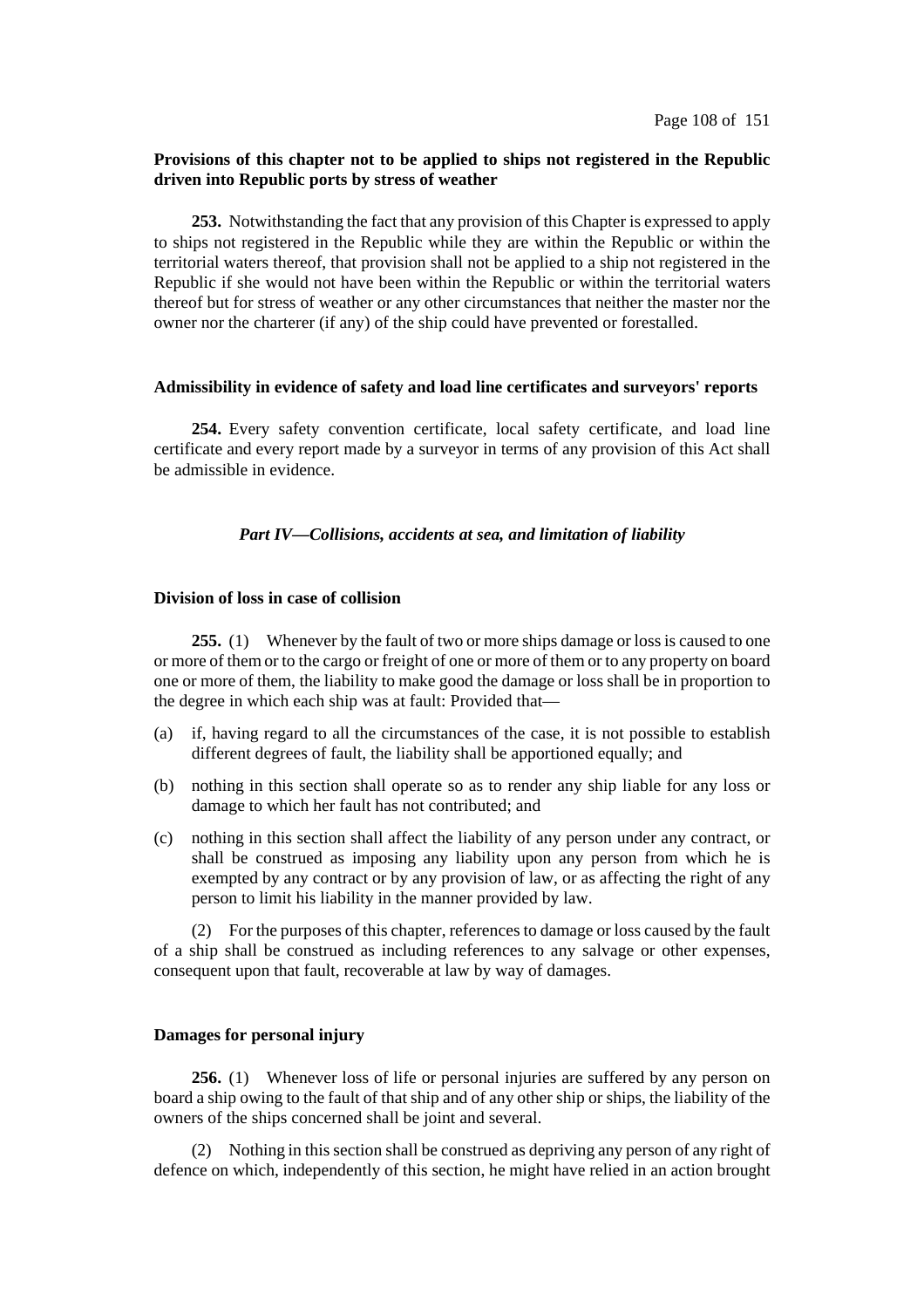against him by the person injured, or any person entitled to sue in respect of such loss of life, or shall affect the right of any person to limit his liability in cases to which this section relates in the manner provided by law.

### **Right of contribution**

**257.** (1) Whenever loss of life or personal injuries are suffered by a person on board a ship owing to the fault of that ship and of any other ship or ships, and a proportion of the damages is recovered against the owner of one of the ships which exceeds the proportion in which she was in fault, the said owner may recover by way of contribution the amount of the excess from the owners of the other ship or ships to the extent to which those ships were respectively in fault: Provided that no amount shall be so recovered which could not, by reason of any statutory or contractual limitation of, or exemption from, liability, or which could not for any other reason, have been recovered in the first instance as damages by the persons entitled to sue therefor.

(2) In addition to any other remedy provided by law, the person entitled to any contributions under subsection (1) shall, for the purpose of recovering the contribution, have, subject to the provisions of this Act, the same rights and powers as the persons entitled to sue for damages in the first instance.

**258.** . . .

[S 258 repealed by s 28, Act 94/1996]

### **Report to proper officer of accidents to and on board ships**

**259.** (1) The owner or master of any ship—

- (a) which has been lost, abandoned or stranded; or
- (b) which has been seriously damaged or has caused serious damage to any other ship; or
- (c) on which any casualty resulting in loss of life or serious injury to any person or an accident has occurred; or
- (d) which has been in a position of great peril either from the action of some other ship or for any other reason; or
- (e) which, having left any port in the Republic, has put back to that port; or
- (f) which has fouled or done any damage to any harbour, dock or wharf or to any lightship, buoy, beacon or sea mark,

shall within 24 hours after the ship has arrived in a port or, if the event occurred in a port, within 24 hours after the event occurred, but before the ship departs from that port, report the event to the nearest proper officer in the form prescribed, stating the nature of the event and of the probable cause thereof, the name of the ship, her official number, the port to which she belongs, the place where the event occurred and the place where the ship then is, and giving all other available relevant information: Provided that any event resulting in loss of life or serious injury shall forthwith be so reported by the fastest means of communication available.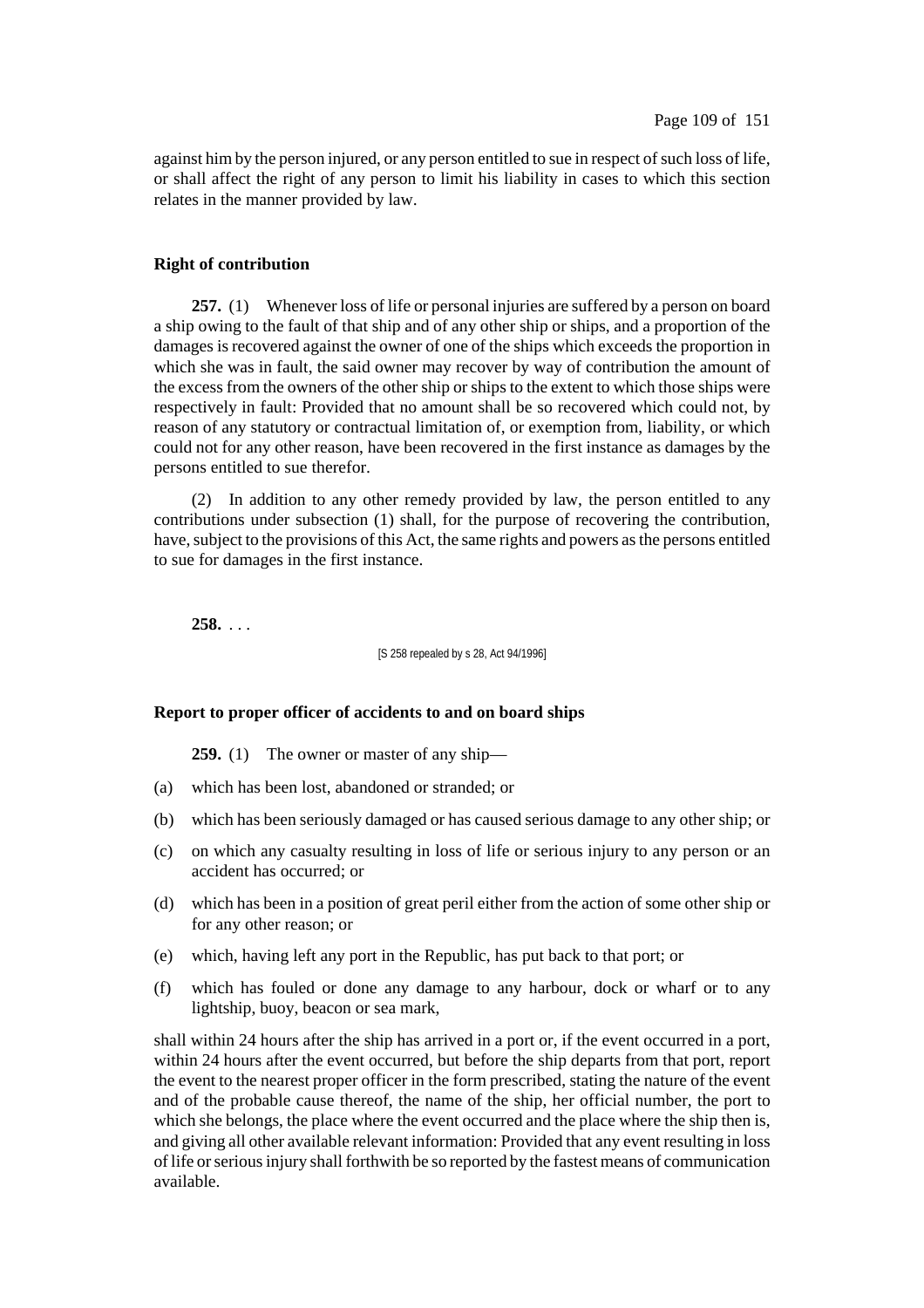(1A) (a) Whenever a stevedore, a shore contractor orincidental persons are involved in a casualty resulting in loss of life or serious injury to any person, or in an accident, their employer shall, in the form and stating the particulars referred to in subsection  $(1)$ , forthwith report the event to the nearest proper officer by the fastest means of communication available.

(b) In paragraph (a)—

**"incidental persons"** means persons other than the master and crew, and stevedores and shore contractors on board a vessel in the course and scope of their duties;

**"shore contractor"** means a person temporarily employed to effect general or specific repairs, alterations, renovations, improvements, painting, maintenance of vessel or machinery, tank or hatch cleaning and related tasks on or in a vessel;

**"stevedore"** means a person employed in the loading or unloading of a vessel or in related activities.

### [Subs (1A) inserted by s 10(a), Act 23/1997]

(2) Subsection (1) shall, subject to subsection (3), apply to every ship which is registered or licensed in the Republic or which is in terms of this Act required to be so licensed and to or in respect of or on board of which any such event as is referred to in subsection (1) has occurred anywhere, and shall apply to a ship registered in a country other than the Republic only while the ship is within the Republic or the territorial waters thereof and if any such event has occurred to or in respect of or on board of the ship during a voyage to a port in the Republic or within the Republic or the territorial waters thereof.

[Subs (2) substituted by s 10(b), Act 23/1997, and item 19 (Sch 2), Act 58/1998]

(3) Subsection (1)(f)shall not apply to any vessel belonging to Transnet Limited and used by that authority in connection with the working of its harbours.

(4) (a) Any employee, employer or user who learns about an event referred to in subsection (1), shall forthwith notify the owner or master concerned of such event.

(b) The owner or master of any ship concerned and any employee or user who learns about an event referred to in subsection  $(1A)$ , shall forthwith notify the employer concerned of such event.

#### [Para (b) added by s 10(c), Act 23/1997]

(5) No person shall disturb or remove anything from the scene of an accident required to be reported in terms of this section unless permitted by the proper officer, or if a person has been appointed under section 264 to hold a preliminary enquiry into the accident, by that person.

[Subs (5) added by s 10(d), Act 23/1997]

[S 259 amended by s 21, Act 42/1969; substituted by s 15, Act 18/1992; and amended by s 10, Act 23/1997, and item 19 (Sch 2), Act 58/1998]

## **Notice to Authority of loss of ship**

**260.** If the owner or the agent of the owner of a South African ship or of a ship plying between ports in the Republic or between a port in the Republic and any other port has reason, owing to the non-appearance of the ship or to any other circumstances, to believe or to fear that the ship has been wholly lost, he shall as soon as conveniently may be notify the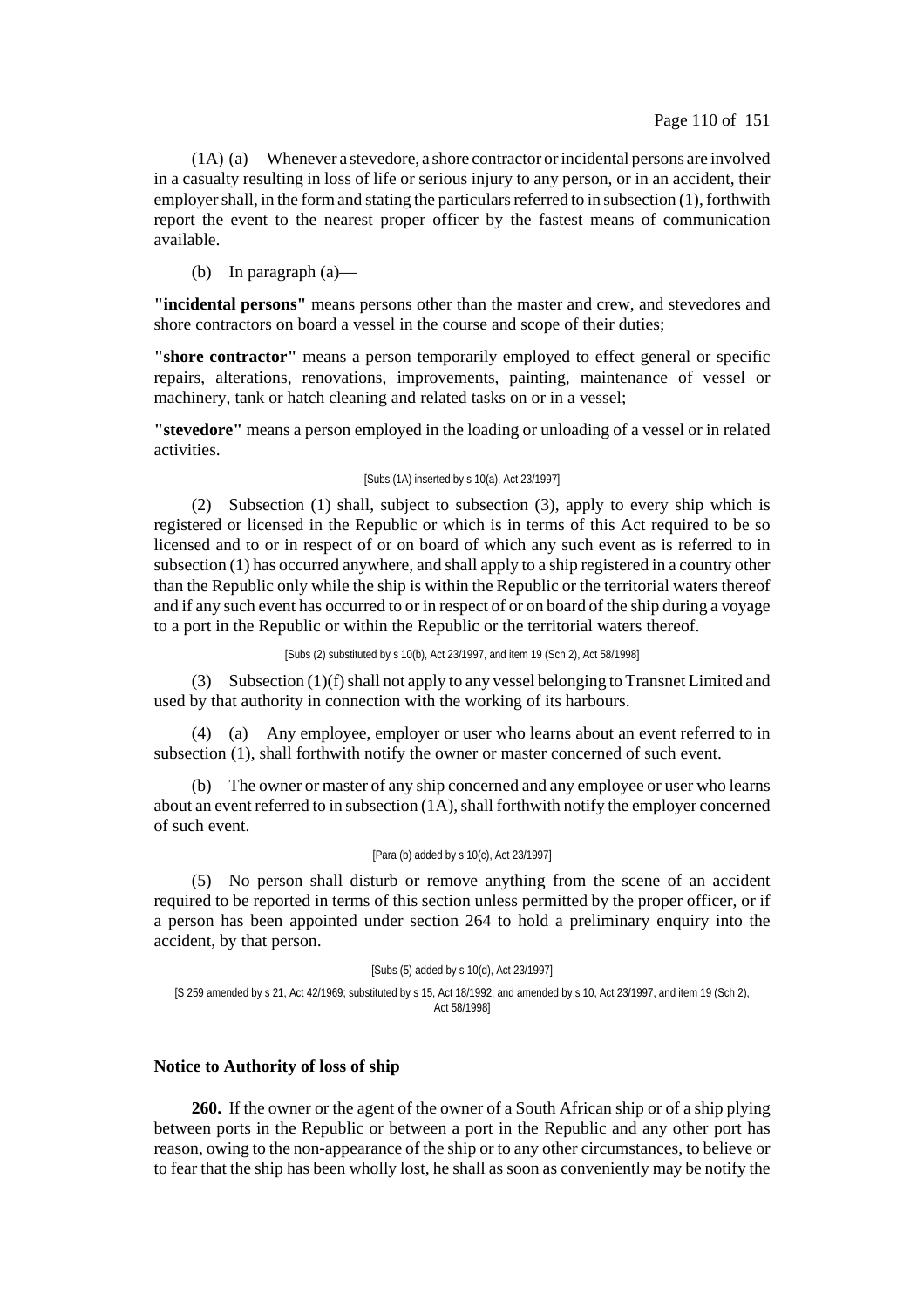Authority in writing of the loss or the feared loss and of the probable occasion thereof, stating the name of the ship, her official number, the port to which she belongs, and giving all other available relevant information.

### [S 260 amended by s 46, Act 40/1963]

### **When owner not liable for whole damage**

**261.** (1) The owner of a ship, whether registered in the Republic or not, shall not, if any loss of life or personal injury to any person, or any loss of or damage to any property or rights of any kind, whether movable or immovable, is caused without his actual fault or privity—

(a) if no claim for damages in respect of loss of or damage to property or rights arises, be liable for damages in respect of loss of life or personal injury to an aggregate amount exceeding 206,67 special drawing rights for each ton of the ship's tonnage; or

[Para (a) amended by s 33(a), Act 30/1959, and substituted by s 7(a), Act 25/1985, and by s 11(1)(a), Act 23/1997]

(b) if no claim for damages in respect of loss of life or personal injury arises, be liable for damages in respect of loss of or damage to property or rights to an aggregate amount exceeding 66,67 special drawing rights for each ton of the ship's tonnage; or

[Para (b) amended by s 33(b), Act 30/1959, and substituted by s 7(b), Act 25/1985, and by s 11(1)(a), Act 23/1997]

(c) if claims for damages in respect of loss of life or personal injury and also claims for damages in respect of loss of or damage to property or rights arise, be liable for damages to an aggregate amount exceeding 206,67 special drawing rights for each ton of the ship's tonnage: Provided that in such a case claims for damages in respect of loss of life or personal injury shall, to the extent of an aggregate amount equivalent to 140 special drawing rights for each ton of the ship's tonnage, have priority over claims for damages in respect of loss of or damage to property or rights, and, as regards the balance of the aggregate amount equivalent to 206,67 special drawing rights for each ton of the ship's tonnage, the unsatisfied portion of the first-mentioned claims shall rank pari passu with the last-mentioned claims.

[Para (c) amended by s 33(c) and (d), Act 30/1959, and substituted by s 7(c), Act 25/1985, and by s 11(1)(a), Act 23/1997]

(2) The provisions of this section shall extend and apply to the owners, builders or other persons interested in any ship built at any port or place in the Republic, from and including the launching of such ship until the registration thereof under the provisions of this Act.

(3) The provisions of this section shall apply in respect of claims for damages in respect of loss of life, personal injury and loss of or damage to property or rights arising on any single occasion, and in the application of the said provisions claims for damages in respect of loss, injury or damage arising out of two or more distinct occasions shall not be combined.

(4) (a) The amounts mentioned in subsection (1) shall be converted into South African currency on the basis of the value of such currency on the date of the judgment or the date agreed upon by the parties.

(b) For the purpose of converting from special drawing rights into South African currency the amounts mentioned in subsection (1) in respect of which a judgment is given, one special drawing right shall be treated as equal to such a sum in South African currency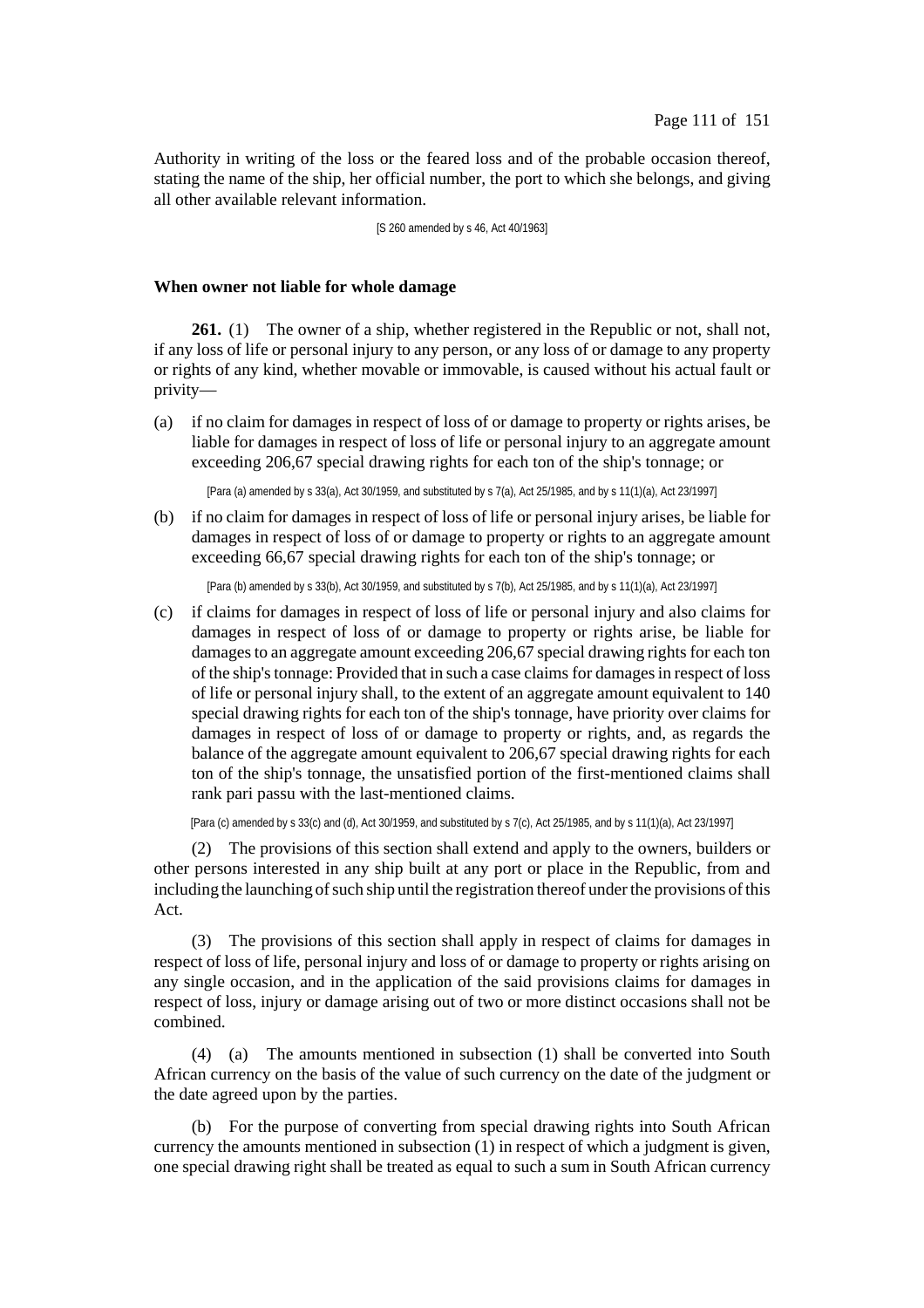as the International Monetary Fund have fixed as being the equivalent of one special drawing right for—

- (i) the day on which the judgment is given; or
- (ii) if no sum has been so fixed for that day, the last day before that day for which a sum has been so fixed.
	- (c) A certificate given by or on behalf of the Treasury stating—
- (i) that a particular sum in South African currency has been so fixed for a particular day; or
- (ii) that no sum has been so fixed for that day and that a particular sum in South African currency has been so fixed for a day which is the last day for which a sum has been so fixed before the particular day,

shall be prima facie proof of those matters for the purposes of subsection (1); and a document purporting to be such a certificate shall, in any proceedings, be admissible in evidence and, in the absence of evidence to the contrary, be deemed to be such a certificate.

[Subs (4) added by s 33(e), Act 30/1959, and substituted by s 4(a), Act 16/1995, and by s 11(1)(b), Act 23/1997]

 $(5)$  ...

[Subs (5) added by s 33(e), Act 30/1959, substituted by s 7(d), Act 25/1985, and deleted by s 4(b), Act 16/1995]

## **Tonnage how calculated**

**262.** (1) For the purpose of section *two hundred and sixty-one*, the tonnage of a ship shall be her gross register tonnage.

### [Subs (1) substituted by s 8, Act 25/1985]

(2) There shall not be included in such tonnage any space occupied by seamen or apprentice-officers and appropriated to their use which has been certified by a surveyor to comply in all respects with the requirements of this Act.

- (3) The measurement of such tonnage shall be—
- (a) in the case of a South African ship, according to the law of the Republic;
- (b) in the case of a treaty ship registered elsewhere than in the Republic, according to the law of the treaty country where the ship is registered;

### [Para (b) amended by s 51, Act 69/1962]

(c) in the case of a foreign ship, according to the law of the Republic, if capable of being so measured.

(4) In the case of any foreign ship, which is incapable of being measured under the law of the Republic, the Authority shall, after consideration of the available evidence concerning the dimensions of the ship, give a certificate stating what would, in its opinion, have been the tonnage of the ship if she had been duly measured according to the law of the Republic; and the tonnage so stated in such certificate shall, for the purpose of section 261, be deemed to be the tonnage of the ship.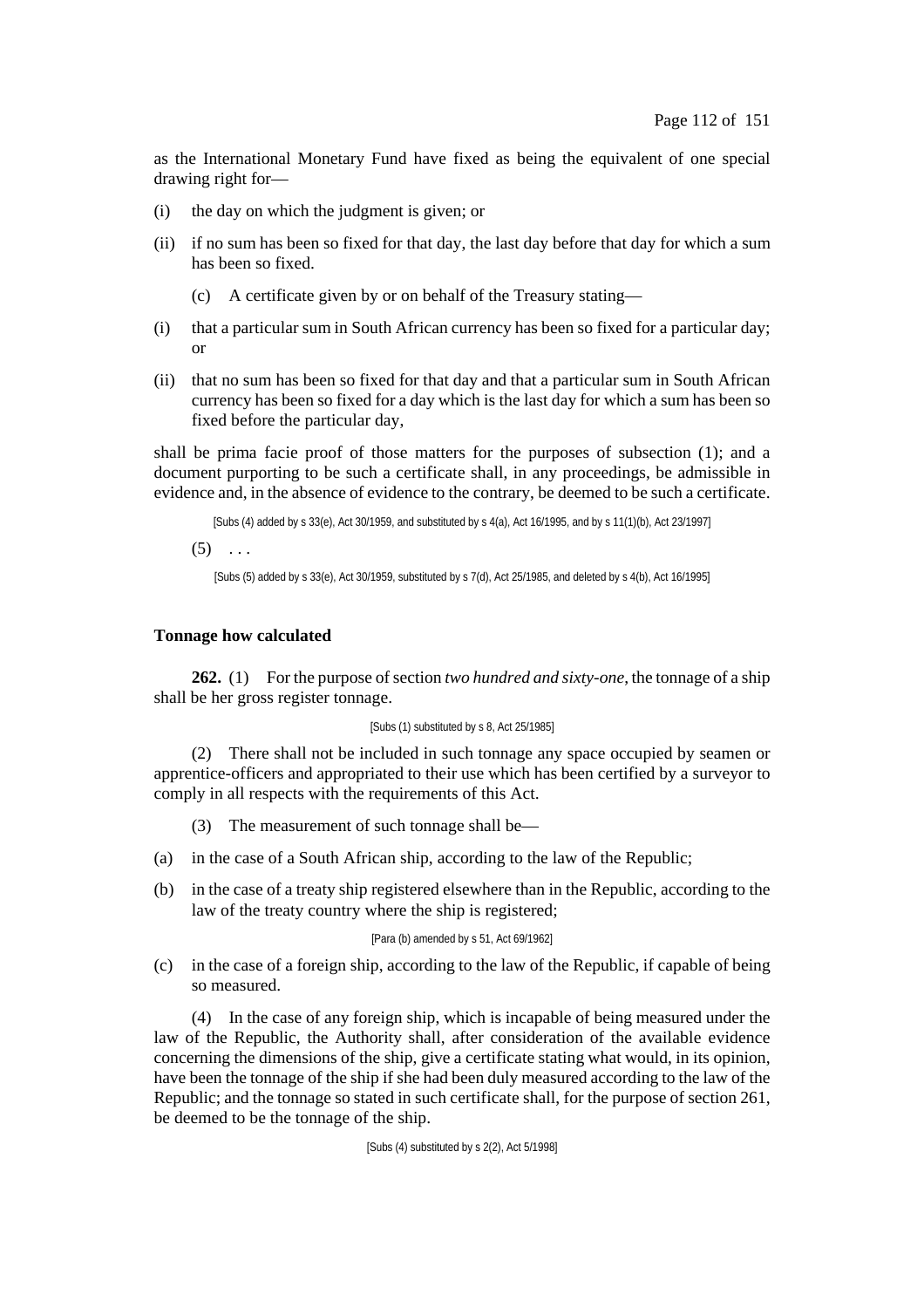### **Application of this Part to persons other than the owners**

**263.** (1) Any obligation imposed by this Part upon any owner of a ship shall be imposed also upon any person (other than the owner) who is responsible for the fault of the ship; and in any case where, by virtue of any charter or lease, or for any other reason, the owner is not responsible for the navigation and management of the ship, this Part shall be construed to impose any such obligation upon the charterer or other person for the time being so responsible, and not upon the owner.

(2) For the purposes of section 261 the word **"owner"** in relation to a ship shall include any charterer, any person interested in or in possession of such ship, and a manager or operator of such ship.

[Subs (2) added by s 8, Act 3/1981]

## **CHAPTER VI**

# **SPECIAL SHIPPING ENQUIRIES AND COURTS OF ENQUIRY AND COURTS OF SURVEY**

### **Preliminary enquiry into shipping casualties**

**264.** (1) The Authority may in its discretion appoint any competent person to hold a preliminary enquiry—

- (a) in the case of a ship which is registered or licensed in the Republic or which is in terms of this Act required to be so licensed, whenever—
	- (i) an allegation of incompetency or misconduct is made against the owner, the master or any member of the crew of such ship; or
	- (ii) (aa) such ship has been lost, abandoned or stranded;
		- (bb) an accident has occurred on board such ship orsuch ship has been damaged or has caused damage to any other ship; or
		- (cc) loss of life or serious injury to any person on board such ship has occurred;

at any place whatsoever;

#### [Para (a) amended by item 20 (Sch 2), Act 58/1998]

- (b) in the case of a ship registered or required to be so registered in a country other than the Republic, whenever, in a port of or within the territorial waters of the Republic, any event referred to in paragraph (a)(ii) has occurred;
- (c) in the case of any ship, wherever registered or required to be so registered, whenever an allegation referred to in paragraph  $(a)(i)$  is made against an employer or any person on board the ship while such ship is in a port of or within the territorial waters of the Republic;
- (d) in the case of a ship registered in a foreign country, whenever any event referred to in paragraph (a)(ii) has occurred elsewhere than in a port of or within the territorial waters of the Republic, and—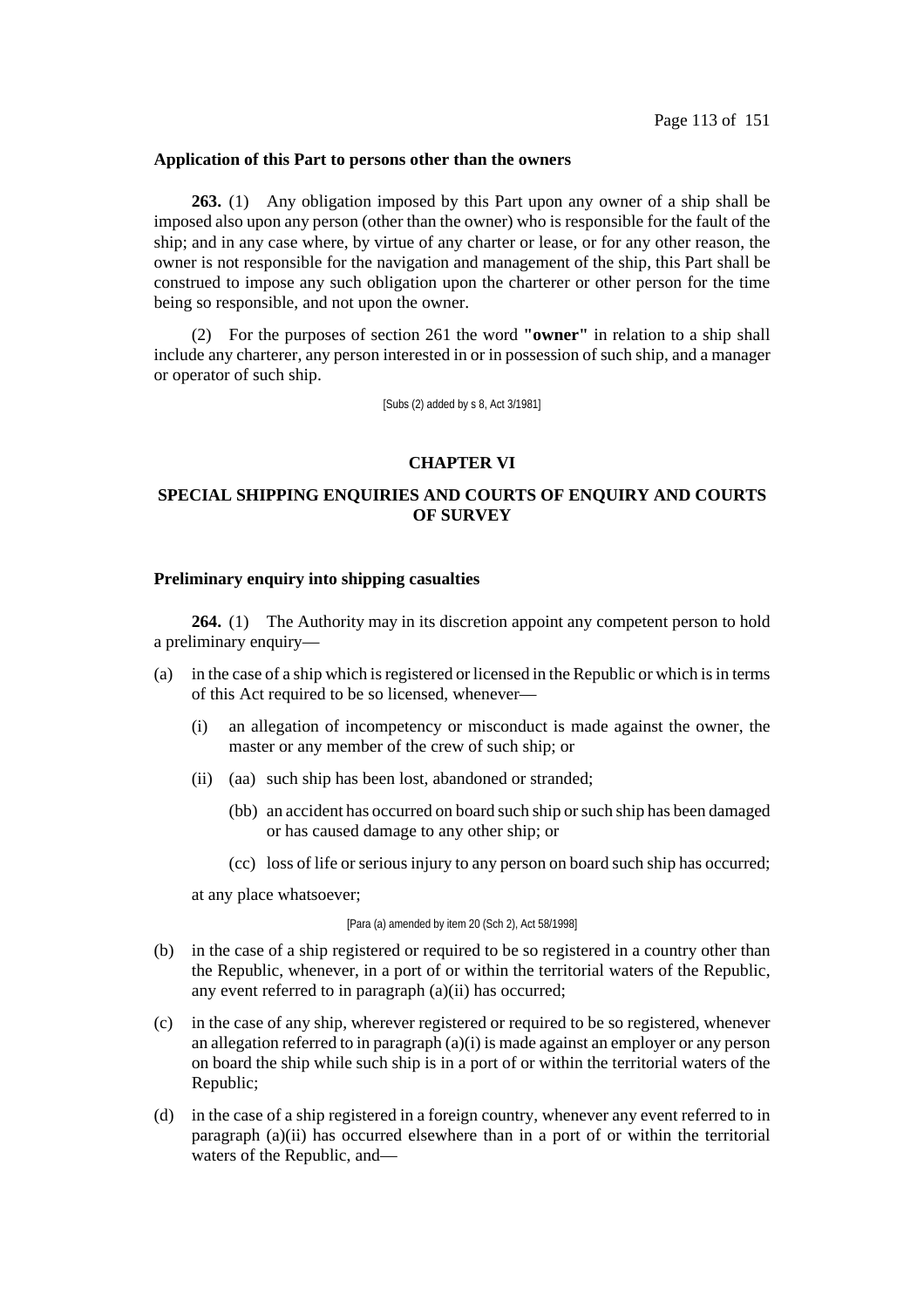- (i) such ship subsequently arrives at a port in the Republic and an enquiry into the casualty has not been held by any competent court or other investigatory body in any other treaty country; or
- (ii) in the case of a treaty ship, evidence is obtainable in the Republic as to the circumstances in which such ship proceeded to sea, or was last heard of, or any event referred to in paragraph (a)(ii) has occurred.

### [Subs (1) amended by s 2(2), Act 5/1998]

(2) The Authority may request the Director-General of Labour to assign a person designated as an inspector under section 28 of the Occupational Health and Safety Act 85 of 1993 to assist a person appointed under subsection (1) to hold a preliminary enquiry.

[Subs (2) substituted by s 12(a), Act 23/1997, and by s 2(2), Act 5/1998]

(3) A ship referred to in subsection  $(1)(a)$ ,  $(b)$  or  $(d)$  on board of which loss of life or serious injury to any person has occurred may be detained for purposes in relation to the holding of a preliminary enquiry thereunder, provided the ship is not thereby unduly delayed.

[Subs (3) added by s 12(b), Act 23/1997]

[S 264 amended by s 52, Act 69/1962, and s 47, Act 40/1963; substituted by s 22, Act 42/1969, and s 16, Act 18/1992; and amended by s 12, Act 23/1997, s 2, Act 5/1998, and item 20 (Sch 2), Act 58/1998]

## **Report to Authority by person who has held preliminary enquiry**

**265.** (1) Upon the conclusion of an enquiry by a person appointed in terms of section *two hundred and sixty-four* he shall without delay transmit to the Authority a report containing a full statement of the case, and of his opinion thereon, accompanied by such report of or extracts from the evidence and such observations as he thinks fit.

 $(2) \ldots$ 

[Subs (2) added by s 17, Act 18/1992, amended by s 5, Act 16/1995, and deleted by s 13, Act 23/1997]

## **Convening of court of marine enquiry in the Republic**

**266.** (1) The Minister may, in his discretion, and whether or not a preliminary enquiry has been made under section *two hundred and sixty-four*, convene a court (hereinafter referred to as a court of marine enquiry) to hold a formal investigation into any such allegation or event as is referred to in that section.

(2) A formal investigation shall not be held into any allegation against the master or a member of the crew of a ship registered in any treaty country other than the Republic, or into any event that has occurred in respect of or on board any such ship, save at the request or with the consent of the government of that treaty country: Provided that this restriction shall not apply if—

(a) the allegation relates to the master or a member of the crew of a ship which is wholly engaged in plying between portsin theRepublic, or the event has occurred at any place whatsoever in respect of or on board any such ship; or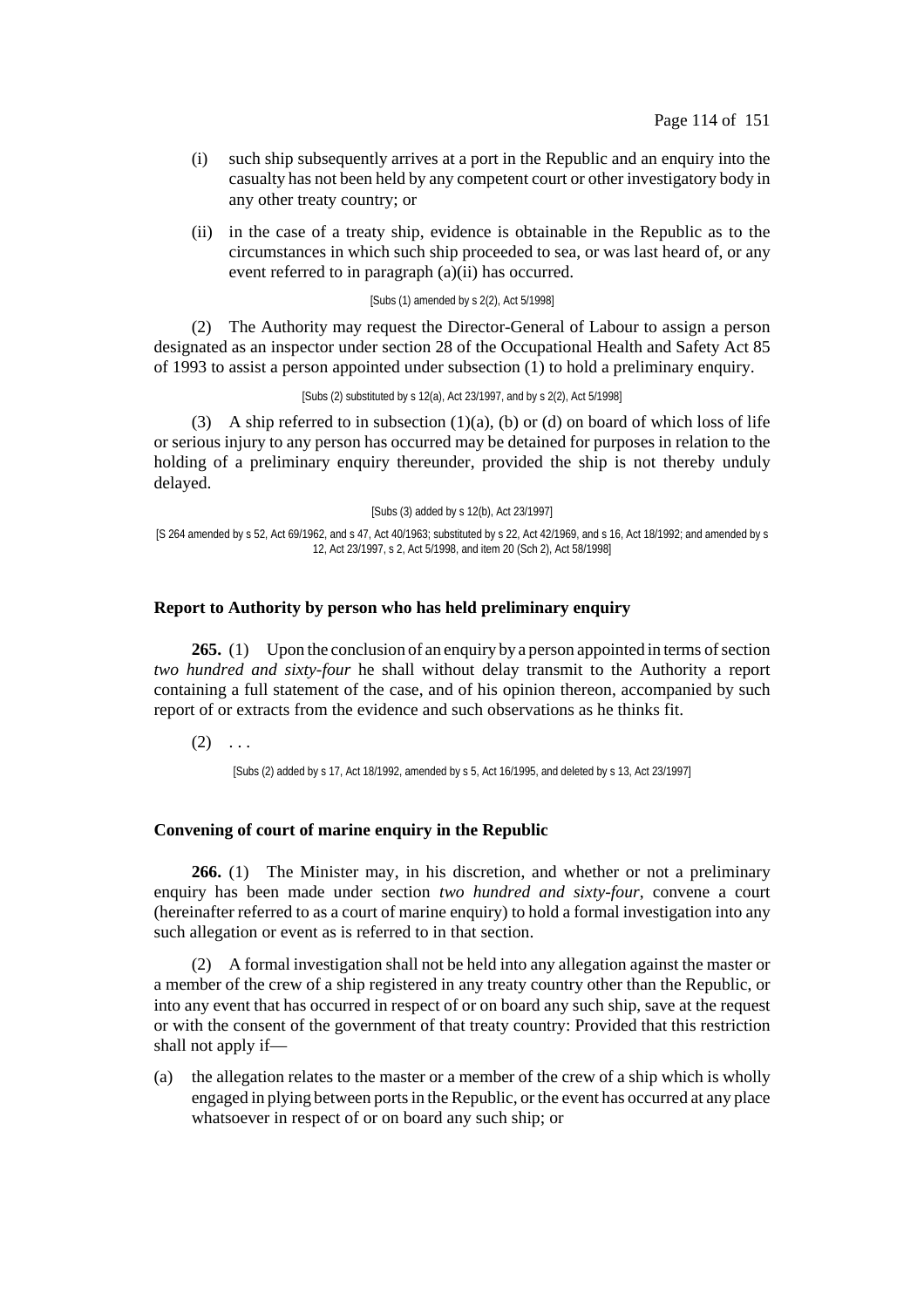(b) the event has occurred in a port in the Republic or within the territorial waters of the Republic in respect of or on board a ship other than a ship referred to in paragraph (a).

[Subs (2) amended by s 53, Act 69/1962, and by s 48, Act 40/1963, and substituted by s 18, Act 18/1992]

## **Constitution of court of marine enquiry**

**267.** (1) A court of marine enquiry shall consist of a judge or ex-judge of the Supreme Court, magistrate, ex-magistrate, advocate or attorney, who shall be the presiding officer, and either two or four other members.

#### [Subs (1) substituted by s 9, Act 3/1981]

(2) The members of the court shall be appointed by the Minister, and all members other than the presiding officer shall be persons of suitable nautical, engineering or other special skill, knowledge or experience, and, whenever possible, at least one member shall be in active sea-going service.

(3) The members of the court other than the presiding officer shall be selected from a list of persons approved by the Minister from time to time in accordance with the regulations: Provided that the Minister may appoint as a member of the court a person whose name does not appear on the said list, if it appearsto him expedient to do so by reason of the special nature of the investigation.

(4) If by death, resignation or any other cause the number of members of the court is reduced, the remaining members shall, if they consist of the presiding officer and at least one other member, constitute the court.

(5) If the court, as originally constituted or as reduced for any reason referred to in subsection (4), consists of the presiding officer and two other members, the presiding officer and one other member shall form a quorum; and if it consists of the presiding officer and more than two other members, the presiding officer and two other members shall form a quorum.

### **How decisions of court of marine enquiry are reached and announced**

**268.** (1) Any matter of law arising for decision at any investigation held by a court of marine enquiry, and any question arising thereat as to whether a matter for decision is a matter of fact or a matter of law, shall be decided by the presiding officer, and no other member shall have a voice in any such decision.

(2) The presiding officermay adjourn the argument upon any suchmatter or question as is mentioned in subsection (1), and may sit alone for the hearing of such argument and the decision of such matter or question.

(3) Whenever the presiding officer gives a decision in terms of subsection (1), he shall give his reasons for that decision.

(4) Upon all matters of fact the decision of the majority of the members of the court shall be the decision of the court.

(5) The decision of the court upon any matter in terms of subsection (4) shall be declared by one of the members concurring in that decision, and the reasons therefor shall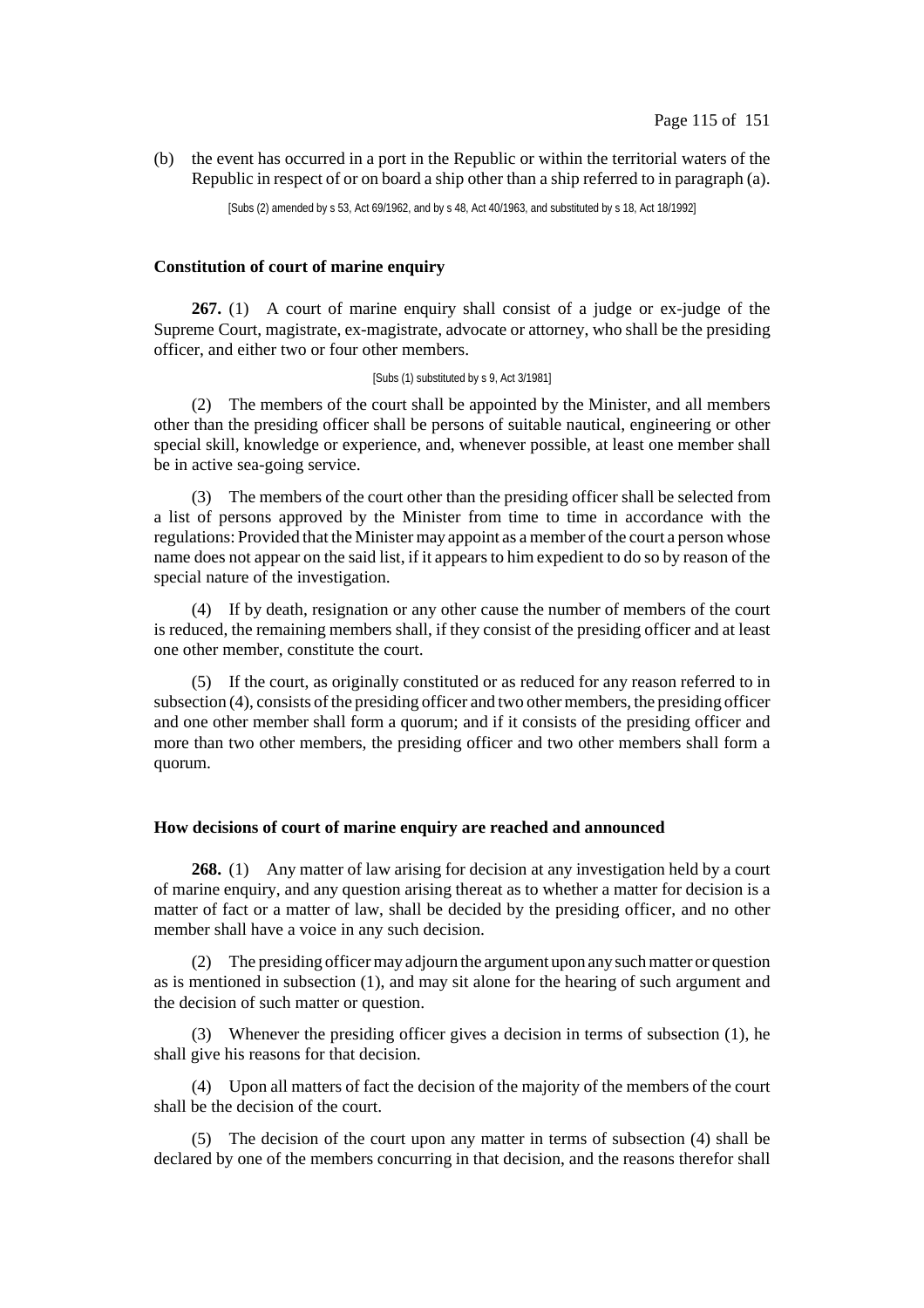be stated by at least one such member. Any member who dissents from the decision of the court may declare his dissent and his reasons therefor.

(6) If for any reason a majority of the members of the court (of, if the court consists of only two members, both members) are not agreed upon any matter of fact upon which a decision is necessary in order that the investigation may be completed, the presiding officer shall report that fact to the Authority, and thereupon the Minister may refer the matter back to the court for reconsideration or may discharge the members of the court and, if he thinks fit, appoint another court of marine enquiry to hold the formal investigation.

## **Powers of court of marine enquiry in respect of master or member of crew**

**269.** (1) If a court of marine enquiry finds that any master or member of the crew is incompetent or has been guilty of any act of misconduct, or that loss, abandonment or stranding of or serious damage to any ship or loss of life or serious injury to any person has been caused by the wrongful act or default of any master or member of the crew, it may, subject to the provisions of section 283, cancel the certificate of competency or service of the master or member of the crew or suspend it for a stated period or, whether or not the master or member of the crew holds a certificate of competency or service, prohibit his employment in any stated capacity in a ship for a stated period or impose a fine not exceeding R2 000 upon him or reprimand him.

(2) Subsection (1) shall apply in respect of masters or members of the crew of all ships which are registered or licensed in the Republic or which are in terms of this Act required to be so licensed, and in respect of masters or members of the crew of ships registered in a country other than the Republic only if those ships are wholly engaged in plying between ports in the Republic.

[Subs (2) substituted by item 21 (Sch 2), Act 58/1998]

[S 269 amended by s 49, Act 40/1963; substituted by s 23, Act 42/1969; amended by s 4, Act 24/1974; substituted by s 19, Act 18/1992; and amended by item 21 (Sch 2), Act 58/1998]

## **Convening of maritime courts outside the Republic**

**270.** Whenever—

- (a) a complaint which appears to a proper officer outside the Republic to require immediate investigation is made to him by the master or any member of the crew of a South African ship; or
- (b) the interest of the owner of a South African ship or of the cargo thereof appears to such an officer to require it; or
- (c) an allegation of incompetency or misconduct is made to him against the master or any of the ship's officers of a South African ship; or
- (d) any South African ship is lost, abandoned or stranded at or near the place where such an officer may be, or whenever the crew or part of the crew of any South African ship which has been lost, abandoned or stranded arrives at that place; or
- (e) any loss of life or any serious injury to any person has occurred on board a South African ship at or near that place,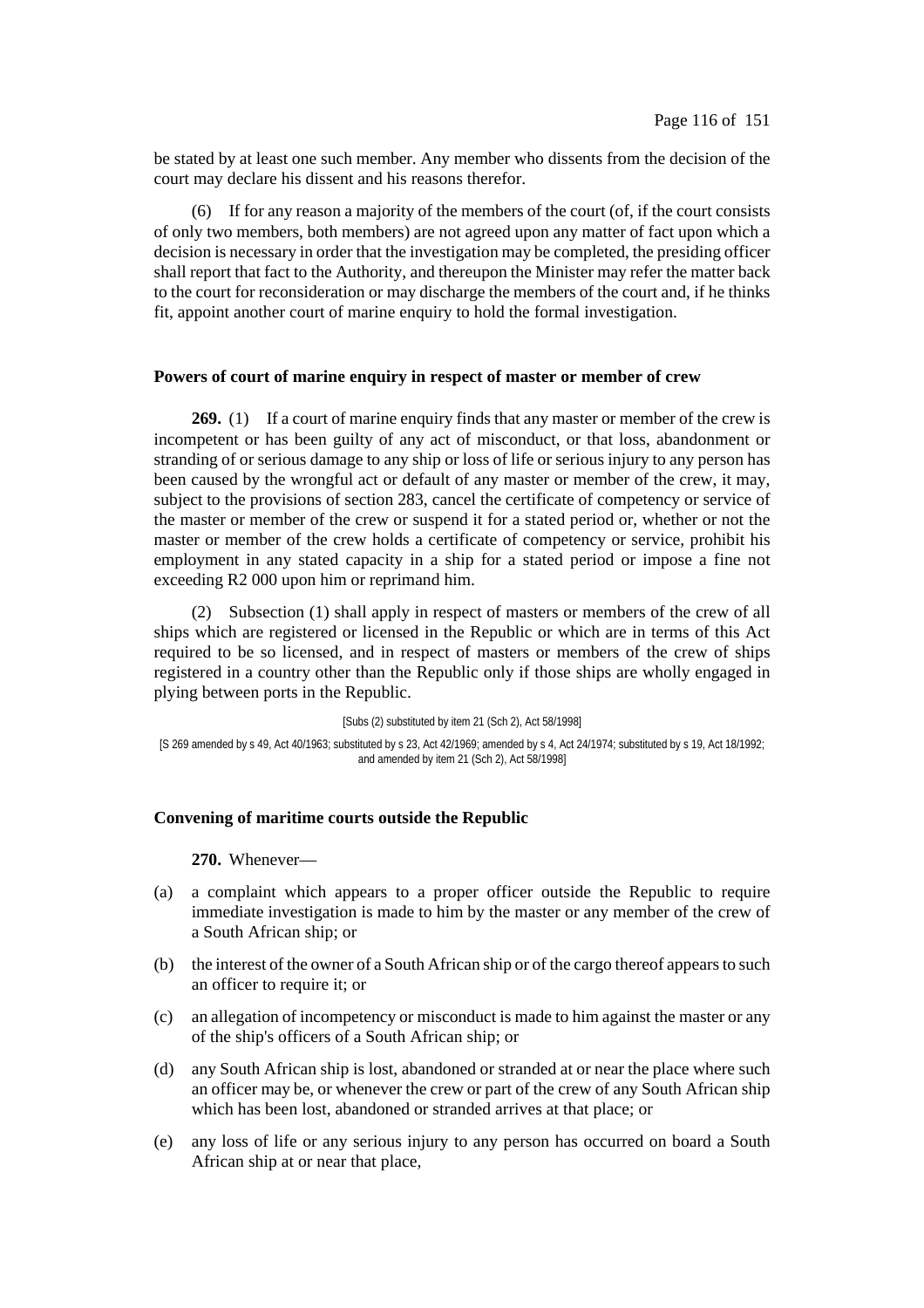he may, in his discretion, convene a court (hereinafter referred to as a maritime court) to investigate the said complaint or allegation or the matter affecting the said interest or the cause of the loss, abandonment or stranding of the ship or of the loss of life or of the injury to the person.

## **Constitution of maritime courts**

**271.** (1) A maritime court shall consist of the proper officer who convenes it and either two or four other members.

(2) The other members of the court shall be appointed by the proper officer who convenes it, and shall be persons of suitable nautical, engineering or other special skill, knowledge or experience, and, whenever possible, at least one member shall be in active sea-going service.

(3) If by death, resignation or any other cause the number of members of the court is reduced to not less than two, the remaining members shall constitute the court.

(4) If the court, as originally constituted, or as reduced for any reason referred to in subsection (3), consists of three members, two members shall form a quorum; and if it consists of more than three members, three members shall form a quorum.

(5) The proper officer who convened the courtshall be the prescribing officer unless for any reason referred to in subsection (3) he ceases to be a member of the court, in which event the proper officer (or his successor) shall appoint one of the other members of the court to be the presiding officer.

## **How decisions of maritime courts are reached and announced**

**272.** (1) The decision of the majority of the members of a maritime court shall, subject to the provisions of paragraphs (a) and (b) of subsection (1) of section *two hundred and seventy-three*, be the decision of the court.

(2) The decision of the court shall be declared by one of the members concurring in that decision, and the reasons therefor shall be stated by at least one such member. Any member who dissents from the decision of the court may declare his dissent and his reasons therefor.

(3) If for any reason a majority of the members of the court (or, if the court consists of only two members, both members) are not agreed upon any matter upon which a decision is necessary in order that the investigation may be completed, the presiding officer, if he is the proper officer, shall discharge the members of the court, and, if he thinks fit, he may summon another maritime court to hold the investigation, or, if he is not the proper officer, he shall report the fact to the proper officer, and thereupon the proper officer may refer the matter back to the court for reconsideration or may discharge the members of the court, and, if he thinks fit, summon another maritime court to hold the investigation.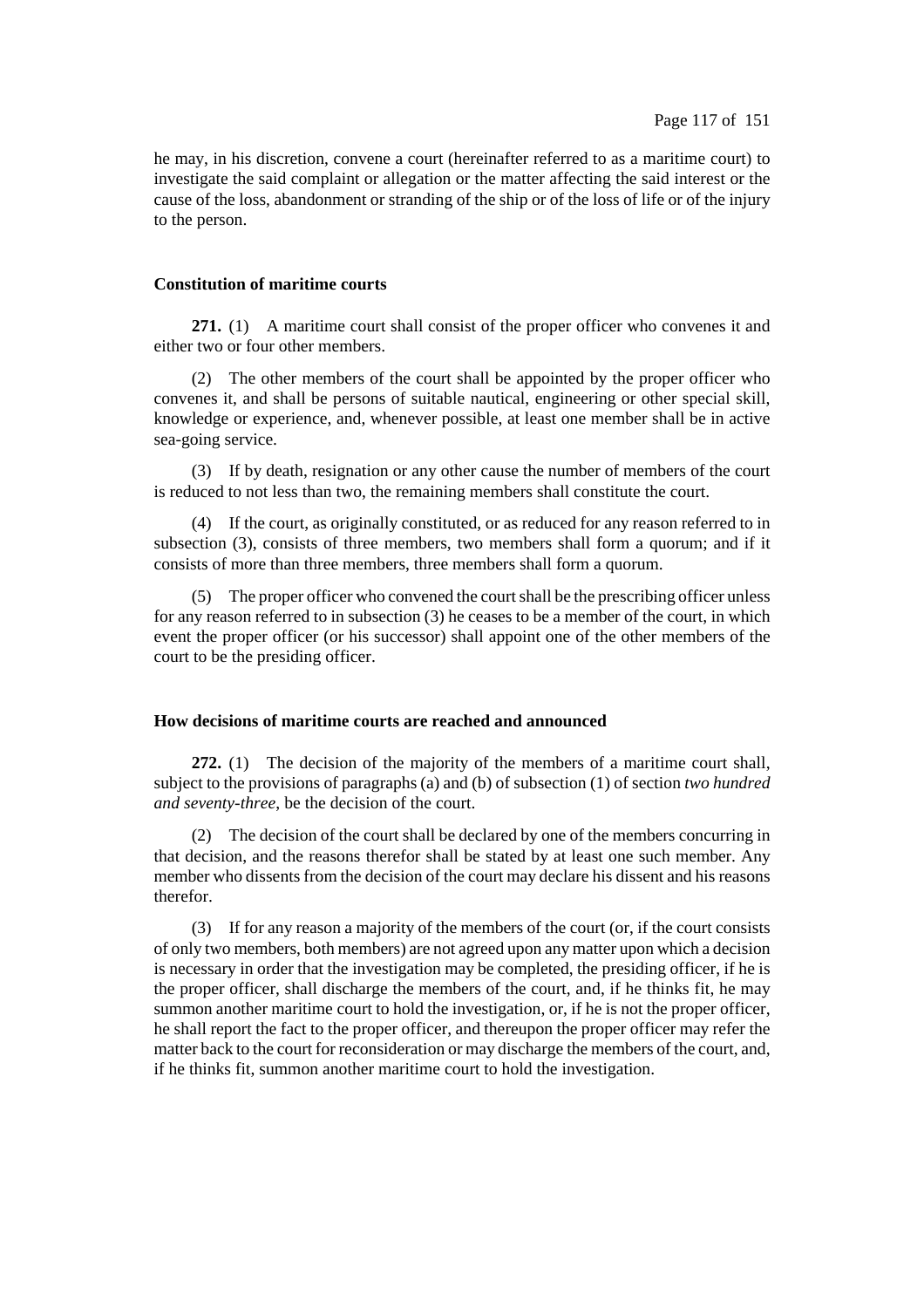## **Powers of maritime courts**

**273.** (1) A maritime court may, after hearing and investigating the case, and subject to the provisions of section *two hundred and eighty-three*—

- (a) if unanimousthat the safety of a South African ship or her cargo or crew or the interest of the owner of a South African ship or of the cargo thereof requires it, remove the master and appoint another qualified person to act in his stead;
- (b) if unanimous that any master or ship's officer of a South African ship is incompetent or has been guilty of any act of misconduct, or that loss, abandonment or stranding of or serious damage to any ship or loss of life or serious injury to any person has been caused by the wrongful act or default of any master orship's officer of a South African ship, suspend the certificate of competency or service of that master or ship's officer for a stated period, or, whether or not the master or ship's officer holds a certificate of competency or service, prohibit his employment in any stated capacity in a ship for a stated period or reprimand him.

[Para (b) substituted by s 24, Act 42/1969, and by s 5, Act 24/1974]

- (c) discharge a seaman from a South African ship and order the wages of any seaman so discharged or any part of those wages to be forfeited;
- (d) decide any questions as to wages or fines or forfeitures arising between any of the parties to the proceedings;
- (e) direct that any or all of the costs incurred by the master or owner of a South African ship in procuring the imprisonment of any seaman or apprentice-officer in a port outside the Republic, or in his maintenance while so imprisoned, shall be paid out of and deducted from the wages of that seaman or apprentice-officer, whether then or subsequently earned:
- (f) exercise the same powers with regard to persons charged before it with the commission of offences at sea or abroad as consular representatives can in terms of section *three hundred and forty-one*;
- (g) punish any master or member of the crew of a South African ship respecting whose conduct a complaint is brought before it for any offence under this Act of which he has been found guilty by the court and shall for that purpose have the same powers as a magistrate's court would have if the case were tried in the Republic: Provided that where an offender is sentenced to imprisonment, the proper officer shall approve the place of imprisonment, whether on land or on board ship: Provided further, that the court may direct that any fine imposed upon an offender shall be paid out of and deducted from his wages and paid over to the proper officer, who shall transmit it to the Authority.
- (h) if it considers such a step expedient, order a survey to be made of any South African ship which is the subject of investigation;
- $(i) \ldots$

### [Para (i) deleted by s 34, Act 30/1959]

(2) All orders made by a maritime court shall, whenever practicable, be entered in the official log-book of the ship which forms the subject of investigation or on board which the casualty or occurrence or conduct investigated took place, and be signed by the presiding officer of the court.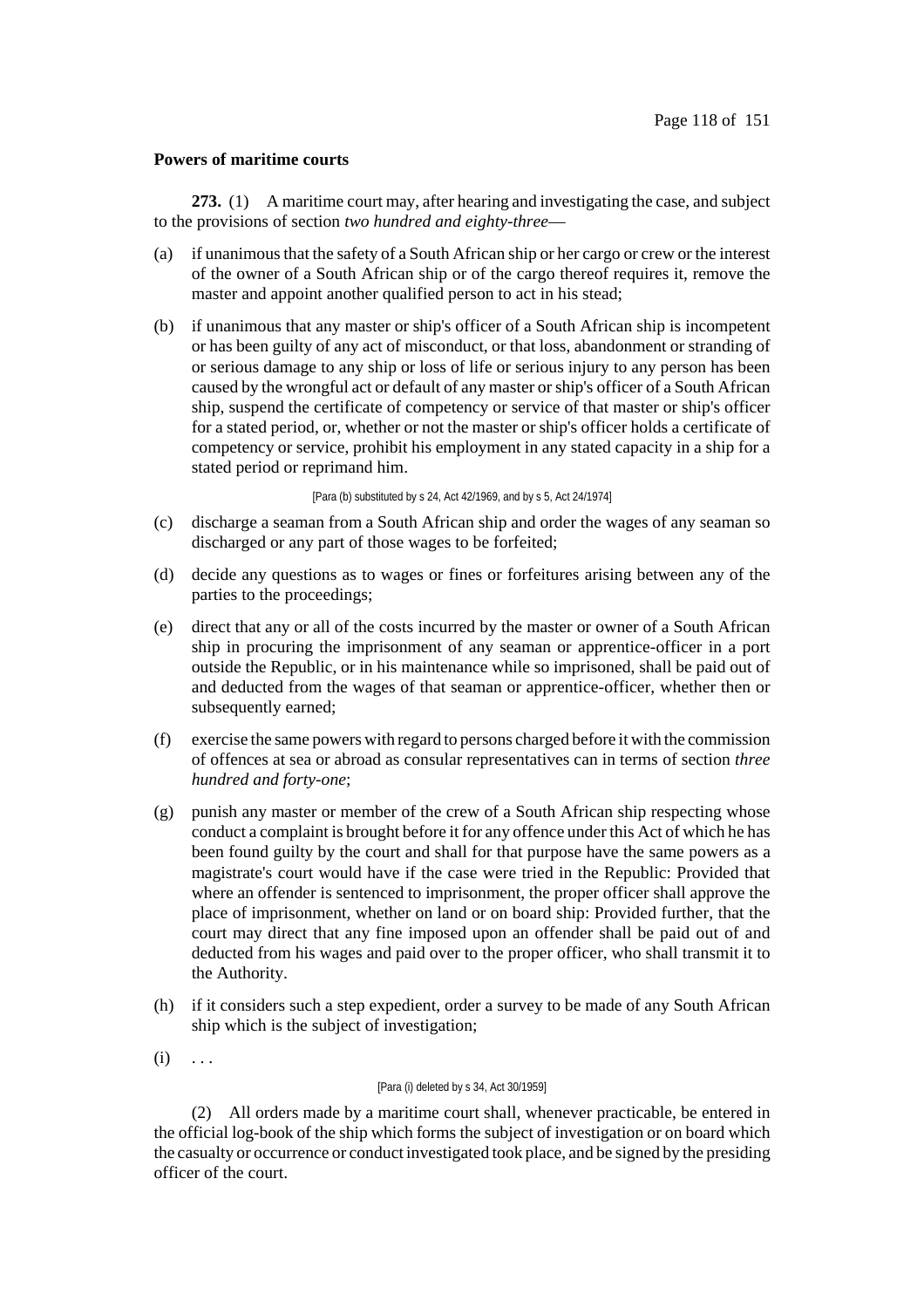#### **Appeal from surveyor to court of survey**

**274.** (1) If a surveyor who has inspected a vessel—

- (a) makes a statement in his report of his inspection with which the owner (or his agent) or the master of the vessel is dissatisfied; or
- (b) gives notice under subsection (2) of section *two hundred and fourteen*, subsection (2) or (3) ofsection *two hundred and sixteen* orsubsection (1) ofsection *two hundred and twenty-three*; or
- (c) declinesto give the certificate referred to in subsection (3) ofsection *two hundred and fourteen*, subsection (4) of section *two hundred and sixteen* or subsection (2) of section *two hundred and twenty-three*,

the owner (or his agent) or the master, as the case may be, may, subject to the provisions of subsection (2) of this section and section *two hundred and eighty-two*, appeal to a court of survey.

(2) Whenever a surveyor inspects any vessel, he shall, if the owner (or his agent) or the master of the vessel so requires, be accompanied on the inspection by some person nominated by the owner (or his agent) or the master, as the case may be, and if the person so nominated agrees with the surveyor as to the statement made or the notice given by the surveyor or the refusal by the surveyor to give a certificate; there shall be no appeal to a court of survey from that statement, notice or refusal.

[Subs (2) amended by s 35, Act 30/1959]

### **Convening of court of survey**

275. Whenever an appeal to a court of survey lies in terms of *section two hundred and seventy-four* and has been duly noted, the Minister shall, subject to the provisions of section *two hundred and eighty-two*, convene a court (hereinafter referred to as a court of survey) to hear the appeal.

### **Constitution of court of survey**

**276.** (1) A court of survey shall consist of a magistrate and either two or four other members.

(2) The members of the court shall be appointed by the Minister, and all members other than the presiding officer shall be persons of suitable nautical, engineering or other special skill, knowledge or experience.

(3) Whenever a foreign ship is the subject of an appeal the Minister may consult a diplomatic or consular representative of the country in which that ship is registered before nominating the members.

(4) The members of the court other than the presiding officer shall be selected from a list of persons approved by the Minister from time to time in accordance with the regulations: Provided that the Minister may appoint as a member of the court a person whose name does not appear on the said list, if it appears to him expedient to do so by reason of the special nature of the questions involved in the appeal.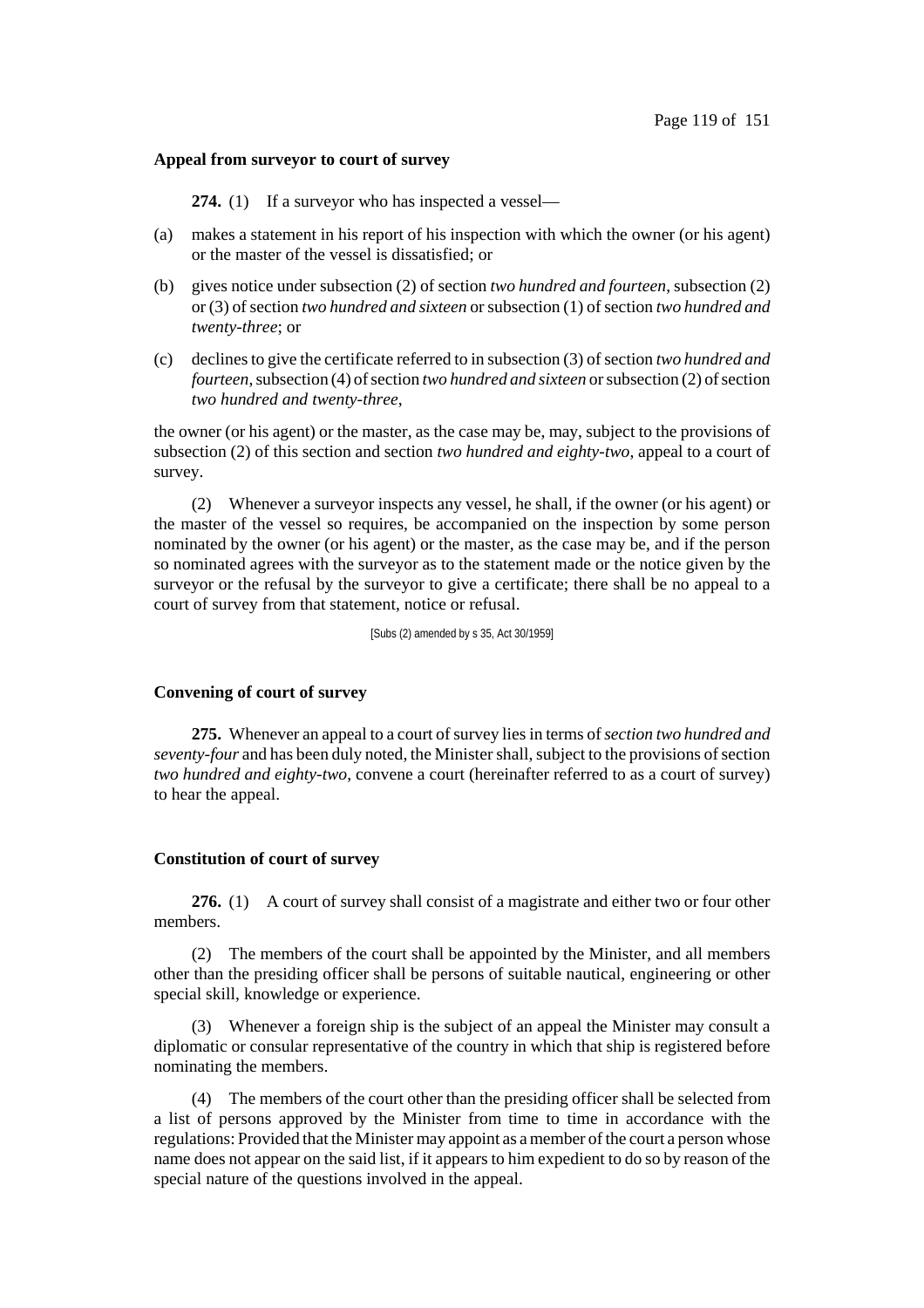(5) If by death, resignation or any other cause the number of members of the court is reduced to not less than two, the remaining members shall constitute the court.

(6) If the court, as originally constituted, or as reduced for any reason referred to in subsection (5), consists of three members, two members shall form a quorum; and if it consists of more than three members, three members shall form a quorum.

(7) The magistrate appointed as a member of the court as originally constituted shall be the presiding officer unless for any reason referred to in subsection (5), he ceases to be a member of the court, in which event the Minister shall appoint one of the other members of the court to be the presiding officer.

### **How decisions of courts of survey are reached and announced**

**277.** (1) The decision of the majority of the members of a court of survey shall be the decision of the court.

(2) The decision of the court shall be declared by one of the members concurring in that decision, and the reason therefor shall be stated by at least one such member. Any member who dissents from the decision of the court may declare his dissent and his reasons therefor.

(3) If for any reason a majority of the members of the court (or, if the court consists of only two members, both members) are not agreed upon the question what the decision upon the appeal should be, the presiding officer shall report the fact to the Authority, and thereupon the Minister may refer the appeal back to the court for reconsideration, or may discharge the members of the court and appoint another court of survey to hear the appeal.

(4) Notwithstanding the provisions of this section, if a ship has been detained or it is proposed to detain a ship by reason of a report made or a notice given by a surveyor, or by reason of a refusal by a surveyor to grant a certificate, and appeal is made against the making of the report or the giving of the notice or the refusal to grant the certificate, the ship shall, if she has been detained, be released, and if she has not yet been detained, shall not be detained after the first meeting of the court, unless a majority of the members of the court are in favour of her being detained.

### **Powers of court of survey**

**278.** A court of survey or, if an appeal has been referred to an expert or experts under section *two hundred and eighty-two*, that expert or those experts, may, if the appeal is against—

- (a) any statement in a report by a surveyor, dismiss the appeal, in which event the statement shall stand, or uphold the appeal and cancel or vary the statement; or
- (b) any notice given by a surveyor, dismiss the appeal and confirm that notice or uphold the appeal and set aside the notice; or
- (c) the refusal by a surveyor to grant a certificate, dismiss the appeal and confirm that refusal or uphold the appeal and grant the certificate.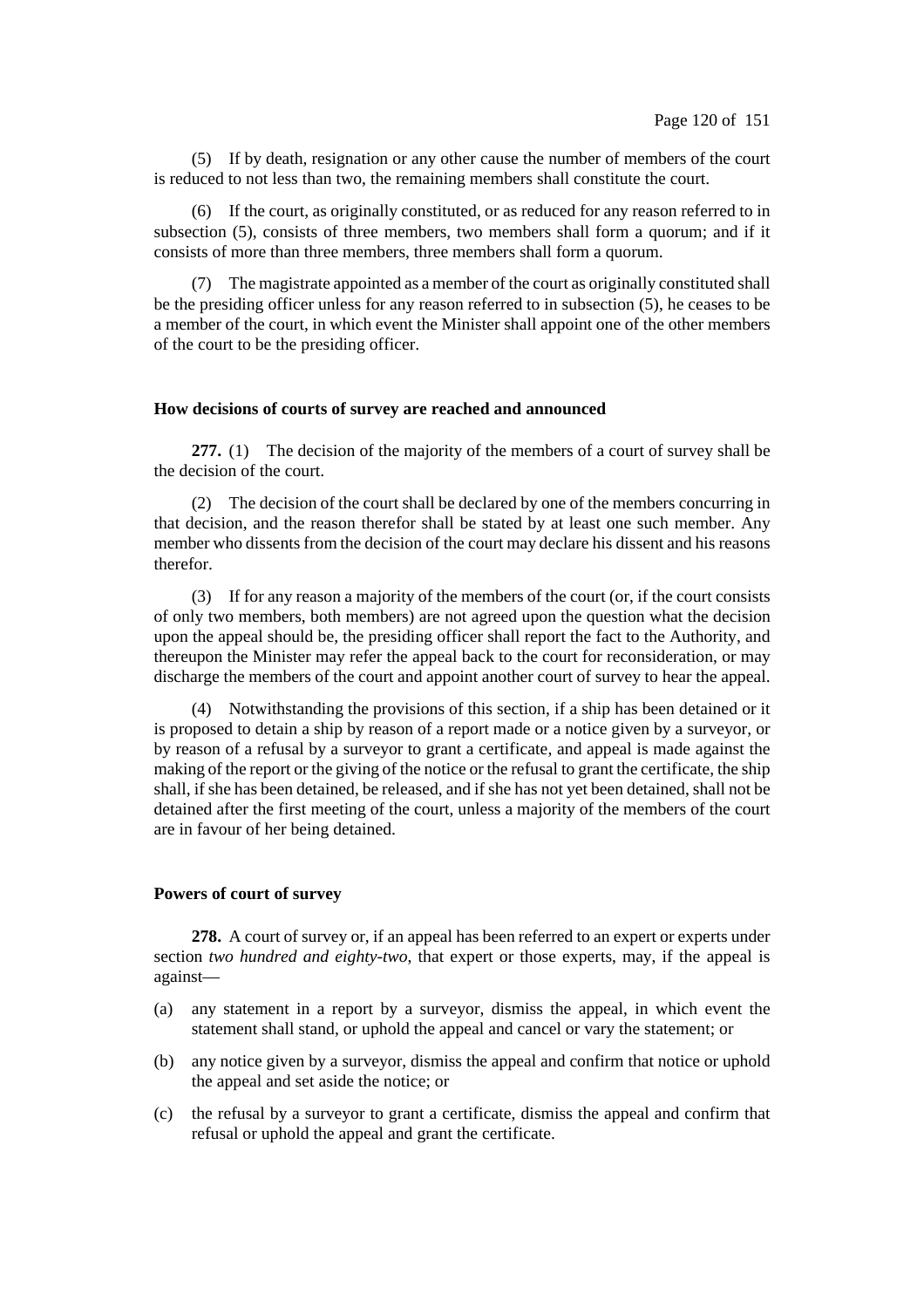## **Interested persons not to serve on courts of marine enquiry, maritime courts or courts of survey**

**279.** (1) No person who is connected, directly or indirectly, with the ship which forms the subject of investigation by a court of maritime enquiry or a maritime court, or which forms the subject of an appeal to a court of survey, or on board which the casualty or occurrence or conduct to be investigated by a court of marine enquiry or a maritime court took place, or with the owners of that ship, shall be appointed as a member of that court or under section *two hundred and eighty-two*.

(2) Nothing in subsection (1) contained shall prohibit the appointment as a member of a court of marine enquiry or a maritime court or a court of survey or under section *two hundred and eighty-two* of any person who is in the employ of or entitled to receive a pension from the Government of the Republic, merely on the ground that the said Government is the owner of the ship referred to in subsection (1).

[Subs (2) amended by s 50, Act 40/1963]

### **Procedure at court of marine enquiry or maritime court or court of survey**

**280.** (1) A court of marine enquiry, a maritime court or a court of survey, or an expert or experts to whom an appeal has been referred under section *two hundred and eighty-two* may, subject to the provisions of this Act, determine the procedure to be followed at the investigation or the hearing of the appeal.

(2) Every such investigation shall, unlessthe court decide otherwise, be held in open court, and the hearing of every such appeal shall be held in open court; and the decision or finding shall, at the conclusion of the investigation or hearing, or as soon afterwards as possible, be delivered in open court.

### **Court of survey may cause ship to be surveyed**

**281.** (1) A court of survey may appoint a surveyor to inspect the ship which is the subject of appeal and report thereon to the court.

(2) The owner and master of the ship and any person, appointed by the owner or master, and also any person appointed by the Authority, may attend at any inspection made in terms of this section.

### **Reference in difficult cases to scientific persons**

**282.** (1) If the Authority is of opinion that an appeal to a court of survey involves a question of construction or design or of scientific difficulty or an important principle, it may refer the appeal to one or more experts approved by the Minister and selected by agreement between the Authority and the appellant, or, in default of any such agreement, by the Minister, and thereupon the appeal shall be determined by such experts instead of by the court.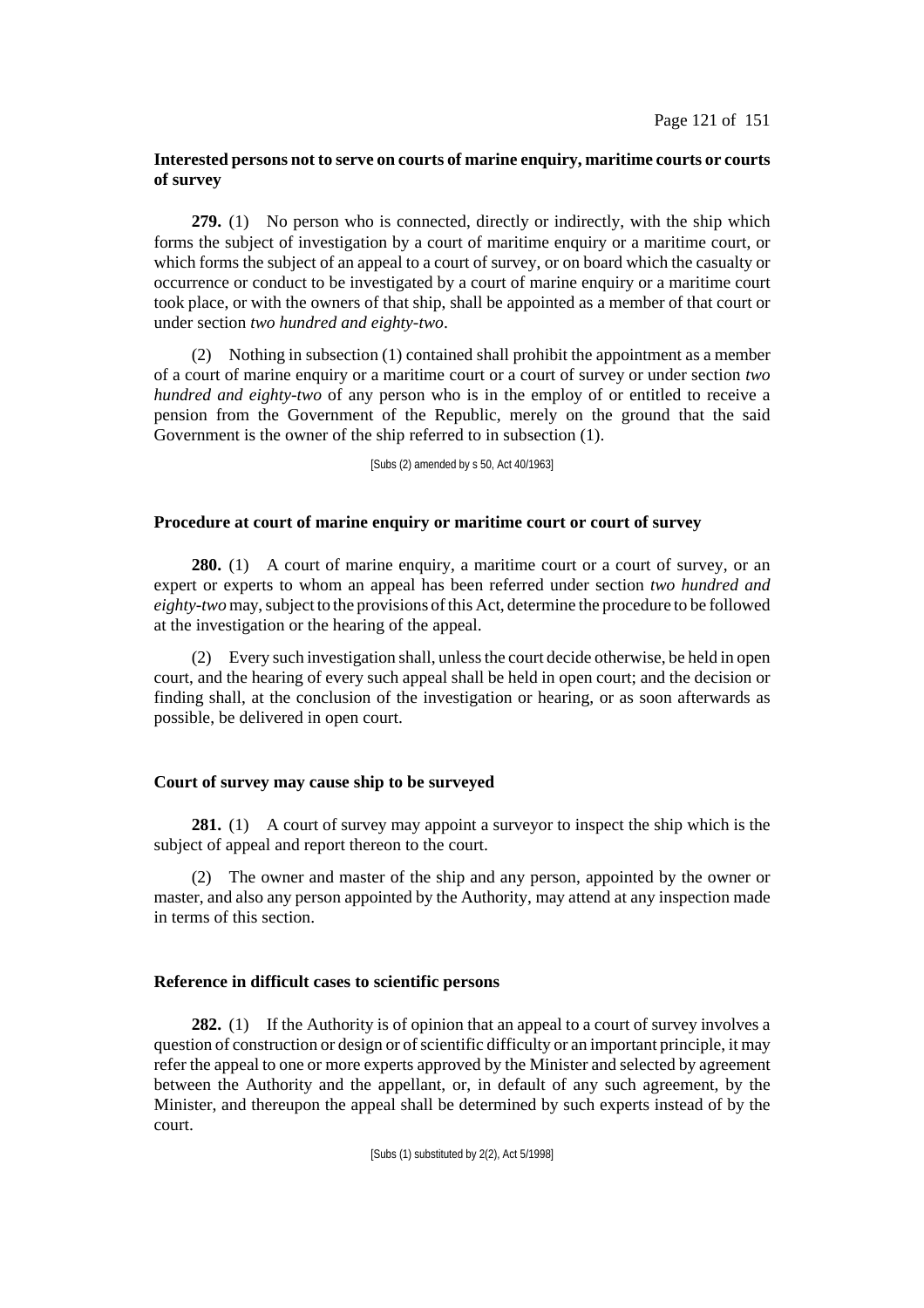(2) The Authority, if the appellant in any appeal so requests and gives security to the satisfaction of the Authority to pay any relative costs, shall refer the appeal to one or more experts selected in terms of subsection (1).

(3) An expert or experts to whom an appeal is referred in terms of subsection (1) or (2) shall have the same powers as a court of survey.

(4) If an appeal is referred to more than one expert, the provisions of section *two hundred and seventy-seven* shall apply, *mutatis mutandis*, to the hearing of the appeal.

(3) If an appeal is referred under subsection (1) to more experts than one, the Authority shall appoint one of them as presiding officer.

## **Opportunity of making a defence**

**283.** (1) If at an investigation by a court of marine enquiry or a maritime court it is alleged or suggested that the conduct of any person has amounted to a punishable act or omission, that person shall be given a reasonable opportunity for making a defence.

(2) A court of marine enquiry shall not cancel or suspend a certificate or prohibit the employment of a person or impose a fine upon him or reprimand him, and a maritime court shall not suspend a certificate or prohibit the employment of a person or reprimand him—

(a) unless the holder of the certificate or other person has been present at the hearing of any evidence on which the decision of the court to cancel or suspend his certificate or to prohibit his employment or to impose a fine upon him or to reprimand him is based, or, if he has not been so present, unless a transcript of the notes of such evidence has been furnished to him at least 48 hours before he is called upon to make his defence; and

[Para (a) substituted by s 25(b), Act 42/1969, and by s 20, Act 18/1992]

(b) unless copies of any written depositions or reports upon which such decision is based have been furnished to him and a copy of the charges laid against him has been served upon him in the manner prescribed, at least forty-eight hours before he is called upon to make his defence, and if after a copy of a charge laid against him has been served upon himthe charge is amended, he has been given a reasonable opportunity of making a defence to the amended charge.

[Subs (2) amended by s 25(a), Act 42/1969, and by s 20, Act 18/1992]

(3) If the holder of the certificate concerned or other person has been summoned to attend before the court and has not done so, or if upon being asked in writing or otherwise whether he wishes to make a defence he has not replied that he wishes to do so, it shall not be necessary to furnish to him the notes, depositions or reports referred to in subsection (2).

[Subs (3) substituted by s 25(c), Act 42/1969]

### **Court may require delivery of certificate during course of investigation**

**284.** A court of marine enquiry may at any time during the progress of the investigation order any master or member of the crew affected by the investigation, and a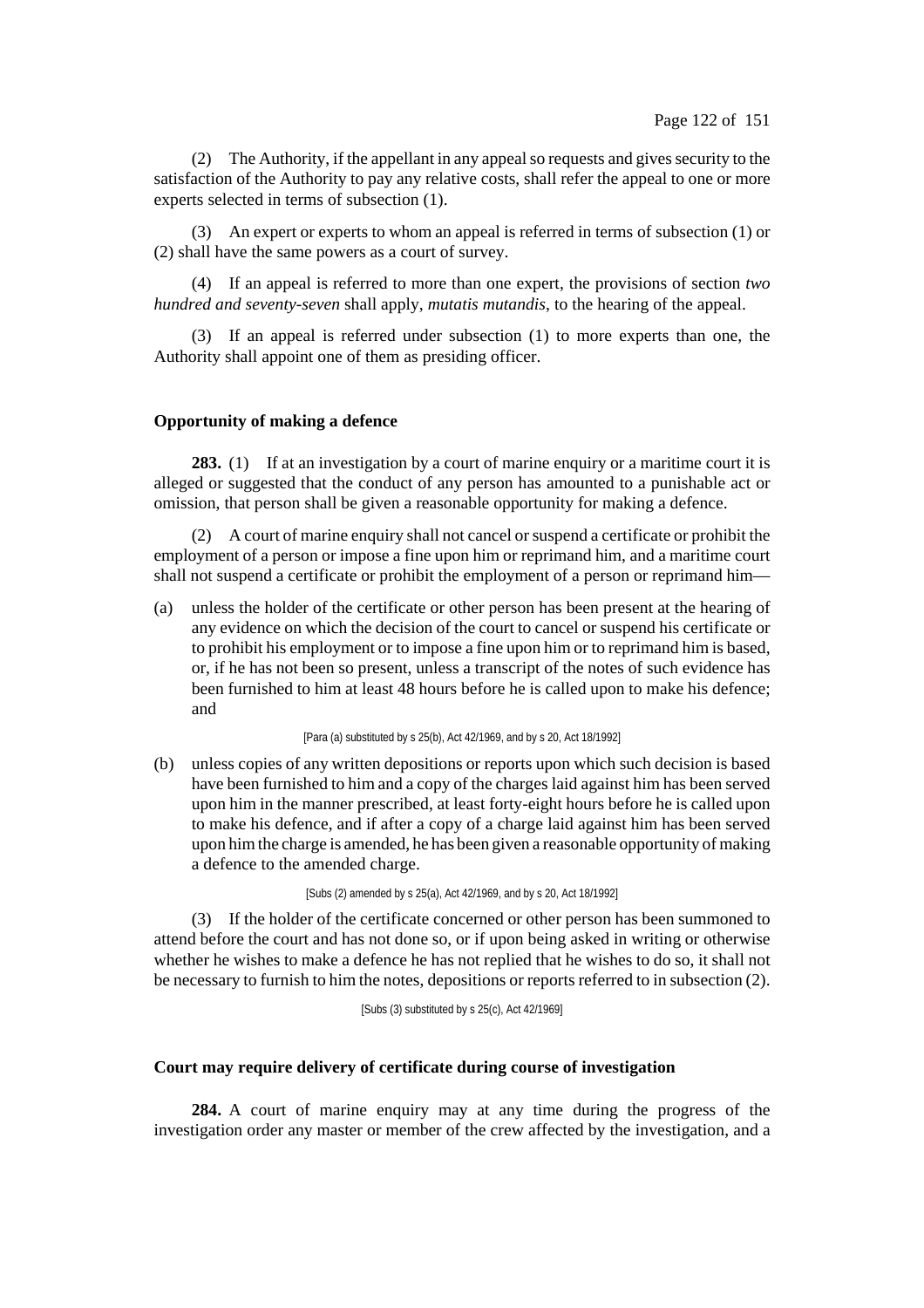marine court may at any time during the progress of the investigation order any master or ship's officer affected by the investigation, to deliver his certificate to the court forthwith.

[S 284 substituted by s 21, Act 18/1992]

#### **Witnesses to be allowed expenses**

**285.** Every witness summoned by a person appointed under section *two hundred and sixty-four* to make a preliminary enquiry or by a court of marine enquiry, a maritime court or a court of survey or an expert or experts to whom an appeal has been referred upon section *two hundred and eighty-two* shall be paid such expenses as would be allowed to any witness attending or subpoenaed to give evidence in a civil case before a magistrate's court.

## **Transmission to Authority of record and decision of court of marine enquiry, maritime court, or court of survey**

**286.** (1) The presiding officer of a court of marine enquiry, maritime court of court of survey or body of experts to whom an appeal has been referred under section *two hundred and eighty-two*, or, if an appeal has been referred to only one expert that expert shall, at the conclusion of the investigation or hearing transmit to the Authority the notes of evidence and as many copies as the Authority may require of the record of the proceedings and the report and decisions; and any member of the court or any one of the experts who dissents from any decision may attach to the record his written reasons for so dissenting, and the presiding officer shall transmit such written reasons with the record.

(2) When the investigation affects a master or member of the crew of a ship other than a South African ship the Authority shall transmit a copy of the court's finding or decision, together with the notes of the evidence, to the proper authority in the country where the ship is registered.

[Subs (2) substituted by s 22, Act 18/1992]

#### **Effect of cancellation or suspension of certificate or prohibition of employment**

**287.** The cancellation or suspension of a certificate by the Authority or a court of marine enquiry, or the suspension of a certificate by a maritime court, or the prohibition of employment by a court of marine enquiry or a maritime court, shall—

- (a) if the certificate was issued in the Republic or if the prohibition of employment is in respect of a South African citizen, be effective everywhere and in respect of all ships; and
- (b) if the certificate was issued elsewhere in the Republic or if the prohibition of employment is in respect of a citizen of a country other the Republic, be effective—
	- (i) within the Republic and the territorial waters of the Republic in respect of all ships; and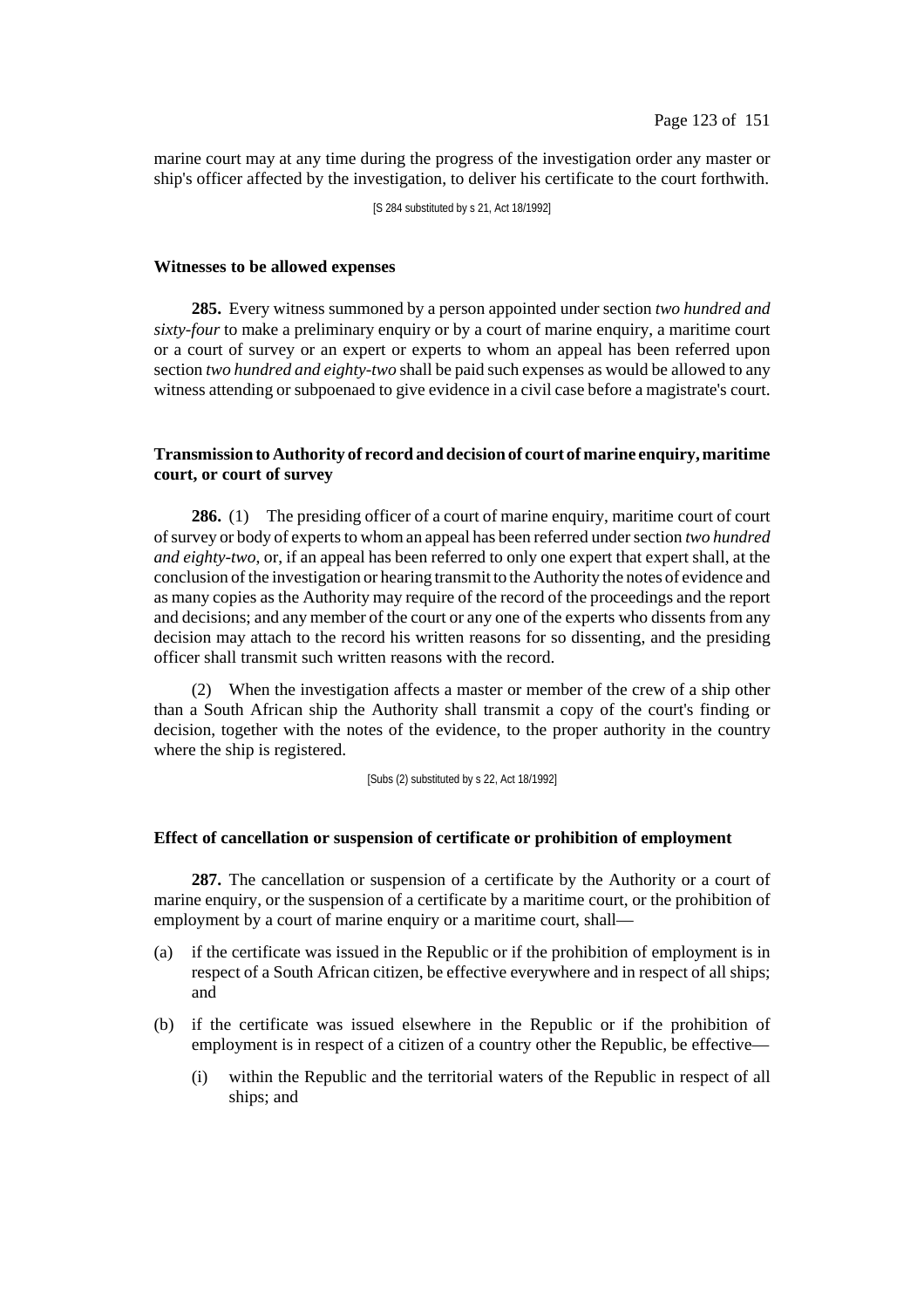(ii) outside the Republic and the territorial waters of the Republic only in respect of ships which are registered or licensed in the Republic or which are in terms of this Act required to be so licensed.

> [Subpara (ii) substituted by item 22 (Sch 2), Act 58/1998] [S 287 substituted by s 26, Act 42/1969, and amended by item 22 (Sch 22), Act 58/1998]

## **Delivery of Republic certificate which has been cancelled or suspended**

**288.** A master or member of the crew who is the holder of a certificate issued in the Republic shall, if such certificate has been cancelled or suspended by the Authority or a court of marine enquiry or suspended by a maritime court, deliver his certificate to the court on demand, or if it is not demanded by the court, to the Authority.

[S 288 substituted by s 23, Act 18/1992, and by s 2(2), Act 5/1998]

## **Certificate not be endorsed**

**289.** If the certificate of a master or member of the crew is suspended by the Authority or a court of marine enquiry or a maritime court, or if the employment of a master or member of the crew is prohibited or if a fine is imposed upon him or he is reprimanded by a court of marine enquiry or if he is reprimanded by a maritime court, or if a direction is given by the Authority under section  $87(2)$  in respect of the holder of a certificate, no person shall make any endorsement to that effect on the certificate of the master or member of the crew.

[S 289 substituted by s 27, Act 42/1969, and by s 24, Act 18/1992]

### **Powers of Minister in respect of cancelled or suspended certificates**

**290.** The Minister may, if he thinks the justice of the case requires it—

- (a) set aside the suspension of a certificate suspended by a court of marine enquiry or a maritime court, or shorten or lengthen the period of suspension of, or cancel, a certificate so suspended; or
- (b) grant a new certificate of the same grade or any lower grade in the place of a certificate cancelled by any such court or grant a new certificate of any lower grade in the place of a certificate suspended by any such court, if the certificate was issued in the Republic, or return any certificate so cancelled or suspended, if it was issued elsewhere than in the Republic; or

#### [Para (b) substituted by s 28(a), Act 42/1969]

(c) set aside the prohibition of employment by a court of marine enquiry or a maritime court or shorten or lengthen the period of the prohibition, or set aside the fine imposed or the reprimand by any such court.

[Para (c) added by s 28(b), Act 42/1969, and substituted by s 25, Act 18/1992]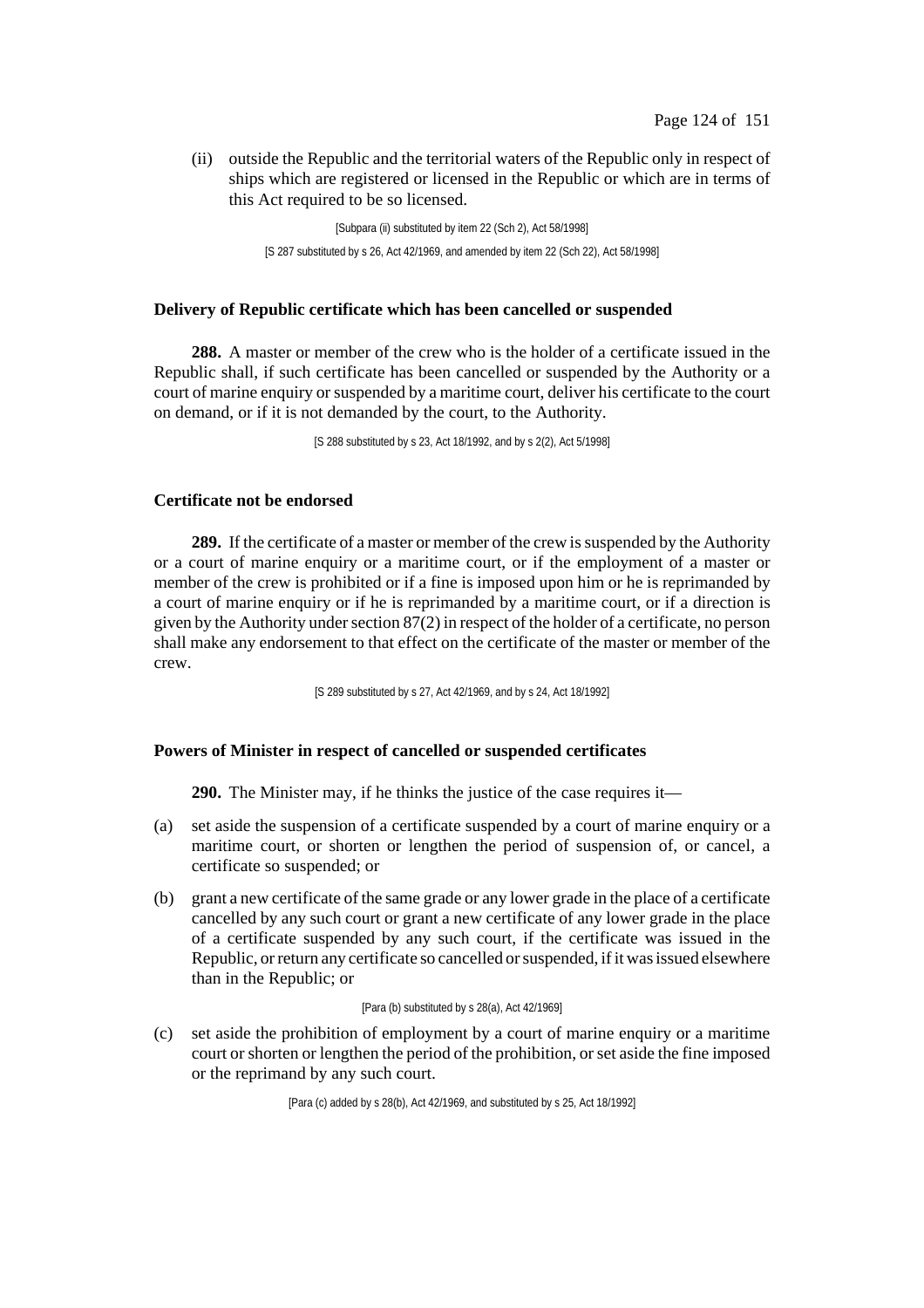### **Rehearing**

**291.** (1) Whenever an investigation has been held by a court of marine enquiry or a maritime court, the Minister may order the case to be reheard, either generally or as to any part thereof, and shall so order—

- (a) if new and important evidence which could not be produced at the investigation has been discovered; or
- (b) if for any other reason there has been in his opinion ground for suspicion that a miscarriage of justice has occurred.

(2) The Minister may order the case to be reheard by the court of marine enquiry or the maritime court, as the case may be, consisting (if such is practicable) of the same members who, or other members than, constituted the court when it held the investigation in the first instance; and may, if the investigation was held by a maritime court, order the case to be reheard by a court of marine enquiry.

## **Appeals against decisions of courts of marine enquiry and maritime courts**

**292.** (1) Any person aggrieved by any decision of a court of marine enquiry or a maritime court may appeal to the High Court within the area of jurisdiction of which—

- (a) in the case of a court of marine enquiry, the court was held; or
- (b) in the case of a maritime court, the ship which formed the subject of investigation, or on board which the casualty or occurrence investigated by the court took place, is registered.

(2) An appeal to a High Court shall, if the appeal is made merely on a point of law, be heard by a judge of that court, and in every other case by a judge of that court assisted by at least one assessor acting in an advisory capacity, who shall be a person of suitable nautical, engineering or other special skill, knowledge or experience summoned by the judge for the purpose.

(3) The court to which the appeal is made may confirm or quash or vary the decision appealed from, or remit the case for rehearing either generally or as to any part thereof by the court from whose decision the appeal is brought, consisting (if such is practicable) of the same members who, or other members than, constituted that court when it held the investigation in the first instance.

(4) An appeal under this section shall be made in the manner and subject to the conditions and in accordance with the provisions laid down in the regulations.

### **CHAPTER VII**

## **WRECKS AND SALVAGE**

**293 to 306 inclusive** . . .

[Ss 293 to 306 inclusive repealed by s 28, Act 94/1996]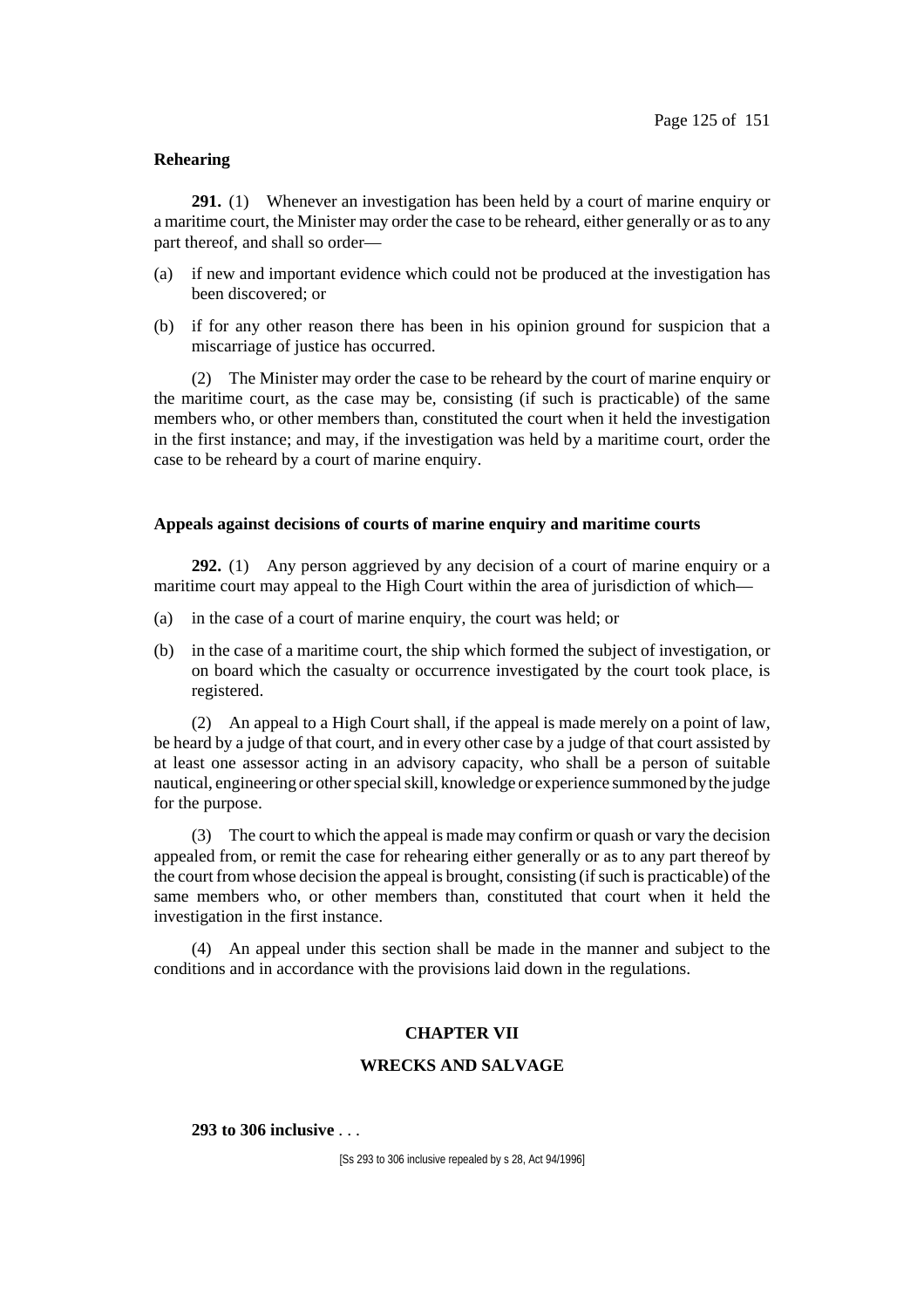Page 126 of 151

### **CHAPTER VIII**

## **CARRIAGE OF GOODS BY SEA**

### **307 to 311 inclusive** . . .

[Ss 307 to 311 inclusive repealed by s 5, Act 1/1986]

#### **CHAPTER IX**

## **OFFENCES, PENAL PROVISIONS AND LEGAL PROCEDURE**

## **Offences not expressly mentioned**

**312.** Any person who contravenes any provision of this Act or who fails to comply with any provision thereof with which it was his duty to comply shall be guilty of an offence.

## **Penalties for offences**

**313.** (1) Every person who is guilty of an offence under this Act for which no penalty is specially provided in subsection (2) or (3) of this section or section 323(4) or under section 356(5) shall on conviction be liable to a fine, or to imprisonment for a period not exceeding three months.

(2) Every person who is guilty of an offence under this Act mentioned in Column 1 hereunder shall on conviction be liable to a penalty not exceeding the penalty mentioned in Column 2 hereunder opposite the offence:

| Column 1                                                                                                                                                                                                      | Column <sub>2</sub>                                                                                                                                                                                                                                    |
|---------------------------------------------------------------------------------------------------------------------------------------------------------------------------------------------------------------|--------------------------------------------------------------------------------------------------------------------------------------------------------------------------------------------------------------------------------------------------------|
| Contravening or failing to comply with<br>the following provisions                                                                                                                                            | Penalty                                                                                                                                                                                                                                                |
| Section 201                                                                                                                                                                                                   | Fine, or imprisonment for a period not exceeding three<br>months, and, in addition, for every passenger in excess of the<br>number permitted by the certificate or memorandum, a fine of<br>double the highest fare payable by any passenger on board. |
| Section 9(2), 16, 19(2), 36(2), 65(2),<br>68, 72, 117(1), 118, 172, 174(2)(c) or<br>(e), $200(1)(c)$ or (d), $203(9)$ , $212(b)$ ,<br>$213, 219(a)(ii), 228(1), 232(1), 250$ or<br>303(1)                     | Fine, or imprisonment for a period not exceeding six months.                                                                                                                                                                                           |
| Section $32(2)$                                                                                                                                                                                               | Fine, or imprisonment for a period not exceeding six months,<br>and, in addition, a fine not exceeding R100 for every day<br>during which the offence continues after conviction.                                                                      |
| Section 73(1), 174(2)(d), (f) or (g),<br>$200(1)(a)$ or (b), $212(a)$ , $219(a)(i)$ or<br>(b), $221(1)$ , $235(1)$ or $(2)$ , $236(1)$ ,<br>$237(1)$ or (2), $316(a)$ , (b), (e), (f), (g) or<br>$(h)$ or 320 | Fine, or imprisonment for a period not exceeding one year.                                                                                                                                                                                             |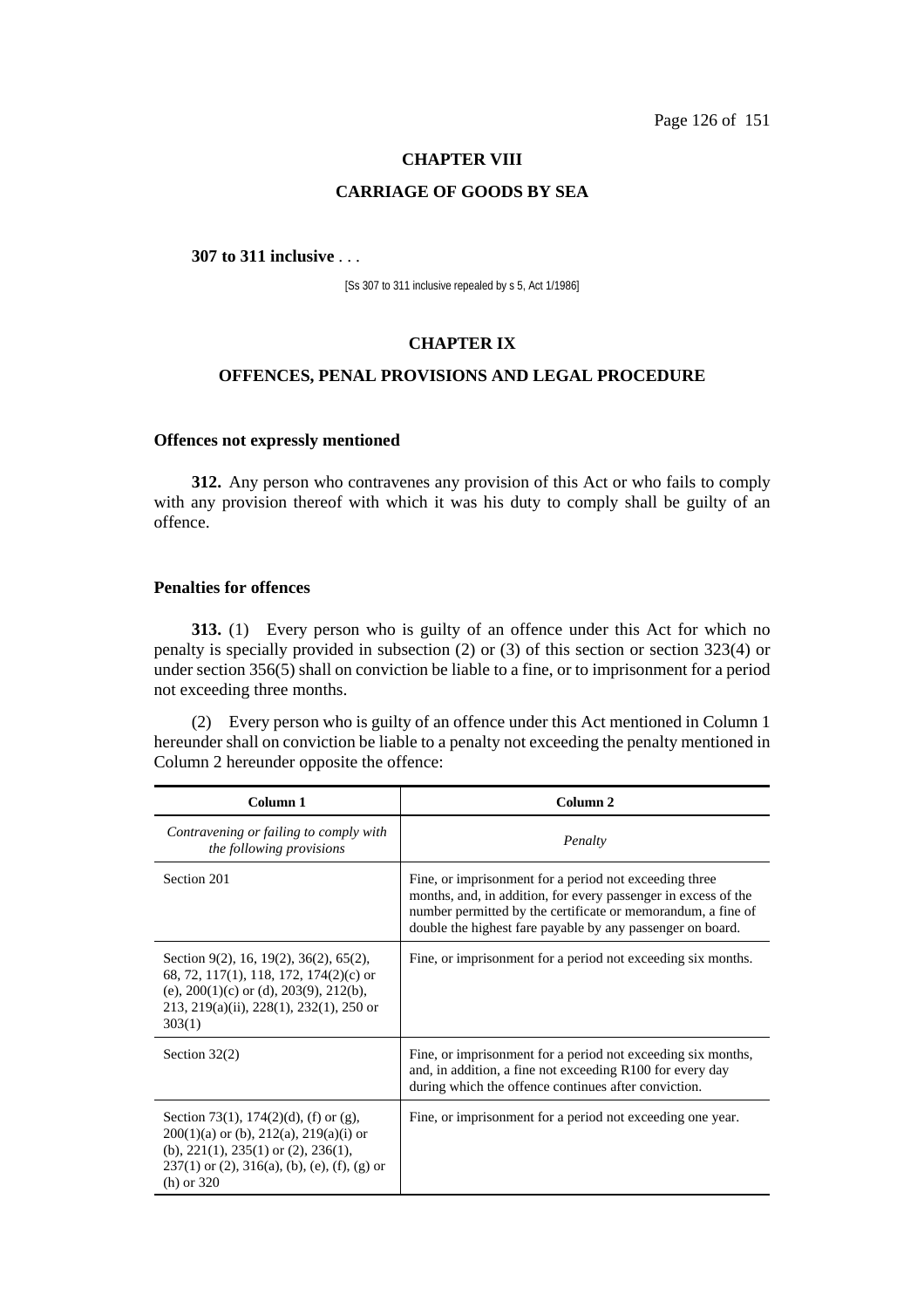| Column 1                                                                                                    | Column <sub>2</sub>                                                                                                                                                                                                                                                           |
|-------------------------------------------------------------------------------------------------------------|-------------------------------------------------------------------------------------------------------------------------------------------------------------------------------------------------------------------------------------------------------------------------------|
| Contravening or failing to comply with<br>the following provisions                                          | Penalty                                                                                                                                                                                                                                                                       |
| Section 9(3), 11(2), 25, 65(3), 66, 67,<br>174(1) 204(3), 234(1) or (2), 296,<br>299(2), 314, 315 or 316(c) | Fine, or imprisonment for a period not exceeding two years.                                                                                                                                                                                                                   |
| Section $214(1)$                                                                                            | Fine, or imprisonment for a period not exceeding two years,<br>and in addition, a fine of R4 000 for every 25 mm or fraction<br>thereof by which the appropriate load line on each side of the<br>ship was submerged or would have been submerged if the ship<br>had no list. |
| Section 240                                                                                                 | For vessels of less than 25 gross tons, a fine, or imprisonment<br>for a period not exceeding six months.                                                                                                                                                                     |
|                                                                                                             | For vessels of 25 gross tons and over but less than 100 gross<br>tons, a fine, or imprisonment for a period not exceeding one<br>year.                                                                                                                                        |
|                                                                                                             | For vessels of 100 gross tons and over but less than 500 gross<br>tons, a fine, or imprisonment for a period not exceeding two<br>years.                                                                                                                                      |
|                                                                                                             | For vessels of 500 gross tons and over but less than 1 000<br>gross tons, a fine, or imprisonment for a period not exceeding<br>three years.                                                                                                                                  |
|                                                                                                             | For vessels of over 1 000 gross tons, a fine, or imprisonment<br>for a period not exceeding four years.                                                                                                                                                                       |
| Section $259(1)(c)$                                                                                         | Fine, or imprisonment for a period not exceeding three years.                                                                                                                                                                                                                 |
| Section $316(d)$                                                                                            | Fine, of treble the value of the ship or goods received or had<br>in possession, or R12 000, whichever is the greater, or<br>imprisonment for a period not exceeding three years.                                                                                             |

(3) Every person who, being the master of a ship involved in a collision, fails to comply with the provisions of section  $258(1)$  or who, being the master of a ship to which any provision of the collision regulations applies, without reasonable cause contravenes or fails to comply with that provision, shall on conviction be liable to a fine, or imprisonment for a period not exceeding two years.

[S 313 substituted by s 10, Act 5/1976, and by s 27, Act 18/1992]

# **Bribery**

**314.** No person shall, in respect of a matter relating to this Act—

- (a) not being authorized so to do, give or promise to give, directly or indirectly, any reward to an officer or a person who is employed by the Government, or upon whom any duty is imposed or to whom any function is entrusted by or under this Act, in respect of the performance or non-performance, by any such officer or person, of his employment, duty or function; or
- (b) agree with or propose to any such officer or person to do, or permit anything in contravention or evasion of this Act; or
- (c) being an officer or a person referred to in paragraph (a)—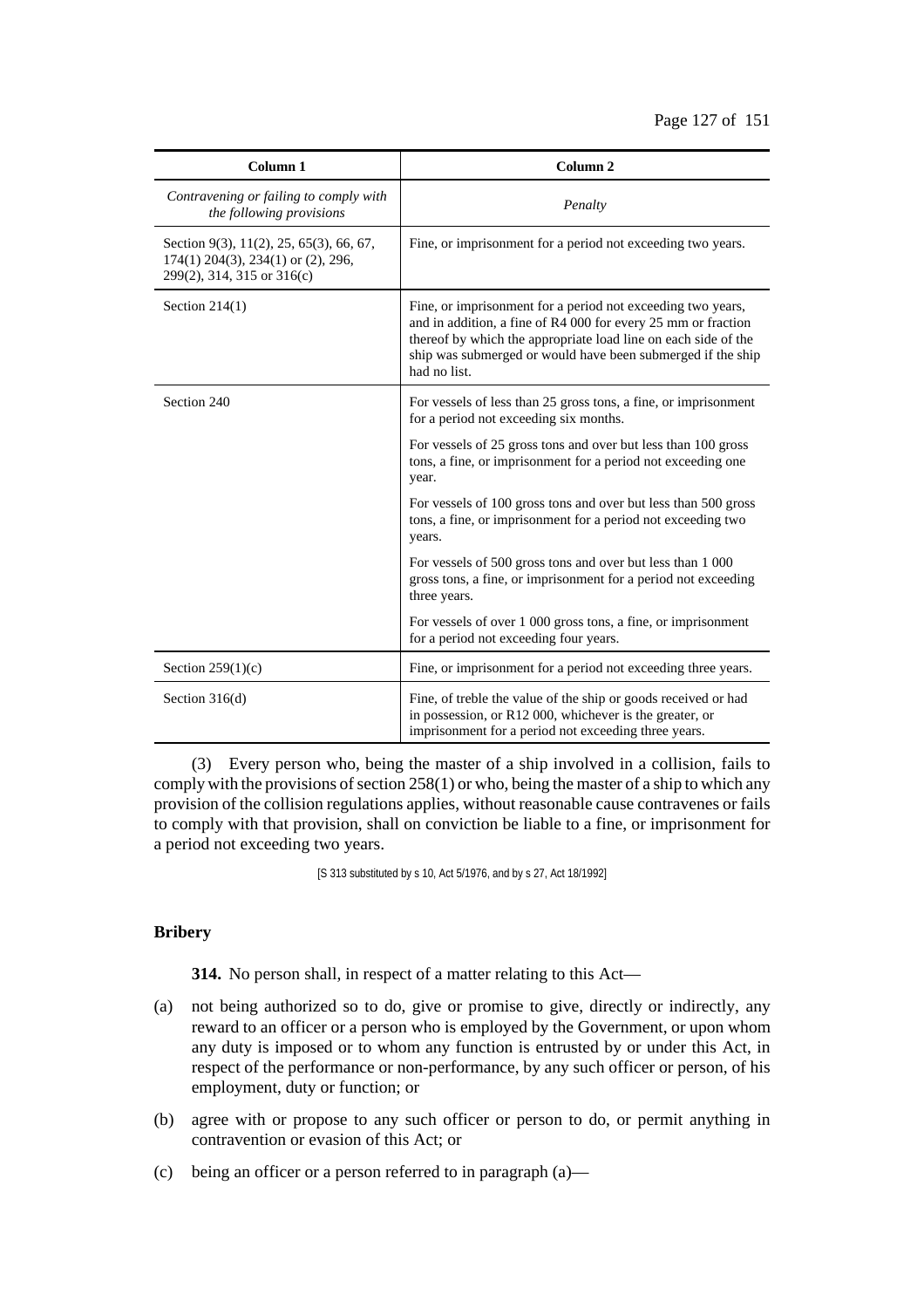- (i) demand or receive except fromor through the Government or in accordance with the provisions of this Act, any reward in respect of the performance or non-performance of his employment, duty or function; or
- (ii) by any wilful act, neglect or default do or permit or agree to do or permit anything in contravention or evasion of this Act.

## **Forgery and other fraudulent acts**

**315.** No person shall—

- (a) forge any document issued under this Act; or
- (b) make any false representation for the purpose of procuring the issue of any document under this Act, or for the purpose of inducing any person to do any act which by this Act he is authorized to do; or
- (c) produce or otherwise put off any forged document purporting to be a document issued under this Act, which he knows to be forged; or
- (d) knowingly produce or otherwise use any document issued under this Act which has been cancelled or suspended or which has expired or to which he is not entitled; or
- (e) make in any document, produced or delivered to any person authorized to receive it under this Act, any statement which he knows is untrue in any particular; or
- (f) produce or deliver any document which contains any statement which he knows is untrue in any particular to any person authorized to receive it under this Act; or
- (g) lend to any person who he knows is not entitled thereto a document issued under this Act or allow any such document to be used by any such person.

## **Obstructing administration of Act**

**316.** No person shall—

- (a) damage, destroy, conceal or dispose of any vessel or goods to prevent the detention, forfeiture or seizure thereof under this Act; or
- (b) rescue, damage or destroy any vessel or goods detained, forfeited or seized under this Act; or
- (c) being the owner or master of a vessel which has been detained under this Act, or any other person under the control of either of them, cause or permit the vessel to proceed to sea without the permission of the proper officer; or
- (d) knowingly receive or have in his possession any vessel or goods forfeited under this Act; or
- (e) being the master of a vessel proceeding to sea, wrongfully take to sea any officer authorized to detain the vessel or any surveyor or other officer when on board the vessel in the execution of his duty; or
- (f) insult, resist, hinder or mislead any person or court upon whom any duty is imposed or any power is conferred or to whom any function is entrusted by or under this Act,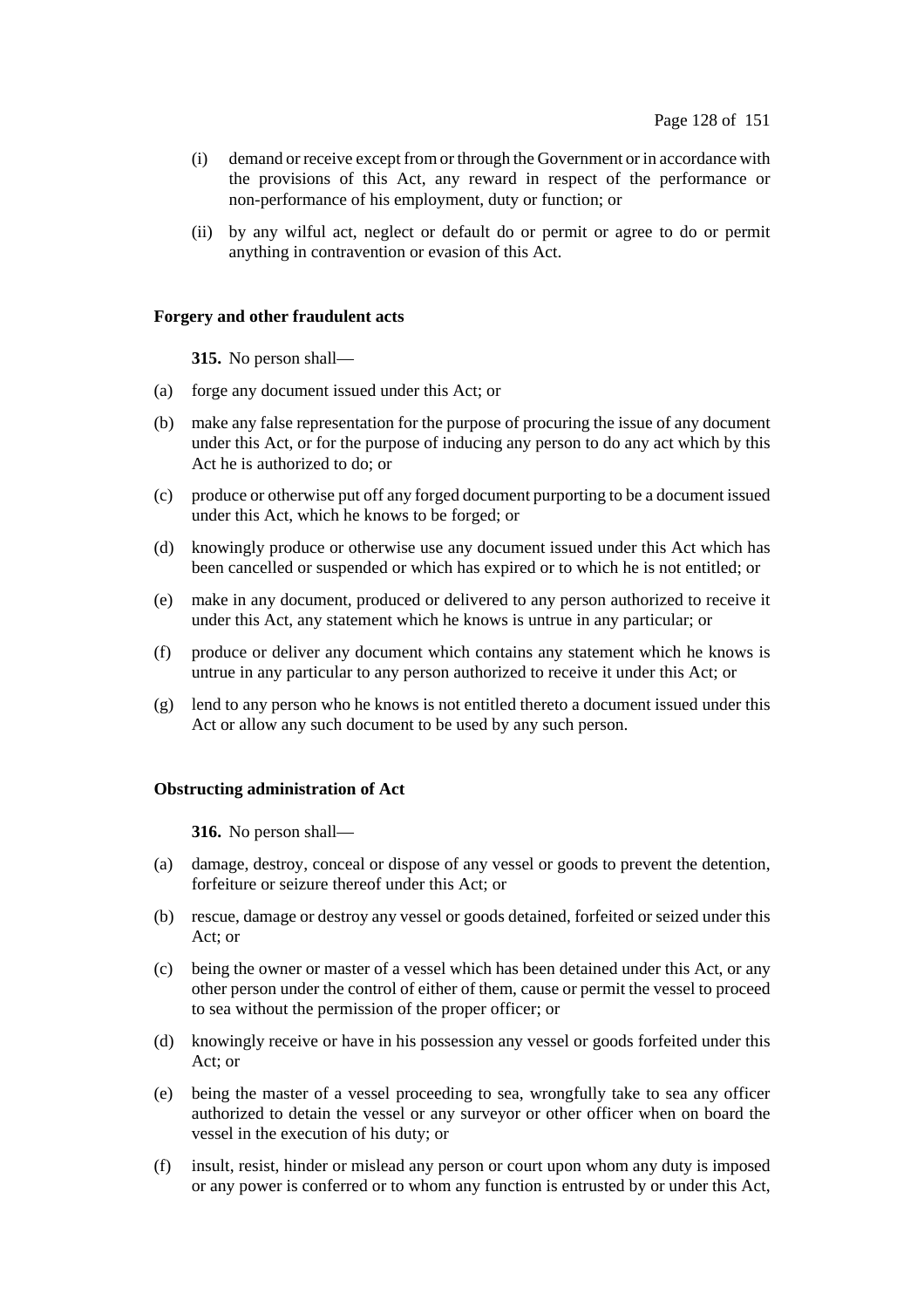in the discharge of that duty or the exercise of that power or the performance of that function, or refuse or fail to give all reasonable assistance, when called upon to do so, to any such person or court in such discharge, exercise or performance, or hinder or prevent any other person from assisting any such person or court in such discharge, exercise or performance; or

- (g) hinder or prevent any witness from attending in obedience to any summons issued under this Act; or
- (h) hinder or prevent the service of any document under this Act.

## **Stowaways**

**317.** (1) No person shall go to sea in a ship without the consent of the owner, master, a ship's officer or some other person entitled to give that consent, or secrete himself for the purpose of going to sea without that consent.

(2) Every person who goes to sea in a ship without the consent mentioned in subsection (1) shall so long as he remains in the ship be deemed to belong to the ship and be subject to the same laws and regulationsfor preserving discipline as if he were a member of the crew and had signed the agreement with the crew.

(3) Subsections (1) and (2) shall apply to any person who goes to sea or secretes himself for the purpose of going to sea—

- (a) in a South African ship going to sea from any port whatsoever; or
- (b) in a ship (other than a South African ship) going to sea from a port in the Republic; or

#### [Para (b) amended by s 53(a), Act 40/1963]

(c) in a ship (other than a South African ship) going to sea from a port outside the Republic and bound for a port in the Republic.

#### [Para (c) amended by s 53(a), Act 40/1963]

(4) The master of any South African ship arriving at any port within or outside the Republic, and the master of any ship other than a South African ship arriving at a port in the Republic, shall, if any person has gone to sea in that ship without the consent mentioned in subsection  $(1)$ , report the fact in writing to the proper officer as soon as practicable after the arrival of the ship.

[Subs (4) amended by s 53(b), Act 40/1963]

## **Ships not to be boarded without authority**

**318.** No person not being duly authorized by or underthis Act or any otherlaw shall—

- (a) without the permission of the owner or master, go on board any ship, whether registered in the Republic or not, which is about to arrive, is arriving or has arrived in the Republic; or
- (b) remain on board any such ship at a port in the Republic, after being required to leave by the owner or master or by a police officer, an officer of customs or proper officer.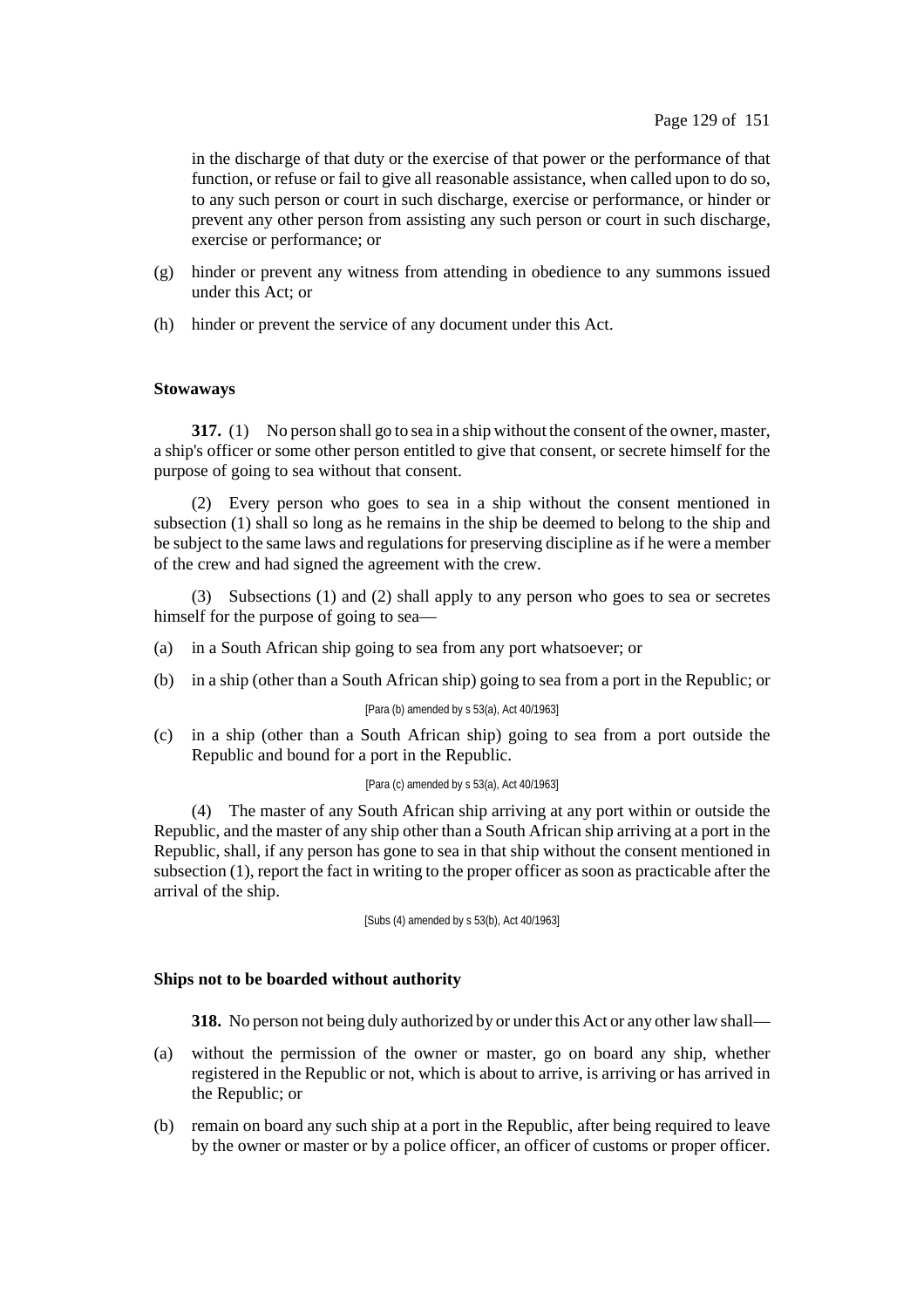### **Offences in connection with passenger ships**

**319.** (1) No person shall—

- (a) if, on account of his being drunk or disorderly, he has been refused admission to a passengership by the owner thereof or any person in his employ, and if he hasreceived or been tendered a refund of his fare (if he has paid it), go on board the ship; or
- (b) if, on account of his being drunk or disorderly on board any passenger ship, he has been requested by the master or any other person employed in the ship to leave the ship at any place in the Republic at which he can conveniently do so, and if he has received or been tendered a refund of his fare (if he has paid it), refuse or fail to comply with the request; or
- (c) after warning by the master of or any other person employed in a passenger ship, molest or continue to molest any passenger on the ship; or
- (d) after having been refused admission to a passenger ship by the owner thereof or any person in his employ on account of the ship being full, and having received or been tendered a refund of his fare (if he has paid it), go on board the ship; or
- (e) if, having gone on board a passenger ship at any place in the Republic, he has been requested, on account of the ship being full, by the master of or any other person employed in the ship to quit the ship, before it has left that place, and has received or been tendered a refund of his fare (if he has paid it), refuse or fail to comply with the request; or
- (f) travel in any passenger ship without first paying his fare, and with intent to evade payment thereof; or
- (g) if he has paid his fare for a certain distance, knowingly proceed in a passenger ship beyond that distance without first paying the additional fare for the additional distance, and with intent to evade payment thereof; or
- (h) if he has arrived in a passenger ship at a place to which he has paid hisfare, knowingly refuse or fail to quit the ship; or
- (i) being on board a passenger ship, and being requested by the master of or any other person employed in the ship, either to pay his fare or exhibit his ticket or other document showing payment of his fare, refuse or fail to comply with the request; or
- (j) being on board a passengership, and being requested by the master or any other person employed in the ship to furnish his name and address, refuse or fail to comply with the request or furnish a false name or address.

(2) The provisions of subsection (1) shall apply in respect of all passenger ships wherever registered while they are in the Republic or the territorial waters thereof.

### **Obstruction of navigation of ship**

**320.** No person shall without reasonable excuse do anything to obstruct or injure any of the equipment of any ship wherever registered, or obstruct, impede or molest any of the crew in the navigation and management of the ship or otherwise in the execution of their duties about the ship.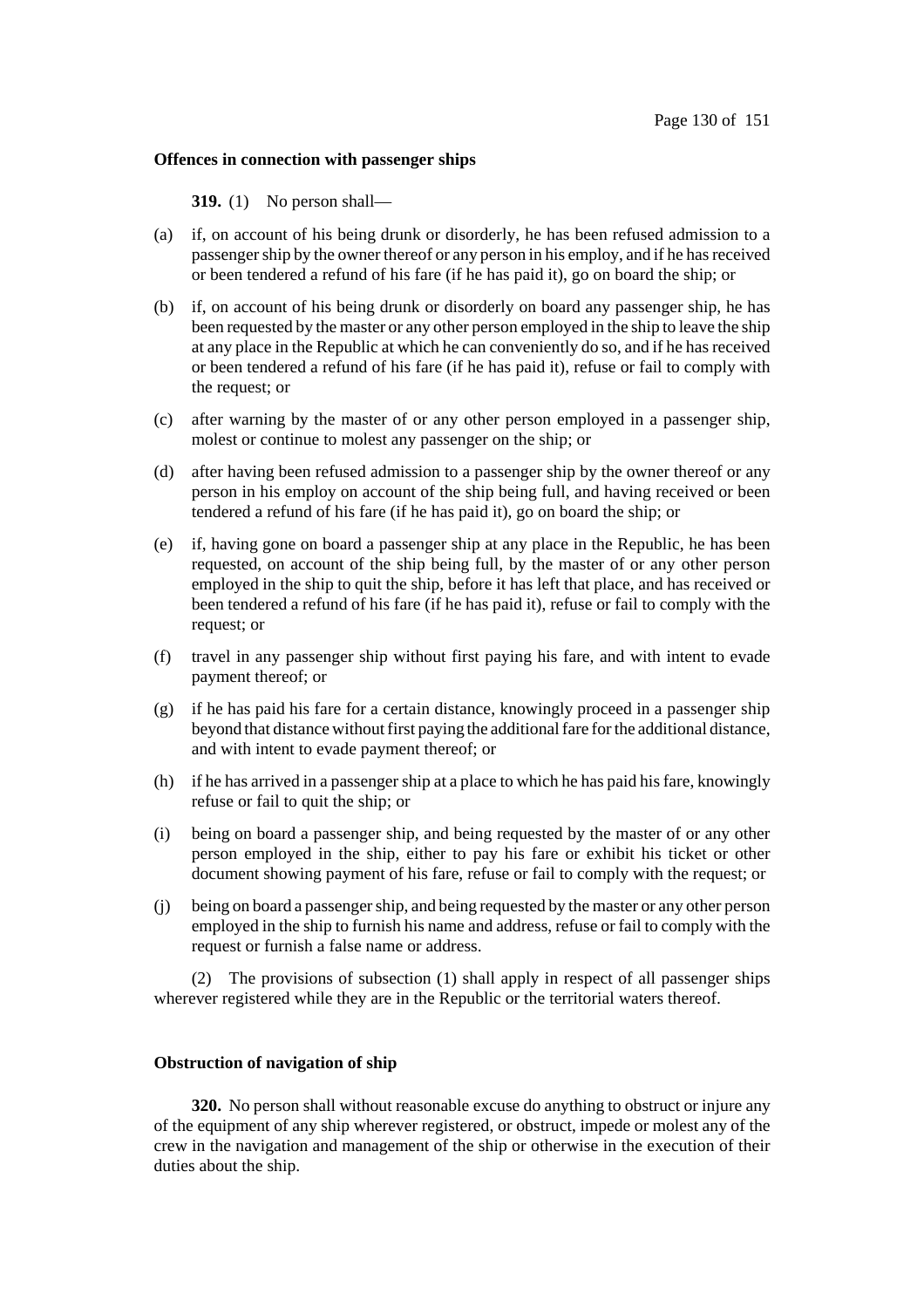#### **Conveyance of deserter on board ship**

**321.** Whenever any seaman or apprentice-officer of a South African ship or other treaty ship is convicted by any court of the Republic, or any seaman or apprentice-officer of a South African ship is convicted by a court of a treaty country other than the Republic, of desertion or absence without leave or other breach of discipline, the court shall, if the voyage has not yet been completed, and if the master or any ship's officer or the owner or his agent so requires, instead of imposing upon him any fine or sentence of imprisonment, cause him to be conveyed on board for the purpose of proceeding on the voyage: Provided that the court may decline to exercise this power in any particular case, if for any reason it thinks it advisable so to decline.

[S 321 amended by s 54, Act 69/1962]

#### **Imprisoned seamen may be sent back on board**

**322.** If a seaman or apprentice-officer of a South African ship or other treaty ship is undergoing a sentence of imprisonment in the Republic, or if a seaman or apprentice-officer of a South African ship is undergoing a sentence of imprisonment in a treaty country other than the Republic, for the offence desertion or absence without leave or other breach of discipline, any person who is a judicial officer of a court within whose area of jurisdiction the place of imprisonment is situated may, during his imprisonment, and before his engagement is at an end, and on the application of the master or owner or agent of the ship, and notwithstanding that the period of imprisonment has not concluded, cause the seaman or apprentice-officer to be conveyed on board his ship for the purpose of proceeding on the voyage, and the seaman or apprentice-officer shall not thereafter be required to serve the remaining portion of the period of imprisonment.

[S 322 amended by s 54, Act 69/1962]

### **Deduction from wages and payment to proper officers, etc. of fines**

**323.** (1) Every fine imposed on a seaman belonging to a South African ship for any act of misconduct for which his agreement prescribes a fine in accordance with the regulations shall be deducted as follows:

- (a) if the seaman is discharged in the Republic, and the act of misconduct and the entry in the log-book required by this Act in respect thereof are proved to the satisfaction of the proper officer before whomthe discharge takes place, the master or ownershall deduct the fine from the wages of the seaman concerned;
- (b) if the seaman is discharged outside the Republic, and the act of misconduct and the entry as aforesaid are proved to the satisfaction of the proper officer by whose sanction he is discharged, the master or owner shall deduct the fine as aforesaid,

and an entry shall be made in the official log-book of the ship and signed by the proper officer referred to, and the master or owner shall pay over the amount of the fine deducted to that proper officer.

(2) A proper officer shall remit any amounts received by him under this section to the Authority and render such accounts in respect thereof, as the Authority requires.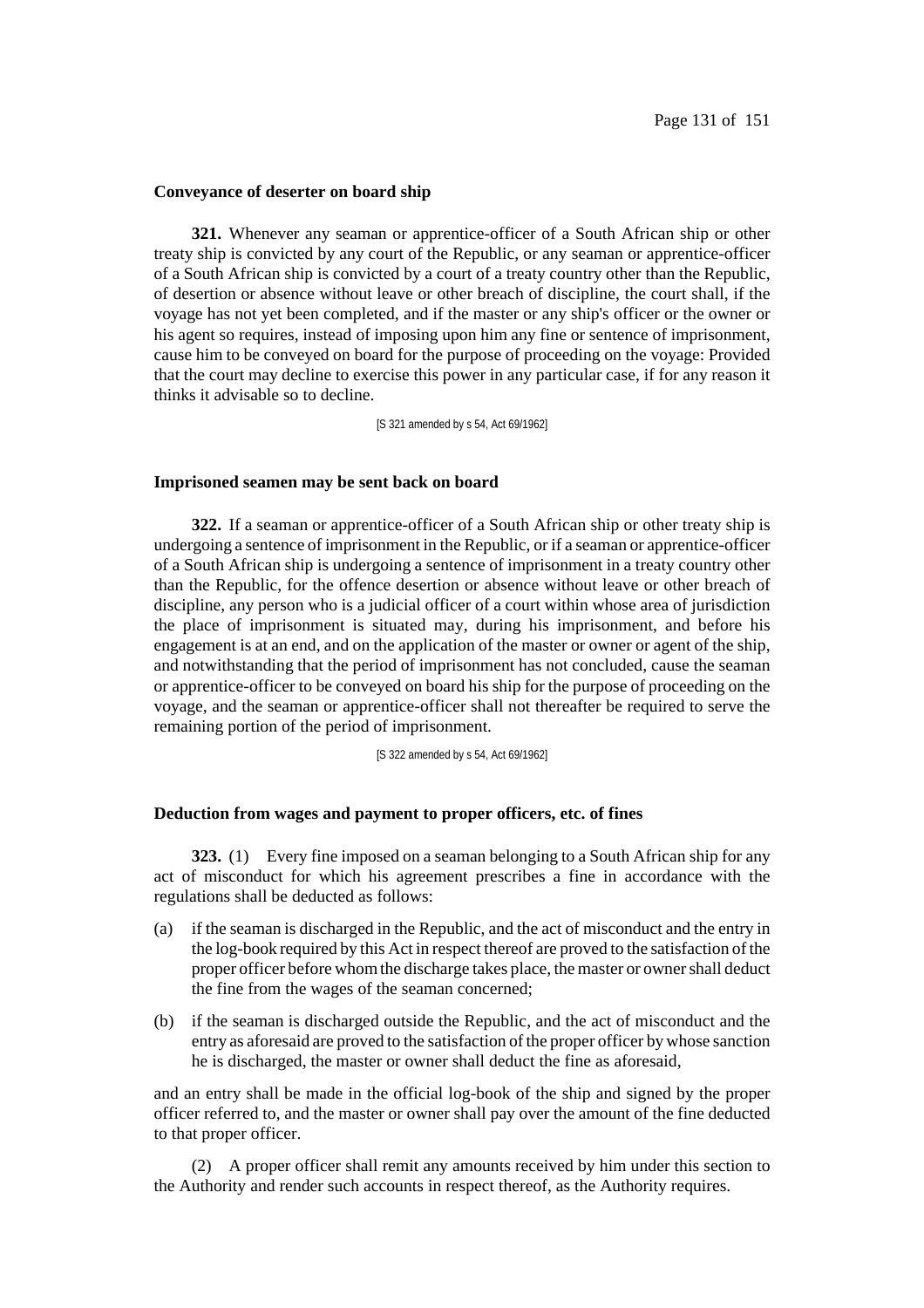(3) The Authority, if it is satisfied that any such act of misconduct was committed and that the deduction of a fine was properly made, shall cause the amount of the fine to be paid into the Maritime Fund established by section 38 of the South African Maritime Safety Authority Act 5 of 1998; and if the Authority is not so satisfied, it shall cause the amount deducted to be refunded to the seaman.

### [Subs (3) substituted by s 2(2), Act 5/1998]

(4) If a master or owner fails without reasonable cause to pay over to the proper officer any fine as required by this section, he shall be guilty of an offence and liable on conviction to a fine not exceeding six times the amount of the unpaid fine.

(5) An act of misconduct for which a fine has been imposed and deducted from the wages of the seaman, shall not be otherwise punished under this Act.

### **Authority may impose penalty upon admission of guilt**

**324.** (1) If any person—

- (a) admits to the Authority that he has contravened any provision of this Act, or that he hasfailed to comply with any such provision with which it was his duty to comply; and
- (b) agrees to abide by the decision of the Authority; and
- (c) deposits with the Authority such sum as may be required of him, but not exceeding the maximum fine which may be imposed upon a conviction for the contravention or failure in question,

the Authority may, after such enquiry as it deems necessary, determine the matter summarily and may, without legal proceedings, order by way of penalty the whole or any part of the said deposit to be forfeited.

#### [Subs (1) substituted by s 2(2), Act 5/1998]

(2) There shall be a right of appeal to the Minister from a determination or order by the Authority under subsection (1) whereby a penalty exceeding R2 000 is imposed, provided such right is exercised within a period of three months from the date of such determination or order.

[Subs (2) substituted by s 6, Act 16/1995, by s 6, Act 88/1996, and by s 2(2), Act 5/1998]

(3) The imposition of a penalty under subsection (1) shall not be deemed to be a conviction of a criminal offence, but no prosecution for the relative offence shall thereafter be competent.

(4) Nothing in this section shall in any way affect liability to forfeiture of ships, shares therein or goods.

### **Release from forfeiture or mitigation of penalties**

**325.** The Authority may—

(a) direct that any ship or any share in a ship or any goods detained, seized or forfeited under this Act be released or delivered to the owner thereof; or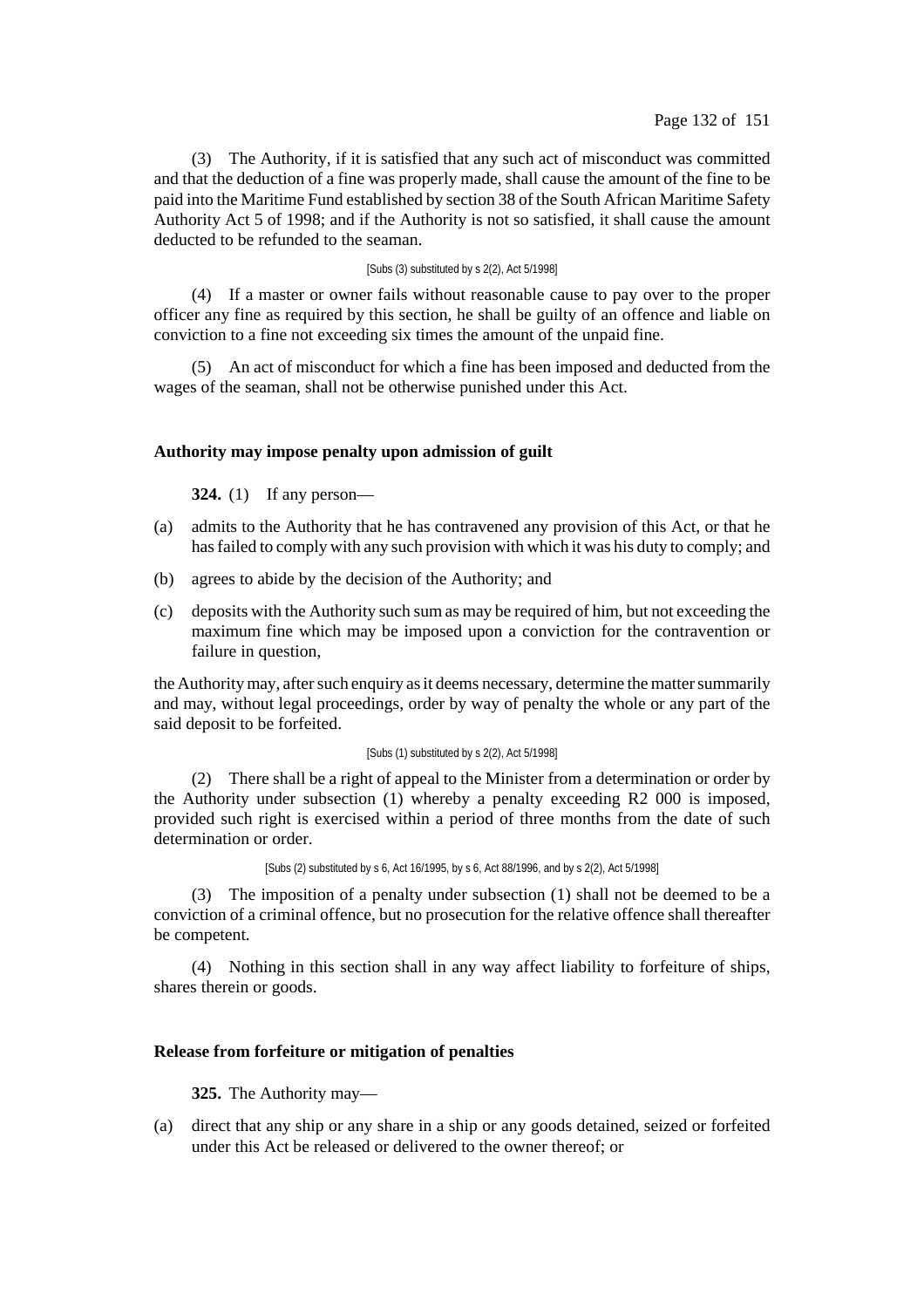(b) mitigate or remit any penalty incurred under this Act, not being a sentence imposed after conviction by a court of law,

on such conditions as to it appear proper: Provided that if the owner of any ship, share or goodsreferred to in paragraph (a) accepts such conditions he shall not thereafter be entitled to institute or maintain any action or other proceedings for damages on account of the detention, seizure or forfeiture.

[S 325 amended by s 2(2), Act 5/1998]

## **Appropriation of wagesto satisfy award of compensation in offences against discipline**

**326.** When a seaman or apprentice-officer has been convicted of desertion as defined by section 175 or of absence without leave as defined by section 176 or of contravening any of the provisions of section 174(1), (2) or (3), and the court trying the case has made an award of compensation under section 300 of the Criminal Procedure Act 51 of 1977 any wages that have accrued or that may thereafter accrue to him may be applied to the satisfaction of the award.

[S 326 amended by s 39, Act 30/1959, and substituted by s 28, Act 18/1992]

## **Jurisdiction in respect of offences committed outside the Republic**

**327.** (1) If any person—

(a) being a South African citizen, is charged with having committed an offence on board a South African ship on the high seas, or on board a South African ship in any port outside the Republic, or on board any ship (other than a South African ship) irrespective of whether he belongs to that ship or not; or

[Para (a) substituted by s 10, Act 3/1981]

(b) not being a South African citizen is charged with having committed an offence on board a South African ship on the high seas,

and that person is found within the area of jurisdiction of any court in the Republic which would have had jurisdiction to try the offence if it had been committed within the said area, that court shall have jurisdiction to try the offence.

- (2) If any South African citizen—
- (a) is charged with having committed an offence on board a South African ship during a voyage to a port in any treaty country (other than the Republic), or on board a South African ship in a port in any treaty country (other than the Republic); or

#### [Para (a) amended by s 55(a), Act 69/1962]

(b) who is a seaman belonging to a South African ship which is in a port in any treaty country (other than the Republic), is charged with having committed an offence in that treaty country,

#### [Para (b) amended by s 55(a), Act 69/1962]

and he is found within the area of jurisdiction of any court in that treaty country which, according to the laws in force in that treaty country, would have had jurisdiction to try the offence if the act or omission which under the laws in force in the Republic constitutes the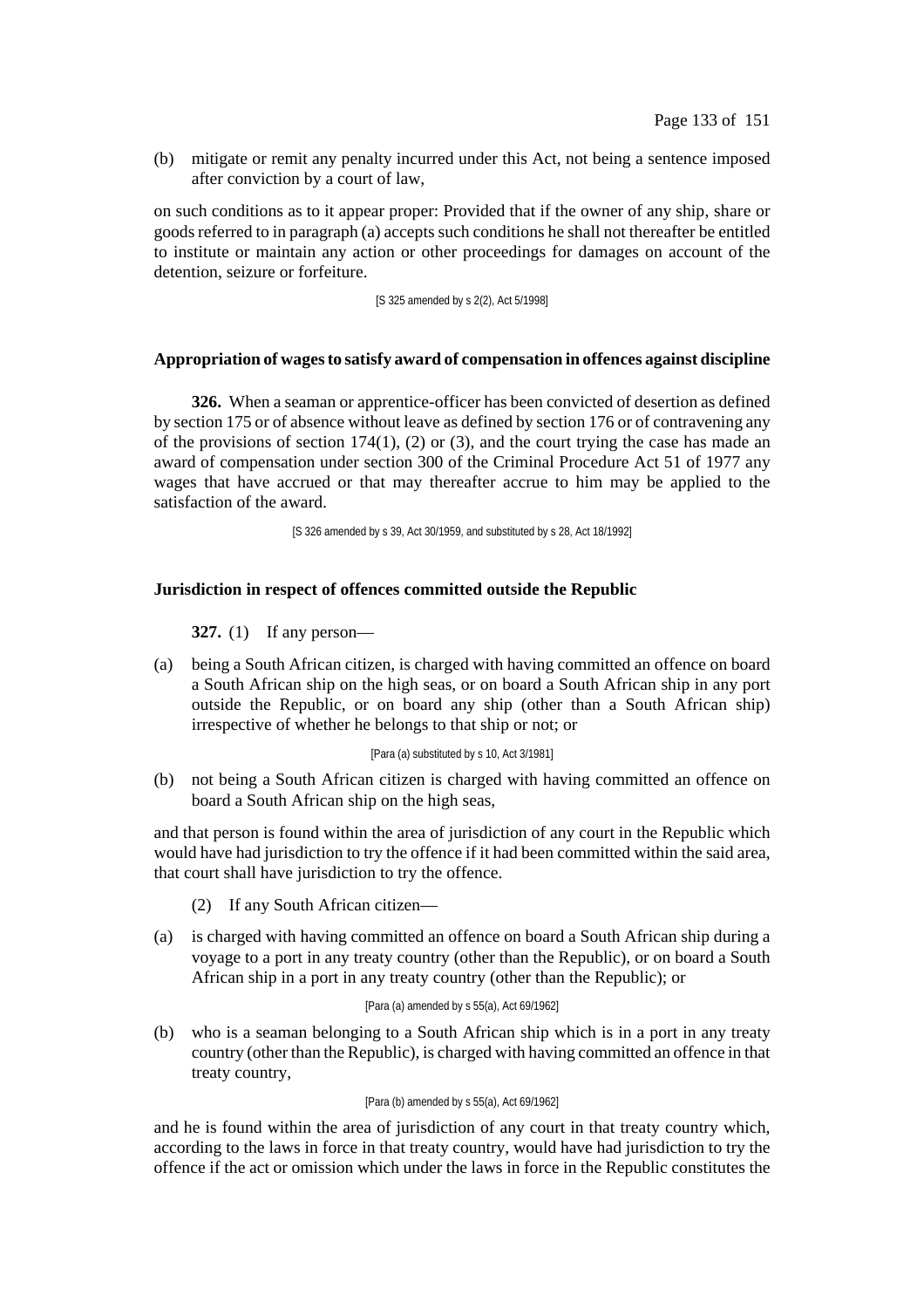offence were also punishable under the criminal law in force in that treaty country, and if the act had been committed or the omission had occurred on board a ship registered in that treaty country or within the said area, that court shall have jurisdiction to try the offence, provided the Minister has generally or in the particular case requested that the courts of that treaty country shall exercise such jurisdiction.

### [Subs (2) amended by s 55(a), Act 69/1962]

(3) The Minister may by notice in the *Gazette* declare that the provisions of subsection (2) shall apply in respect of the courts of any foreign country mentioned in that notice as if that foreign country were a treaty country; and thereupon the said provisions shall apply in respect of the courts of that foreign country as if it were a treaty country.

[Subs (3) amended by s 40, Act 30/1959, and by s 55(b), Act 69/1962]

(4) In this section the expression **"offence"** means any act or omission which is punishable under the criminal law in force in the Republic.

#### **Jurisdiction of magistrates' courts to impose punishment**

**328.** Notwithstanding anything to the contrary contained in any other law, a magistrate's court shall have jurisdiction to impose any punishment prescribed by this Act: Provided that this section shall not apply in respect of any compensation referred to in subsection (2) of section *two hundred and thirty-two* or to any forfeiture under section *three hundred and thirty-four*.

**329.** . . .

[S 329 repealed by s 16(1), Act 105/1983]

**330 and 331** . . .

[Ss 330 and 331 repealed by s 28, Act 94/1996]

**332.** . . .

[S 332 repealed by s 16(1), Act 105/1983]

## **Inquiry into cause of death on board ship**

**333.** (1) If any person dies on board any foreign-going South African ship the proper officer at the port where the crew of the ship is discharged, or the proper officer at any earlier port of call in the Republic, shall, on the arrival of the ship at that port, inquire into the cause of the death, and shall make in the official log-book an endorsement to the effect, either that the statement of the cause of death in the book is in his opinion true, or the contrary, according to the result of the inquiry.

#### [Subs (1) amended by s 55, Act 40/1963]

(2) If in the course of an inquiry it appears to the proper officer that a death has been caused on board the ship by violence or other improper means, he shall either report the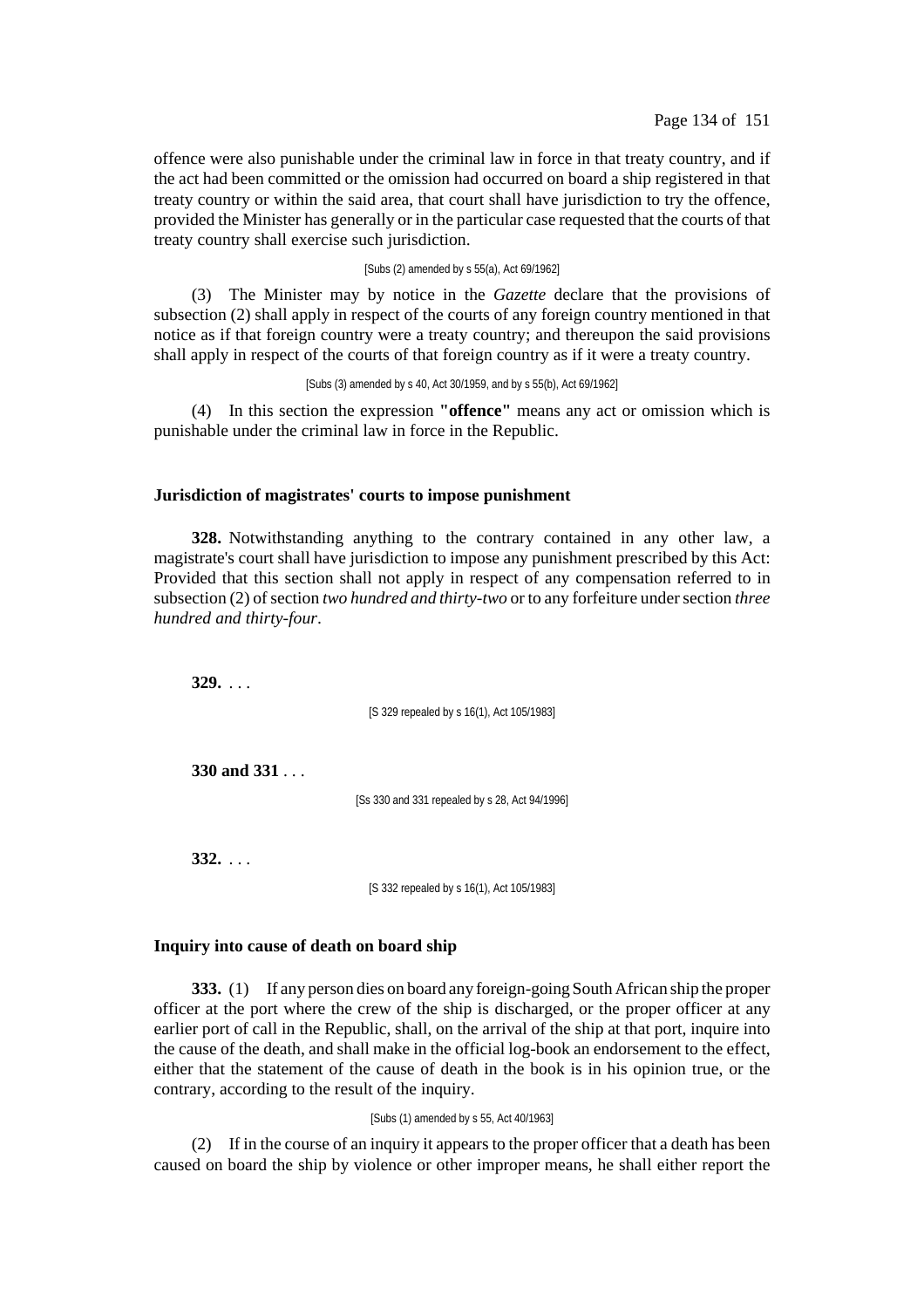matter to the Authority, or if the emergency of the case so requires, take immediate steps for bringing the offender or offenders to justice.

### **Forfeiture of ships, shares in ships and goods**

**334.** All ships, shares or interests in ships of goods which are dealt with contrary to the provisions of this Act, or by means of which any offence under this Act is committed, or in connection with which or concerning which any false statement is made or any forged document or any document containing any false statement is produced or used for any purpose of this Act, or in connection with which an offence is committed under subsection (2) of section *eleven*, section *twenty-five*, subsection (3) of section *sixty-five*, section *sixty-six*,section *sixty-seven*,section *two hundred and forty* or paragraph (c) ofsection *three hundred and sixteen*, read with section *three hundred and twelve*, shall be liable for forfeiture.

### **Method of detaining a vessel or a share in a ship or goods**

**335.** (1) A proper officer may cause a vessel or share in a ship or any goods which by this Act is declared to be liable to detention, to be detained.

### [Subs (1) substituted by s 14, Act 23/1997]

(2) The detention shall be effected by the service of a notice of detention in accordance with the provisions of this section.

(3) A notice of detention shall be in the prescribed form, shall be signed by the proper officer, shall declare that the vessel or share or goods are thereby detained, and shall set forth the grounds of detention.

(4) A notice of detention of a vessel orshare in a ship shall be served upon the master of the vessel, and a notice of detention of goods shall be served upon the person in whose physical possession they are, and thereupon the vessel or share or goods shall be deemed to be detained for the purposes of this Act.

(5) A copy of every notice of detention shall forthwith be transmitted by the officer who issued it to the Authority.

(6) Whenever the Authority directs the proper officer to release a detained vessel or share in a ship or any detained goods, the proper officer shall issue a notice declaring that that vessel or share or those goods are released.

(7) A notice of release shall be in the prescribed form and shall be signed by the proper officer.

(8) A notice of release of a vessel or a share in a ship shall be served upon the master of the vessel, and a notice of release of goods shall be served upon the person in whose possession they are, and thereupon the vessel or share or goods shall be deemed to be released.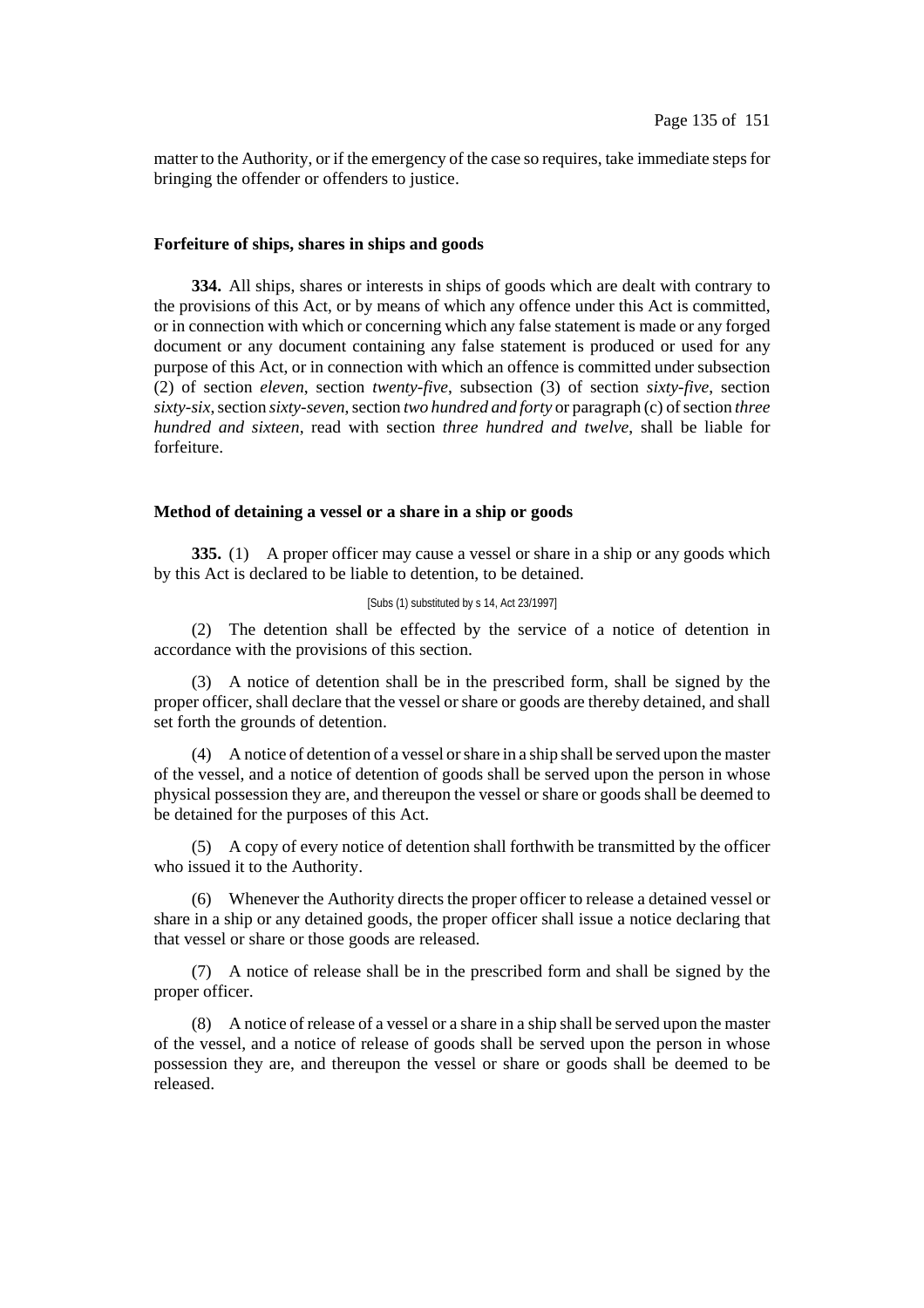## **Procedure in forfeiture of a ship, a share in a ship or goods**

**336.** (1) Whenever under subsection (2) of section *twelve*, subsection (9) of section *forty-three* orsection *three hundred and thirty-four* a ship or a share in a ship is or any goods are liable to forfeiture, the Authority may direct the proper officer to issue a notice of forfeiture of that ship or share or those goods in pursuance of that provision.

(2) A notice of forfeiture shall—

- (a) be in the prescribed form;
- (b) be signed by the proper officer;
- (c) set forth the grounds on which, and refer to the provisions of this Act under which, the forfeiture is claimed; and
- (d) state that unless the ship or share is or the goods are released in accordance with the provisions of subsection (8) or under an order of court, the ship, share or goods will be forfeited;
- (e) be served, in the case of a ship or share in a ship, upon the master of the ship, and, in the case of goods, upon the owner or if he is not within the Republic or his address is not known, upon the person in whose physical possession they are.

(3) The owner or any other person interested in any ship, share in a ship or goods in respect of which a notice of forfeiture has been issued, who objects to the forfeiture thereof, shall, within the period of thirty days from the date upon which the notice of forfeiture was served, or within such further period as may be fixed by the court under subsection (7), give notice in writing to the Authority or to the proper officer who issued the notice, that he claims the release of the ship, share or goods, as the case may be.

(4) If notice is not given by the owner or interested person in terms of subsection  $(3)$ , no legal proceedings shall thereafter be instituted by him against the State, the Minister, the Authority, the Authority or any other officer for the release of the ship, share or goods or based merely upon the detention, seizure or forfeiture thereof.

## [Subs (4) substituted by s 2(2), Act 5/1998]

(5) When notice has been given in terms of subsection (3), the person giving such notice may, within the period of ninety days from the date on which it was delivered to the Authority, or within such further period as may be fixed by the court under subsection (7), but not earlier than thirty days from the date upon which the said notice was so delivered, institute proceedings in a court of competent jurisdiction for the release of the ship, share or goods.

- $(6)$  If—
- (a) notice is not given in terms of subsection (3); or
- (b) such notice having been given, proceedings are not instituted in terms of subsection (5); or
- (c) such proceedings having been instituted, the court dismisses the claim for release,

the ship, share or goods shall be forfeited and become the property of the State—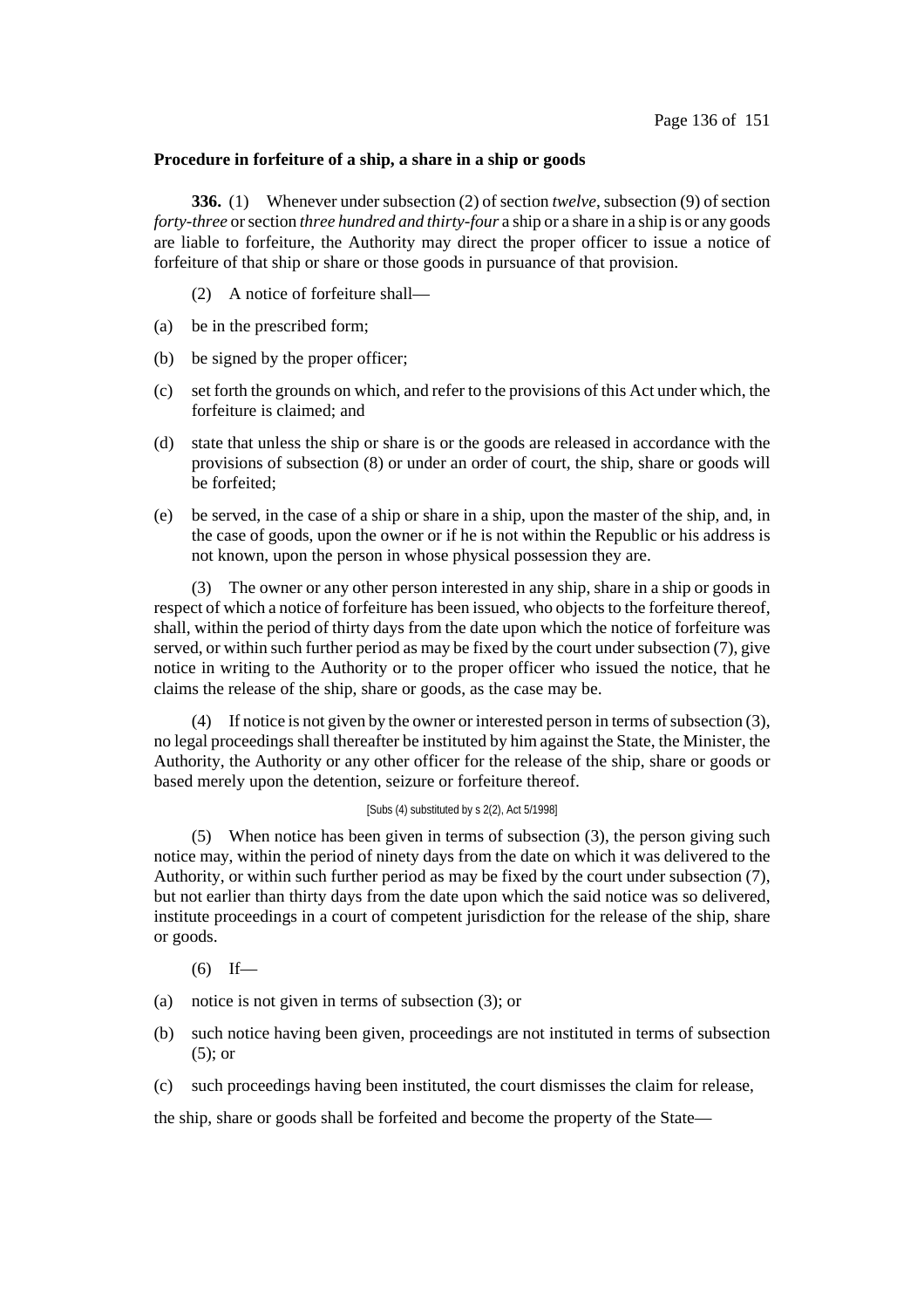- (i) upon expiry of the period of thirty days from the date upon which the notice of forfeiture was served, or upon expiry of such further period as may be fixed by the court under subsection (7); or
- (ii) upon expiry of the period of ninety days from the said date, or upon expiry of such further period as may be fixed by the court under subsection (7); or
- (iii) upon dismissal by the court of the claim for release, respectively.

(7) A court having jurisdiction to try a claim for the release of the ship, share or goods, may, before or after the expiry of the period referred to in subsection (3) or (5), extend such period, if it thinks that the interests of justice so require.

(8) The Authoritymay at any time before the forfeiture has become effective in terms of subsection (6) direct that a notice of forfeiture be withdrawn, and thereupon the provisions of subsections (6), (7) and (8) of section *three hundred and thirty-five* shall, *mutatis mutandis*, apply.

### **Seizure of a ship, a share in a ship or goods detained or liable to forfeiture**

**337.** (1) The Authority or proper officer may, if it or he deems it expedient to do so, in order that any ship, share in a ship or goods in respect of which a notice of detention or of forfeiture has been served in terms of section 335 or 336, or in respect of which it is intended to cause such a notice to be so served, may be secured against damage, destruction, concealment, removal or rescue, cause that ship or share or those goods, as the case may be, to be seized by a person thereto authorized for the purpose.

#### [Subs (1) substituted by s 2(2), Act 5/1998]

(2) The seizure of a ship or goods shall be effected by the physical taking possession thereof, and the seizure of a share in a ship shall be effected by the physical taking possession of that ship.

(3) The person effecting seizure of any ship, share in a ship or goods shall, upon demand, exhibit his written authority to do so, and, if at the time of seizure a notice of detention or forfeiture has not yet been served, shall serve upon the person in whose possession the ship or goods are seized a notice setting forth that it is intended to cause a notice of detention or forfeiture to be served and the grounds on which that intention is based.

## **No clearance to be granted to detained ship**

**338.** Whenever in terms of this Act a ship must be or has been detained an officer of customs shall, and whenever in terms of this Act a ship may be detained an officer of customs may, refuse to grant a clearance to that ship.

## **Detention of foreign ship that has occasioned damage**

**339.** (1) Whenever injury has in any part of the world been caused to property belonging to the Government of the Republic or the Government of any other treaty country or to a South African citizen or a citizen of any treaty country (other than the Republic) by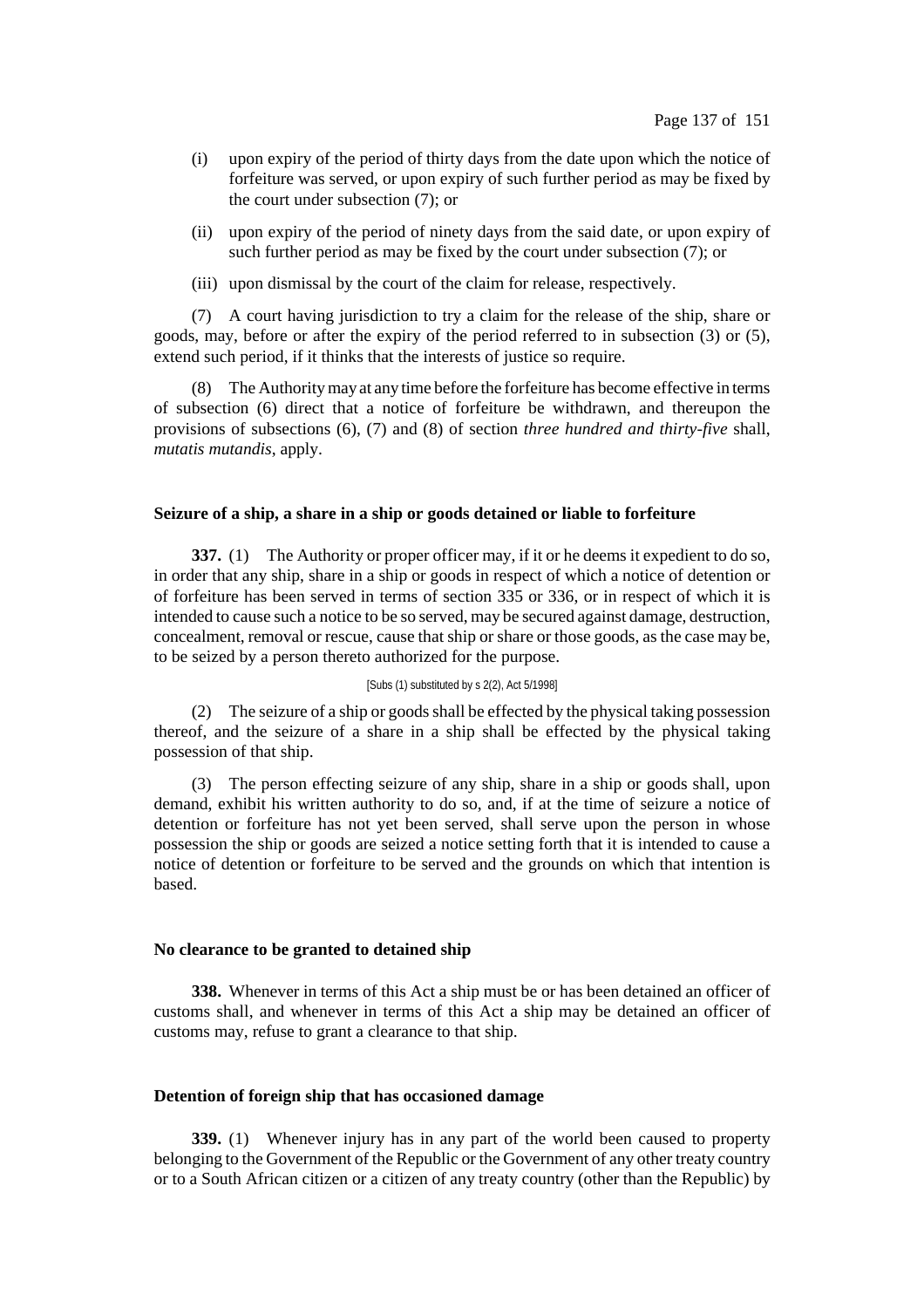a foreign ship, and at any time thereafter that ship is found within the Republic or the territorial waters thereof, a High Court may, upon the application of any person who alleges that the injury was caused by the misconduct or want of skill of the master or any member of the crew of the ship, issue an order directed to any proper officer or other officer named, requiring that officer to detain the ship until such time as the owner, master or consignee thereof has satisfied any claim in respect of the injury, or has given security to the satisfaction of the court, to pay all costs and damages that may be awarded in any legal proceedings that may be instituted in respect of the injury. Any proper officer or other officer to whom the order is directed shall detain the ship accordingly.

#### [Subs (1) amended by s 56, Act 69/1962, and by s 56, Act 40/1963]

(2) Whenever it appears that, before an application can be made under this section, the ship in respect of which the application is to be made will have departed from the Republic or the territorial waters thereof, any proper officer may detain the ship for such time as will allow the application to be made and the result thereof to be communicated to the officer detaining the ship, and that officer shall not be liable for any costs or damages in respect of the detention unless the same is proved to have been made without reasonable grounds.

(3) In any legal proceedingsin relation to any such injury aforesaid, the person giving security shall be made defendant and shall be stated to be the owner of the ship that has occasioned the damage.

## **Notice to be given to consular representative of proceedingstaken in respect of foreign ships**

**340.** If any foreign ship is detained under this Act, or if any proceedings are taken under this Act against the master or owner of any foreign ship, notice shall forthwith be served on the consular representative of the country in which the ship is registered at or nearest to the port where the ship is for the time being, and such notice shall specify the grounds on which the ship has been detained or the proceedings have been taken.

### **Conveyance of accused persons and witnesses to the Republic**

**341.** (1) Whenever any complaint is made to any consular representative of the Republic or of any other treaty country—

(a) that any offence against property or person has been committed at any place, either ashore or afloat, outside any treaty country by any master, seaman, or apprentice-officer who at the time when the offence was committed, or within three months before that time, was employed in any South African ship; or

#### [Para (a) amended by s 57, Act 69/1962]

(b) that any offence on the high seas has been committed by any master, seaman, or apprentice-officer belonging to any South African ship,

that consular representative may inquire into the case and may, if in his opinion reasonable grounds of suspicion exist against the alleged offender, take any steps in his power for the purpose of placing him under the necessary restraint and of sending him as soon as practicable in safe custody to the Republic.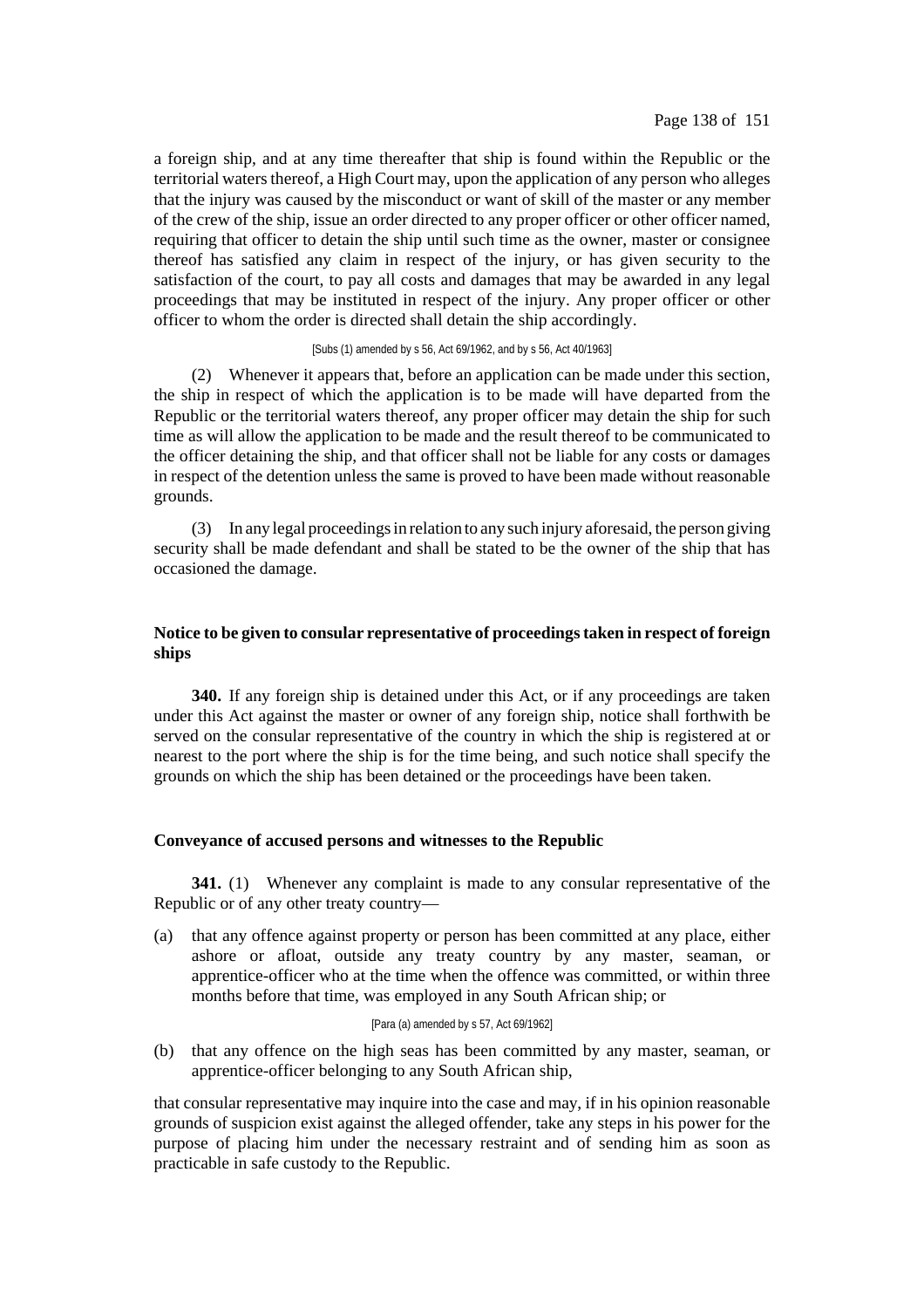### [Subs (1) amended by s 57, Act 69/1962]

(2) The consular representative may order the master of any ship registered in and bound to the Republic to receive and afford a passage and subsistence during the voyage to any such alleged offender as aforesaid and also to any persons who in the opinion of the consular representative are material witnesses to the offence. The master shall comply with any such order. The consular representative may endorse upon the agreement with the crew such particulars with respect to any alleged offenders or witnesses sent in the ship as he considers advisable.

(3) The master of a ship to whose charge an alleged offender has been so committed shall, on his ship's arrival in the Republic hand the alleged offender over to a member of the police who shall take him to a police station or charge office. The alleged offender shall thereafter be detained until a warrant is obtained for his further detention upon a charge of an offence or until he is released by reason that no charge is to be brought against him, and unless so released he shall as soon as possible be brought before a judicial officer upon a charge of an offence: Provided that he shall not be so detained for a longer period than forty-eight hours unless a warrant for his further detention is obtained.

(4) The expense of imprisoning any such alleged offender and of conveying himand the witnesses to a port in the Republic in any manner other than in the ship to which they respectively belong, shall be paid out of moneys provided by Parliament for that purpose.

## **Service of documents**

**342.** Where for the purposes of this Act any document is to be served on any person, that document may be served—

- (a) in any case by delivering a copy thereof personally to the person on whom the document is to be served; or by sending such copy to him, in accordance with the regulations, by registered post, enclosed in an envelope upon which is written his name and address; or by leaving such copy for him with a member of his household at his dwelling; or, if no person belonging to his household can be found there, then by affixing such copy to the principal outer door of the said dwelling or of any place where he actually resides or was last known to reside; or
- (b) if the document is to be served on the master of a ship or on a person belonging to a ship, by leaving a copy thereof for him on board that ship with the person being or appearing to be in command or charge of the ship; and
- (c) if the document is to be served on the master of a ship, and there is no master, and the ship is within the Republic or the territorial waters thereof, by serving it on the owner of the ship, if he is within the Republic, or on an agent of the owner residing in the Republic, or if no such agent is known or can be found, by affixing a copy thereof to the mast of the ship.

**343.** . . .

[S 343 repealed by s 2(1), Act 40/2002]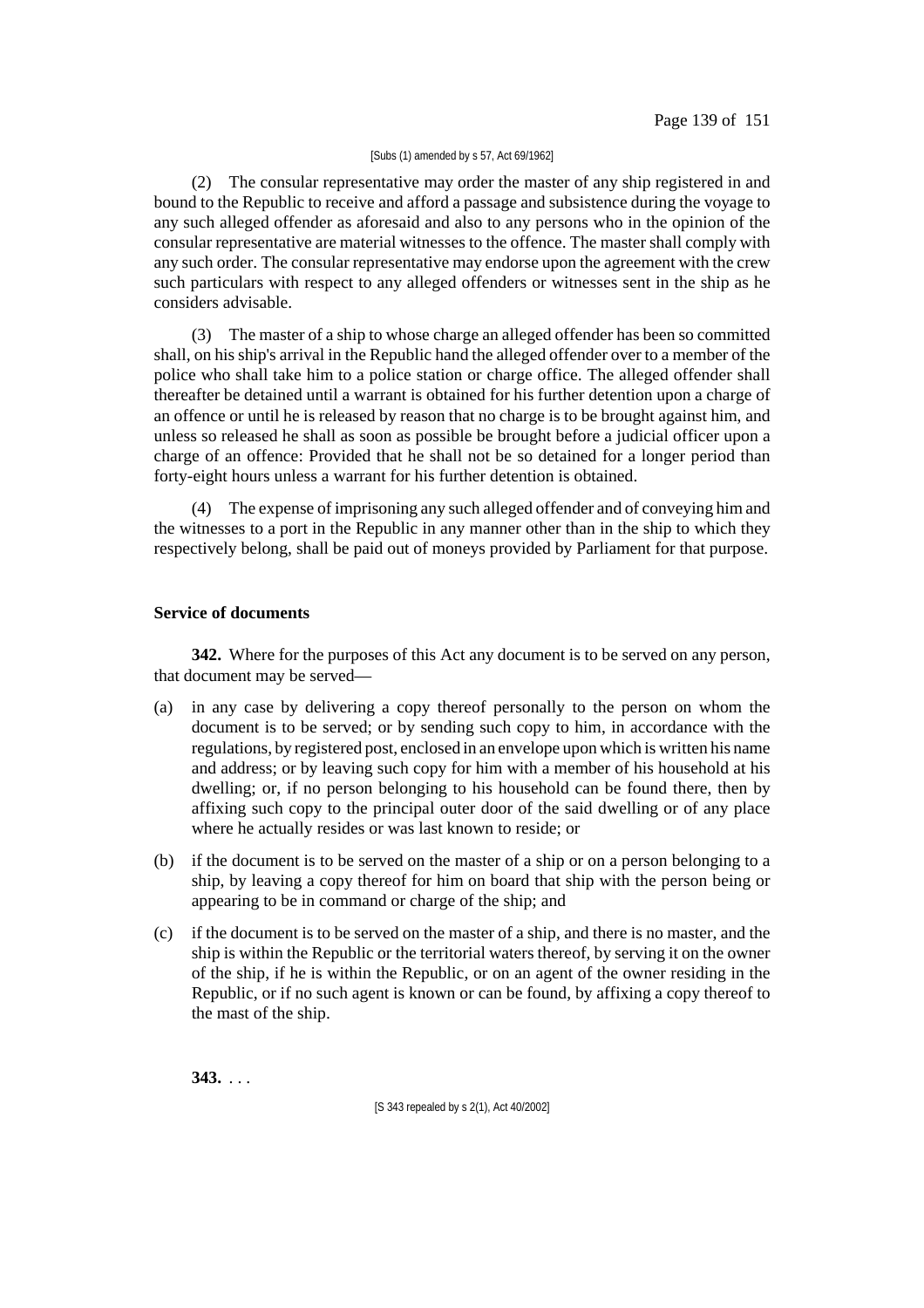## **Indemnification of State and Authority and certain persons in employ of State and Authority**

**343***bis***.** Notwithstanding anything to the contrary in any law contained, the State and the Authority and their officers and employees acting in the performance of their duties shall not be liable for—

- (a) any loss or damage caused by the death of, or injury to, any person while conveyed in any vessel owned, operated or chartered by the State through its Department of Transport or by the Authority, or while entering or embarking upon or being in such vessel for the purpose of being conveyed in it, or while being in or alighting from such vessel after having been conveyed in it, if that person was so conveyed or to be so conveyed otherwise than in the performance of his duties as an officer or employee of the State or the Authority and otherwise than for reward; or
- (b) any loss of or damage to any goods conveyed in such a vessel otherwise than in the interests of the State or the Authority and otherwise than for reward.

[S 343*bis* inserted by s 29, Act 13/1965, and substituted by s 2(2), Act 5/1998]

### **Exemption from liability**

**343ter.** A safety officer, a safety appointee, a safety representative or a safety committee or any member thereof, as referred to in section 355A, shall not incur any civil liability by reason of the fact that he failed to do anything which he should have done in terms of the provisions of sections 3, 9(5), 223, 259, 264, 313, 343*ter*, 355A, 356 and 356*ter*, read with section 2.

[S 343*ter* inserted by s 29, Act 18/1992]

## **Prescription**

**344.** (1) The period of extinctive prescription in respect of legal proceedings to enforce any claim or lien against a ship or its owners in respect of any damage to or loss of another ship, its cargo or freight, or any goods on board such other ship, or damage for loss of life or personal injury suffered by any person on board such other ship, caused by the fault of the former ship, whether such ship be wholly or partly in fault, shall be two years and shall begin to run on the date when the damage or loss or injury was caused.

#### [Subs (1) substituted by s 29, Act 94/1996]

(2) The period of extinctive prescription in respect of legal proceedings under this Act to enforce any contribution in respect of an overpaid proportion of any damages for loss of life or personal injury shall be one year and shall begin to run on the date of payment.

(3) Any court having jurisdiction to try proceedings referred to in subsection (1) or (2) shall, before or after the expiry of such period, if it satisfied that owing to the absence of the defendant ship from the Republic and its territorial waters and from the country to which the plaintiff's ship belongs or in which the plaintiff resides or carries on business and its territorial waters, the plaintiff has not during such period had a reasonable opportunity of arresting the defendant ship, extend such period sufficiently to give him such reasonable opportunity.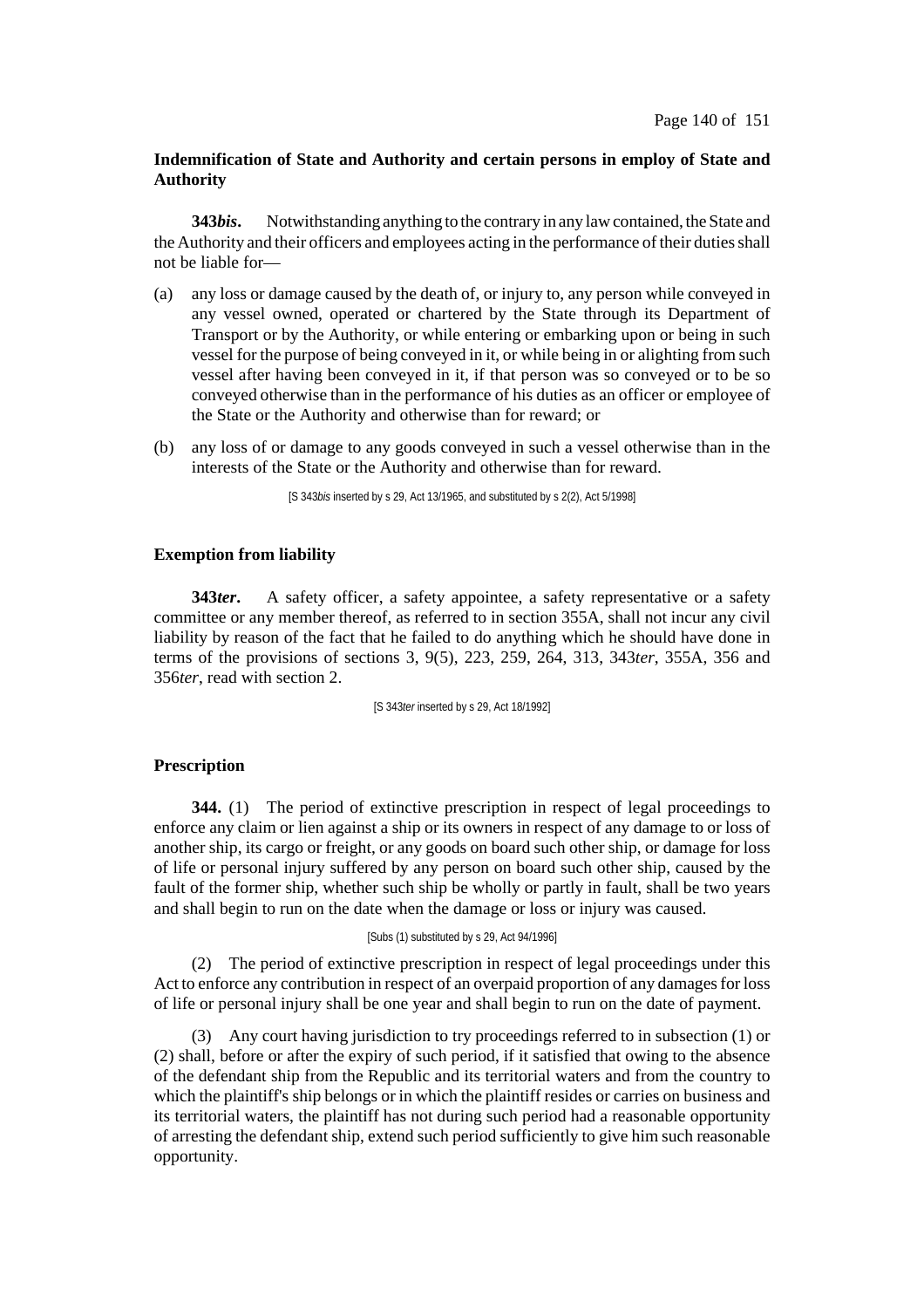$(4)$  ...

[Subs (4) deleted by s 2(1), Act 40/2002]

## **Payment of allowances to persons appointed to make preliminary inquiries into shipping casualties,to members of courts of marine enquiry, maritime courts or courts of survey and assessors**

**345.** Any person appointed under section *two hundred and sixty-four*, any member of a court of marine enquiry, maritime court or court of survey, any expert to whom an appeal has been referred under section *two hundred and eighty two* or any assessors summoned under subsection (2) of section *two hundred and ninety two* shall, if he or she is in the employ of the Government of the Republic, be paid such allowances towards subsistence and transport as may be prescribed (otherwise than under this Act) for Government employees of his or her class, and if he or she is not in the employ of the Government of the Republic, or if no such allowances have been prescribed for Government employees of his or her class, he or she shall be paid such allowances towards subsistence and transport as may be prescribed by the regulations made under this Act.

[S 345 amended by s 57, Act 40/1963, and substituted by s 30, Act 94/1996]

### **Presumption of knowledge**

**346.** Whenever at the trial of any person charged under this Act the question arises whether the accused knew at any particular time that a statement referred to in the indictment, summons or charge was untrue, and it is proved or admitted that that statement was untrue, the accused shall be presumed to have known at the particular time referred to that the statement was untrue, unless the contrary is proved, and unless it is proved also that his ignorance was not due to negligence on his part.

#### **Presumption in case of collision**

**347.** If any damage to person or property arises from the non-observance by any ship of any of the collision regulations, the damage shall be deemed to have been caused by the wilful default of the person in charge of the deck of the ship at the time, unless it is proved that the circumstances of the case made a departure from the regulations necessary.

### **Mode of making declaration**

**348.** Declarations required by this Act shall be made in the Republic before a proper officer or commissioner of oaths, and outside the Republic before a proper officer or any person who by the law of the place where it is made is authorized to administer an oath, and may be made on behalf of a corporate body by the secretary or any other officer of that body authorized by it for the purpose.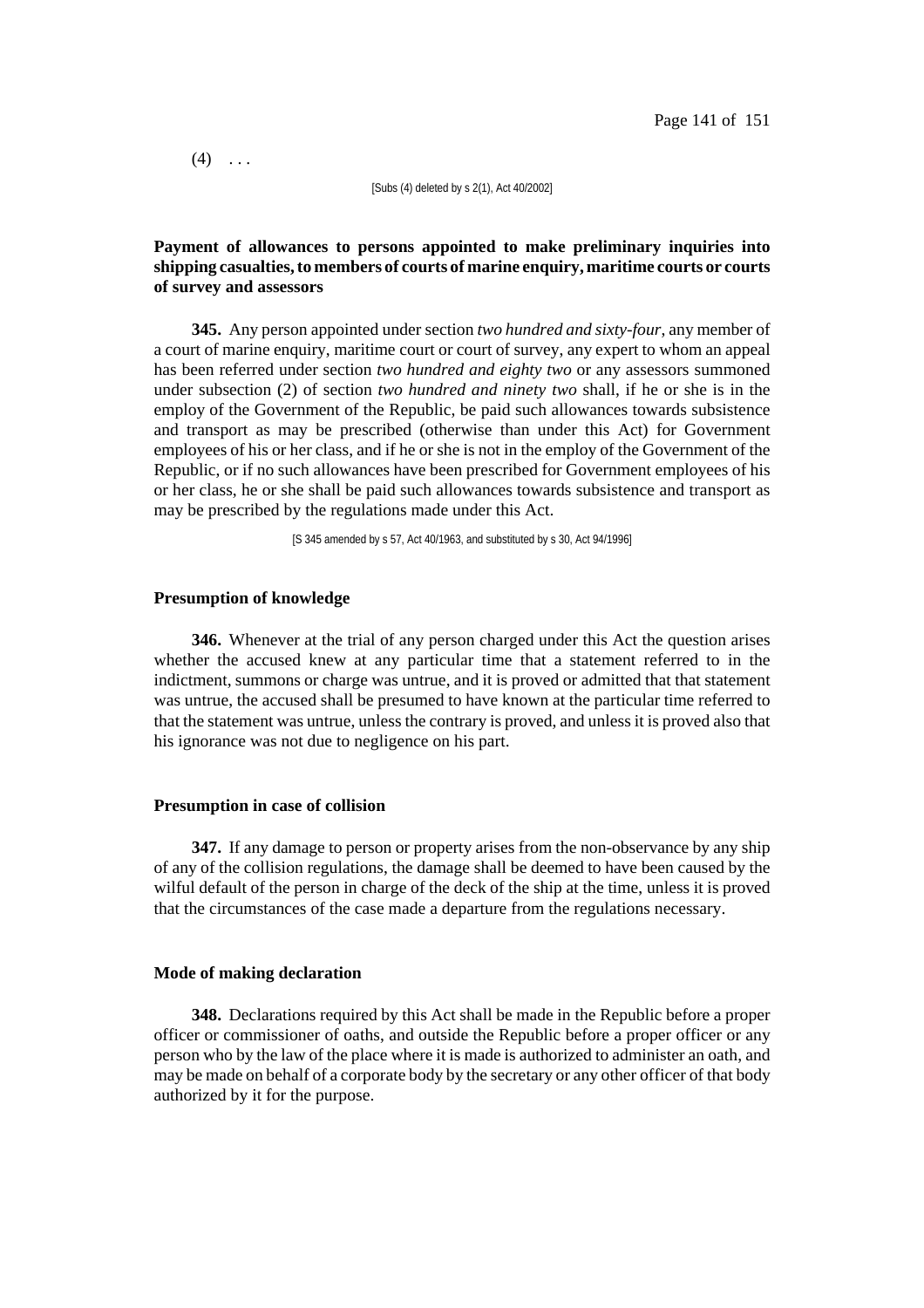### **Power to dispense with declarations and other evidence**

**349.** When in terms of this Act any person is required to make a declaration, or any documentary or oral evidence is required to be produced to the proper officer, and it is shown to the satisfaction of that officer that for reasonable cause that person is unable to make the declaration, or that the evidence cannot be produced, the said officer may, with the approval of the Authority and on the production of such other evidence, and subject to such terms as he may think fit, dispense with the declaration or evidence.

## **Admissibility of documents in evidence**

**350.** (1) Any document which is by this Act declared to be admissible in evidence shall on production from the proper custody be admissible in evidence, and shall be prima facie evidence of the particulars stated therein in pursuance of this Act or in pursuance of any duty under this Act.

(2) A copy of or extract from any such document shall also be admissible in evidence and be prima facie evidence of the particulars stated in such copy or extract, if it purports to be signed and certified as a true copy or extract by the officer to whose custody the original document has been entrusted; and that officershall, upon payment of the prescribed fee furnish a copy or extract so certified to any person applying for it.

#### **Evidence as to agreement with crew**

**351.** In any legal or other proceedings a seaman may bring forward evidence to prove the contents of any agreement with the crew, without producing or giving notice to produce the agreement or any copy thereof.

## **Acts done by courts and functionaries of the Republic in relation to treaty ships other than South African ships**

**352.** Whenever any law enacted before or after the coming into operation of this section and in force in any treaty country (other than the Republic) provides that any court or functionary of the Republic may or shall exercise any authority or perform any act in relation to ships registered or entitled to be registered in that treaty country, their owners, masters, seamen, or apprentice-officers, such court or functionary may exercise any such authority or perform any such act, and all things done by such court or functionary under this section shall have the same effect as if that law had been enacted in the Republic.

[S 352 substituted by s 58, Act 69/1962]

# **Acts done by courts and functionaries of other treaty countries in relation to South African ships**

**353.** (1) Every provision of this Act which purports to require any court or functionary of any treaty country (other than the Republic) or any person other than a South African citizen to exercise any authority or perform any act outside the Republic in relation to South African ships, their owners, masters, seamen or apprentice-officers shall be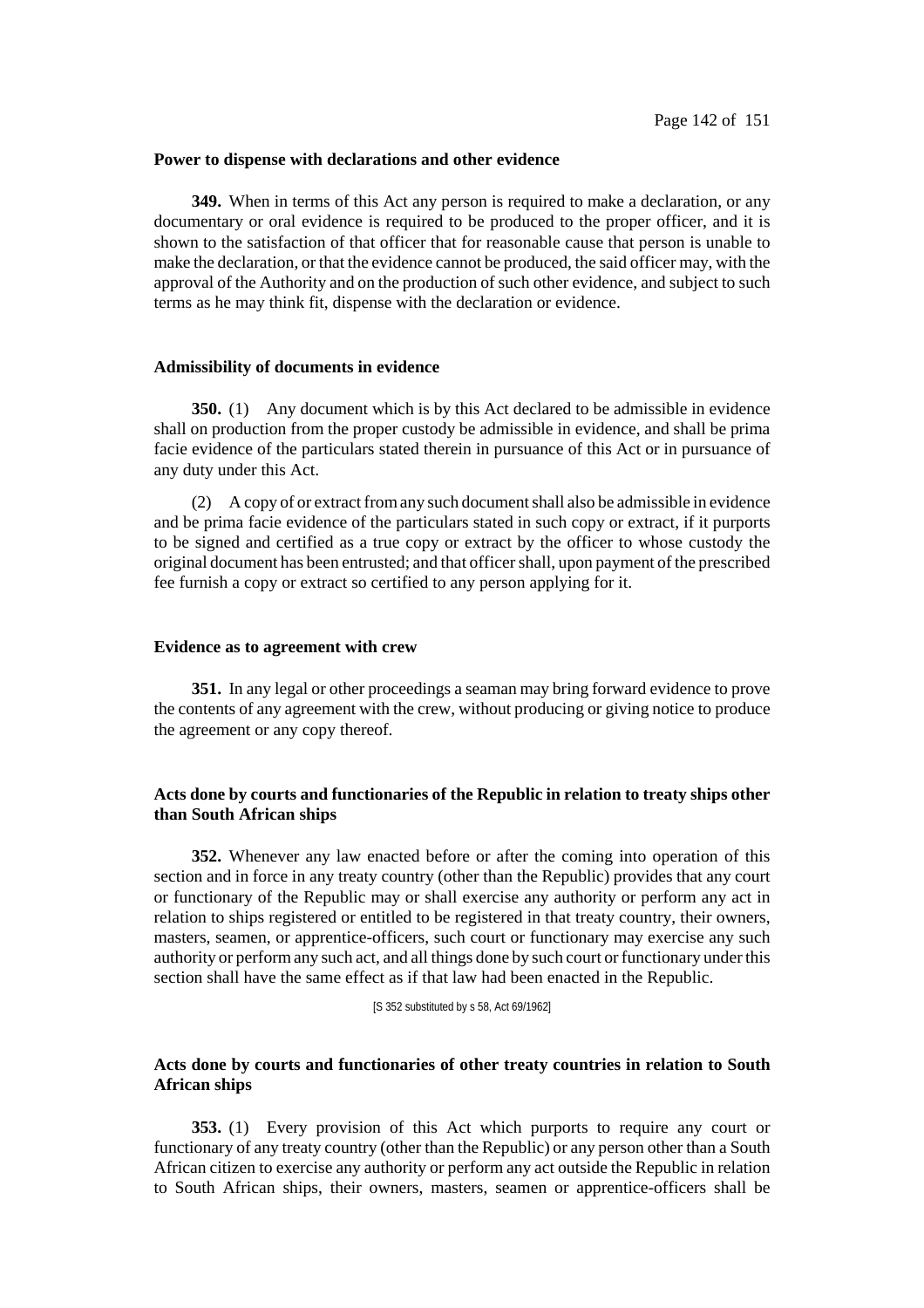construed as being permissive only and to mean that any such court or functionary or person is thereby empowered so to exercise such authority or perform such act.

(2) If any court or functionary of any treaty country (other than the Republic) exercises any authority or performs any act in relation to any ship registered or entitled to be registered in the Republic, her owner, master, seamen or apprentice-officers, which by any statutory enactment in force in that treaty country such court or functionary is empowered to exercise or perform, all things done outside the Republic by such court or functionary in accordance with the said enactment shall have the same effect as if they had been done in accordance with an Act of the Parliament of the Republic, provided the Minister has generally or in the particular case requested that the courts or functionaries of that treaty country shall exercise such authority or perform such act or has in manner prescribed by regulation recognized the exercise of the authority or the performance of the act or adopted any decision made in the exercise of the authority.

[S 353 substituted by s 59, Act 69/1962]

## **CHAPTER X**

#### **GENERAL**

**354.** . . .

[S 354 repealed by s 26, Act 57/1998]

#### **Application of certain labour laws to seamen**

**355.** (1) Nothing in this Act contained shall affect the application of the provisions of the Labour Relations Act 28 of 1956 or of the Wage Act 5 of 1957 to seamen in respect of their employment as such.

(2) To the extent to which any provisions of this Act which, but for the provisions of this section, would apply to any seamen are inconsistent with any agreement or award under the Labour Relations Act 28 of 1956, or any determination under the Wage Act 5 of 1957, which is binding in respect of those seamen, the provisions of this Actreferred to shall not apply in respect of those seamen.

(3) Any agreement or award under the Labour Relations Act 28 of 1956, or any determination under the Wage Act 5 of 1957, which is binding in respect of any seamen employed on board any ship which is registered in the Republic or on board any ship which is not registered in the Republic and is wholly engaged in plying between ports in the Republic, while the ship is in the Republic, shall be binding in respect of such seamen while the ship is outside the Republic.

(4) No seaman who is an employee, as defined in section 1 of the Labour Relations Act 28 of 1956, who is not a person referred to in section 2(2) of that Act, and who is engaged on or belongs to any South African ship, shall be guilty of an offence under section  $174(2)(b)$ , (c), (d) or (f), section 175 or section 176 merely by reason of the fact that he has taken part in a strike or in the continuation of a strike, as defined in section 1 of that Act, in such circumstances that the act or omission by which he has taken part therein does not constitute an offence under section 65 of that Act: Provided that this subsection shall not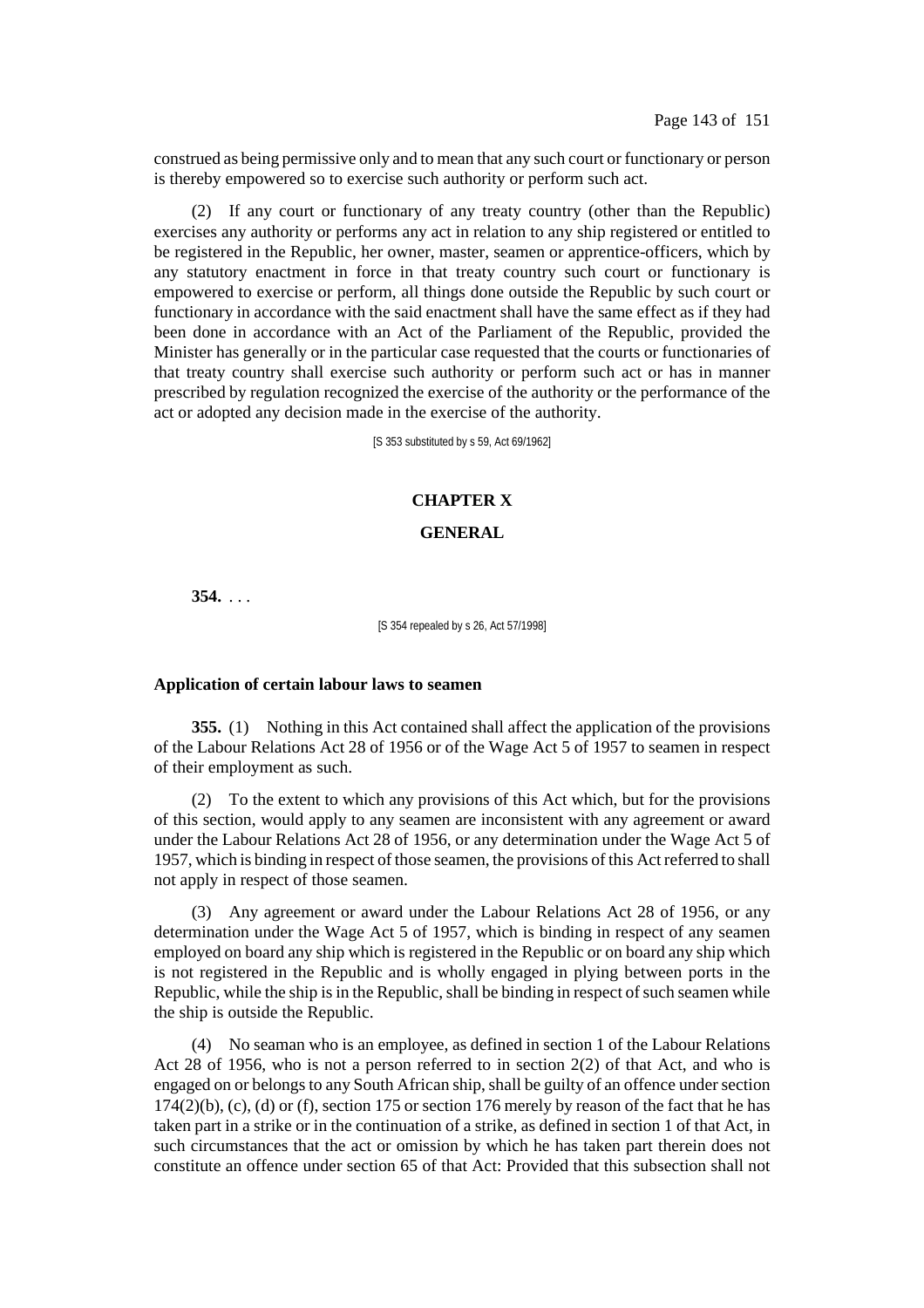apply in respect of any act which is committed or any omission which occurs while the ship is at sea.

(5) In this section the expression **"seamen"** includes all persons employed or engaged in any capacity on board any ship.

[S 355 amended by s 41, Act 30/1959, and by s 58, Act 40/1963, and substituted by s 30, Act 18/1992]

# **Appointment of safety officers, safety appointees and safety committees and election of safety representatives**

**355A.** (1) For the purposes of safety on board vessels—

- (a) an employer may appoint a safety officer, a safety appointee and a safety committee in the manner prescribed by regulation;
- (b) a group of employees may from their number elect a safety representative in the manner prescribed by regulation.

(2) A safety officer, safety appointee and safety committee shall, subject to the provisions of section 343*ter*, perform such functions as may be prescribed by regulation.

(3) A safety representative may in the manner prescribed by regulation, and subject to the provisions of section 343*ter*, on behalf of the employees which he represents make representations and submit requests to and consult with any employer, safety officer, safety appointee or safety committee.

(4) An employer shall comply with the requirements prescribed by regulation to enable a safety officer, safety appointee, safety committee and safety representative to perform their duties.

(5) Nothing in this section shall be construed as conferring a right upon any person to inspect any place, article, substance or document which is subject to restrictions on the grounds of national security, unless he satisfies any test or complies with any requirement imposed on account of such restrictions by or on behalf of the State.

[S 355A inserted by s 31, Act 18/1992]

### **Regulations**

**356.** (1) The Minister may make regulations—

(i) for and in connection with, including the approval of, the books, forms and other documents to be used for the convenient and effective carrying out of the provisions of this Act, and of the particulars which shall be contained therein;

[Para (i) substituted by s 15(a), Act 23/1997]

- (ii) prescribing the powers and duties of officers or other persons employed in the administration of this Act;
- (iii) prescribing the services rendered or work done in pursuance of this Act for which fees shall be paid, the amount of such fees, and when and by whom such fees shall be paid;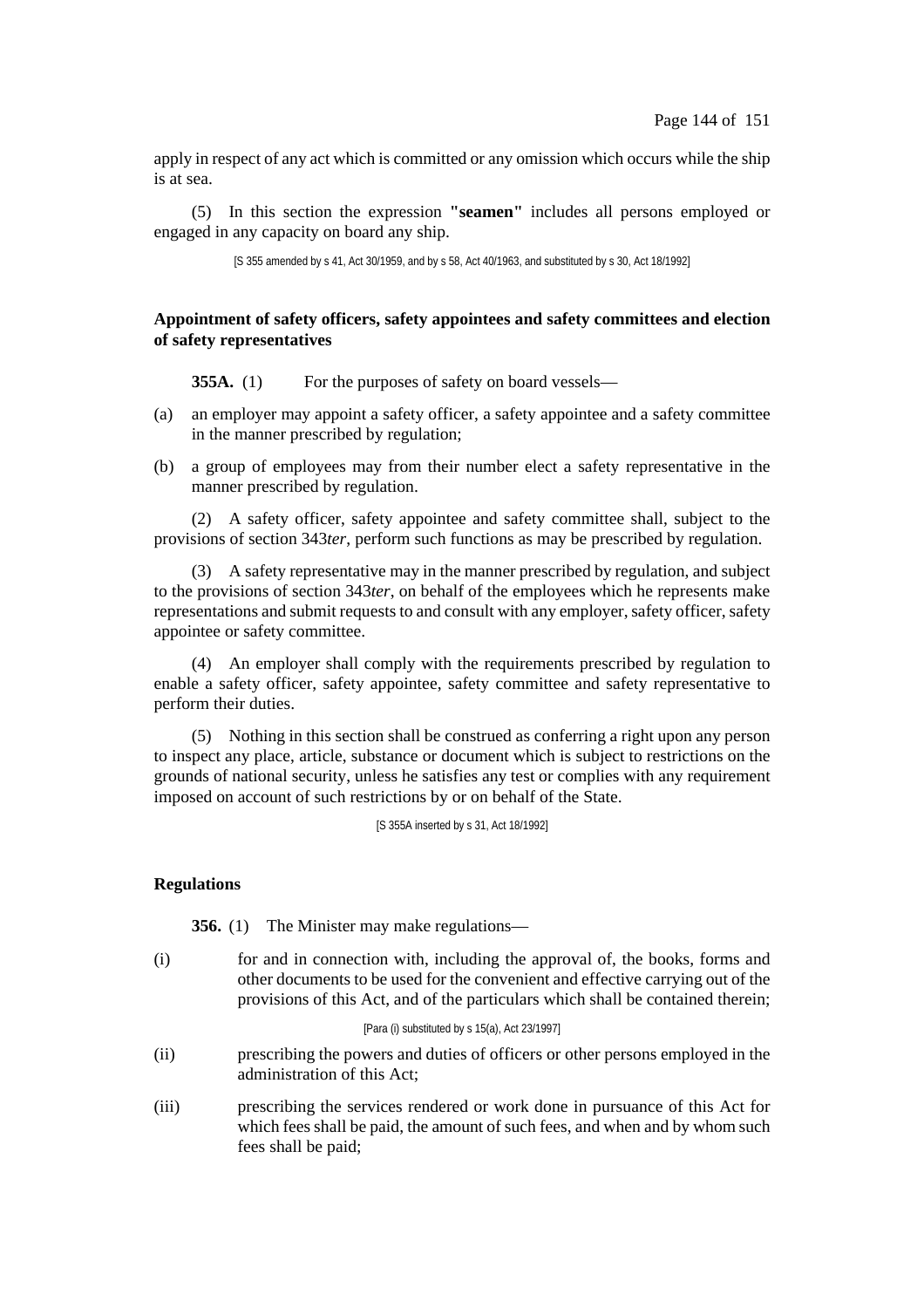| Page 145 of 151 |  |  |  |
|-----------------|--|--|--|
|-----------------|--|--|--|

| $(iv) \ldots$   |                                                                                                                                                                                                                                                                                                                       |  |  |
|-----------------|-----------------------------------------------------------------------------------------------------------------------------------------------------------------------------------------------------------------------------------------------------------------------------------------------------------------------|--|--|
|                 | [Para (iv) deleted by item 23(a) (Sch 2), Act 58/1998]                                                                                                                                                                                                                                                                |  |  |
| $(v)$           |                                                                                                                                                                                                                                                                                                                       |  |  |
|                 | [Para (v) deleted by item 23(a) (Sch 2), Act 58/1998]                                                                                                                                                                                                                                                                 |  |  |
| (vi)            | as to the procedure to be followed in the event of a certificate issued under this<br>Act being mislaid, lost or destroyed;                                                                                                                                                                                           |  |  |
| $(vii) \ldots$  |                                                                                                                                                                                                                                                                                                                       |  |  |
|                 | [Para (vii) deleted by item 23(a) (Sch 2), Act 58/1998]                                                                                                                                                                                                                                                               |  |  |
| $(viii) \ldots$ |                                                                                                                                                                                                                                                                                                                       |  |  |
|                 | [Para (viii) deleted by item 23(a) (Sch 2), Act 58/1998]                                                                                                                                                                                                                                                              |  |  |
| (ix)            | prescribing the manner in which a ship shall be inspected, surveyed and<br>measured for any purpose under this Act, and the particulars and statements<br>which shall be contained in the report or certificate of a surveyor;                                                                                        |  |  |
| (x)             | prescribing the minimum numbers of the several classes of seamen required to<br>be engaged as part of the crew of a ship;                                                                                                                                                                                             |  |  |
| $(x_i)$         | prescribing what proportion of any of the several classes of seamen comprising<br>the crew of a South African ship shall be South African citizens;                                                                                                                                                                   |  |  |
| (xii)           | prescribing the qualifications which any person employed on board a ship in a<br>particular capacity is required to hold;                                                                                                                                                                                             |  |  |
| (xiii)          | prescribing—                                                                                                                                                                                                                                                                                                          |  |  |
|                 | (a) the scope and conduct of examinations to be passed by a person desiring the<br>grant under this Act of a certificate of competency or qualification as of any<br>description testifying to his ability to perform work or duties of a particular<br>kind on board a ship, and the standards required for passing; |  |  |
|                 | [Subpara (a) substituted by s 27(a), Act 57/1998]                                                                                                                                                                                                                                                                     |  |  |
|                 | (b) the age and qualifications of the candidates, including the service at sea and<br>other service which they must have performed and the training which they<br>must have undergone;                                                                                                                                |  |  |
|                 | (c) the fees to be paid by candidates for examination; and                                                                                                                                                                                                                                                            |  |  |
|                 | (d) the qualifications of examiners and the conditions under which they are<br>appointed, including the remuneration to be paid to them;                                                                                                                                                                              |  |  |
| (xiiiA)         | regulating the recognition of certificates of competency or service granted by<br>other competent authorities;                                                                                                                                                                                                        |  |  |
|                 | [Para (xiiiA) inserted by s 27(b), Act 57/1998]                                                                                                                                                                                                                                                                       |  |  |
| (xiiiB)         | as to the approval by specified persons of seafarer training institutions and<br>training courses;                                                                                                                                                                                                                    |  |  |
|                 | [Para (xiiiB) inserted by s 27(b), Act 57/1998]                                                                                                                                                                                                                                                                       |  |  |
| (xiv)           | as to the inspection of certificates which in terms of this Act any person<br>employed on board a ship in any particular capacity is required to hold;                                                                                                                                                                |  |  |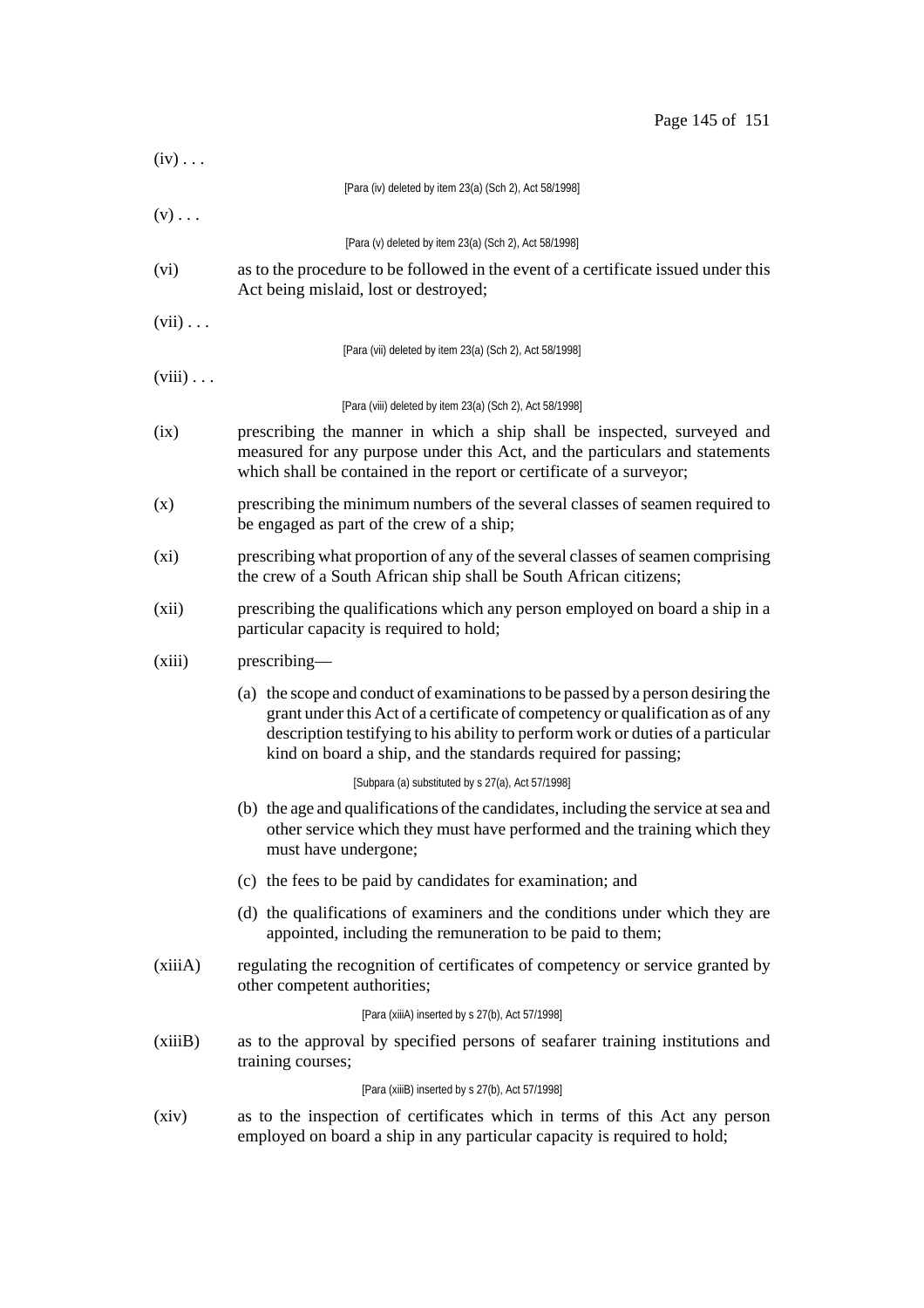- (xv) prescribing the classes of South African ships on which cadets or apprentice-officers may be employed as such, the maximum number of cadets or apprentice-officers which may be employed as such on different classes of South African ships, the terms of indentures of apprentice-officers, the minimum wages which such apprentice-officers shall be paid and the manner of payment thereof;
- (xvi) regulating the manner and extent to which a ship shall be manned;
- (xvii) as to the medical examination of persons engaged to serve in ships, including the particulars to be contained in medical certificates;
- (xviii) as to the relief, maintenance and return to a proper return port of shipwrecked seamen and apprentice-officers and seamen and apprentice-officers found otherwise in distress in any place outside the Republic;
- (xix) prescribing the crew accommodation and the accommodation for passengersto be provided on board a South African ship;
- (xx) prescribing the class or classes of ships on which qualified and approved medical practitioners shall be employed as such;
- (xxi) as to the licensing and conduct and inspection of houses in which seamen and apprentice-officers are lodged, the charges that may be made in such houses for food and lodging, and the payment of fees for such licences;
- (xxii) providing for the care and treatment of sick seamen (including masters and apprentice-officers)in hospitals, and forthe recovery of expensesin connection therewith;
- (xxiii) providing for the maintenance by the master in respect of every seaman on his ship of a card on which shall be made a copy of every entry made in respect of the seaman in the official log-book in terms of paragraph (d) of section *one hundred and eighty-three*;
- (xxiv) providing for the vaccination against smallpox and the inoculation against yellow fever and typhoid fever of seamen (including masters and apprentice-officers) at the expense of the owner of the ship on which they serve;
- (xxv) prescribing the precautions to be taken in connection with the design and construction of ships and in respect of other matters to prevent the entrance of rats into ships;
- (xxvi) as to the ventilation to be provided when coal is loaded or carried in a ship as cargo or ballast;
- (xxvii) as to the dissemination of information concerning dangers to navigation;
- (xxviii) prescribing what signals are to be regarded as signals of distress, and the circumstances in and the purposes for which such signals are to be used;
- (xxix) as to the examination and licensing of adjusters of compasses;
- (xxx) prescribing the class or quantity of goods which may be carried in ships, and the manner in which such goods may be so carried;
- (xxxi) as to the carriage of ballast and the precautions to be taken to prevent shifting thereof;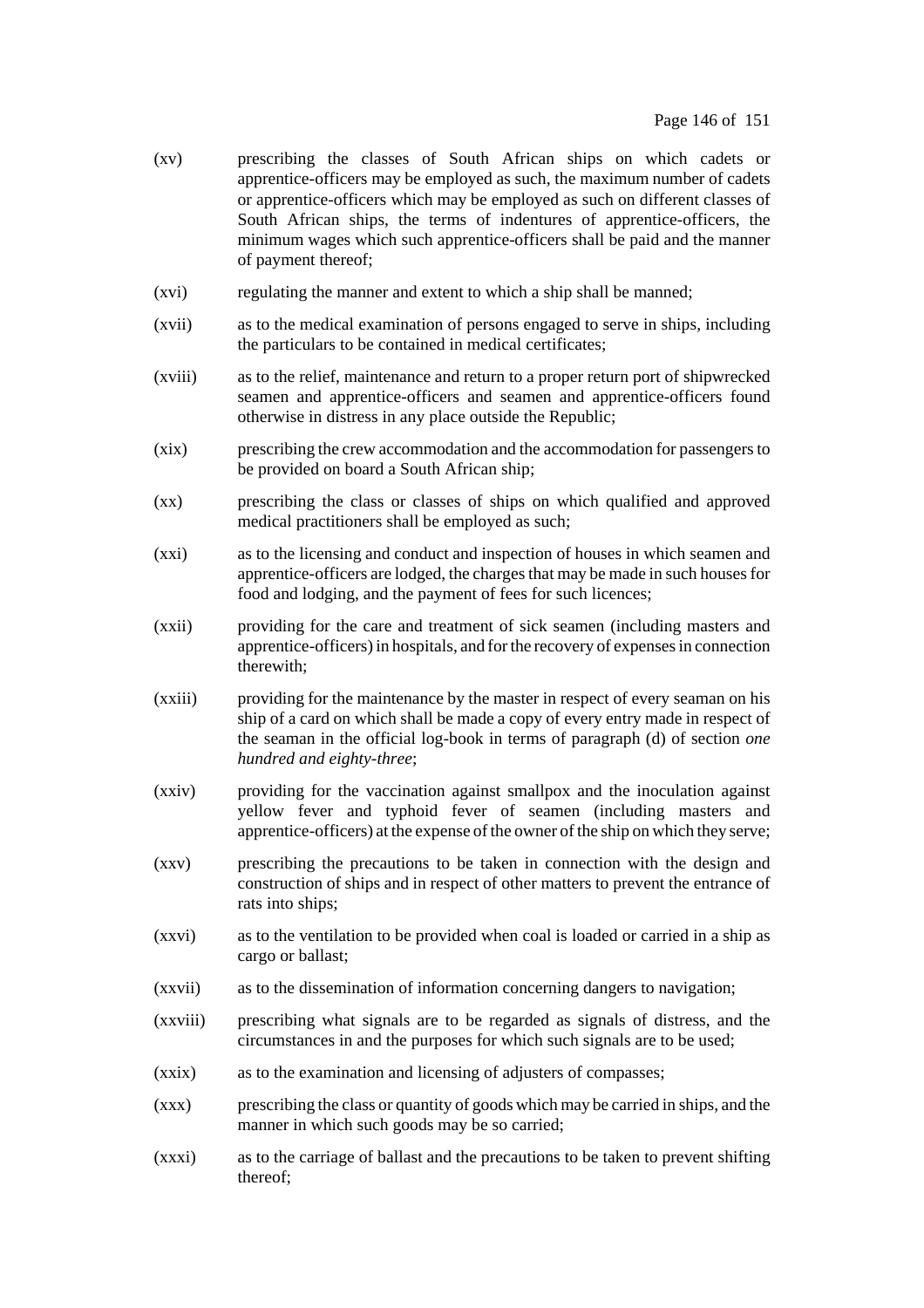- (xxxii) as to the conditions governing the installation, working and use of any anchors, chains, cables, and loading and discharging gear and any other machinery whatsoever on board or in connection with ships, and the strength and quality thereof, and the precautions to be taken to prevent persons being injured thereby or by falling articles;
- (xxxiii) prescribing with what radio and other navigational aidsships must be provided;
- (xxxiv) as to the inspection of equipment on ships;
- $(xxxv)$  prescribing rules to be followed in respect of—
	- (a) the convening of courts of marine enquiry, maritime courts and courts of survey;
	- (b) the appointment of the members of such courts and of the experts to whom appeals are to be referred under section *two hundred and eighty-two*; and
	- (c) the noting and prosecution of appeals from courts of marine enquiry of maritime courts to High Courts,

and prescribing the procedure to be followed by courts of marine enquiry, maritime courts, courts of survey and experts to whom appeals are referred under section *two hundred and eighty-two*;

#### [Para (xxxv) substituted by s 42(b), Act 30/1959]

(xxxv)*bis* empowering courts of marine enquiry or maritime courts to order the payment of compensation by personswho havemade frivolous or unjustified complaints, and empowering such courts, courts of survey or experts to whom appeals have been referred under section *two hundred and eighty-two* to make orders as to costs, including the costsincurred by the State in connection with the convening of such courts, the appointment of the members of such courts or of the experts and in connection with any investigation made by such courts or experts, and the costs incurred by the parties;

#### [Para (xxxv)*bis* inserted by s 42(b), Act 30/1959]

(xxxv)*ter* prescribing the scales according to which costs shall be calculated, and providing for the taxation or assessment of costs;

[Para (xxxv)*ter* inserted by s 42(b), Act 30/1959]

(xxxv)*quat* as to—

- (a) the enforcement of judgements pronounced by High Courts on appeals from courts of marine enquiry or maritime courts; and
- (b) the enforcement of orders for the payment of compensation made by courts of marine enquiry or maritime courts and for the payment of costs made by such courts, courts of survey or experts to whom appeals have been referred under section *two hundred and eighty-two*;

## [Para (xxxv)*qua*t inserted by s 42(b), Act 30/1959]

(xxxvi) prescribing the standards of seaworthiness to be observed in respect of vessels to which the Safety Convention does not apply, and regarding the marking and inspection of such vessels and the life-saving appliances and first-aid apparatus with which such vessels shall be equipped;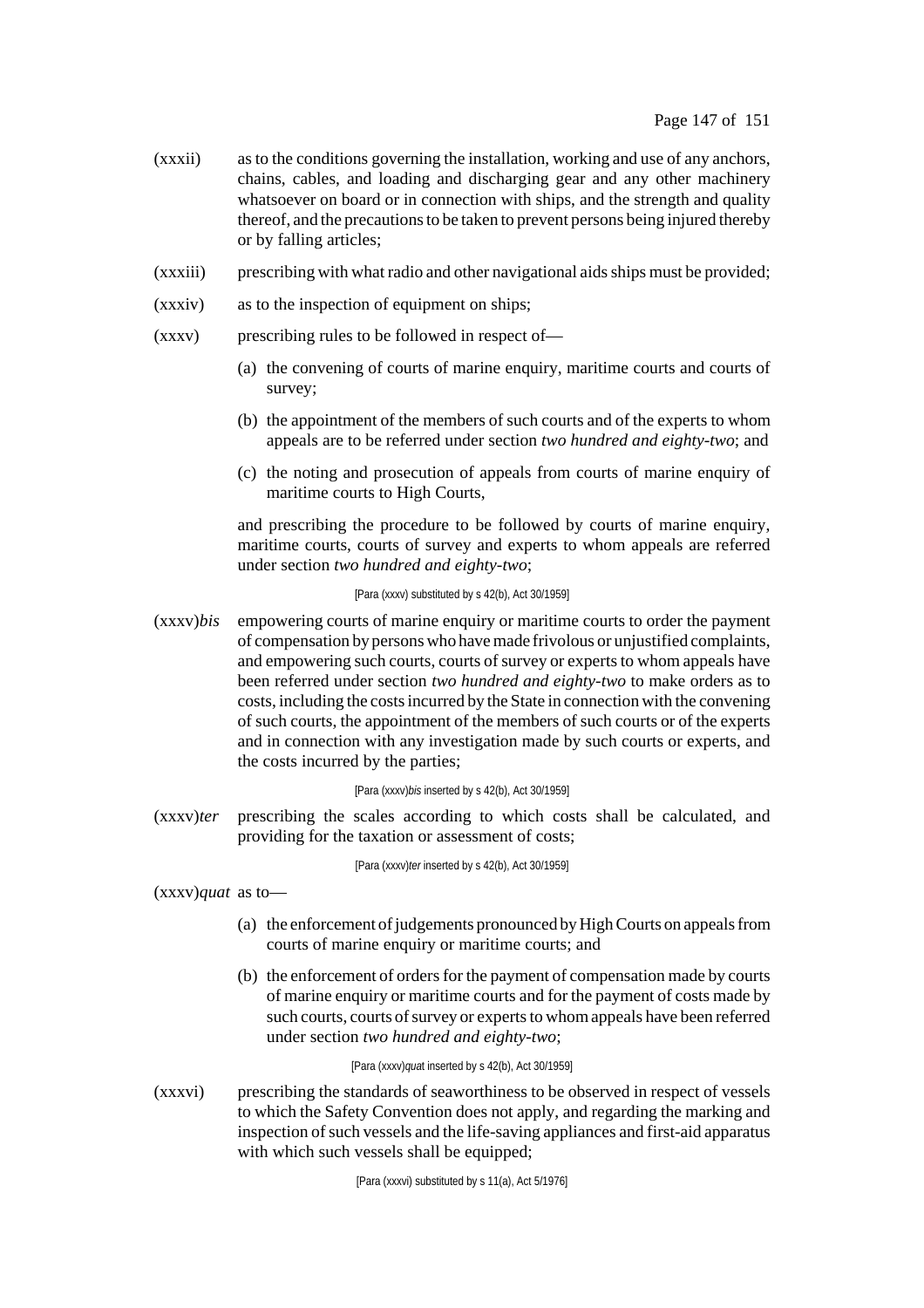(xxxviA) (a) requiring such life-saving appliances to comply with specifications determined by the South African Bureau of Standards mentioned in the Standards Act 29 of 1993;

[Subpara (a) substituted by s 32(a), Act 18/1992, and by s 15(b), Act 23/1997]

(b) determining the circumstances under which such life-saving appliances shall for the purposes of this Act be deemed to comply with such specifications;

#### [Para (xxxviA) inserted by s 11(b), Act 5/1976]

- (xxxvii) prescribing the period of pre-sea training required of seamen, and apprentice-officers;
- (xxxviii) requiring ships, vessels or other craft which are not by this Act required to comply with any of its provisions, to comply with such of the said provisions as may be specified, subject to such exemptions, restrictions or modifications as may be prescribed;
- (xxxix) prescribing the class or classes of ships on which supplies of antiscorbutics, medicines and appliances for the treatment and prevention of diseases and accidents likely to occur at sea and of first-aid equipment are to be carried;

[Para (xxxix) substituted by s 6(b), Act 24/1974, and by s 11(c), Act 5/1976]

(xl) prescribing scales according to which supplies of antiscorbutics, medicines and appliances for the treatment and prevention of diseases and accidents likely to occur at sea and of first-aid equipment are to be carried on board a ship of a prescribed class;

[Para (xl) added by s 6(b), Act 24/1974, and substituted by s 11(c), Act 5/1976]

(xlA) as to the design, construction, operation, use and maintenance of dynamically supported craft and any other matter which may be reasonably necessary for the safe and orderly operation of such craft;

[Para (xlA) added by s 7(a), Act 16/1995, and substituted by s 15(c), Act 23/1997]

(xli) as to the design, manufacture, construction, installation, operation, use, handling, alteration, repair, maintenance and conveyance of machinery and safety equipment on vessels;

[Para (xli) added by s 6(b), Act 24/1974, and substituted by s 11(c), Act 5/1976, and by s 32(b), Act 18/1992]

(xliA) as to the safety equipment and other facilities to be provided or installed on vessels by employers, owners and users, the persons to whom they are to be provided and the circumstances in which they are to be provided or installed and the application thereof;

#### [Para (xliA) inserted by s 32(b), Act 18/1992]

(xliB) as to the safety measures to be taken in relation to vessels by employers, employees, owners and users;

[Para (xliB) inserted by s 32(b), Act 18/1992, and substituted by s 15(d), Act 23/1997]

(xliC) as to the performance of work on vessels in hazardous or potentially hazardous conditions or circumstances;

# [Para (xliC) inserted by s 32(b), Act 18/1992]

(xliD) as to the first-aid and medical equipment to be kept available on vessels by owners, employers and users, the places where such equipment are to be kept,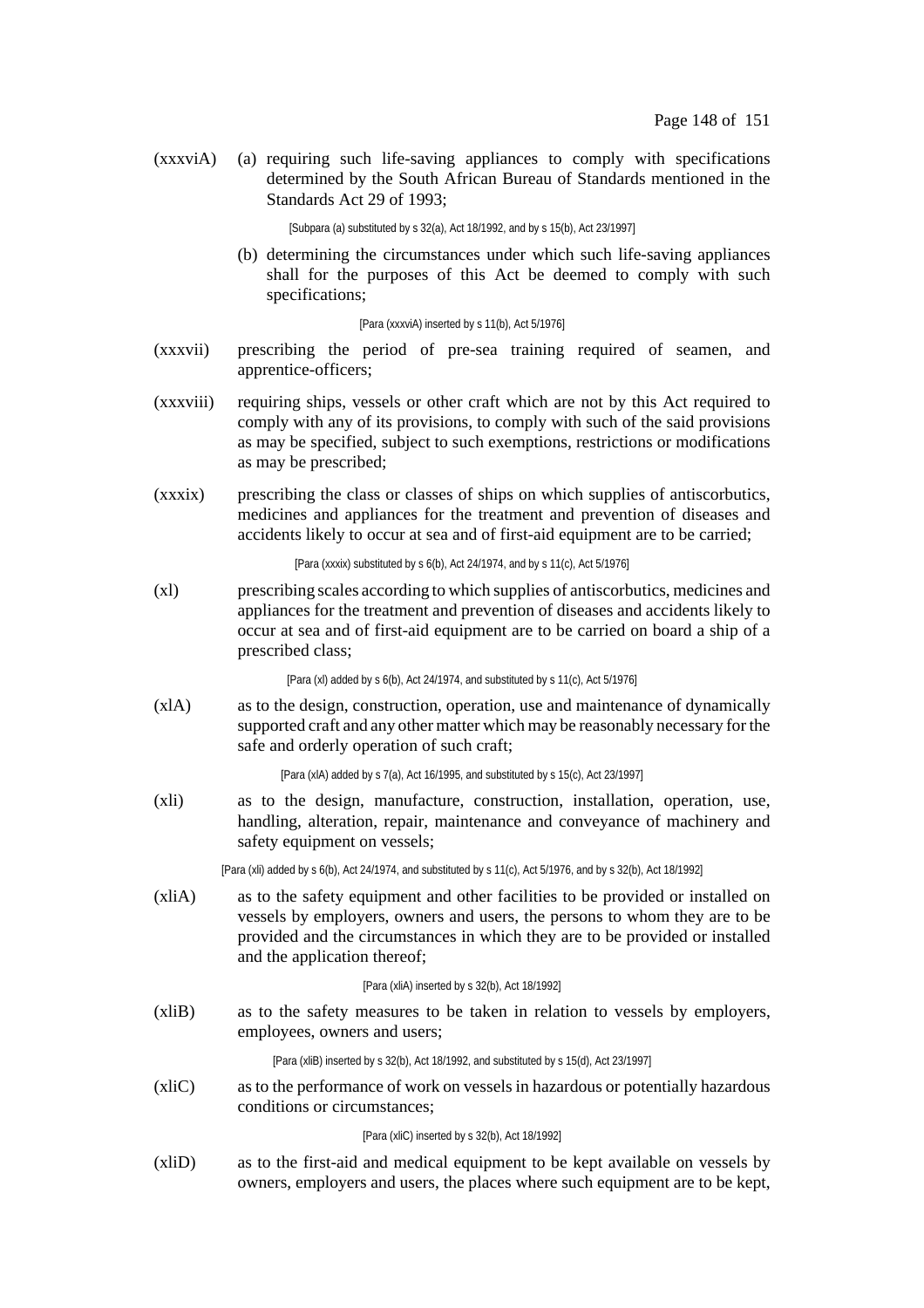the requirements with which such equipment shall comply, the inspection of such equipment, the application of first-aid and the qualifications which persons applying first-aid shall possess;

### [Para (xliD) inserted by s 32, Act 18/1992]

(xliE) asto the compilation by employers ofsafety directivesin respect of vessels, the matters to be dealt with in such directives and the manner in which such directives shall be brought to the attention of employees and other persons at a workplace;

[Para (xliE) inserted by s 32(b), Act 18/1992]

(xliF) as to the appointment and functions of safety officers, safety appointees and safety committees and the election, training and functions of safety representatives;

[Para (xliF) inserted by s 32(b), Act 18/1992]

(xliG) as to the duties of owners, masters and employers;

[Para (xliG) inserted by s 32(b), Act 18/1992]

 $(xli) *bis* \ldots$ 

[Para (xli)*bis* inserted by s 9(a), Act 25/1985, and deleted by item 23(a) (Sch 2), Act 58/1998]

# (xlii) prescribing such other matters as are necessary or useful to be prescribed for carrying out the purposes of this Act.

[Para (xlii) added by s 6(b), Act 24/1974]

[Subs (1) amended by s 42(a), Act 30/1959]

(2) The Minister may make such notifications, declarations and regulations as may be reasonably necessary to give effect, subject to such exemptions, restrictions and modifications as may be desirable, to the provisions of—

- (a) the Safety Convention;
- (b) the International Collision Regulations Convention;
- (c) the Load Line Convention;
- (d) the Tonnage Convention; and
- (e) the STCW Convention.

The regulations made under this subsection may include other and more extensive provisions than those contained in the said conventions, provided they relate to the same or similar matters as are dealt with in the said conventions.

```
[Subs (2) amended by s 42(a), Act 30/1959, by s 19(a) and (c), Act 3/1982, and by ss 2(c) and 7(b), Act 16/1995, and substituted by
                                          s 15(e), Act 23/1997]
```
(3) The Minister may by regulation apply, subject to such exemptions, restrictions and modifications as may be desirable, any of the regulations made under subsection (2), to ships to which and in circumstances in which the provisions of the conventions mentioned in that subsection do not apply.

[Subs (3) amended by s 42(a), Act 30/1959, and by s 59(a), Act 40/1963, and substituted by s 19(d), Act 3/1982, by s 7(d), Act 16/1995, and by s 15(e), Act 23/1997]

(4) (a) Any regulation made under subsection (1) or (2) may make provision in terms of any document which the Minister or any person considers relevant from time to time, without stating the text thereof, by mere reference to the number, title and year of issue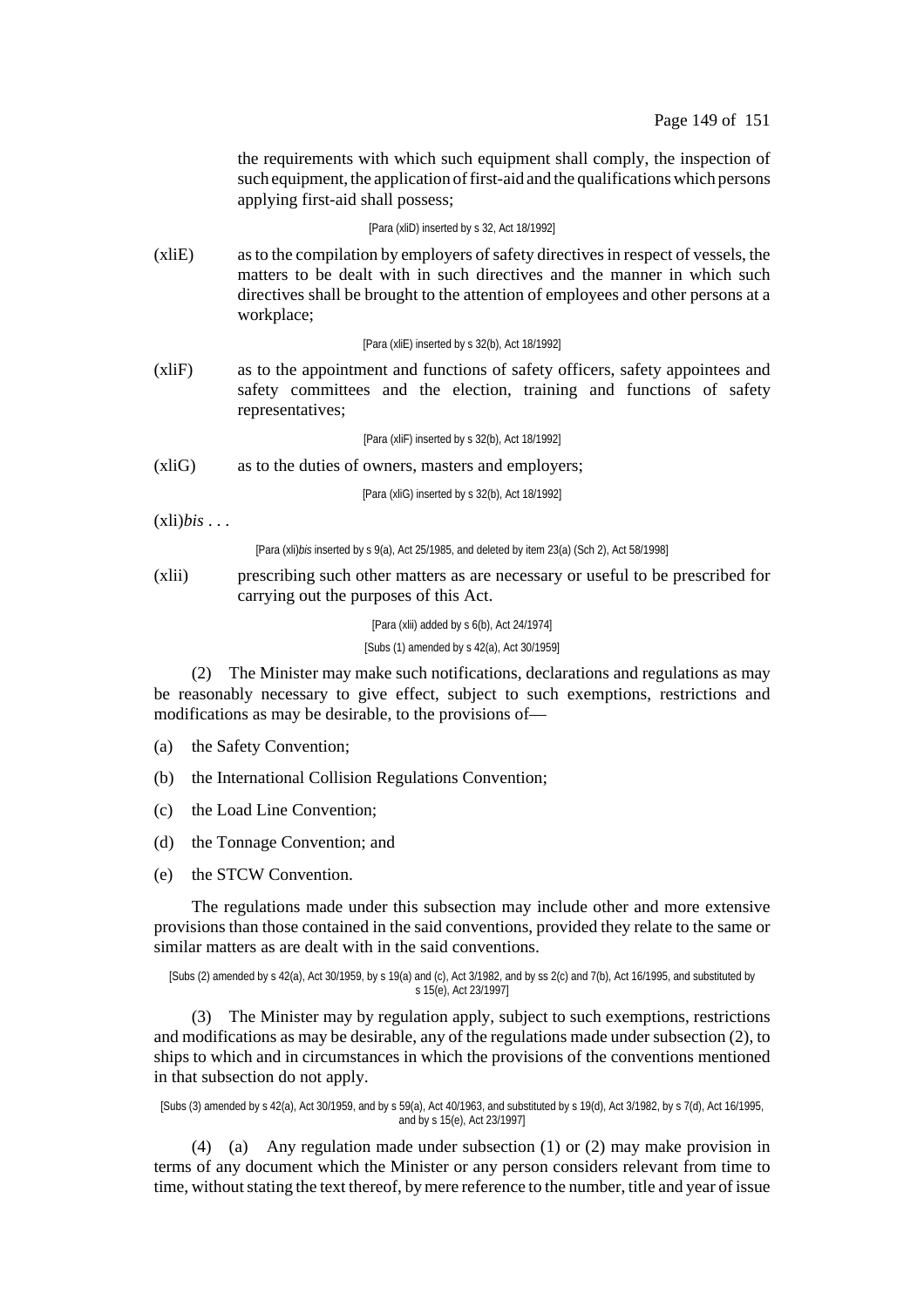of that document or to any other particulars by which that document is sufficiently identified.

(b) Referencesin the regulationsto any such documentshall, unless expressly stated otherwise, be references to that document as revised or re-issued from time to time.

(c) A copy of the complete text of each such document, as revised or re-issued from time to time, shall be kept at such places in the Republic as the Authority directs and shall be available for public inspection.

(d) The provisions of section 31 of the Standards Act, 1993 (Act No. 29 of 1993), shall not affect the operation of this section.

[Subs (4) deleted by s 59(b), Act 40/1963, and inserted by s 27(c), Act 57/1998]

(5) Any regulations made under subsections (1) and (2) may prescribe penalties for contravention thereof or failure to comply therewith, of a fine, or imprisonment for a period not exceeding one year: Provided that if by any such regulation a penalty is prescribed for any act or omission for which a different penalty is prescribed by section *three hundred and thirteen* or *three hundred and twenty-three*, the provisions of the said sections shall prevail.

[Subs (5) amended by s 19(e), Act 3/1982, and by s 32(c), Act 18/1992]

(6) Different regulations may be made under subsections (1) and (2) in respect of ships falling within different classes or categories or of different tonnage or in respect of ships built before or after a date stated in the regulations.

 $(7) \ldots$ [Subs (7) amended by s 42(c), Act 30/1959; deleted by s 19(f), Act 3/1982; added by s 9(b), Act 25/1985; and deleted by item 23(b), Act 58/1998]

# **Conventions in Schedules to have force of law**

**356***bis***.** (1) The provisions of the Safety Convention shall, subject to the provisions of this Act, have the force of law in the Republic.

```
[Subs (1) substituted by s 28 (a), Act 57/1998]
```
(2) The Minister shall, as soon as practicable after the entry into force for the Republic of any amendment to the Safety Convention, by notice in the *Gazette* amend the Second Schedule to reflect such amendment.

[Subs (2) substituted by s 28(a), Act 57/1998]

(3) In interpreting the Safety Convention—

- (a) referencesto the Administration shall, in relation to ships of South African nationality, be construed as a reference to the Authority or any officer or organization acting on his authority; and
- (b) the English text shall prevail in the event of conflict between the English and Afrikaans texts.

[S 356*bis* inserted by s 60, Act 40/1963, substituted by s 20, Act 3/1982, amended by s 33, Act 18/1992, and substituted by s 8, Act 16/1995, and s 16, Act 23/1997 and amended by s 28(b), Act 57/1998]